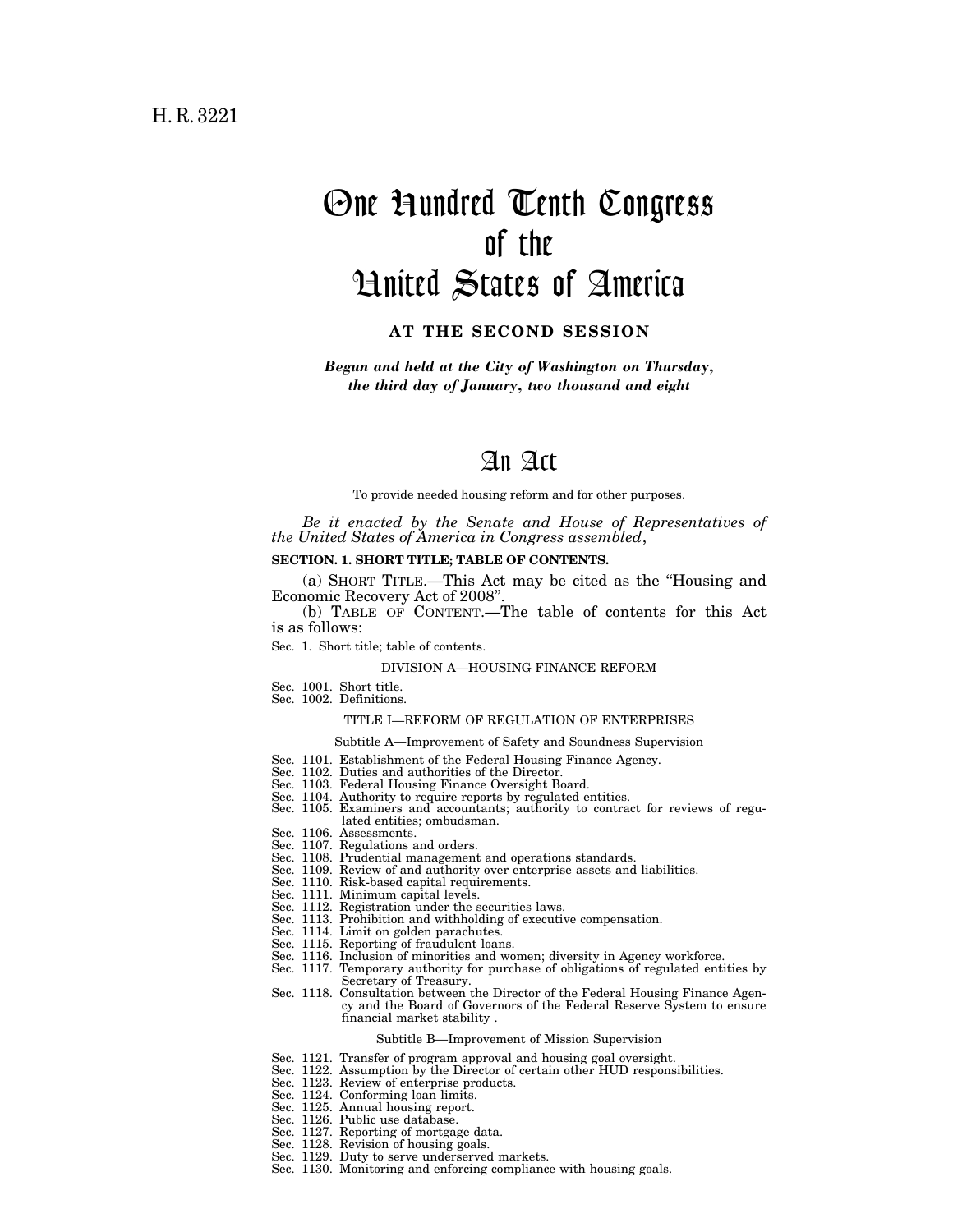- Sec. 1131. Affordable housing programs.
- 
- Sec. 1132. Financial education and counseling. Sec. 1133. Transfer and rights of certain HUD employees.

#### Subtitle C—Prompt Corrective Action

- Sec. 1141. Critical capital levels.
- Sec. 1142. Capital classifications.
- Sec. 1143. Supervisory actions applicable to undercapitalized regulated entities.
- Sec. 1144. Supervisory actions applicable to significantly undercapitalized regu-
- lated entities. Sec. 1145. Authority over critically undercapitalized regulated entities.

#### Subtitle D—Enforcement Actions

- 
- Sec. 1151. Cease and desist proceedings. Sec. 1152. Temporary cease and desist proceedings.
- Sec. 1153. Removal and prohibition authority. Sec. 1154. Enforcement and jurisdiction.
- 
- 
- Sec. 1155. Civil money penalties. Sec. 1156. Criminal penalty.
- Sec. 1157. Notice after separation from service. Sec. 1158. Subpoena authority.
- 

#### Subtitle E—General Provisions

- 
- Sec. 1161. Conforming and technical amendments. Sec. 1162. Presidentially-appointed directors of enterprises.
- Sec. 1163. Effective date.

#### TITLE II—FEDERAL HOME LOAN BANKS

- Sec. 1201. Recognition of distinctions between the enterprises and the Federal Home Loan Banks.
- Sec. 1202. Directors.
- Sec. 1203. Definitions.
- Sec. 1204. Agency oversight of Federal Home Loan Banks.
- Sec. 1205. Housing goals.
- Sec. 1206. Community development financial institutions.
- Sec. 1207. Sharing of information among Federal Home Loan Banks.
- Sec. 1208. Exclusion from certain requirements. Sec. 1209. Voluntary mergers.
- 
- 
- Sec. 1210. Authority to reduce districts. Sec. 1211. Community financial institution members.
- Sec. 1212. Public use database; reports to Congress.
- Sec. 1213. Semiannual reports.
- Sec. 1214. Liquidation or reorganization of a Federal Home Loan Bank.
- Sec. 1215. Study and report to Congress on securitization of acquired member assets.
- 
- Sec. 1216. Technical and conforming amendments. Sec. 1217. Study on Federal Home Loan Bank advances.
- Sec. 1218. Federal Home Loan Bank refinancing authority for certain residential mortgage loans.

#### TITLE III—TRANSFER OF FUNCTIONS, PERSONNEL, AND PROPERTY OF OFHEO AND THE FEDERAL HOUSING FINANCE BOARD

#### Subtitle A—OFHEO

- Sec. 1301. Abolishment of OFHEO.
- Sec. 1302. Continuation and coordination of certain actions.
- Sec. 1303. Transfer and rights of employees of OFHEO.
- Sec. 1304. Transfer of property and facilities.

#### Subtitle B—Federal Housing Finance Board

- Sec. 1311. Abolishment of the Federal Housing Finance Board.
- Sec. 1312. Continuation and coordination of certain actions.
- Sec. 1313. Transfer and rights of employees of the Federal Housing Finance Board.
- Sec. 1314. Transfer of property and facilities.

#### TITLE IV—HOPE FOR HOMEOWNERS

- Sec. 1401. Short title.
- Sec. 1402. Establishment of HOPE for Homeowners Program.
- Sec. 1403. Fiduciary duty of servicers of pooled residential mortgage loans.
- Sec. 1404. Revised standards for FHA appraisers.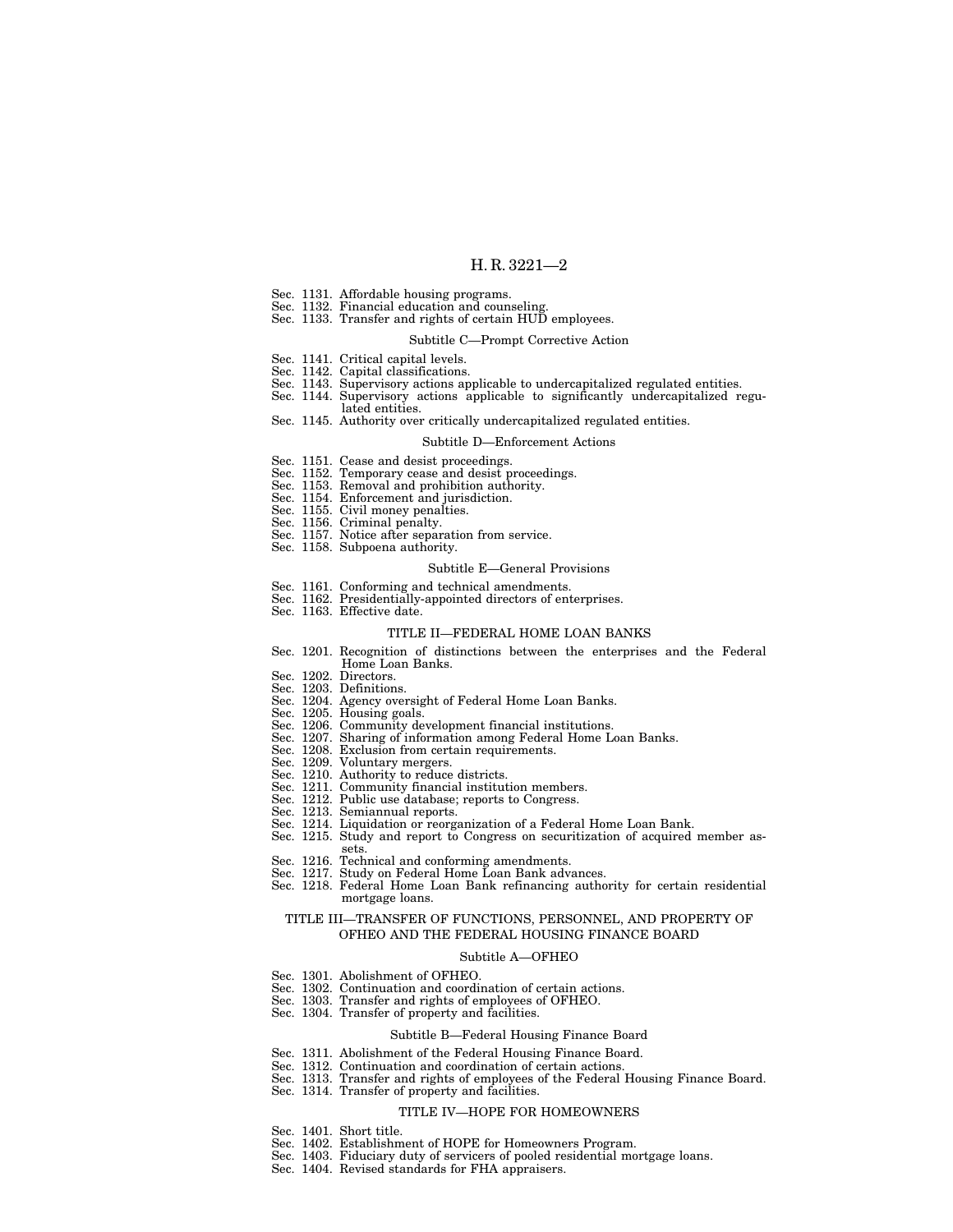#### TITLE V—S.A.F.E. MORTGAGE LICENSING ACT

- Sec. 1501. Short title.
- Sec. 1502. Purposes and methods for establishing a mortgage licensing system and registry.
- Sec. 1503. Definitions.
- Sec. 1504. License or registration required.
- Sec. 1505. State license and registration application and issuance. Sec. 1506. Standards for State license renewal.
- 
- 
- Sec. 1507. System of registration administration by Federal agencies. Sec. 1508. Secretary of Housing and Urban Development backup authority to establish a loan originator licensing system.
- Sec. 1509. Backup authority to establish a nationwide mortgage licensing and registry system.
- Sec. 1510. Fees.
- Sec. 1511. Background checks of loan originators.<br>Sec. 1512. Confidentiality of information.
- Sec. 1512. Confidentiality of information. Sec. 1513. Liability provisions.
- 
- Sec. 1514. Enforcement under HUD backup licensing system.
- Sec. 1515. State examination authority.
- Sec. 1516. Reports and recommendations to Congress. Sec. 1517. Study and reports on defaults and foreclosures.
- 

#### TITLE VI—MISCELLANEOUS

- Sec. 1601. Study and reports on guarantee fees.
- Sec. 1602. Study and report on default risk evaluation.
- Sec. 1603. Conversion of HUD contracts.
- Sec. 1604. Bridge depository institutions.
- Sec. 1605. Sense of the Senate.

### DIVISION B—FORECLOSURE PREVENTION

- Sec. 2001. Short title.
- Sec. 2002. Emergency designation.

#### TITLE I—FHA MODERNIZATION ACT OF 2008

Sec. 2101. Short title.

#### Subtitle A—Building American Homeownership

- 
- Sec. 2111. Short title. Sec. 2112. Maximum principal loan obligation.
- Sec. 2113. Cash investment requirement and prohibition of seller-funded down payment assistance.
- Sec. 2114. Mortgage insurance premiums. Sec. 2115. Rehabilitation loans.
- 
- 
- Sec. 2116. Discretionary action.<br>Sec. 2117. Insurance of condom
- Sec. 2117. Insurance of condominiums. Sec. 2118. Mutual Mortgage Insurance Fund.
- Sec. 2119. Hawaiian home lands and Indian reservations. Sec. 2120. Conforming and technical amendments.
- 
- Sec. 2121. Insurance of mortgages.<br>Sec. 2122. Home equity conversion
	- Home equity conversion mortgages.
- Sec. 2123. Energy efficient mortgages program.
- Sec. 2124. Pilot program for automated process for borrowers without sufficient credit history.
- Sec. 2125. Homeownership preservation.
- Sec. 2126. Use of FHA savings for improvements in FHA technologies, procedures, processes, program performance, staffing, and salaries.
- Sec. 2127. Post-purchase housing counseling eligibility improvements.
- Sec. 2128. Pre-purchase homeownership counseling demonstration.
- Sec. 2129. Fraud prevention.
- Sec. 2130. Limitation on mortgage insurance premium increases.
- Sec. 2131. Savings provision.
- Sec. 2132. Implementation.
- Sec. 2133. Moratorium on implementation of risk-based premiums.

#### Subtitle B—Manufactured Housing Loan Modernization

- Sec. 2141. Short title.
- Sec. 2142. Purposes.
- Sec. 2143. Exception to limitation on financial institution portfolio.
- Sec. 2144. Insurance benefits. Sec. 2145. Maximum loan limits.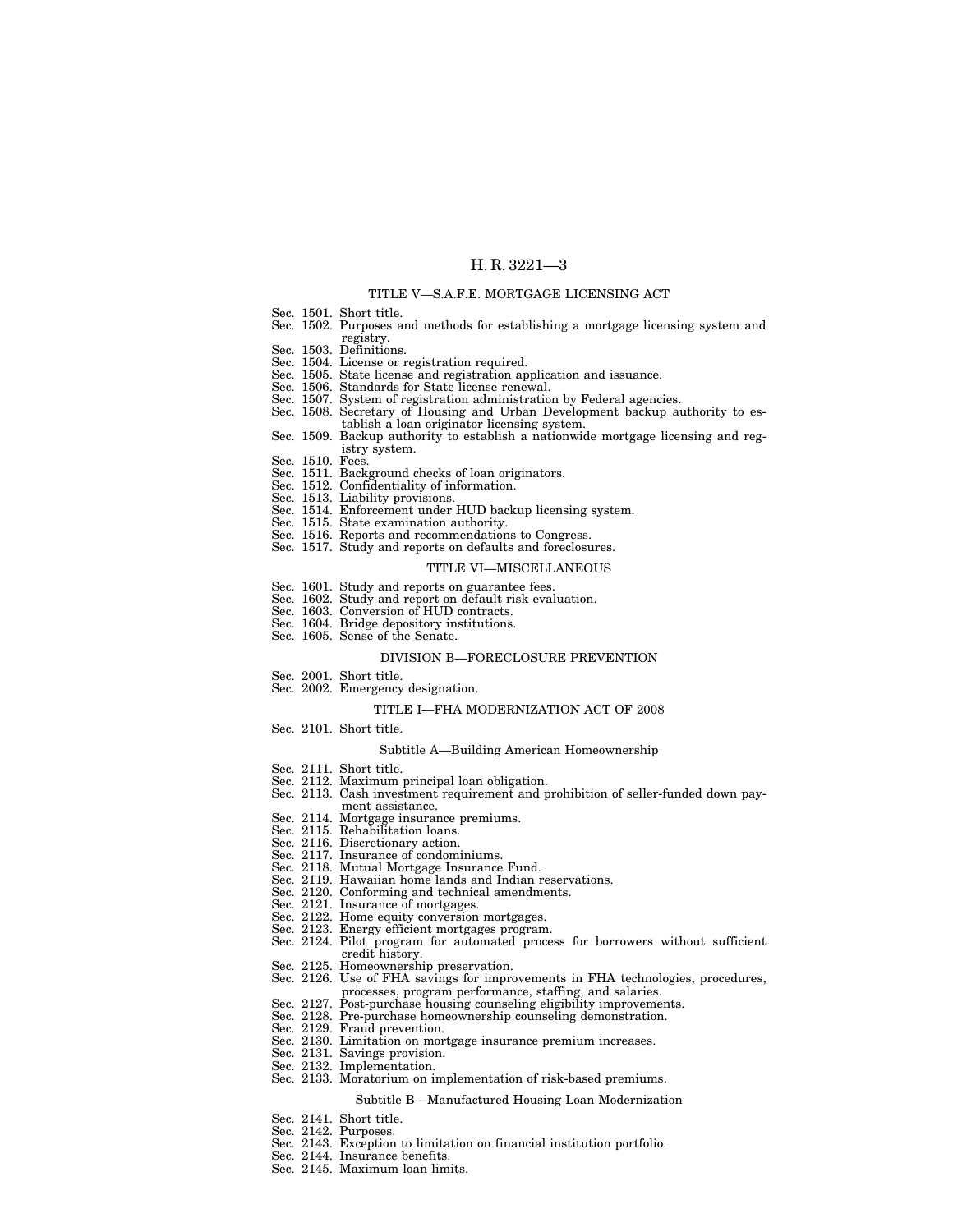- Sec. 2146. Insurance premiums.
- 
- Sec. 2147. Technical corrections. Sec. 2148. Revision of underwriting criteria. Sec. 2149. Prohibition against kickbacks and unearned fees.
- Sec. 2150. Leasehold requirements.

### TITLE II—MORTGAGE FORECLOSURE PROTECTIONS FOR SERVICEMEMBERS

- Sec. 2201. Temporary increase in maximum loan guaranty amount for certain
- housing loans guaranteed by the Secretary of Veterans Affairs. Sec. 2202. Counseling on mortgage foreclosures for members of the Armed Forces
- Sec. 2203. Enhancement of protections for servicemembers relating to mortgages and mortgage foreclosures.

#### TITLE III—EMERGENCY ASSISTANCE FOR THE REDEVELOPMENT OF ABANDONED AND FORECLOSED HOMES

- Sec. 2301. Emergency assistance for the redevelopment of abandoned and fore-
- closed homes. Sec. 2302. Nationwide distribution of resources.
- Sec. 2303. Limitation on use of funds with respect to eminent domain.
- Sec. 2304. Limitation on distribution of funds. Sec. 2305. Counseling intermediaries.
	-

#### TITLE IV—HOUSING COUNSELING RESOURCES

- Sec. 2401. Housing counseling resources. Sec. 2402. Credit counseling.
- 

### TITLE V—MORTGAGE DISCLOSURE IMPROVEMENT ACT

- 
- Sec. 2501. Short title. Sec. 2502. Enhanced mortgage loan disclosures.
- Sec. 2503. Community Development Investment Authority for depository institutions.

#### TITLE VI—VETERANS HOUSING MATTERS

- Sec. 2601. Home improvements and structural alterations for totally disabled members of the Armed Forces before discharge or release from the Armed Forces.
- Sec. 2602. Eligibility for specially adapted housing benefits and assistance for members of the Armed Forces with service-connected disabilities and individuals residing outside the United States. Sec. 2603. Specially adapted housing assistance for individuals with severe burn in-
- 
- juries. Sec. 2604. Extension of assistance for individuals residing temporarily in housing owned by a family member.<br>Sec. 2605. Increase in specially adapted housing benefits for disabled veterans.<br>Sec. 2606. Report on specially adapted housing for disabled individuals.<br>Sec. 2607. Report on specially adapted hou
- 
- 
- 
- side in housing owned by a family member on permanent basis.<br>Sec. 2608. Definition of annual income for purposes of section 8 and other public housing programs.
- Sec. 2609. Payment of transportation of baggage and household effects for members of the Armed Forces who relocate due to foreclosure of leased housing.

#### TITLE VII—SMALL PUBLIC HOUSING AUTHORITIES PAPERWORK

#### REDUCTION ACT

- Sec. 2701. Short title.
- Sec. 2702. Public housing agency plans for certain qualified public housing agencies.

#### TITLE VIII—HOUSING PRESERVATION

- Subtitle A—Preservation Under Federal Housing Programs
- Sec. 2801. Clarification of disposition of certain properties.
- Sec. 2802. Eligibility of certain projects for enhanced voucher assistance.<br>Sec. 2803. Transfer of certain rental assistance contracts.
- Sec. 2803. Transfer of certain rental assistance contracts.<br>Sec. 2804. Public housing disaster relief.
- Public housing disaster relief.
- Sec. 2805. Preservation of certain affordable housing.

#### Subtitle B—Coordination of Federal Housing Programs and Tax Incentives for Housing

Sec. 2831. Short title.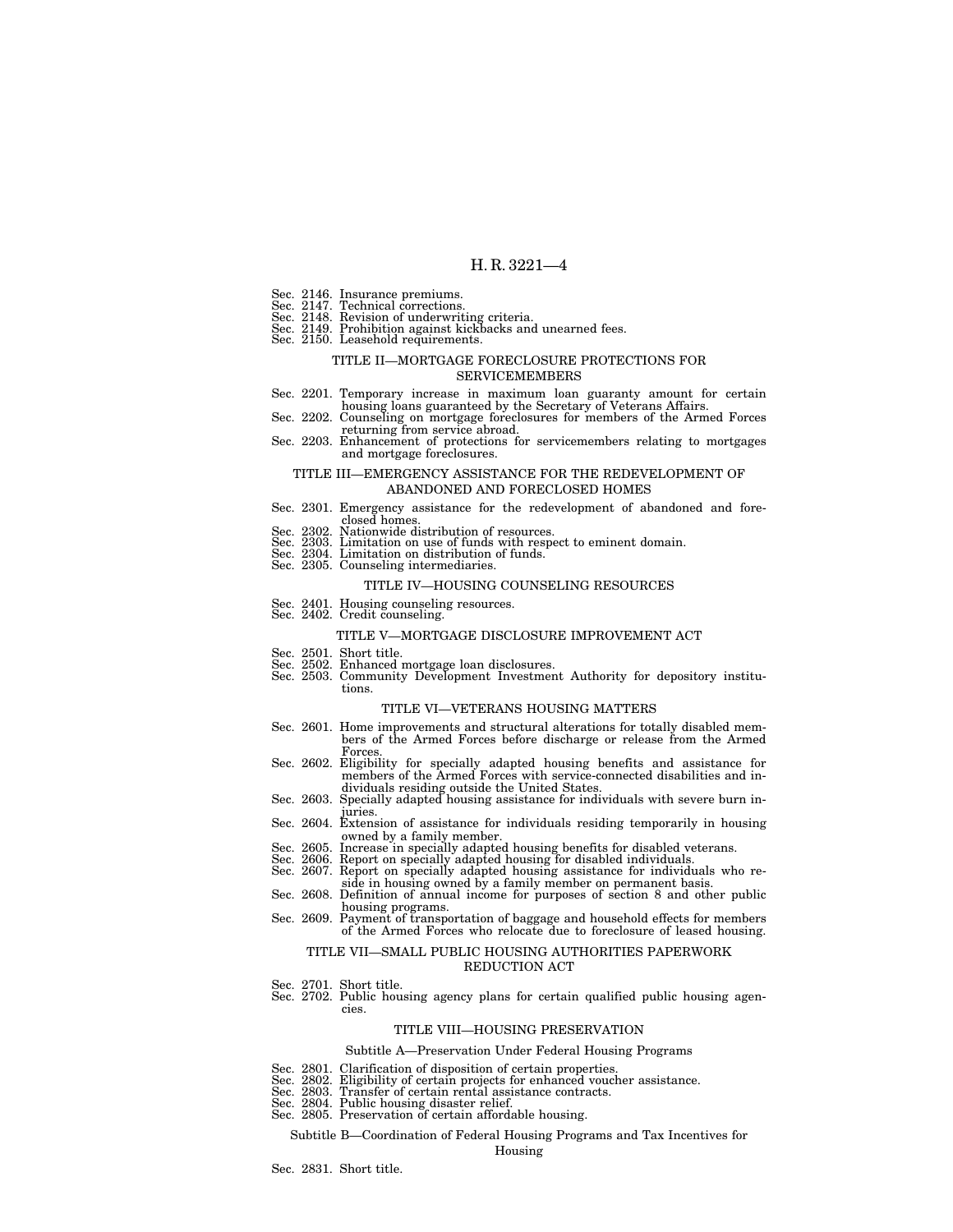- Sec. 2832. Approvals by Department of Housing and Urban Development.
- Sec. 2833. Project approvals by rural housing service. Sec. 2834. Use of FHA loans with housing tax credits.
- Sec. 2835. Other HUD programs.
	-

### TITLE IX—MISCELLANEOUS

- Sec. 2901. Homeless assistance.
- Sec. 2902. Increasing access and understanding of energy efficient mortgages.

#### DIVISION C—TAX-RELATED PROVISIONS

Sec. 3000. Short title; etc.

#### TITLE I—HOUSING TAX INCENTIVES

#### Subtitle A—Multi-Family Housing

#### PART I—LOW-INCOME HOUSING TAX CREDIT

- Sec. 3001. Temporary increase in volume cap for low-income housing tax credit.
- Sec. 3002. Determination of credit rate.
- Sec. 3003. Modifications to definition of eligible basis.
- Sec. 3004. Other simplification and reform of low-income housing tax incentives.
- Sec. 3005. Treatment of military basic pay.

#### PART II—MODIFICATIONS TO TAX-EXEMPT HOUSING BOND RULES

- Sec. 3007. Recycling of tax-exempt debt for financing residential rental projects. Sec. 3008. Coordination of certain rules applicable to low-income housing credit and
- qualified residential rental project exempt facility bonds.

#### PART III—REFORMS RELATED TO THE LOW-INCOME HOUSING CREDIT AND TAX-EXEMPT HOUSING BONDS

- Sec. 3009. Hold harmless for reductions in area median gross income.
- Sec. 3010. Exception to annual current income determination requirement where determination not relevant.

### Subtitle B—Single Family Housing

- Sec. 3011. First-time homebuyer credit.
- Sec. 3012. Additional standard deduction for real property taxes for nonitemizers.

#### Subtitle C—General Provisions

- 
- Sec. 3021. Temporary liberalization of tax-exempt housing bond rules.<br>Sec. 3022. Repeal of alternative minimum tax limitations on tax-ex Sec. 3022. Repeal of alternative minimum tax limitations on tax-exempt housing
- bonds, low-income housing tax credit, and rehabilitation credit. Sec. 3023. Bonds guaranteed by Federal home loan banks eligible for treatment as tax-exempt bonds.
- Sec. 3024. Modification of rules pertaining to FIRPTA nonforeign affidavits.
- Sec. 3025. Modification of definition of tax-exempt use property for purposes of the rehabilitation credit.
- Sec. 3026. Extension of special rule for mortgage revenue bonds for residences located in disaster areas. Sec. 3027. Transfer of funds appropriated to carry out 2008 recovery rebates for in-
- dividuals.

#### TITLE II—REFORMS RELATED TO REAL ESTATE INVESTMENT TRUSTS

#### Subtitle A—Foreign Currency and Other Qualified Activities

- Sec. 3031. Revisions to REIT income tests.
- Sec. 3032. Revisions to REIT asset tests.
- Sec. 3033. Conforming foreign currency revisions.

#### Subtitle B—Taxable REIT Subsidiaries

Sec. 3041. Conforming taxable REIT subsidiary asset test.

#### Subtitle C—Dealer Sales

- Sec. 3051. Holding period under safe harbor.
- Sec. 3052. Determining value of sales under safe harbor.

#### Subtitle D—Health Care REITs

Sec. 3061. Conformity for health care facilities.

#### Subtitle E—Effective Dates

Sec. 3071. Effective dates.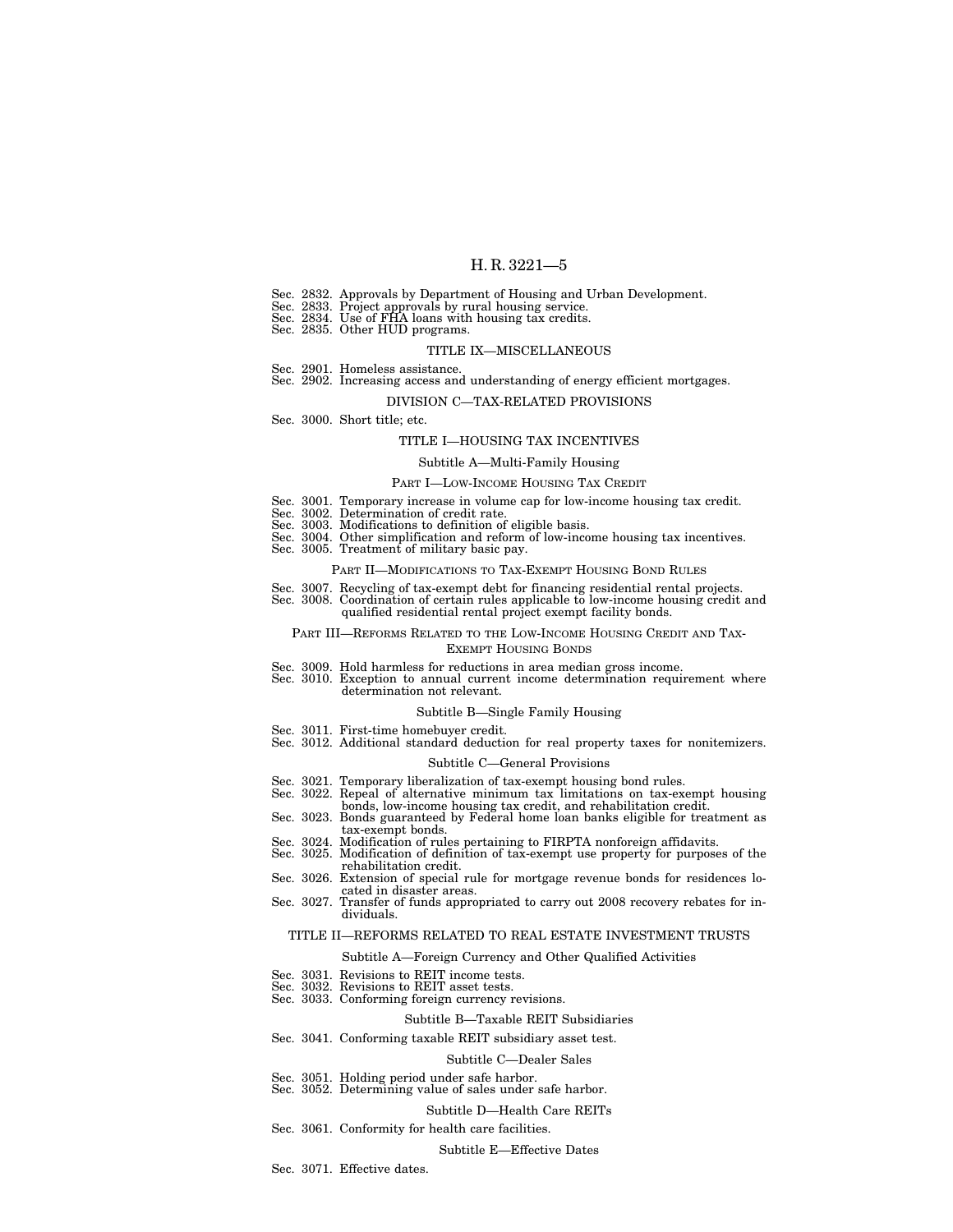#### TITLE III—REVENUE PROVISIONS

#### Subtitle A—General Provisions

- Sec. 3081. Election to accelerate the AMT and research credits in lieu of bonus depreciation.
- Sec. 3082. Certain GO Zone incentives.
- Sec. 3083. Increase in statutory limit on the public debt.

#### Subtitle B—Revenue Offsets

- Sec. 3091. Returns relating to payments made in settlement of payment card and third party network transactions.
- Sec. 3092. Gain from sale of principal residence allocated to nonqualified use not excluded from income.
- Sec. 3093. Delay in application of worldwide allocation of interest.
- Sec. 3094. Time for payment of corporate estimated taxes.

## **DIVISION A—HOUSING FINANCE REFORM**

#### **SEC. 1001. SHORT TITLE.**

This division may be cited as the "Federal Housing Finance" Regulatory Reform Act of 2008''.

### **SEC. 1002. DEFINITIONS.**

(a) FEDERAL SAFETY AND SOUNDNESS ACT DEFINITIONS.—Section 1303 of the Federal Housing Enterprises Financial Safety and Soundness Act of 1992 (12 U.S.C. 4502) is amended—

 $(1)$  in each of paragraphs  $(8)$ ,  $(9)$ ,  $(10)$ , and  $(19)$ , by striking "Secretary" each place that term appears and inserting ''Director'';

(2) by redesignating paragraphs (16) through (19) as paragraphs  $(21)$  through  $(24)$ , respectively;

(3) by striking paragraphs (13) through (15) and inserting the following:

"(19) OFFICE OF FINANCE.—The term 'Office of Finance' means the Office of Finance of the Federal Home Loan Bank System (or any successor thereto).

''(20) REGULATED ENTITY.—The term 'regulated entity' means—

''(A) the Federal National Mortgage Association and any affiliate thereof;

''(B) the Federal Home Loan Mortgage Corporation and any affiliate thereof; and

''(C) any Federal Home Loan Bank.'';

(4) by redesignating paragraphs (11) and (12) as paragraphs  $(17)$  and  $(18)$ , respectively;

(5) by redesignating paragraph (7) as paragraph (12);

(6) by redesignating paragraphs (8) through (10) as paragraphs (14) through (16), respectively;

 $(7)$  in paragraph  $(5)$ —

(A) by striking " $(5)$ " and inserting " $(9)$ "; and

(B) by striking ''Office of Federal Housing Enterprise Oversight of the Department of Housing and Urban Development'' and inserting ''Federal Housing Finance Agency'';

(8) by redesignating paragraph (6) as paragraph (10);

(9) by redesignating paragraphs (2) through (4) as paragraphs (5) through (7), respectively;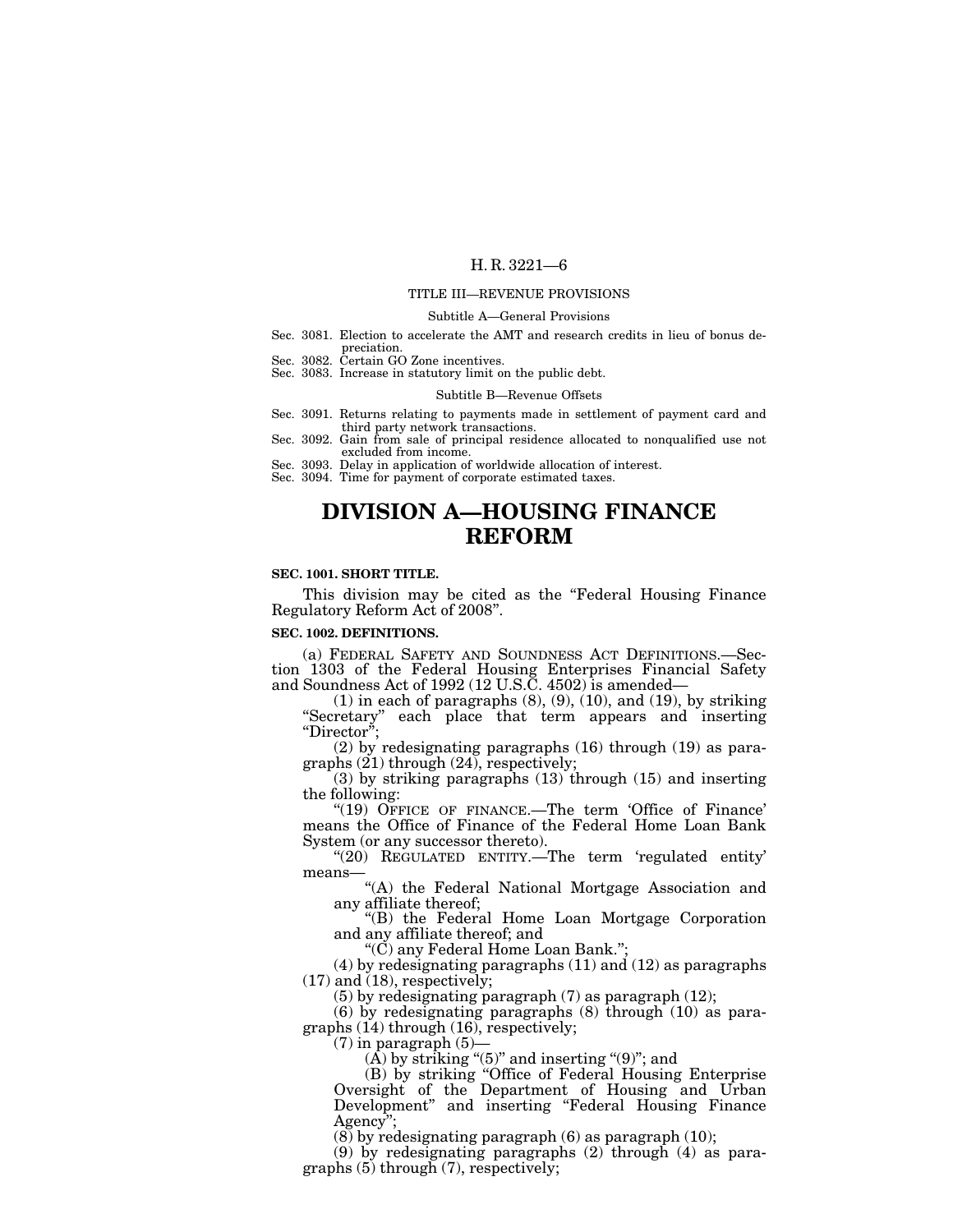(10) by inserting after paragraph (7), as redesignated, the following:

''(8) DEFAULT; IN DANGER OF DEFAULT.—

''(A) DEFAULT.—The term 'default' means, with respect to a regulated entity, any adjudication or other official determination by any court of competent jurisdiction, or the Agency, pursuant to which a conservator, receiver, limited-life regulated entity, or legal custodian is appointed for a regulated entity.

''(B) IN DANGER OF DEFAULT.—The term 'in danger of default' means a regulated entity with respect to which, in the opinion of the Agency—

''(i) the regulated entity is not likely to be able to pay the obligations of the regulated entity in the normal course of business; or

''(ii) the regulated entity—

''(I) has incurred or is likely to incur losses that will deplete all or substantially all of its capital; and

''(II) there is no reasonable prospect that the capital of the regulated entity will be replenished.'';

(11) by inserting after paragraph (1) the following:

"(2) AGENCY.—The term 'Agency' means the Federal Housing Finance Agency established under section 1311.

" $(3)$  AUTHORIZING STATUTES.—The term 'authorizing statutes' means—

''(A) the Federal National Mortgage Association Charter Act;

''(B) the Federal Home Loan Mortgage Corporation Act; and

''(C) the Federal Home Loan Bank Act.

''(4) BOARD.—The term 'Board' means the Federal Housing Finance Oversight Board established under section 1313A.'

(12) by inserting after paragraph (10), as redesignated by this section, the following:

''(11) ENTITY-AFFILIATED PARTY.—The term 'entity-affiliated party' means—

''(A) any director, officer, employee, or controlling stockholder of, or agent for, a regulated entity;

''(B) any shareholder, affiliate, consultant, or joint venture partner of a regulated entity, and any other person, as determined by the Director (by regulation or on a caseby-case basis) that participates in the conduct of the affairs of a regulated entity, provided that a member of a Federal Home Loan Bank shall not be deemed to have participated in the affairs of that Bank solely by virtue of being a shareholder of, and obtaining advances from, that Bank; ''(C) any independent contractor for a regulated entity

(including any attorney, appraiser, or accountant), if—

''(i) the independent contractor knowingly or recklessly participates in—

''(I) any violation of any law or regulation;

''(II) any breach of fiduciary duty; or

''(III) any unsafe or unsound practice; and

''(ii) such violation, breach, or practice caused, or is likely to cause, more than a minimal financial loss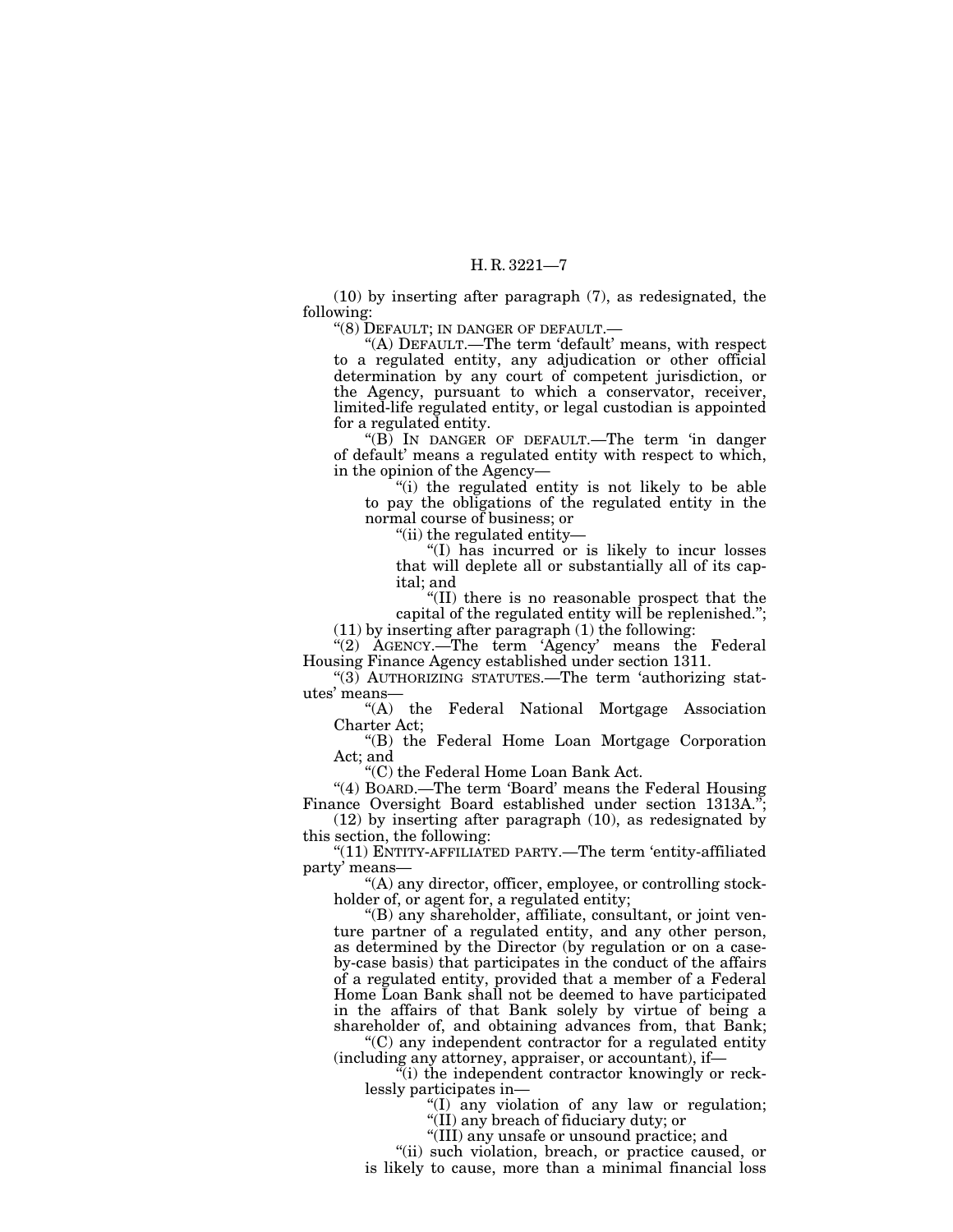to, or a significant adverse effect on, the regulated entity;

''(D) any not-for-profit corporation that receives its principal funding, on an ongoing basis, from any regulated entity; and

 $E(E)$  the Office of Finance.";

(13) by inserting after paragraph (12), as redesignated by this section, the following:

"(13) LIMITED-LIFE REGULATED ENTITY.—The term 'limitedlife regulated entity' means an entity established by the Agency under section 1367(i) with respect to a Federal Home Loan Bank in default or in danger of default or with respect to an enterprise in default or in danger of default.''; and

(14) by adding at the end the following:

''(25) VIOLATION.—The term 'violation' includes any action (alone or in combination with another or others) for or toward causing, bringing about, participating in, counseling, or aiding or abetting a violation.''.

(b) REFERENCES IN THIS ACT.—As used in this Act, unless otherwise specified—

(1) the term ''Agency'' means the Federal Housing Finance Agency;

(2) the term ''Director'' means the Director of the Agency; and

(3) the terms "enterprise", "regulated entity", and "authorizing statutes'' have the same meanings as in section 1303 of the Federal Housing Enterprises Financial Safety and Soundness Act of 1992, as amended by this Act.

## **TITLE I—REFORM OF REGULATION OF ENTERPRISES**

## **Subtitle A—Improvement of Safety and Soundness Supervision**

### **SEC. 1101. ESTABLISHMENT OF THE FEDERAL HOUSING FINANCE AGENCY.**

The Federal Housing Enterprises Financial Safety and Soundness Act of 1992 (12 U.S.C. 4501 et seq.) is amended by striking sections 1311 and 1312 and inserting the following:

### **''SEC. 1311. ESTABLISHMENT OF THE FEDERAL HOUSING FINANCE AGENCY.**

''(a) ESTABLISHMENT.—There is established the Federal Housing Finance Agency, which shall be an independent agency of the Federal Government.

''(b) GENERAL SUPERVISORY AND REGULATORY AUTHORITY.—

''(1) IN GENERAL.—Each regulated entity shall, to the extent provided in this title, be subject to the supervision and regulation of the Agency.

"(2) AUTHORITY OVER FANNIE MAE, FREDDIE MAC, THE FED-ERAL HOME LOAN BANKS, AND THE OFFICE OF FINANCE.—The Director shall have general regulatory authority over each regulated entity and the Office of Finance, and shall exercise such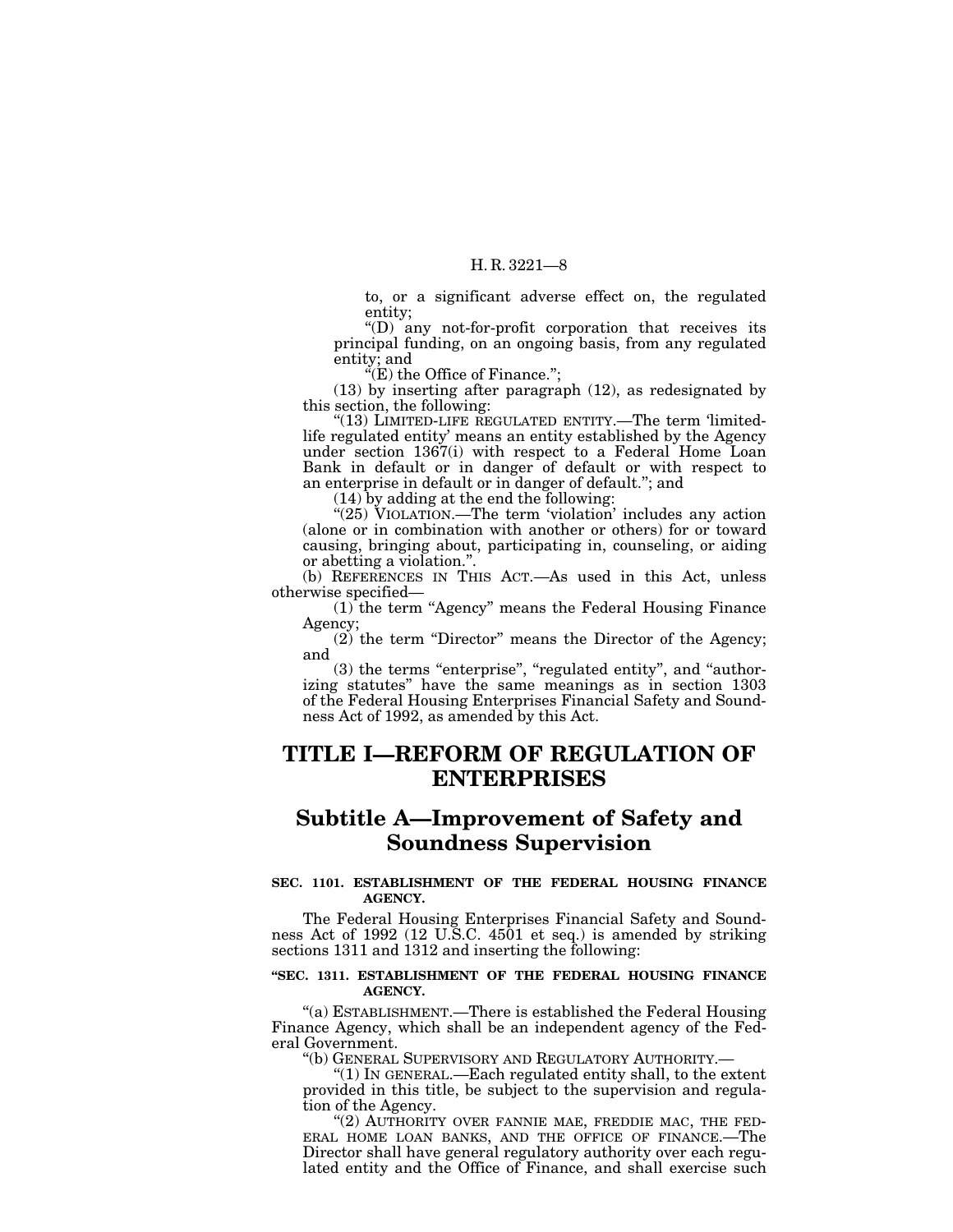general regulatory authority, including such duties and authorities set forth under section 1313, to ensure that the purposes of this Act, the authorizing statutes, and any other applicable law are carried out.

''(c) SAVINGS PROVISION.—The authority of the Director to take actions under subtitles B and C shall not in any way limit the general supervisory and regulatory authority granted to the Director under subsection (b).

### **''SEC. 1312. DIRECTOR.**

"(a) ESTABLISHMENT OF POSITION.—There is established the position of the Director of the Agency, who shall be the head of the Agency.

''(b) APPOINTMENT; TERM.—

''(1) APPOINTMENT.—The Director shall be appointed by the President, by and with the advice and consent of the Senate, from among individuals who are citizens of the United States, have a demonstrated understanding of financial management or oversight, and have a demonstrated understanding of capital markets, including the mortgage securities markets and housing finance.

" $(2)$  TERM.—The Director shall be appointed for a term of 5 years, unless removed before the end of such term for cause by the President.

"(3) VACANCY.—A vacancy in the position of Director that occurs before the expiration of the term for which a Director was appointed shall be filled in the manner established under paragraph (1), and the Director appointed to fill such vacancy shall be appointed only for the remainder of such term.

''(4) SERVICE AFTER END OF TERM.—An individual may serve as the Director after the expiration of the term for which appointed until a successor has been appointed.

"(5) TRANSITIONAL PROVISION.—Notwithstanding paragraphs (1) and (2), during the period beginning on the effective date of the Federal Housing Finance Regulatory Reform Act of 2008, and ending on the date on which the Director is appointed and confirmed, the person serving as the Director of the Office of Federal Housing Enterprise Oversight of the Department of Housing and Urban Development on that effective date shall act for all purposes as, and with the full powers of, the Director.

"(c) DEPUTY DIRECTOR OF THE DIVISION OF ENTERPRISE REGULA-TION.—

''(1) IN GENERAL.—The Agency shall have a Deputy Director of the Division of Enterprise Regulation, who shall be designated by the Director from among individuals who are citizens of the United States, have a demonstrated understanding of financial management or oversight, and have a demonstrated understanding of mortgage securities markets and housing finance.

''(2) FUNCTIONS.—The Deputy Director of the Division of Enterprise Regulation shall have such functions, powers, and duties with respect to the oversight of the enterprises as the Director shall prescribe.

"(d) DEPUTY DIRECTOR OF THE DIVISION OF FEDERAL HOME LOAN BANK REGULATION.—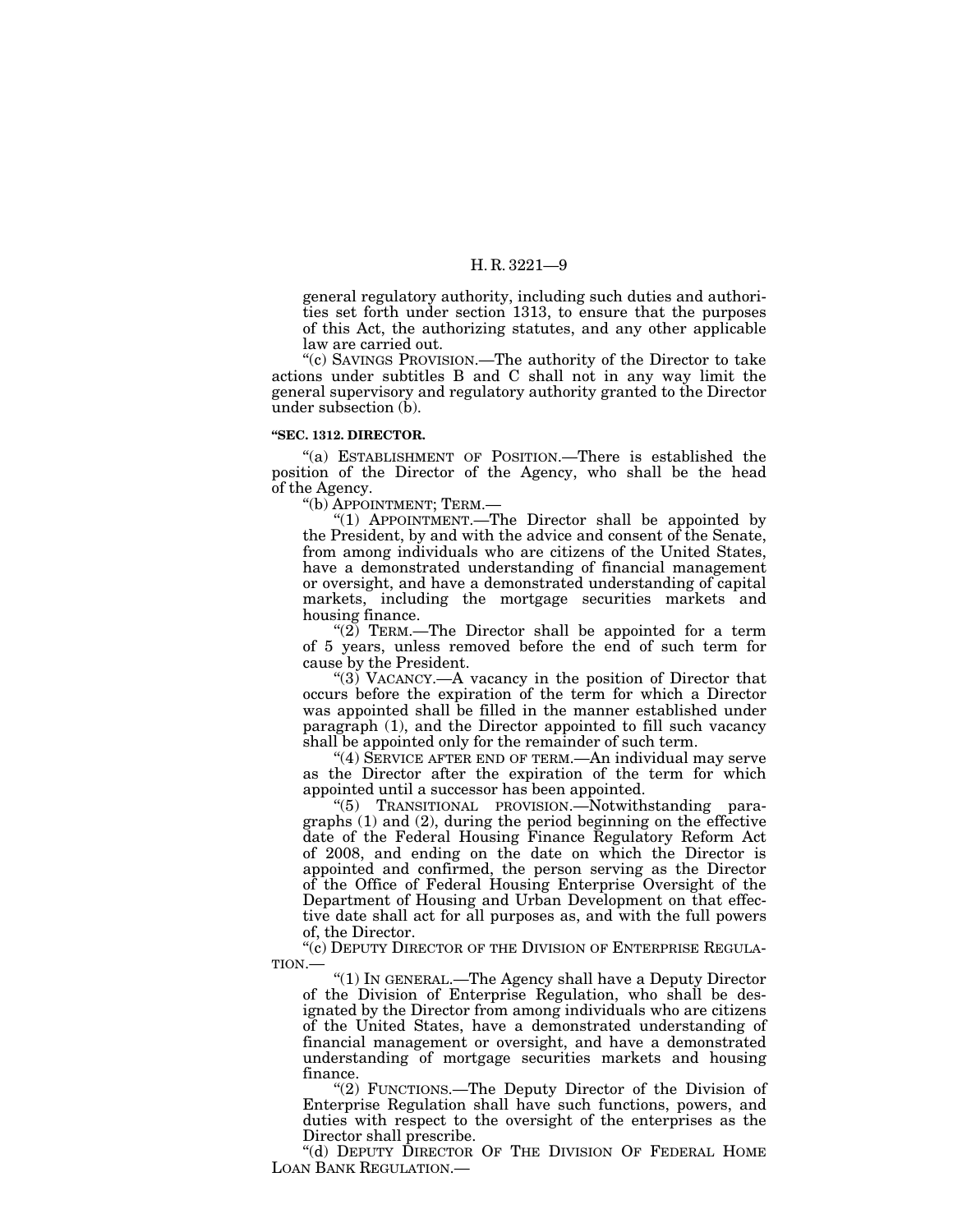''(1) IN GENERAL.—The Agency shall have a Deputy Director of the Division of Federal Home Loan Bank Regulation, who shall be designated by the Director from among individuals who are citizens of the United States, have a demonstrated understanding of financial management or oversight, and have a demonstrated understanding of the Federal Home Loan Bank System and housing finance.

''(2) FUNCTIONS.—The Deputy Director of the Division of Federal Home Loan Bank Regulation shall have such functions, powers, and duties with respect to the oversight of the Federal Home Loan Banks as the Director shall prescribe.

''(e) DEPUTY DIRECTOR FOR HOUSING MISSION AND GOALS.— ''(1) IN GENERAL.—The Agency shall have a Deputy Director for Housing Mission and Goals, who shall be designated by the Director from among individuals who are citizens of the United States, and have a demonstrated understanding of the housing markets and housing finance.

" $(2)$  FUNCTIONS.—The Deputy Director for Housing Mission and Goals shall have such functions, powers, and duties with respect to the oversight of the housing mission and goals of the enterprises, and with respect to oversight of the housing finance and community and economic development mission of the Federal Home Loan Banks, as the Director shall prescribe.

''(3) CONSIDERATIONS.—In exercising such functions, powers, and duties, the Deputy Director for Housing Mission and Goals shall consider the differences between the enterprises and the Federal Home Loan Banks, including those described in section 1313(d).

''(f) ACTING DIRECTOR.—In the event of the death, resignation, sickness, or absence of the Director, the President shall designate either the Deputy Director of the Division of Enterprise Regulation, the Deputy Director of the Division of Federal Home Loan Bank Regulation, or the Deputy Director for Housing Mission and Goals, to serve as acting Director until the return of the Director, or the appointment of a successor pursuant to subsection (b).

 $\hat{f}(\hat{g})$  LIMITATIONS.—The Director and each of the Deputy Directors may not—

"(1) have any direct or indirect financial interest in any regulated entity or entity-affiliated party;

''(2) hold any office, position, or employment in any regulated entity or entity-affiliated party; or

''(3) have served as an executive officer or director of any regulated entity or entity-affiliated party at any time during the 3-year period preceding the date of appointment or designation of such individual as Director or Deputy Director, as applicable.''.

### **SEC. 1102. DUTIES AND AUTHORITIES OF THE DIRECTOR.**

(a) IN GENERAL.—Section 1313 of the Federal Housing Enterprises Financial Safety and Soundness Act of 1992 (12 U.S.C. 4513) is amended to read as follows:

### **''SEC. 1313. DUTIES AND AUTHORITIES OF DIRECTOR.**

''(a) DUTIES.—

''(1) PRINCIPAL DUTIES.—The principal duties of the Director shall be—

"(A) to oversee the prudential operations of each regulated entity; and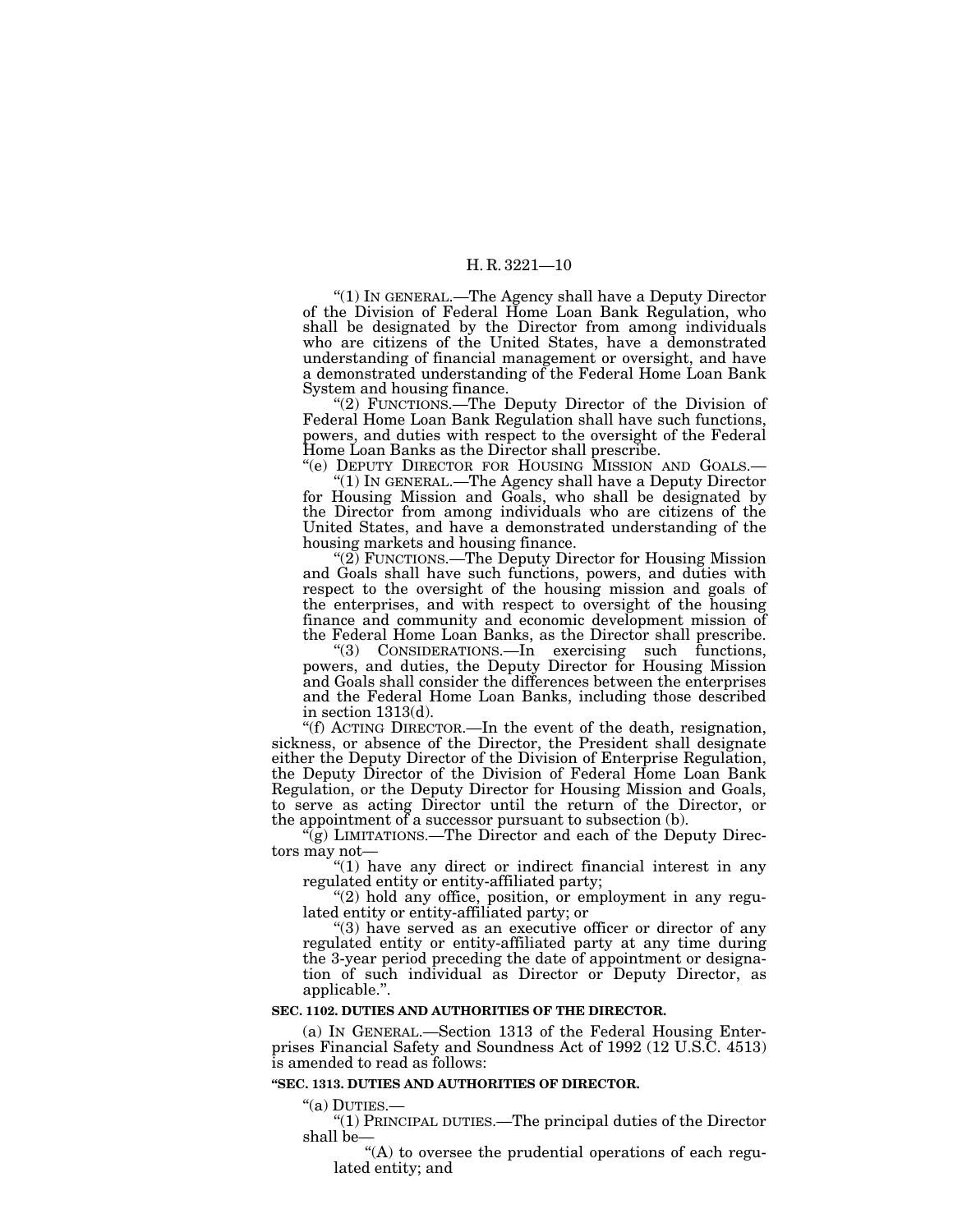''(B) to ensure that—

''(i) each regulated entity operates in a safe and sound manner, including maintenance of adequate capital and internal controls;

"(ii) the operations and activities of each regulated entity foster liquid, efficient, competitive, and resilient national housing finance markets (including activities relating to mortgages on housing for low- and moderate-income families involving a reasonable economic return that may be less than the return earned on other activities);

(iii) each regulated entity complies with this title and the rules, regulations, guidelines, and orders issued under this title and the authorizing statutes;

"(iv) each regulated entity carries out its statutory mission only through activities that are authorized under and consistent with this title and the authorizing statutes; and

"(v) the activities of each regulated entity and the manner in which such regulated entity is operated are consistent with the public interest.

"(2) SCOPE OF AUTHORITY.—The authority of the Director shall include the authority—

"(A) to review and, if warranted based on the principal duties described in paragraph (1), reject any acquisition or transfer of a controlling interest in a regulated entity; and

''(B) to exercise such incidental powers as may be necessary or appropriate to fulfill the duties and responsibilities of the Director in the supervision and regulation of each regulated entity.

''(b) DELEGATION OF AUTHORITY.—The Director may delegate to officers and employees of the Agency any of the functions, powers, or duties of the Director, as the Director considers appropriate. ''(c) LITIGATION AUTHORITY.—

''(1) IN GENERAL.—In enforcing any provision of this title, any regulation or order prescribed under this title, or any other provision of law, rule, regulation, or order, or in any other action, suit, or proceeding to which the Director is a party or in which the Director is interested, and in the administration of conservatorships and receiverships, the Director may act in the Director's own name and through the Director's own attorneys.

"(2) SUBJECT TO SUIT.—Except as otherwise provided by law, the Director shall be subject to suit (other than suits on claims for money damages) by a regulated entity with respect to any matter under this title or any other applicable provision of law, rule, order, or regulation under this title, in the United States district court for the judicial district in which the regulated entity has its principal place of business, or in the United States District Court for the District of Columbia, and the Director may be served with process in the manner prescribed by the Federal Rules of Civil Procedure."

(b) INDEPENDENCE IN CONGRESSIONAL TESTIMONY AND REC-OMMENDATIONS.—Section 111 of Public Law 93–495 (12 U.S.C. 250) is amended by striking ''the Federal Housing Finance Board'' and inserting ''the Director of the Federal Housing Finance Agency''.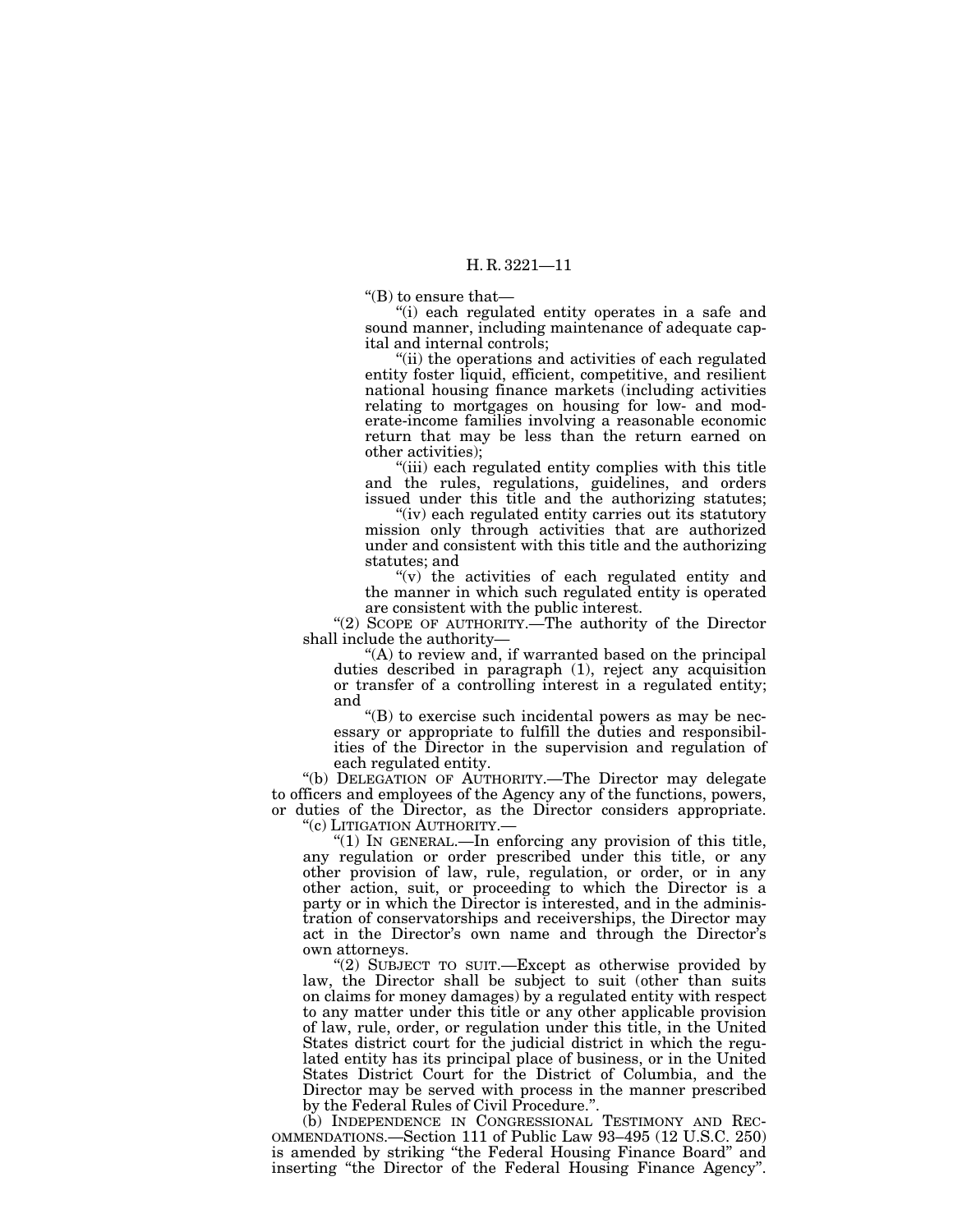#### **SEC. 1103. FEDERAL HOUSING FINANCE OVERSIGHT BOARD.**

(a) IN GENERAL.—The Federal Housing Enterprises Financial Safety and Soundness Act of 1992 (12 U.S.C. 4501 et seq.) is amended by inserting after section 1313 the following:

### **''SEC. 1313A. FEDERAL HOUSING FINANCE OVERSIGHT BOARD.**

"(a) IN GENERAL.—There is established the Federal Housing Finance Oversight Board, which shall advise the Director with respect to overall strategies and policies in carrying out the duties of the Director under this title.

''(b) LIMITATIONS.—The Board may not exercise any executive authority, and the Director may not delegate to the Board any of the functions, powers, or duties of the Director.

"(c) COMPOSITION.—The Board shall be comprised of 4 members, of whom—

''(1) 1 member shall be the Secretary of the Treasury; ''(2) 1 member shall be the Secretary of Housing and Urban

Development;

 $\degree$ (3) 1 member shall be the Chairman of the Securities and Exchange Commission; and

" $(4)$  1 member shall be the Director, who shall serve as the Chairperson of the Board.

''(d) MEETINGS.—

''(1) IN GENERAL.—The Board shall meet upon notice by the Director, but in no event shall the Board meet less frequently than once every 3 months.

" $(2)$  SPECIAL MEETINGS.—Either the Secretary of the Treasury, the Secretary of Housing and Urban Development, or the Chairman of the Securities and Exchange Commission may, upon giving written notice to the Director, require a special meeting of the Board.

 $\sqrt{e}$ ) TESTIMONY.—On an annual basis, the Board shall testify before Congress regarding—

" $(1)$  the safety and soundness of the regulated entities; "(2) any material deficiencies in the conduct of the oper-

ations of the regulated entities; "(3) the overall operational status of the regulated entities;

"(4) an evaluation of the performance of the regulated entities in carrying out their respective missions;

''(5) operations, resources, and performance of the Agency; and

"(6) such other matters relating to the Agency and its fulfillment of its mission, as the Board determines appropriate.''.

(b) ANNUAL REPORT OF THE DIRECTOR.—Section 1319B(a) of the Federal Housing Enterprises Financial Safety and Soundness Act of 1992 (12 U.S.C. 4521(a)) is amended—

(1) by striking ''enterprise'' each place that term appears and inserting "regulated entity";

(2) by striking ''enterprises'' each place that term appears and inserting "regulated entities";

 $(3)$  in paragraph  $(3)$ , by striking "; and" and inserting a semicolon;

 $(4)$  in paragraph  $(4)$ , by striking "1994." and inserting " $1994$ ; and"; and

(5) by adding at the end the following: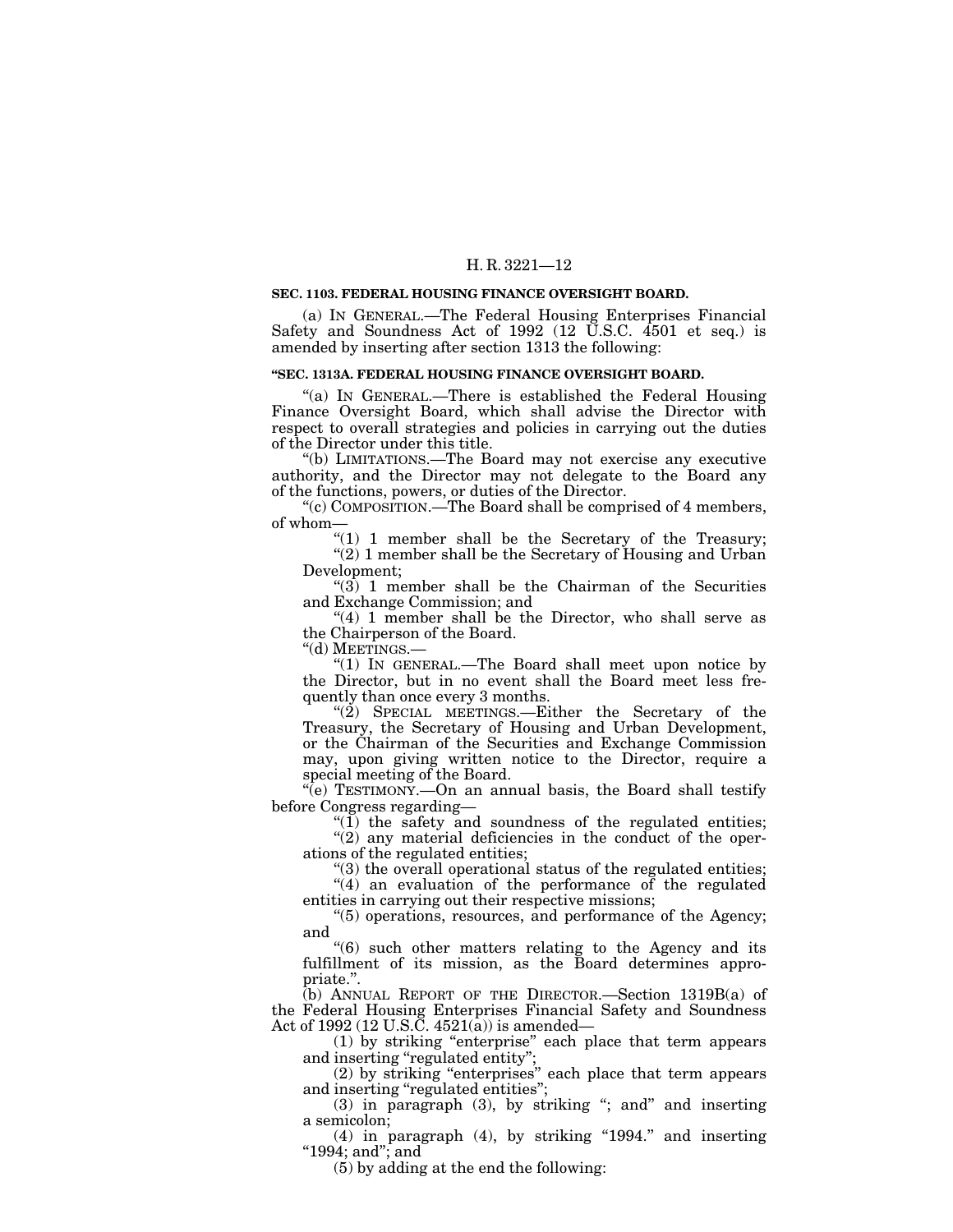''(5) the assessment of the Board or any of its members with respect to—

 $(A)$  the safety and soundness of the regulated entities;

 $\sqrt{\text{B}}$  any material deficiencies in the conduct of the operations of the regulated entities;

''(C) the overall operational status of the regulated entities; and

 $\mathrm{``(D)}$  an evaluation of the performance of the regulated entities in carrying out their respective missions;

''(6) operations, resources, and performance of the Agency; and

 $''(7)$  such other matters relating to the Agency and the fulfillment of its mission.''.

#### **SEC. 1104. AUTHORITY TO REQUIRE REPORTS BY REGULATED ENTI-TIES.**

(a) IN GENERAL.—Section 1314 of the Federal Housing Enterprises Financial Safety and Soundness Act of 1992 (12 U.S.C. 4514) is amended—

(1) in the section heading, by striking ''**ENTERPRISES**'' and inserting ''**REGULATED ENTITIES**'';

(2) by striking ''an enterprise'' each place that term appears and inserting "a regulated entity";

(3) by striking ''the enterprise'' and inserting ''the regulated entity'';

 $(4)$  in subsection (a)—

(A) by striking the subsection heading and all that follows through "and operations" in paragraph (1) and inserting the following:

''(a) REGULAR AND SPECIAL REPORTS.—

 $(1)$  REGULAR REPORTS.—The Director may require, by general or specific orders, a regulated entity to submit regular reports, including financial statements determined on a fair value basis, on the condition (including financial condition), management, activities, or operations of the regulated entity, as the Director considers appropriate''; and

(B) in paragraph  $(2)$ —

(i) by inserting '', by general or specific orders,'' after "may also require"; and

(ii) by striking ''whenever'' and inserting ''on any of the topics specified in paragraph (1) or any other relevant topics, if''; and

(5) by adding at the end the following:

''(c) PENALTIES FOR FAILURE TO MAKE REPORTS.—

''(1) VIOLATIONS.—It shall be a violation of this section for any regulated entity—

''(A) to fail to make, transmit, or publish any report or obtain any information required by the Director under this section, section 309(k) of the Federal National Mortgage Association Charter Act, section 307(c) of the Federal Home Loan Mortgage Corporation Act, or section 20 of the Federal Home Loan Bank Act, within the period of time specified in such provision of law or otherwise by the Director; or

''(B) to submit or publish any false or misleading report or information under this section.

''(2) PENALTIES.—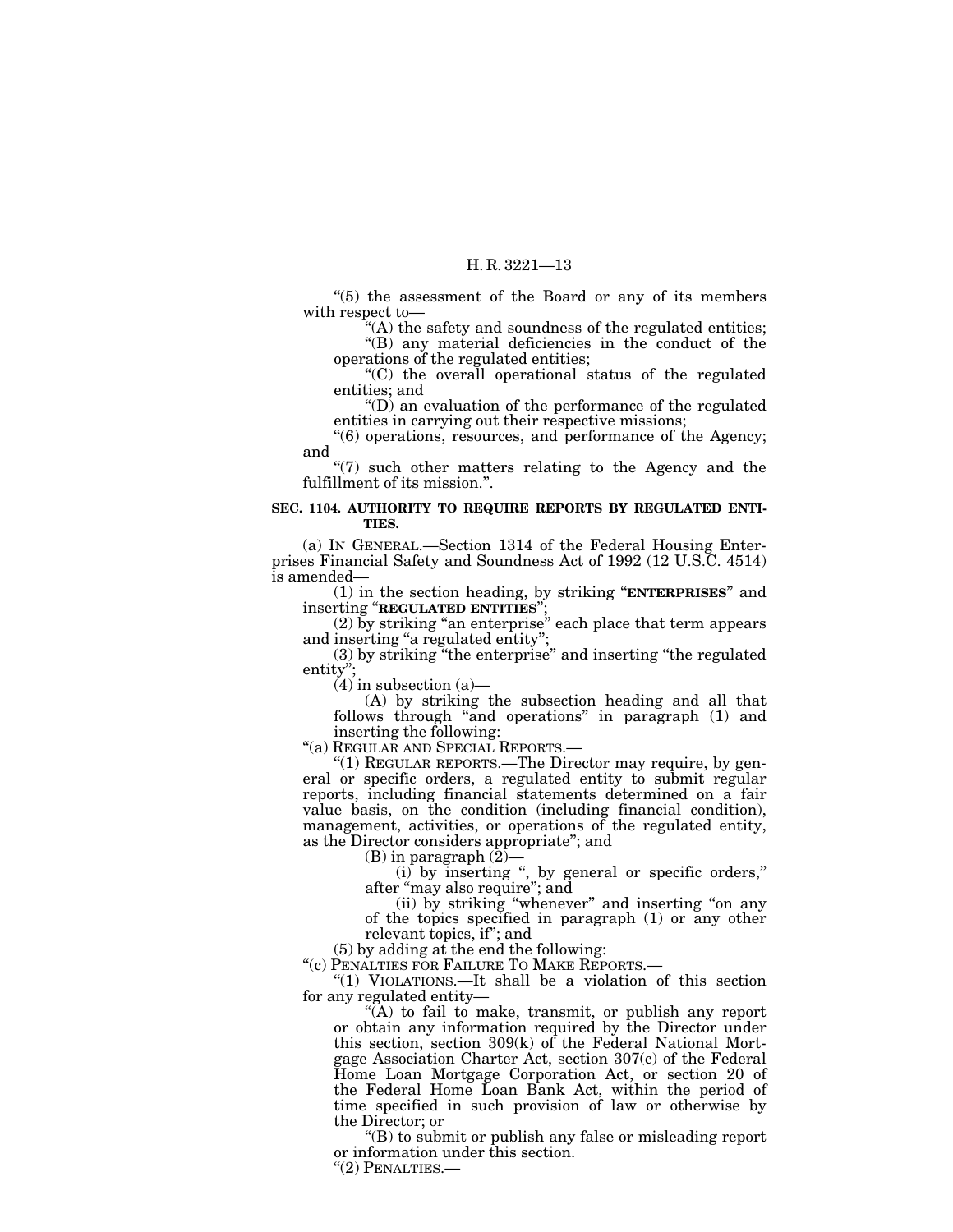"(A) FIRST TIER.-

''(i) IN GENERAL.—A violation described in paragraph (1) shall be subject to a penalty of not more than \$2,000 for each day during which such violation continues, in any case in which—

''(I) the subject regulated entity maintains procedures reasonably adapted to avoid any inadvertent error and the violation was unintentional and a result of such an error; or

''(II) the violation was an inadvertent transmittal or publication of any report which was minimally late.

"(ii) BURDEN OF PROOF.—For purposes of this subparagraph, the regulated entity shall have the burden of proving that the error was inadvertent or that a report was inadvertently transmitted or published late.

''(B) SECOND TIER.—A violation described in paragraph (1) shall be subject to a penalty of not more than  $$20,000$ for each day during which such violation continues or such false or misleading information is not corrected, in any case that is not addressed in subparagraph (A) or (C).

''(C) THIRD TIER.—A violation described in paragraph (1) shall be subject to a penalty of not more than \$1,000,000 per day for each day during which such violation continues or such false or misleading information is not corrected, in any case in which the subject regulated entity committed such violation knowingly or with reckless disregard for the accuracy of any such information or report.

''(3) ASSESSMENTS.—Any penalty imposed under this subsection shall be in lieu of a penalty under section 1376, but shall be assessed and collected by the Director in the manner provided in section 1376 for penalties imposed under that section, and any such assessment (including the determination of the amount of the penalty) shall be otherwise subject to the provisions of section 1376.

 $*(4)$  HEARING.—A regulated entity against which a penalty is assessed under this section shall be afforded an agency hearing if the regulated entity submits a request for a hearing not later than 20 days after the date of the issuance of the notice of assessment. Section 1374 shall apply to any such proceedings.''.

(b) CONFORMING AMENDMENT.—The Federal Housing Enterprises Financial Safety and Soundness Act of 1992 (12 U.S.C. 4501 et seq.) is amended by striking sections 1327 and 1328.

### **SEC. 1105. EXAMINERS AND ACCOUNTANTS; AUTHORITY TO CONTRACT FOR REVIEWS OF REGULATED ENTITIES; OMBUDSMAN.**

(a) IN GENERAL.—Section 1317 of the Federal Housing Enterprises Financial Safety and Soundness Act of 1992 (12 U.S.C. 4517) is amended—

(1) in subsection (a), by striking ''enterprise'' each place that term appears and inserting "regulated entity";

 $(2)$  in subsection  $(b)$ —

(A) by inserting "of a regulated entity" after "under this section''; and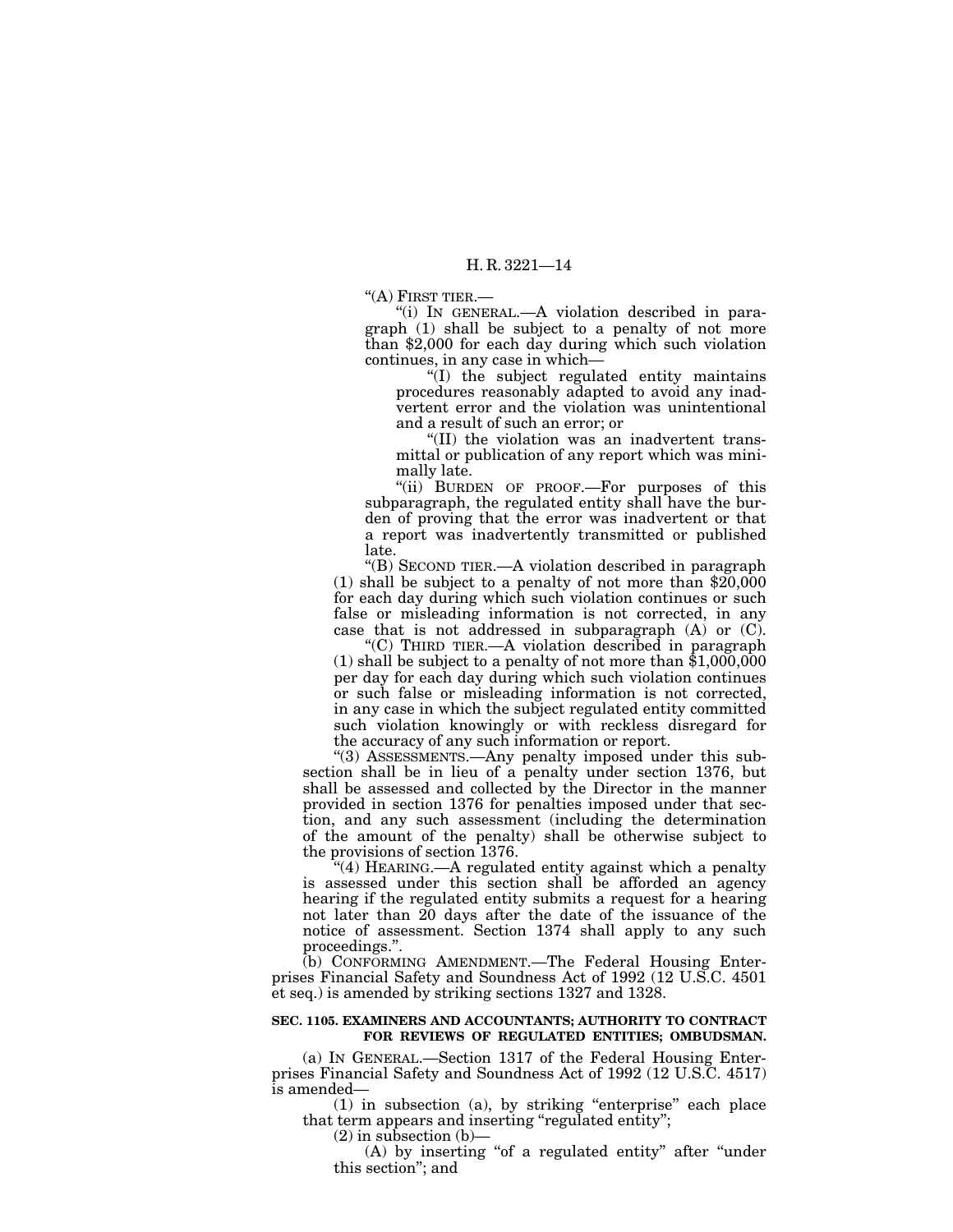(B) by striking ''to determine the condition of an enterprise for the purpose of ensuring its financial safety and soundness" and inserting "or appropriate";

(3) in subsection (c), in the second sentence, by inserting before the period "to conduct examinations under this section";

(4) by redesignating subsections (d) through (f) as subsections (e) through (g), respectively; and

(5) by inserting after subsection (c) the following:

''(d) INSPECTOR GENERAL.—There shall be within the Agency an Inspector General, who shall be appointed in accordance with section 3(a) of the Inspector General Act of 1978.''.

(b) DIRECT HIRE AUTHORITY TO HIRE ACCOUNTANTS, ECONO-MISTS, AND EXAMINERS.—Section 1317 of the Federal Housing Enterprises Financial Safety and Soundness Act of 1992 (12 U.S.C. 4517) is amended by adding at the end the following:

"(h) APPOINTMENT OF ACCOUNTANTS, ECONOMISTS, AND EXAM-INERS.—

''(1) APPLICABILITY.—This section shall apply with respect to any position of examiner, accountant, economist, and specialist in financial markets and in technology at the Agency, with respect to supervision and regulation of the regulated entities, that is in the competitive service.

''(2) APPOINTMENT AUTHORITY.—The Director may appoint candidates to any position described in paragraph (1)—

 $(A)$  in accordance with the statutes, rules, and regulations governing appointments in the excepted service; and

''(B) notwithstanding any statutes, rules, and regulations governing appointments in the competitive service.''.

(c) AMENDMENTS TO INSPECTOR GENERAL ACT.—Section 11 of the Inspector General Act of 1978 (5 U.S.C. App.) is amended—

(1) in paragraph (1), by inserting ''; the Director of the Federal Housing Finance Agency" after "Social Security Administration''; and

 $(2)$  in paragraph  $(2)$ , by inserting ", the Federal Housing Finance Agency" after "Social Security Administration".

(d) AUTHORITY TO CONTRACT FOR REVIEWS OF REGULATED ENTI-TIES.—Section 1319 of the Federal Housing Enterprises Financial Safety and Soundness Act of 1992 (12 U.S.C. 4519) is amended—

(1) in the section heading, by striking ''**ENTERPRISES BY RATING ORGANIZATION**'' and inserting ''**REGULATED ENTITIES**''; and

(2) by striking ''enterprises'' and inserting ''regulated entities''.

(e) OFFICE OF THE OMBUDSMAN.—Section 1317 of the Federal Housing Enterprises Financial Safety and Soundness Act of 1992 (12 U.S.C. 4517) is amended by adding at the end the following:

''(i) OMBUDSMAN.—The Director shall establish, by regulation, an Office of the Ombudsman within the Agency, which shall be responsible for considering complaints and appeals, from any regulated entity and any person that has a business relationship with a regulated entity, regarding any matter relating to the regulation and supervision of such regulated entity by the Agency. The regulation issued by the Director under this subsection shall specify the authority and duties of the Office of the Ombudsman.''.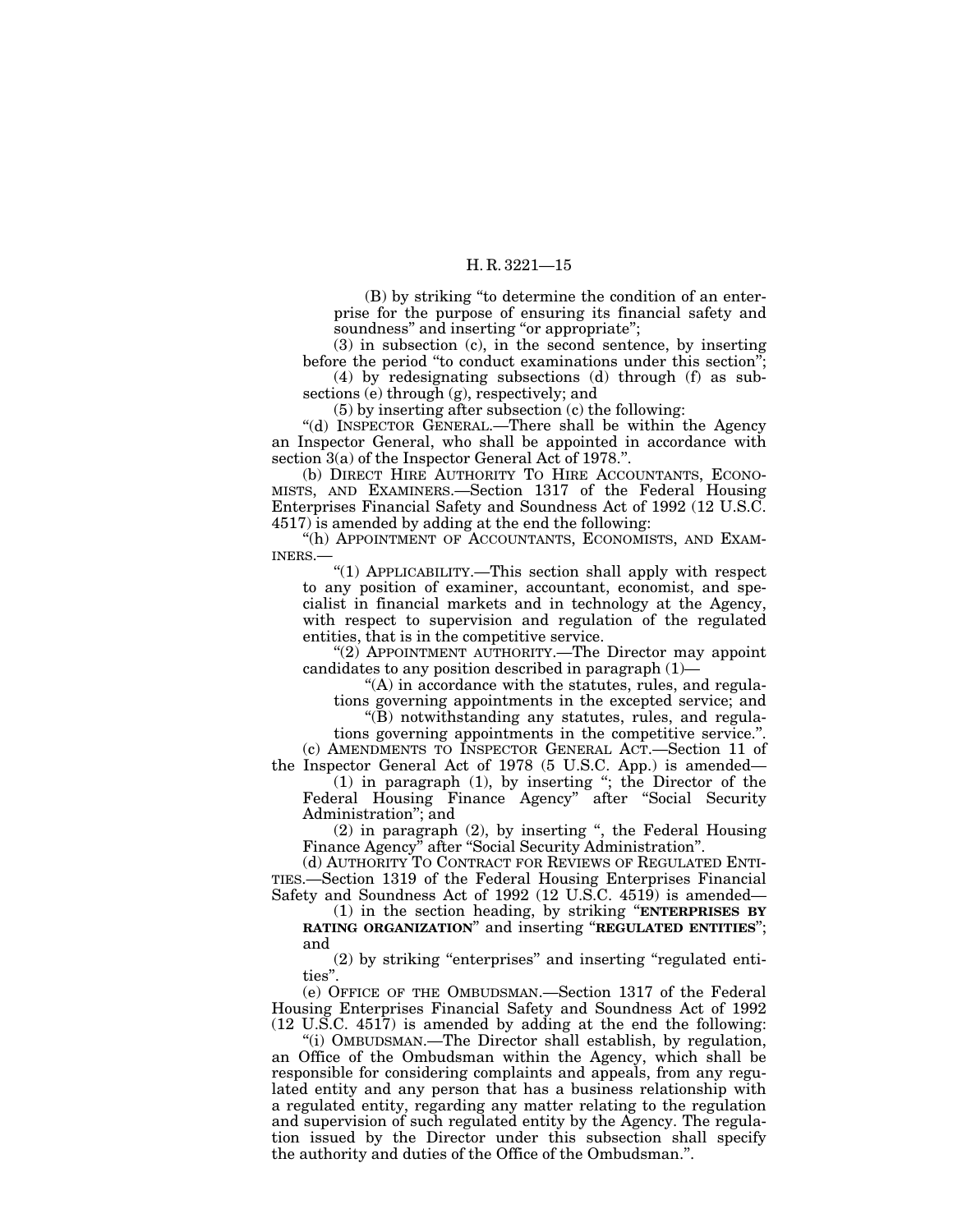#### **SEC. 1106. ASSESSMENTS.**

Section 1316 of the Federal Housing Enterprises Financial Safety and Soundness Act of 1992 (12 U.S.C. 4516) is amended—

(1) by striking subsection (a) and inserting the following: ''(a) ANNUAL ASSESSMENTS.—The Director shall establish and collect from the regulated entities annual assessments in an amount not exceeding the amount sufficient to provide for reasonable costs (including administrative costs) and expenses of the Agency, including—

 $f''(1)$  the expenses of any examinations under section 1317 of this Act and under section 20 of the Federal Home Loan Bank Act;

 $(2)$  the expenses of obtaining any reviews and credit assessments under section 1319;

"(3) such amounts in excess of actual expenses for any given year as deemed necessary by the Director to maintain a working capital fund in accordance with subsection (e); and

"(4) the windup of the affairs of the Office of Federal Housing Enterprise Oversight and the Federal Housing Finance Board under title III of the Federal Housing Finance Regulatory Reform Act of 2008.'';

(2) in subsection (b)—

(A) by realigning the margins of paragraph (2) two ems from the left, so as to align the left margin of such paragraph with the left margins of paragraph (1);

(B) by redesignating paragraphs (2) and (3) as paragraphs (3) and (4), respectively; and

(C) by inserting after paragraph (1) the following:

"(2) SEPARATE TREATMENT OF FEDERAL HOME LOAN BANK AND ENTERPRISE ASSESSMENTS.—Assessments collected from the enterprises shall not exceed the amounts sufficient to provide for the costs and expenses described in subsection (a) relating to the enterprises. Assessments collected from the Federal Home Loan Banks shall not exceed the amounts sufficient to provide for the costs and expenses described in subsection (a) relating to the Federal Home Loan Banks.'';

(3) by striking subsection (c) and inserting the following: ''(c) INCREASED COSTS OF REGULATION.—

''(1) INCREASE FOR INADEQUATE CAPITALIZATION.—The semiannual payments made pursuant to subsection (b) by any regulated entity that is not classified (for purposes of subtitle B) as adequately capitalized may be increased, as necessary, in the discretion of the Director to pay additional estimated costs of regulation of the regulated entity.

 $F(2)$  ADJUSTMENT FOR ENFORCEMENT ACTIVITIES.—The Director may adjust the amounts of any semiannual payments for an assessment under subsection (a) that are to be paid pursuant to subsection (b) by a regulated entity, as necessary in the discretion of the Director, to ensure that the costs of enforcement activities under this Act for a regulated entity are borne only by such regulated entity.

"(3) ADDITIONAL ASSESSMENT FOR DEFICIENCIES.—If at any time, as a result of increased costs of regulation of a regulated entity that is not classified (for purposes of subtitle B) as adequately capitalized or as the result of supervisory or enforcement activities under this Act for a regulated entity, the amount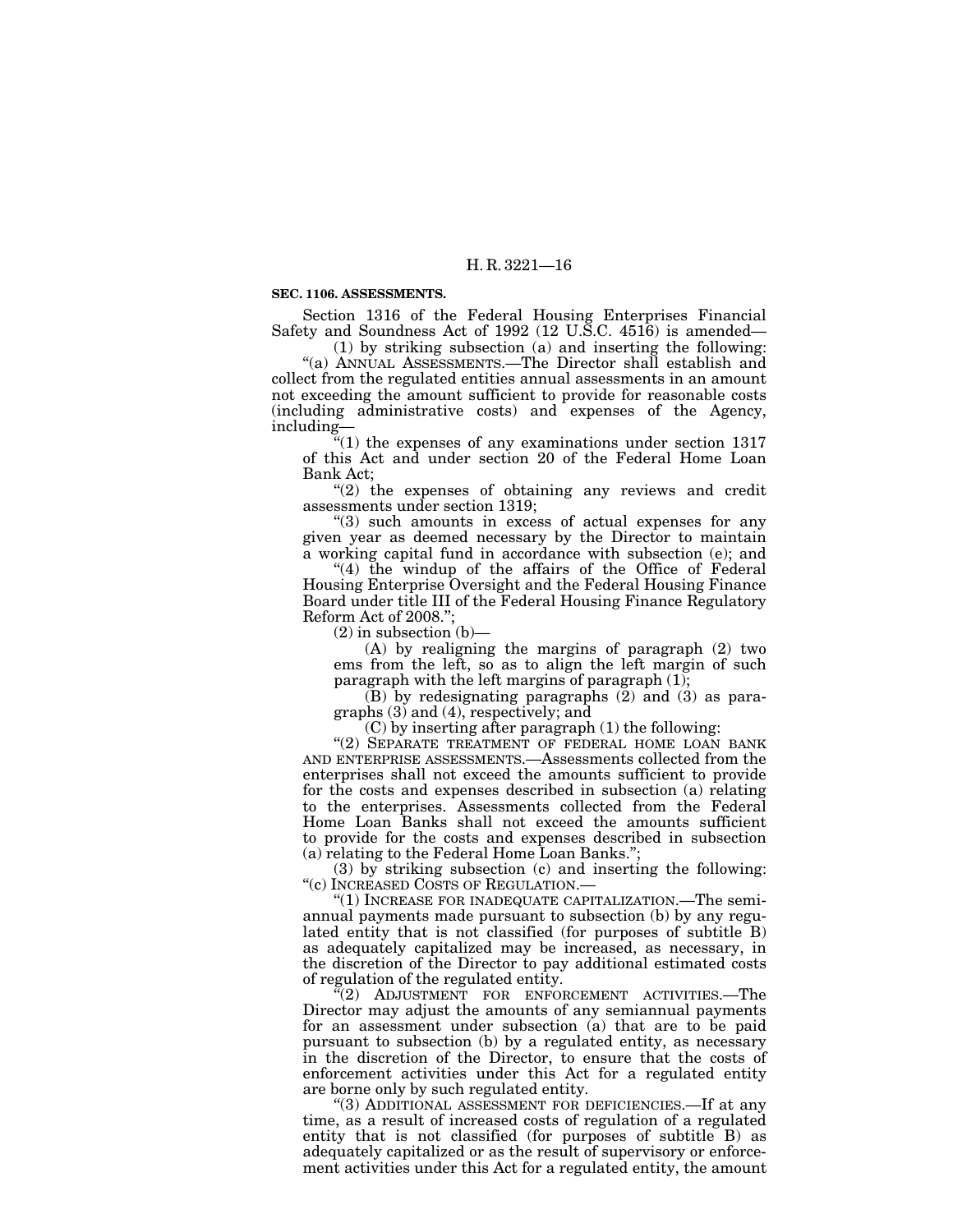available from any semiannual payment made by such regulated entity pursuant to subsection (b) is insufficient to cover the costs of the Agency with respect to such entity, the Director may make and collect from such regulated entity an immediate assessment to cover the amount of such deficiency for the semiannual period. If, at the end of any semiannual period during which such an assessment is made, any amount remains from such assessment, such remaining amount shall be deducted from the assessment for such regulated entity for the following semiannual period.'';

(4) in subsection (d), by striking ''If'' and inserting ''Except with respect to amounts collected pursuant to subsection  $(a)(3)$ , if''; and

(5) by striking subsections (e) through (g) and inserting the following:

''(e) WORKING CAPITAL FUND.—At the end of each year for which an assessment under this section is made, the Director shall remit to each regulated entity any amount of assessment collected from such regulated entity that is attributable to subsection (a)(3) and is in excess of the amount the Director deems necessary to maintain a working capital fund.

''(f) TREATMENT OF ASSESSMENTS.—

''(1) DEPOSIT.—Amounts received by the Director from assessments under this section may be deposited by the Director in the manner provided in section 5234 of the Revised Statutes of the United States (12 U.S.C. 192) for monies deposited by the Comptroller of the Currency.

"(2) NOT GOVERNMENT FUNDS.—The amounts received by the Director from any assessment under this section shall not be construed to be Government or public funds or appropriated money.

"(3) NO APPORTIONMENT OF FUNDS.—Notwithstanding any other provision of law, the amounts received by the Director from any assessment under this section shall not be subject to apportionment for the purpose of chapter 15 of title 31, United States Code, or under any other authority.

"(4) USE OF FUNDS.—The Director may use any amounts received by the Director from assessments under this section for compensation of the Director and other employees of the Agency and for all other expenses of the Director and the Agency.

"(5) AVAILABILITY OF OVERSIGHT FUND AMOUNTS.—Notwithstanding any other provision of law, any amounts remaining in the Federal Housing Enterprises Oversight Fund established under this section (as in effect before the effective date of the Federal Housing Finance Regulatory Reform Act of 2008, and any amounts remaining from assessments on the Federal Home Loan Banks pursuant to section 18(b) of the Federal Home Loan Bank Act (12 U.S.C. 1438(b)), shall, upon such effective date, be treated for purposes of this subsection as amounts received from assessments under this section.<br>"(6) TREASURY INVESTMENTS.—

"(A) AUTHORITY.—The Director may request the Secretary of the Treasury to invest such portions of amounts received by the Director from assessments paid under this section that, in the Director's discretion, are not required to meet the current working needs of the Agency.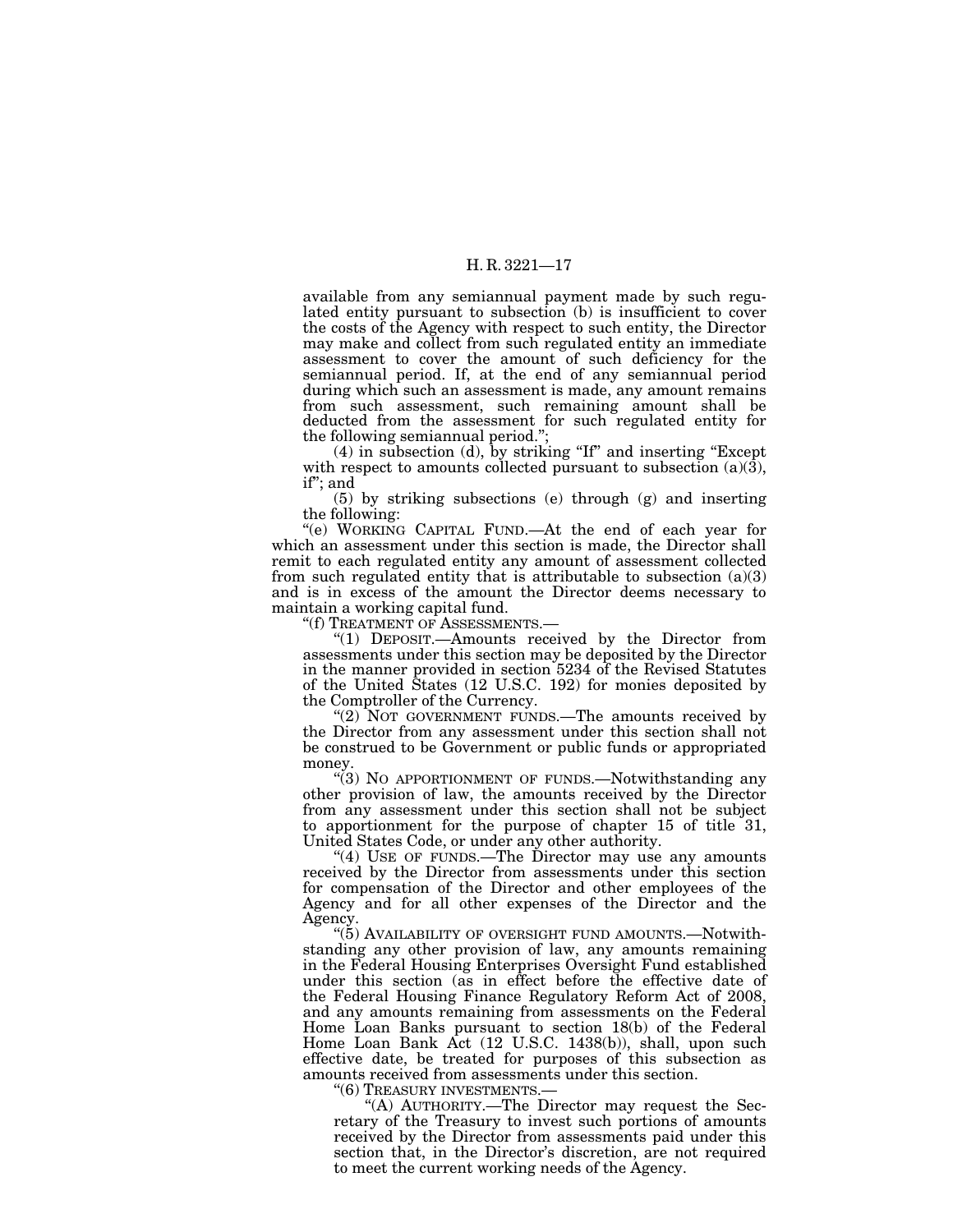''(B) GOVERNMENT OBLIGATIONS.—Pursuant to a request under subparagraph (A), the Secretary of the Treasury shall invest such amounts in Government obligations guaranteed as to principal and interest by the United States with maturities suitable to the needs of the Agency and bearing interest at a rate determined by the Secretary of the Treasury taking into consideration current market yields on outstanding marketable obligations of the United States of comparable maturity.

''(g) BUDGET AND FINANCIAL MANAGEMENT.—

"(1) FINANCIAL OPERATING PLANS AND FORECASTS.—The Director shall provide to the Director of the Office of Management and Budget copies of the Director's financial operating plans and forecasts, as prepared by the Director in the ordinary course of the Agency's operations, and copies of the quarterly reports of the Agency's financial condition and results of operations, as prepared by the Director in the ordinary course of the Agency's operations.

"(2) FINANCIAL STATEMENTS.—The Agency shall prepare annually a statement of—

 $(A)$  assets and liabilities and surplus or deficit;

''(B) income and expenses; and

''(C) sources and application of funds.

"(3) FINANCIAL MANAGEMENT SYSTEMS.—The Agency shall implement and maintain financial management systems that—

''(A) comply substantially with Federal financial management systems requirements and applicable Federal accounting standards; and

''(B) use a general ledger system that accounts for activity at the transaction level.

"(4) ASSERTION OF INTERNAL CONTROLS.—The Director shall provide to the Comptroller General of the United States an assertion as to the effectiveness of the internal controls that apply to financial reporting by the Agency, using the standards established in section 3512(c) of title 31, United States Code.

''(5) RULE OF CONSTRUCTION.—This subsection may not be construed as implying any obligation on the part of the Director to consult with or obtain the consent or approval of the Director of the Office of Management and Budget with respect to any report, plan, forecast, or other information referred to in paragraph (1) or any jurisdiction or oversight over the affairs or operations of the Agency.

''(h) AUDIT OF AGENCY.—

''(1) IN GENERAL.—The Comptroller General shall annually audit the financial transactions of the Agency in accordance with the United States generally accepted government auditing standards as may be prescribed by the Comptroller General of the United States. The audit shall be conducted at the place or places where accounts of the Agency are normally kept. The representatives of the Government Accountability Office shall have access to the personnel and to all books, accounts, documents, papers, records (including electronic records), reports, files, and all other papers, automated data, things, or property belonging to or under the control of or used or employed by the Agency pertaining to its financial transactions and necessary to facilitate the audit, and such representatives shall be afforded full facilities for verifying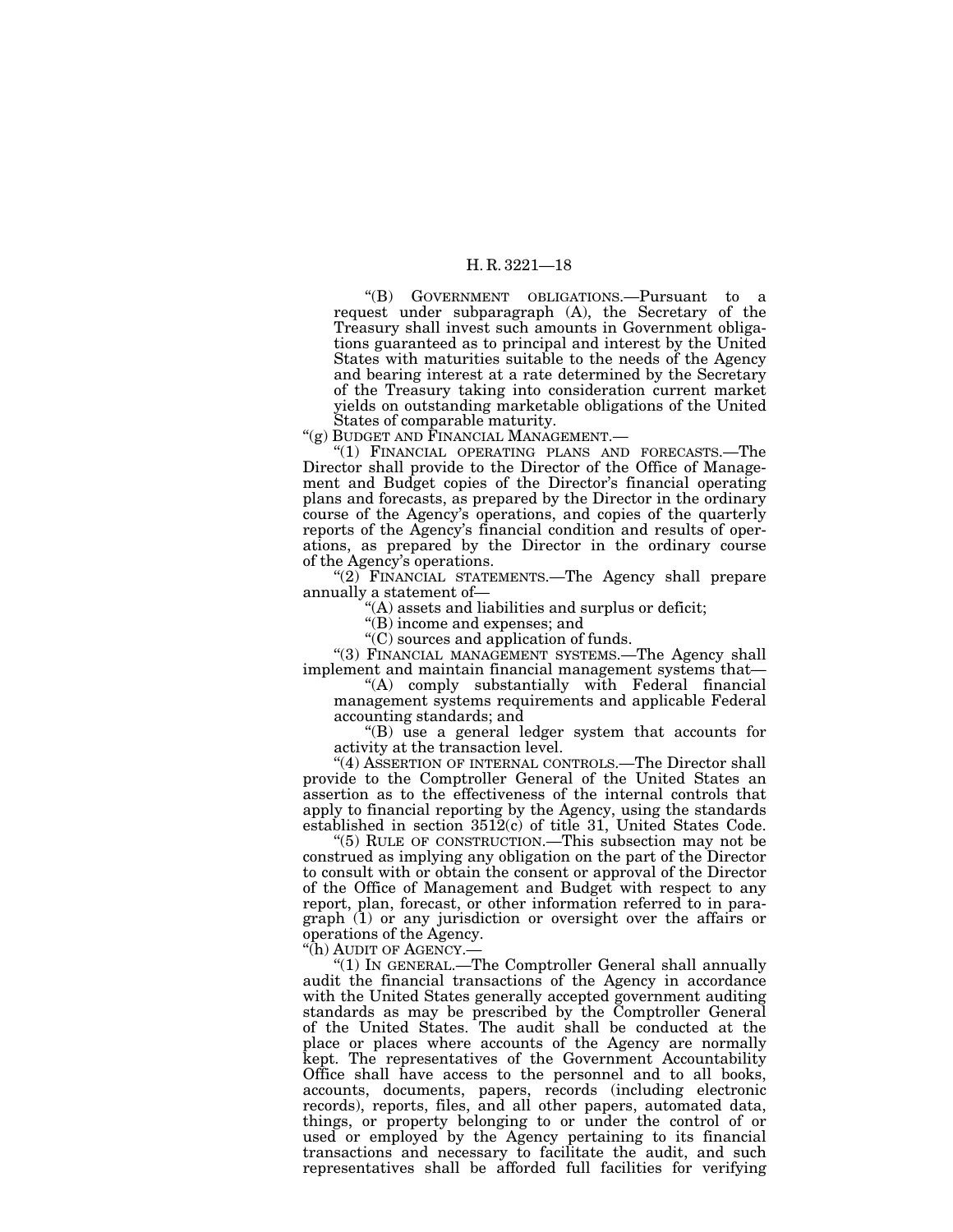transactions with the balances or securities held by depositories, fiscal agents, and custodians. All such books, accounts, documents, records, reports, files, papers, and property of the Agency shall remain in possession and custody of the Agency. The Comptroller General may obtain and duplicate any such books, accounts, documents, records, working papers, automated data and files, or other information relevant to such audit without cost to the Comptroller General and the Comptroller General's right of access to such information shall be enforceable pursuant to section 716(c) of title 31, United States Code.

''(2) REPORT.—The Comptroller General shall submit to the Congress a report of each annual audit conducted under this subsection. The report to the Congress shall set forth the scope of the audit and shall include the statement of assets and liabilities and surplus or deficit, the statement of income and expenses, the statement of sources and application of funds, and such comments and information as may be deemed necessary to inform Congress of the financial operations and condition of the Agency, together with such recommendations with respect thereto as the Comptroller General may deem advisable. A copy of each report shall be furnished to the President and to the Agency at the time submitted to the Congress.

''(3) ASSISTANCE AND COSTS.—For the purpose of conducting an audit under this subsection, the Comptroller General may, in the discretion of the Comptroller General, employ by contract, without regard to section 3709 of the Revised Statutes of the United States (41 U.S.C. 5), professional services of firms and organizations of certified public accountants for temporary periods or for special purposes. Upon the request of the Comptroller General, the Director of the Agency shall transfer to the Government Accountability Office from funds available, the amount requested by the Comptroller General to cover the full costs of any audit and report conducted by the Comptroller General. The Comptroller General shall credit funds transferred to the account established for salaries and expenses of the Government Accountability Office, and such amount shall be available upon receipt and without fiscal year limitation to cover the full costs of the audit and report.".

#### **SEC. 1107. REGULATIONS AND ORDERS.**

Section 1319G of the Federal Housing Enterprises Financial Safety and Soundness Act of 1992 (12 U.S.C. 4526) is amended—

(1) by striking subsection (a) and inserting the following: ''(a) AUTHORITY.—The Director shall issue any regulations, guidelines, or orders necessary to carry out the duties of the Director under this title or the authorizing statutes, and to ensure that the purposes of this title and the authorizing statutes are accomplished.''; and

(2) by striking subsection (c).

### **SEC. 1108. PRUDENTIAL MANAGEMENT AND OPERATIONS STANDARDS.**

The Federal Housing Enterprises Financial Safety and Soundness Act of 1992 (12 U.S.C. 4501 et seq.) is amended by inserting after section 1313A, as added by this Act, the following new section: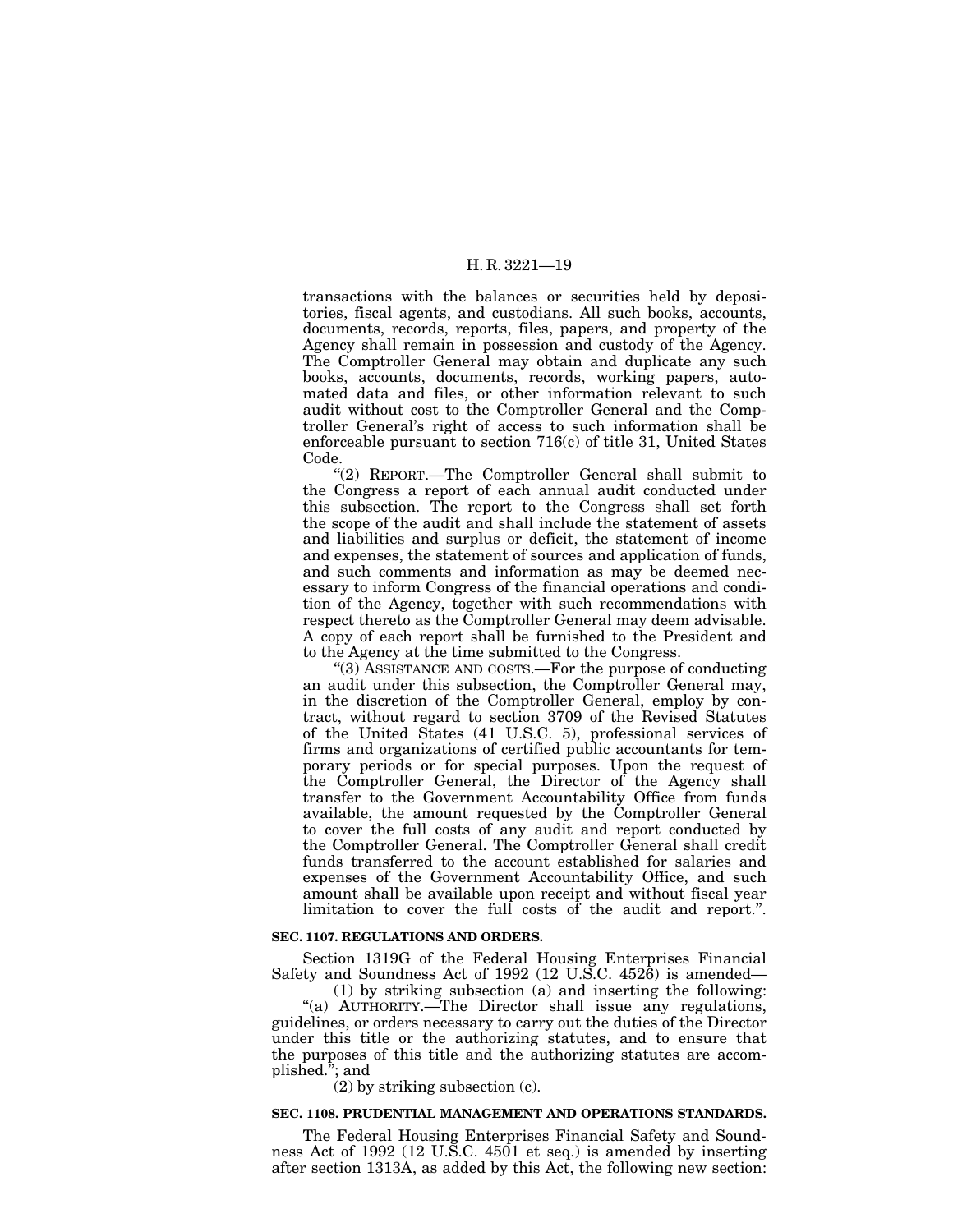#### **''SEC. 1313B. PRUDENTIAL MANAGEMENT AND OPERATIONS STAND-ARDS.**

''(a) STANDARDS.—The Director shall establish standards, by regulation or guideline, for each regulated entity relating to—

''(1) adequacy of internal controls and information systems taking into account the nature and scale of business operations;

 $\sqrt{\left(2\right)}$  independence and adequacy of internal audit systems; ''(3) management of interest rate risk exposure;

"(4) management of market risk, including standards that provide for systems that accurately measure, monitor, and control market risks and, as warranted, that establish limitations on market risk;

''(5) adequacy and maintenance of liquidity and reserves;

''(6) management of asset and investment portfolio growth;

 $\sqrt{\gamma}$  investments and acquisitions of assets by a regulated entity, to ensure that they are consistent with the purposes of this title and the authorizing statutes;

''(8) overall risk management processes, including adequacy of oversight by senior management and the board of directors and of processes and policies to identify, measure, monitor, and control material risks, including reputational risks, and for adequate, well-tested business resumption plans for all major systems with remote site facilities to protect against disruptive events;

 $\mathcal{L}(9)$  management of credit and counterparty risk, including systems to identify concentrations of credit risk and prudential limits to restrict exposure of the regulated entity to a single counterparty or groups of related counterparties;

 $\degree$ (10) maintenance of adequate records, in accordance with consistent accounting policies and practices that enable the Director to evaluate the financial condition of the regulated entity; and

 $*(11)$  such other operational and management standards as the Director determines to be appropriate.<br>"(b) FAILURE TO MEET STANDARDS.—

"(1) PLAN REQUIREMENT.—<br>"(A) IN GENERAL.—If the Director determines that a regulated entity fails to meet any standard established under subsection (a)—

''(i) if such standard is established by regulation, the Director shall require the regulated entity to submit an acceptable plan to the Director within the time allowed under subparagraph (C); and

"(ii) if such standard is established by guideline, the Director may require the regulated entity to submit a plan described in clause (i).

''(B) CONTENTS.—Any plan required under subparagraph (A) shall specify the actions that the regulated entity will take to correct the deficiency. If the regulated entity is undercapitalized, the plan may be a part of the capital restoration plan for the regulated entity under section 1369C.

''(C) DEADLINES FOR SUBMISSION AND REVIEW.—The Director shall by regulation establish deadlines that—

''(i) provide the regulated entities with reasonable time to submit plans required under subparagraph (A), and generally require a regulated entity to submit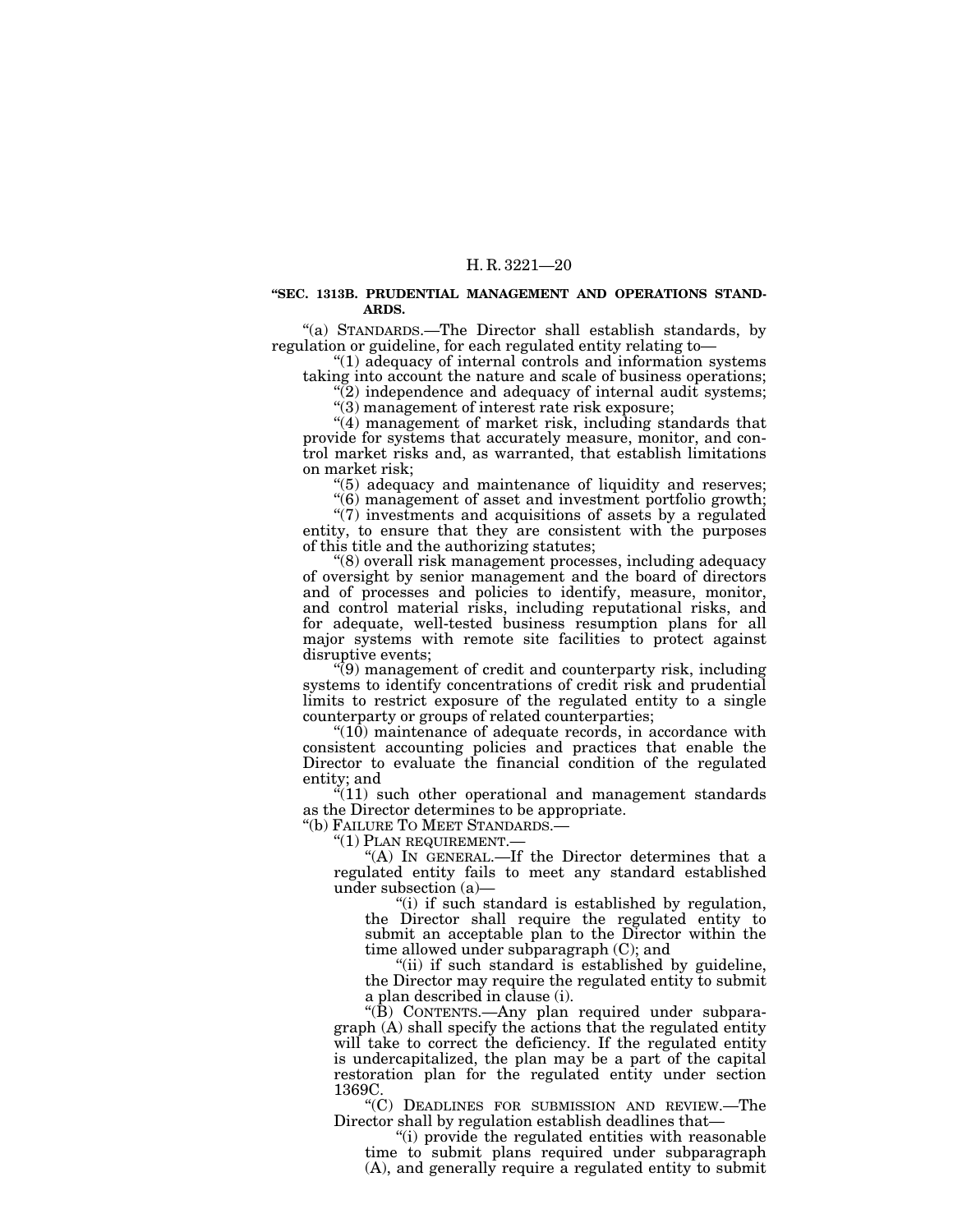a plan not later than 30 days after the Director determines that the entity fails to meet any standard established under subsection (a); and

"(ii) require the Director to act on plans expeditiously, and generally not later than 30 days after the plan is submitted.

"(2) REQUIRED ORDER UPON FAILURE TO SUBMIT OR IMPLE-MENT PLAN.—If a regulated entity fails to submit an acceptable plan within the time allowed under paragraph  $(1)(C)$ , or fails in any material respect to implement a plan accepted by the Director, the following shall apply:

''(A) REQUIRED CORRECTION OF DEFICIENCY.—The Director shall, by order, require the regulated entity to correct the deficiency.

''(B) OTHER AUTHORITY.—The Director may, by order, take one or more of the following actions until the deficiency is corrected:

''(i) Prohibit the regulated entity from permitting its average total assets (as such term is defined in section 1316(b)) during any calendar quarter to exceed its average total assets during the preceding calendar quarter, or restrict the rate at which the average total assets of the entity may increase from one calendar quarter to another.

''(ii) Require the regulated entity—

''(I) in the case of an enterprise, to increase its ratio of core capital to assets.

''(II) in the case of a Federal Home Loan Bank, to increase its ratio of total capital (as such term is defined in section  $6(a)(5)$  of the Federal Home Loan Bank Act  $(12 \text{ U.S.C. } 1426(a)(5))$  to assets. ''(iii) Require the regulated entity to take any other

action that the Director determines will better carry out the purposes of this section than any of the actions described in this subparagraph.

''(3) MANDATORY RESTRICTIONS.—In complying with paragraph (2), the Director shall take one or more of the actions described in clauses (i) through (iii) of paragraph (2)(B) if—

''(A) the Director determines that the regulated entity fails to meet any standard prescribed under subsection (a);

''(B) the regulated entity has not corrected the deficiency; and

''(C) during the 18-month period before the date on which the regulated entity first failed to meet the standard, the entity underwent extraordinary growth, as defined by the Director.

"(c) OTHER ENFORCEMENT AUTHORITY NOT AFFECTED. The authority of the Director under this section is in addition to any other authority of the Director.''.

### **SEC. 1109. REVIEW OF AND AUTHORITY OVER ENTERPRISE ASSETS AND LIABILITIES.**

(a) IN GENERAL.—Subtitle B of the Federal Housing Enterprises Financial Safety and Soundness Act of 1992 (12 U.S.C. 4611 et seq.) is amended—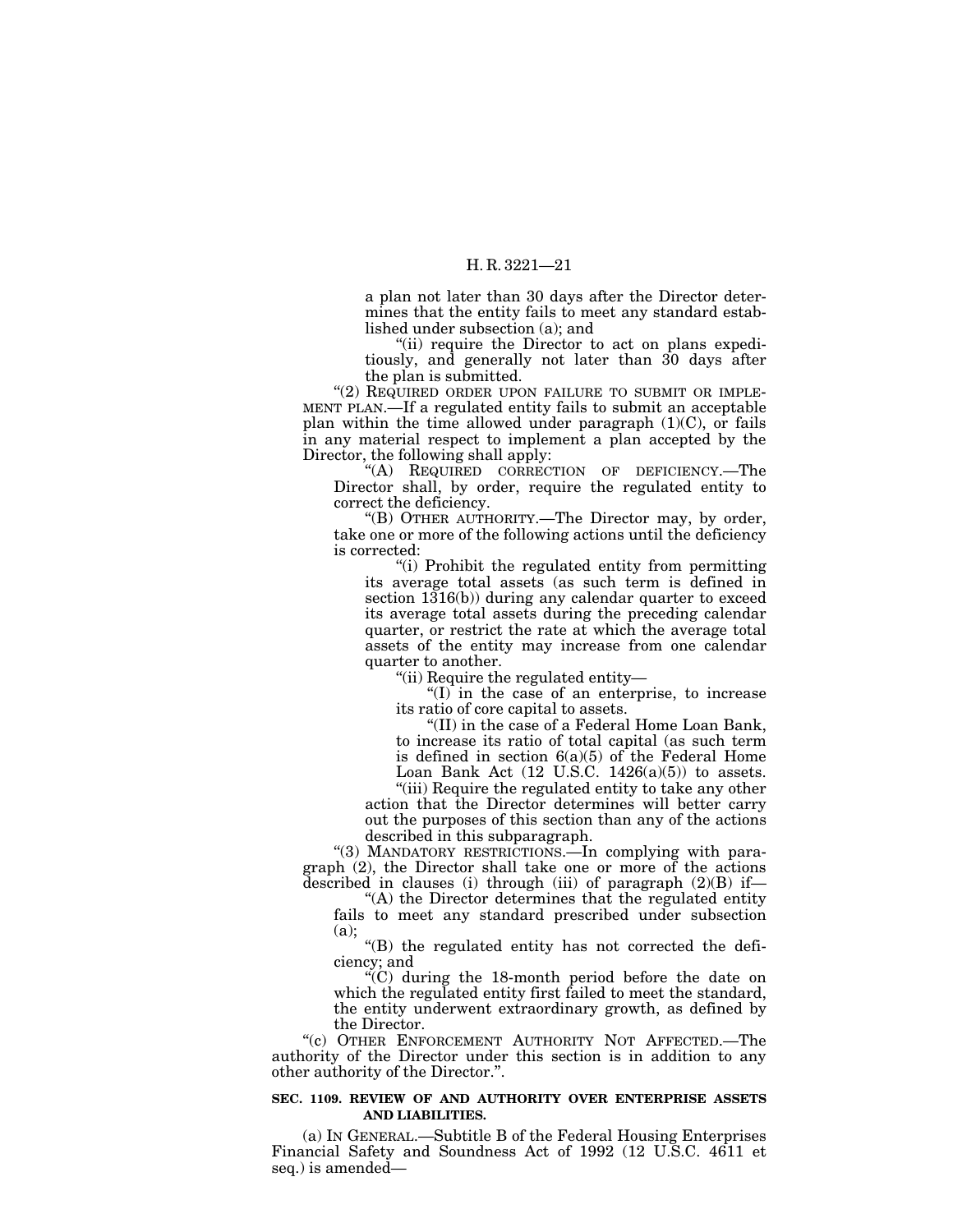(1) by striking the subtitle designation and heading and inserting the following:

## **''Subtitle B—Required Capital Levels for Regulated Entities, Special Enforcement Powers, and Reviews of Assets and Liabilities'';**

and

(2) by adding at the end the following new section:

### **''SEC. 1369E. REVIEWS OF ENTERPRISE ASSETS AND LIABILITIES.**

''(a) IN GENERAL.—The Director shall, by regulation, establish criteria governing the portfolio holdings of the enterprises, to ensure that the holdings are backed by sufficient capital and consistent with the mission and the safe and sound operations of the enterprises. In establishing such criteria, the Director shall consider the ability of the enterprises to provide a liquid secondary market through securitization activities, the portfolio holdings in relation to the overall mortgage market, and adherence to the standards specified in section 1313B.

''(b) TEMPORARY ADJUSTMENTS.—The Director may, by order, make temporary adjustments to the established standards for an enterprise or both enterprises, such as during times of economic distress or market disruption.

"(c) AUTHORITY TO REQUIRE DISPOSITION OR ACQUISITION.— The Director shall monitor the portfolio of each enterprise. Pursuant to subsection (a) and notwithstanding the capital classifications of the enterprises, the Director may, by order, require an enterprise, under such terms and conditions as the Director determines to be appropriate, to dispose of or acquire any asset, if the Director determines that such action is consistent with the purposes of this Act or any of the authorizing statutes.''.

(b) REGULATIONS.—Not later than the expiration of the 180 day period beginning on the effective date of this Act, the Director shall issue regulations pursuant to section 1369E(a) of the Federal Housing Enterprises Financial Safety and Soundness Act of 1992 (as added by subsection (a) of this section) establishing the portfolio holdings standards under such section.

### **SEC. 1110. RISK-BASED CAPITAL REQUIREMENTS.**

(a) IN GENERAL.—Section 1361 of the Federal Housing Enterprises Financial Safety and Soundness Act of 1992 (12 U.S.C. 4611) is amended to read as follows:

### **''SEC. 1361. RISK-BASED CAPITAL LEVELS FOR REGULATED ENTITIES.**

''(a) IN GENERAL.—

''(1) ENTERPRISES.—The Director shall, by regulation, establish risk-based capital requirements for the enterprises to ensure that the enterprises operate in a safe and sound manner, maintaining sufficient capital and reserves to support the risks that arise in the operations and management of the enterprises.

"(2) FEDERAL HOME LOAN BANKS.—The Director shall establish risk-based capital standards under section 6 of the Federal Home Loan Bank Act for the Federal Home Loan Banks.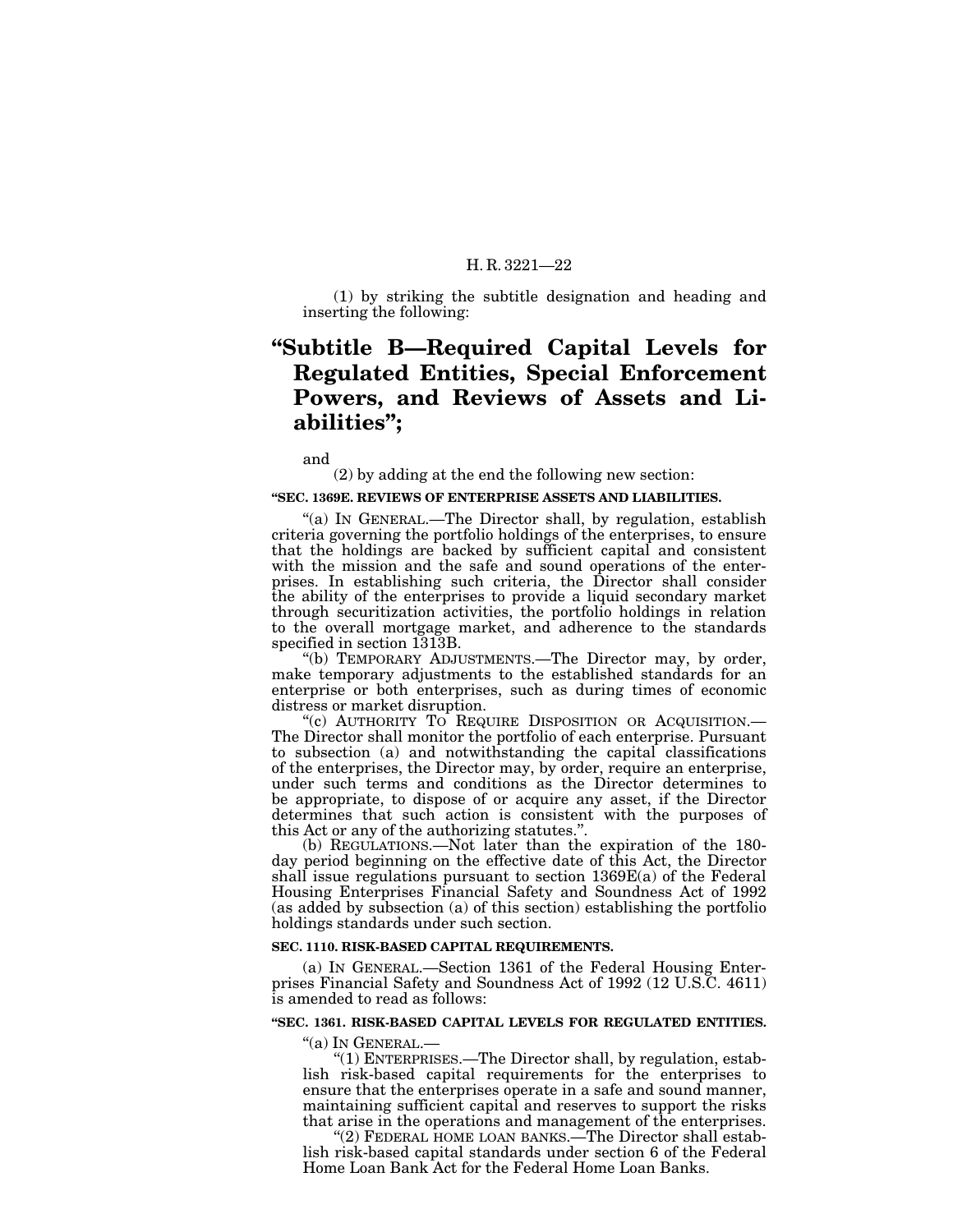''(b) NO LIMITATION.—Nothing in this section shall limit the authority of the Director to require other reports or undertakings, or take other action, in furtherance of the responsibilities of the Director under this Act."

(b) FEDERAL HOME LOAN BANKS RISK-BASED CAPITAL.—Section  $6(a)(3)$  of the Federal Home Loan Bank Act  $(12 \text{ U.S.C. } 1426(a)(3))$ is amended—

(1) by striking subparagraph (A) and inserting the following:

''(A) RISK-BASED CAPITAL STANDARDS.—The Director shall, by regulation, establish risk-based capital standards for the Federal Home Loan Banks to ensure that the Federal Home Loan Banks operate in a safe and sound manner, with sufficient permanent capital and reserves to support the risks that arise in the operations and management of the Federal Home Loans Banks.''; and

(2) in subparagraph (B), by striking " $(A)(ii)$ " and inserting " $(A)$ ".

#### **SEC. 1111. MINIMUM CAPITAL LEVELS.**

Section 1362 of the Federal Housing Enterprises Financial Safety and Soundness Act of 1992 (12 U.S.C. 4612) is amended—

(1) in subsection (a), by striking ''IN GENERAL'' and inserting ''ENTERPRISES''; and

(2) by striking subsection (b) and inserting the following: ''(b) FEDERAL HOME LOAN BANKS.—For purposes of this subtitle, the minimum capital level for each Federal Home Loan Bank shall be the minimum capital required to be maintained to comply with the leverage requirement for the bank established under section  $6(a)(2)$  of the Federal Home Loan Bank Act (12 U.S.C. 1426 $(a)(2)$ ).

"(c) ESTABLISHMENT OF REVISED MINIMUM CAPITAL LEVELS.— Notwithstanding subsections (a) and (b) and notwithstanding the capital classifications of the regulated entities, the Director may, by regulations issued under section 1319G, establish a minimum capital level for the enterprises, for the Federal Home Loan Banks, or for both the enterprises and the banks, that is higher than the level specified in subsection (a) for the enterprises or the level specified in subsection (b) for the Federal Home Loan Banks, to the extent needed to ensure that the regulated entities operate in a safe and sound manner.

''(d) AUTHORITY TO REQUIRE TEMPORARY INCREASE.—

" $(1)$  In GENERAL.—Notwithstanding subsections (a) and (b) and any minimum capital level established pursuant to subsection (c), the Director may, by order, increase the minimum capital level for a regulated entity on a temporary basis, when the Director determines that such an increase is necessary and consistent with the prudential regulation and the safe and sound operations of a regulated entity.

"(2) RESCISSION.—The Director shall rescind any temporary minimum capital level established under paragraph (1) when the Director determines that the circumstances or facts no longer justify the temporary minimum capital level.

''(3) REGULATIONS REQUIRED.—The Director shall issue regulations establishing—

''(A) standards for the imposition of a temporary increase in minimum capital under paragraph (1);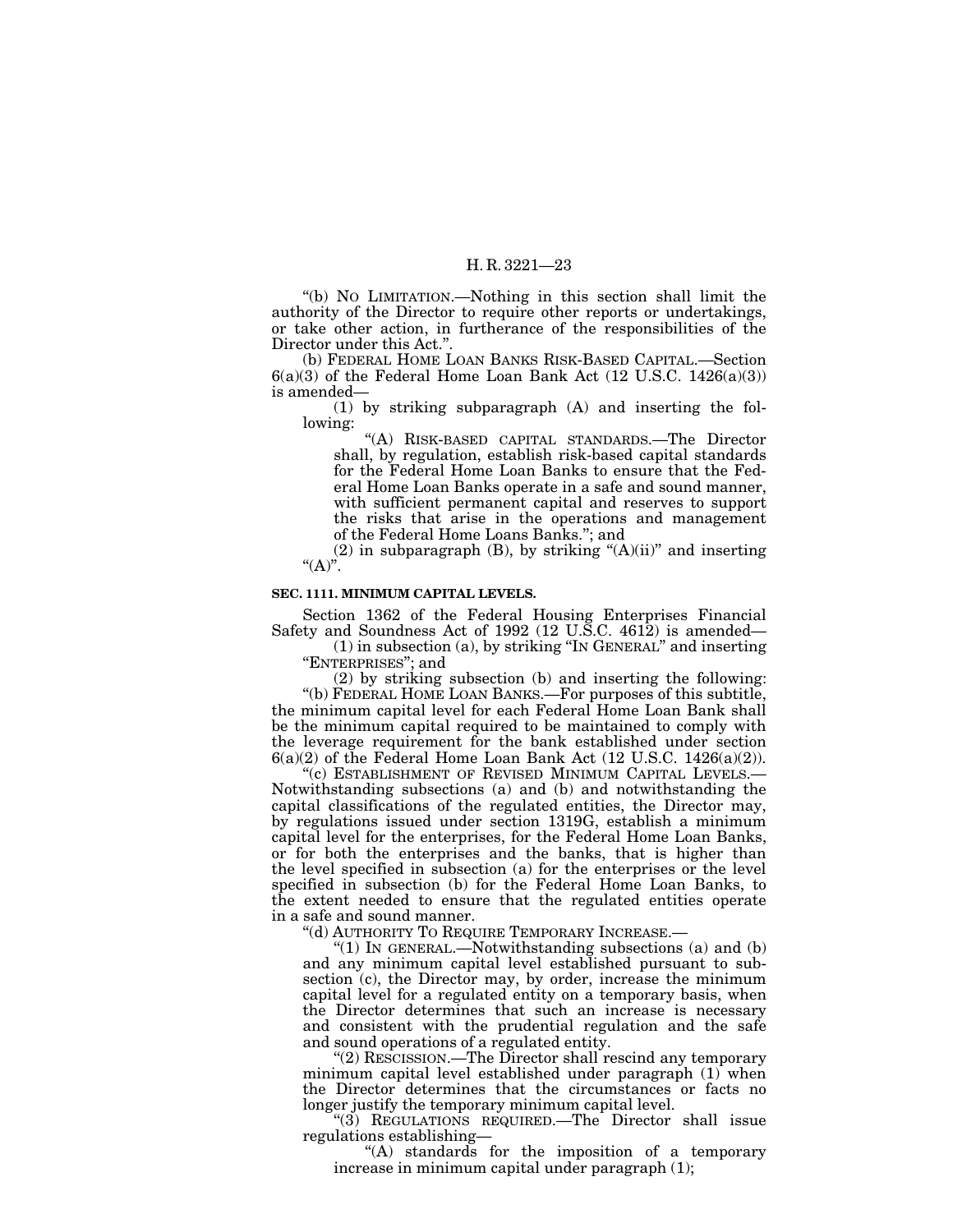''(B) the standards and procedures that the Director will use to make the determination referred to in paragraph (2); and

''(C) a reasonable time frame for periodic review of any temporary increase in minimum capital for the purpose of making the determination referred to in paragraph (2).

''(e) AUTHORITY TO ESTABLISH ADDITIONAL CAPITAL AND RESERVE REQUIREMENTS FOR PARTICULAR PURPOSES.—The Director may, at any time by order or regulation, establish such capital or reserve requirements with respect to any product or activity of a regulated entity, as the Director considers appropriate to ensure that the regulated entity operates in a safe and sound manner, with sufficient capital and reserves to support the risks that arise in the operations and management of the regulated entity.

''(f) PERIODIC REVIEW.—The Director shall periodically review the amount of core capital maintained by the enterprises, the amount of capital retained by the Federal Home Loan Banks, and the minimum capital levels established for such regulated entities pursuant to this section.''.

#### **SEC. 1112. REGISTRATION UNDER THE SECURITIES LAWS.**

The Securities Exchange Act of 1934 (15 U.S.C. 78a et seq.) is amended by adding at the end the following:

### **''SEC. 38. FEDERAL NATIONAL MORTGAGE ASSOCIATION, FEDERAL HOME LOAN MORTGAGE CORPORATION, FEDERAL HOME LOAN BANKS.**

"(a) FEDERAL NATIONAL MORTGAGE ASSOCIATION AND FEDERAL HOME LOAN MORTGAGE CORPORATION.—No class of equity securities of the Federal National Mortgage Association or the Federal Home Loan Mortgage Corporation shall be treated as an exempted security for purposes of section 12, 13, 14, or 16.

''(b) FEDERAL HOME LOAN BANKS.—

''(1) REGISTRATION.—Each Federal Home Loan Bank shall register a class of its common stock under section  $12(g)$ , not later than 120 days after the date of enactment of the Federal Housing Finance Regulatory Reform Act of 2008, and shall thereafter maintain such registration and be treated for purposes of this title as an 'issuer', the securities of which are required to be registered under section 12, regardless of the number of members holding such stock at any given time.

''(2) STANDARDS RELATING TO AUDIT COMMITTEES.—Each Federal Home Loan Bank shall comply with the rules issued by the Commission under section  $10A(m)$ .

''(c) DEFINITIONS.—For purposes of this section, the following definitions shall apply:

"(1) FEDERAL HOME LOAN BANK; MEMBER.—The terms 'Federal Home Loan Bank' and 'member', have the same meanings as in section 2 of the Federal Home Loan Bank Act.

''(2) FEDERAL NATIONAL MORTGAGE ASSOCIATION.—The term 'Federal National Mortgage Association' means the corporation created by the Federal National Mortgage Association Charter Act.

''(3) FEDERAL HOME LOAN MORTGAGE CORPORATION.—The term 'Federal Home Loan Mortgage Corporation' means the corporation created by the Federal Home Loan Mortgage Corporation Act.''.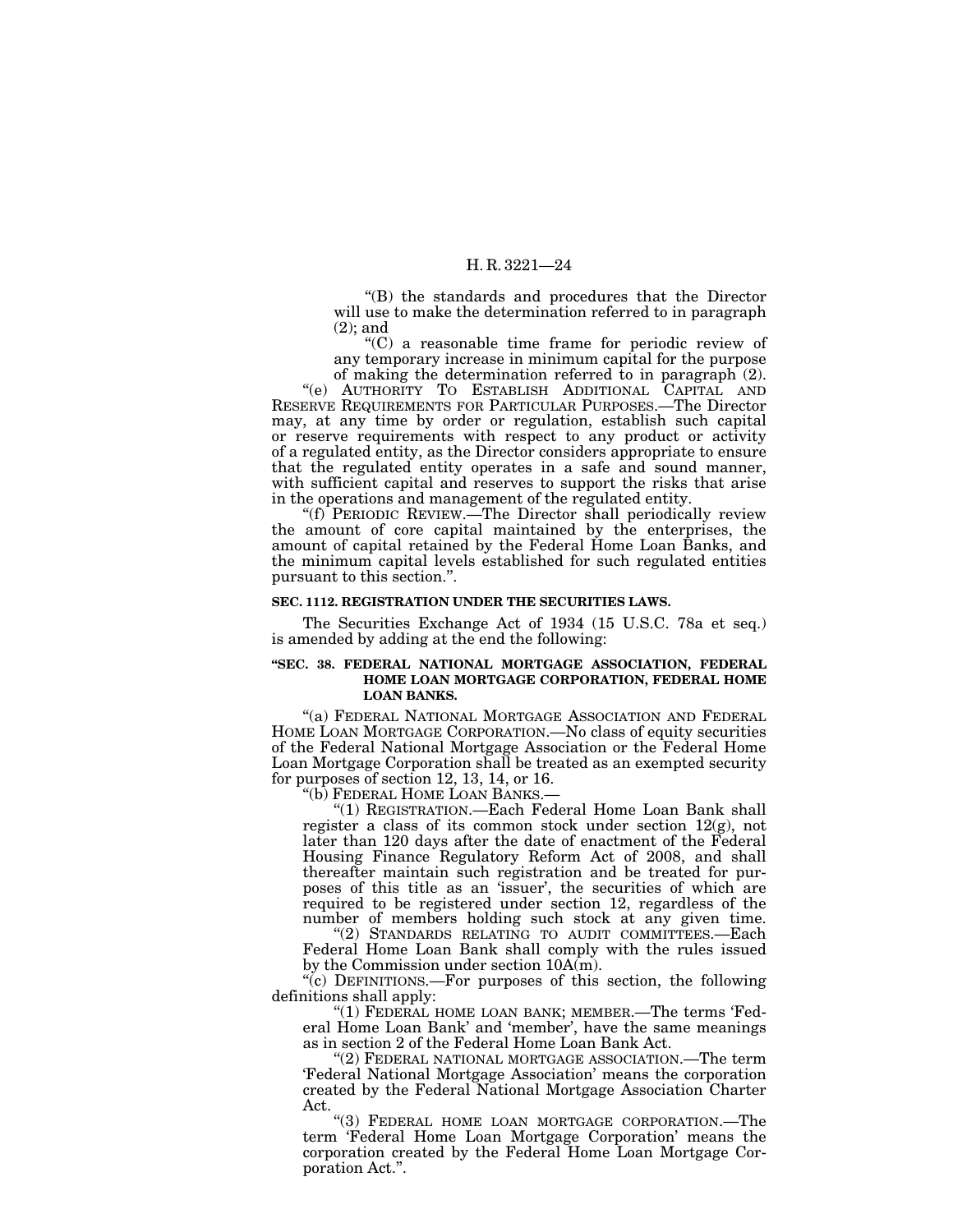#### **SEC. 1113. PROHIBITION AND WITHHOLDING OF EXECUTIVE COM-PENSATION.**

(a) IN GENERAL.—Section 1318 of the Federal Housing Enterprises Financial Safety and Soundness Act of 1992 (12 U.S.C. 4518) is amended—

(1) in the section heading, by striking ''**OF EXCESSIVE**'' and inserting ''**AND WITHHOLDING OF EXECUTIVE**'';

 $(2)$  in subsection  $(a)$ 

(A) by striking ''enterprise'' and inserting ''regulated entity''; and

(B) by striking ''enterprises'' and inserting ''regulated entities'';

(3) by redesignating subsection (b) as subsection (d); and (4) by inserting after subsection (a) the following:

''(b) FACTORS.—In making any determination under subsection (a), the Director may take into consideration any factors the Director considers relevant, including any wrongdoing on the part of the executive officer, and such wrongdoing shall include any fraudulent act or omission, breach of trust or fiduciary duty, violation of law, rule, regulation, order, or written agreement, and insider abuse with respect to the regulated entity. The approval of an agreement or contract pursuant to section  $309(d)(3)(B)$  of the Federal National Mortgage Association Charter Act (12 U.S.C. 1723a(d)(3)(B)) or section 303(h)(2) of the Federal Home Loan Mortgage Corporation Act (12 U.S.C. 1452(h)(2)) shall not preclude the Director from making any subsequent determination under subsection (a).

"(c) WITHHOLDING OF COMPENSATION.—In carrying out subsection (a), the Director may require a regulated entity to withhold any payment, transfer, or disbursement of compensation to an executive officer, or to place such compensation in an escrow account, during the review of the reasonableness and comparability of compensation."

(b) CONFORMING AMENDMENTS.—

(1) FANNIE MAE.—Section 309(d) of the Federal National Mortgage Association Charter Act (12 U.S.C. 1723a(d)) is amended by adding at the end the following new paragraph:

''(4) Notwithstanding any other provision of this section, the corporation shall not transfer, disburse, or pay compensation to any executive officer, or enter into an agreement with such executive officer, without the approval of the Director, for matters being reviewed under section 1318 of the Federal Housing Enterprises Financial Safety and Soundness Act of 1992 (12 U.S.C. 4518).".

(2) FREDDIE MAC.—Section 303(h) of the Federal Home Loan Mortgage Corporation Act (12 U.S.C. 1452(h)) is amended by adding at the end the following new paragraph:

"(4) Notwithstanding any other provision of this section, the Corporation shall not transfer, disburse, or pay compensation to any executive officer, or enter into an agreement with such executive officer, without the approval of the Director, for matters being reviewed under section 1318 of the Federal Housing Enterprises Financial Safety and Soundness Act of 1992 (12 U.S.C. 4518).''.

(3) FEDERAL HOME LOAN BANKS.—Section 7 of the Federal Home Loan Bank Act (12 U.S.C. 1427) is amended by adding at the end the following new subsection:

''(l) WITHHOLDING OF COMPENSATION.—Notwithstanding any other provision of this section, a Federal Home Loan Bank shall not transfer, disburse, or pay compensation to any executive officer,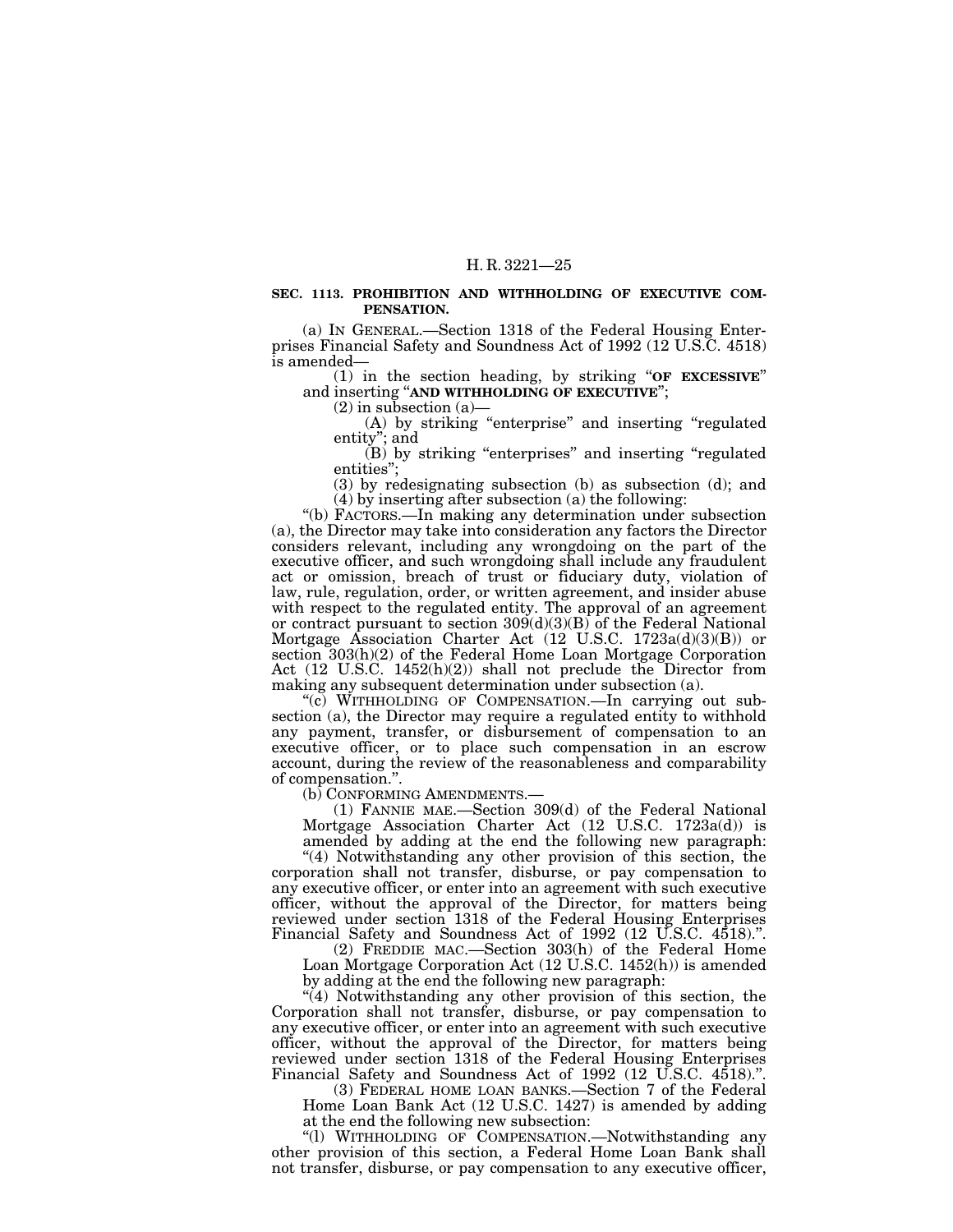or enter into an agreement with such executive officer, without the approval of the Director, for matters being reviewed under section 1318 of the Federal Housing Enterprises Financial Safety and Soundness Act of 1992 (12 U.S.C. 4518).''.

#### **SEC. 1114. LIMIT ON GOLDEN PARACHUTES.**

Section 1318 of the Federal Housing Enterprises Financial Safety and Soundness Act of 1992 (12 U.S.C. 4518) is amended by adding at the end the following:

''(e) AUTHORITY TO REGULATE OR PROHIBIT CERTAIN FORMS OF BENEFITS TO AFFILIATED PARTIES.—

''(1) GOLDEN PARACHUTES AND INDEMNIFICATION PAY- MENTS.—The Director may prohibit or limit, by regulation or order, any golden parachute payment or indemnification payment.

"(2) FACTORS TO BE TAKEN INTO ACCOUNT.—The Director shall prescribe, by regulation, the factors to be considered by the Director in taking any action pursuant to paragraph (1), which may include such factors as—

 $(A)$  whether there is a reasonable basis to believe that the affiliated party has committed any fraudulent act or omission, breach of trust or fiduciary duty, or insider abuse with regard to the regulated entity that has had a material effect on the financial condition of the regulated entity;

''(B) whether there is a reasonable basis to believe that the affiliated party is substantially responsible for the insolvency of the regulated entity, the appointment of a conservator or receiver for the regulated entity, or the troubled condition of the regulated entity (as defined in regulations prescribed by the Director);

''(C) whether there is a reasonable basis to believe that the affiliated party has materially violated any applicable provision of Federal or State law or regulation that has had a material effect on the financial condition of the regulated entity;

''(D) whether the affiliated party was in a position of managerial or fiduciary responsibility; and

" $(E)$  the length of time that the party was affiliated with the regulated entity, and the degree to which-

''(i) the payment reasonably reflects compensation earned over the period of employment; and

"(ii) the compensation involved represents a reasonable payment for services rendered.

''(3) CERTAIN PAYMENTS PROHIBITED.—No regulated entity may prepay the salary or any liability or legal expense of any affiliated party if such payment is made—

 $(A)$  in contemplation of the insolvency of such regulated entity, or after the commission of an act of insolvency; and

''(B) with a view to, or having the result of—

''(i) preventing the proper application of the assets of the regulated entity to creditors; or

''(ii) preferring one creditor over another.

"(4) GOLDEN PARACHUTE PAYMENT DEFINED.

''(A) IN GENERAL.—For purposes of this subsection, the term 'golden parachute payment' means any payment (or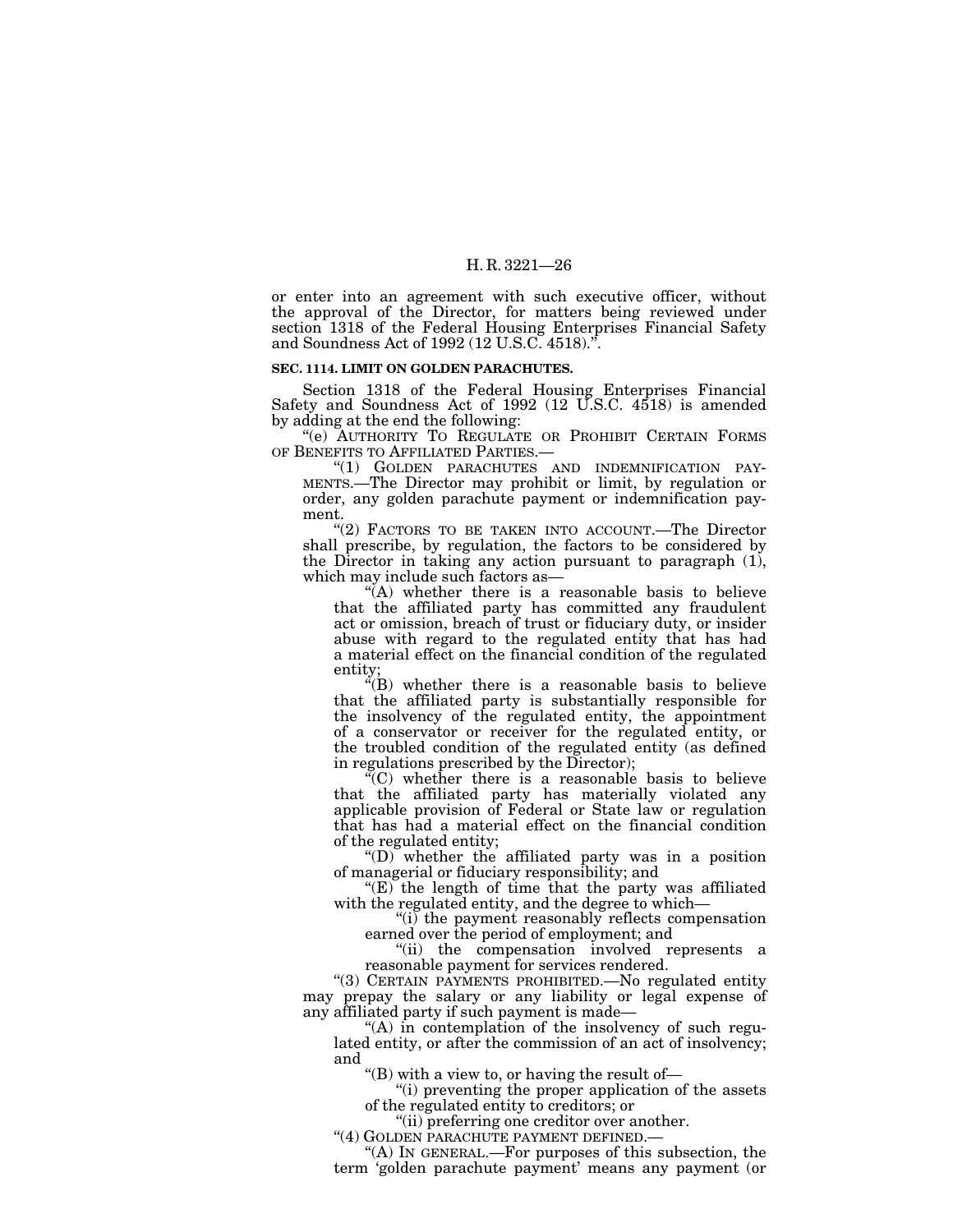any agreement to make any payment) in the nature of compensation by any regulated entity for the benefit of any affiliated party pursuant to an obligation of such regulated entity that—

 $\dddot{\mathbf{u}}$ ) is contingent on the termination of such party's affiliation with the regulated entity; and

''(ii) is received on or after the date on which—

''(I) the regulated entity became insolvent;

''(II) any conservator or receiver is appointed for such regulated entity; or

''(III) the Director determines that the regulated entity is in a troubled condition (as defined in the regulations of the Director).

''(B) CERTAIN PAYMENTS IN CONTEMPLATION OF AN EVENT.—Any payment which would be a golden parachute payment but for the fact that such payment was made before the date referred to in subparagraph (A)(ii) shall be treated as a golden parachute payment if the payment was made in contemplation of the occurrence of an event described in any subclause of such subparagraph.

''(C) CERTAIN PAYMENTS NOT INCLUDED.—For purposes of this subsection, the term 'golden parachute payment' shall not include—

''(i) any payment made pursuant to a retirement plan which is qualified (or is intended to be qualified) under section 401 of the Internal Revenue Code of 1986, or other nondiscriminatory benefit plan;

''(ii) any payment made pursuant to a bona fide deferred compensation plan or arrangement which the Director determines, by regulation or order, to be permissible; or

''(iii) any payment made by reason of the death or disability of an affiliated party.

''(5) OTHER DEFINITIONS.—For purposes of this subsection, the following definitions shall apply:

''(A) INDEMNIFICATION PAYMENT.—Subject to paragraph (6), the term 'indemnification payment' means any payment (or any agreement to make any payment) by any regulated entity for the benefit of any person who is or was an affiliated party, to pay or reimburse such person for any liability or legal expense with regard to any administrative proceeding or civil action instituted by the Agency which results in a final order under which such person—

''(i) is assessed a civil money penalty;

''(ii) is removed or prohibited from participating in conduct of the affairs of the regulated entity; or

"(iii) is required to take any affirmative action to correct certain conditions resulting from violations or practices, by order of the Director.

''(B) LIABILITY OR LEGAL EXPENSE.—The term 'liability or legal expense' means—

''(i) any legal or other professional expense incurred in connection with any claim, proceeding, or action;

''(ii) the amount of, and any cost incurred in connection with, any settlement of any claim, proceeding, or action; and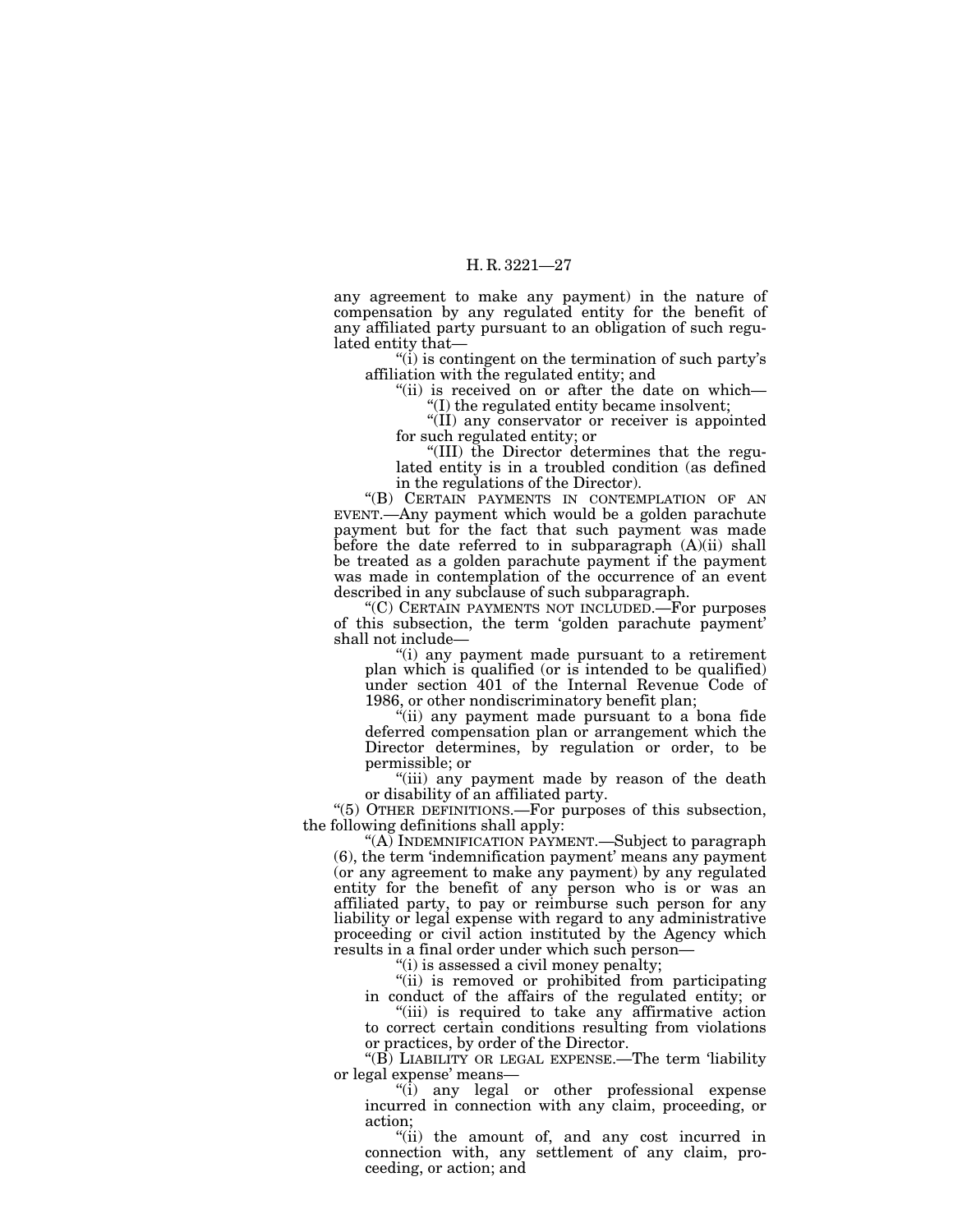''(iii) the amount of, and any cost incurred in connection with, any judgment or penalty imposed with respect to any claim, proceeding, or action.

"(C) PAYMENT.—The term 'payment' includes—

''(i) any direct or indirect transfer of any funds or any asset; and

''(ii) any segregation of any funds or assets for the purpose of making, or pursuant to an agreement to make, any payment after the date on which such funds or assets are segregated, without regard to whether the obligation to make such payment is contingent on—

''(I) the determination, after such date, of the liability for the payment of such amount; or

''(II) the liquidation, after such date, of the amount of such payment.

''(6) CERTAIN COMMERCIAL INSURANCE COVERAGE NOT TREATED AS COVERED BENEFIT PAYMENT.—No provision of this subsection shall be construed as prohibiting any regulated entity from purchasing any commercial insurance policy or fidelity bond, except that, subject to any requirement described in paragraph (5)(A)(iii), such insurance policy or bond shall not cover any legal or liability expense of the regulated entity which is described in paragraph  $(5)(A)$ .".

#### **SEC. 1115. REPORTING OF FRAUDULENT LOANS.**

Part 1 of subtitle C of the Federal Housing Enterprises Financial Safety and Soundness Act of 1992 (12 U.S.C. 4631 et seq.), as amended by this Act, is amended by adding at the end the following:

### **''SEC. 1379E. REPORTING OF FRAUDULENT LOANS.**

"(a) REQUIREMENT TO REPORT.—The Director shall require a regulated entity to submit to the Director a timely report upon discovery by the regulated entity that it has purchased or sold a fraudulent loan or financial instrument, or suspects a possible fraud relating to the purchase or sale of any loan or financial instrument. The Director shall require each regulated entity to establish and maintain procedures designed to discover any such transactions.

''(b) PROTECTION FROM LIABILITY FOR REPORTS.—Any regulated entity that, in good faith, makes a report pursuant to subsection (a), and any entity-affiliated party, that, in good faith, makes or requires another to make any such report, shall not be liable to any person under any provision of law or regulation, any constitution, law, or regulation of any State or political subdivision of any State, or under any contract or other legally enforceable agreement (including any arbitration agreement) for such report or for any failure to provide notice of such report to the person who is the subject of such report or any other persons identified in the report.''.

### **SEC. 1116. INCLUSION OF MINORITIES AND WOMEN; DIVERSITY IN AGENCY WORKFORCE.**

Section 1319A of the Housing and Community Development Act of 1992 (12 U.S.C. 4520) is amended—

(1) in the section heading, by striking ''**EQUAL OPPOR-TUNITY IN SOLICITATION OF CONTRACTS**'' and inserting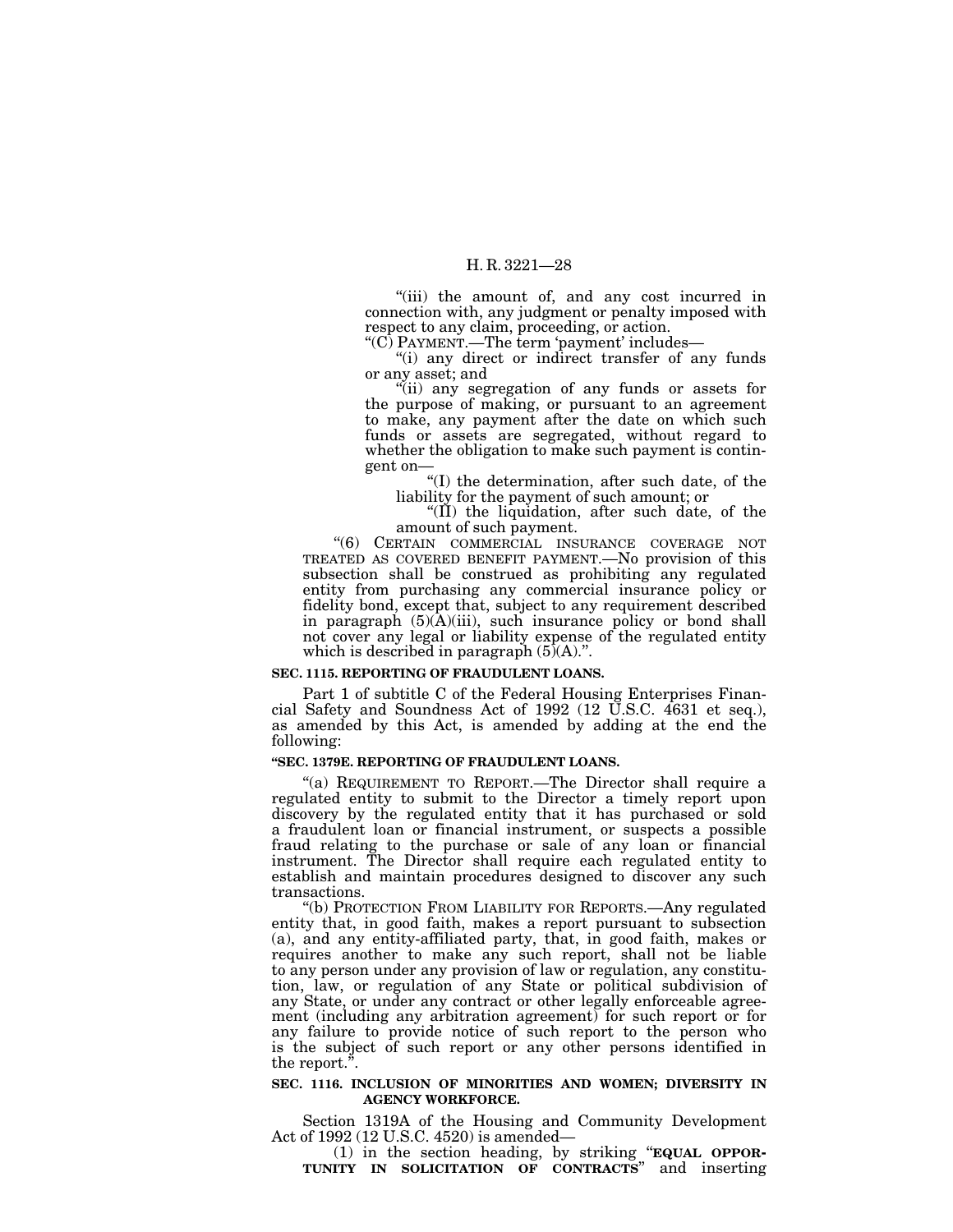### "MINORITY AND WOMEN INCLUSION; DIVERSITY REQUIRE-**MENTS**'';

(2) in subsection (a), by striking ''(a) IN GENERAL.—Each enterprise'' and inserting ''(e) OUTREACH.—Each regulated entity''; and

(3) by striking subsection (b);

(4) by inserting before subsection (e), as so redesignated by paragraph (2) of this section, the following new subsections:

"(a) OFFICE OF MINORITY AND WOMEN INCLUSION.—Each regulated entity shall establish an Office of Minority and Women Inclusion, or designate an office of the entity, that shall be responsible for carrying out this section and all matters of the entity relating to diversity in management, employment, and business activities in accordance with such standards and requirements as the Director shall establish.

''(b) INCLUSION IN ALL LEVELS OF BUSINESS ACTIVITIES.—Each regulated entity shall develop and implement standards and procedures to ensure, to the maximum extent possible, the inclusion and utilization of minorities (as such term is defined in section 1204(c) of the Financial Institutions Reform, Recovery, and Enforcement Act of 1989 (12 U.S.C. 1811 note)) and women, and minorityand women-owned businesses (as such terms are defined in section  $21A(r)(4)$  of the Federal Home Loan Bank Act  $(12 \text{ U.S.C. } 1441a(r)(4))$ (including financial institutions, investment banking firms, mortgage banking firms, asset management firms, broker-dealers, financial services firms, underwriters, accountants, brokers, investment consultants, and providers of legal services) in all business and activities of the regulated entity at all levels, including in procurement, insurance, and all types of contracts (including contracts for the issuance or guarantee of any debt, equity, or mortgagerelated securities, the management of its mortgage and securities portfolios, the making of its equity investments, the purchase, sale and servicing of single- and multi-family mortgage loans, and the implementation of its affordable housing program and initiatives). The processes established by each regulated entity for review and evaluation for contract proposals and to hire service providers shall include a component that gives consideration to the diversity of the applicant.

 $\mathcal{C}(\tilde{c})$  APPLICABILITY.—This section shall apply to all contracts of a regulated entity for services of any kind, including services that require the services of investment banking, asset management entities, broker-dealers, financial services entities, underwriters, accountants, investment consultants, and providers of legal services.

''(d) INCLUSION IN ANNUAL REPORTS.—Each regulated entity shall include, in the annual report submitted by the entity to the Director pursuant to section 309(k) of the Federal National Mortgage Association Charter Act (12 U.S.C. 1723a(k)), section 307(c) of the Federal Home Loan Mortgage Corporation Act (12 U.S.C. 1456(c)), and section 20 of the Federal Home Loan Bank Act (12 U.S.C. 1440), as applicable, detailed information describing the actions taken by the entity pursuant to this section, which shall include a statement of the total amounts paid by the entity to third party contractors since the last such report and the percentage of such amounts paid to businesses described in subsection (b) of this section.''; and

(5) by adding at the end the following new subsection: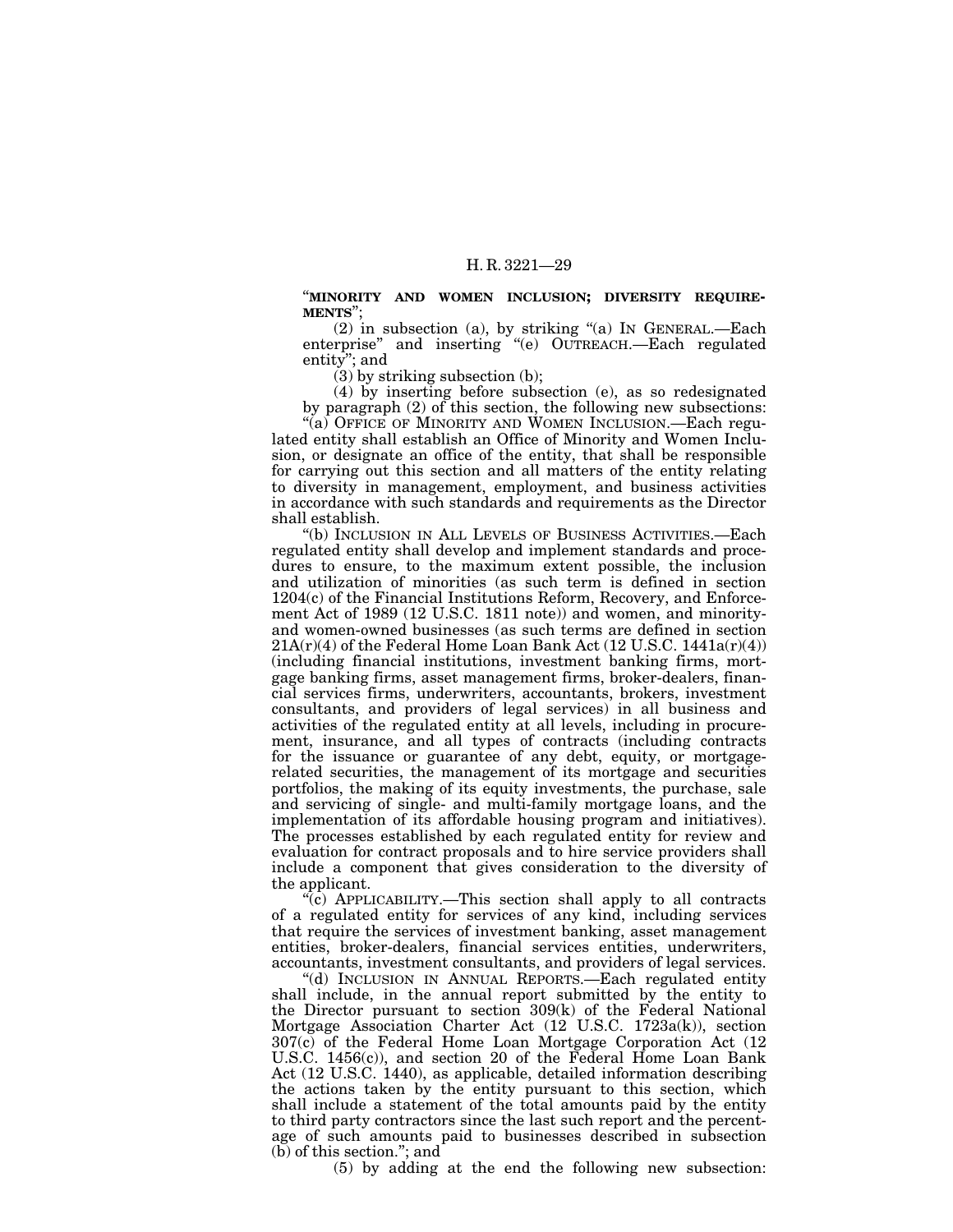''(f) DIVERSITY IN AGENCY WORKFORCE.—The Agency shall take affirmative steps to seek diversity in its workforce at all levels of the agency consistent with the demographic diversity of the United States, which shall include—

''(1) heavily recruiting at historically Black colleges and universities, Hispanic-serving institutions, women's colleges, and colleges that typically serve majority minority populations;

''(2) sponsoring and recruiting at job fairs in urban communities, and placing employment advertisements in newspapers and magazines oriented toward women and people of color;

''(3) partnering with organizations that are focused on developing opportunities for minorities and women to place talented young minorities and women in industry internships, summer employment, and full-time positions; and

"(4) where feasible, partnering with inner-city high schools, girls' high schools, and high schools with majority minority populations to establish or enhance financial literacy programs and provide mentoring.''.

#### **SEC. 1117. TEMPORARY AUTHORITY FOR PURCHASE OF OBLIGATIONS OF REGULATED ENTITIES BY SECRETARY OF TREASURY.**

(a) FANNIE MAE.—Section 304 of the Federal National Mortgage Association Charter Act (12 U.S.C. 1719) is amended by adding at the end the following new subsection:

"(g) TEMPORARY AUTHORITY OF TREASURY TO PURCHASE OBLIGA-TIONS AND SECURITIES; CONDITIONS.—

''(1) AUTHORITY TO PURCHASE.—

''(A) GENERAL AUTHORITY.—In addition to the authority under subsection (c) of this section, the Secretary of the Treasury is authorized to purchase any obligations and other securities issued by the corporation under any section of this Act, on such terms and conditions as the Secretary may determine and in such amounts as the Secretary may determine. Nothing in this subsection requires the corporation to issue obligations or securities to the Secretary without mutual agreement between the Secretary and the corporation. Nothing in this subsection permits or authorizes the Secretary, without the agreement of the corporation, to engage in open market purchases of the common securities of the corporation.

''(B) EMERGENCY DETERMINATION REQUIRED.—In connection with any use of this authority, the Secretary must determine that such actions are necessary to—

''(i) provide stability to the financial markets;

"(ii) prevent disruptions in the availability of mortgage finance; and

"(iii) protect the taxpayer.

''(C) CONSIDERATIONS.—To protect the taxpayers, the Secretary of the Treasury shall take into consideration the following in connection with exercising the authority contained in this paragraph:

''(i) The need for preferences or priorities regarding payments to the Government.

''(ii) Limits on maturity or disposition of obligations or securities to be purchased.

"(iii) The corporation's plan for the orderly resumption of private market funding or capital market access.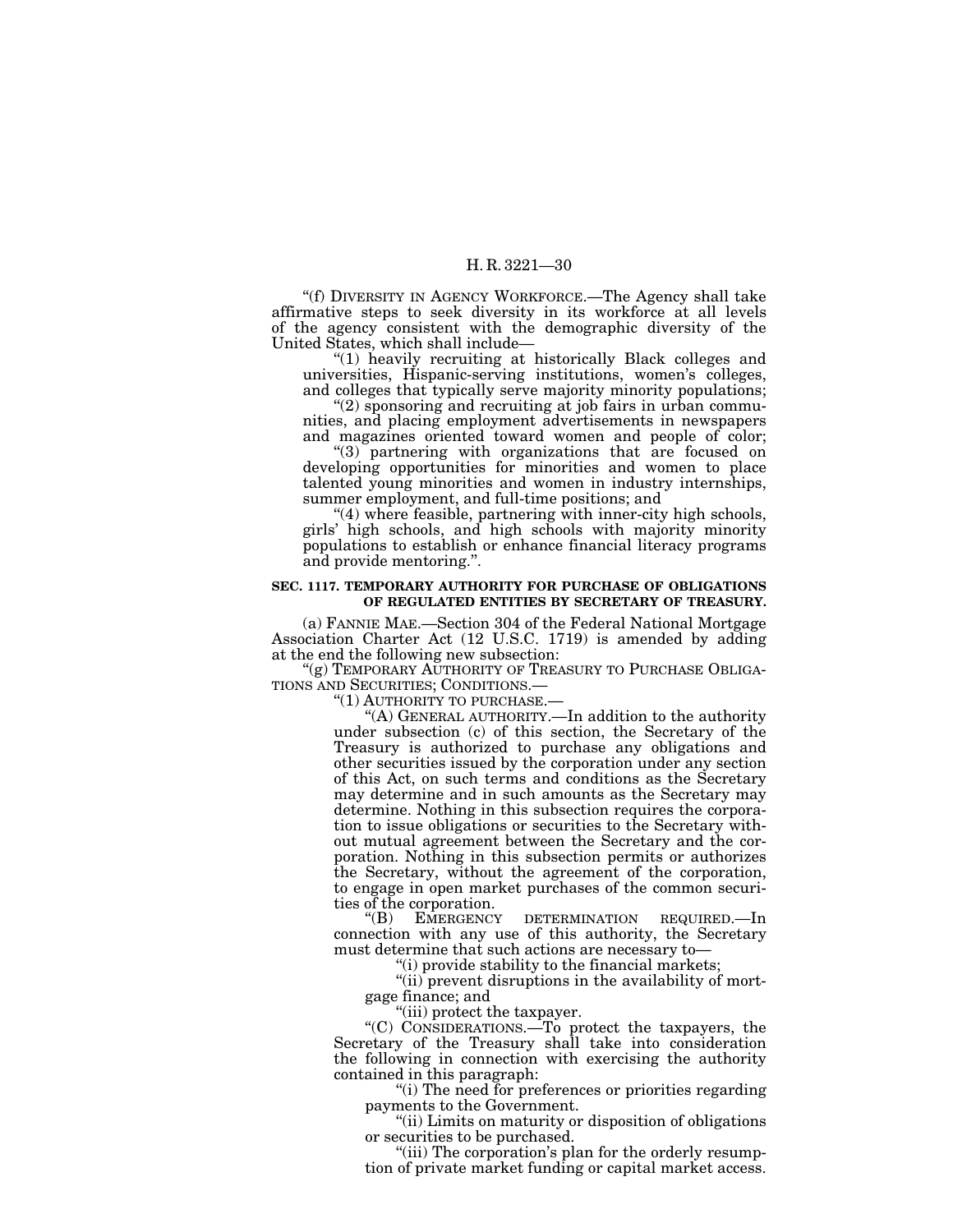"(iv) The probability of the corporation fulfilling the terms of any such obligation or other security, including repayment.

" $(v)$  The need to maintain the corporation's status as a private shareholder-owned company.

 $\sqrt{a}$ (vi) Restrictions on the use of corporation resources, including limitations on the payment of dividends and executive compensation and any such other terms and conditions as appropriate for those purposes.

''(D) REPORTS TO CONGRESS.—Upon exercise of this authority, the Secretary shall report to the Committees on the Budget, Financial Services, and Ways and Means of the House of Representatives and the Committees on the Budget, Finance, and Banking, Housing, and Urban Affairs of the Senate as to the necessity for the purchase and the determinations made by the Secretary under subparagraph (B) and with respect to the considerations required under subparagraph (C), and the size, terms, and probability of repayment or fulfillment of other terms of such purchase.

''(2) RIGHTS; SALE OF OBLIGATIONS AND SECURITIES.—

''(A) EXERCISE OF RIGHTS.—The Secretary of the Treasury may, at any time, exercise any rights received in connection with such purchases.

''(B) SALE OF OBLIGATION AND SECURITIES.—The Secretary of the Treasury may, at any time, subject to the terms of the security or otherwise upon terms and conditions and at prices determined by the Secretary, sell any obligation or security acquired by the Secretary under this subsection.

''(C) APPLICATION OF SUNSET TO PURCHASED OBLIGA-TIONS OR SECURITIES.—The authority of the Secretary of the Treasury to hold, exercise any rights received in connection with, or sell, any obligations or securities purchased is not subject to the provisions of paragraph (4).

''(3) FUNDING.—For the purpose of the authorities granted in this subsection, the Secretary of the Treasury may use the proceeds of the sale of any securities issued under chapter 31 of Title 31, and the purposes for which securities may be issued under chapter 31 of Title 31 are extended to include such purchases and the exercise of any rights in connection with such purchases. Any funds expended for the purchase of, or modifications to, obligations and securities, or the exercise of any rights received in connection with such purchases under this subsection shall be deemed appropriated at the time of such purchase, modification, or exercise.

 $\sqrt{4}$ ) TERMINATION OF AUTHORITY.—The authority under this subsection (g), with the exception of paragraphs  $(2)$  and  $(3)$ of this subsection, shall expire December 31, 2009.

''(5) AUTHORITY OF THE DIRECTOR WITH RESPECT TO EXECU- TIVE COMPENSATION.—The Director shall have the power to approve, disapprove, or modify the executive compensation of the corporation, as defined under Regulation S-K, 17 C.F.R. 229.''.

(b) FREDDIE MAC.—Section 306 of the Federal Home Loan Mortgage Corporation Act (12 U.S.C. 1455) is amended by adding at the end the following new subsection: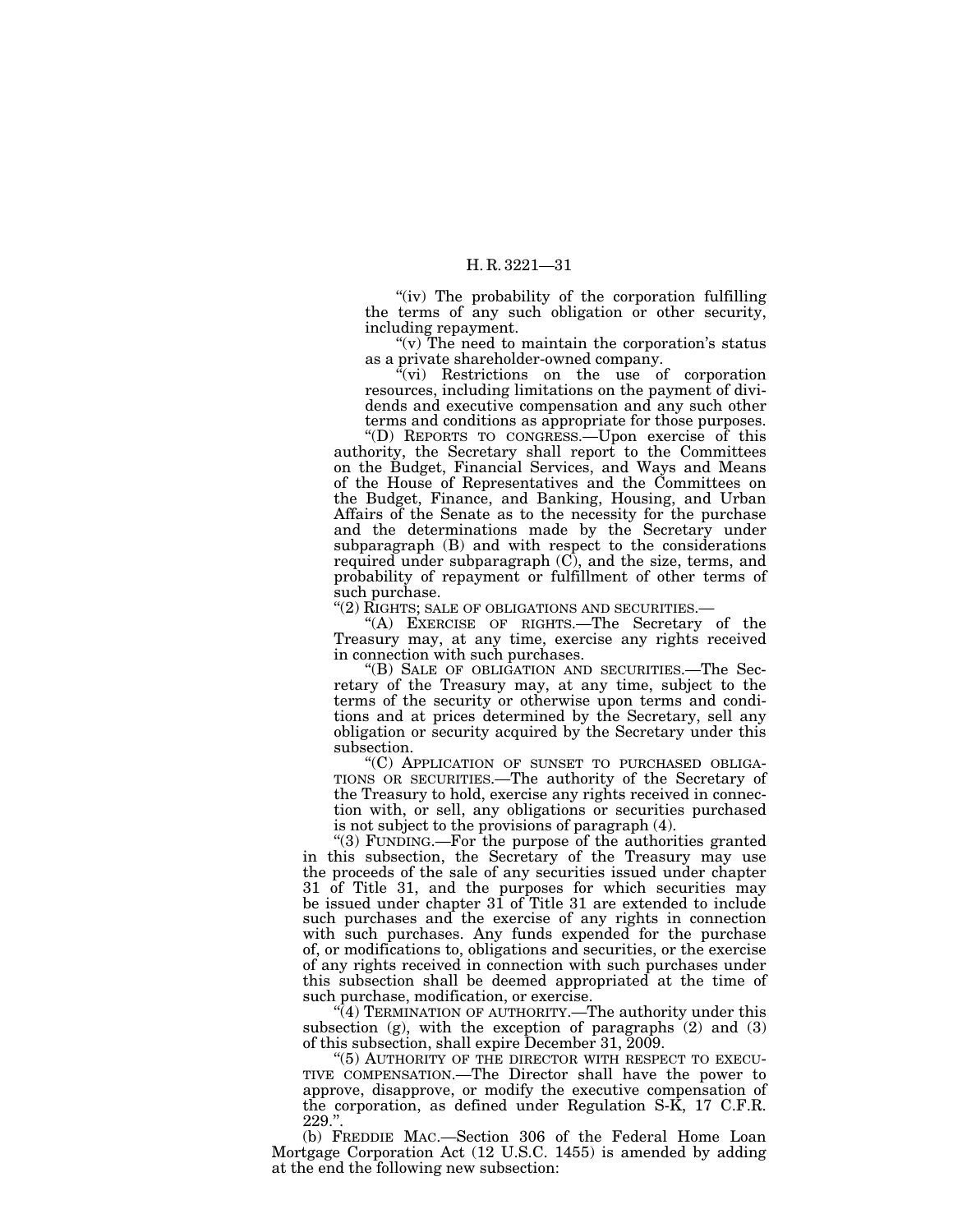''(l) TEMPORARY AUTHORITY OF TREASURY TO PURCHASE OBLIGA-TIONS AND SECURITIES; CONDITIONS.—

''(1) AUTHORITY TO PURCHASE.—

''(A) GENERAL AUTHORITY.—In addition to the authority under subsection (c) of this section, the Secretary of the Treasury is authorized to purchase any obligations and other securities issued by the Corporation under any section of this Act, on such terms and conditions as the Secretary may determine and in such amounts as the Secretary may determine. Nothing in this subsection requires the Corporation to issue obligations or securities to the Secretary without mutual agreement between the Secretary and the Corporation. Nothing in this subsection permits or authorizes the Secretary, without the agreement of the Corporation, to engage in open market purchases of the common securities of the Corporation.

''(B) EMERGENCY DETERMINATION REQUIRED.—In connection with any use of this authority, the Secretary must determine that such actions are necessary to—

''(i) provide stability to the financial markets;

"(ii) prevent disruptions in the availability of mortgage finance; and

''(iii) protect the taxpayer.

''(C) CONSIDERATIONS.—To protect the taxpayers, the Secretary of the Treasury shall take into consideration the following in connection with exercising the authority contained in this paragraph:

''(i) The need for preferences or priorities regarding payments to the Government.

''(ii) Limits on maturity or disposition of obligations or securities to be purchased.

''(iii) The Corporation's plan for the orderly resumption of private market funding or capital market access.

"(iv) The probability of the Corporation fulfilling the terms of any such obligation or other security, including repayment.

" $(v)$  The need to maintain the Corporation's status as a private shareholder-owned company.

''(vi) Restrictions on the use of Corporation resources, including limitations on the payment of dividends and executive compensation and any such other terms and conditions as appropriate for those purposes.

''(D) REPORTS TO CONGRESS.—Upon exercise of this authority, the Secretary shall report to the Committees on the Budget, Financial Services, and Ways and Means of the House of Representatives and the Committees on the Budget, Finance, and Banking, Housing, and Urban Affairs of the Senate as to the necessity for the purchase and the determinations made by the Secretary under subparagraph (B) and with respect to the considerations required under subparagraph (C), and the size, terms, and probability of repayment or fulfillment of other terms of such purchase.

''(2) RIGHTS; SALE OF OBLIGATIONS AND SECURITIES.—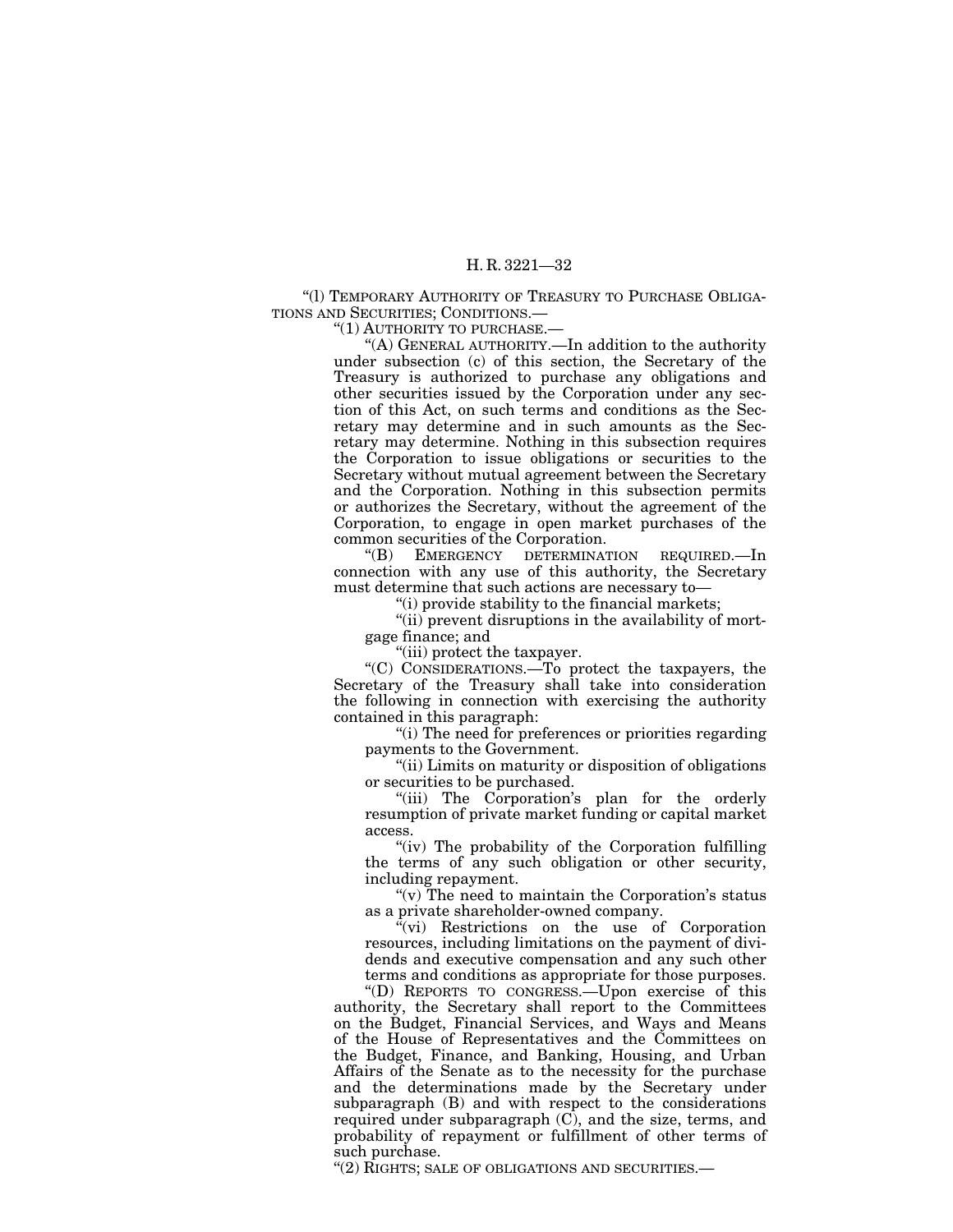''(A) EXERCISE OF RIGHTS.—The Secretary of the Treasury may, at any time, exercise any rights received in connection with such purchases.

''(B) SALE OF OBLIGATION AND SECURITIES.—The Secretary of the Treasury may, at any time, subject to the terms of the security or otherwise upon terms and conditions and at prices determined by the Secretary, sell any obligation or security acquired by the Secretary under this subsection.

''(C) APPLICATION OF SUNSET TO PURCHASED OBLIGA-TIONS OR SECURITIES.—The authority of the Secretary of the Treasury to hold, exercise any rights received in connection with, or sell, any obligations or securities purchased is not subject to the provisions of paragraph (4).

''(3) FUNDING.—For the purpose of the authorities granted in this subsection, the Secretary of the Treasury may use the proceeds of the sale of any securities issued under chapter 31 of Title 31, and the purposes for which securities may be issued under chapter 31 of Title 31 are extended to include such purchases and the exercise of any rights in connection with such purchases. Any funds expended for the purchase of, or modifications to, obligations and securities, or the exercise of any rights received in connection with such purchases under this subsection shall be deemed appropriated at the time of such purchase, modification, or exercise.

 $\sqrt{4}$ ) TERMINATION OF AUTHORITY.—The authority under this subsection (l), with the exception of paragraphs  $(2)$  and  $(3)$ of this subsection, shall expire December 31, 2009.

"(5) AUTHORITY OF THE DIRECTOR WITH RESPECT TO EXECU-TIVE COMPENSATION.—The Director shall have the power to approve, disapprove, or modify the executive compensation of the Corporation, as defined under Regulation S-K, 17 C.F.R. 229.''.

(c) FEDERAL HOME LOAN BANKS.—Section 11 of the Federal Home Loan Bank Act (12 U.S.C. 1431) is amended by adding at the end the following new subsection:

''(l) TEMPORARY AUTHORITY OF TREASURY TO PURCHASE OBLIGA-TIONS; CONDITIONS.—

''(1) AUTHORITY TO PURCHASE.—

''(A) GENERAL AUTHORITY.—In addition to the authority under subsection (i) of this section, the Secretary of the Treasury is authorized to purchase any obligations issued by any Federal Home Loan Bank under any section of this Act, on such terms and conditions as the Secretary may determine and in such amounts as the Secretary may determine. Nothing in this subsection requires a Federal Home Loan Bank to issue obligations or securities to the Secretary without mutual agreement between the Secretary and the Federal Home Loan Bank. Nothing in this subsection permits or authorizes the Secretary, without the agreement of the Federal Home Loan Bank, to engage in open market purchases of the common securities of any Federal Home Loan Bank.<br>"(B) EMERGENCY DETE

DETERMINATION REQUIRED.—In connection with any use of this authority, the Secretary must determine that such actions are necessary to—

''(i) provide stability to the financial markets;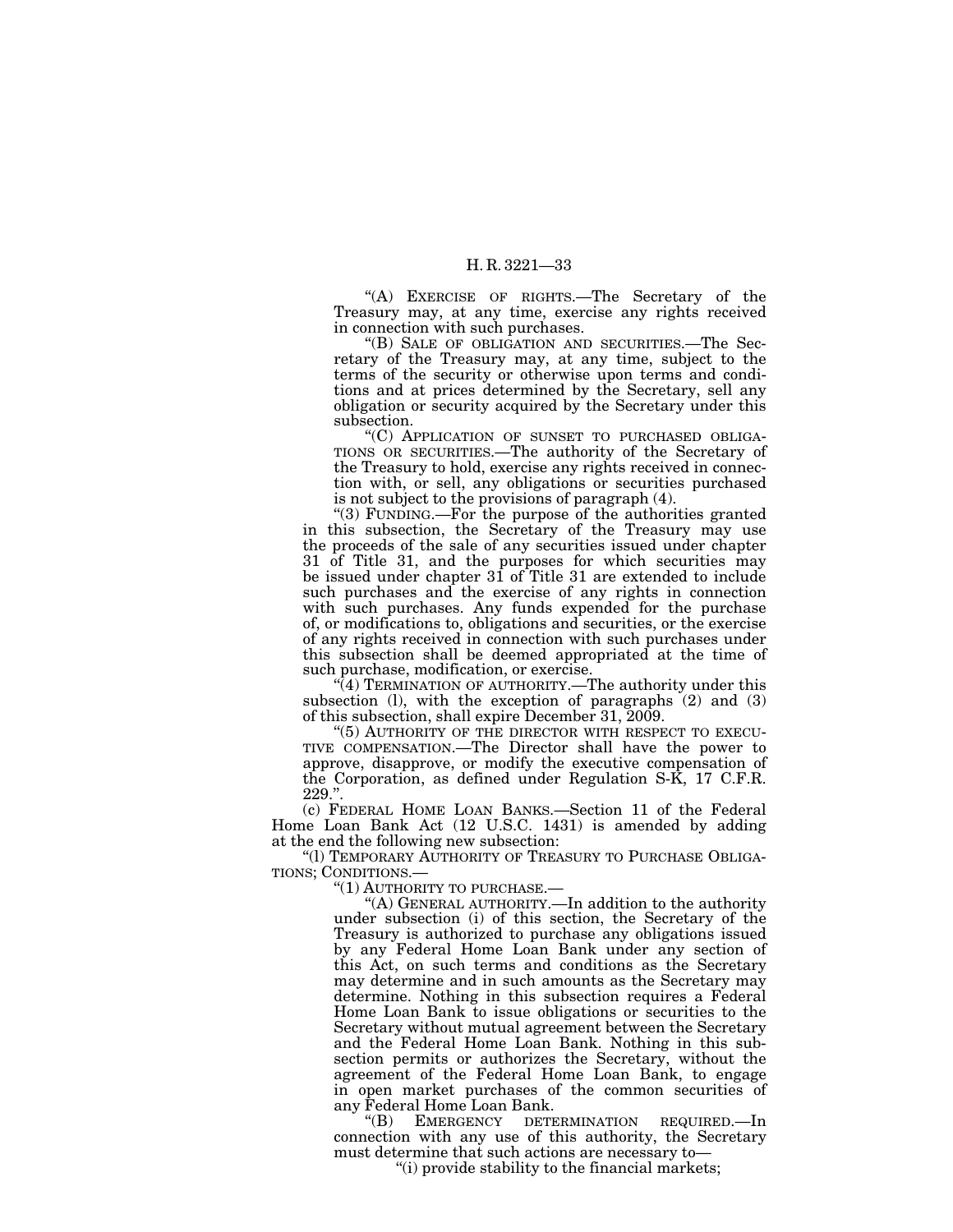"(ii) prevent disruptions in the availability of mortgage finance; and

''(iii) protect the taxpayer.

''(C) CONSIDERATIONS.—To protect the taxpayers, the Secretary of the Treasury shall take into consideration the following in connection with exercising the authority contained in this paragraph:

''(i) The need for preferences or priorities regarding payments to the Government.

"(ii) Limits on maturity or disposition of obligations or securities to be purchased.

''(iii) The Federal Home Loan Bank's plan for the orderly resumption of private market funding or capital market access.

"(iv) The probability of the Federal Home Loan Bank fulfilling the terms of any such obligation or other security, including repayment.

''(v) The need to maintain the Federal Home Loan Bank's status as a private shareholder-owned company.

"(vi) Restrictions on the use of Federal Home Loan Bank resources, including limitations on the payment of dividends and executive compensation and any such other terms and conditions as appropriate for those purposes.

 $K^{\text{th}}(D)$  REPORTS TO CONGRESS.—Upon exercise of this authority, the Secretary shall report to the Committees on the Budget, Financial Services, and Ways and Means of the House of Representatives and the Committees on the Budget, Finance, and Banking, Housing, and Urban Affairs of the Senate as to the necessity for the purchase and the determinations made by the Secretary under subparagraph (B) and with respect to the considerations required under subparagraph  $(C)$ , and the size, terms, and probability of repayment or fulfillment of other terms of such purchase.

''(2) RIGHTS; SALE OF OBLIGATIONS AND SECURITIES.—

''(A) EXERCISE OF RIGHTS.—The Secretary of the Treasury may, at any time, exercise any rights received in connection with such purchases.

''(B) SALE OF OBLIGATIONS.—The Secretary of the Treasury may, at any time, subject to the terms of the security or otherwise upon terms and conditions and at prices determined by the Secretary, sell any obligation acquired by the Secretary under this subsection.

''(C) APPLICATION OF SUNSET TO PURCHASED OBLIGA-TIONS.—The authority of the Secretary of the Treasury to hold, exercise any rights received in connection with, or sell, any obligations purchased is not subject to the provisions of paragraph (4).

''(3) FUNDING.—For the purpose of the authorities granted in this subsection, the Secretary of the Treasury may use the proceeds of the sale of any securities issued under chapter 31 of Title 31, and the purposes for which securities may be issued under chapter 31 of Title 31 are extended to include such purchases and the exercise of any rights in connection with such purchases. Any funds expended for the purchase of, or modifications to, obligations and securities, or the exercise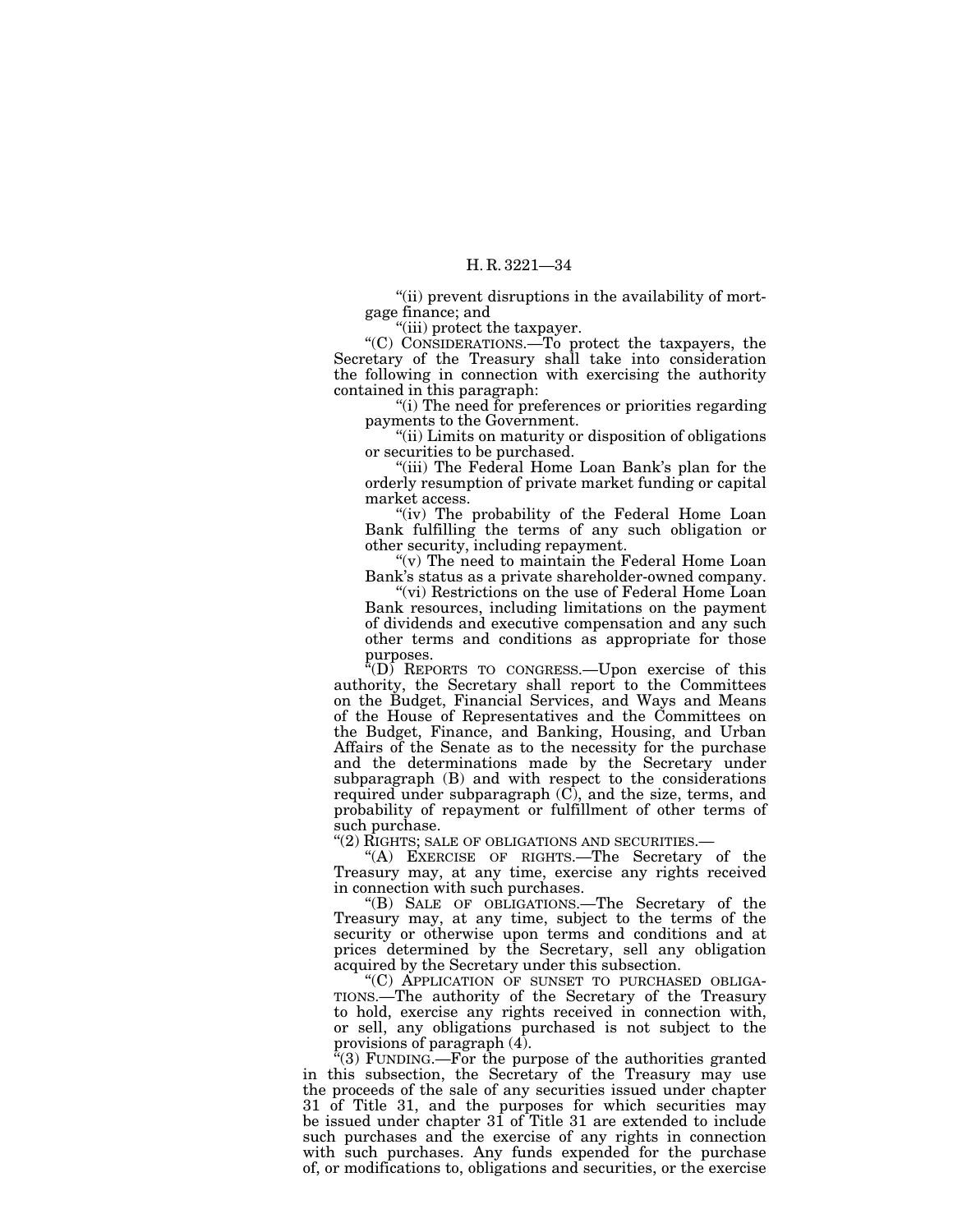of any rights received in connection with such purchases under this subsection shall be deemed appropriated at the time of such purchase, modification, or exercise.

 $\sqrt{4}$ ) TERMINATION OF AUTHORITY.—The authority under this subsection (l), with the exception of paragraphs  $(2)$  and  $(3)$ of this subsection, shall expire December 31, 2009.

"(5) AUTHORITY OF THE DIRECTOR WITH RESPECT TO EXECU-TIVE COMPENSATION.—The Director shall have the power to approve, disapprove, or modify the executive compensation of the Federal Home Loan Bank, as defined under Regulation S-K, 17 C.F.R. 229.''.

### **SEC. 1118. CONSULTATION BETWEEN THE DIRECTOR OF THE FEDERAL HOUSING FINANCE AGENCY AND THE BOARD OF GOV-ERNORS OF THE FEDERAL RESERVE SYSTEM TO ENSURE FINANCIAL MARKET STABILITY .**

Subsection (a) of section 1313 of the Federal Housing Enterprises Financial Safety and Soundness Act of 1992 (12 U.S.C. 4513), as amended by the preceding provisions of this Act, is further amended by adding at the end the following new paragraph:

"(3) COORDINATION WITH THE CHAIRMAN OF THE BOARD OF GOVERNORS OF THE FEDERAL RESERVE SYSTEM.—

''(A) CONSULTATION.— The Director shall consult with, and consider the views of, the Chairman of the Board of Governors of the Federal Reserve System, with respect to the risks posed by the regulated entities to the financial system, prior to issuing any proposed or final regulations, orders, and guidelines with respect to the exercise of the additional authority provided in this Act regarding prudential management and operations standards, safe and sound operations of, and capital requirements and portfolio standards applicable to the regulated entities (as such term is defined in section 1303). The Director also shall consult with the Chairman regarding any decision to place a regulated entity into conservatorship or receivership.

''(B) INFORMATION SHARING.—To facilitate the consultative process, the Director shall share information with the Board of Governors of the Federal Reserve System on a regular, periodic basis as determined by the Director and the Board regarding the capital, asset and liabilities, financial condition, and risk management practices of the regulated entities as well as any information related to financial market stability.

''(C) TERMINATION OF CONSULTATION REQUIREMENT.— The requirement of the Director to consult with the Board of Governors of the Federal Reserve System under this paragraph shall expire at the conclusion of December 31, 2009.''.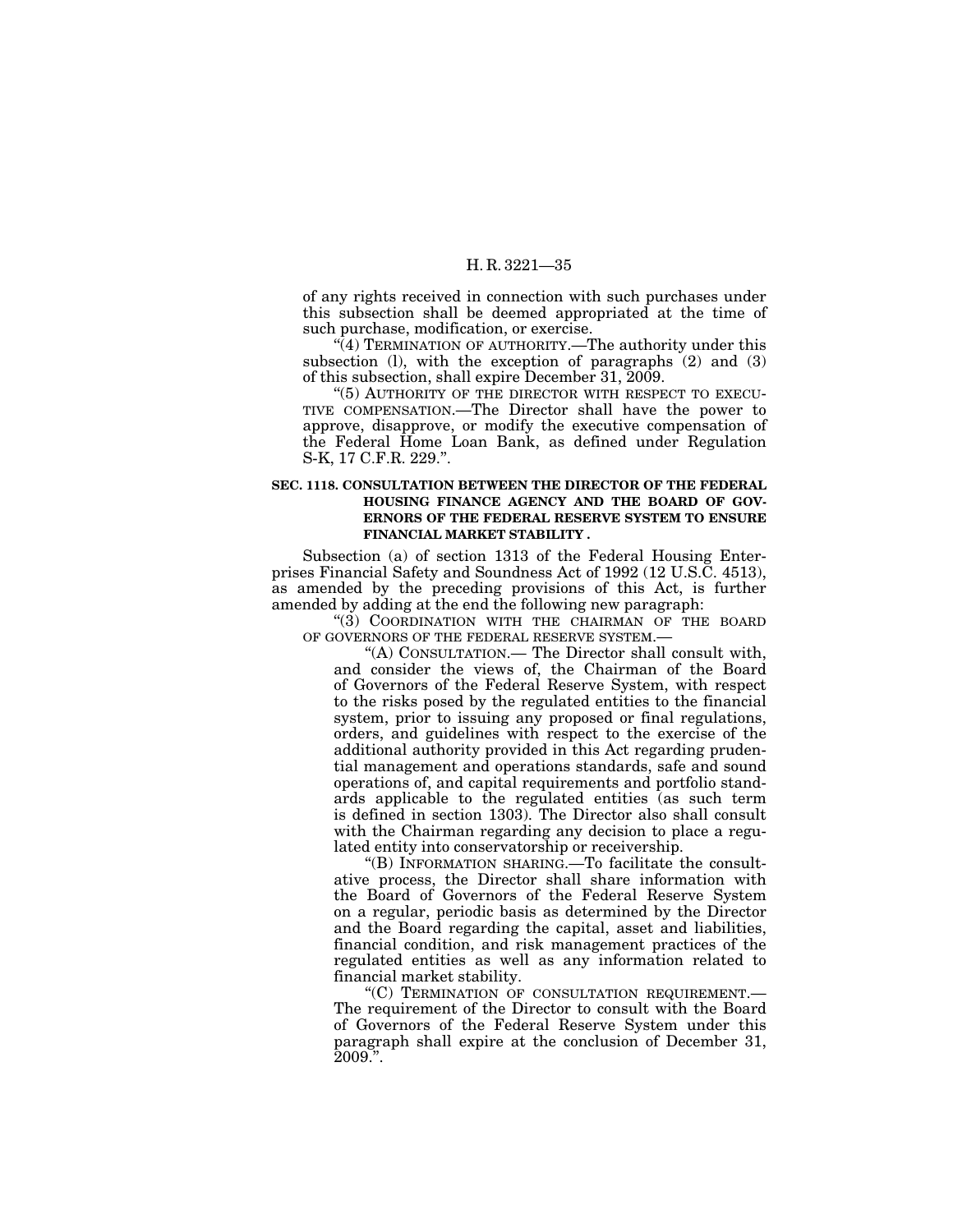## **Subtitle B—Improvement of Mission Supervision**

### **SEC. 1121. TRANSFER OF PROGRAM APPROVAL AND HOUSING GOAL OVERSIGHT.**

Part 2 of subtitle A of the Federal Housing Enterprises Financial Safety and Soundness Act of 1992 (12 U.S.C. 4541 et seq.) is amended—

(1) by striking the heading for the part and inserting the following:

## **''PART 2—ADDITIONAL AUTHORITIES OF THE DIRECTOR'';**

and

(2) by striking sections 1321 and 1322.

#### **SEC. 1122. ASSUMPTION BY THE DIRECTOR OF CERTAIN OTHER HUD RESPONSIBILITIES.**

(a) IN GENERAL.—Part 2 of subtitle A of the Federal Housing Enterprises Financial Safety and Soundness Act of 1992 (12 U.S.C. 4541 et seq.) is amended—

(1) by striking ''Secretary'' each place that term appears and inserting "Director" in each of sections 1323, 1326, 1327, 1328, and 1336; and

(2) by striking sections 1338 and 1349 (12 U.S.C. 4562 note and 4589).

(b) RETENTION OF FAIR HOUSING RESPONSIBILITIES.—Section 1325 of the Federal Housing Enterprises Financial Safety and Soundness Act of 1992 (12 U.S.C. 4545) is amended in the matter preceding paragraph (1), by inserting ''of Housing and Urban Development'' after ''The Secretary''.

### **SEC. 1123. REVIEW OF ENTERPRISE PRODUCTS.**

Part 2 of subtitle A of the Federal Housing Enterprises Financial Safety and Soundness Act of 1992 (12 U.S.C. 4541 et seq.) is amended by inserting before section 1323 the following:

### **''SEC. 1321. PRIOR APPROVAL AUTHORITY FOR PRODUCTS.**

''(a) IN GENERAL.—The Director shall require each enterprise to obtain the approval of the Director for any product of the enterprise before initially offering the product.

''(b) STANDARD FOR APPROVAL.—In considering any request for approval of a product pursuant to subsection (a), the Director shall make a determination that—

 $"(1)$  in the case of a product of the Federal National Mortgage Association, the product is authorized under paragraph (2), (3), (4), or (5) of section 302(b) or section 304 of the Federal National Mortgage Association Charter Act (12 U.S.C. 1717(b), 1719);

 $''(2)$  in the case of a product of the Federal Home Loan Mortgage Corporation, the product is authorized under paragraph (1), (4), or (5) of section 305(a) of the Federal Home Loan Mortgage Corporation Act (12 U.S.C. 1454(a));

''(3) the product is in the public interest; and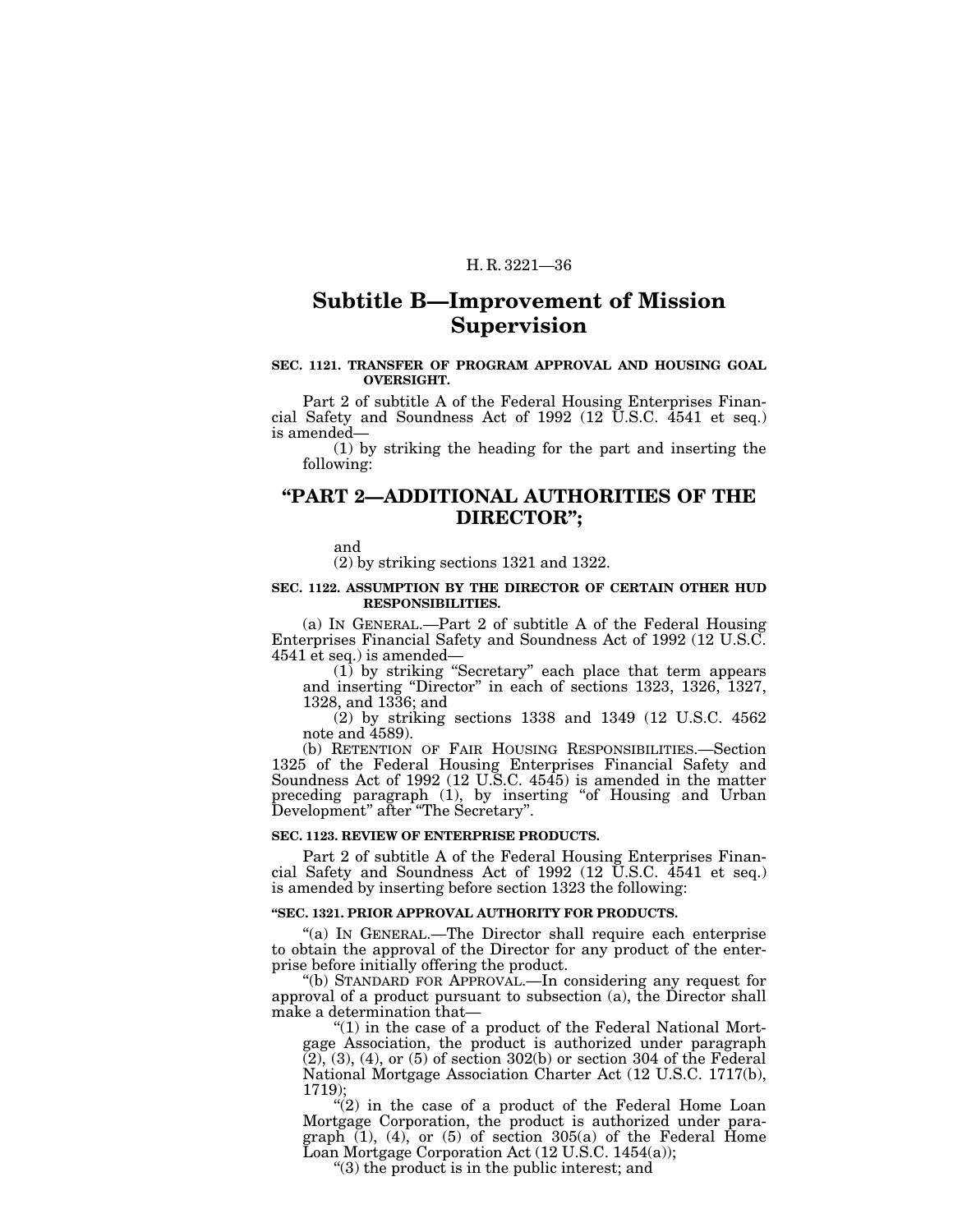"(4) the product is consistent with the safety and soundness of the enterprise or the mortgage finance system.

''(c) PROCEDURE FOR APPROVAL.—

''(1) SUBMISSION OF REQUEST.—An enterprise shall submit to the Director a written request for approval of a product that describes the product in such form as prescribed by order or regulation of the Director.

"(2) REQUEST FOR PUBLIC COMMENT.—Immediately upon receipt of a request for approval of a product, as required under paragraph (1), the Director shall publish notice of such request and of the period for public comment pursuant to paragraph (3) regarding the product, and a description of the product proposed by the request. The Director shall give interested parties the opportunity to respond in writing to the proposed product.

''(3) PUBLIC COMMENT PERIOD.—During the 30-day period beginning on the date of publication pursuant to paragraph (2) of a request for approval of a product, the Director shall receive public comments regarding the proposed product.

"(4) OFFERING OF PRODUCT.

''(A) IN GENERAL.—Not later than 30 days after the close of the public comment period described in paragraph (3), the Director shall approve or deny the product, specifying the grounds for such decision in writing.

''(B) FAILURE TO ACT.—If the Director fails to act within the 30-day period described in subparagraph (A), then the enterprise may offer the product.

''(C) TEMPORARY APPROVAL.—The Director may, subject to the rules of the Director, provide for temporary approval of the offering of a product without a public comment period, if the Director finds that the existence of exigent circumstances makes such delay contrary to the public interest.

''(d) CONDITIONAL APPROVAL.—If the Director approves the offering of any product by an enterprise, the Director may establish terms, conditions, or limitations with respect to such product with which the enterprise must comply in order to offer such product. ''(e) EXCLUSIONS.—

" $(1)$  IN GENERAL.—The requirements of subsections  $(a)$ through (d) do not apply with respect to—

(A) the automated loan underwriting system of an enterprise in existence as of the date of enactment of the Federal Housing Finance Regulatory Reform Act of 2008, including any upgrade to the technology, operating system, or software to operate the underwriting system;

''(B) any modification to the mortgage terms and conditions or mortgage underwriting criteria relating to the mortgages that are purchased or guaranteed by an enterprise, provided that such modifications do not alter the underlying transaction so as to include services or financing, other than residential mortgage financing; or

 $(C)$  any other activity that is substantially similar, as determined by rule of the Director to—

"(i) the activities described in subparagraphs  $(A)$ and (B); and

''(ii) other activities that have been approved by the Director in accordance with this section.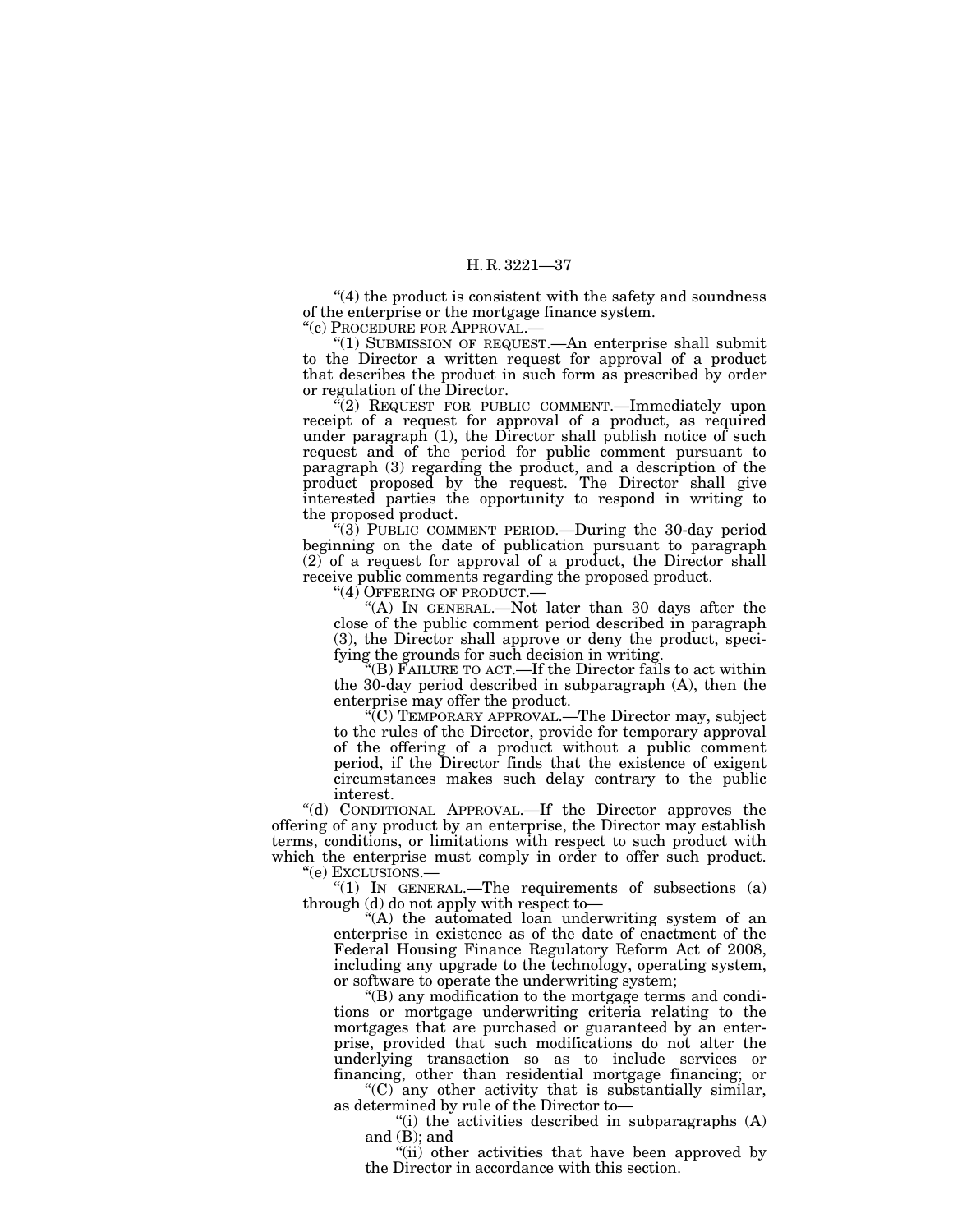''(2) EXPEDITED REVIEW.—

''(A) ENTERPRISE NOTICE.—For any new activity that an enterprise considers not to be a product, the enterprise shall provide written notice to the Director of such activity, and may not commence such activity until the date of receipt of a notice under subparagraph (B) or the expiration of the period described in subparagraph (C). The Director shall establish, by regulation, the form and content of such written notice.

''(B) DIRECTOR DETERMINATION.—Not later than 15 days after the date of receipt of a notice under subparagraph (A), the Director shall determine whether such activity is a product subject to approval under this section. The Director shall, immediately upon so determining, notify the enterprise.

''(C) FAILURE TO ACT.—If the Director fails to determine whether such activity is a product within the 15-day period described in subparagraph (B), the enterprise may commence the new activity in accordance with subparagraph (A).

''(f) NO LIMITATION.—Nothing in this section may be construed to restrict—

"(1) the safety and soundness authority of the Director over all new and existing products or activities; or

"(2) the authority of the Director to review all new and existing products or activities to determine that such products or activities are consistent with the statutory mission of an enterprise.''.

#### **SEC. 1124. CONFORMING LOAN LIMITS.**

(a) FANNIE MAE.—

(1) GENERAL LIMIT.—Section 302(b)(2) of the Federal National Mortgage Association Charter Act (12 U.S.C. 1717(b)(2)) is amended by striking the 7th and 8th sentences and inserting the following new sentences: ''Such limitations shall not exceed \$417,000 for a mortgage secured by a singlefamily residence, \$533,850 for a mortgage secured by a 2 family residence, \$645,300 for a mortgage secured by a 3 family residence, and \$801,950 for a mortgage secured by a 4-family residence, except that such maximum limitations shall be adjusted effective January 1 of each year beginning after the effective date of the Federal Housing Finance Regulatory Reform Act of 2008, subject to the limitations in this paragraph. Each adjustment shall be made by adding to each such amount (as it may have been previously adjusted) a percentage thereof equal to the percentage increase, during the most recent 12 month or 4-quarter period ending before the time of determining such annual adjustment, in the housing price index maintained by the Director of the Federal Housing Finance Agency (pursuant to section 1322 of the Federal Housing Enterprises Financial Safety and Soundness Act of 1992 (12 U.S.C. 4541)). If the change in such house price index during the most recent 12-month or 4-quarter period ending before the time of determining such annual adjustment is a decrease, then no adjustment shall be made for the next year, and the next adjustment shall take into account prior declines in the house price index, so that any adjustment shall reflect the net change in the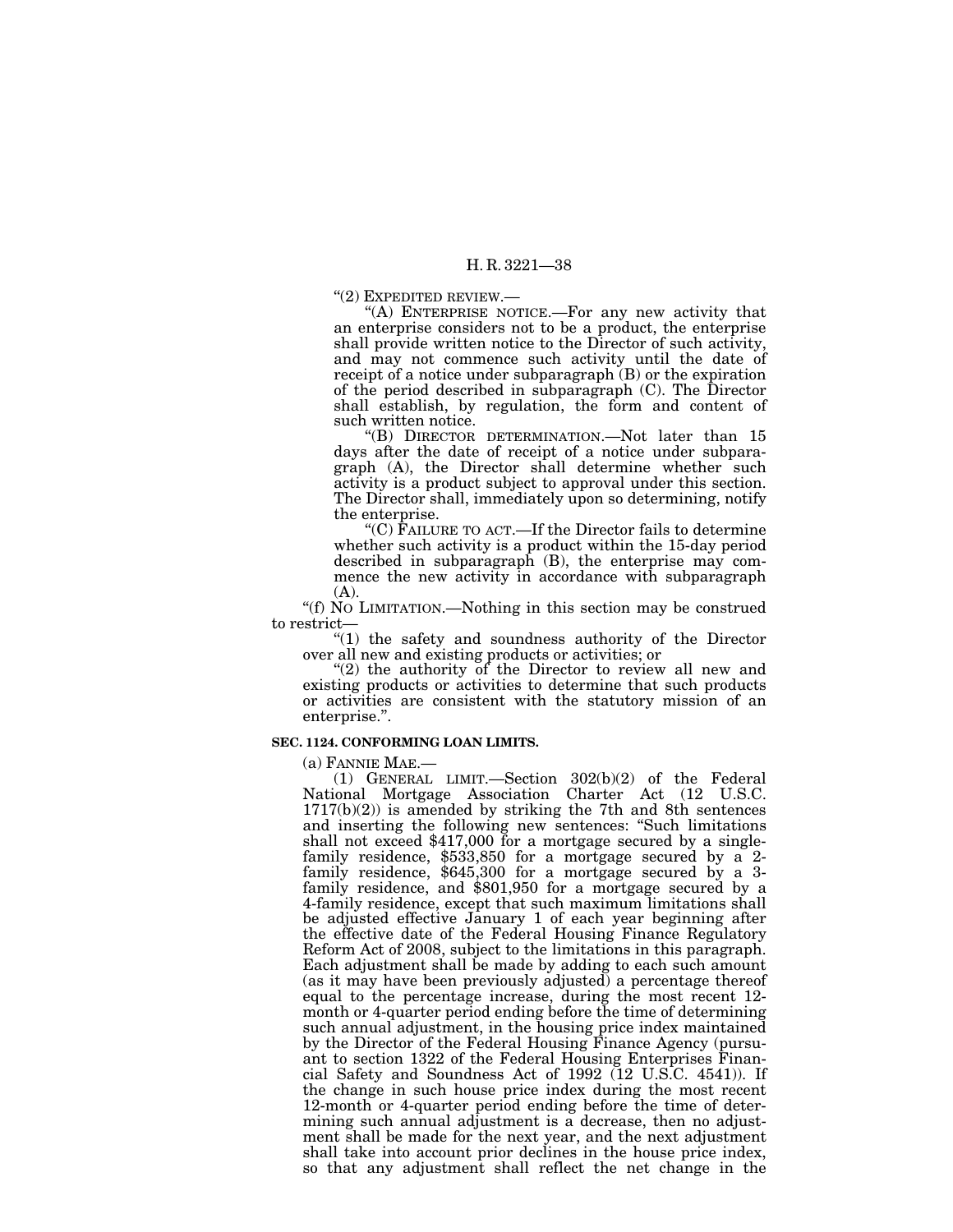house price index since the last adjustment. Declines in the house price index shall be accumulated and then reduce increases until subsequent increases exceed prior declines.''.

(2) HIGH-COST AREA LIMIT.—Section  $302(b)(\overline{2})$  of the Federal National Mortgage Association Charter Act (12 U.S.C.  $1717(b)(2)$  is amended by adding after the period at the end the following: ''Such foregoing limitations shall also be increased, with respect to properties of a particular size located in any area for which 115 percent of the median house price for such size residence exceeds the foregoing limitation for such size residence, to the lesser of 150 percent of such limitation for such size residence or the amount that is equal to 115 percent of the median house price in such area for such size residence.''.

(3) EFFECTIVE DATE.—The amendments made by paragraphs (1) and (2) of this subsection shall take effect upon the expiration of the date described in section 201(a) of the Economic Stimulus Act of 2008 (Public Law 110–185).

(b) FREDDIE MAC.—

(1) GENERAL LIMIT.—Section  $305(a)(2)$  of the Federal Home Loan Mortgage Corporation Act  $(12 \text{ U.S.C. } 1454(a)(2))$  is amended by striking the 6th and 7th sentences and inserting the following new sentences: ''Such limitations shall not exceed \$417,000 for a mortgage secured by a single-family residence, \$533,850 for a mortgage secured by a 2-family residence, \$645,300 for a mortgage secured by a 3-family residence, and \$801,950 for a mortgage secured by a 4-family residence, except that such maximum limitations shall be adjusted effective January 1 of each year beginning after the effective date of the Federal Housing Finance Regulatory Reform Act of 2008, subject to the limitations in this paragraph. Each adjustment shall be made by adding to each such amount (as it may have been previously adjusted) a percentage thereof equal to the percentage increase, during the most recent 12-month or 4-quarter period ending before the time of determining such annual adjustment, in the housing price index maintained by the Director of the Federal Housing Finance Agency (pursuant to section 1322 of the Federal Housing Enterprises Financial Safety and Soundness Act of 1992 (12 U.S.C. 4541)). If the change in such house price index during the most recent 12 month or 4-quarter period ending before the time of determining such annual adjustment is a decrease, then no adjustment shall be made for the next year, and the next adjustment shall take into account prior declines in the house price index, so that any adjustment shall reflect the net change in the house price index since the last adjustment. Declines in the house price index shall be accumulated and then reduce increases until subsequent increases exceed prior declines.''.

(2) HIGH-COST AREA LIMIT.—Section  $305(a)(2)$  of the Federal Home Loan Mortgage Corporation Act (12 U.S.C. 1454(a)(2)) is amended by adding after the period at the end the following: ''Such foregoing limitations shall also be increased, with respect to properties of a particular size located in any area for which 115 percent of the median house price for such size residence exceeds the foregoing limitation for such size residence, to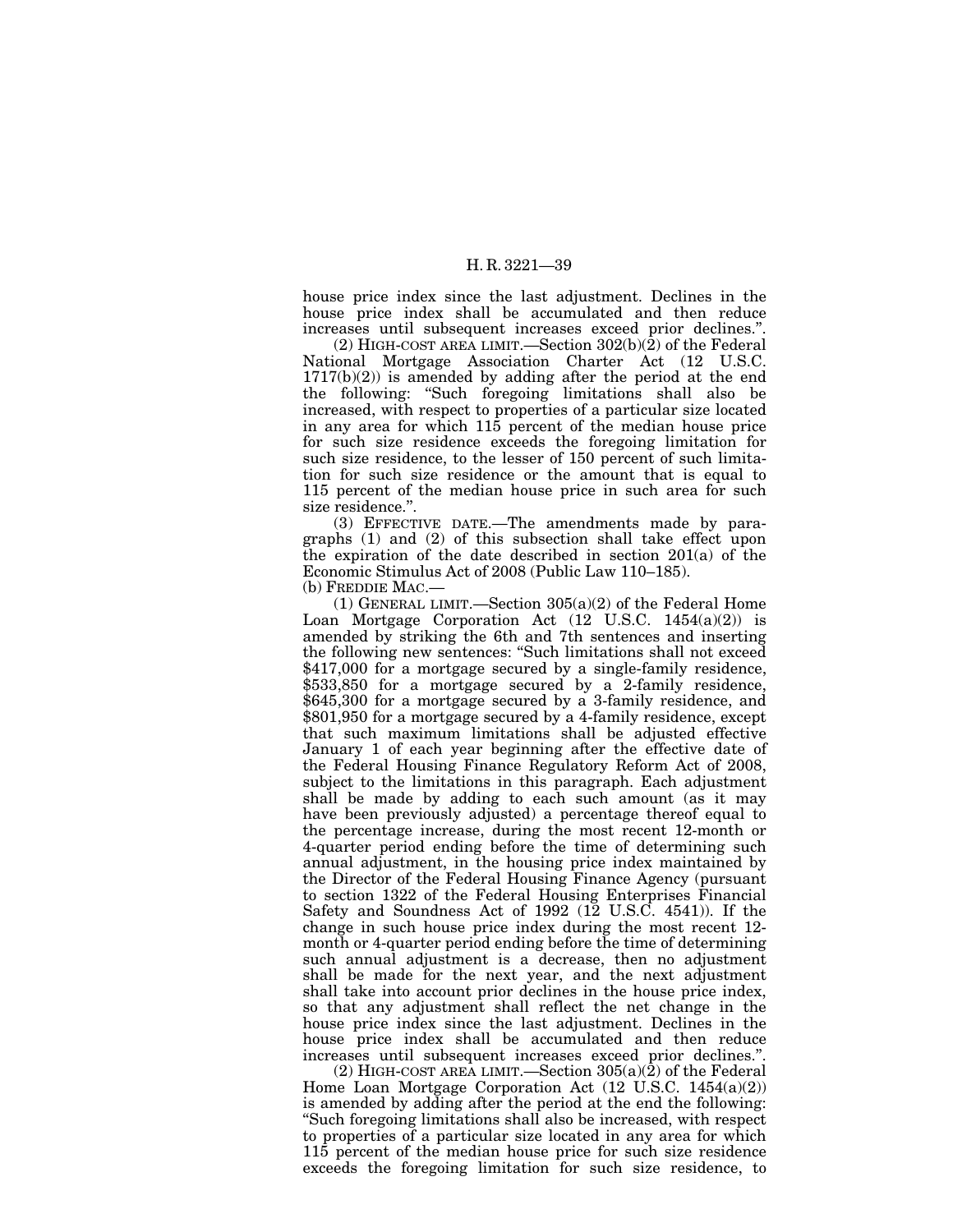the lesser of 150 percent of such limitation for such size residence or the amount that is equal to 115 percent of the median house price in such area for such size residence.''.

(3) EFFECTIVE DATE.—The amendments made by paragraphs (1) and (2) of this subsection shall take effect upon the expiration of the date described in section 201(a) of the Economic Stimulus Act of 2008 (Public Law 110–185).

(c) SENSE OF CONGRESS.—It is the sense of the Congress that the securitization of mortgages by the Federal National Mortgage Association and the Federal Home Loan Mortgage Corporation plays an important role in providing liquidity to the United States housing markets. Therefore, the Congress encourages the Federal National Mortgage Association and the Federal Home Loan Mortgage Corporation to securitize mortgages acquired under the increased conforming loan limits established under this Act.

(d) HOUSING PRICE INDEX.—Part 2 of subtitle A of the Federal Housing Enterprises Financial Safety and Soundness Act of 1992 (12 U.S.C. 4541 et seq.) is amended by inserting after section 1321 (as added by section 1123 of this Act) the following new section:

#### **''SEC. 1322. HOUSING PRICE INDEX.**

''The Director shall establish and maintain a method of assessing the national average 1-family house price for use for adjusting the conforming loan limitations of the enterprises. In establishing such method, the Director shall take into consideration the monthly survey of all major lenders conducted by the Federal Housing Finance Agency to determine the national average 1-family house price, the House Price Index maintained by the Office of Federal Housing Enterprise Oversight of the Department of Housing and Urban Development before the effective date of the Federal Housing Finance Regulatory Reform Act of 2008, any appropriate house price indexes of the Bureau of the Census of the Department of Commerce, and any other indexes or measures that the Director considers appropriate.''.

#### **SEC. 1125. ANNUAL HOUSING REPORT.**

(a) REPEAL.—Section 1324 of the Federal Housing Enterprises Financial Safety and Soundness Act of 1992 (12 U.S.C. 4544) is hereby repealed.

(b) ANNUAL HOUSING REPORT.—The Federal Housing Enterprises Financial Safety and Soundness Act of 1992 is amended by inserting after section 1323 the following:

### **''SEC. 1324. ANNUAL HOUSING REPORT.**

''(a) IN GENERAL.—After reviewing and analyzing the reports submitted under section 309(n) of the Federal National Mortgage Association Charter Act and section 307(f) of the Federal Home Loan Mortgage Corporation Act, the Director shall submit a report, not later than October 30 of each year, to the Committee on Banking, Housing, and Urban Affairs of the Senate and the Committee on Financial Services of the House of Representatives, on the activities of each enterprise.

''(b) CONTENTS.—The report required under subsection (a) shall—

''(1) discuss—

''(A) the extent to and manner in which—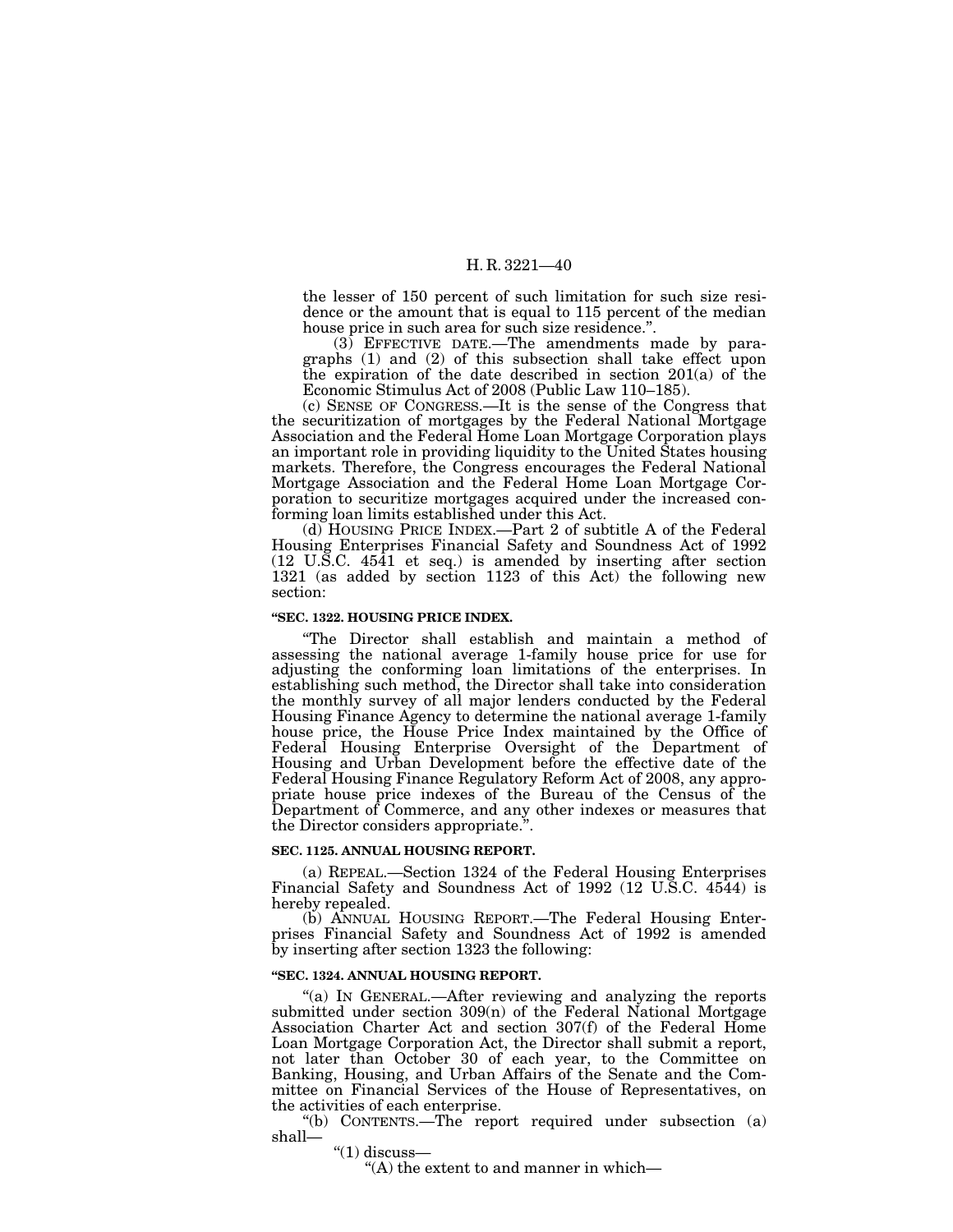''(i) each enterprise is achieving the annual housing goals established under subpart B;

"(ii) each enterprise is complying with its duty to serve underserved markets, as established under section 1335;

''(iii) each enterprise is complying with section 1337;

''(iv) each enterprise received credit towards achieving each of its goals resulting from a transaction or activity pursuant to section 1331(b)(2); and

 $(v)$  each enterprise is achieving the purposes of the enterprise established by law; and

''(B) the actions that each enterprise could undertake to promote and expand the purposes of the enterprise;

 $''(2)$  aggregate and analyze relevant data on income to assess the compliance of each enterprise with the housing goals established under subpart B;

''(3) aggregate and analyze data on income, race, and gender by census tract and other relevant classifications, and compare such data with larger demographic, housing, and economic trends;

''(4) identify the extent to which each enterprise is involved in mortgage purchases and secondary market activities involving subprime and nontraditional loans;

''(5) compare the characteristics of subprime and nontraditional loans both purchased and securitized by each enterprise to other loans purchased and securitized by each enterprise; and

''(6) compare the characteristics of high-cost loans purchased and securitized, where such securities are not held on portfolio to loans purchased and securitized, where such securities are either retained on portfolio or repurchased by the enterprise, including such characteristics as—

 $\mathbf{F}(\mathbf{A})$  the purchase price of the property that secures the mortgage;

''(B) the loan-to-value ratio of the mortgage, which shall reflect any secondary liens on the relevant property;

''(C) the terms of the mortgage;

''(D) the creditworthiness of the borrower; and

 $f(E)$  any other relevant data, as determined by the Director.

''(c) DATA COLLECTION AND REPORTING.—

''(1) IN GENERAL.—To assist the Director in analyzing the matters described in subsection (b), the Director shall conduct, on a monthly basis, a survey of mortgage markets in accordance with this subsection.

''(2) DATA POINTS.—Each monthly survey conducted by the Director under paragraph (1) shall collect data on—

''(A) the characteristics of individual mortgages that are eligible for purchase by the enterprises and the characteristics of individual mortgages that are not eligible for purchase by the enterprises including, in both cases, information concerning—

''(i) the price of the house that secures the mortgage;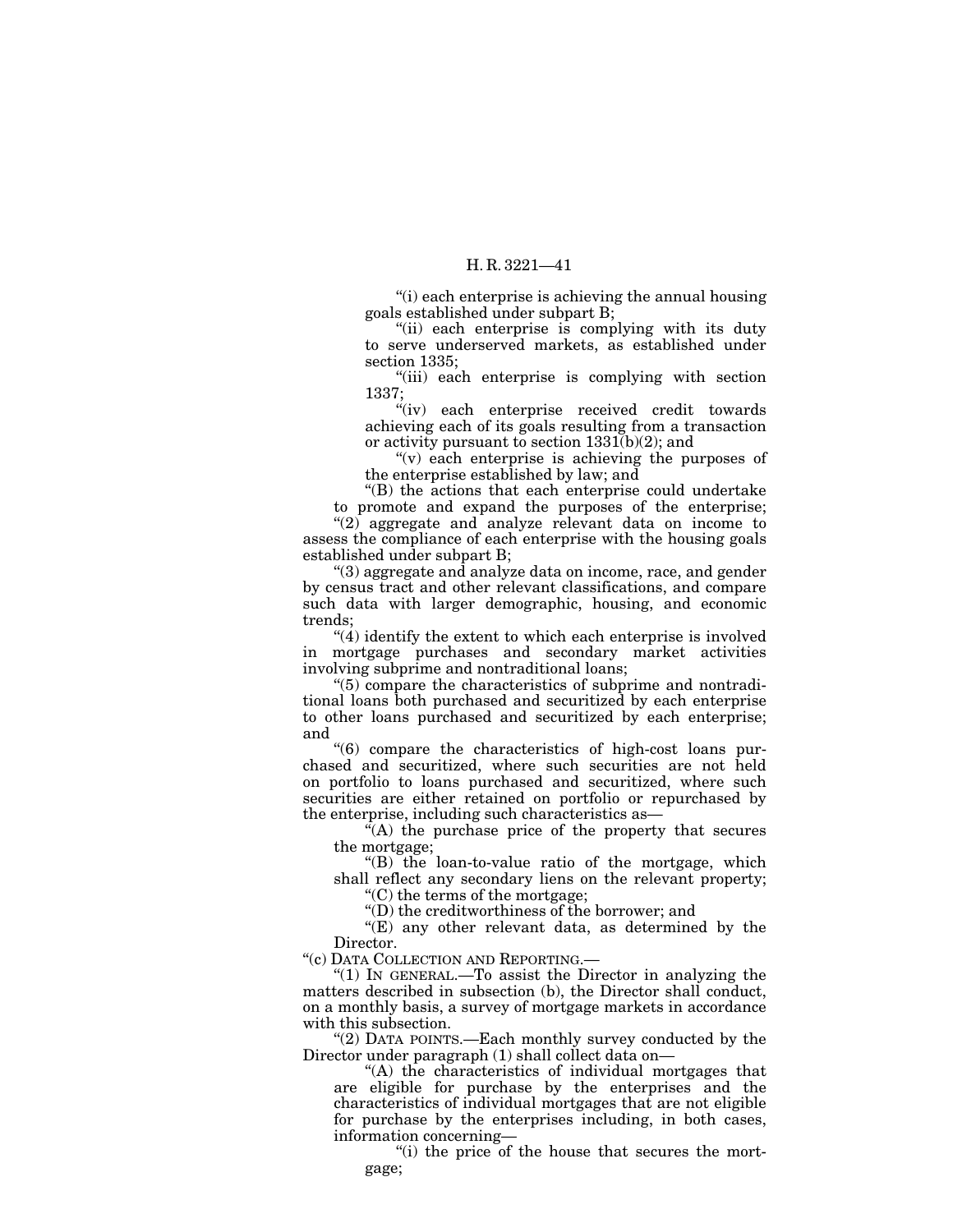''(ii) the loan-to-value ratio of the mortgage, which shall reflect any secondary liens on the relevant property;

''(iii) the terms of the mortgage;

" $(iv)$  the creditworthiness of the borrower or borrowers; and

" $(v)$  whether the mortgage, in the case of a conforming mortgage, was purchased by an enterprise;

''(B) the characteristics of individual subprime and nontraditional mortgages that are eligible for purchase by the enterprises and the characteristics of borrowers under such mortgages, including the creditworthiness of such borrowers and determination whether such borrowers would qualify for prime lending; and

''(C) such other matters as the Director determines to be appropriate.

''(3) PUBLIC AVAILABILITY.—The Director shall make any data collected by the Director in connection with the conduct of a monthly survey available to the public in a timely manner, provided that the Director may modify the data released to the public to ensure that the data—

''(A) is not released in an identifiable form; and

 $\mathcal{L}(B)$  is not otherwise obtainable from other publicly available data sets.

''(4) DEFINITION.—For purposes of this subsection, the term 'identifiable form' means any representation of information that permits the identity of a borrower to which the information relates to be reasonably inferred by either direct or indirect means.''.

# **SEC. 1126. PUBLIC USE DATABASE.**

Section 1323 of the Federal Housing Enterprises Financial Safety and Soundness Act of 1992 (42 U.S.C. 4543) is amended—

 $(1)$  in subsection  $(a)$ 

(A) by striking ''(a) IN GENERAL.—The Secretary'' and inserting the following:<br>"(a) AVAILABILITY.—

"(1) IN GENERAL.—The Director"; and

(B) by adding at the end the following new paragraph: "(2) CENSUS TRACT LEVEL REPORTING.—Such data shall include the data elements required to be reported under the Home Mortgage Disclosure Act of 1975, at the census tract level.'';

(2) in subsection (b)(2), by inserting before the period at the end the following: "or with subsection  $(a)(2)$ "; and

(3) by adding at the end the following new subsection: ''(d) TIMING.—Data submitted under this section by an enterprise in connection with a provision referred to in subsection (a) shall be made publicly available in accordance with this section not later than September 30 of the year following the year to which the data relates.''.

#### **SEC. 1127. REPORTING OF MORTGAGE DATA.**

Section 1326 of the Federal Housing Enterprises Financial Safety and Soundness Act of 1992 (12 U.S.C. 4546) is amended—

(1) in subsection (a), by striking ''The Director'' and inserting "Subject to subsection (d), the Director"; and

(2) by adding at the end the following: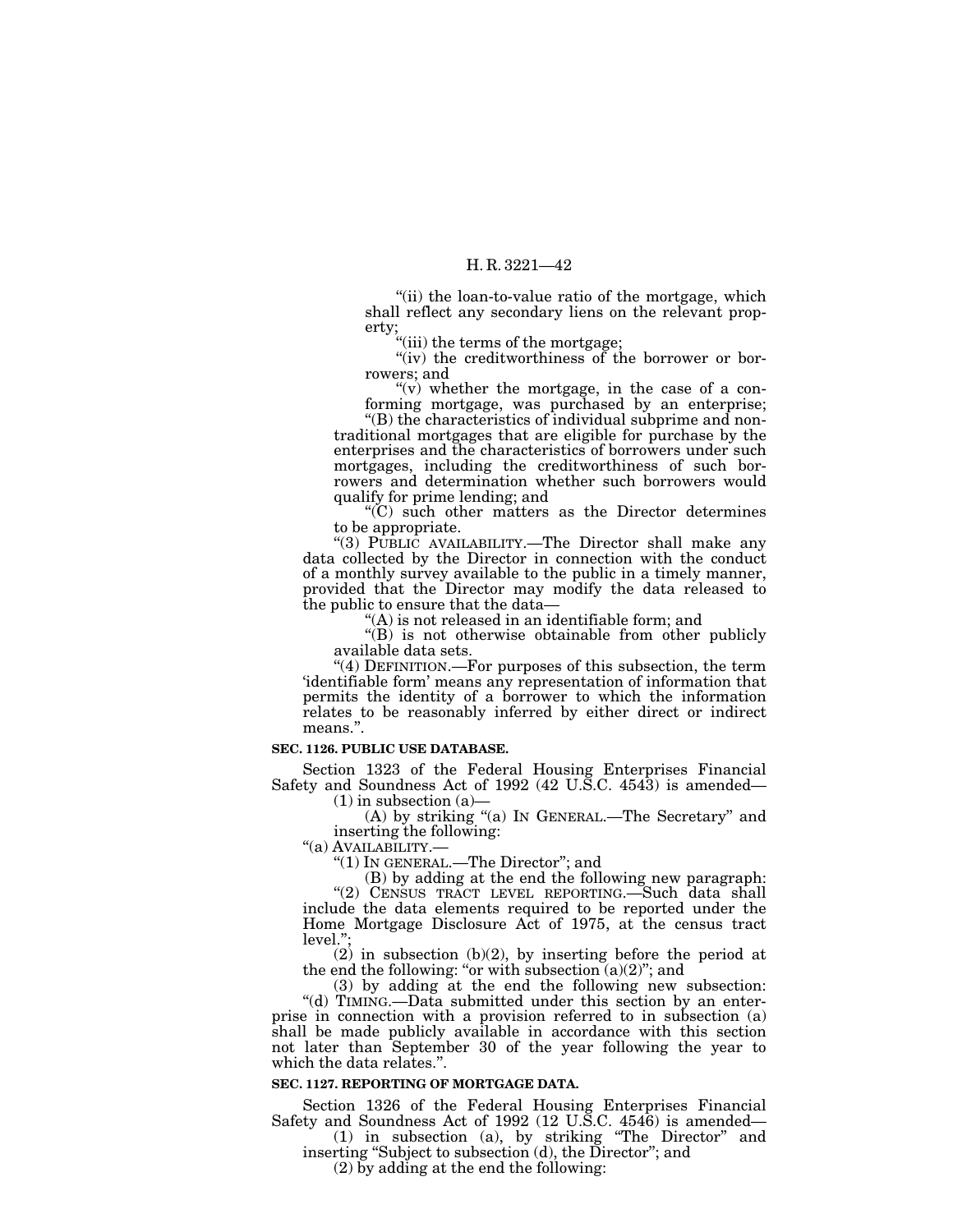''(d) MORTGAGE INFORMATION.—Subject to privacy considerations, as described in section 304(j) of the Home Mortgage Disclosure Act of 1975 (12 U.S.C. 2803(j)), the Director shall, by regulation or order, provide that certain information relating to single family mortgage data of the enterprises shall be disclosed to the public, in order to make available to the public—

 $''(1)$  the same data from the enterprises that is required of insured depository institutions under the Home Mortgage Disclosure Act of 1975; and

"(2) information collected by the Director under section  $1324(b)(6)$ .".

#### **SEC. 1128. REVISION OF HOUSING GOALS.**

(a) REPEAL.—Sections 1331 through 1334 of the Federal Housing Enterprises Financial Safety and Soundness Act of 1992 (12 U.S.C. 4561 through 4564) are hereby repealed.

(b) HOUSING GOALS.—The Federal Housing Enterprises Financial Safety and Soundness Act of 1992 is amended by inserting before section 1335 the following:

#### **''SEC. 1331. ESTABLISHMENT OF HOUSING GOALS.**

"(a) IN GENERAL.—The Director shall, by regulation, establish effective for 2010 and each year thereafter, annual housing goals, with respect to the mortgage purchases by the enterprises, as follows:

"(1) SINGLE-FAMILY HOUSING GOALS.-Four single-family housing goals under section 1332.

"(2) MULTIFAMILY SPECIAL AFFORDABLE HOUSING GOAL.-One multifamily special affordable housing goal under section 1333.

''(b) TIMING.—The Director shall, by regulation, establish an annual deadline by which the Director shall establish the annual housing goals under this subpart for each year, taking into consideration the need for the enterprises to reasonably and sufficiently plan their operations and activities in advance, including operations and activities necessary to meet such annual goals.

''(c) TRANSITION.—The annual housing goals effective for 2008 pursuant to this subpart, as in effect before the enactment of the Federal Housing Finance Regulatory Reform Act of 2008, shall remain in effect for 2009, except that not later than the expiration of the 270-day period beginning on the date of the enactment of such Act, the Director shall review such goals applicable for 2009 to determine the feasibility of such goals given the market conditions current at such time and, after seeking public comment for a period not to exceed 30 days, may make appropriate adjustments consistent with such market conditions.

''(d) ELIMINATING INTEREST RATE DISPARITIES.—

" $(1)$  IN GENERAL.—Upon request by the Director, an enterprise shall provide to the Director, in a form determined by the Director, data the Director may review to determine whether there exist disparities in interest rates charged on mortgages to borrowers who are minorities as compared with comparable mortgages to borrowers of similar creditworthiness who are not minorities.

"(2) REMEDIAL ACTIONS UPON PRELIMINARY FINDING.—Upon a preliminary finding by the Director that a pattern of disparities in interest rates with respect to any lender or lenders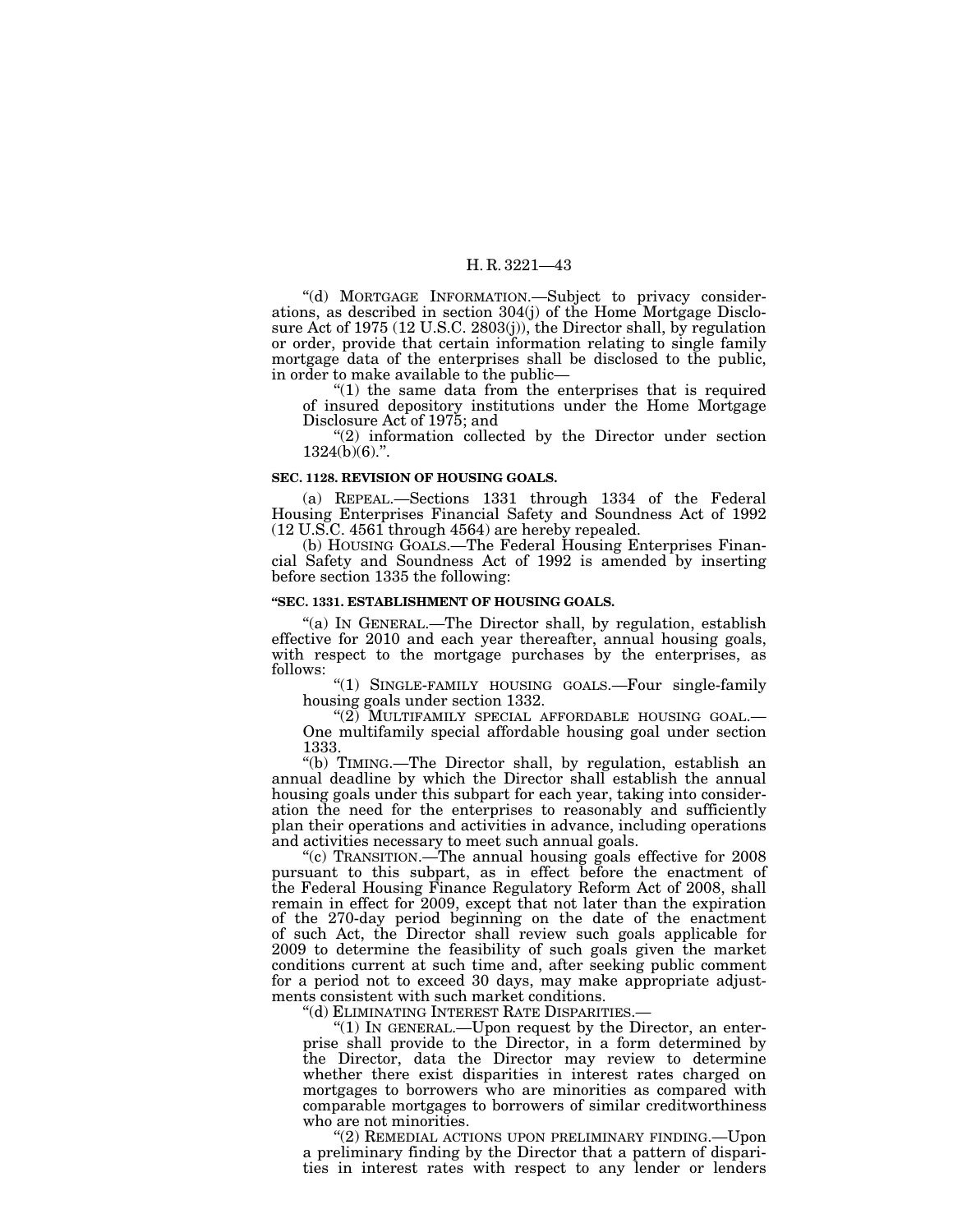exists pursuant to the data provided by an enterprise in paragraph (1), the Director shall<br>
"(A) refer the preliminary finding to the appropriate

regulatory or enforcement agency for further review; and

''(B) require the enterprise to submit additional data with respect to any lender or lenders, as appropriate and to the extent practicable, to the Director who shall submit any such additional data to the regulatory or enforcement agency for appropriate action.

''(3) ANNUAL REPORT TO CONGRESS.—The Director shall submit to the Committee on Financial Services of the House of Representatives and the Committee on Banking, Housing, and Urban Affairs of the Senate a report describing the actions taken, and being taken, by the Director to carry out this subsection. No such report shall identify any lender or lenders who have not been found to have engaged in discriminatory lending practices pursuant to a final adjudication on the record, and after opportunity for an administrative hearing, in accordance with subchapter II of chapter 5 of title 5, United States Code.

''(4) PROTECTION OF IDENTITY OF INDIVIDUALS.—In carrying out this subsection, the Director shall ensure that no propertyrelated or financial information that would enable a borrower to be identified shall be made public.

#### **''SEC. 1332. SINGLE-FAMILY HOUSING GOALS.**

''(a) IN GENERAL.—The Director shall, by regulation, establish annual goals for the purchase by each enterprise of the following types of mortgages for the following categories of families:

"(1) PURCHASE-MONEY MORTGAGES.—A goal for purchase of conventional, conforming, single-family, purchase money mortgages financing owner-occupied housing for each of the following categories of families:

''(A) Low-income families.

"(B) Families that reside in low-income areas.

''(C) Very low-income families.

"(2) REFINANCING MORTGAGES. A goal for purchase of conventional, conforming mortgages on owner-occupied, singlefamily housing for low-income families that are given to pay off or prepay an existing loan secured by the same property.

''(b) GOALS AS A PERCENTAGE OF TOTAL MORTGAGE PUR-CHASES.—The goals established under paragraphs (1) and (2) of subsection (a) shall be established as a percentage of the total number of conventional, conforming, single-family, owner-occupied, purchase money mortgages purchased by the enterprise, or as percentage of the total number of conventional, single-family, owneroccupied refinance mortgages purchased by the enterprise, as applicable, that are mortgages for the types of families specified in paragraphs (1) and (2) of subsection (a).

''(c) SINGLE-FAMILY, OWNER-OCCUPIED RENTAL HOUSING UNITS.—The Director shall require each enterprise to report the number of rental housing units affordable to low-income families each year which are contained in mortgages purchased by the enterprise financing 2- to 4-unit single-family, owner-occupied properties and may, by regulation, establish additional requirements relating to such units.

''(d) DETERMINATION OF COMPLIANCE.—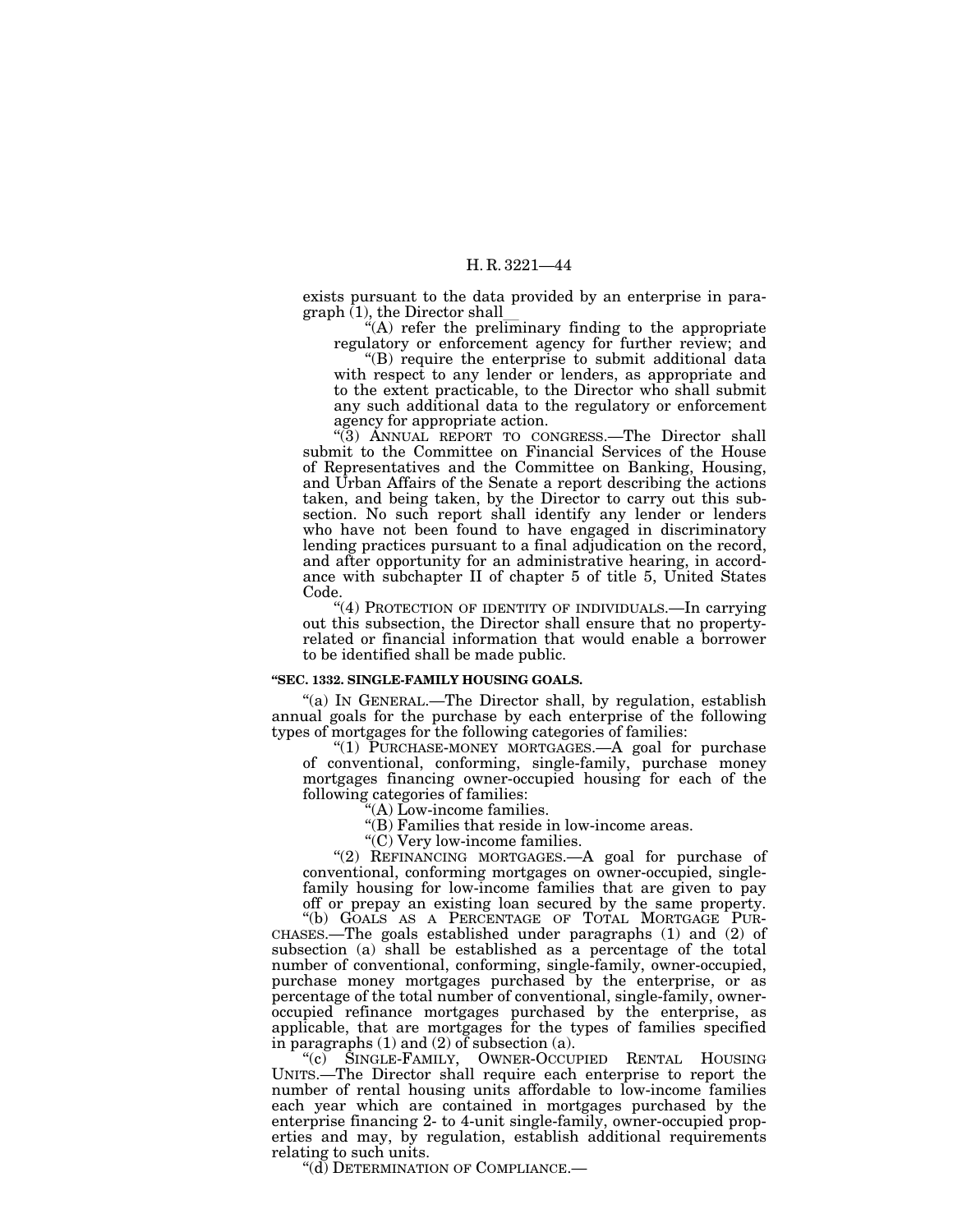"(1) IN GENERAL.—The Director shall determine, for each year that the housing goals under this section are in effect pursuant to section  $1331(a)$ , whether each enterprise has complied with each such goal established under subsection (a) of this section and any additional requirements which may be established under subsection (c) of this section.

''(2) PURCHASE-MONEY MORTGAGE GOALS.—An enterprise shall be considered to be in compliance with a housing goal under subparagraph  $(A)$ ,  $(B)$ , or  $(C)$  of subsection  $(a)(1)$  for a year only if, for the type of family described in such subparagraph, the percentage of the number of conventional, conforming, single-family, owner-occupied, purchase money mortgages purchased by the enterprise in such year that serve such families, meets or exceeds the target for the year for such type of family that is established under subsection (e).

" $(3)$  REFINANCE GOAL.—An enterprise shall be considered to be in compliance with the refinance goal under subsection  $(a)(2)$  for a year only if the percentage of the number of conventional, conforming, single-family, owner-occupied refinance mortgages purchased by the enterprise in such year that serve low-income families meets or exceeds the target for the year that is established under subsection (e).

''(e) ANNUAL TARGETS.—

" $(1)$  In GENERAL.—The Director shall, by regulation, establish annual targets for each goal and subgoal under this section, provided that the Director shall not set prospective targets longer than three years. In establishing such targets, the Director shall not consider segments of the market determined to be unacceptable or contrary to good lending practices, inconsistent with safety and soundness, or unauthorized for purchase by the enterprises.

''(2) GOALS TARGETS.—

''(A) CALCULATION.—The Director shall calculate, for each of the types of families described in subsection (a), the percentage, for each of the three years that most recently precede such year and for which information under the Home Mortgage Disclosure Act of 1975 is publicly available—

''(i) of the number of conventional, conforming, single-family, owner-occupied purchase money mortgages originated in such year that serve such type of family, or

"(ii) the number of conventional, conforming, single-family, owner-occupied refinance mortgages

originated in such year that serve low-income families, as applicable, as determined by the Director using the information obtained and determined pursuant to paragraphs  $(4)$  and  $(5)$ .

''(B) ESTABLISHMENT OF GOAL TARGETS.—The Director shall, by regulation, establish targets for each of the goal categories, taking into consideration the calculations under subparagraph  $(A)$  and the following factors:

''(i) National housing needs.

"(ii) Economic, housing, and demographic conditions, including expected market developments.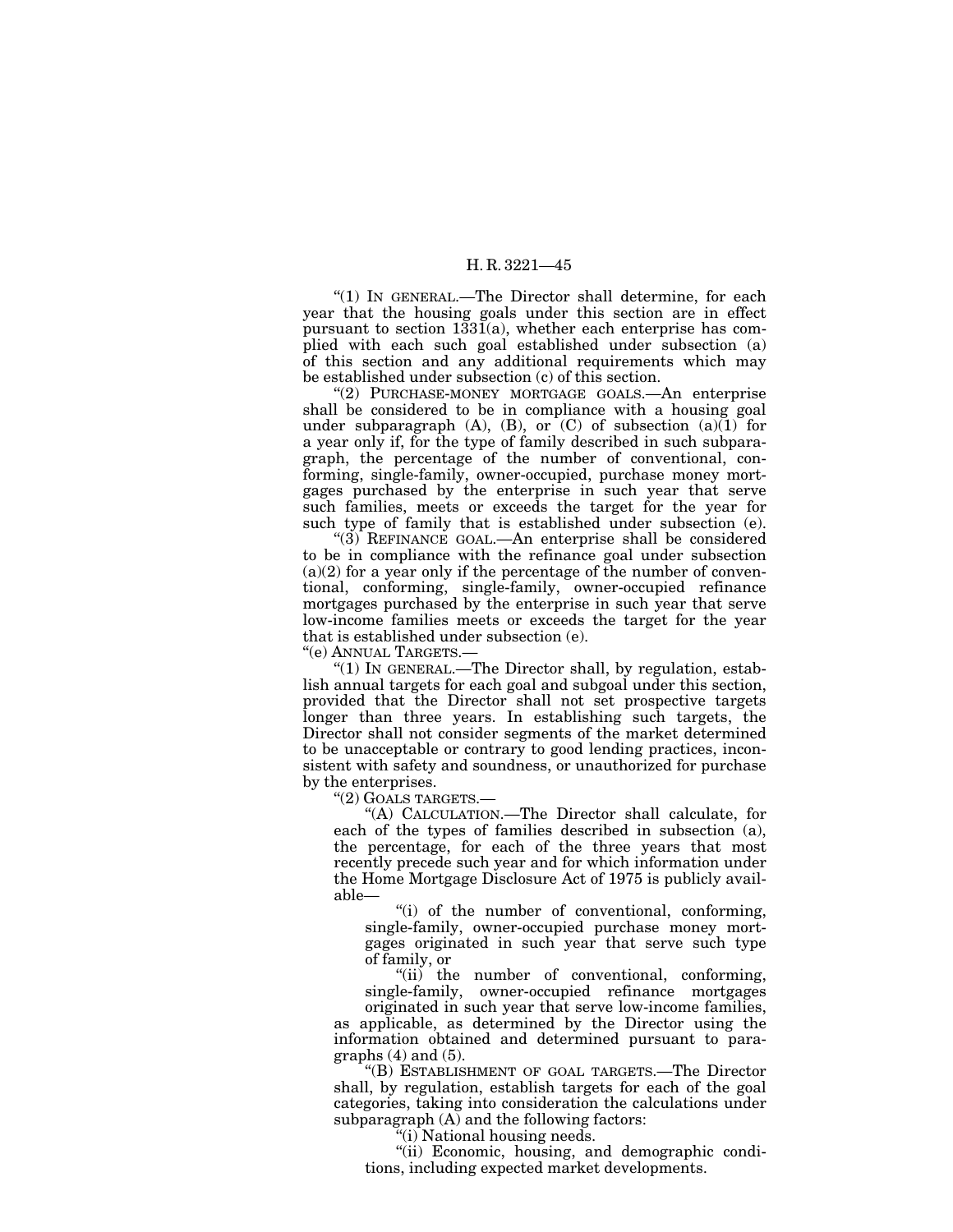"(iii) The performance and effort of the enterprises toward achieving the housing goals under this section in previous years.

"(iv) The ability of the enterprise to lead the industry in making mortgage credit available.

"(v) Such other reliable mortgage data as may be available.

"(vi) The size of the purchase money conventional mortgage market, or refinance conventional mortgage market, as applicable, serving each of the types of families described in subsection (a), relative to the size of the overall purchase money mortgage market or the overall refinance mortgage market, respectively.

"(vii) The need to maintain the sound financial condition of the enterprises.

"(3) AUTHORITY TO ADJUST TARGETS.—The Director may, by regulation, adjust the percentage targets previously established by regulation pursuant to paragraph (2)(B) for any year, to reflect subsequent available data and market developments.

"(4) HMDA INFORMATION.—The Director shall annually obtain information submitted in compliance with the Home Mortgage Disclosure Act of 1975 regarding conventional, conforming, single-family, owner-occupied, purchase money and refinance mortgages originated and purchased for the previous year.

''(5) CONFORMING MORTGAGES.—In determining whether a mortgage is a conforming mortgage for purposes of this paragraph, the Director shall consider the original principal balance of the mortgage loan to be the principal balance as reported in the information referred to in paragraph (4), as rounded to the nearest thousand dollars.

''(f) NOTICE OF DETERMINATION AND ENTERPRISE COMMENT.—

''(1) NOTICE.—Within 30 days of making a determination under subsection (d) regarding compliance of an enterprise for a year with a housing goal established under this section and before any public disclosure thereof, the Director shall provide notice of the determination to the enterprise, which shall include an analysis and comparison, by the Director, of the performance of the enterprise for the year and the targets for the year under subsection (e).

"(2) COMMENT PERIOD.—The Director shall provide each enterprise an opportunity to comment on the determination during the 30-day period beginning upon receipt by the enterprise of the notice.

 $\mathbf{F}(\mathbf{g})$  USE OF BORROWER INCOME.—In monitoring the performance of each enterprise pursuant to the housing goals under this section and evaluating such performance (for purposes of section 1336), the Director shall consider a mortgagor's income to be such income at the time of origination of the mortgage.

"(h) CONSIDERATION OF PROPERTIES WITH RENTAL UNITS. Mortgages financing two- to four-unit owner-occupied properties shall count toward the achievement of the single-family housing goals under this section, if such properties otherwise meet the requirements under this section, notwithstanding the use of one or more units for rental purposes.

''(i) GOALS CREDIT.—The Director shall determine whether an enterprise shall receive full, partial, or no credit for a transaction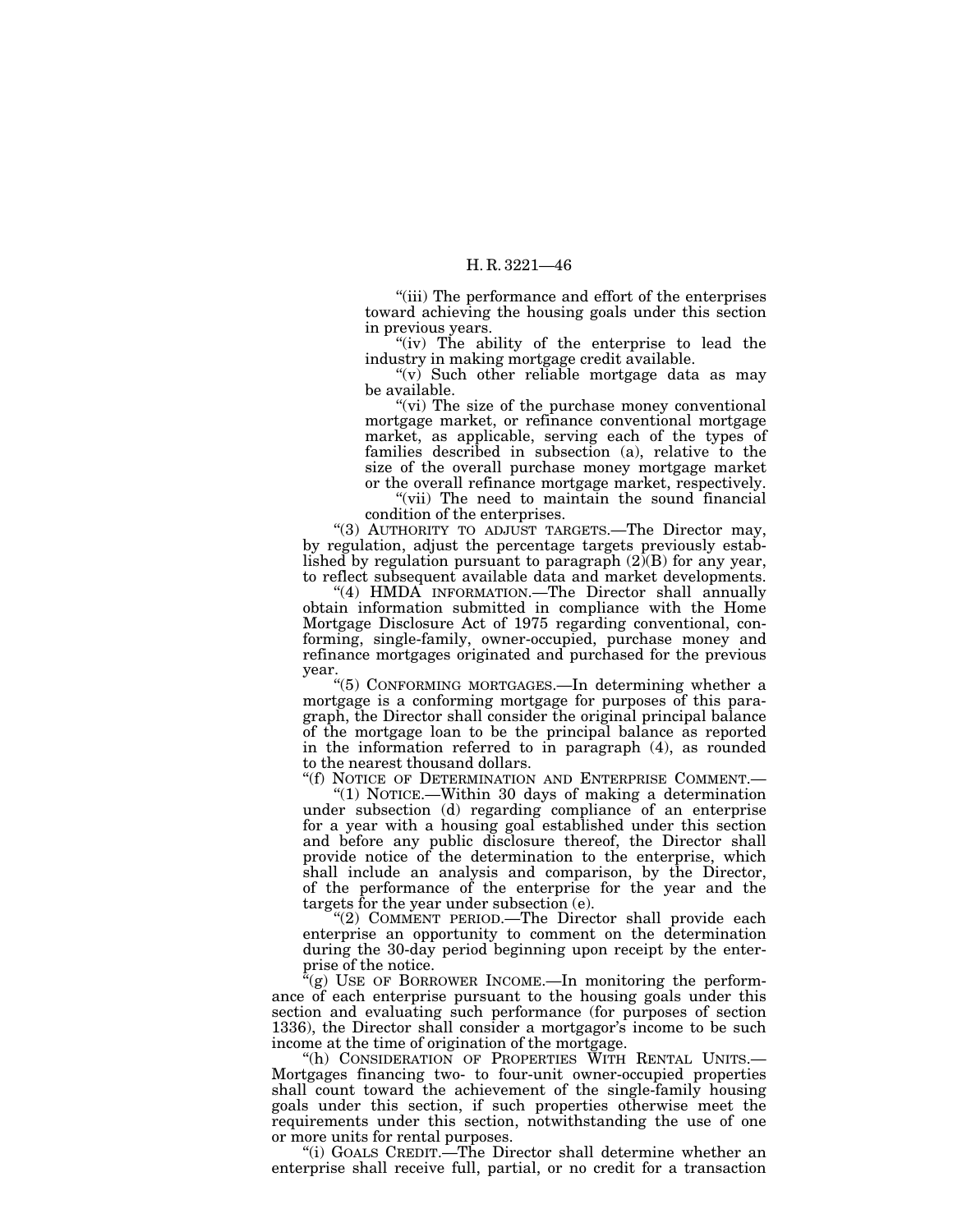toward achievement of any of the housing goals established pursuant to section 1332 and 1333. In making any such determination, the Director shall consider whether a transaction or activity of an enterprise is substantially equivalent to a mortgage purchase and either (1) creates a new market, or (2) adds liquidity to an existing market. No credit toward the achievement of the housing goals and subgoals established under this section may be given to the purchase of mortgages, including any transaction or activity of an enterprise determined to be substantially equivalent to a mortgage purchase, that is determined to be unacceptable or contrary to good lending practices, inconsistent with safety and soundness, or unauthorized for purchase by the enterprises, pursuant to regulations issued by the Director.

#### **''SEC. 1333. MULTIFAMILY SPECIAL AFFORDABLE HOUSING GOAL.**

''(a) ESTABLISHMENT OF GOAL.—

''(1) IN GENERAL.—The Director shall, by regulation, establish a single annual goal, by either unit or dollar volume, of purchases by each enterprise of mortgages on multifamily housing that finance dwelling units affordable to low-income families.

''(2) ADDITIONAL REQUIREMENTS FOR UNITS AFFORDABLE TO VERY LOW-INCOME FAMILIES.—When establishing the goal under this section, the Director shall establish additional requirements for the purchase by each enterprise of mortgages on multifamily housing that finance dwelling units affordable to very low-income families.

''(3) REPORTING ON SMALLER PROPERTIES.—The Director shall require each enterprise to report on the purchase by each enterprise of multifamily housing of a smaller or limited size that is affordable to low-income families, which may be based on multifamily projects of 5 to 50 units (as such numbers may be adjusted by the Director) or on mortgages of up to \$5,000,000 (as such amount may be adjusted by the Director), and may, by regulation, establish such aditional requirements related to such units.

''(4) FACTORS.—In establishing the goal and additional requirements under this section, the Director shall not consider segments of the market determined to be inconsistent with safety and soundness or unauthorized for purchase by the enterprises, and shall take into consideration—

"(A) national multifamily mortgage credit needs and the ability of the enterprise to provide additional liquidity and stability for the multifamily mortgage market;

''(B) the performance and effort of the enterprise in making mortgage credit available for multifamily housing in previous years;

''(C) the size of the multifamily mortgage market for housing affordable to low-income and very low-income families, including the size of the multifamily markets for housing of a smaller or limited size;

" $(\overrightarrow{D})$  the ability of the enterprise to lead the market in making multifamily mortgage credit available, especially for multifamily housing described in paragraphs (1) and (2);

''(E) the availability of public subsidies; and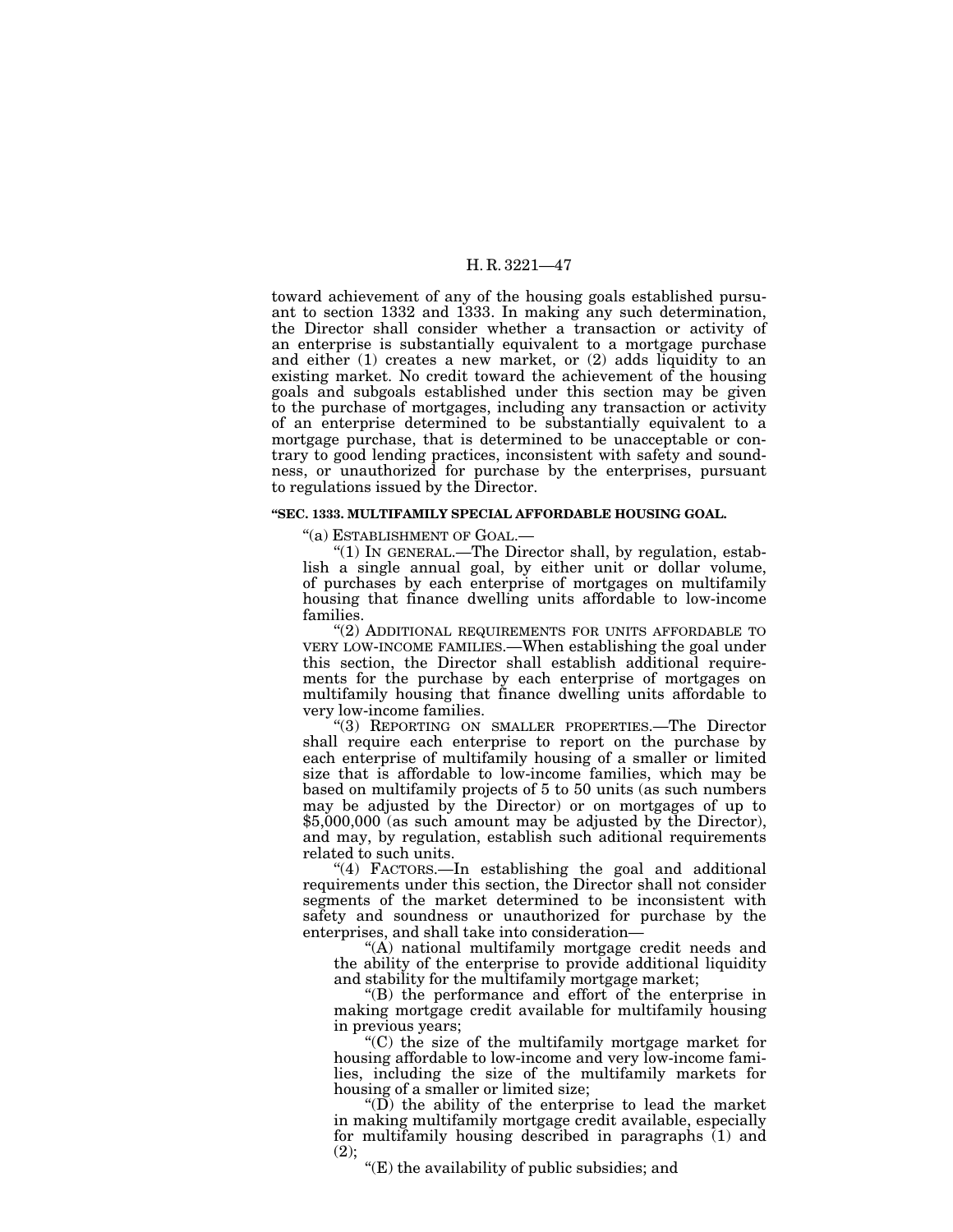$f(F)$  the need to maintain the sound financial condition of the enterprise.

''(b) UNITS FINANCED BY HOUSING FINANCE AGENCY BONDS.— The Director shall give full credit toward the achievement of the multifamily special affordable housing goal under this section (for purposes of section 1336) to dwelling units in multifamily housing that otherwise qualifies under such goal and that is financed by tax-exempt or taxable bonds issued by a State or local housing finance agency, if such bonds, in whole or in part—

 $(1)$  are secured by a guarantee of the enterprise; or

"(2) are purchased by the enterprise, except that the Director may give less than full credit for purchases of investment grade bonds, to the extent that such purchases do not provide a new market or add liquidity to an existing market.

''(c) MEASUREMENT OF PERFORMANCE.—The Director shall monitor the performance of each enterprise in meeting the goals established under this section and shall evaluate such performance (for purposes of section 1336) based on whether the rent levels are affordable. A rent level shall be considered to be affordable for purposes of this subsection for low-income families if it does not exceed 30 percent of the maximum income level of such income category, with appropriate adjustments for unit size as measured by the number of bedrooms.

''(d) DETERMINATION OF COMPLIANCE.—The Director shall determine, for each year that the housing goal under this section is in effect pursuant to section 1331(a), whether each enterprise has complied with such goal and the additional requirements under subsection (a)(2).

# **''SEC. 1334. DISCRETIONARY ADJUSTMENT OF HOUSING GOALS.**

''(a) AUTHORITY.—An enterprise may petition the Director in writing at any time during a year to reduce the level of any goal or subgoal for such year established pursuant to this subpart. ''(b) STANDARD FOR REDUCTION.—The Director may reduce the

level for a goal or subgoal pursuant to such a petition only if— "(1) market and economic conditions or the financial condi-

tion of the enterprise require such action; or

''(2) efforts to meet the goal or subgoal would result in the constraint of liquidity, over-investment in certain market segments, or other consequences contrary to the intent of this subpart, or section  $301(3)$  of the Federal National Mortgage Association Charter Act  $(12 \text{ U.S.C. } 1716(3))$  or section  $301(\overline{b})(3)$ of the Federal Home Loan Mortgage Corporation Act (12 U.S.C. 1451 note), as applicable.

''(c) DETERMINATION.—The Director shall, promptly upon receipt of a petition regarding a reduction, seek public comment on the reduction for a period of 30 days. The Director shall make a determination regarding any proposed reduction within 30 days after the expiration of such public comment period. The Director may extend such determination period for a single additional 15-day period, but only if the Director requests additional information from the enterprise.''.

(c) CONFORMING AMENDMENTS.—The Housing and Community Development Act of 1992 is amended

(1) in section 1335(a) (12  $\overline{U}$ .S.C. 4565(a)), in the matter preceding paragraph (1), by striking ''low- and moderate-income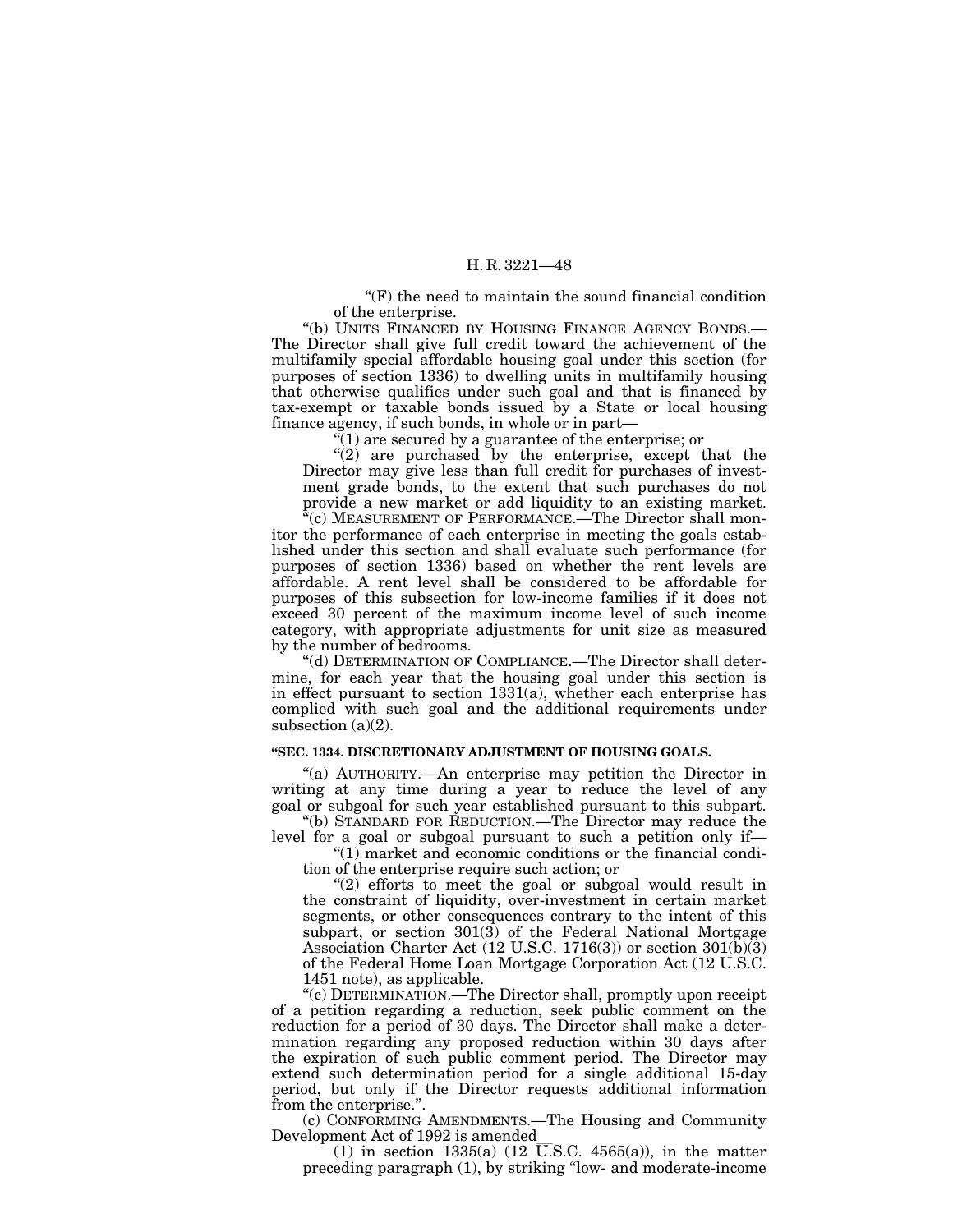housing goal'' and all that follows through ''section 1334'' and inserting ''housing goals established under this subpart''; and

(2) in section  $1\bar{3}36(a)(1)$  (12 U.S.C. 4566(a)(1)), by striking ''sections 1332, 1333, and 1334,'' and inserting ''this subpart''. (d) DEFINITIONS.—Section 1303 of the Federal Housing Enterprises Financial Safety and Soundness Act of 1992 (12 U.S.C. 4502)

is amended—

(1) by striking paragraph (24), as so designated by section 1002 of this Act, and inserting the following:

''(24) VERY LOW-INCOME.—

''(A) IN GENERAL.—The term 'very low-income' means—

''(i) in the case of owner-occupied units, families having incomes not greater than 50 percent of the area median income; and

"(ii) in the case of rental units, families having incomes not greater than 50 percent of the area median income, with adjustments for smaller and larger families, as determined by the Director.

"(B) RULE OF CONSTRUCTION.—For purposes of section 1338 and 1339, the term 'very low-income' means—

"(i) in the case of owner-occupied units, income in excess of 30 percent but not greater than 50 percent of the area median income; and

"(ii) in the case of rental units, income in excess of 30 percent but not greater than 50 percent of the area median income, with adjustments for smaller and larger families, as determined by the Director.''; and (2) by adding at the end the following:

"(26) CONFORMING MORTGAGE.—The term 'conforming mortgage' means, with respect to an enterprise, a conventional mortgage having an original principal obligation that does not exceed the dollar amount limitation in effect at the time of such origination and applicable to such mortgage, under, as applicable—

" $(A)$  section 302 $(b)(2)$  of the Federal National Mortgage Association Charter Act; or

"(B) section  $305(a)(2)$  of the Federal Home Loan Mortgage Corporation Act.

"(27) EXTREMELY LOW-INCOME.—The term 'extremely lowincome' means—

''(A) in the case of owner-occupied units, income not in excess of 30 percent of the area median income; and

''(B) in the case of rental units, income not in excess of 30 percent of the area median income, with adjustments for smaller and larger families, as determined by the Director.

"(28) LOW-INCOME AREA.-The term 'low-income area' means a census tract or block numbering area in which the median income does not exceed 80 percent of the median income for the area in which such census tract or block numbering area is located, and, for the purposes of section  $1332(a)(1)(B)$ , shall include families having incomes not greater than 100 percent of the area median income who reside in minority census tracts and shall include families having incomes not greater than 100 percent of the area median income who reside in designated disaster areas.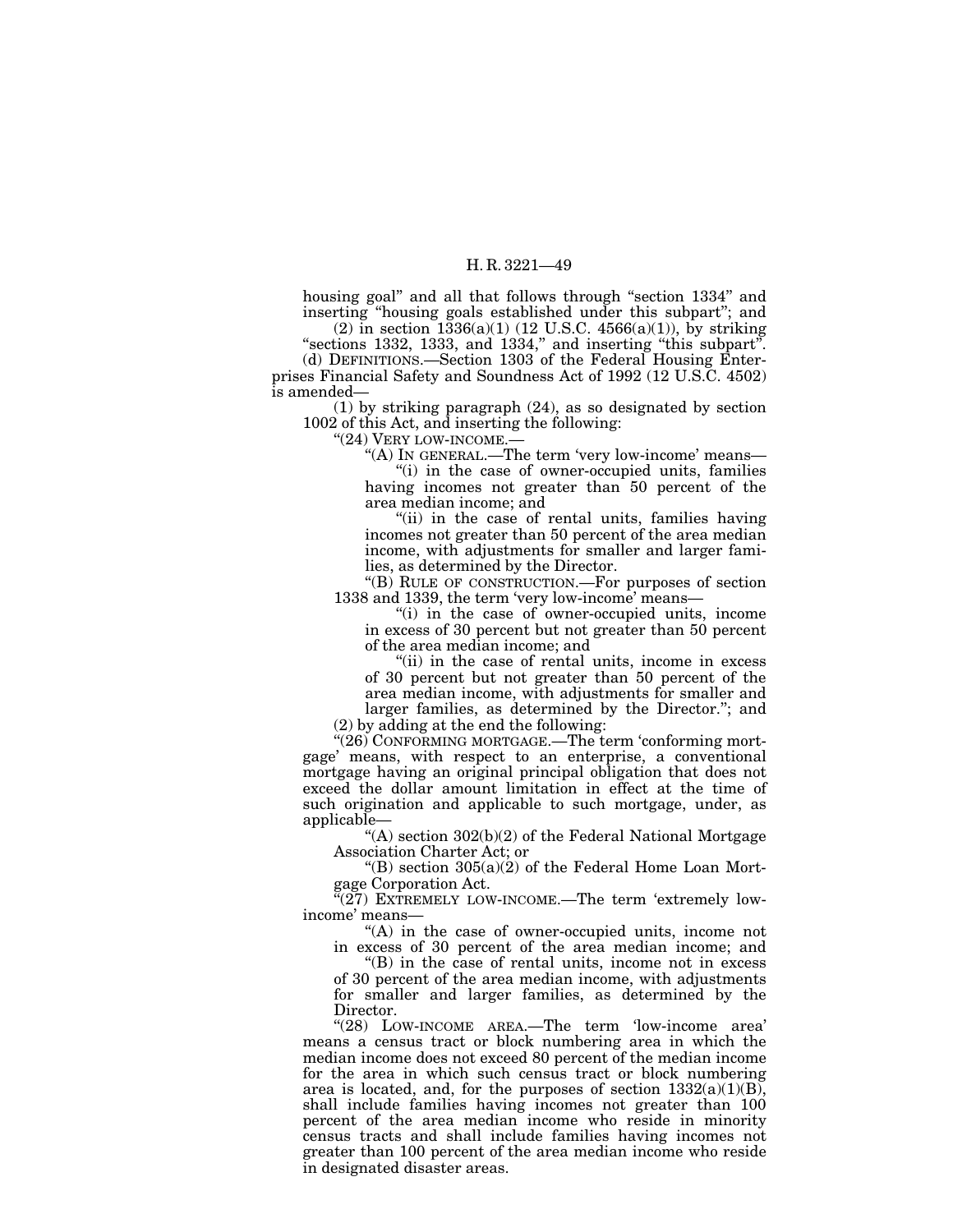"(29) MINORITY CENSUS TRACT.—The term 'minority census tract' means a census tract that has a minority population of at least 30 percent and a median family income of less than 100 percent of the area family median income.

"(30) SHORTAGE OF STANDARD RENTAL UNITS BOTH AFFORD-ABLE AND AVAILABLE TO EXTREMELY LOW-INCOME RENTER HOUSEHOLDS.—

''(A) IN GENERAL.—The term 'shortage of standard rental units both affordable and available to extremely low-income renter households' means the gap between—

''(i) the number of units with complete plumbing and kitchen facilities with a rent that is 30 percent or less of 30 percent of the adjusted area median income as determined by the Director that are occupied by extremely low-income renter households or are vacant for rent; and

''(ii) the number of extremely low-income renter households.

''(B) RULE OF CONSTRUCTION.—If the number of units described in subparagraph (A)(i) exceeds the number of extremely low-income households as described in subpara $graph (A)(ii)$ , there is no shortage.

 $(31)$  Shortage of standard rental units both afford-ABLE AND AVAILABLE TO VERY LOW-INCOME RENTER HOUSE-HOLDS.—

''(A) IN GENERAL.—The term 'shortage of standard rental units both affordable and available to very lowincome renter households' means the gap between—

''(i) the number of units with complete plumbing and kitchen facilities with a rent that is 30 percent or less of 50 percent of the adjusted area median income as determined by the Director that are occupied by either extremely low- or very low-income renter households or are vacant for rent; and

''(ii) the number of extremely low- and very lowincome renter households.

''(B) RULE OF CONSTRUCTION.—If the number of units described in subparagraph (A)(i) exceeds the number of extremely low- and very low-income households as described in subparagraph (A)(ii), there is no shortage.''.

#### **SEC. 1129. DUTY TO SERVE UNDERSERVED MARKETS.**

(a) ESTABLISHMENT AND EVALUATION OF PERFORMANCE.—Section 1335 of the Federal Housing Enterprises Financial Safety and Soundness Act of 1992 (12 U.S.C. 4565) is amended—

(1) in the section heading, by inserting ''**DUTY TO SERVE UNDERSERVED MARKETS AND**'' before ''**OTHER**'';

(2) by striking subsection (b);

 $(3)$  in subsection  $(a)$ —

(A) in the matter preceding paragraph (1), by inserting "and to carry out the duty under subsection (a) of this section" before ", each enterprise shall";

(B) in paragraph  $(3)$ , by inserting "and" after the semicolon at the end;

(C) in paragraph (4), by striking ''; and'' and inserting a period;

(D) by striking paragraph (5); and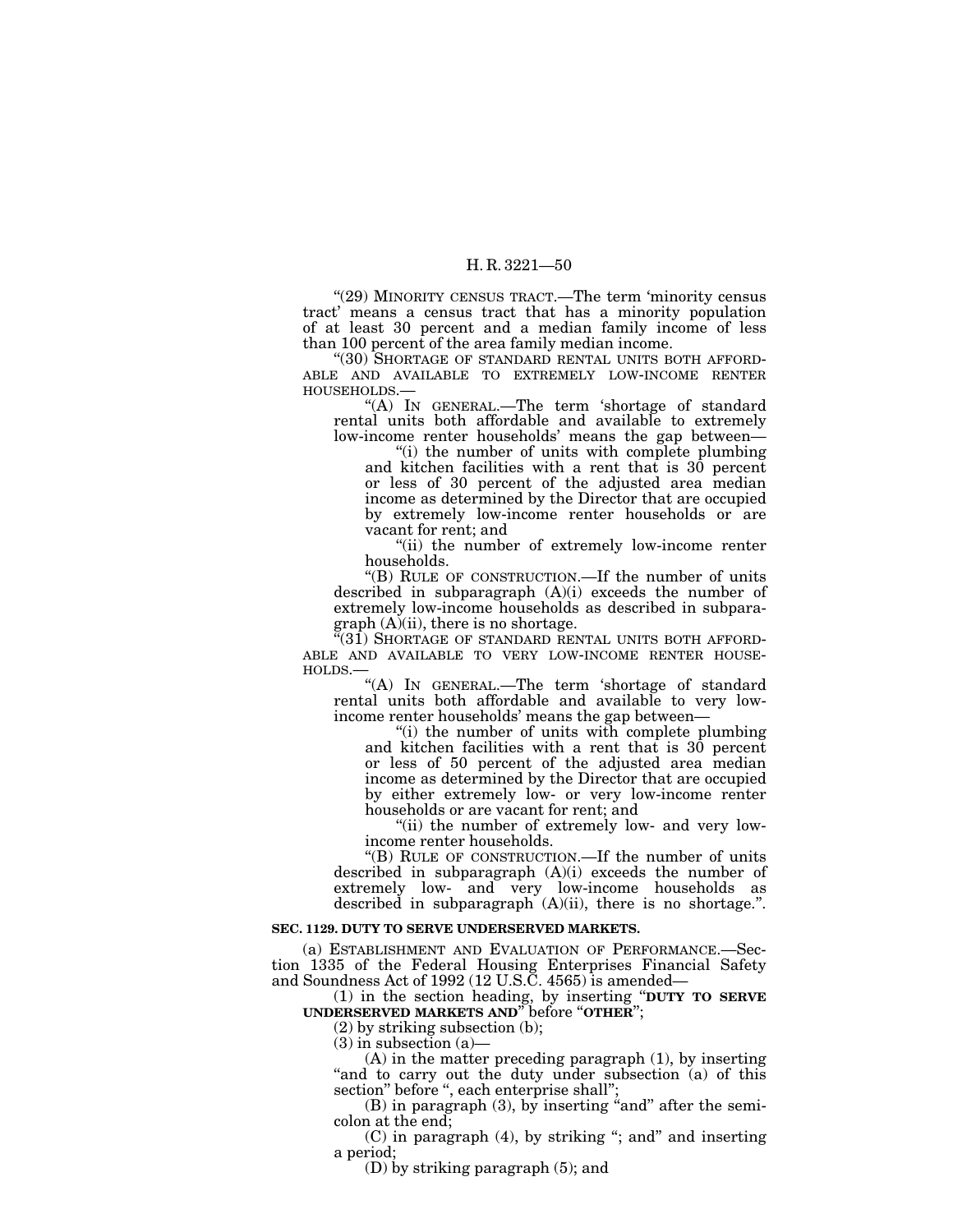(E) by redesignating such subsection as subsection (b); (4) by inserting before subsection (b) (as so redesignated by paragraph  $(3)(E)$  of this subsection) the following new subsection:

''(a) DUTY TO SERVE UNDERSERVED MARKETS.—

" $(1)$  DUTY.—To increase the liquidity of mortgage investments and improve the distribution of investment capital available for mortgage financing for underserved markets, each enterprise shall provide leadership to the market in developing loan products and flexible underwriting guidelines to facilitate a secondary market for mortgages for very low-, low-, and moderate-income families with respect to the following underserved markets:

''(A) MANUFACTURED HOUSING.—The enterprise shall develop loan products and flexible underwriting guidelines to facilitate a secondary market for mortgages on manufactured homes for very low-, low-, and moderate-income families.

''(B) AFFORDABLE HOUSING PRESERVATION.—The enterprise shall develop loan products and flexible underwriting guidelines to facilitate a secondary market to preserve housing affordable to very low-, low-, and moderate-income families, including housing projects subsidized under<br>"(i) the project-based and tenant-based rental

assistance programs under section 8 of the United States Housing Act of 1937;

''(ii) the program under section 236 of the National Housing Act;

''(iii) the below-market interest rate mortgage program under section  $221(d)(4)$  of the National Housing Act;

"(iv) the supportive housing for the elderly program under section 202 of the Housing Act of 1959;

''(v) the supportive housing program for persons with disabilities under section 811 of the Cranston-Gonzalez National Affordable Housing Act;

"(vi) the programs under title IV of the McKinney-Vento Homeless Assistance Act (42 U.S.C. 11361 et seq.), but only permanent supportive housing projects subsidized under such programs;

"(vii) the rural rental housing program under section 515 of the Housing Act of 1949;

"(viii) the low-income housing tax credit under section 42 of the Internal Revenue Code of 1986; and

"(ix) comparable state and local affordable housing programs.

''(C) RURAL MARKETS.—The enterprise shall develop loan products and flexible underwriting guidelines to facilitate a secondary market for mortgages on housing for very low-, and low-, and moderate-income families in rural areas.''; and

(5) by adding at the end the following new subsections: "(c) ADDITIONAL CATEGORIES.—The Director may submit recommendations to the Committee on Financial Services of the House of Representatives and the Committee on Banking, Housing, and Urban Affairs of the Senate for the establishment of additional categories under subsection (a), provided that the Director makes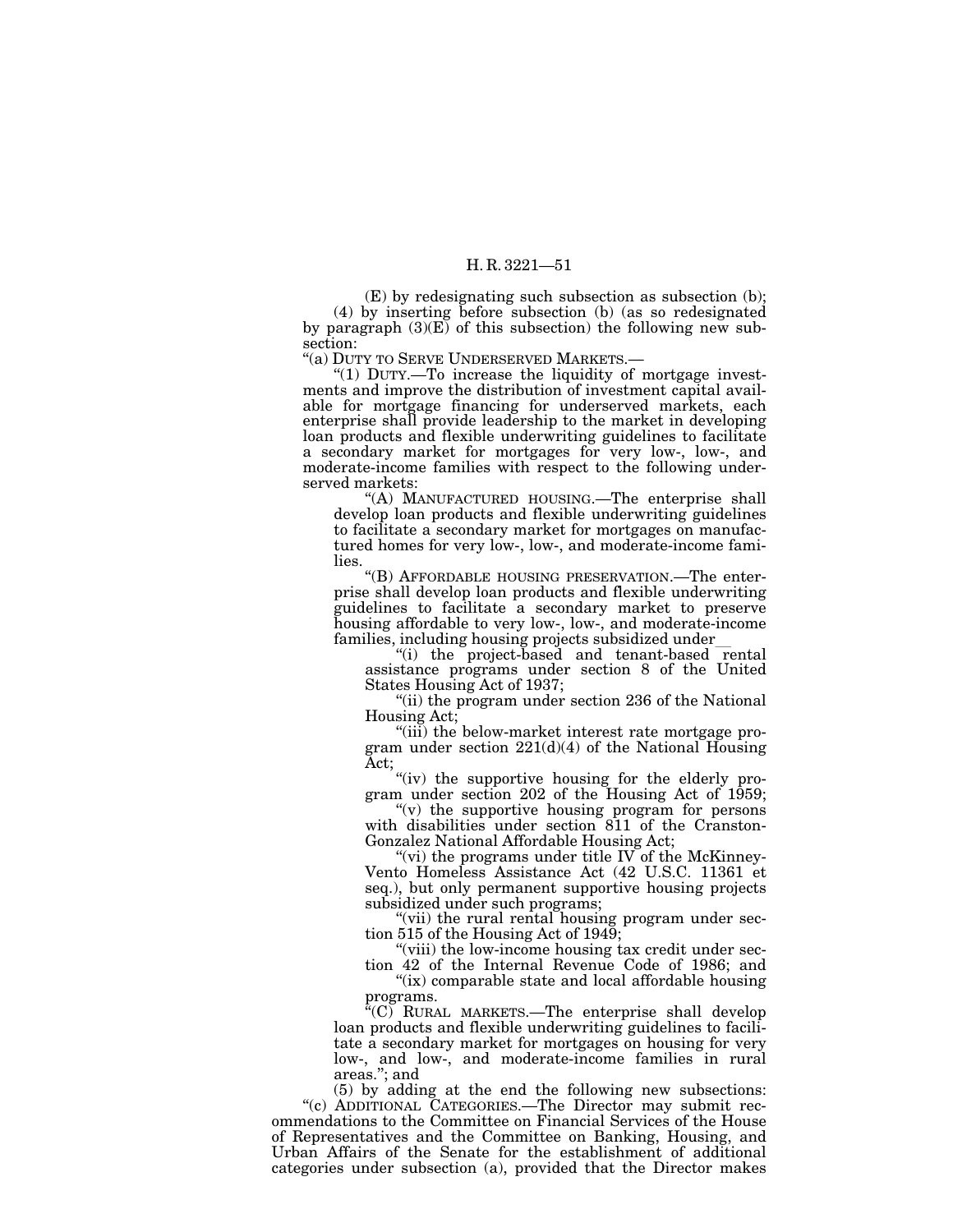a preliminary determination that any such category is important to the mission of the enterprises, that the category is an underserved market, and that the establishment of such category is warranted.

''(d) EVALUATION AND REPORTING OF COMPLIANCE.—

''(1) IN GENERAL.—The Director shall, by regulation, establish effective for 2010 and thereafter a manner for evaluating whether, and the extent to which, the enterprises have complied with the duty under subsection (a) to serve underserved markets and for rating the extent of such compliance. Using such method, the Director shall, for 2010 and each year thereafter, evaluate such compliance and rate the performance of each enterprise as to extent of compliance. The Director shall include such evaluation and rating for each enterprise for a year in the report for that year submitted pursuant to section  $1319B(a)$ .

" $(2)$  SEPARATE EVALUATIONS.—In determining whether an enterprise has complied with the duty referred to in paragraph (1), the Director shall separately evaluate whether the enterprise has complied with such duty with respect to each of the underserved markets identified in subsection (a), taking into consideration

"(A) the development of loan products, more flexible underwriting guidelines, and other innovative approaches to providing financing to each of such underserved markets;

"(B) the extent of outreach to qualified loan sellers and other market participants in each of such underserved markets;

''(C) the volume of loans purchased in each of such underserved markets relative to the market opportunities available to the enterprise, except that the Director shall not establish specific quantitative targets nor evaluate the enterprises based solely on the volume of loans purchased; and

''(D) the amount of investments and grants in projects which assist in meeting the needs of such underserved markets.

''(3) MANUFACTURED HOUSING MARKET.—In determining whether an enterprise has complied with the duty under subparagraph  $(A)$  of subsection  $(a)(1)$ , the Director may consider loans secured by both real and personal property.

''(4) PROHIBITION OF CONSIDERATION OF AFFORDABLE HOUSING FUND GRANTS FOR MEETING DUTY TO SERVE.— In determining whether an enterprise has complied with the duty referred to in paragraph (1), the Director may not consider any affordable housing fund grant amounts used under section 1337 for eligible activities under subsection (g) of such section.''.

(b) ENFORCEMENT.—Subsection (a) of section 1336 of the Housing and Community Development Act of 1992 (12 U.S.C.  $4566(a)$  is amended—

(1) in paragraph (1), by inserting ''and with the duty under section 1335(a) of each enterprise with respect to underserved markets," before "as provided in this section"; and

(2) by adding at the end of such subsection, as amended by the preceding provisions of this title, the following new paragraph:

 $\sqrt{\frac{2}{1}}$  ENFORCEMENT OF DUTY TO PROVIDE MORTGAGE CREDIT TO UNDERSERVED MARKETS.—The duty under section 1335(a)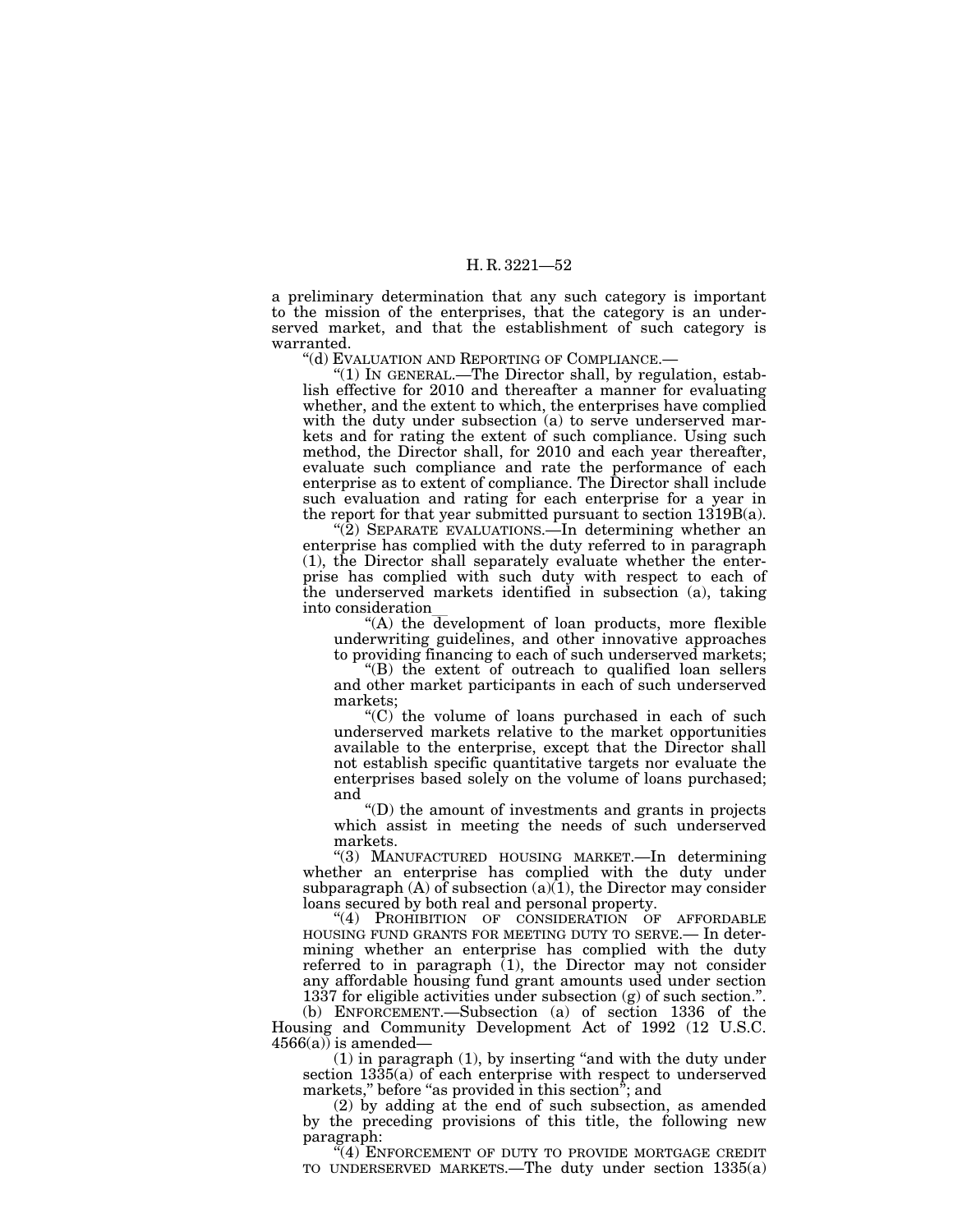of each enterprise to serve underserved markets (as determined in accordance with section 1335(c)) shall be enforceable under this section to the same extent and under the same provisions that the housing goals established under this subpart are enforceable. Such duty shall be enforceable only under this section, except that such duty shall not be subject to subsection  $(c)(7)$  of this section and shall not be enforceable under any other provision of this title (including subpart C of this part) or under any provision of the Federal National Mortgage Association Charter Act or the Federal Home Loan Mortgage Corporation Act.''.

(c) ADDITIONAL CREDIT FOR CERTAIN MORTGAGES.—Section 1336(a) of the Housing and Community Development Act of 1992 (12 U.S.C.  $4566(a)$ ) is amended

 $(12 \text{ U.S.C. } 4566(a))$  is amended<br>(1) in paragraph  $(2)$ , by inserting ", except as provided in paragraph  $(5)$ ," after "which"; and

(2) by adding at the end the following new paragraph:

''(5) ADDITIONAL CREDIT.—The Director may assign additional credit toward achievement, under this section, of the housing goals for mortgage purchase activities of the enterprises that comply with the requirements of such goals and support housing that includes a licensed childcare center. The availability of additional credit under this paragraph shall not be used to increase any housing goal, subgoal, or target established under this subpart.''.

#### **SEC. 1130. MONITORING AND ENFORCING COMPLIANCE WITH HOUSING GOALS.**

(a) IN GENERAL.—Section 1336 of the Federal Housing Enterprises Financial Safety and Soundness Act of 1992 (12 U.S.C. 4566) is amended by striking subsections (b) and (c) and inserting the following:

''(b) NOTICE AND PRELIMINARY DETERMINATION OF FAILURE TO MEET GOALS.—

''(1) NOTICE.—If the Director preliminarily determines that an enterprise has failed, or that there is a substantial probability that an enterprise will fail, to meet any housing goal under this subpart, the Director shall provide written notice to the enterprise of such a preliminary determination, the reasons for such determination, and the information on which the Director based the determination.

''(2) RESPONSE PERIOD.—

''(A) IN GENERAL.—During the 30-day period beginning on the date on which an enterprise is provided notice under paragraph (1), the enterprise may submit to the Director any written information that the enterprise considers appropriate for consideration by the Director in finally determining whether such failure has occurred or whether the achievement of such goal was or is feasible.

''(B) EXTENDED PERIOD.—The Director may extend the period under subparagraph (A) for good cause for not more than 30 additional days.

''(C) SHORTENED PERIOD.—The Director may shorten the period under subparagraph (A) for good cause.

''(D) FAILURE TO RESPOND.—The failure of an enterprise to provide information during the 30-day period under this paragraph (as extended or shortened) shall waive any right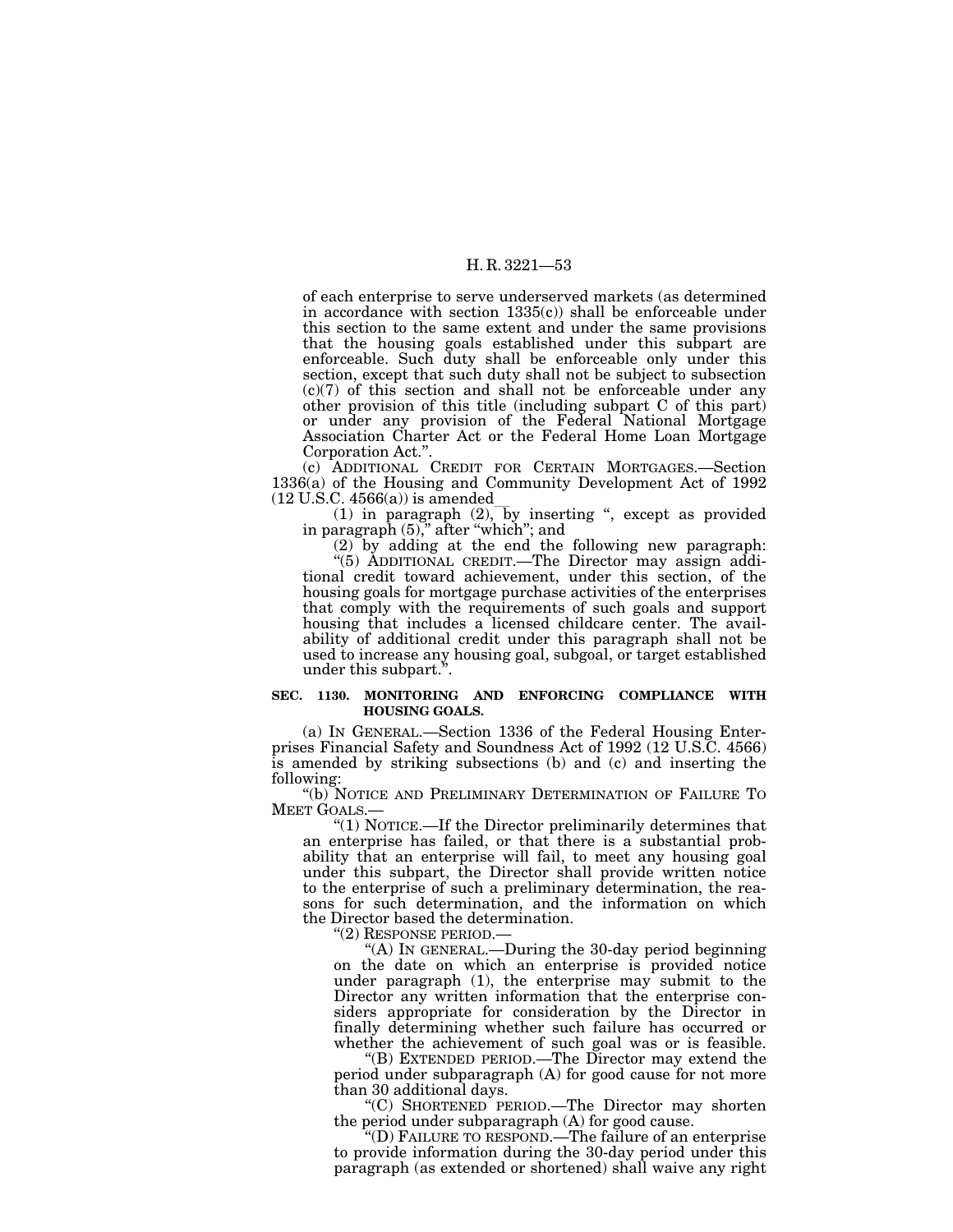of the enterprise to comment on the proposed determination or action of the Director.

''(3) CONSIDERATION OF INFORMATION AND FINAL DETER-MINATION.—

"(A) IN GENERAL.—After the expiration of the response period under paragraph (2), or upon receipt of information provided during such period by the enterprise, whichever occurs earlier, the Director shall issue a final determination on—

''(i) whether the enterprise has failed, or there is a substantial probability that the enterprise will fail, to meet the housing goal; and

''(ii) whether (taking into consideration market and economic conditions and the financial condition of the enterprise) the achievement of the housing goal was or is feasible.

''(B) CONSIDERATIONS.—In making a final determination under subparagraph (A), the Director shall take into consideration any relevant information submitted by the enterprise during the response period.

''(C) NOTICE.—The Director shall provide written notice, including a response to any information submitted during the response period, to the enterprise, the Committee on Banking, Housing, and Urban Affairs of the Senate, and the Committee on Financial Services of the House of Representatives, of—

''(i) each final determination under this paragraph that an enterprise has failed, or that there is a substantial probability that the enterprise will fail, to meet a housing goal;

''(ii) each final determination that the achievement of a housing goal was or is feasible; and

"(iii) the reasons for each such final determination. ''(c) CEASE AND DESIST, CIVIL MONEY PENALTIES, AND REMEDIES INCLUDING HOUSING PLANS.—

''(1) REQUIREMENT.—If the Director finds, pursuant to subsection (b), that there is a substantial probability that an enterprise will fail, or has actually failed, to meet any housing goal under this subpart, and that the achievement of the housing goal was or is feasible, the Director may require that the enterprise submit a housing plan under this subsection. If the Director makes such a finding and the enterprise refuses to submit such a plan, submits an unacceptable plan, or fails to comply with the plan, the Director may issue a cease and desist order in accordance with section 1341 and impose civil money penalties in accordance with section 1345.

" $(2)$  HOUSING PLAN.—If the Director requires a housing plan under this subsection, such a plan shall be—

''(A) a feasible plan describing the specific actions the enterprise will take—

"(i) to achieve the goal for the next calendar year; and

"(ii) if the Director determines that there is a substantial probability that the enterprise will fail to meet a goal in the current year, to make such improvements and changes in its operations as are reasonable in the remainder of such year; and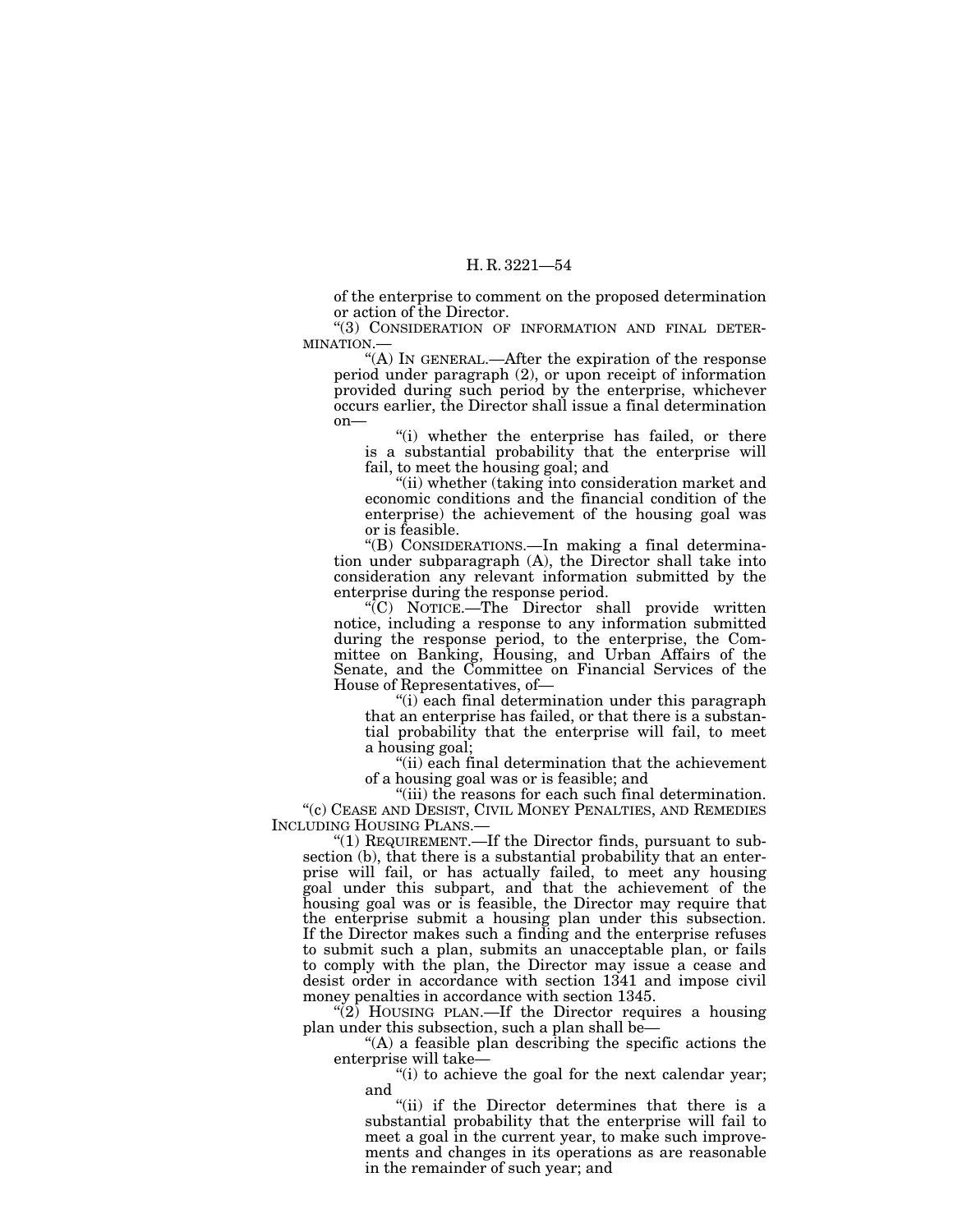''(B) sufficiently specific to enable the Director to monitor compliance periodically.

"(3) DEADLINE FOR SUBMISSION.—The Director shall establish a deadline for an enterprise to submit a housing plan to the Director, which may not be more than 45 days after the enterprise is provided notice. The Director may extend the deadline to the extent that the Director determines necessary. Any extension of the deadline shall be in writing and for a time certain.

''(4) APPROVAL.—The Director shall review each submission by an enterprise, including a housing plan submitted under this subsection, and, not later than 30 days after submission, approve or disapprove the plan or other action. The Director may extend the period for approval or disapproval for a single additional 30-day period if the Director determines it necessary. The Director shall approve any plan that the Director determines is likely to succeed, and conforms with the Federal National Mortgage Association Charter Act or the Federal Home Loan Mortgage Corporation Act (as applicable), this title, and any other applicable provision of law.

''(5) NOTICE OF APPROVAL AND DISAPPROVAL.—The Director shall provide written notice to any enterprise submitting a housing plan of the approval or disapproval of the plan (which shall include the reasons for any disapproval of the plan) and of any extension of the period for approval or disapproval.

''(6) RESUBMISSION.—If the initial housing plan submitted by an enterprise under this section is disapproved, the enterprise shall submit an amended plan acceptable to the Director not later than 15 days after such disapproval, or such longer period that the Director determines is in the public interest. " $(7)$  CEASE AND DESIST ORDERS; CIVIL MONEY PENALTIES.

''(7) CEASE AND DESIST ORDERS; CIVIL MONEY PENALTIES.— Solely with respect to the housing goals established under sections  $1332(a)$  and  $1333(a)(1)$ , if the Director requires an enterprise to submit a housing plan under this subsection and the enterprise refuses to submit such a plan, submits an unacceptable plan, or fails to comply with the plan, the Director may issue a cease and desist order in accordance with section 1341, impose civil money penalties in accordance with section 1345, exercise other appropriate enforcement authority or seek other appropriate actions.''.

(b) CONFORMING AMENDMENT.—The heading for subpart C of part 2 of subtitle A of the Federal Housing Enterprises Financial Safety and Soundness Act of 1992 is amended to read as follows:

## **''Subpart C—Enforcement''.**

(c) CEASE AND DESIST PROCEEDINGS .— (1) REPEAL.—Section 1341 of the Federal Housing Enterprises Financial Safety and Soundness Act of 1992 (12 U.S.C. 4581) is hereby repealed.

(2) CEASE AND DESIST PROCEEDINGS.—The Federal Housing Enterprises Financial Safety and Soundness Act of 1992 is amended by inserting before section 1342 the following:

## **''SEC. 1341. CEASE AND DESIST PROCEEDINGS.**

''(a) GROUNDS FOR ISSUANCE.—The Director may issue and serve a notice of charges under this section upon an enterprise if the Director determines that—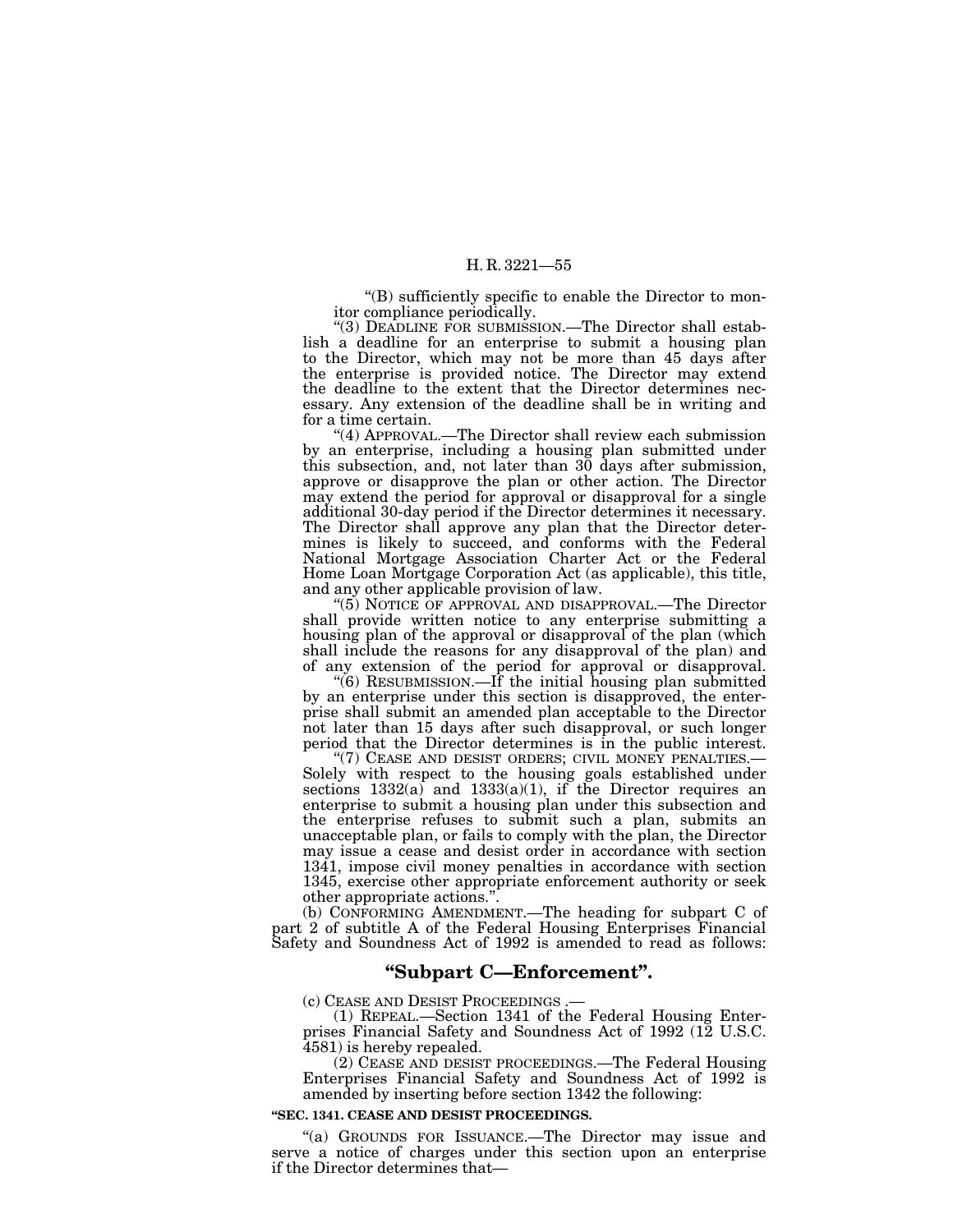" $(1)$  the enterprise has failed to submit a report under section 1327, following a notice of such failure, an opportunity for comment by the enterprise, and a final determination by the Director;

 $(2)$  the enterprise has failed to submit the information required under subsection (m) or (n) of section 309 of the Federal National Mortgage Association Charter Act, or subsection (e) or (f) of section 307 of the Federal Home Loan Mortgage Corporation Act;

 $\sqrt[4]{(3)}$  solely with respect to the housing goals established under sections  $1332(a)$  and  $1333(a)(1)$ , the enterprise has failed to submit a housing plan that complies with section 1336(c) within the applicable period; or

''(4) solely with respect to the housing goals established under sections 1332(a) and 1333(a)(1), the enterprise has failed to comply with a housing plan under section 1336(c).

''(b) PROCEDURE.—

''(1) NOTICE OF CHARGES.—Each notice of charges issued under this section shall contain a statement of the facts constituting the alleged conduct and shall fix a time and place at which a hearing will be held to determine on the record whether an order to cease and desist from such conduct should issue.

''(2) ISSUANCE OF ORDER.—If the Director finds on the record made at a hearing described in paragraph (1) that any conduct specified in the notice of charges has been established (or the enterprise consents pursuant to section  $1342(a)(4)$ ), the Director may issue and serve upon the enterprise an order requiring the enterprise to—

''(A) submit a report under section 1327;

''(B) solely with respect to the housing goals established under sections 1332(a) and 1333(a)(1), submit a housing plan in compliance with section 1336(c);

''(C) solely with respect to the housing goals established under sections  $1332(a)$  and  $1333(a)(1)$ , comply with the housing plan in compliance with section  $1336(c)$ ; or

''(D) provide the information required under subsection (m) or (n) of section 309 of the Federal National Mortgage Association Charter Act, or subsection (e) or (f) of section 307 of the Federal Home Loan Mortgage Corporation Act.

''(c) EFFECTIVE DATE.—An order under this section shall become effective upon the expiration of the 30-day period beginning on the date of service of the order upon the enterprise (except in the case of an order issued upon consent, which shall become effective at the time specified therein), and shall remain effective and enforceable as provided in the order, except to the extent that the order is stayed, modified, terminated, or set aside by action of the Director or otherwise, as provided in this subpart.''. (d) CIVIL MONEY PENALTIES.—

(1) REPEAL.—Section 1345 of the Federal Housing Enterprises Financial Safety and Soundness Act of 1992 (12 U.S.C. 4585) is hereby repealed.

(2) CIVIL MONEY PENALTIES.—The Federal Housing Enterprises Financial Safety and Soundness Act of 1992 is amended by inserting after section 1344 the following: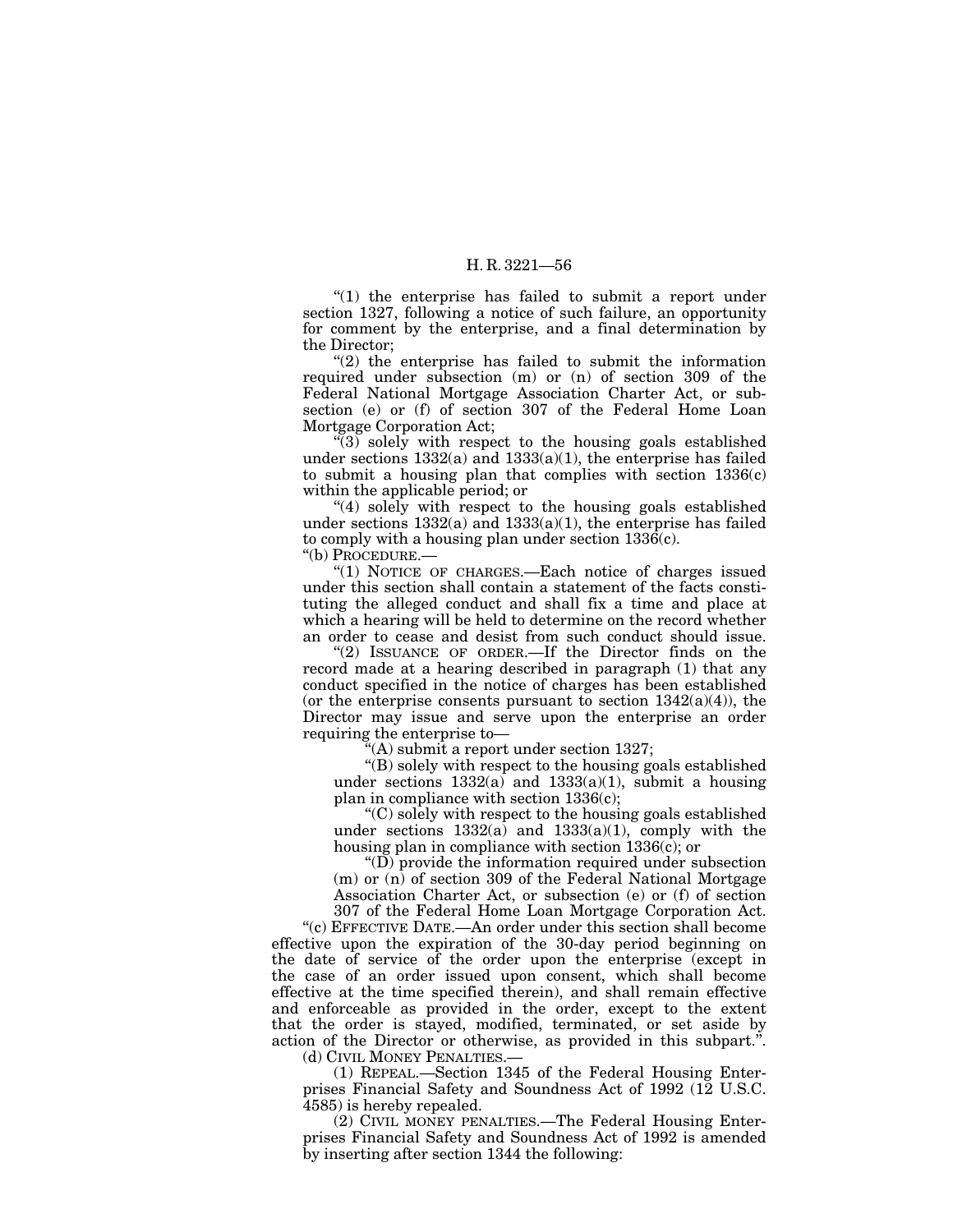#### **''SEC. 1345. CIVIL MONEY PENALTIES.**

''(a) AUTHORITY.—The Director may impose a civil money penalty, in accordance with the provisions of this section, on any enterprise that has failed to—

" $(1)$  submit a report under section 1327, following a notice of such failure, an opportunity for comment by the enterprise, and a final determination by the Director;

" $(2)$  submit the information required under subsection  $(m)$ or (n) of section 309 of the Federal National Mortgage Association Charter Act or subsection (e) or (f) of section 307 of the Federal Home Loan Mortgage Corporation Act;

''(3) solely with respect to the housing goals established under sections  $1332(a)$  and  $1333(a)(1)$ , submit a housing plan or perform its responsibilities under a remedial order issued pursuant to section 1336(c) within the required period; or

"(4) solely with respect to the housing goals established under sections  $1332(a)$  and  $1333(a)(1)$ , comply with a housing plan for the enterprise under section 1336(c).

''(b) AMOUNT OF PENALTY.—The amount of a penalty under this section, as determined by the Director, may not exceed—

" $(1)$  for any failure described in paragraph  $(1)$ ,  $(5)$ , or  $(6)$ of subsection (a), \$100,000 for each day that the failure occurs; and

" $(2)$  for any failure described in paragraph  $(2)$ ,  $(3)$ , or  $(4)$ of subsection (a), \$50,000 for each day that the failure occurs. ''(c) PROCEDURES.—

''(1) ESTABLISHMENT.—The Director shall establish standards and procedures governing the imposition of civil money penalties under this section. Such standards and procedures—

"(A) shall provide for the Director to notify the enterprise in writing of the determination of the Director to impose the penalty, which shall be made on the record;

''(B) shall provide for the imposition of a penalty only after the enterprise has been given an opportunity for

a hearing on the record pursuant to section 1342; and ''(C) may provide for review by the Director of any determination or order, or interlocutory ruling, arising from a hearing.

"(2) FACTORS IN DETERMINING AMOUNT OF PENALTY.-In determining the amount of a penalty under this section, the Director shall give consideration to factors including—

''(A) the gravity of the offense;

''(B) any history of prior offenses;

''(C) ability to pay the penalty;

''(D) injury to the public;

"(E) benefits received;

''(F) deterrence of future violations;

"(G) the length of time that the enterprise should reasonably take to achieve the goal; and

''(H) such other factors as the Director may determine, by regulation, to be appropriate.

''(d) ACTION TO COLLECT PENALTY.—If an enterprise fails to comply with an order by the Director imposing a civil money penalty under this section, after the order is no longer subject to review, as provided in sections 1342 and 1343, the Director may bring an action in the United States District Court for the District of Columbia to obtain a monetary judgment against the enterprise,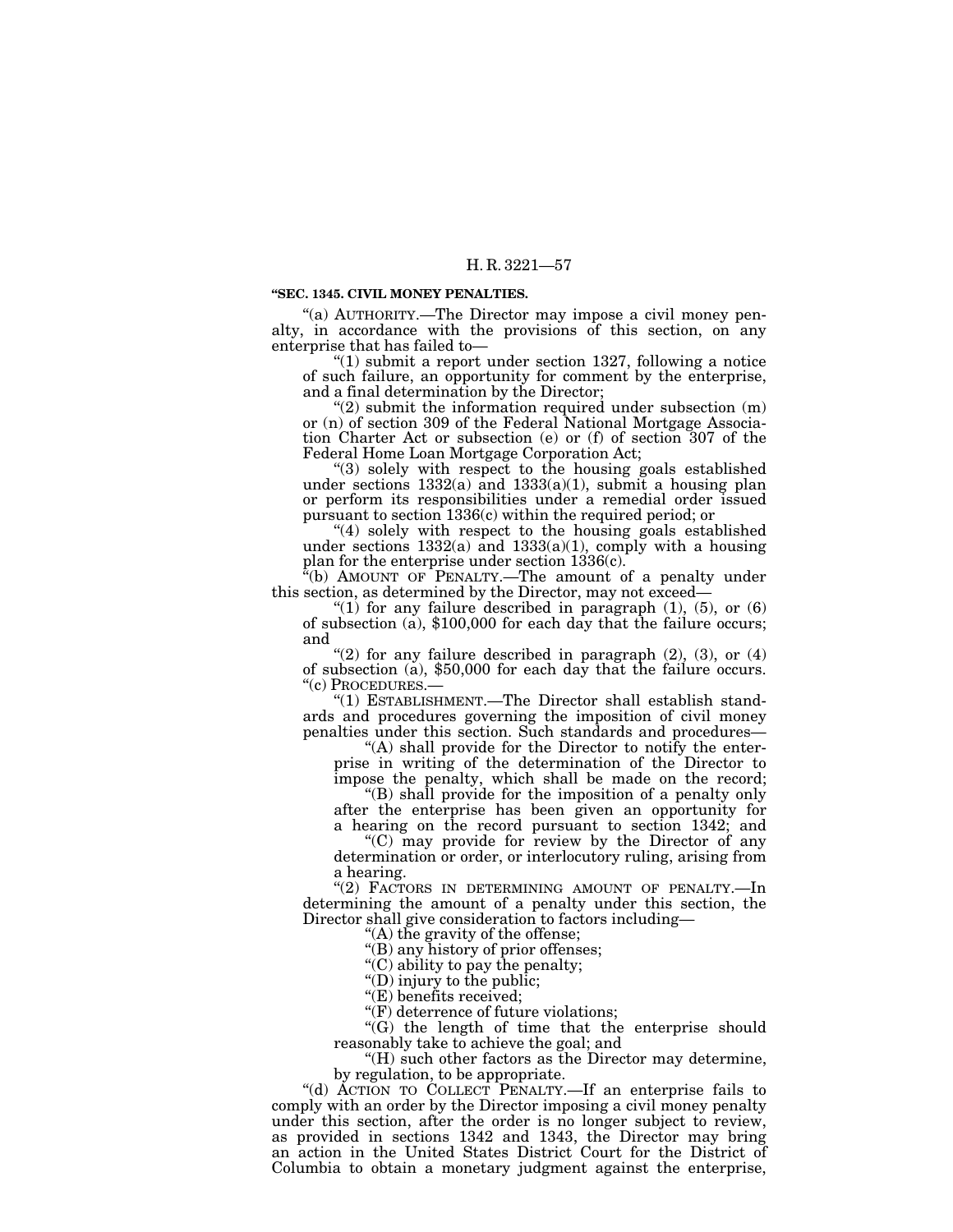and such other relief as may be available. The monetary judgment may, in the court's discretion, include the attorneys' fees and other expenses incurred by the United States in connection with the action. In an action under this subsection, the validity and appropriateness of the order imposing the penalty shall not be subject to review.

''(e) SETTLEMENT BY DIRECTOR.—The Director may compromise, modify, or remit any civil money penalty which may be, or has been, imposed under this section.

 $i(f)$  DEPOSIT OF PENALTIES.—The Director shall use any civil money penalties collected under this section to help fund the Housing Trust Fund established under section 1338.''.

(1) AUTHORITY TO BRING A CIVIL ACTION.—Section  $1344(a)$ of the Federal Housing Enterprises Financial Safety and Soundness Act of 1992 (12 U.S.C. 4584) is amended by striking ''The Secretary may request the Attorney General of the United States to bring a civil action'' and inserting ''The Director may bring a civil action''.

(2) SUBPOENA ENFORCEMENT.—Section 1348(c) of the Federal Housing Enterprises Financial Safety and Soundness Act of 1992 (12 U.S.C.  $\overline{4588(c)}$ ) is amended by inserting "may bring" an action or'' before ''may request''.

(3) CONFORMING AMENDMENTS.—Subpart C of part 2 of subtitle A of the Federal Housing Enterprises Financial Safety and Soundness Act of 1992 (12 U.S.C. 4581 et seq.) is amended by striking ''Secretary'' each place that term appears and inserting "Director" in each of—

(A) section 1342 (12 U.S.C. 4582);

(B) section 1343 (12 U.S.C. 4583);

(C) section 1346 (12 U.S.C. 4586);

(D) section 1347 (12 U.S.C. 4587); and

(E) section 1348 (12 U.S.C. 4588).

# **SEC. 1131. AFFORDABLE HOUSING PROGRAMS.**

(a) REPEAL.—Section 1337 of the Federal Housing Enterprises Financial Safety and Soundness Act of 1992 (12 U.S.C. 4567) is hereby repealed.

(b) ANNUAL HOUSING REPORT.—The Federal Housing Enterprises Financial Safety and Soundness Act of 1992 (12 U.S.C. 1301 et seq.) is amended by inserting after section 1336 the following:

#### **''SEC. 1337. AFFORDABLE HOUSING ALLOCATIONS.**

''(a) SET ASIDE AND ALLOCATION OF AMOUNTS BY ENTER- PRISES.—Subject to subsection (b), in each fiscal year—

''(1) the Federal Home Loan Mortgage Corporation shall—

"(A) set aside an amount equal to  $4.2$  basis points for each dollar of the unpaid principal balance of its total new business purchases; and

''(B) allocate or otherwise transfer—

''(i) 65 percent of such amounts to the Secretary of Housing and Urban Development to fund the Housing Trust Fund established under section 1338; and

''(ii) 35 percent of such amounts to fund the Capital Magnet Fund established pursuant to section 1339; and

''(2) the Federal National Mortgage Association shall—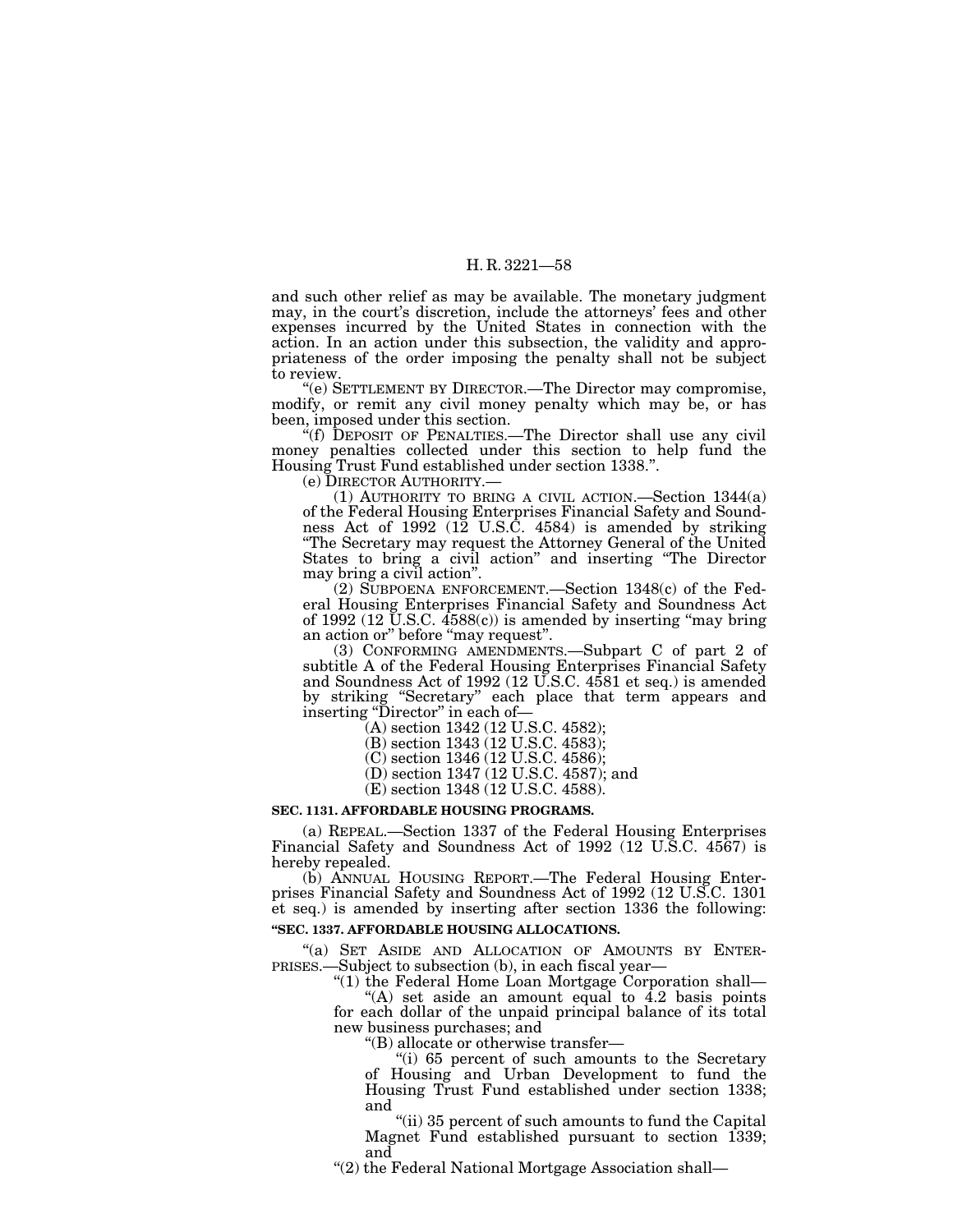''(A) set aside an amount equal to 4.2 basis points for each dollar of unpaid principal balance of its total new business purchases; and

''(B) allocate or otherwise transfer—

''(i) 65 percent of such amounts to the Secretary of Housing and Urban Development to fund the Housing Trust Fund established under section 1338; and

''(ii) 35 percent of such amounts to fund the Capital

Magnet Fund established pursuant to section 1339. ''(b) SUSPENSION OF CONTRIBUTIONS.—The Director shall temporarily suspend allocations under subsection (a) by an enterprise upon a finding by the Director that such allocations—

''(1) are contributing, or would contribute, to the financial instability of the enterprise;

 $''(2)$  are causing, or would cause, the enterprise to be classified as undercapitalized; or

''(3) are preventing, or would prevent, the enterprise from successfully completing a capital restoration plan under section 1369C.

''(c) PROHIBITION OF PASS-THROUGH OF COST OF ALLOCATIONS.— The Director shall, by regulation, prohibit each enterprise from redirecting the costs of any allocation required under this section, through increased charges or fees, or decreased premiums, or in any other manner, to the originators of mortgages purchased or securitized by the enterprise.

''(d) ENFORCEMENT OF REQUIREMENTS ON ENTERPRISE.— Compliance by the enterprises with the requirements under this section shall be enforceable under subpart C. Any reference in such subpart to this part or to an order, rule, or regulation under this part specifically includes this section and any order, rule, or regulation under this section.

''(e) REQUIRED AMOUNT FOR HOPE RESERVE FUND.—Of the aggregate amount allocated under subsection (a), 25 percent shall be deposited into a fund established in the Treasury of the United States by the Secretary of the Treasury for such purpose.

''(f) LIMITATION.—No funds under this title may be used in conjunction with property taken by eminent domain, unless eminent domain is employed only for a public use, except that, for purposes of this section, public use shall not be construed to include economic development that primarily benefits any private entity.

#### **''SEC. 1338. HOUSING TRUST FUND.**

''(a) ESTABLISHMENT AND PURPOSE.—

''(1) IN GENERAL.—The Secretary of Housing and Urban Development (in this section referred to as the 'Secretary') shall establish and manage a Housing Trust Fund, which shall be funded with amounts allocated by the enterprises under section 1337 and any amounts as are or may be appropriated, transferred, or credited to such Housing Trust Fund under any other provisions of law. The purpose of the Housing Trust Fund under this section is to provide grants to States (as such term is defined in section 1303) for use—

 $(A)$  to increase and preserve the supply of rental housing for extremely low- and very low-income families, including homeless families; and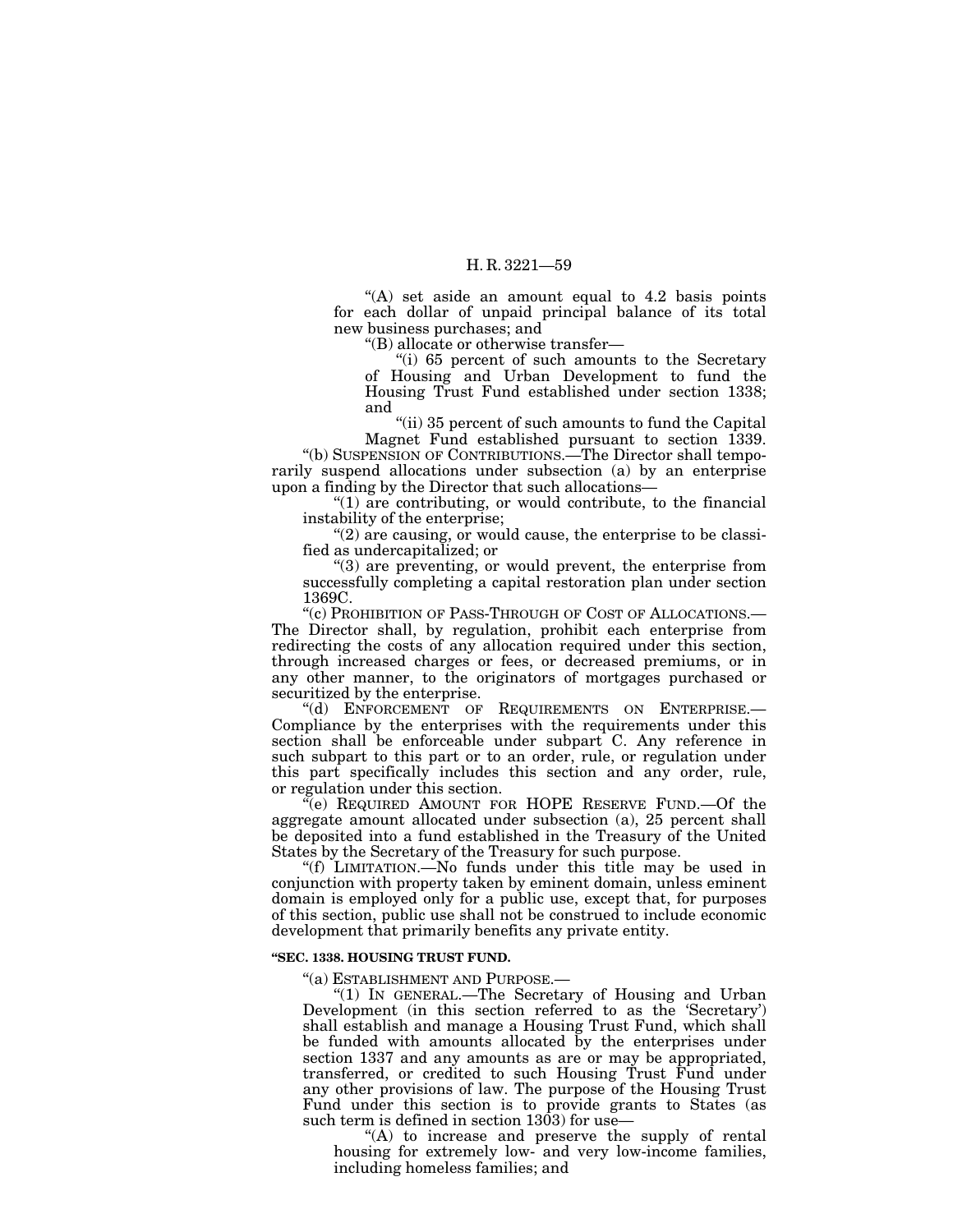''(B) to increase homeownership for extremely low- and very low-income families.

" $(2)$  FEDERAL ASSISTANCE.—For purposes of the application of Federal civil rights laws, all assistance provided from the Housing Trust Fund shall be considered Federal financial assistance.

''(b) ALLOCATIONS FOR HOPE BOND PAYMENTS.—

''(1) IN GENERAL.—Notwithstanding subsection (c), to help address the mortgage crisis, of the amounts allocated pursuant to clauses (i) and (ii) of section  $1337(a)(1)(B)$  and clauses (i) and (ii) of section  $1337(a)(2)(B)$  in excess of amounts described in section 1337(e)—

"(A) 100 percent of such excess shall be used to reimburse the Treasury for payments made pursuant to section  $257(w)(1)(C)$  of the National Housing Act in calendar year 2009;

''(B) 50 percent of such excess shall be used to reimburse the Treasury for such payments in calendar year 2010; and

''(C) 25 percent of such excess shall be used to reimburse the Treasury for such payments in calendar year 2011.

 $E(2)$  EXCESS FUNDS.—At the termination of the HOPE for Homeowners Program established under section 257 of the National Housing Act, if amounts used to reimburse the Treasury under paragraph (1) exceed the total net cost to the Government of the HOPE for Homeowners Program, such amounts shall be used for their original purpose, as described in paragraphs  $(1)(B)$  and  $(2)(B)$  of section  $\overline{1337(a)}$ .

''(3) TREASURY FUND.—The amounts referred to in subparagraphs (A) through (C) of paragraph (1) shall be deposited into a fund established in the Treasury of the United States by the Secretary of the Treasury for such purpose.

''(c) ALLOCATION FOR HOUSING TRUST FUND IN FISCAL YEAR 2010 AND SUBSEQUENT YEARS.—

" $(1)$  In GENERAL.—Except as provided in subsection  $(b)$ , the Secretary shall distribute the amounts allocated for the Housing Trust Fund under this section to provide affordable housing as described in this subsection.

''(2) PERMISSIBLE DESIGNEES.—A State receiving grant amounts under this subsection may designate a State housing finance agency, housing and community development entity, tribally designated housing entity (as such term is defined in section 4 of the Native American Housing Assistance and Self-Determination Act of 1997 (25 U.S.C. 4103)), or any other qualified instrumentality of the State to receive such grant amounts.

''(3) DISTRIBUTION TO STATES BY NEEDS-BASED FORMULA.—

''(A) IN GENERAL.—The Secretary shall, by regulation, establish a formula within 12 months of the date of enactment of the Federal Housing Finance Regulatory Reform Act of 2008, to distribute amounts made available under this subsection to each State to provide affordable housing to extremely low- and very low-income households.

''(B) BASIS FOR FORMULA.—The formula required under subparagraph (A) shall include the following: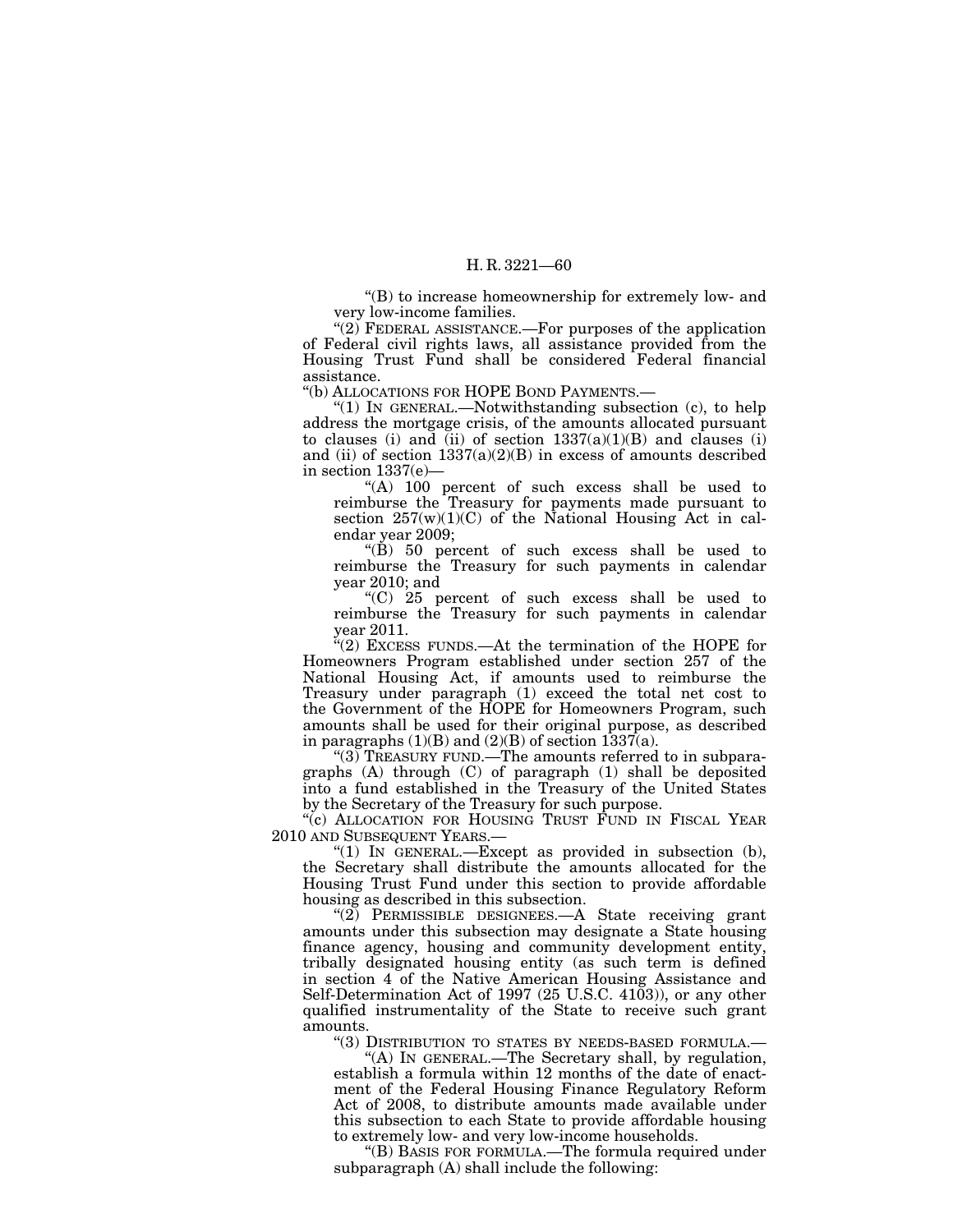''(i) The ratio of the shortage of standard rental units both affordable and available to extremely lowincome renter households in the State to the aggregate shortage of standard rental units both affordable and available to extremely low-income renter households in all the States.

"(ii) The ratio of the shortage of standard rental units both affordable and available to very low-income renter households in the State to the aggregate shortage of standard rental units both affordable and available to very low-income renter households in all the States.

"(iii) The ratio of extremely low-income renter households in the State living with either (I) incomplete kitchen or plumbing facilities, (II) more than 1 person per room, or (III) paying more than 50 percent of income for housing costs, to the aggregate number of extremely low-income renter households living with either (IV) incomplete kitchen or plumbing facilities, (V) more than 1 person per room, or (VI) paying more than 50 percent of income for housing costs in all the States.

"(iv) The ratio of very low-income renter households in the State paying more than 50 percent of income on rent relative to the aggregate number of very low-income renter households paying more than 50 percent of income on rent in all the States.

" $(v)$  The resulting sum calculated from the factors" described in clauses (i) through (iv) shall be multiplied by the relative cost of construction in the State. For purposes of this subclause, the term 'cost of construction'—

''(I) means the cost of construction or building rehabilitation in the State relative to the national cost of construction or building rehabilitation; and

''(II) shall be calculated such that values higher than 1.0 indicate that the State's construction costs are higher than the national average, a value of 1.0 indicates that the State's construction costs are exactly the same as the national average, and values lower than 1.0 indicate that the State's cost of construction are lower than the national average.

''(C) PRIORITY.—The formula required under subparagraph (A) shall give priority emphasis and consideration to the factor described in subparagraph (B)(i).

"(4) ALLOCATION OF GRANT AMOUNTS.-

"(A) NOTICE.—Not later than 60 days after the date that the Secretary determines the formula amounts described in paragraph (3), the Secretary shall caused to be published in the Federal Register a notice that such amounts shall be so available.

''(B) GRANT AMOUNT.—In each fiscal year other than fiscal year 2009, the Secretary shall make a grant to each State in an amount that is equal to the formula amount determined under paragraph (3) for that State.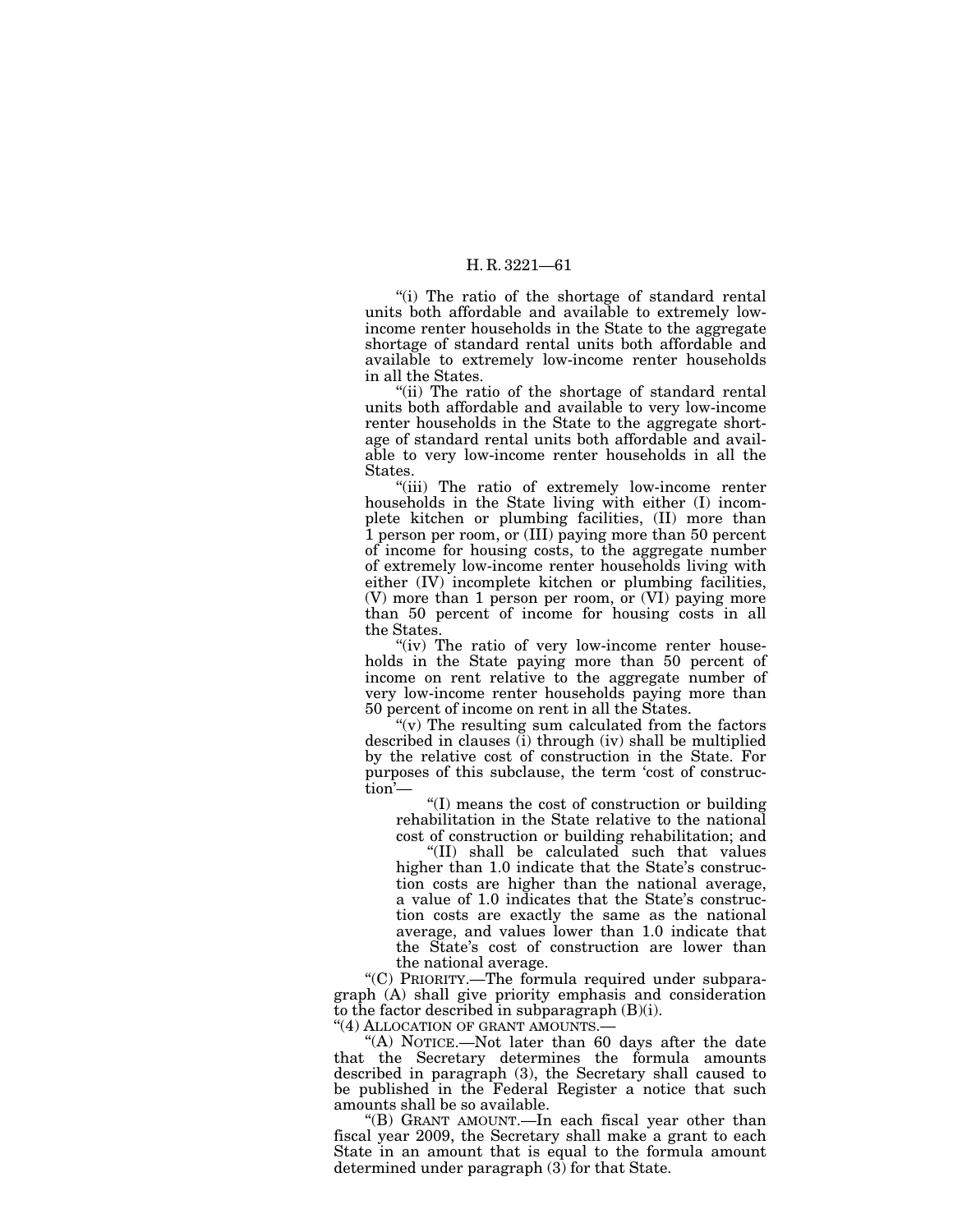''(C) MINIMUM STATE ALLOCATIONS.—If the formula amount determined under paragraph (3) for a fiscal year would allocate less than \$3,000,000 to any of the 50 States of the United States or the District of Columbia, the allocation for such State of the United States or the District of Columbia shall be \$3,000,000, and the increase shall be deducted pro rata from the allocations made to all other of the States (as such term is defined in section 1303).

''(5) ALLOCATION PLANS REQUIRED.—

''(A) IN GENERAL.—For each year that a State or State designated entity receives a grant under this subsection, the State or State designated entity shall establish an allocation plan. Such plan shall—

''(i) set forth a plan for the distribution of grant amounts received by the State or State designated entity for such year;

''(ii) be based on priority housing needs, as determined by the State or State designated entity in accordance with the regulations established under subsection  $(g)(2)(D);$ 

''(iii) comply with paragraph (6); and

"(iv) include performance goals that comply with the requirements established by the Secretary pursuant to subsection  $(g)(2)$ .

''(B) ESTABLISHMENT.—In establishing an allocation plan under this paragraph, a State or State designated entity shall—

''(i) notify the public of the establishment of the plan;

''(ii) provide an opportunity for public comments regarding the plan;

''(iii) consider any public comments received regarding the plan; and

"(iv) make the completed plan available to the public.

''(C) CONTENTS.—An allocation plan of a State or State designated entity under this paragraph shall set forth the requirements for eligible recipients under paragraph (8) to apply for such grant amounts, including a requirement that each such application include—

''(i) a description of the eligible activities to be conducted using such assistance; and

''(ii) a certification by the eligible recipient applying for such assistance that any housing units assisted with such assistance will comply with the requirements under this section.

''(6) SELECTION OF ACTIVITIES FUNDED USING HOUSING TRUST FUND GRANT AMOUNTS.—Grant amounts received by a State or State designated entity under this subsection may be used, or committed for use, only for activities that—

"(A) are eligible under paragraph  $(7)$  for such use;

''(B) comply with the applicable allocation plan of the State or State designated entity under paragraph (5); and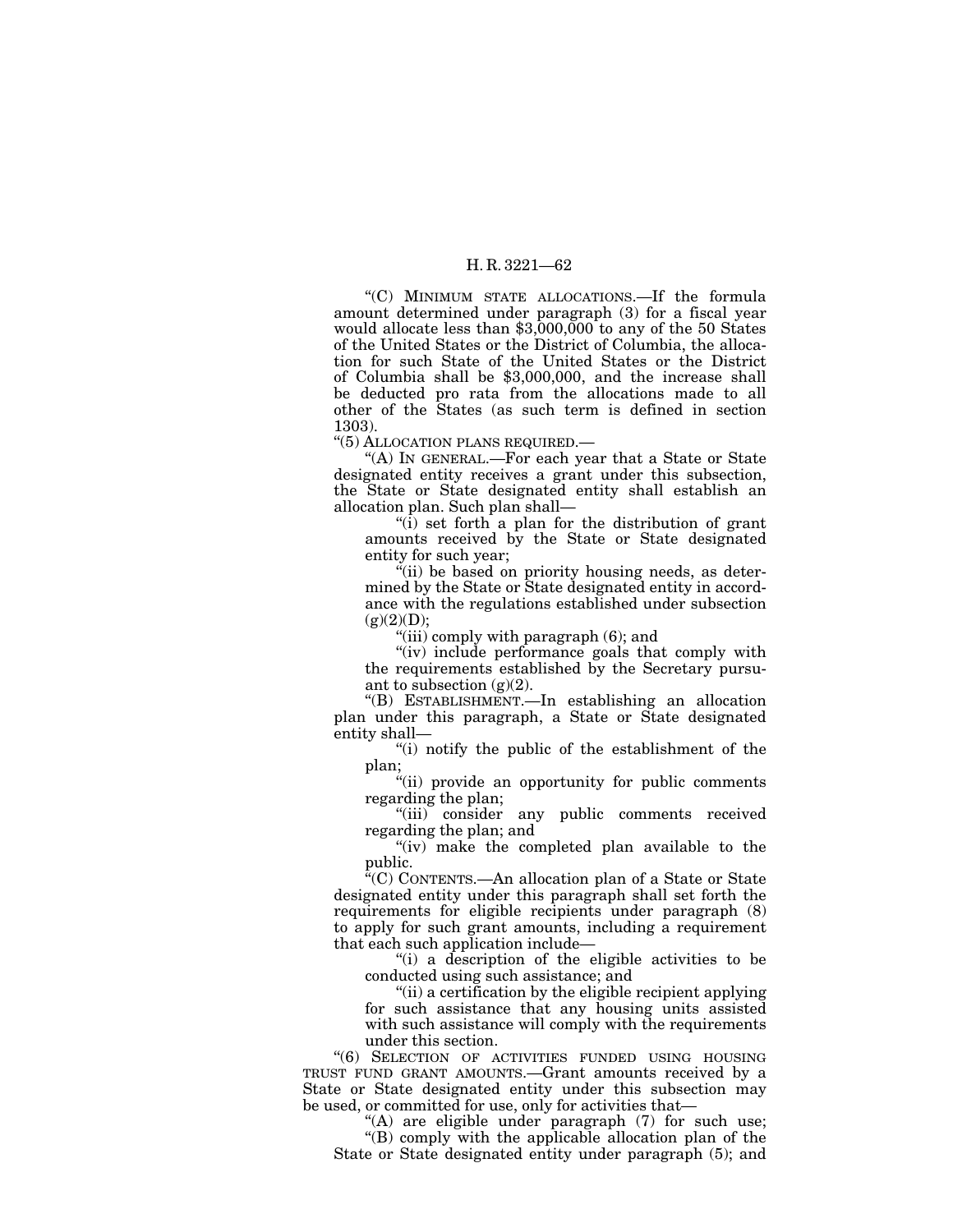''(C) are selected for funding by the State or State designated entity in accordance with the process and criteria for such selection established pursuant to subsection  $(g)(2)(D).$ 

''(7) ELIGIBLE ACTIVITIES.—Grant amounts allocated to a State or State designated entity under this subsection shall be eligible for use, or for commitment for use, only for assistance for—

"(A) the production, preservation, and rehabilitation of rental housing, including housing under the programs identified in section 1335(a)(2)(B) and for operating costs, except that not less than 75 percent of such grant amounts shall be used for the benefit only of extremely low-income families or families with incomes at or below the poverty line (as such term is defined in section 673 of the Omnibus Budget Reconciliation Act of 1981 (42 U.S.C. 9902), including any revision required by such section) applicable to a family of the size involved, and not more than 25 percent for the benefit only of very low-income families; and

''(B) the production, preservation, and rehabilitation of housing for homeownership, including such forms as down payment assistance, closing cost assistance, and assistance for interest rate buy-downs, that—

"(i) is available for purchase only for use as a principal residence by families that qualify both as—

''(I) extremely low- and very low-income families at the times described in subparagraphs (A) through  $(C)$  of section  $215(b)(2)$  of the Cranston-Gonzalez National Affordable Housing Act (42 U.S.C. 12745(b)(2)); and

''(II) first-time homebuyers, as such term is defined in section 104 of the Cranston-Gonzalez National Affordable Housing Act (42 U.S.C. 12704), except that any reference in such section to assistance under title II of such Act shall for purposes of this subsection be considered to refer to assistance from affordable housing fund grant amounts;

"(ii) has an initial purchase price that meets the requirements of section  $215(b)(1)$  of the Cranston-Gonzalez National Affordable Housing Act;

"(iii) is subject to the same resale restrictions established under section 215(b)(3) of the Cranston-Gonzalez National Affordable Housing Act and applicable to the participating jurisdiction that is the State in which such housing is located; and

''(iv) is made available for purchase only by, or in the case of assistance under this subsection, is made available only to homebuyers who have, before purchase completed a program of independent financial education and counseling from an eligible organization that meets the requirements of section 132 of the Federal Housing Finance Regulatory Reform Act of 2008.

''(8) TENANT PROTECTIONS AND PUBLIC PARTICIPATION.—All amounts from the Trust Fund shall be allocated in accordance with, and any eligible activities carried out in whole or in part with grant amounts under this subtitle (including housing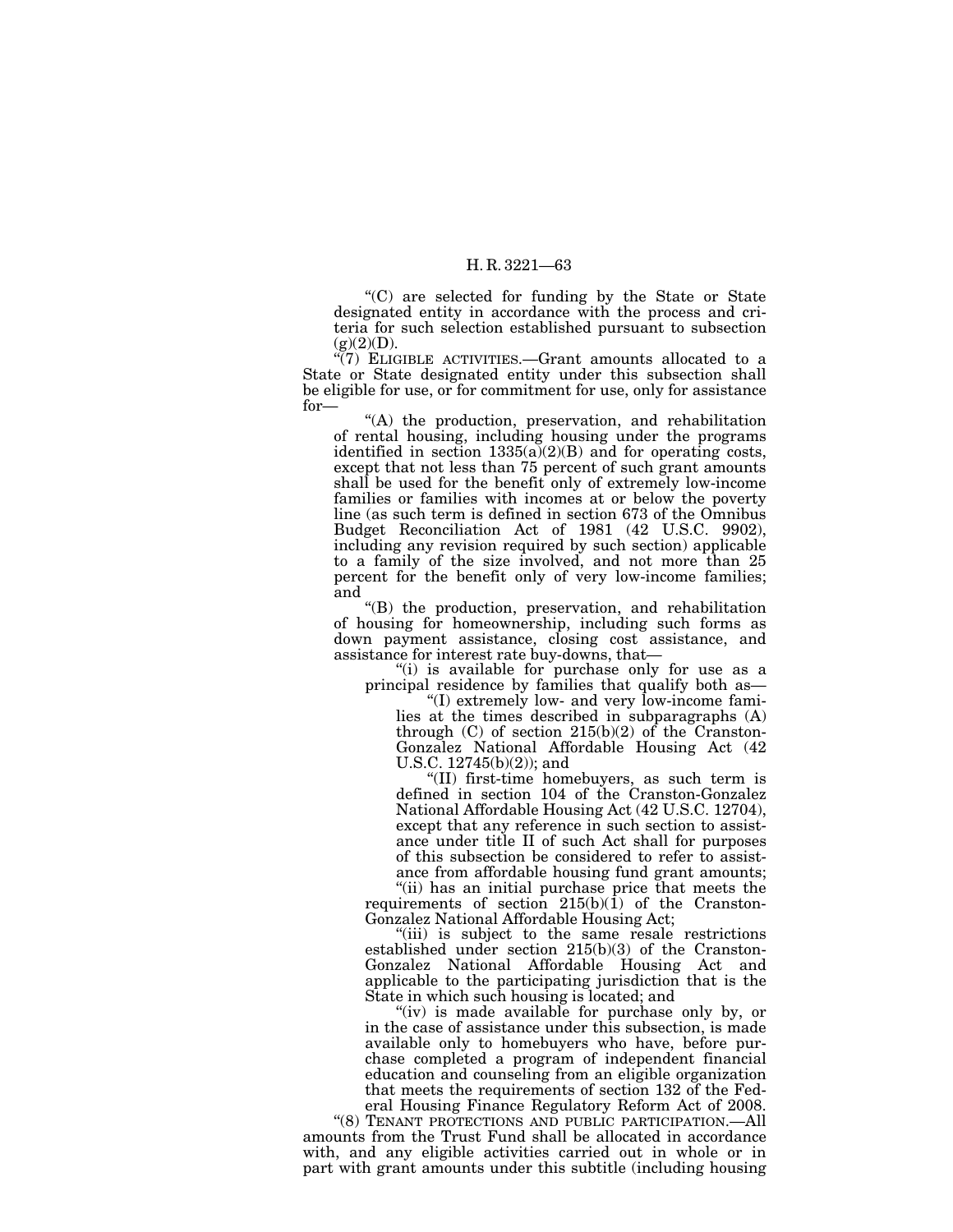provided with such grant amounts) shall comply with and be operated in compliance with—

"(A) laws relating to tenant protections and tenant rights to participate in decision making regarding their residences;

''(B) laws requiring public participation, including laws relating to Consolidated Plans, Qualified Allocation Plans, and Public Housing Agency Plans; and

''(C) fair housing laws and laws regarding accessibility in federally assisted housing, including section 504 of the Rehabilitation Act of 1973.

''(9) ELIGIBLE RECIPIENTS.—Grant amounts allocated to a State or State designated entity under this subsection may be provided only to a recipient that is an organization, agency, or other entity (including a for-profit entity or a nonprofit entity) that—

 $(A)$  has demonstrated experience and capacity to conduct an eligible activity under paragraph (7), as evidenced by its ability to—

''(i) own, construct or rehabilitate, manage, and operate an affordable multifamily rental housing development;

''(ii) design, construct or rehabilitate, and market affordable housing for homeownership; or

''(iii) provide forms of assistance, such as down payments, closing costs, or interest rate buy-downs for purchasers;

 $'(B)$  demonstrates the ability and financial capacity to undertake, comply, and manage the eligible activity;

''(C) demonstrates its familiarity with the requirements of any other Federal, State, or local housing program that will be used in conjunction with such grant amounts to ensure compliance with all applicable requirements and regulations of such programs; and

''(D) makes such assurances to the State or State designated entity as the Secretary shall, by regulation, require to ensure that the recipient will comply with the requirements of this subsection during the entire period that begins upon selection of the recipient to receive such grant amounts and ending upon the conclusion of all activities under paragraph (8) that are engaged in by the recipient and funded with such grant amounts.

''(10) LIMITATIONS ON USE.—

''(A) REQUIRED AMOUNT FOR HOMEOWNERSHIP ACTIVI-TIES.—Of the aggregate amount allocated to a State or State designated entity under this subsection not more than 10 percent shall be used for activities under subparagraph (B) of paragraph (7).

''(B) DEADLINE FOR COMMITMENT OR USE.—Grant amounts allocated to a State or State designated entity under this subsection shall be used or committed for use within 2 years of the date that such grant amounts are made available to the State or State designated entity. The Secretary shall recapture any such amounts not so used or committed for use and reallocate such amounts under this subsection in the first year after such recapture.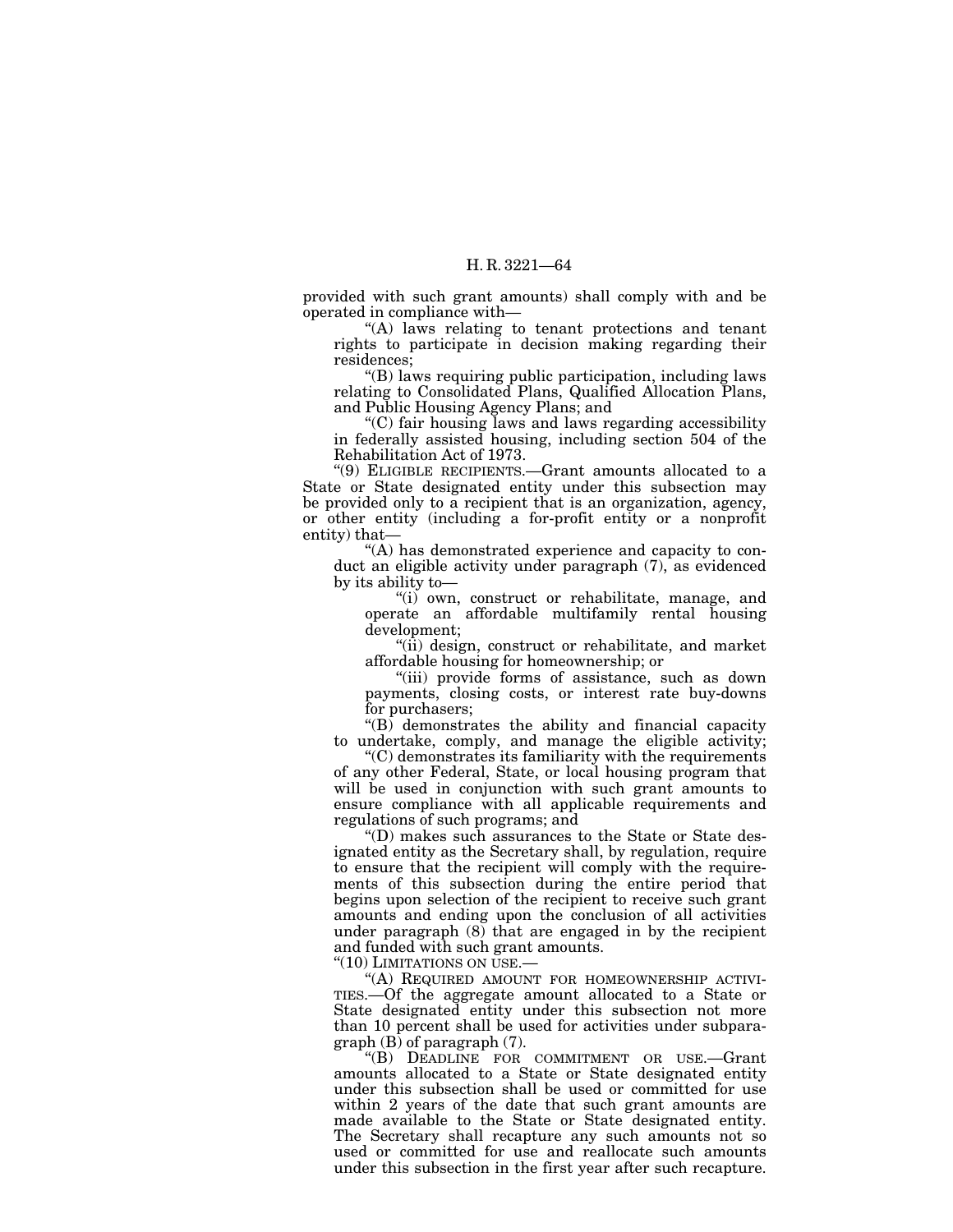''(C) USE OF RETURNS.—The Secretary shall, by regulation, provide that any return on a loan or other investment of any grant amount used by a State or State designated entity to provide a loan under this subsection shall be treated, for purposes of availability to and use by the State or State designated entity, as a grant amount authorized under this subsection.

''(D) PROHIBITED USES.—The Secretary shall, by regulation—

''(i) set forth prohibited uses of grant amounts allocated under this subsection, which shall include use for—

''(I) political activities;

"(II) advocacy;

''(III) lobbying, whether directly or through other parties;

''(IV) counseling services;

''(V) travel expenses; and

"(VI) preparing or providing advice on tax returns;

and for the purposes of this subparagraph, the prohibited use of funds for political activities includes influencing the selection, nomination, election, or appointment of one or more candidates to any Federal, State or local office as codified in section 501 of the Internal Revenue Code of 1986 (26 U.S.C. 501);

"(ii) provide that, except as provided in clause (iii), grant amounts of a State or State designated entity may not be used for administrative, outreach, or other costs of—

''(I) the State or State designated entity; or "(II) any other recipient of such grant amounts; and

''(iii) limit the amount of any grant amounts for a year that may be used by the State or State designated entity for administrative costs of carrying out the program required under this subsection, including home ownership counseling, to a percentage of such grant amounts of the State or State designated entity for such year, which may not exceed 10 percent.

''(E) PROHIBITION OF CONSIDERATION OF USE FOR MEETING HOUSING GOALS OR DUTY TO SERVE.—In determining compliance with the housing goals under this subpart and the duty to serve underserved markets under section 1335, the Director may not consider any grant amounts used under this section for eligible activities under paragraph (7). The Director shall give credit toward the achievement of such housing goals and such duty to serve underserved markets to purchases by the enterprises of mortgages for housing that receives funding from such grant amounts, but only to the extent that such purchases by the enterprises are funded other than with such grant amounts.

''(d) REDUCTION FOR FAILURE TO OBTAIN RETURN OF MISUSED FUNDS.—If in any year a State or State designated entity fails to obtain reimbursement or return of the full amount required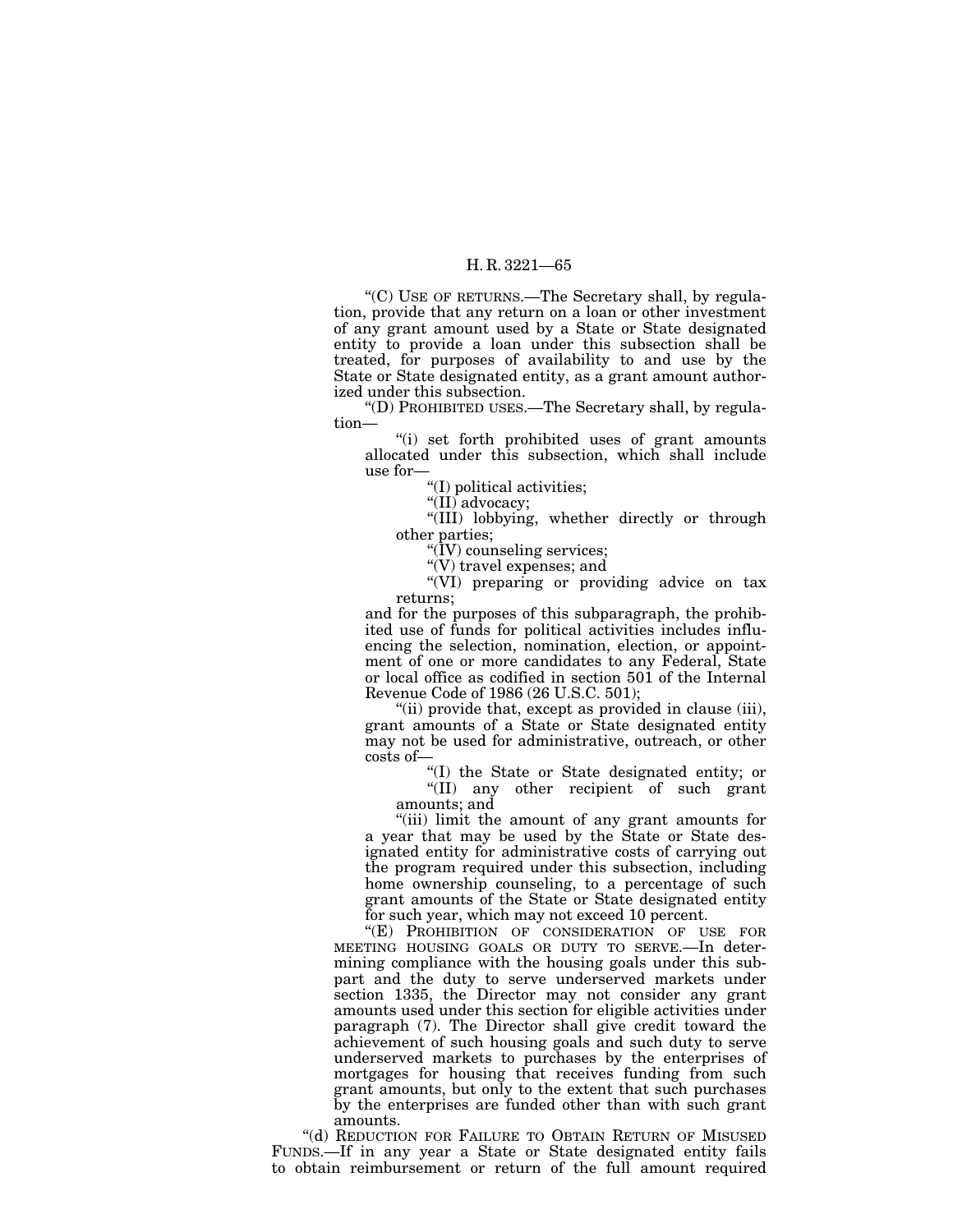under subsection  $(e)(1)(B)$  to be reimbursed or returned to the State or State designated entity during such year—

"(1) except as provided in paragraph  $(2)$ -

"(A) the amount of the grant for the State or State designated entity for the succeeding year, as determined pursuant to this section, shall be reduced by the amount by which such amounts required to be reimbursed or returned exceed the amount actually reimbursed or returned; and

"(B) the amount of the grant for the succeeding year for each other State or State designated entity whose grant is not reduced pursuant to subparagraph (A) shall be increased by the amount determined by applying the formula established pursuant to this section to the total amount of all reductions for all State or State designated entities for such year pursuant to subparagraph (A); or

 $(2)$  in any case in which such failure to obtain reimbursement or return occurs during a year immediately preceding a year in which grants under this section will not be made, the State or State designated entity shall pay to the Secretary for reallocation among the other grantees an amount equal to the amount of the reduction for the entity that would otherwise apply under paragraph  $(1)(A)$ .

''(e) ACCOUNTABILITY OF RECIPIENTS AND GRANTEES.—

''(1) RECIPIENTS.—

''(A) TRACKING OF FUNDS.—The Secretary shall—

''(i) require each State or State designated entity to develop and maintain a system to ensure that each recipient of assistance under this section uses such amounts in accordance with this section, the regulations issued under this section, and any requirements or conditions under which such amounts were provided; and

"(ii) establish minimum requirements for agreements, between the State or State designated entity and recipients, regarding assistance under this section, which shall include—

''(I) appropriate periodic financial and project reporting, record retention, and audit requirements for the duration of the assistance to the recipient to ensure compliance with the limitations and requirements of this section and the regulations under this section; and

''(II) any other requirements that the Secretary determines are necessary to ensure appropriate administration and compliance.

"(B) MISUSE OF FUNDS.—<br>"(i) REIMBURSEMENT

REQUIREMENT.—If any recipient of assistance under this section is determined, in accordance with clause (ii), to have used any such amounts in a manner that is materially in violation of this section, the regulations issued under this section, or any requirements or conditions under which such amounts were provided, the State or State designated entity shall require that, within 12 months after the determination of such misuse, the recipient shall reimburse the State or State designated entity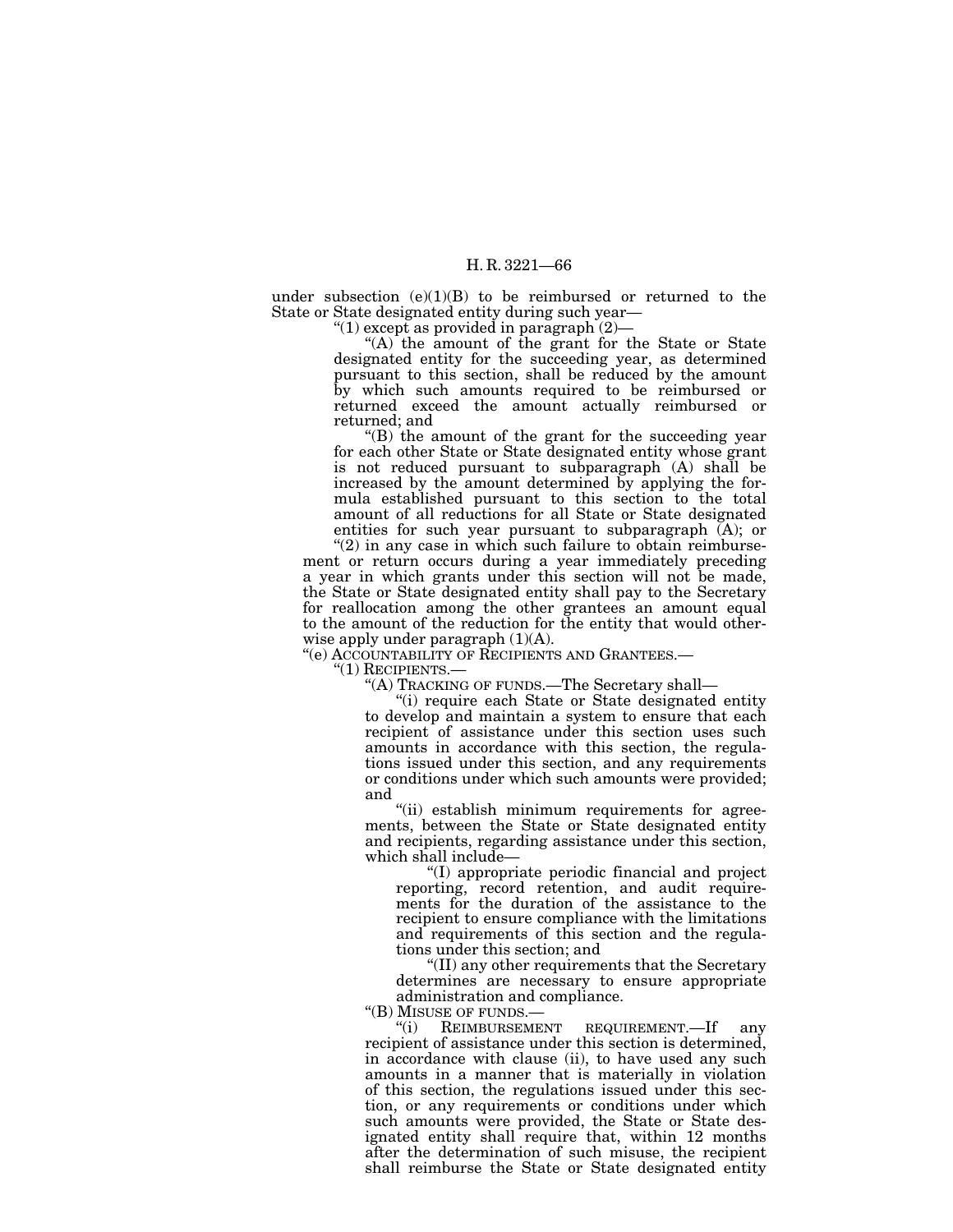for such misused amounts and return to the State or State designated entity any such amounts that remain unused or uncommitted for use. The remedies under this clause are in addition to any other remedies that may be available under law.

''(ii) DETERMINATION.—A determination is made in accordance with this clause if the determination is made by the Secretary or made by the State or State designated entity, provided that—

''(I) the State or State designated entity provides notification of the determination to the Secretary for review, in the discretion of the Secretary, of the determination; and

''(II) the Secretary does not subsequently reverse the determination.

''(2) GRANTEES.—

''(A) REPORT.—

''(i) IN GENERAL.—The Secretary shall require each State or State designated entity receiving grant amounts in any given year under this section to submit a report, for such year, to the Secretary that—

''(I) describes the activities funded under this section during such year with such grant amounts; and

''(II) the manner in which the State or State designated entity complied during such year with any allocation plan established pursuant to subsection (c).

''(ii) PUBLIC AVAILABILITY.—The Secretary shall make such reports pursuant to this subparagraph publicly available.

"(B) MISUSE OF FUNDS.—If the Secretary determines, after reasonable notice and opportunity for hearing, that a State or State designated entity has failed to comply substantially with any provision of this section, and until the Secretary is satisfied that there is no longer any such failure to comply, the Secretary shall—

''(i) reduce the amount of assistance under this section to the State or State designated entity by an amount equal to the amount of grant amounts which were not used in accordance with this section;

''(ii) require the State or State designated entity to repay the Secretary any amount of the grant which was not used in accordance with this section;

''(iii) limit the availability of assistance under this section to the State or State designated entity to activities or recipients not affected by such failure to comply; or

"(iv) terminate any assistance under this section to the State or State designated entity.

''(f) DEFINITIONS.—For purposes of this section, the following definitions shall apply:

''(1) EXTREMELY LOW-INCOME RENTER HOUSEHOLD.—The term 'extremely low-income renter household' means a household whose income is not in excess of 30 percent of the area median income, with adjustments for smaller and larger families, as determined by the Secretary.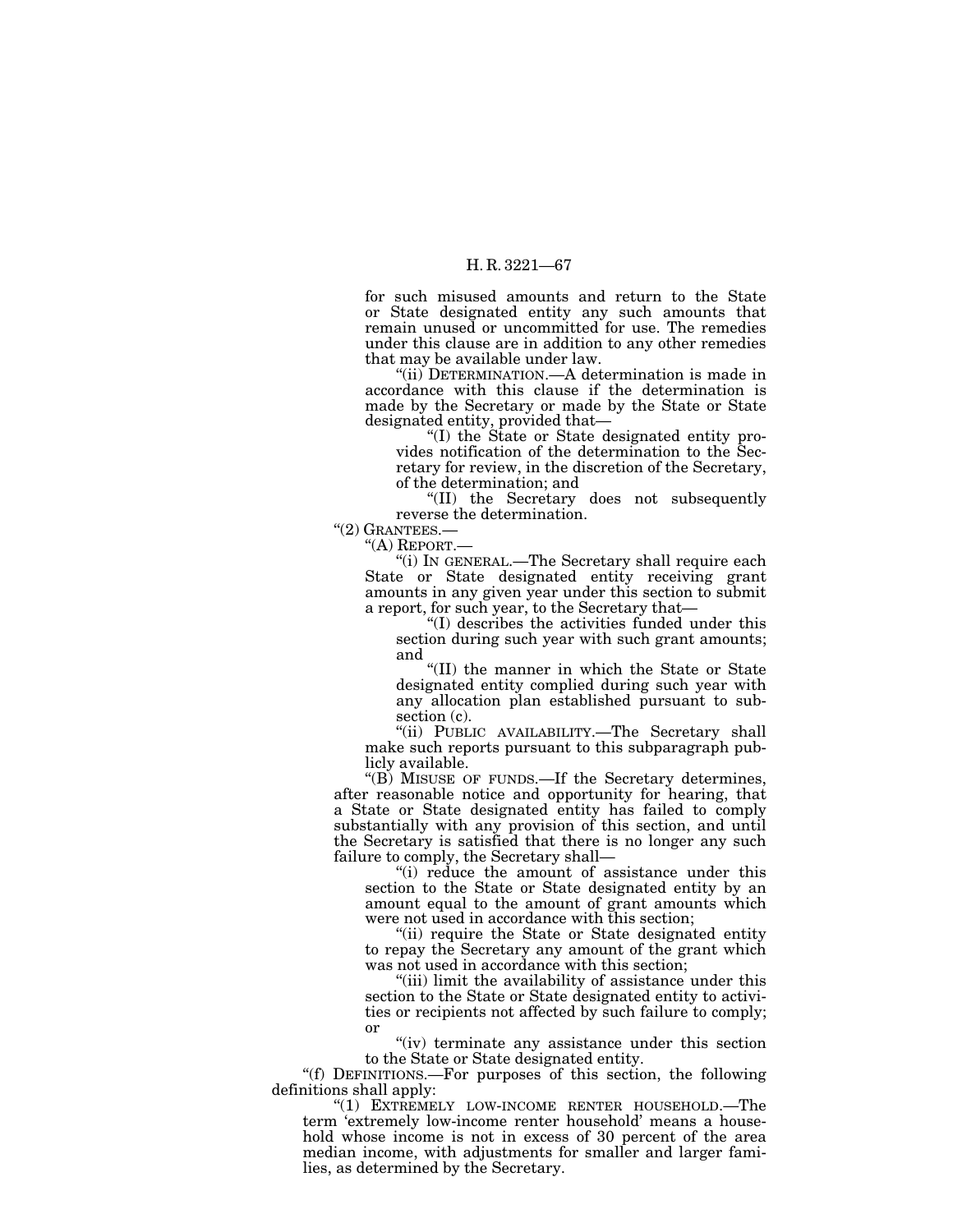"(2) RECIPIENT.—The term 'recipient' means an individual or entity that receives assistance from a State or State designated entity from amounts made available to the State or State designated entity under this section.

''(3) SHORTAGE OF STANDARD RENTAL UNITS BOTH AFFORD-ABLE AND AVAILABLE TO EXTREMELY LOW-INCOME RENTER HOUSEHOLDS.—

''(A) IN GENERAL.—The term 'shortage of standard rental units both affordable and available to extremely low-income renter households' means for any State or other geographical area the gap between—

''(i) the number of units with complete plumbing and kitchen facilities with a rent that is 30 percent or less of 30 percent of the adjusted area median income as determined by the Secretary that are occupied by extremely low-income renter households or are vacant for rent; and

''(ii) the number of extremely low-income renter households.

''(B) RULE OF CONSTRUCTION.—If the number of units described in subparagraph (A)(i) exceeds the number of extremely low-income households as described in subparagraph (A)(ii), there is no shortage.

"(4) SHORTAGE OF STANDARD RENTAL UNITS BOTH AFFORD-ABLE AND AVAILABLE TO VERY LOW-INCOME RENTER HOUSE-HOLDS.—

''(A) IN GENERAL.—The term 'shortage of standard rental units both affordable and available to very lowincome renter households' means for any State or other geographical area the gap between—

"(i) the number of units with complete plumbing and kitchen facilities with a rent that is 30 percent or less of 50 percent of the adjusted area median income as determined by the Secretary that are occupied by very low-income renter households or are vacant for rent; and

"(ii) the number of very low-income renter households.

''(B) RULE OF CONSTRUCTION.—If the number of units described in subparagraph (A)(i) exceeds the number of very low-income households as described in subparagraph  $(A)(ii)$ , there is no shortage.

''(5) VERY LOW-INCOME FAMILY.—The term 'very low-income family' has the meaning given such term in section 1303, except that such term includes any family that resides in a rural area that has an income that does not exceed the poverty line (as such term is defined in section 673(2) of the Omnibus Budget Reconciliation Act of 1981 (42 U.S.C. 9902(2)), including any revision required by such section) applicable to a family of the size involved.

''(6) VERY LOW-INCOME RENTER HOUSEHOLDS.—The term 'very low-income renter households' means a household whose income is in excess of 30 percent but not greater than 50 percent of the area median income, with adjustments for smaller and larger families, as determined by the Secretary. ''(g) REGULATIONS.—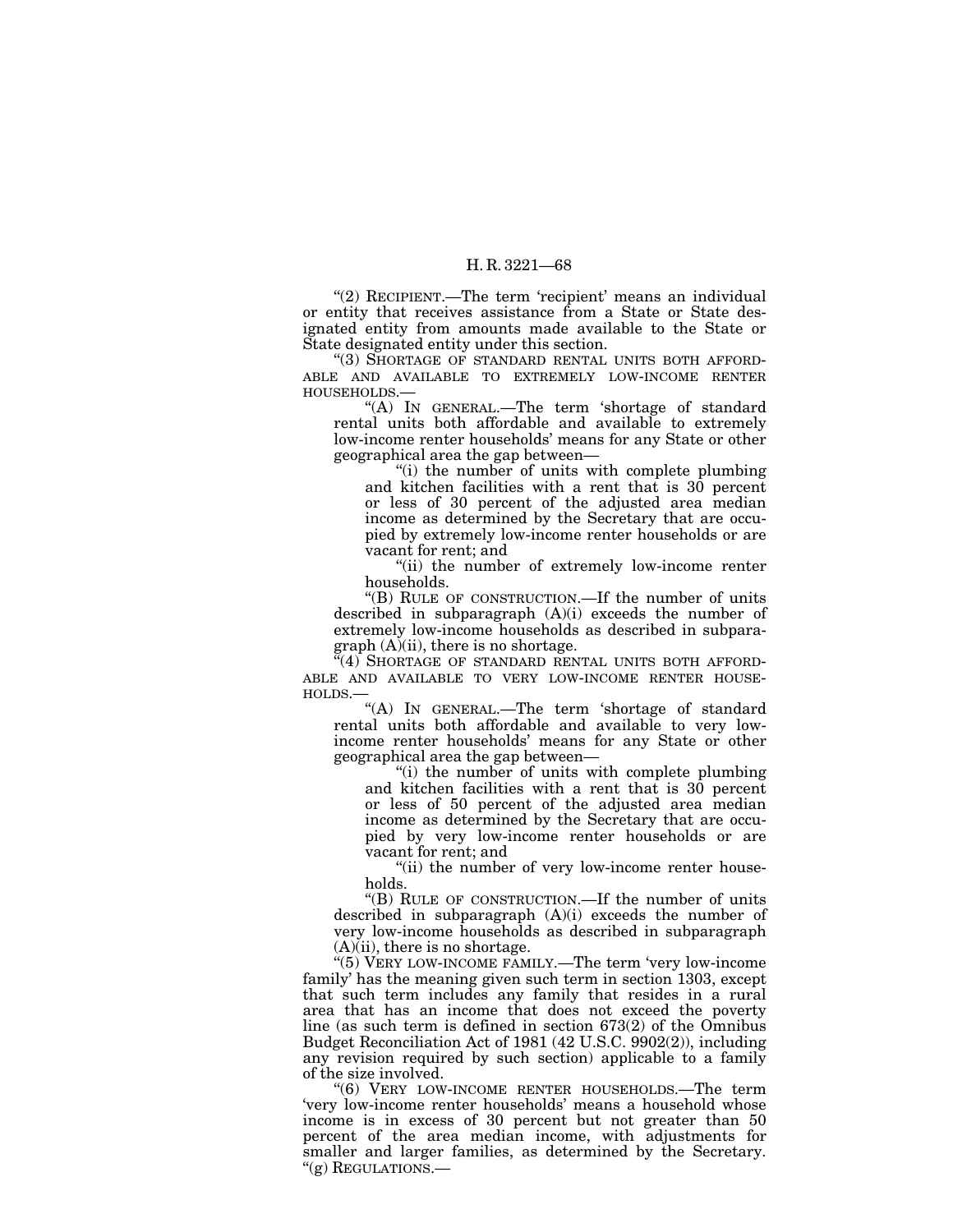''(1) IN GENERAL.—The Secretary shall issue regulations to carry out this section.

" $(2)$  REQUIRED CONTENTS.—The regulations issued under this subsection shall include—

"(A) a requirement that the Secretary ensure that the use of grant amounts under this section by States or State designated entities is audited not less than annually to ensure compliance with this section;

''(B) authority for the Secretary to audit, provide for an audit, or otherwise verify a State or State designated entity's activities to ensure compliance with this section;

''(C) a requirement that, for the purposes of subparagraphs (A) and (B), any financial statement submitted by a grantee or recipient to the Secretary shall be reviewed by an independent certified public accountant in accordance with Statements on Standards for Accounting and Review Services, issued by the American Institute of Certified Public Accountants;

''(D) requirements for a process for application to, and selection by, each State or State designated entity for activities meeting the State or State designated entity's priority housing needs to be funded with grant amounts under this section, which shall provide for priority in funding to be based upon—

''(i) geographic diversity;

''(ii) ability to obligate amounts and undertake activities so funded in a timely manner;

"(iii) in the case of rental housing projects under subsection  $(c)(7)(A)$ , the extent to which rents for units in the project funded are affordable, especially for extremely low-income families;

"(iv) in the case of rental housing projects under subsection  $(c)(7)(A)$ , the extent of the duration for which such rents will remain affordable;

 $(v)$  the extent to which the application makes use of other funding sources; and

"(vi) the merits of an applicant's proposed eligible activity;

''(E) requirements to ensure that grant amounts provided to a State or State designated entity under this section that are used for rental housing under subsection  $(c)(7)(A)$  are used only for the benefit of extremely lowand very low-income families; and

 $\mathcal{F}(F)$  requirements and standards for establishment, by a State or State designated entity, for use of grant amounts in 2009 and subsequent years of performance goals, benchmarks, and timetables for the production, preservation, and rehabilitation of affordable rental and homeownership housing with such grant amounts.

''(h) AFFORDABLE HOUSING TRUST FUND.—If, after the date of enactment of the Federal Housing Finance Regulatory Reform Act of 2008, in any year, there is enacted any provision of Federal law establishing an affordable housing trust fund other than under this title for use only for grants to provide affordable rental housing and affordable homeownership opportunities, and the subsequent year is a year referred to in subsection (c), the Secretary shall in such subsequent year and any remaining years referred to in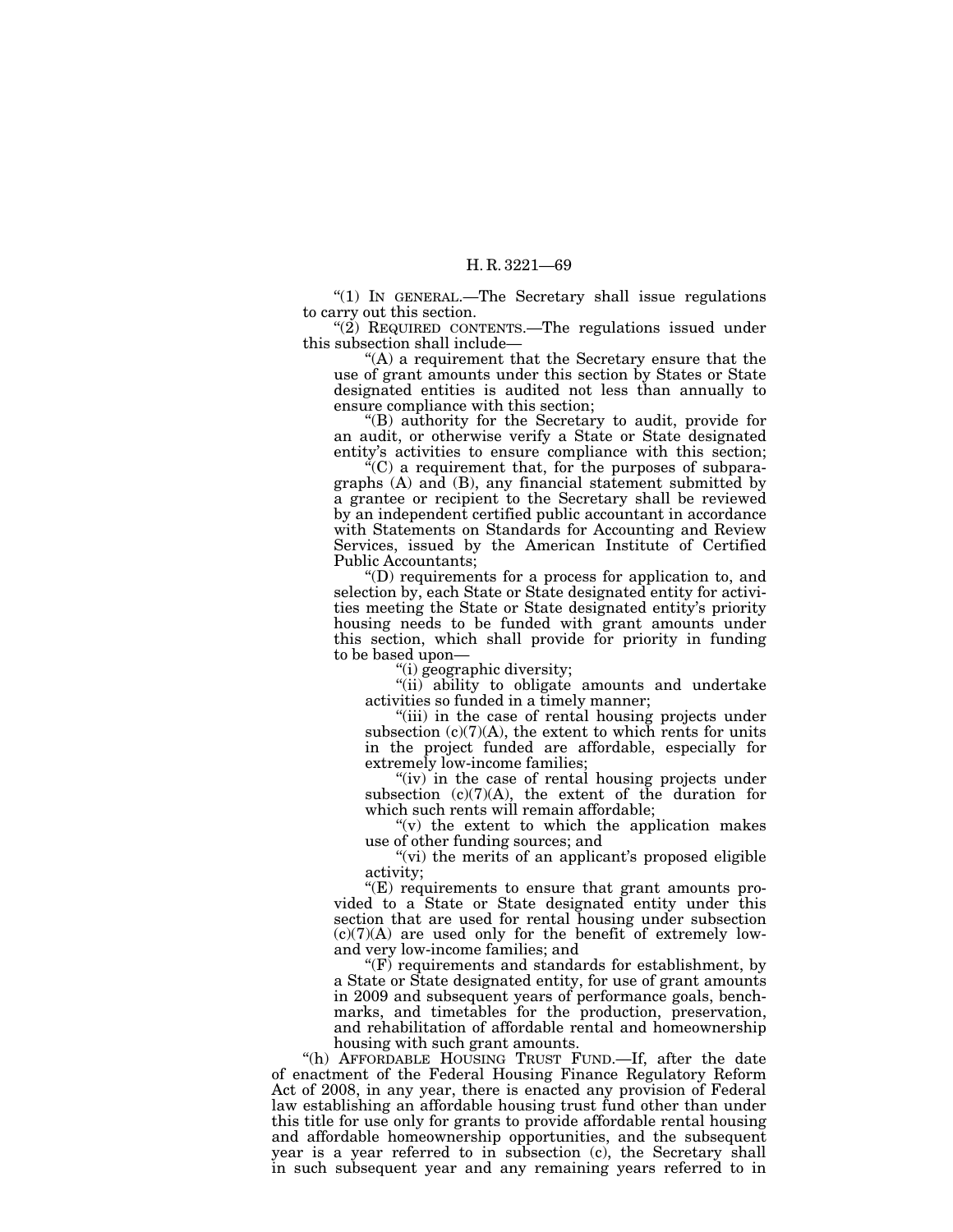subsection (c) transfer to such affordable housing trust fund the aggregate amount allocated pursuant to subsection (c) in such year. Notwithstanding any other provision of law, assistance provided using amounts transferred to such affordable housing trust fund pursuant to this subsection may not be used for any of the activities specified in clauses (i) through (vi) of subsection  $(c)(9)(D)$ .

''(i) FUNDING ACCOUNTABILITY AND TRANSPARENCY.—Any grant under this section to a grantee by a State or State designated entity, any assistance provided to a recipient by a State or State designated entity, and any grant, award, or other assistance from an affordable housing trust fund referred to in subsection (h) shall be considered a Federal award for purposes of the Federal Funding Accountability and Transparency Act of 2006 (31 U.S.C. 6101 note). Upon the request of the Director of the Office of Management and Budget, the Secretary shall obtain and provide such information regarding any such grants, assistance, and awards as the Director of the Office of Management and Budget considers necessary to comply with the requirements of such Act, as applicable, pursuant to the preceding sentence.

### **''SEC. 1339. CAPITAL MAGNET FUND.**

''(a) ESTABLISHMENT.—There is established in the Treasury of the United States a trust fund to be known as the Capital Magnet Fund, which shall be a special account within the Community Development Financial Institutions Fund.

''(b) DEPOSITS TO TRUST FUND.—The Capital Magnet Fund shall consist of—

''(1) any amounts transferred to the Fund pursuant to section 1337; and

 $''(2)$  any amounts as are or may be appropriated, transferred, or credited to such Fund under any other provisions of law.

''(c) EXPENDITURES FROM TRUST FUND.—Amounts in the Capital Magnet Fund shall be available to the Secretary of the Treasury to carry out a competitive grant program to attract private capital for and increase investment in—

 $''(1)$  the development, preservation, rehabilitation, or purchase of affordable housing for primarily extremely low-, very low-, and low-income families; and

''(2) economic development activities or community service facilities, such as day care centers, workforce development centers, and health care clinics, which in conjunction with affordable housing activities implement a concerted strategy to stabilize or revitalize a low-income area or underserved rural area.

''(d) FEDERAL ASSISTANCE.—For purposes of the application of Federal civil rights laws, all assistance provided using amounts in the Capital Magnet Fund shall be considered Federal financial assistance.

''(e) ELIGIBLE GRANTEES.—A grant under this section may be made, pursuant to such requirements as the Secretary of the Treasury shall establish for experience and success in attracting private financing and carrying out the types of activities proposed under the application of the grantee, only to—

" $(1)$  a Treasury certified community development financial institution; or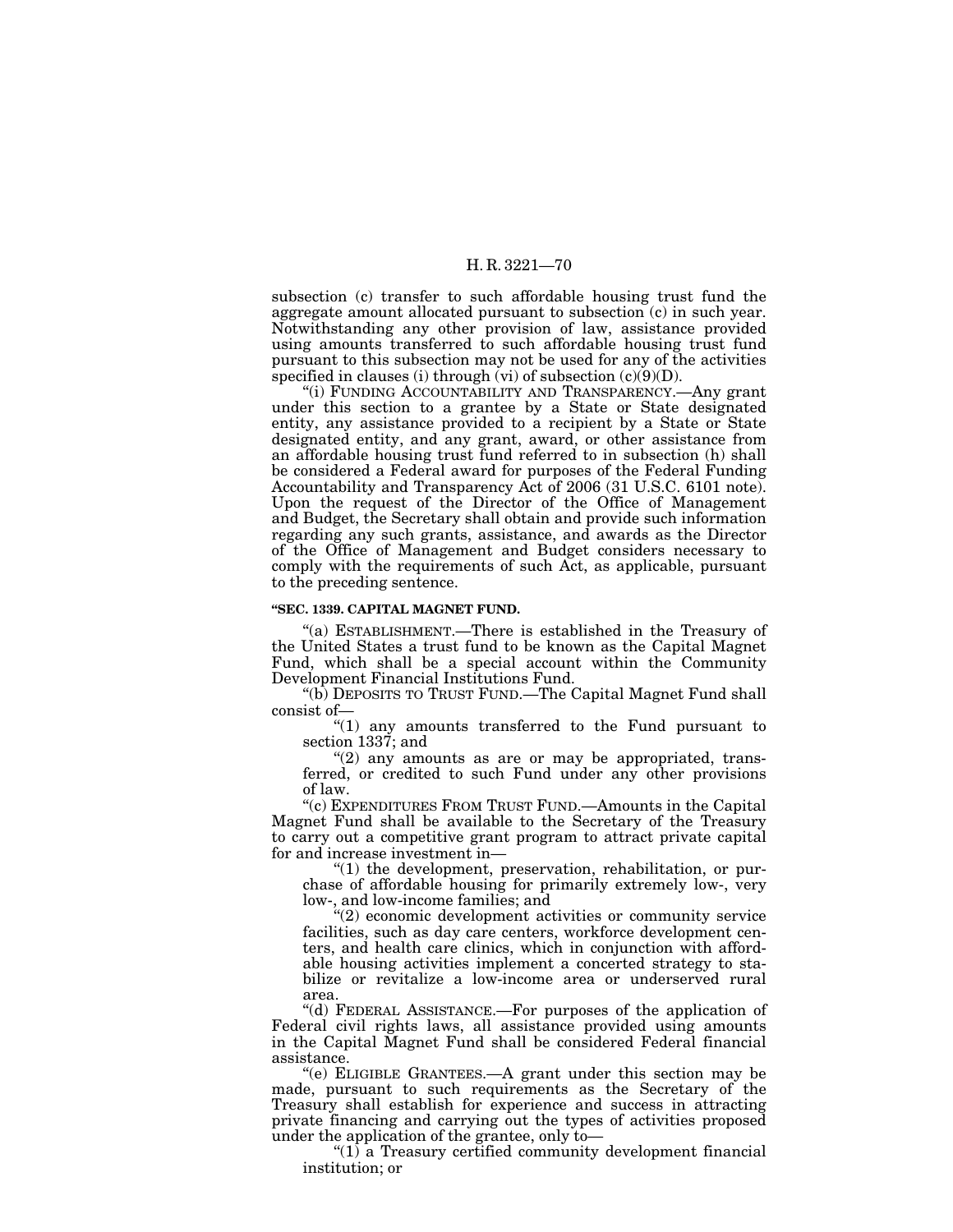" $(2)$  a nonprofit organization having as 1 of its principal purposes the development or management of affordable housing.

''(f) ELIGIBLE USES.—Grant amounts awarded from the Capital Magnet Fund pursuant to this section may be used for the purposes described in paragraphs (1) and (2) of subsection (c), including for the following uses:

''(1) To provide loan loss reserves.

" $(2)$  To capitalize a revolving loan fund.

''(3) To capitalize an affordable housing fund.

 $''(4)$  To capitalize a fund to support activities described in subsection  $(c)(2)$ .

''(5) For risk-sharing loans.

''(g) APPLICATIONS.—

''(1) IN GENERAL.—The Secretary of the Treasury shall provide, in a competitive application process established by regulation, for eligible grantees under subsection (e) to submit applications for Capital Magnet Fund grants to the Secretary at such time and in such manner as the Secretary shall determine.

"(2) CONTENT OF APPLICATION.—The application required under paragraph (1) shall include a detailed description of—

''(A) the types of affordable housing, economic, and community revitalization projects that support or sustain residents of an affordable housing project funded by a grant under this section for which such grant amounts would be used, including the proposed use of eligible grants as authorized under this section;

''(B) the types, sources, and amounts of other funding for such projects; and

 $(C)$  the expected time frame of any grant used for such project.

''(h) GRANT LIMITATION.—

" $(1)$  In GENERAL.—Any 1 eligible grantee and its subsidiaries and affiliates may not be awarded more than 15 percent of the aggregate funds available for grants during any year from the Capital Magnet Fund.

''(2) GEOGRAPHIC DIVERSITY.—

"(A) GOAL.-The Secretary of the Treasury shall seek to fund activities in geographically diverse areas of economic distress, including metropolitan and underserved rural areas in every State.

''(B) DIVERSITY DEFINED.—For purposes of this paragraph, geographic diversity includes those areas that meet objective criteria of economic distress developed by the Secretary of the Treasury, which may include—

''(i) the percentage of low-income families or the extent of poverty;

"(ii) the rate of unemployment or underemployment;

''(iii) extent of blight and disinvestment;

"(iv) projects that target extremely low-, very low-, and low-income families in or outside a designated economic distress area; or

''(v) any other criteria designated by the Secretary of the Treasury.

"(3) LEVERAGE OF FUNDS.—Each grant from the Capital Magnet Fund awarded under this section shall be reasonably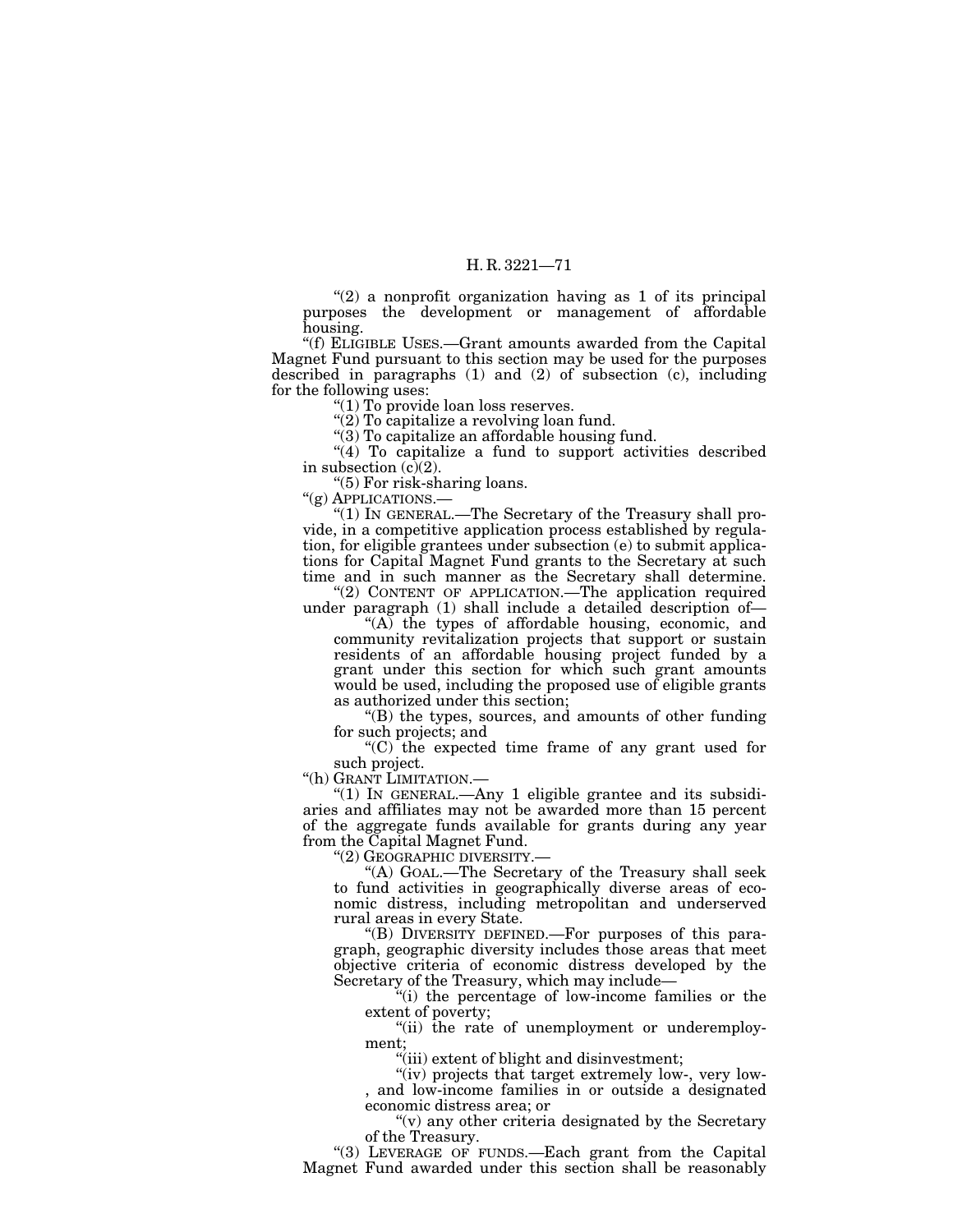expected to result in eligible housing, or economic and community development projects that support or sustain an affordable housing project funded by a grant under this section whose aggregate costs total at least 10 times the grant amount.

''(4) COMMITMENT FOR USE DEADLINE.—Amounts made available for grants under this section shall be committed for use within 2 years of the date of such allocation. The Secretary of the Treasury shall recapture into the Capital Magnet Fund any amounts not so used or committed for use and allocate such amounts in the first year after such recapture.

''(5) PROHIBITED USES.—The Secretary shall, by regulation, set forth prohibited uses of grant amounts awarded under this section, which shall include use for—

''(A) political activities;

"(B) advocacy;

''(C) lobbying, whether directly or through other parties;

''(D) counseling services;

''(E) travel expenses; and

"(F) preparing or providing advice on tax returns;

and for the purposes of this paragraph, the prohibited use of funds for political activities includes influencing the selection, nomination, election, or appointment of one or more candidates to any Federal, State or local office as codified in section §501 of the Internal Revenue Code of 1986 (26 U.S.C. 501).

''(6) ADDITIONAL LOBBYING RESTRICTIONS.—No assistance or amounts made available under this section may be expended by an eligible grantee to pay any person to influence or attempt to influence any agency, elected official, officer or employee of a State or local government in connection with the making, award, extension, continuation, renewal, amendment, or modification of any State or local government contract, grant, loan, or cooperative agreement as such terms are defined in section 1352 of title 31, United States Code.

"(7) PROHIBITION OF CONSIDERATION OF USE FOR MEETING HOUSING GOALS OR DUTY TO SERVE.—In determining the compliance of the enterprises with the housing goals under this section and the duty to serve underserved markets under section 1335, the Director of the Federal Housing Finance Agency may not consider any Capital Magnet Fund amounts used under this section for eligible activities under subsection (f). The Director of the Federal Housing Finance Agency shall give credit toward the achievement of such housing goals and such duty to serve underserved markets to purchases by the enterprises of mortgages for housing that receives funding from Capital Magnet Fund grant amounts, but only to the extent that such purchases by the enterprises are funded other than with such grant amounts.

''(8) ACCOUNTABILITY OF RECIPIENTS AND GRANTEES.—

''(A) TRACKING OF FUNDS.—The Secretary of the Treasury shall—

''(i) require each grantee to develop and maintain a system to ensure that each recipient of assistance from the Capital Magnet Fund uses such amounts in accordance with this section, the regulations issued under this section, and any requirements or conditions under which such amounts were provided; and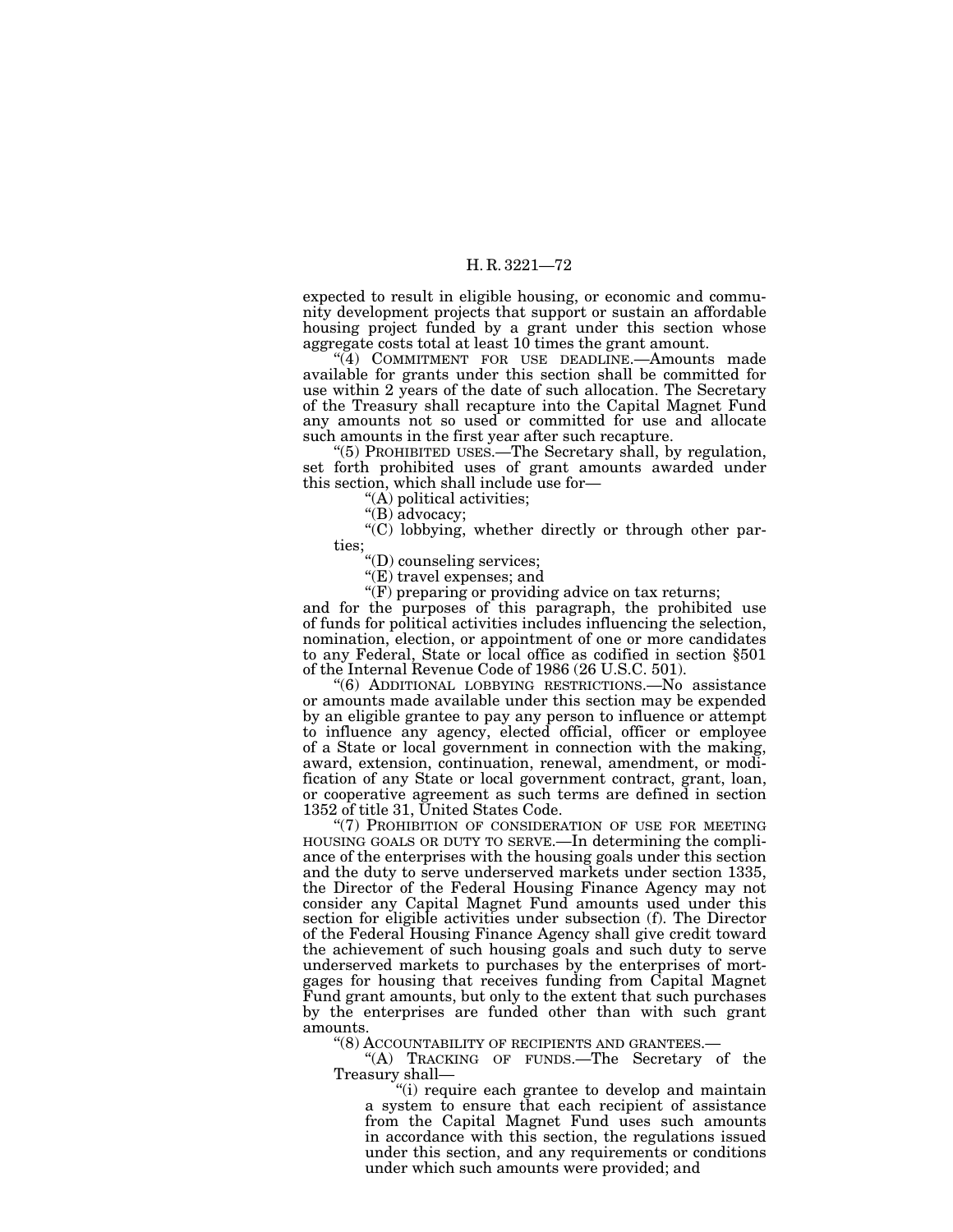''(ii) establish minimum requirements for agreements, between the grantee and the Capital Magnet Fund, regarding assistance from the Capital Magnet Fund, which shall include—

''(I) appropriate periodic financial and project reporting, record retention, and audit requirements for the duration of the grant to the recipient to ensure compliance with the limitations and requirements of this section and the regulations under this section; and

''(II) any other requirements that the Secretary determines are necessary to ensure appropriate grant administration and compliance.

''(B) MISUSE OF FUNDS.—If the Secretary of the Treasury determines, after reasonable notice and opportunity for hearing, that a grantee has failed to comply substantially with any provision of this section and until the Secretary is satisfied that there is no longer any such failure to comply, the Secretary shall—

''(i) reduce the amount of assistance under this section to the grantee by an amount equal to the amount of Capital Magnet Fund grant amounts which were not used in accordance with this section;

''(ii) require the grantee to repay the Secretary any amount of the Capital Magnet Fund grant amounts which were not used in accordance with this section;

"(iii) limit the availability of assistance under this section to the grantee to activities or recipients not affected by such failure to comply; or

"(iv) terminate any assistance under this section to the grantee.

''(i) PERIODIC REPORTS.—

"(1) In GENERAL.—The Secretary of the Treasury shall submit a report, on a periodic basis, to the Committee on Banking, Housing, and Urban Affairs of the Senate and the Committee on Financial Services of the House of Representatives describing the activities to be funded under this section.

"(2) REPORTS AVAILABLE TO PUBLIC.—The Secretary of the Treasury shall make the reports required under paragraph (1) publicly available.

''(j) REGULATIONS.—

''(1) IN GENERAL.—The Secretary of the Treasury shall issue regulations to carry out this section.

"(2) REQUIRED CONTENTS.—The regulations issued under this subsection shall include—

''(A) authority for the Secretary to audit, provide for an audit, or otherwise verify an enterprise's activities, to ensure compliance with this section;

''(B) a requirement that the Secretary ensure that the allocation of each enterprise is audited not less than annually to ensure compliance with this section;

 $C$ ) a requirement that, for the purposes of subparagraphs (A) and (B), any financial statement submitted by a grantee to the Secretary shall be reviewed by an independent certified public accountant in accordance with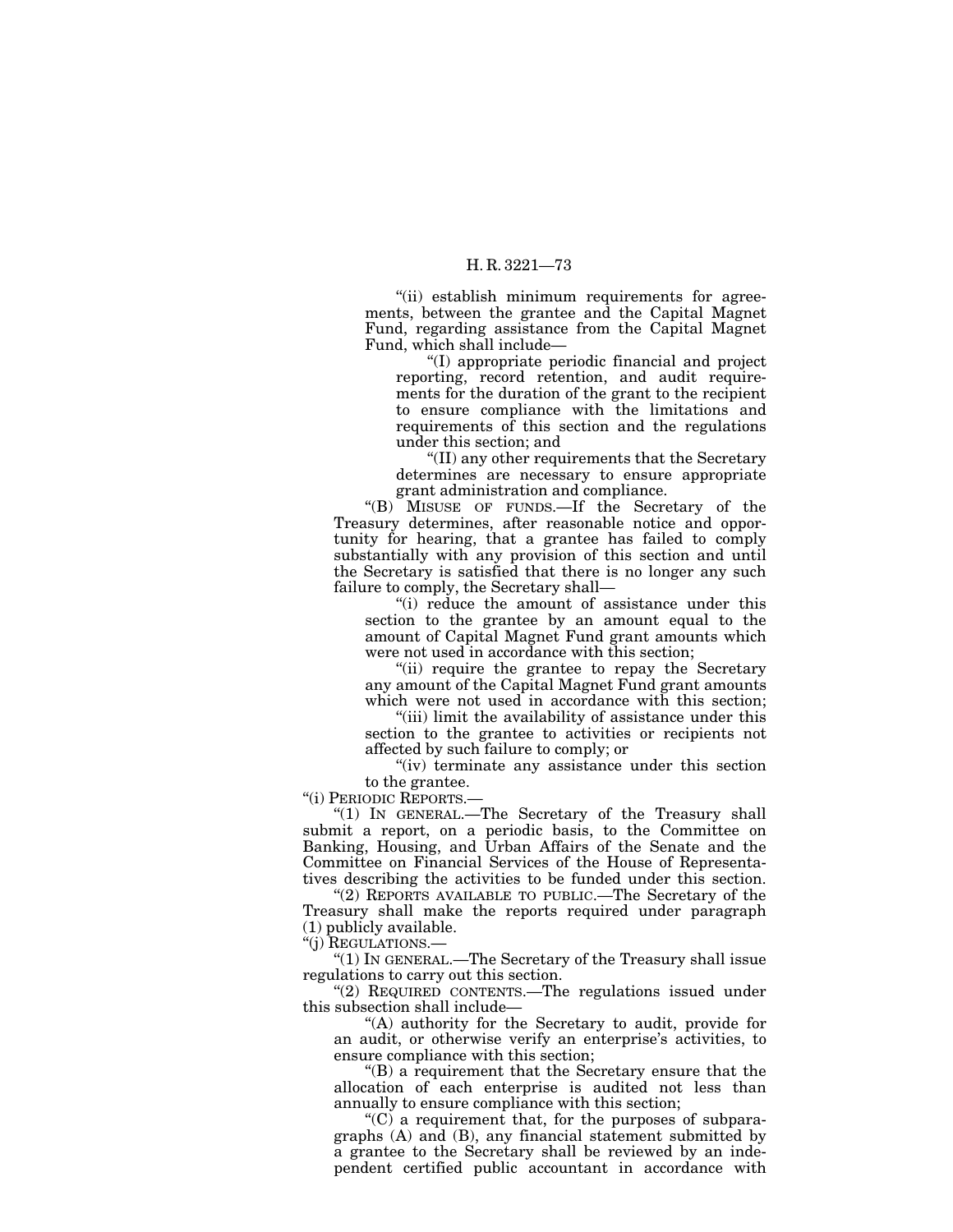Statements on Standards for Accounting and Review Services, issued by the American Institute of Certified Public Accountants; and

''(D) requirements for a process for application to, and selection by, the Secretary for activities to be funded with amounts from the Capital Magnet Fund, which shall provide that—

''(i) funds be fairly distributed to urban, suburban, and rural areas; and

''(ii) selection shall be based upon specific criteria, including a prioritization of funding based upon—

 $\sqrt[4]{(I)}$  the ability to use such funds to generate additional investments;

''(II) affordable housing need (taking into account the distinct needs of different regions of the country); and

''(III) ability to obligate amounts and undertake activities so funded in a timely manner.''.

### **SEC. 1132. FINANCIAL EDUCATION AND COUNSELING.**

(a) GOALS.—Financial education and counseling under this section shall have the goal of—

(1) increasing the financial knowledge and decision making capabilities of prospective homebuyers;

(2) assisting prospective homebuyers to develop monthly budgets, build personal savings, finance or plan for major purchases, reduce their debt, improve their financial stability, and set and reach their financial goals;

(3) helping prospective homebuyers to improve their credit scores by understanding the relationship between their credit histories and their credit scores; and

(4) educating prospective homebuyers about the options available to build savings for short- and long-term goals.

(b) GRANTS.—

(1) IN GENERAL.—The Secretary of the Treasury (in this section referred to as the "Secretary") shall make grants to eligible organizations to enable such organizations to provide a range of financial education and counseling services to prospective homebuyers.

(2) SELECTION.—The Secretary shall select eligible organizations to receive assistance under this section based on their experience and ability to provide financial education and counseling services that result in documented positive behavioral changes.

(c) ELIGIBLE ORGANIZATIONS.—

(1) IN GENERAL.—For purposes of this section, the term ''eligible organization'' means an organization that is—

(A) certified in accordance with section 106(e)(1) of the Housing and Urban Development Act of 1968 (12 U.S.C.  $1701x(e)$ ; or

(B) certified by the Office of Financial Education of the Department of the Treasury for purposes of this section, in accordance with paragraph (2).

(2) OFE CERTIFICATION.—To be certified by the Office of Financial Education for purposes of this section, an eligible organization shall be—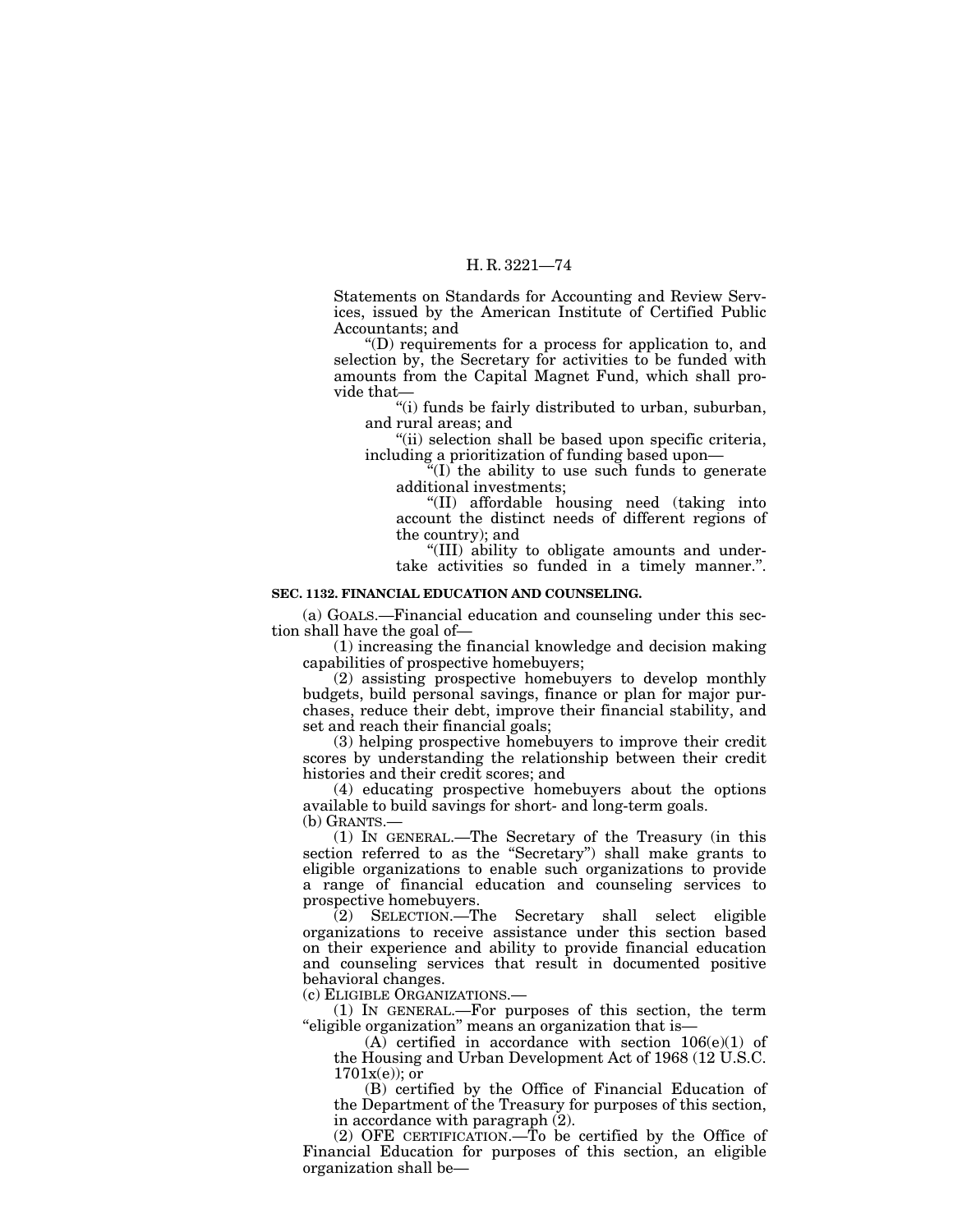(A) a housing counseling agency certified by the Secretary of Housing and Urban Development under section 106(e) of the Housing and Urban Development Act of 1968;

(B) a State, local, or tribal government agency;

(C) a community development financial institution (as defined in section 103(5) of the Community Development Banking and Financial Institutions Act of 1994 (12 U.S.C. 4702(5)) or a credit union; or

(D) any collaborative effort of entities described in any of subparagraphs (A) through (C).

(d) AUTHORITY FOR PILOT PROJECTS.—

(1) IN GENERAL.—The Secretary of the Treasury shall authorize not more than 5 pilot project grants to eligible organizations under subsection (c) in order to—

(A) carry out the services under this section; and

(B) provide such other services that will improve the financial stability and economic condition of low- and moderate-income and low-wealth individuals.

(2) GOAL.—The goal of the pilot project grants under this subsection is to—

(A) identify successful methods resulting in positive behavioral change for financial empowerment; and

(B) establish program models for organizations to carry out effective counseling services.

(e) AUTHORIZATION OF APPROPRIATIONS.—There are authorized to be appropriated to the Secretary such sums as are necessary to carry out this section and for the provision of additional financial educational services.

(f) STUDY AND REPORT ON EFFECTIVENESS AND IMPACT.—

(1) IN GENERAL.—The Comptroller General of the United States shall conduct a study on the effectiveness and impact of the grant program established under this section. Not later than 3 years after the date of enactment of this Act, the Comptroller General shall submit a report on the results of such study to the Committee on Banking, Housing, and Urban Affairs of the Senate and the Committee on Financial Services of the House of Representatives.

(2) CONTENT OF STUDY.—The study required under paragraph (1) shall include an evaluation of the following:

(A) The effectiveness of the grant program established under this section in improving the financial situation of homeowners and prospective homebuyers served by the grant program.

(B) The extent to which financial education and counseling services have resulted in positive behavioral changes.

(C) The effectiveness and quality of the eligible organizations providing financial education and counseling services under the grant program.

(g) REGULATIONS.—The Secretary is authorized to promulgate such regulations as may be necessary to implement and administer the grant program authorized by this section.

#### **SEC. 1133. TRANSFER AND RIGHTS OF CERTAIN HUD EMPLOYEES.**

(a) TRANSFER.—Each employee of the Department of Housing and Urban Development whose position responsibilities primarily involve the establishment and enforcement of the housing goals under subpart B of part 2 of subtitle A of the Federal Housing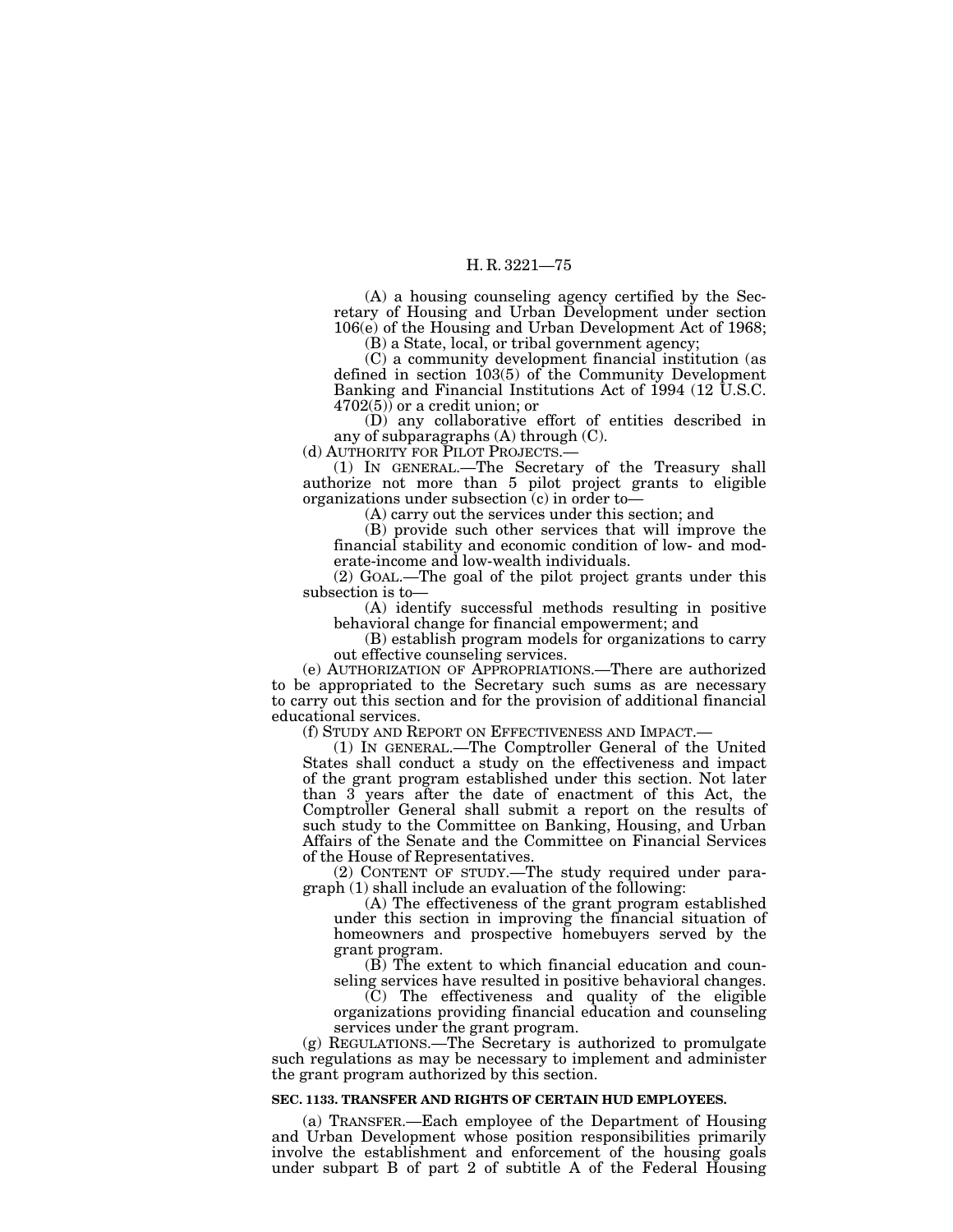Enterprises Financial Safety and Soundness Act of 1992 (12 U.S.C. 4561 et seq.) shall be transferred to the Federal Housing Finance Agency for employment, not later than the effective date of the Federal Housing Finance Regulatory Reform Act of 2008, and such transfer shall be deemed a transfer of function for purposes of section 3503 of title 5, United States Code.

(b) GUARANTEED POSITIONS.—

(1) IN GENERAL.—Each employee transferred under subsection (a) shall be guaranteed a position with the same status, tenure, grade, and pay as that held on the day immediately preceding the transfer.

(2) NO INVOLUNTARY SEPARATION OR REDUCTION.—An employee transferred under subsection (a) holding a permanent position on the day immediately preceding the transfer may not be involuntarily separated or reduced in grade or compensation during the 12-month period beginning on the date of transfer, except for cause, or, in the case of a temporary employee, separated in accordance with the terms of the appointment of the employee.

(c) APPOINTMENT AUTHORITY FOR EXCEPTED AND SENIOR EXECU-TIVE SERVICE EMPLOYEES.—

(1) IN GENERAL.—In the case of an employee occupying a position in the excepted service or the Senior Executive Service, any appointment authority established under law or by regulations of the Office of Personnel Management for filling such position shall be transferred, subject to paragraph (2).

(2) DECLINE OF TRANSFER.—The Director may decline a transfer of authority under paragraph (1) to the extent that such authority relates to—

(A) a position excepted from the competitive service because of its confidential, policymaking, policy-determining, or policy-advocating character; or

(B) a noncareer position in the Senior Executive Service (within the meaning of section  $3132(a)(7)$  of title 5, United States Code).

(d) REORGANIZATION.—If the Director determines, after the end of the 1-year period beginning on the effective date of the Federal Housing Finance Regulatory Reform Act of 2008, that a reorganization of the combined workforce is required, that reorganization shall be deemed a major reorganization for purposes of affording affected employee retirement under section 8336(d)(2) or 8414(b)(1)(B) of title 5, United States Code.

(e) EMPLOYEE BENEFIT PROGRAMS.—

(1) IN GENERAL.—Any employee described under subsection (a) accepting employment with the Agency as a result of a transfer under subsection (a) may retain, for 12 months after the date on which such transfer occurs, membership in any employee benefit program of the Agency or the Department of Housing and Urban Development, as applicable, including insurance, to which such employee belongs on such effective date, if—

(A) the employee does not elect to give up the benefit or membership in the program; and

(B) the benefit or program is continued by the Director of the Federal Housing Finance Agency.

(2) COST DIFFERENTIAL.—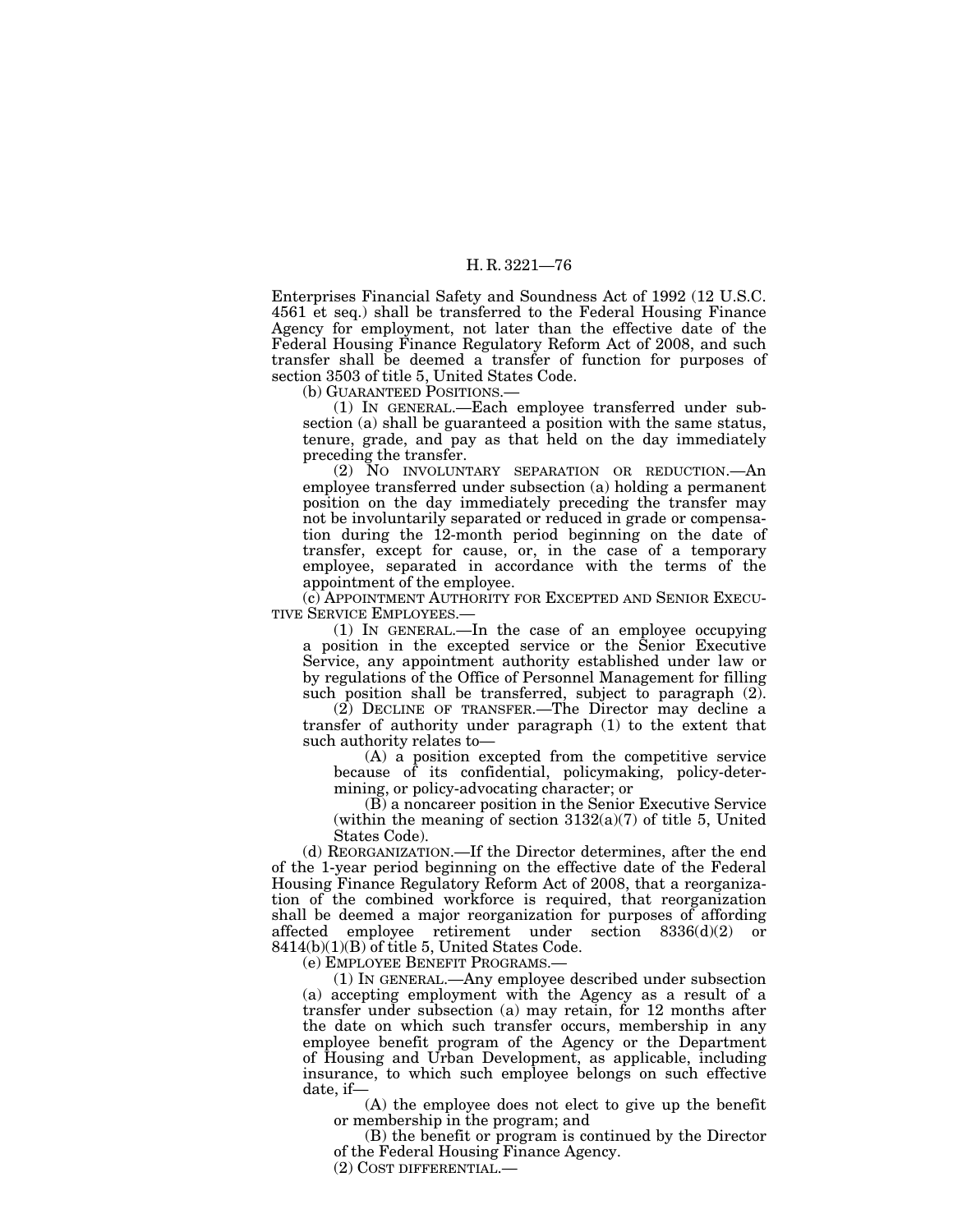(A) IN GENERAL.—The difference in the costs between the benefits which would have been provided by the Department of Housing and Urban Development and those provided by this section shall be paid by the Director.

(B) HEALTH INSURANCE.—If any employee elects to give up membership in a health insurance program or the health insurance program is not continued by the Director, the employee shall be permitted to select an alternate Federal health insurance program not later than 30 days after the date of such election or notice, without regard to any other regularly scheduled open season.

# **Subtitle C—Prompt Corrective Action**

#### **SEC. 1141. CRITICAL CAPITAL LEVELS.**

(a) IN GENERAL.—Section 1363 of the Federal Housing Enterprises Financial Safety and Soundness Act of 1992 (12 U.S.C. 4613) is amended—

(1) by striking "For" and inserting "(a) ENTERPRISES.— FOR"; and

(2) by adding at the end the following new subsection: ''(b) FEDERAL HOME LOAN BANKS.—

''(1) IN GENERAL.—For purposes of this subtitle, the critical capital level for each Federal Home Loan Bank shall be such amount of capital as the Director shall, by regulation, require.

"(2) CONSIDERATION OF OTHER CRITICAL CAPITAL LEVELS.-In establishing the critical capital level under paragraph (1) for the Federal Home Loan Banks, the Director shall take due consideration of the critical capital level established under subsection (a) for the enterprises, with such modifications as the Director determines to be appropriate to reflect the difference in operations between the banks and the enterprises.''.

(b) REGULATIONS.—Not later than the expiration of the 180 day period beginning on the date of enactment of this Act, the Director of the Federal Housing Finance Agency shall issue regulations pursuant to section  $1363(b)$  of the Federal Housing Enterprises Financial Safety and Soundness Act of 1992 (as added by this section) establishing the critical capital level under such section.

#### **SEC. 1142. CAPITAL CLASSIFICATIONS.**

(a) IN GENERAL.—Section 1364 of the Federal Housing Enterprises Financial Safety and Soundness Act of 1992 (12 U.S.C. 4614) is amended—

(1) in the heading for subsection (a) by striking ''In General'' and inserting "Enterprises";

 $(2)$  in subsection  $(c)$ —

 $(A)$  by striking "subsection  $(b)$ " and inserting "subsection (c)";

(B) by striking ''enterprises'' and inserting ''regulated entities''; and

(C) by striking the last sentence;

(3) by redesignating subsections (c) (as so amended by paragraph  $(2)$  of this subsection) and  $(d)$  as subsections  $(d)$ and (f), respectively;

(4) by striking subsection (b) and inserting the following: ''(b) FEDERAL HOME LOAN BANKS.—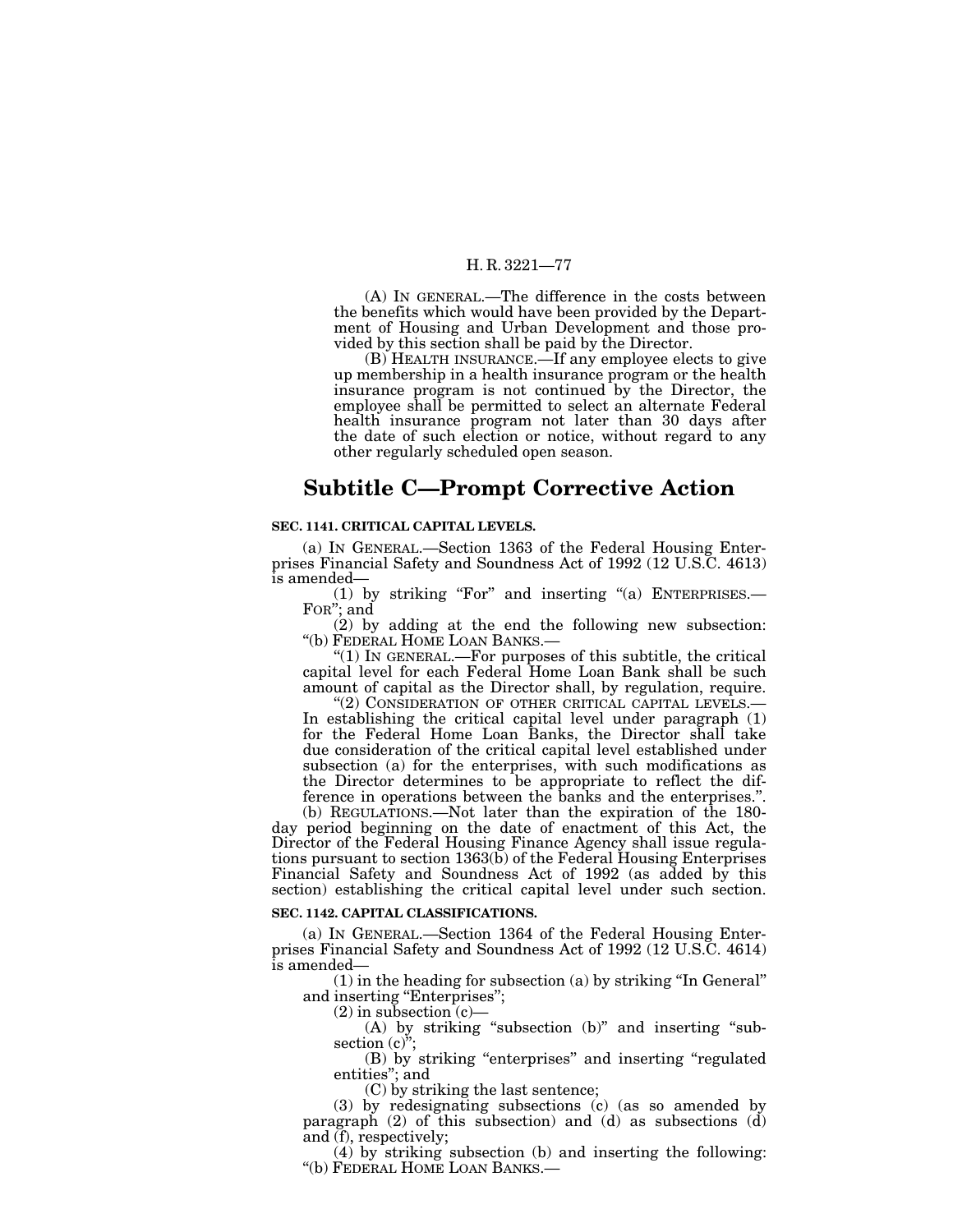"(1) ESTABLISHMENT AND CRITERIA.—For purposes of this subtitle, the Director shall, by regulation—

''(A) establish the capital classifications specified under paragraph (2) for the Federal Home Loan Banks;

 $\sqrt{(\text{B})}$  establish criteria for each such capital classification based on the amount and types of capital held by a bank and the risk-based, minimum, and critical capital levels for the banks and taking due consideration of the capital classifications established under subsection (a) for the enterprises, with such modifications as the Director determines to be appropriate to reflect the difference in operations between the banks and the enterprises; and

''(C) shall classify the Federal Home Loan Banks according to such capital classifications.

''(2) CLASSIFICATIONS.—The capital classifications specified under this paragraph are—

" $(\overline{A})$  adequately capitalized;

''(B) undercapitalized;

''(C) significantly undercapitalized; and

''(D) critically undercapitalized.

''(c) DISCRETIONARY CLASSIFICATION.—

''(1) GROUNDS FOR RECLASSIFICATION.—The Director may reclassify a regulated entity under paragraph (2) if—

''(A) at any time, the Director determines in writing that the regulated entity is engaging in conduct that could result in a rapid depletion of core or total capital or the value of collateral pledged as security has decreased significantly or that the value of the property subject to mortgages held by the regulated entity (or securitized in the case of an enterprise) has decreased significantly;

''(B) after notice and an opportunity for hearing, the Director determines that the regulated entity is in an unsafe or unsound condition; or

 $(C)$  pursuant to section 1371(b), the Director deems the regulated entity to be engaging in an unsafe or unsound practice.

''(2) RECLASSIFICATION.—In addition to any other action authorized under this title, including the reclassification of a regulated entity for any reason not specified in this subsection, if the Director takes any action described in paragraph (1), the Director may classify a regulated entity—

''(A) as undercapitalized, if the regulated entity is otherwise classified as adequately capitalized;

''(B) as significantly undercapitalized, if the regulated entity is otherwise classified as undercapitalized; and

''(C) as critically undercapitalized, if the regulated entity is otherwise classified as significantly undercapitalized.''; and

(5) by inserting after subsection (d) (as so redesignated by paragraph (3) of this subsection), the following new subsection:

''(e) RESTRICTION ON CAPITAL DISTRIBUTIONS.—

''(1) IN GENERAL.—A regulated entity shall make no capital distribution if, after making the distribution, the regulated entity would be undercapitalized.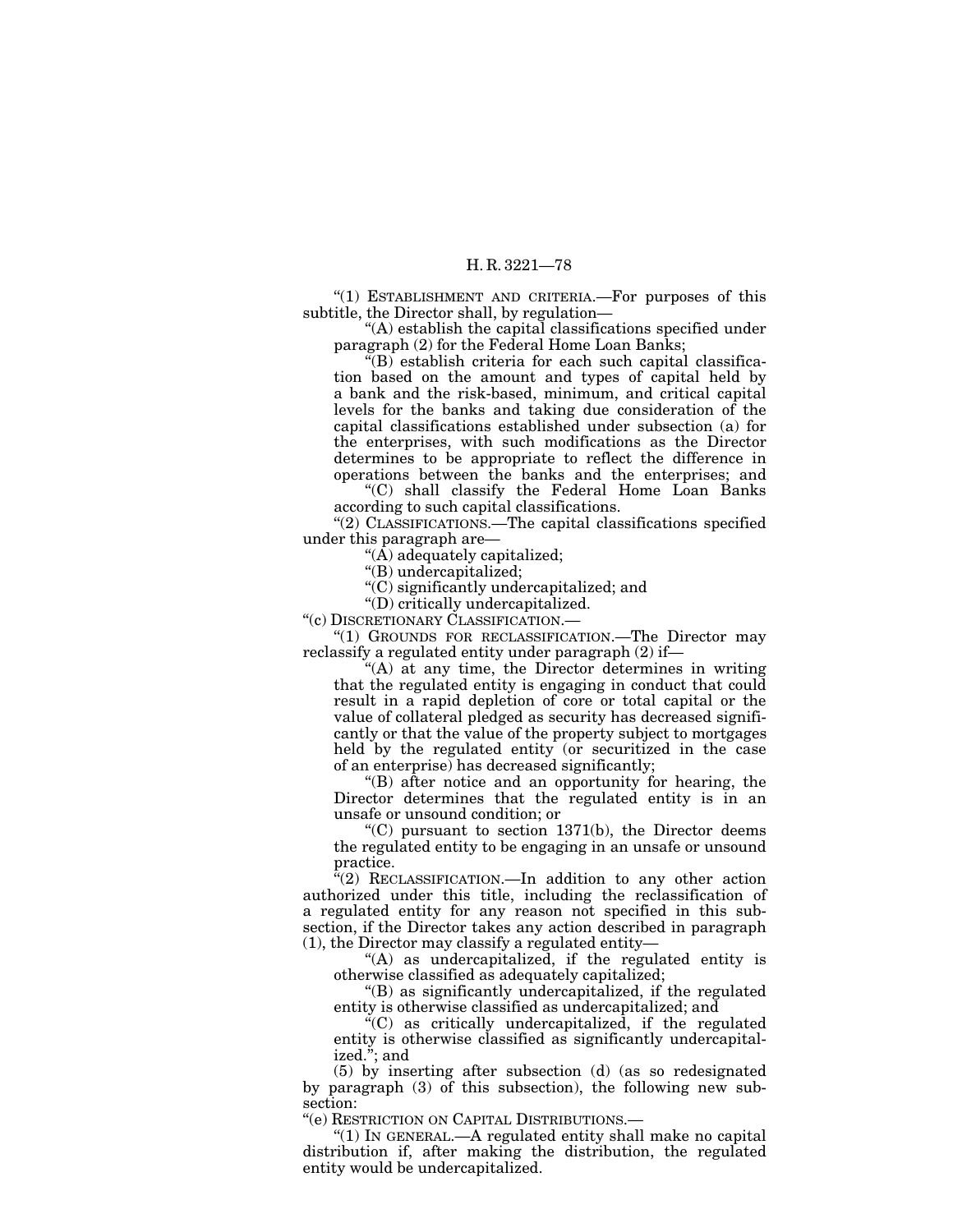''(2) EXCEPTION.—Notwithstanding paragraph (1), the Director may permit a regulated entity, to the extent appropriate or applicable, to repurchase, redeem, retire, or otherwise acquire shares or ownership interests if the repurchase, redemption, retirement, or other acquisition—

"(A) is made in connection with the issuance of additional shares or obligations of the regulated entity in at least an equivalent amount; and

 $\sqrt{\ }$ (B) will reduce the financial obligations of the regulated entity or otherwise improve the financial condition of the entity.''.

(b) REGULATIONS.—Not later than the expiration of the 180 day period beginning on the date of enactment of this Act, the Director of the Federal Housing Finance Agency shall issue regulations to carry out section 1364(b) of the Federal Housing Enterprises Financial Safety and Soundness Act of 1992 (as added by this section), relating to capital classifications for the Federal Home Loan Banks.

#### **SEC. 1143. SUPERVISORY ACTIONS APPLICABLE TO UNDERCAPITAL-IZED REGULATED ENTITIES.**

Section 1365 of the Federal Housing Enterprises Financial Safety and Soundness Act of 1992 (12 U.S.C. 4615) is amended—

(1) by striking ''the enterprise'' each place that term appears and inserting "the regulated entity";

(2) by striking ''An enterprise'' each place that term appears and inserting ''A regulated entity'';

(3) by striking ''an enterprise'' each place that term appears and inserting ''a regulated entity'';

 $(4)$  in subsection  $(a)$ —

(A) by redesignating paragraphs (1) and (2) as paragraphs  $(2)$  and  $(3)$ , respectively;

(B) by inserting before paragraph (2), as redesignated, the following:

''(1) REQUIRED MONITORING.—The Director shall—

''(A) closely monitor the condition of any undercapitalized regulated entity;

 $\sqrt{\widetilde{B}}$  closely monitor compliance with the capital restoration plan, restrictions, and requirements imposed on an undercapitalized regulated entity under this section; and

''(C) periodically review the plan, restrictions, and requirements applicable to an undercapitalized regulated entity to determine whether the plan, restrictions, and requirements are achieving the purpose of this section.''; and

(C) by adding at the end the following:

"(4) RESTRICTION OF ASSET GROWTH.—An undercapitalized regulated entity shall not permit its average total assets during any calendar quarter to exceed its average total assets during the preceding calendar quarter, unless—

 $(A)$  the Director has accepted the capital restoration plan of the regulated entity;

''(B) any increase in total assets is consistent with the capital restoration plan; and

 $(C)$  the ratio of tangible equity to assets of the regulated entity increases during the calendar quarter at a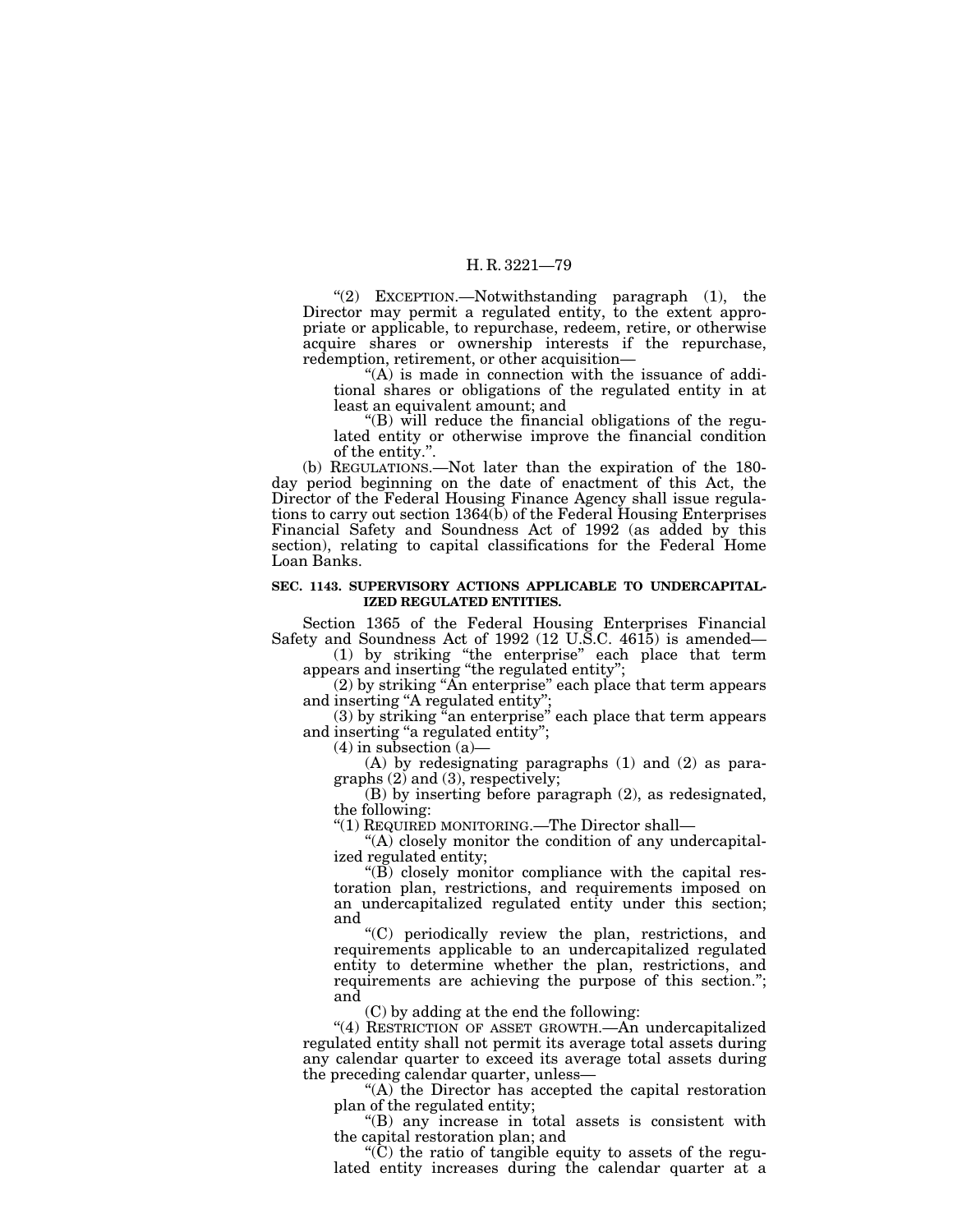rate sufficient to enable the regulated entity to become adequately capitalized within a reasonable time.

''(5) PRIOR APPROVAL OF ACQUISITIONS AND NEW ACTIVI-TIES.—An undercapitalized regulated entity shall not, directly or indirectly, acquire any interest in any entity or engage in any new activity, unless—

''(A) the Director has accepted the capital restoration plan of the regulated entity, the regulated entity is implementing the plan, and the Director determines that the proposed action is consistent with and will further the achievement of the plan; or

''(B) the Director determines that the proposed action will further the purpose of this subtitle.";

 $(5)$  in subsection  $(b)$ —

(A) in the subsection heading, by striking ''DISCRE-TIONARY'';

(B) in the matter preceding paragraph (1), by striking "may" and inserting "shall"; and

 $(C)$  in paragraph  $(2)$ —

(i) by striking ''make, in good faith, reasonable efforts necessary to''; and

(ii) by striking the period at the end and inserting "in any material respect."; and

(6) by striking subsection (c) and inserting the following: ''(c) OTHER DISCRETIONARY SAFEGUARDS.—The Director may

take, with respect to an undercapitalized regulated entity, any of the actions authorized to be taken under section 1366 with respect to a significantly undercapitalized regulated entity, if the Director determines that such actions are necessary to carry out the purpose of this subtitle.''.

#### **SEC. 1144. SUPERVISORY ACTIONS APPLICABLE TO SIGNIFICANTLY UNDERCAPITALIZED REGULATED ENTITIES.**

Section 1366 of the Federal Housing Enterprises Financial Safety and Soundness Act of 1992 (12 U.S.C. 4616) is amended—

 $(1)$  in subsection  $(a)(2)$ , by striking "undercapitalized enterprise'' and inserting ''undercapitalized'';

(2) by striking ''the enterprise'' each place that term appears and inserting ''the regulated entity'';

(3) by striking ''An enterprise'' each place that term appears and inserting ''A regulated entity'';

 $(4)$  by striking "an enterprise" each place that term appears and inserting "a regulated entity";

 $(5)$  in subsection  $(b)$ —

(A) in the subsection heading, by striking ''DISCRE-TIONARY SUPERVISORY'' and inserting ''SPECIFIC'';

(B) in the matter preceding paragraph  $(1)$ , by striking "may, at any time, take any" and inserting "shall carry out this section by taking, at any time, 1 or more'';

(C) by striking paragraph (6);

(D) by redesignating paragraph (5) as paragraph (6);

(E) by inserting after paragraph (4) the following:

"(5) IMPROVEMENT OF MANAGEMENT.—Take 1 or more of the following actions:

" $(A)$  NEW ELECTION OF BOARD.—Order a new election for the board of directors of the regulated entity.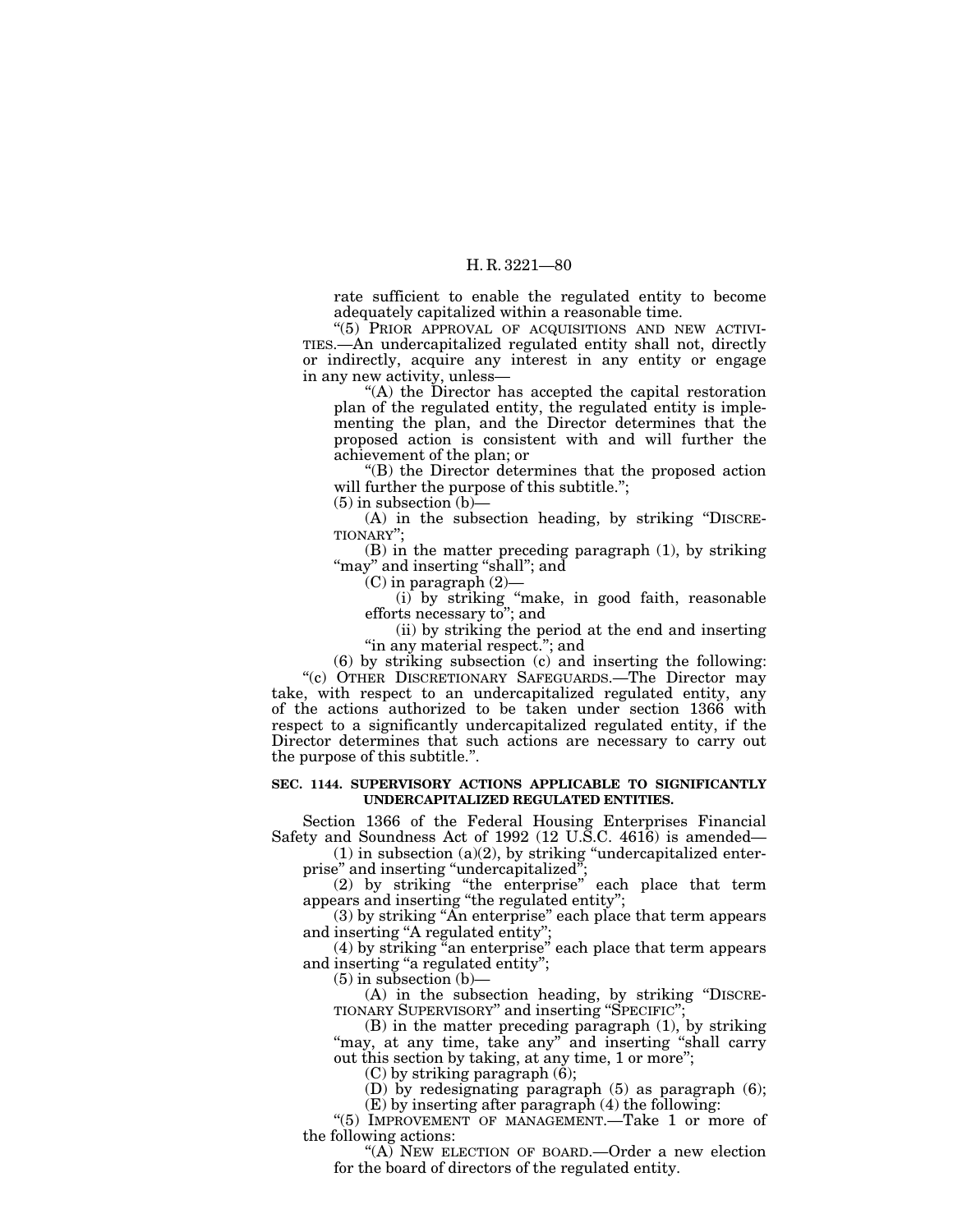''(B) DISMISSAL OF DIRECTORS OR EXECUTIVE OFFI- CERS.—Require the regulated entity to dismiss from office any director or executive officer who had held office for more than 180 days immediately before the date on which the regulated entity became undercapitalized. Dismissal under this subparagraph shall not be construed to be a removal pursuant to the enforcement powers of the Director under section 1377.

''(C) EMPLOY QUALIFIED EXECUTIVE OFFICERS.—Require the regulated entity to employ qualified executive officers (who, if the Director so specifies, shall be subject to approval by the Director).''; and

(F) by adding at the end the following:

"(7) OTHER ACTION.—Require the regulated entity to take any other action that the Director determines will better carry out the purpose of this section than any of the other actions specified in this subsection.''; and

 $(6)$  by striking subsection (c) and inserting the following:  $(6)$  RESTRICTION ON COMPENSATION OF EXECUTIVE OFFICERS. A regulated entity that is classified as significantly undercapitalized in accordance with section 1364 may not, without prior written approval by the Director—

" $(1)$  pay any bonus to any executive officer; or

"(2) provide compensation to any executive officer at a rate exceeding the average rate of compensation of that officer (excluding bonuses, stock options, and profit sharing) during the 12 calendar months preceding the calendar month in which the regulated entity became significantly undercapitalized.''.

#### **SEC. 1145. AUTHORITY OVER CRITICALLY UNDERCAPITALIZED REGU-LATED ENTITIES.**

(a) IN GENERAL.—Section 1367 of the Federal Housing Enterprises Financial Safety and Soundness Act of 1992 (12 U.S.C. 4617) is amended to read as follows:

#### **''SEC. 1367. AUTHORITY OVER CRITICALLY UNDERCAPITALIZED REGU-LATED ENTITIES.**

''(a) APPOINTMENT OF THE AGENCY AS CONSERVATOR OR RECEIVER.—

''(1) IN GENERAL.—Notwithstanding any other provision of Federal or State law, the Director may appoint the Agency as conservator or receiver for a regulated entity in the manner provided under paragraph  $(2)$  or  $(4)$ . All references to the conservator or receiver under this section are references to the Agency acting as conservator or receiver.

"(2) DISCRETIONARY APPOINTMENT.—The Agency may, at the discretion of the Director, be appointed conservator or receiver for the purpose of reorganizing, rehabilitating, or winding up the affairs of a regulated entity.

"(3) GROUNDS FOR DISCRETIONARY APPOINTMENT OF CONSER-VATOR OR RECEIVER.—The grounds for appointing conservator or receiver for any regulated entity under paragraph (2) are as follows:

''(A) ASSETS INSUFFICIENT FOR OBLIGATIONS.—The assets of the regulated entity are less than the obligations of the regulated entity to its creditors and others.

''(B) SUBSTANTIAL DISSIPATION.—Substantial dissipation of assets or earnings due to—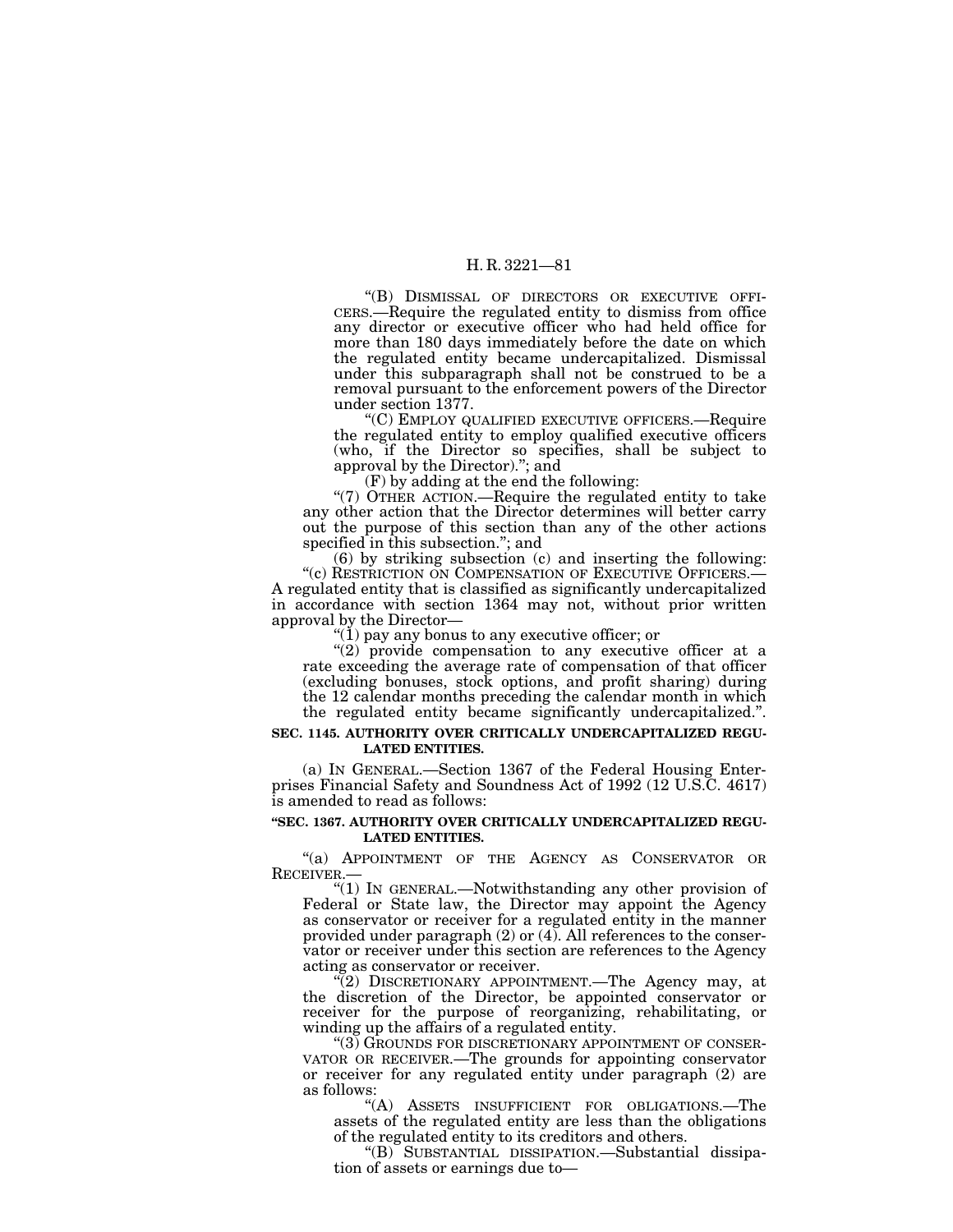''(i) any violation of any provision of Federal or State law; or

''(ii) any unsafe or unsound practice.

''(C) UNSAFE OR UNSOUND CONDITION.—An unsafe or unsound condition to transact business.

''(D) CEASE AND DESIST ORDERS.—Any willful violation of a cease and desist order that has become final.

''(E) CONCEALMENT.—Any concealment of the books, papers, records, or assets of the regulated entity, or any refusal to submit the books, papers, records, or affairs of the regulated entity, for inspection to any examiner or to any lawful agent of the Director.

"(F) INABILITY TO MEET OBLIGATIONS.—The regulated entity is likely to be unable to pay its obligations or meet the demands of its creditors in the normal course of business.

''(G) LOSSES.—The regulated entity has incurred or is likely to incur losses that will deplete all or substantially all of its capital, and there is no reasonable prospect for the regulated entity to become adequately capitalized (as defined in section  $1\overline{3}64(a)(1)$ ).

''(H) VIOLATIONS OF LAW.—Any violation of any law or regulation, or any unsafe or unsound practice or condition that is likely to—

''(i) cause insolvency or substantial dissipation of assets or earnings; or

"(ii) weaken the condition of the regulated entity.

''(I) CONSENT.—The regulated entity, by resolution of its board of directors or its shareholders or members, consents to the appointment.

''(J) UNDERCAPITALIZATION.—The regulated entity is undercapitalized or significantly undercapitalized (as defined in section  $1364(a)(3)$ , and-

''(i) has no reasonable prospect of becoming adequately capitalized;

"(ii) fails to become adequately capitalized, as required by—

"(I) section  $1365(a)(1)$  with respect to a regulated entity; or

"(II) section  $1366(a)(1)$  with respect to a significantly undercapitalized regulated entity;

"(iii) fails to submit a capital restoration plan acceptable to the Agency within the time prescribed under section 1369C; or

"(iv) materially fails to implement a capital restoration plan submitted and accepted under section 1369C.

"(K) CRITICAL UNDERCAPITALIZATION.—The regulated entity is critically undercapitalized, as defined in section  $1364(a)(4)$ .

''(L) MONEY LAUNDERING.—The Attorney General notifies the Director in writing that the regulated entity has been found guilty of a criminal offense under section 1956 or 1957 of title 18, United States Code, or section 5322 or 5324 of title 31, United States Code.

''(4) MANDATORY RECEIVERSHIP.—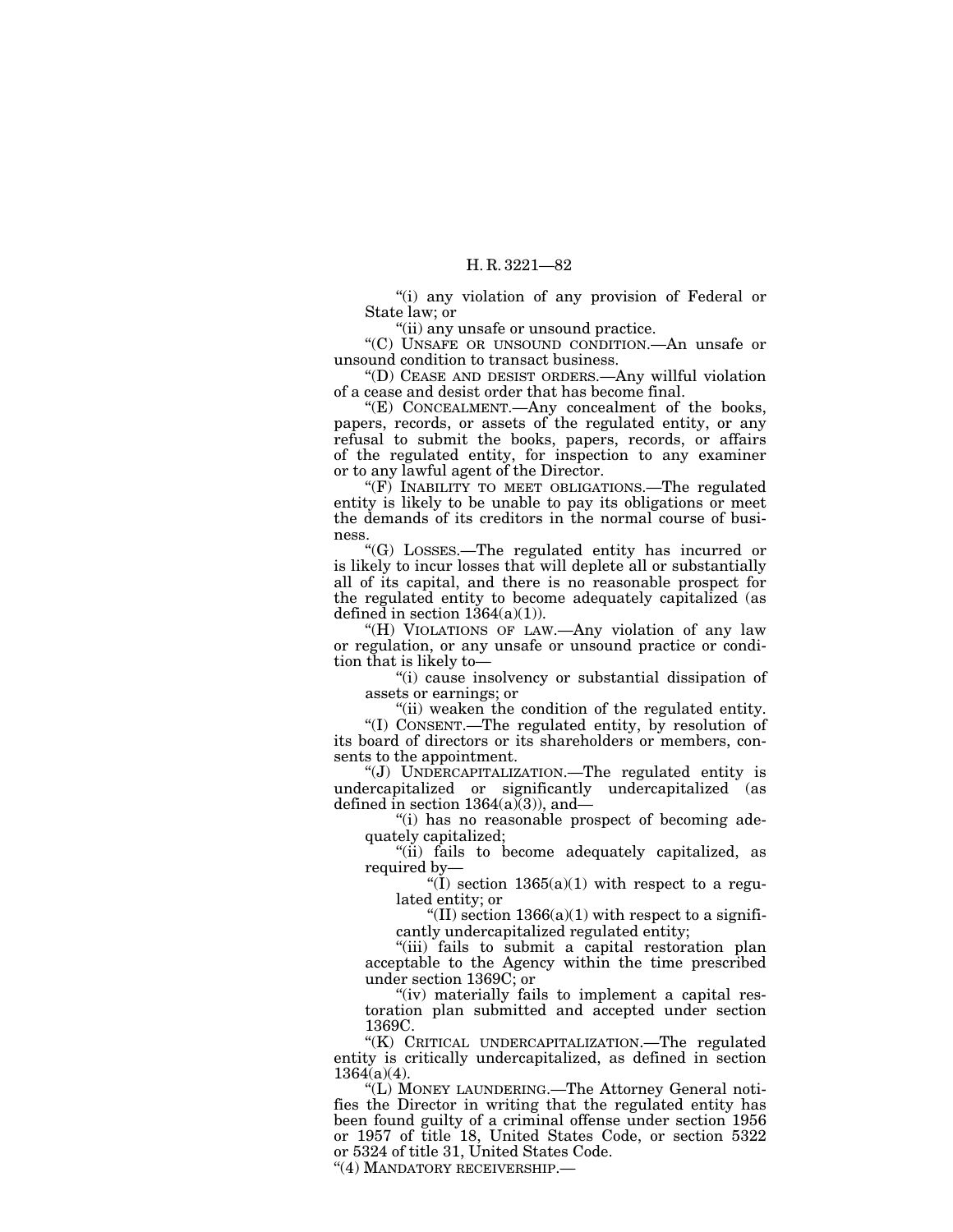''(A) IN GENERAL.—The Director shall appoint the Agency as receiver for a regulated entity if the Director determines, in writing, that—

''(i) the assets of the regulated entity are, and during the preceding 60 calendar days have been, less than the obligations of the regulated entity to its creditors and others; or

''(ii) the regulated entity is not, and during the preceding 60 calendar days has not been, generally paying the debts of the regulated entity (other than debts that are the subject of a bona fide dispute) as such debts become due.

''(B) PERIODIC DETERMINATION REQUIRED FOR CRITI-CALLY UNDERCAPITALIZED REGULATED ENTITY.—If a regulated entity is critically undercapitalized, the Director shall make a determination, in writing, as to whether the regulated entity meets the criteria specified in clause (i) or  $(ii)$  of subparagraph  $(A)$ —

''(i) not later than 30 calendar days after the regulated entity initially becomes critically undercapitalized; and

''(ii) at least once during each succeeding 30-calendar day period.

''(C) DETERMINATION NOT REQUIRED IF RECEIVERSHIP ALREADY IN PLACE.—Subparagraph (B) does not apply with respect to a regulated entity in any period during which the Agency serves as receiver for the regulated entity.

''(D) RECEIVERSHIP TERMINATES CONSERVATORSHIP.— The appointment of the Agency as receiver of a regulated entity under this section shall immediately terminate any conservatorship established for the regulated entity under this title.

''(5) JUDICIAL REVIEW.—

''(A) IN GENERAL.—If the Agency is appointed conservator or receiver under this section, the regulated entity may, within 30 days of such appointment, bring an action in the United States district court for the judicial district in which the home office of such regulated entity is located, or in the United States District Court for the District of Columbia, for an order requiring the Agency to remove itself as conservator or receiver.

''(B) REVIEW.—Upon the filing of an action under subparagraph (A), the court shall, upon the merits, dismiss such action or direct the Agency to remove itself as such conservator or receiver.

"(6) DIRECTORS NOT LIABLE FOR ACQUIESCING IN APPOINT-MENT OF CONSERVATOR OR RECEIVER.—The members of the board of directors of a regulated entity shall not be liable to the shareholders or creditors of the regulated entity for acquiescing in or consenting in good faith to the appointment of the Agency as conservator or receiver for that regulated entity.

"(7) AGENCY NOT SUBJECT TO ANY OTHER FEDERAL AGENCY.—When acting as conservator or receiver, the Agency shall not be subject to the direction or supervision of any other agency of the United States or any State in the exercise of the rights, powers, and privileges of the Agency.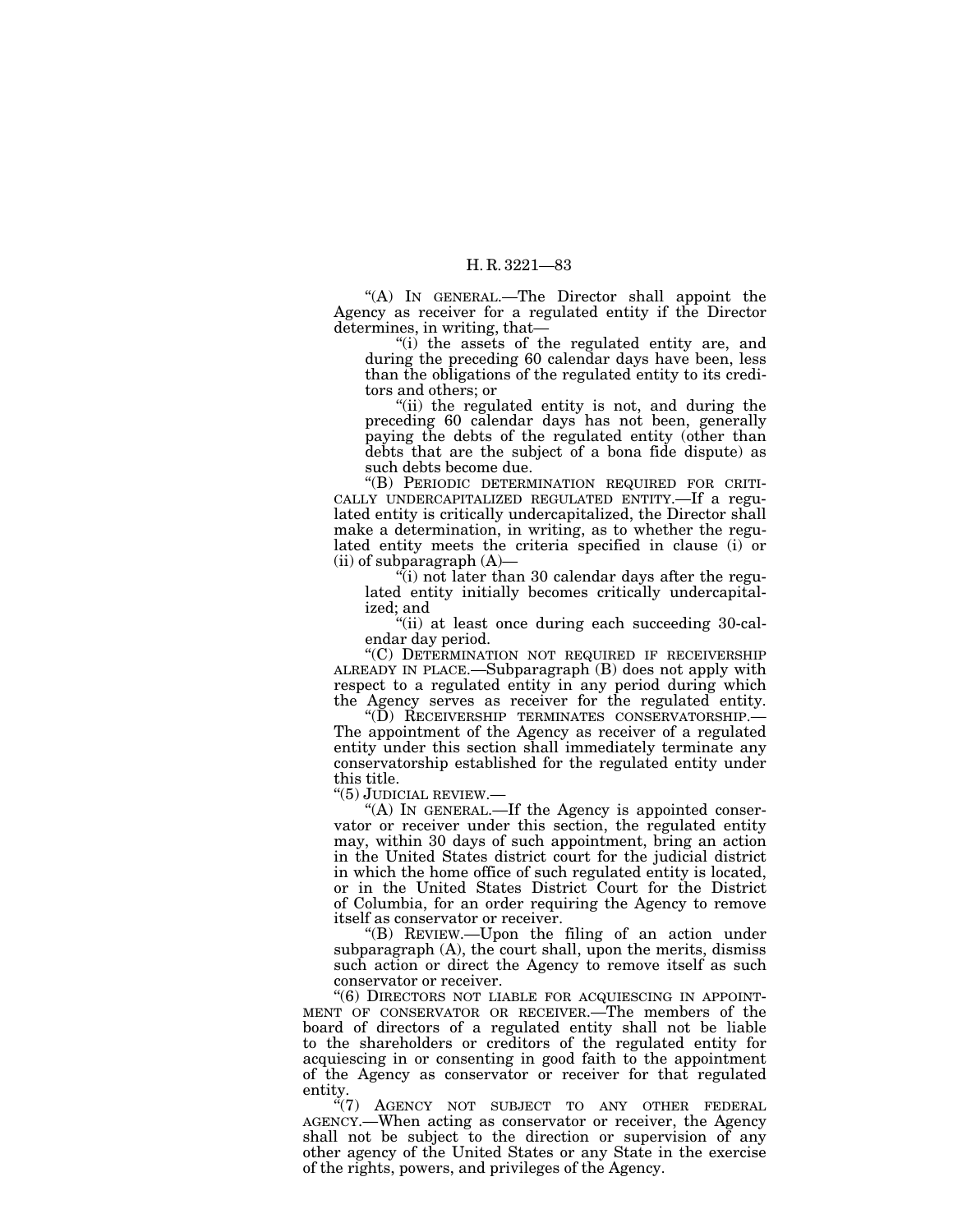''(b) POWERS AND DUTIES OF THE AGENCY AS CONSERVATOR OR RECEIVER.—

"(1) RULEMAKING AUTHORITY OF THE AGENCY.—The Agency may prescribe such regulations as the Agency determines to be appropriate regarding the conduct of conservatorships or receiverships.

''(2) GENERAL POWERS.—

''(A) SUCCESSOR TO REGULATED ENTITY.—The Agency shall, as conservator or receiver, and by operation of law, immediately succeed to—

''(i) all rights, titles, powers, and privileges of the regulated entity, and of any stockholder, officer, or director of such regulated entity with respect to the regulated entity and the assets of the regulated entity; and

''(ii) title to the books, records, and assets of any other legal custodian of such regulated entity.

''(B) OPERATE THE REGULATED ENTITY.—The Agency may, as conservator or receiver—

''(i) take over the assets of and operate the regulated entity with all the powers of the shareholders, the directors, and the officers of the regulated entity and conduct all business of the regulated entity;

''(ii) collect all obligations and money due the regulated entity;

''(iii) perform all functions of the regulated entity in the name of the regulated entity which are consistent with the appointment as conservator or receiver;

"(iv) preserve and conserve the assets and property of the regulated entity; and

 $''(v)$  provide by contract for assistance in fulfilling any function, activity, action, or duty of the Agency as conservator or receiver.

''(C) FUNCTIONS OF OFFICERS, DIRECTORS, AND SHARE-HOLDERS OF A REGULATED ENTITY.—The Agency may, by regulation or order, provide for the exercise of any function by any stockholder, director, or officer of any regulated entity for which the Agency has been named conservator or receiver.

''(D) POWERS AS CONSERVATOR.—The Agency may, as conservator, take such action as may be—

''(i) necessary to put the regulated entity in a sound and solvent condition; and

"(ii) appropriate to carry on the business of the regulated entity and preserve and conserve the assets and property of the regulated entity.

''(E) ADDITIONAL POWERS AS RECEIVER.—In any case in which the Agency is acting as receiver, the Agency shall place the regulated entity in liquidation and proceed to realize upon the assets of the regulated entity in such manner as the Agency deems appropriate, including through the sale of assets, the transfer of assets to a limited-life regulated entity established under subsection (i), or the exercise of any other rights or privileges granted to the Agency under this paragraph.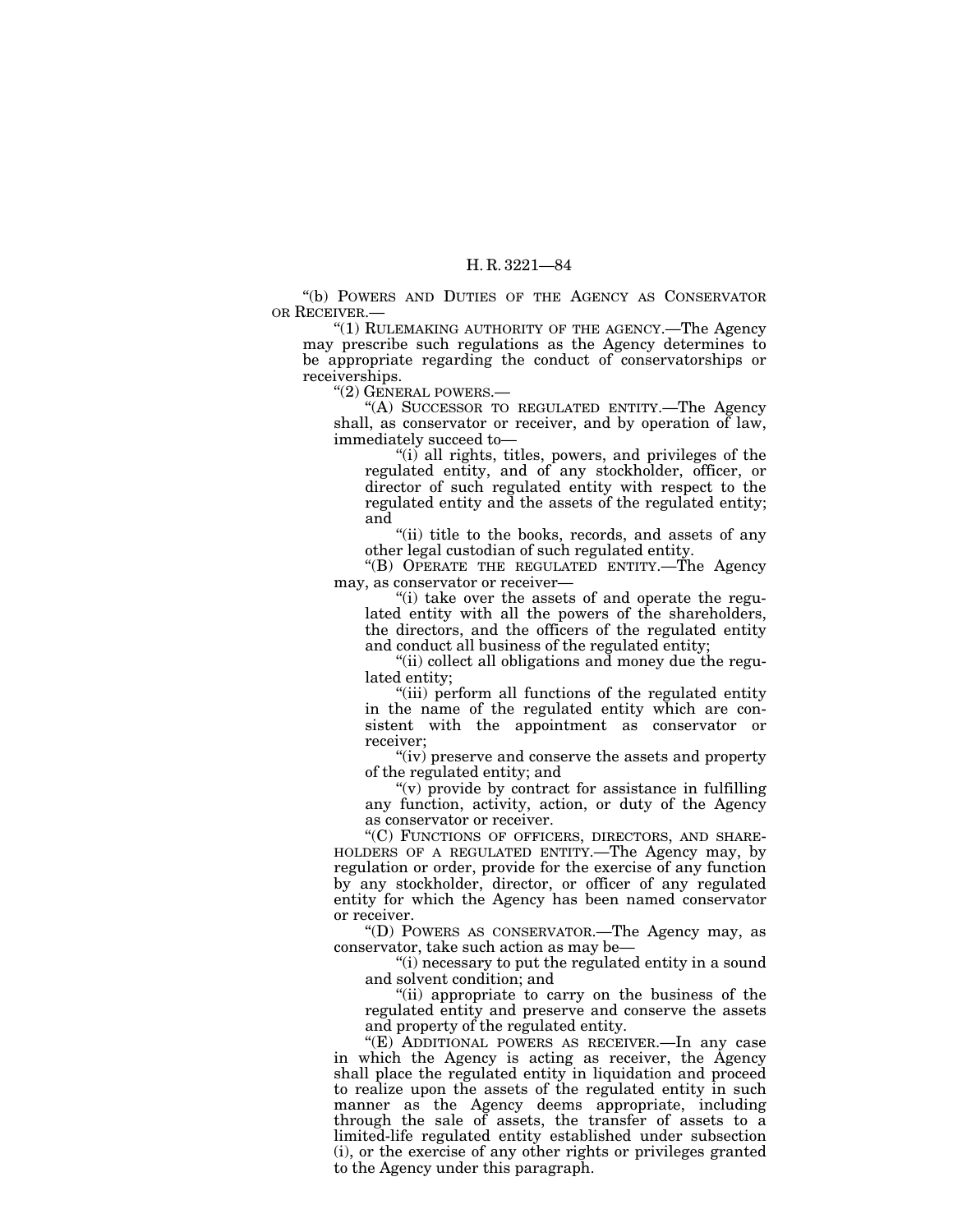''(F) ORGANIZATION OF NEW ENTERPRISE.—The Agency may, as receiver for an enterprise, organize a successor enterprise that will operate pursuant to subsection (i).

''(G) TRANSFER OR SALE OF ASSETS AND LIABILITIES.— The Agency may, as conservator or receiver, transfer or sell any asset or liability of the regulated entity in default, and may do so without any approval, assignment, or consent with respect to such transfer or sale.

"(H) PAYMENT OF VALID OBLIGATIONS.—The Agency, as conservator or receiver, shall, to the extent of proceeds realized from the performance of contracts or sale of the assets of a regulated entity, pay all valid obligations of the regulated entity that are due and payable at the time of the appointment of the Agency as conservator or receiver, in accordance with the prescriptions and limitations of this section.

''(I) SUBPOENA AUTHORITY.—

''(i) IN GENERAL.—

''(I) AGENCY AUTHORITY.—The Agency may, as conservator or receiver, and for purposes of carrying out any power, authority, or duty with respect to a regulated entity (including determining any claim against the regulated entity and determining and realizing upon any asset of any person in the course of collecting money due the regulated entity), exercise any power established under section 1348.

''(II) APPLICABILITY OF LAW.—The provisions of section 1348 shall apply with respect to the exercise of any power under this subparagraph, in the same manner as such provisions apply under that section.

''(ii) SUBPOENA.—A subpoena or subpoena duces tecum may be issued under clause (i) only by, or with the written approval of, the Director, or the designee of the Director.

''(iii) RULE OF CONSTRUCTION.—This subsection shall not be construed to limit any rights that the Agency, in any capacity, might otherwise have under section 1317 or 1379B.

''(J) INCIDENTAL POWERS.—The Agency may, as conservator or receiver—

''(i) exercise all powers and authorities specifically granted to conservators or receivers, respectively, under this section, and such incidental powers as shall be necessary to carry out such powers; and

''(ii) take any action authorized by this section, which the Agency determines is in the best interests of the regulated entity or the Agency.

''(K) OTHER PROVISIONS.—

''(i) SHAREHOLDERS AND CREDITORS OF FAILED REGULATED ENTITY.—Notwithstanding any other provision of law, the appointment of the Agency as receiver for a regulated entity pursuant to paragraph (2) or (4) of subsection (a) and its succession, by operation of law, to the rights, titles, powers, and privileges described in subsection (b)(2)(A) shall terminate all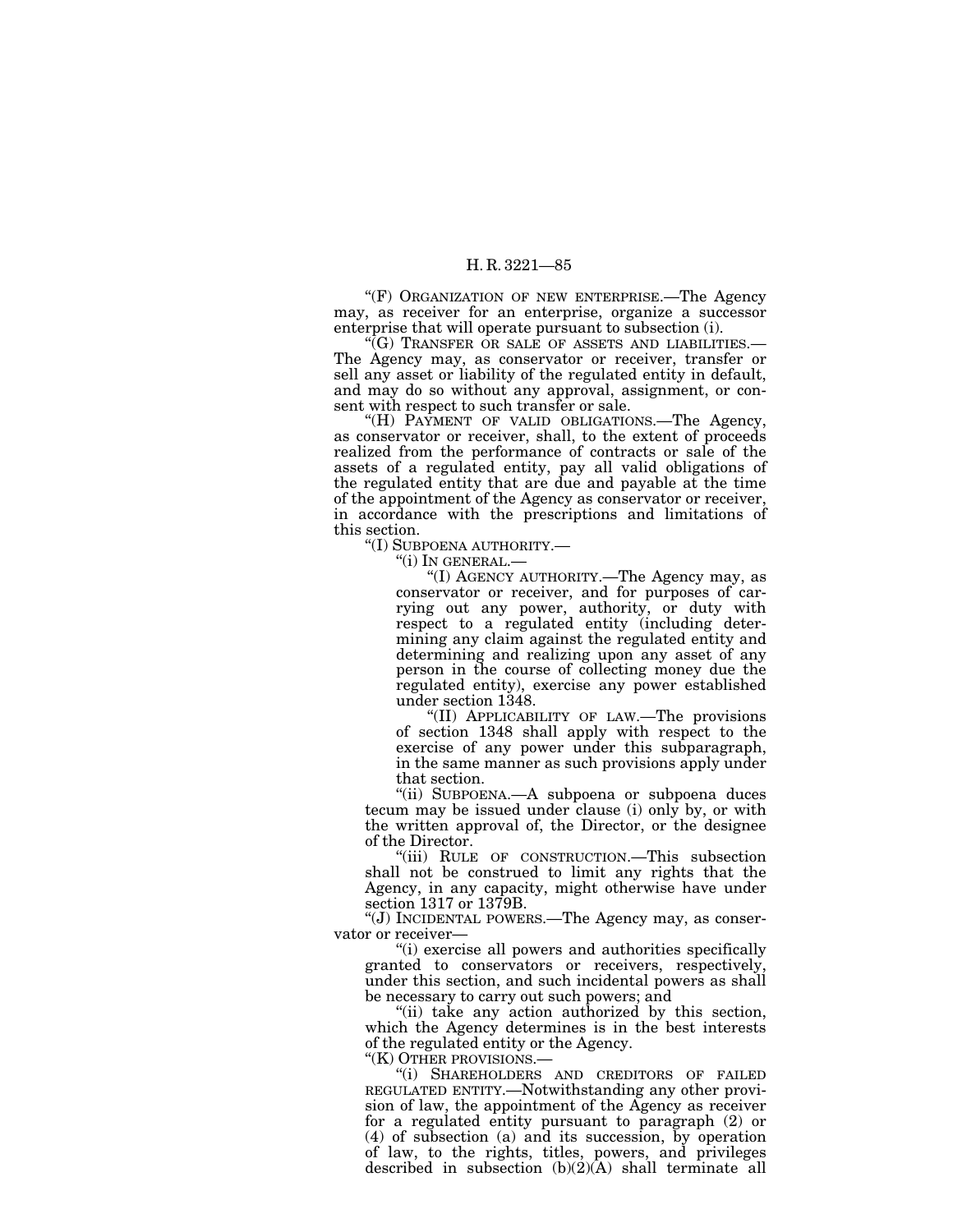rights and claims that the stockholders and creditors of the regulated entity may have against the assets or charter of the regulated entity or the Agency arising as a result of their status as stockholders or creditors, except for their right to payment, resolution, or other satisfaction of their claims, as permitted under subsections  $(b)(9)$ ,  $(c)$ , and  $(e)$ .

"(ii) ASSETS OF REGULATED ENTITY.-Notwithstanding any other provision of law, for purposes of this section, the charter of a regulated entity shall not be considered an asset of the regulated entity. ''(3) AUTHORITY OF RECEIVER TO DETERMINE CLAIMS.—

''(A) IN GENERAL.—The Agency may, as receiver, determine claims in accordance with the requirements of this subsection and any regulations prescribed under paragraph (4).

''(B) NOTICE REQUIREMENTS.—The receiver, in any case involving the liquidation or winding up of the affairs of a closed regulated entity, shall—

''(i) promptly publish a notice to the creditors of the regulated entity to present their claims, together with proof, to the receiver by a date specified in the notice which shall be not less than 90 days after the date of publication of such notice; and

 $\lim_{h \to 0}$  republish such notice approximately 1 month and 2 months, respectively, after the date of publication under clause (i).

''(C) MAILING REQUIRED.—The receiver shall mail a notice similar to the notice published under subparagraph (B)(i) at the time of such publication to any creditor shown on the books of the regulated entity—

''(i) at the last address of the creditor appearing in such books; or

"(ii) upon discovery of the name and address of a claimant not appearing on the books of the regulated entity, within 30 days after the discovery of such name and address.

"(4) RULEMAKING AUTHORITY RELATING TO DETERMINATION OF CLAIMS.—Subject to subsection (c), the Director may prescribe regulations regarding the allowance or disallowance of claims by the receiver and providing for administrative determination of claims and review of such determination.

''(5) PROCEDURES FOR DETERMINATION OF CLAIMS.—

''(A) DETERMINATION PERIOD.—

''(i) IN GENERAL.—Before the end of the 180-day period beginning on the date on which any claim against a regulated entity is filed with the Agency as receiver, the Agency shall determine whether to allow or disallow the claim and shall notify the claimant of any determination with respect to such claim.

''(ii) EXTENSION OF TIME.—The period described in clause (i) may be extended by a written agreement between the claimant and the Agency.

"(iii) MAILING OF NOTICE SUFFICIENT.—The requirements of clause (i) shall be deemed to be satisfied if the notice of any determination with respect to any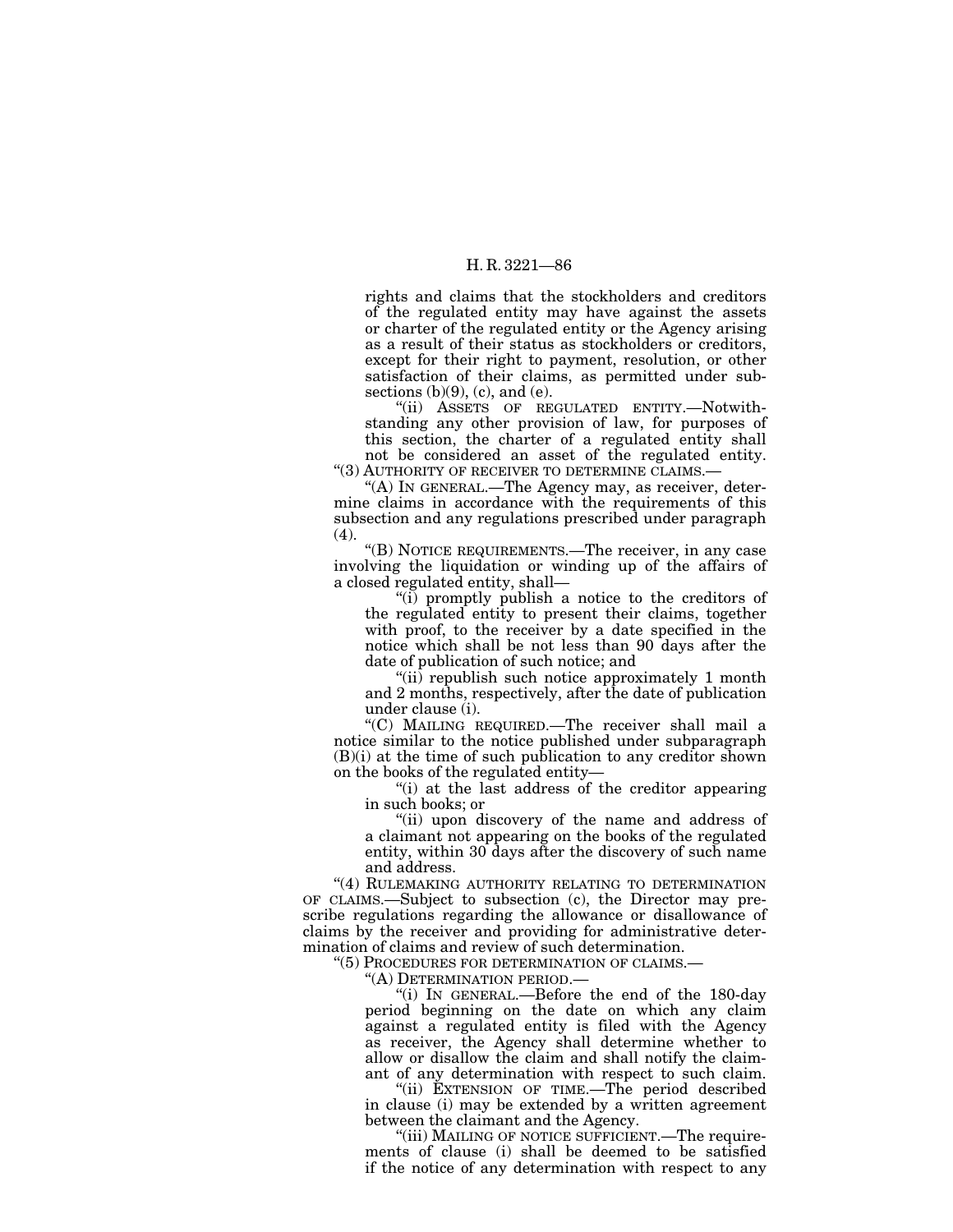claim is mailed to the last address of the claimant which appears—

 $\sqrt[\alpha]{(I)}$  on the books of the regulated entity;

''(II) in the claim filed by the claimant; or ''(III) in documents submitted in proof of the

claim. "(iv) CONTENTS OF NOTICE OF DISALLOWANCE.—If any claim filed under clause (i) is disallowed, the notice to the claimant shall contain—

''(I) a statement of each reason for the disallowance; and

''(II) the procedures available for obtaining agency review of the determination to disallow the claim or judicial determination of the claim.

"(B) ALLOWANCE OF PROVEN CLAIM.—The receiver shall allow any claim received on or before the date specified in the notice published under paragraph  $(3)(B)(i)$  by the receiver from any claimant which is proved to the satisfaction of the receiver.

''(C) DISALLOWANCE OF CLAIMS FILED AFTER FILING PERIOD.—Claims filed after the date specified in the notice published under paragraph  $(3)(B)(i)$ , or the date specified under paragraph  $(3)(\overrightarrow{C})$ , shall be disallowed and such disallowance shall be final.

''(D) AUTHORITY TO DISALLOW CLAIMS.—

''(i) IN GENERAL.—The receiver may disallow any portion of any claim by a creditor or claim of security, preference, or priority which is not proved to the satisfaction of the receiver.

"(ii) PAYMENTS TO LESS THAN FULLY SECURED CREDITORS.—In the case of a claim of a creditor against a regulated entity which is secured by any property or other asset of such regulated entity, the receiver—

''(I) may treat the portion of such claim which exceeds an amount equal to the fair market value of such property or other asset as an unsecured claim against the regulated entity; and

''(II) may not make any payment with respect to such unsecured portion of the claim, other than in connection with the disposition of all claims of unsecured creditors of the regulated entity.

''(iii) EXCEPTIONS.—No provision of this paragraph shall apply with respect to—

''(I) any extension of credit from any Federal Reserve Bank, Federal Home Loan Bank, or the United States Treasury; or

''(II) any security interest in the assets of the regulated entity securing any such extension of credit.

''(E) NO JUDICIAL REVIEW OF DETERMINATION PURSUANT TO SUBPARAGRAPH (D).—No court may review the determination of the Agency under subparagraph (D) to disallow a claim.

''(F) LEGAL EFFECT OF FILING.—

''(i) STATUTE OF LIMITATION TOLLED.—For purposes of any applicable statute of limitations, the filing of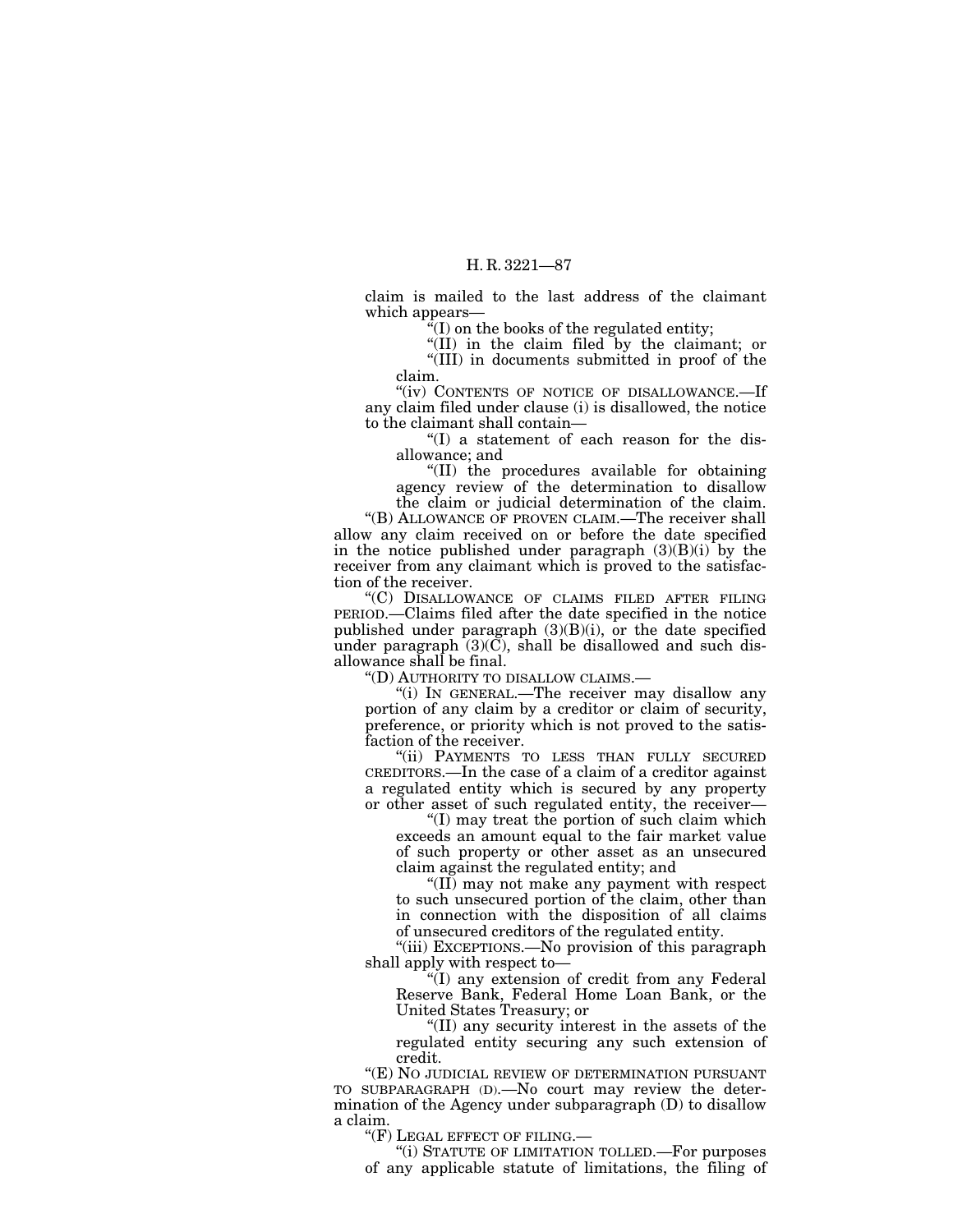a claim with the receiver shall constitute a commencement of an action.

''(ii) NO PREJUDICE TO OTHER ACTIONS.—Subject to paragraph (10), the filing of a claim with the receiver shall not prejudice any right of the claimant to continue any action which was filed before the date of the appointment of the receiver, subject to the determination of claims by the receiver.

''(6) PROVISION FOR JUDICIAL DETERMINATION OF CLAIMS.—

''(A) IN GENERAL.—The claimant may file suit on a claim (or continue an action commenced before the appointment of the receiver) in the district or territorial court of the United States for the district within which the principal place of business of the regulated entity is located or the United States District Court for the District of Columbia (and such court shall have jurisdiction to hear such claim), before the end of the 60-day period beginning on the earlier of—

''(i) the end of the period described in paragraph  $(5)(A)(i)$  with respect to any claim against a regulated entity for which the Agency is receiver; or

"(ii) the date of any notice of disallowance of such claim pursuant to paragraph  $(5)(A)(i)$ .

''(B) STATUTE OF LIMITATIONS.—A claim shall be deemed to be disallowed (other than any portion of such claim which was allowed by the receiver), and such disallowance shall be final, and the claimant shall have no further rights or remedies with respect to such claim, if the claimant fails, before the end of the 60-day period described under subparagraph (A), to file suit on such claim (or continue an action commenced before the appointment of the receiver).

"(7) REVIEW OF CLAIMS.-

''(A) OTHER REVIEW PROCEDURES.—

''(i) IN GENERAL.—The Agency shall establish such alternative dispute resolution processes as may be appropriate for the resolution of claims filed under paragraph  $(5)(A)(i)$ .

 $\tilde{f}$ (ii) CRITERIA.—In establishing alternative dispute resolution processes, the Agency shall strive for procedures which are expeditious, fair, independent, and low cost.

''(iii) VOLUNTARY BINDING OR NONBINDING PROCE-DURES.—The Agency may establish both binding and nonbinding processes under this subparagraph, which may be conducted by any government or private party. All parties, including the claimant and the Agency, must agree to the use of the process in a particular case.

''(B) CONSIDERATION OF INCENTIVES.—The Agency shall seek to develop incentives for claimants to participate in the alternative dispute resolution process.

''(8) EXPEDITED DETERMINATION OF CLAIMS.—

''(A) ESTABLISHMENT REQUIRED.—The Agency shall establish a procedure for expedited relief outside of the routine claims process established under paragraph (5) for claimants who—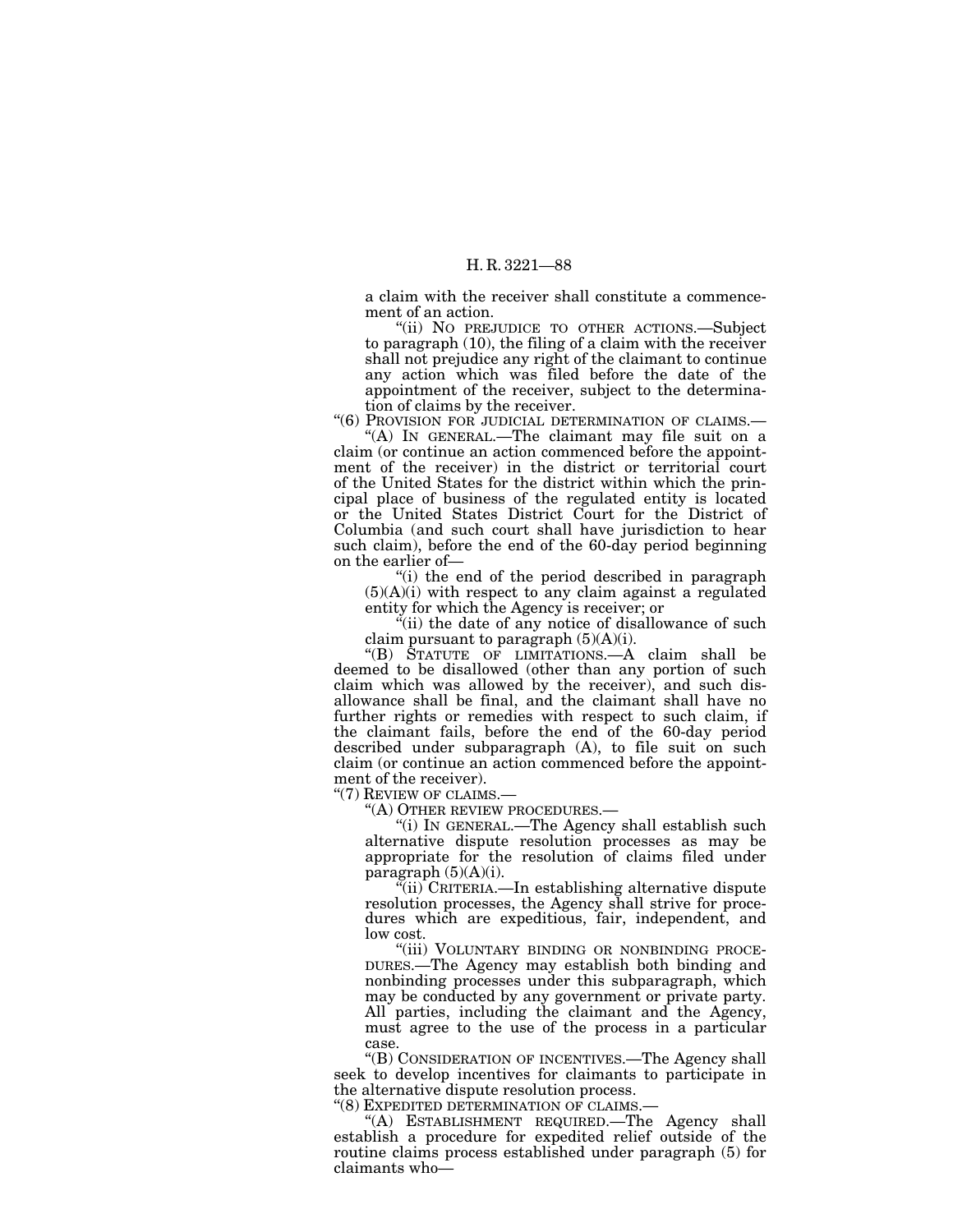''(i) allege the existence of legally valid and enforceable or perfected security interests in assets of any regulated entity for which the Agency has been appointed receiver; and

"(ii) allege that irreparable injury will occur if the routine claims procedure is followed.

''(B) DETERMINATION PERIOD.—Before the end of the 90-day period beginning on the date on which any claim is filed in accordance with the procedures established under subparagraph (A), the Director shall—

''(i) determine—

''(I) whether to allow or disallow such claim; or

''(II) whether such claim should be determined pursuant to the procedures established under paragraph (5); and

''(ii) notify the claimant of the determination, and if the claim is disallowed, provide a statement of each reason for the disallowance and the procedure for obtaining agency review or judicial determination.

''(C) PERIOD FOR FILING OR RENEWING SUIT.—Any claimant who files a request for expedited relief shall be permitted to file a suit, or to continue a suit filed before the date of appointment of the receiver, seeking a determination of the rights of the claimant with respect to such security interest after the earlier of—

''(i) the end of the 90-day period beginning on the date of the filing of a request for expedited relief; or

"(ii) the date on which the Agency denies the claim.

''(D) STATUTE OF LIMITATIONS.—If an action described under subparagraph (C) is not filed, or the motion to renew a previously filed suit is not made, before the end of the 30-day period beginning on the date on which such action or motion may be filed under subparagraph (B), the claim shall be deemed to be disallowed as of the end of such period (other than any portion of such claim which was allowed by the receiver), such disallowance shall be final, and the claimant shall have no further rights or remedies with respect to such claim.

''(E) LEGAL EFFECT OF FILING.—

''(i) STATUTE OF LIMITATION TOLLED.—For purposes of any applicable statute of limitations, the filing of a claim with the receiver shall constitute a commencement of an action.

''(ii) NO PREJUDICE TO OTHER ACTIONS.—Subject to paragraph (10), the filing of a claim with the receiver shall not prejudice any right of the claimant to continue any action that was filed before the appointment of the receiver, subject to the determination of claims

by the receiver.<br>"(9) PAYMENT OF CLAIMS.-

"(A) IN GENERAL.—The receiver may, in the discretion of the receiver, and to the extent that funds are available from the assets of the regulated entity, pay creditor claims, in such manner and amounts as are authorized under this section, which are—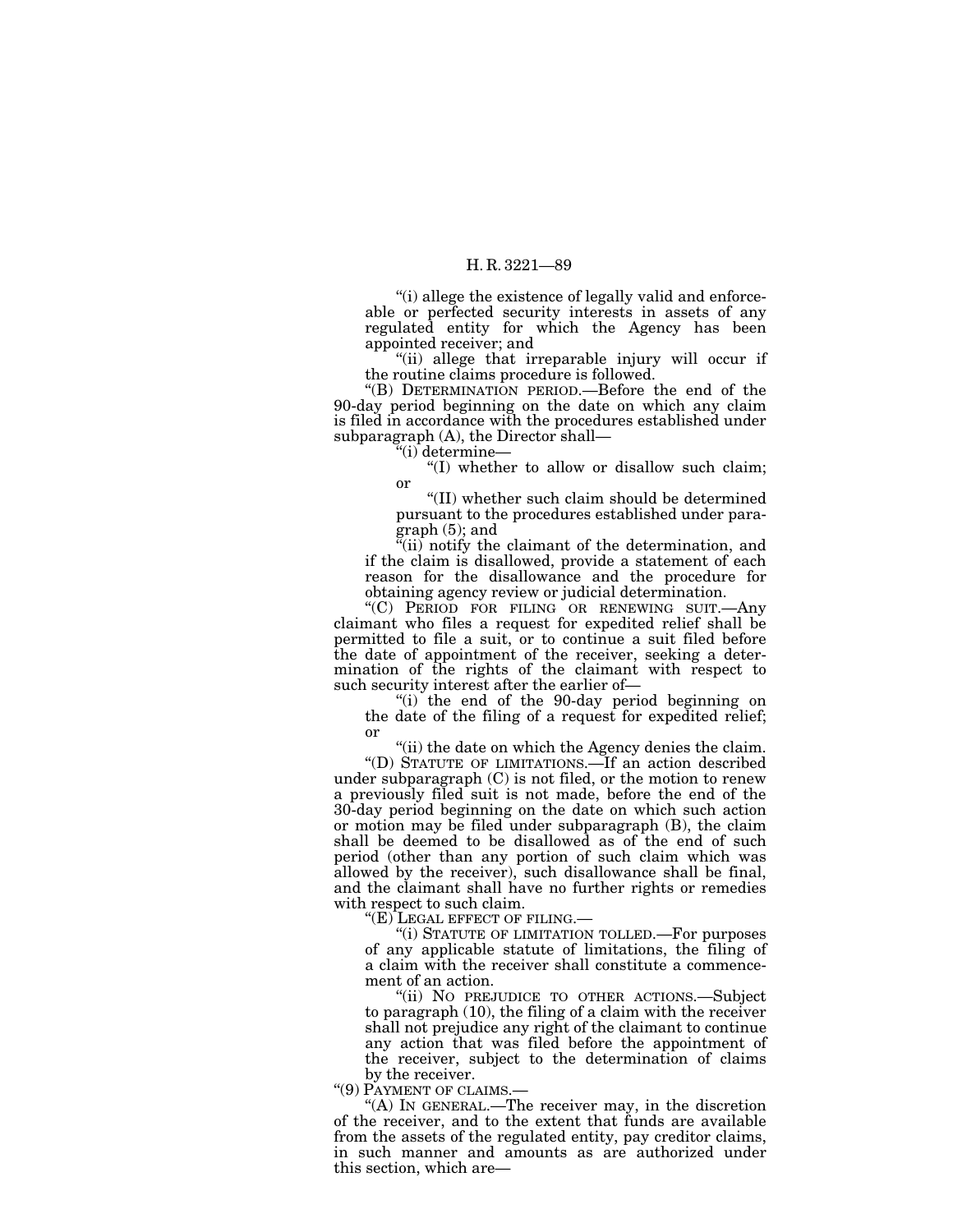"(i) allowed by the receiver;

"(ii) approved by the Agency pursuant to a final determination pursuant to paragraph (7) or (8); or

''(iii) determined by the final judgment of any court of competent jurisdiction.

''(B) AGREEMENTS AGAINST THE INTEREST OF THE AGENCY.—No agreement that tends to diminish or defeat the interest of the Agency in any asset acquired by the Agency as receiver under this section shall be valid against the Agency unless such agreement is in writing and executed by an authorized officer or representative of the regulated entity.

''(C) PAYMENT OF DIVIDENDS ON CLAIMS.—The receiver may, in the sole discretion of the receiver, pay from the assets of the regulated entity dividends on proved claims at any time, and no liability shall attach to the Agency by reason of any such payment, for failure to pay dividends to a claimant whose claim is not proved at the time of any such payment.

"(D) RULEMAKING AUTHORITY OF THE DIRECTOR.—The Director may prescribe such rules, including definitions of terms, as the Director deems appropriate to establish a single uniform interest rate for, or to make payments of post-insolvency interest to creditors holding proven claims against the receivership estates of the regulated entity, following satisfaction by the receiver of the principal amount of all creditor claims.

''(10) SUSPENSION OF LEGAL ACTIONS.—

''(A) IN GENERAL.—After the appointment of a conservator or receiver for a regulated entity, the conservator or receiver may, in any judicial action or proceeding to which such regulated entity is or becomes a party, request a stay for a period not to exceed—

"(i) 45 days, in the case of any conservator; and "(ii) 90 days, in the case of any receiver.

''(B) GRANT OF STAY BY ALL COURTS REQUIRED.—Upon receipt of a request by the conservator or receiver under subparagraph (A) for a stay of any judicial action or proceeding in any court with jurisdiction of such action or proceeding, the court shall grant such stay as to all parties. ''(11) ADDITIONAL RIGHTS AND DUTIES.—

''(A) PRIOR FINAL ADJUDICATION.—The Agency shall abide by any final unappealable judgment of any court of competent jurisdiction which was rendered before the appointment of the Agency as conservator or receiver.

''(B) RIGHTS AND REMEDIES OF CONSERVATOR OR RECEIVER.—In the event of any appealable judgment, the Agency as conservator or receiver—

''(i) shall have all of the rights and remedies available to the regulated entity (before the appointment of such conservator or receiver) and the Agency, including removal to Federal court and all appellate rights; and

''(ii) shall not be required to post any bond in order to pursue such remedies.

''(C) NO ATTACHMENT OR EXECUTION.—No attachment or execution may issue by any court upon assets in the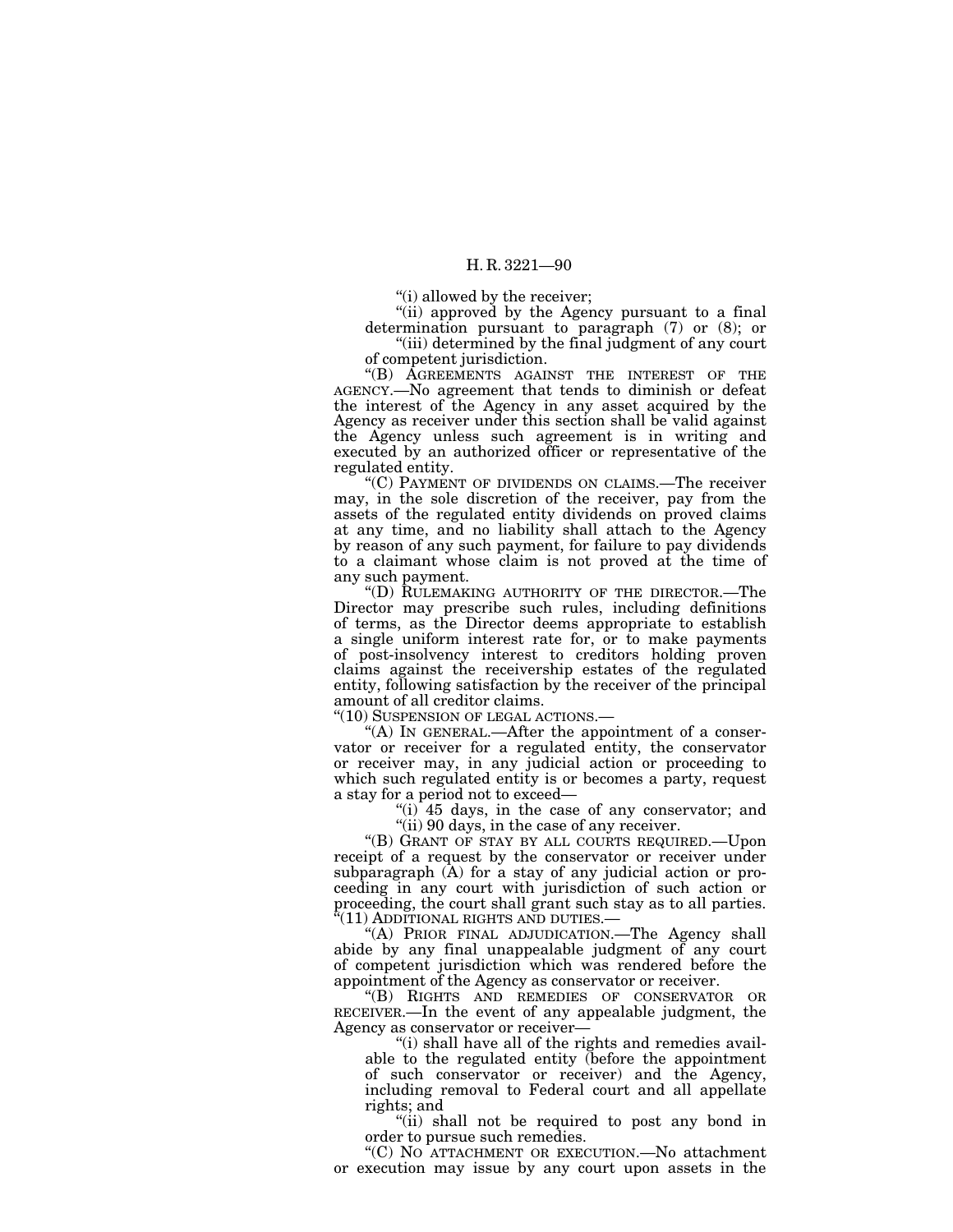possession of the receiver, or upon the charter, of a regulated entity for which the Agency has been appointed receiver.

''(D) LIMITATION ON JUDICIAL REVIEW.—Except as otherwise provided in this subsection, no court shall have jurisdiction over—

''(i) any claim or action for payment from, or any action seeking a determination of rights with respect to, the assets or charter of any regulated entity for which the Agency has been appointed receiver; or

''(ii) any claim relating to any act or omission of such regulated entity or the Agency as receiver.

"(E) DISPOSITION OF ASSETS.—In exercising any right, power, privilege, or authority as conservator or receiver in connection with any sale or disposition of assets of a regulated entity for which the Agency has been appointed conservator or receiver, the Agency shall conduct its operations in a manner which—

''(i) maximizes the net present value return from the sale or disposition of such assets;

"(ii) minimizes the amount of any loss realized in the resolution of cases; and

''(iii) ensures adequate competition and fair and consistent treatment of offerors.

"(12) STATUTE OF LIMITATIONS FOR ACTIONS BROUGHT BY CONSERVATOR OR RECEIVER.—

''(A) IN GENERAL.—Notwithstanding any provision of any contract, the applicable statute of limitations with regard to any action brought by the Agency as conservator or receiver shall be—

''(i) in the case of any contract claim, the longer of—

''(I) the 6-year period beginning on the date on which the claim accrues; or

''(II) the period applicable under State law; and

"(ii) in the case of any tort claim, the longer of-''(I) the 3-year period beginning on the date on which the claim accrues; or

''(II) the period applicable under State law. ''(B) DETERMINATION OF THE DATE ON WHICH A CLAIM ACCRUES.—For purposes of subparagraph (A), the date on which the statute of limitations begins to run on any claim described in such subparagraph shall be the later of—

"(i) the date of the appointment of the Agency as conservator or receiver; or

"(ii) the date on which the cause of action accrues. ''(13) REVIVAL OF EXPIRED STATE CAUSES OF ACTION.—

''(A) IN GENERAL.—In the case of any tort claim described under clause (ii) for which the statute of limitations applicable under State law with respect to such claim has expired not more than 5 years before the appointment of the Agency as conservator or receiver, the Agency may bring an action as conservator or receiver on such claim without regard to the expiration of the statute of limitations applicable under State law.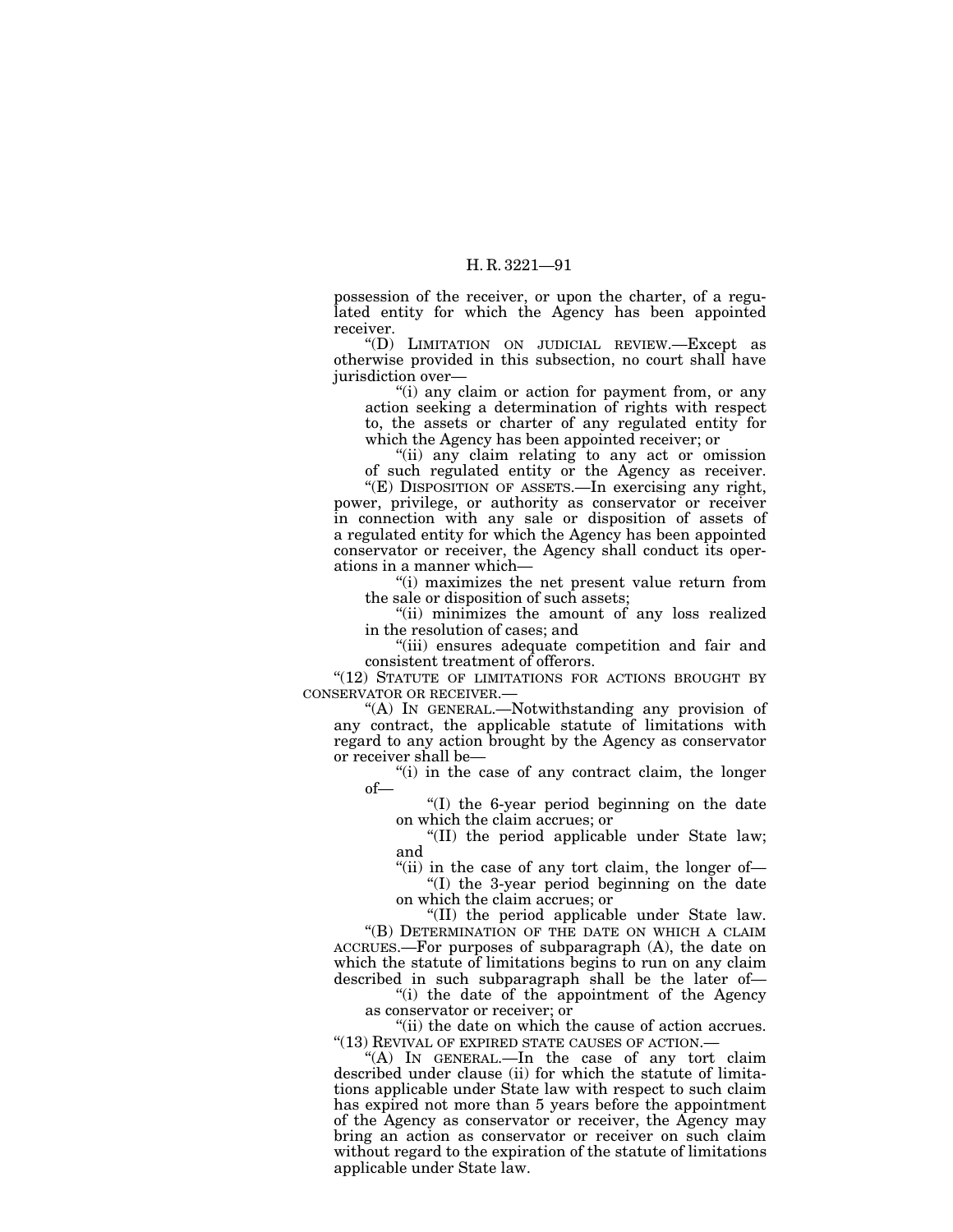''(B) CLAIMS DESCRIBED.—A tort claim referred to under clause (i) is a claim arising from fraud, intentional misconduct resulting in unjust enrichment, or intentional misconduct resulting in substantial loss to the regulated entity. "(14) ACCOUNTING AND RECORDKEEPING REQUIREMENTS.-

''(A) IN GENERAL.—The Agency as conservator or receiver shall, consistent with the accounting and reporting practices and procedures established by the Agency, maintain a full accounting of each conservatorship and receivership or other disposition of a regulated entity in default.

''(B) ANNUAL ACCOUNTING OR REPORT.—With respect to each conservatorship or receivership, the Agency shall make an annual accounting or report available to the Board, the Comptroller General of the United States, the Committee on Banking, Housing, and Urban Affairs of the Senate, and the Committee on Financial Services of the House of Representatives.

''(C) AVAILABILITY OF REPORTS.—Any report prepared under subparagraph (B) shall be made available by the Agency upon request to any shareholder of a regulated entity or any member of the public.

''(D) RECORDKEEPING REQUIREMENT.—After the end of the 6-year period beginning on the date on which the conservatorship or receivership is terminated by the Director, the Agency may destroy any records of such regulated entity which the Agency, in the discretion of the Agency, determines to be unnecessary, unless directed not to do so by a court of competent jurisdiction or governmental agency, or prohibited by law.

"(15) FRAUDULENT TRANSFERS.-

''(A) IN GENERAL.—The Agency, as conservator or receiver, may avoid a transfer of any interest of an entityaffiliated party, or any person determined by the conservator or receiver to be a debtor of the regulated entity, in property, or any obligation incurred by such party or person, that was made within 5 years of the date on which the Agency was appointed conservator or receiver, if such party or person voluntarily or involuntarily made such transfer or incurred such liability with the intent to hinder, delay, or defraud the regulated entity, the Agency, the conservator, or receiver.

''(B) RIGHT OF RECOVERY.—To the extent a transfer is avoided under subparagraph (A), the conservator or receiver may recover, for the benefit of the regulated entity, the property transferred, or, if a court so orders, the value of such property (at the time of such transfer) from—

 $\hat{f}(i)$  the initial transferee of such transfer or the entity-affiliated party or person for whose benefit such transfer was made; or

''(ii) any immediate or mediate transferee of any such initial transferee.

''(C) RIGHTS OF TRANSFEREE OR OBLIGEE.—The conservator or receiver may not recover under subparagraph (B) from—

''(i) any transferee that takes for value, including satisfaction or securing of a present or antecedent debt, in good faith; or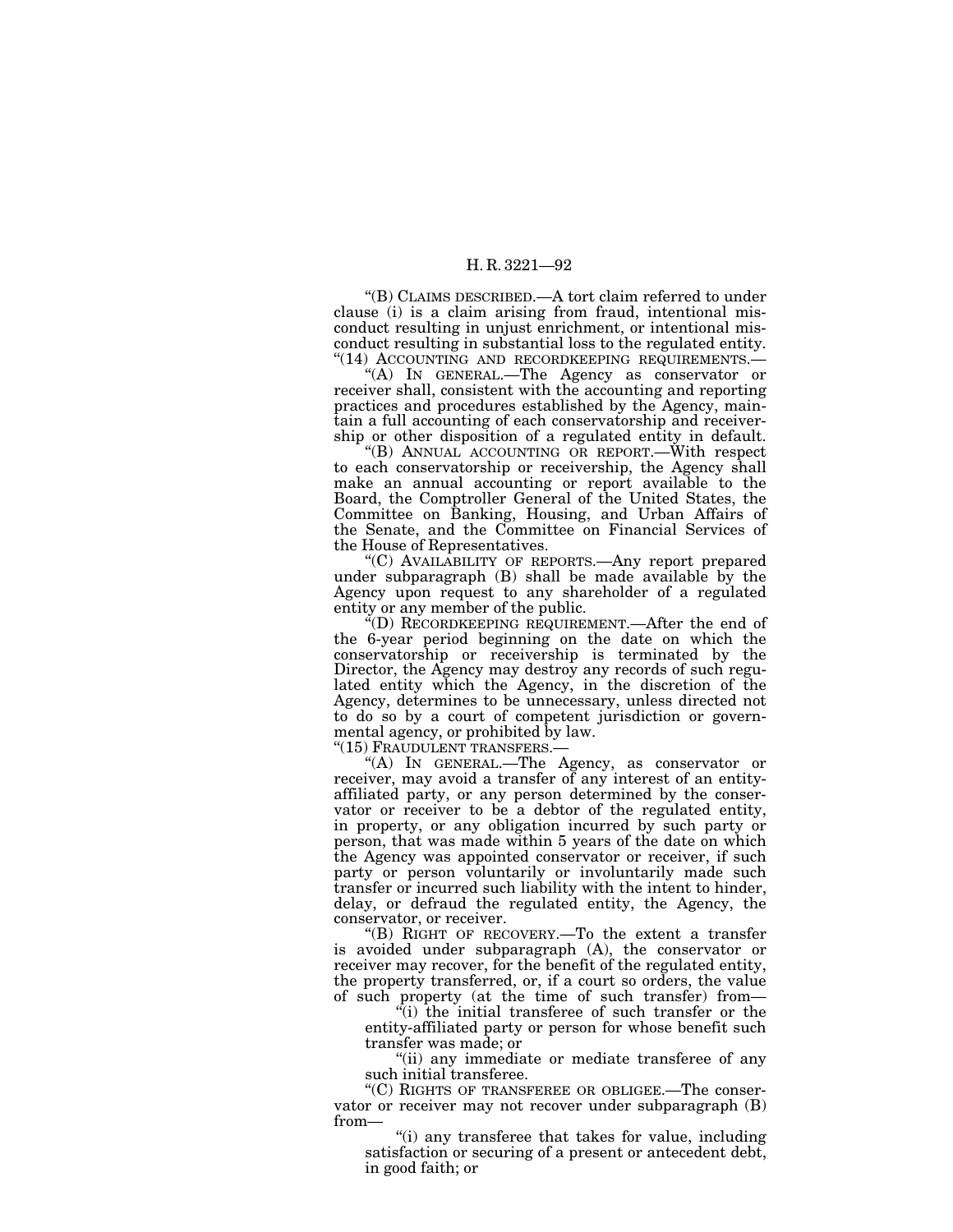"(ii) any immediate or mediate good faith transferee of such transferee.

''(D) RIGHTS UNDER THIS PARAGRAPH.—The rights under this paragraph of the conservator or receiver described under subparagraph (A) shall be superior to any rights of a trustee or any other party (other than any party which is a Federal agency) under title 11, United States Code.

''(16) ATTACHMENT OF ASSETS AND OTHER INJUNCTIVE RELIEF.—Subject to paragraph (17), any court of competent jurisdiction may, at the request of the conservator or receiver, issue an order in accordance with rule 65 of the Federal Rules of Civil Procedure, including an order placing the assets of any person designated by the conservator or receiver under the control of the court, and appointing a trustee to hold such assets.

"(17) STANDARDS OF PROOF.—Rule 65 of the Federal Rules of Civil Procedure shall apply with respect to any proceeding under paragraph (16) without regard to the requirement of such rule that the applicant show that the injury, loss, or damage is irreparable and immediate.

"(18) TREATMENT OF CLAIMS ARISING FROM BREACH OF CON-TRACTS EXECUTED BY THE CONSERVATOR OR RECEIVER.—

''(A) IN GENERAL.—Notwithstanding any other provision of this subsection, any final and unappealable judgment for monetary damages entered against the conservator or receiver for the breach of an agreement executed or approved in writing by the conservator or receiver after the date of its appointment, shall be paid as an administrative expense of the conservator or receiver.

''(B) NO LIMITATION OF POWER.—Nothing in this paragraph shall be construed to limit the power of the conservator or receiver to exercise any rights under contract or law, including to terminate, breach, cancel, or otherwise discontinue such agreement.

''(19) GENERAL EXCEPTIONS.—

''(A) LIMITATIONS.—The rights of the conservator or receiver appointed under this section shall be subject to the limitations on the powers of a receiver under sections 402 through 407 of the Federal Deposit Insurance Corporation Improvement Act of 1991 (12 U.S.C. 4402 through 4407).

''(B) MORTGAGES HELD IN TRUST.—

''(i) IN GENERAL.—Any mortgage, pool of mortgages, or interest in a pool of mortgages held in trust, custodial, or agency capacity by a regulated entity for the benefit of any person other than the regulated entity shall not be available to satisfy the claims of creditors generally, except that nothing in this clause shall be construed to expand or otherwise affect the authority of any regulated entity.

''(ii) HOLDING OF MORTGAGES.—Any mortgage, pool of mortgages, or interest in a pool of mortgages described in clause (i) shall be held by the conservator or receiver appointed under this section for the beneficial owners of such mortgage, pool of mortgages, or interest in accordance with the terms of the agreement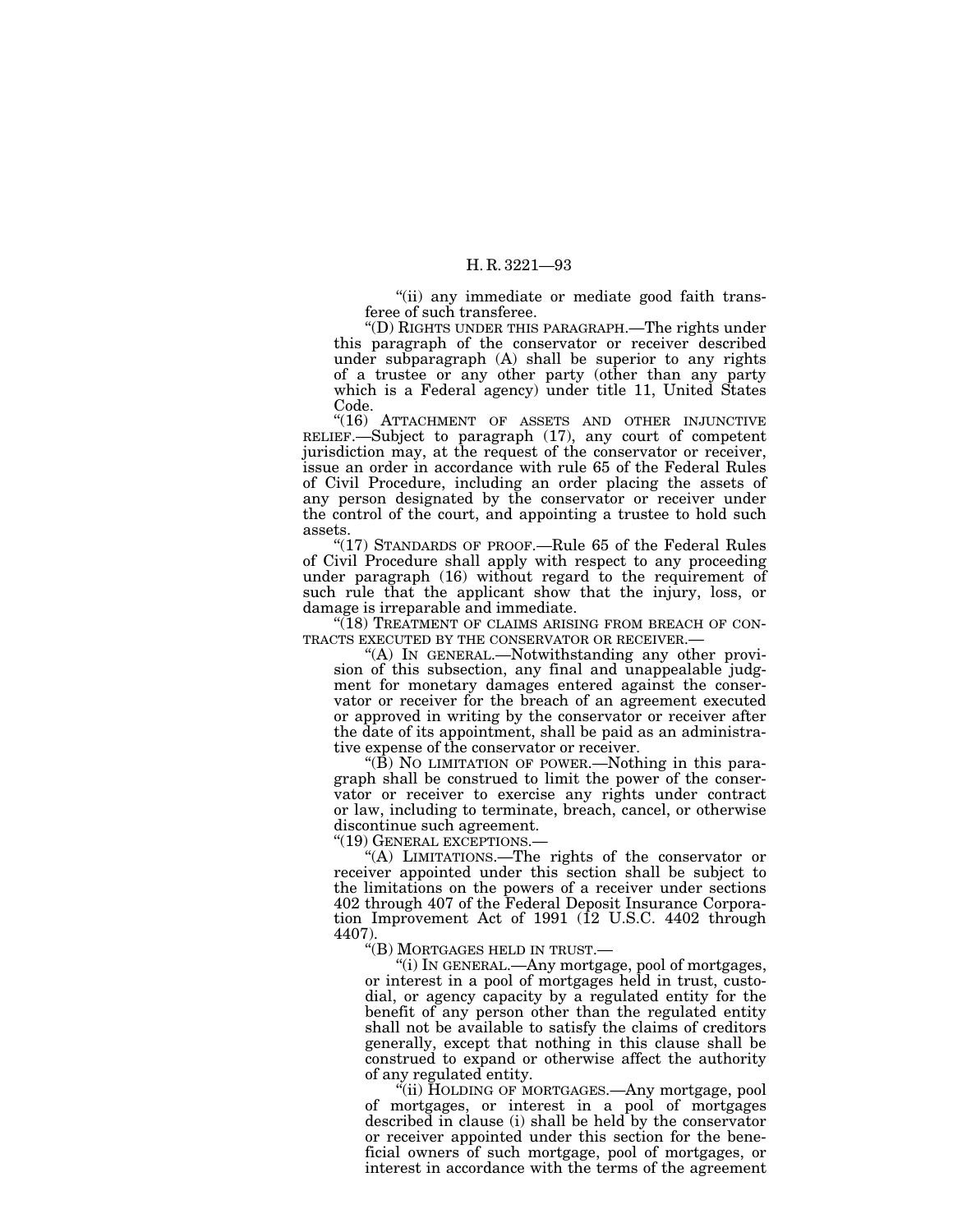creating such trust, custodial, or other agency arrangement.

"(iii) LIABILITY OF CONSERVATOR OR RECEIVER.-The liability of the conservator or receiver appointed under this section for damages shall, in the case of any contingent or unliquidated claim relating to the mortgages held in trust, be estimated in accordance with the regulations of the Director.

''(c) PRIORITY OF EXPENSES AND UNSECURED CLAIMS.—

''(1) IN GENERAL.—Unsecured claims against a regulated entity, or the receiver therefor, that are proven to the satisfaction of the receiver shall have priority in the following order:

''(A) Administrative expenses of the receiver.

''(B) Any other general or senior liability of the regulated entity (which is not a liability described under subparagraph (C) or (D).

 $(C)$  Any obligation subordinated to general creditors (which is not an obligation described under subparagraph (D)).

''(D) Any obligation to shareholders or members arising as a result of their status as shareholder or members.

''(2) CREDITORS SIMILARLY SITUATED.—All creditors that are similarly situated under paragraph (1) shall be treated in a similar manner, except that the receiver may take any action (including making payments) that does not comply with this subsection, if—

"(A) the Director determines that such action is necessary to maximize the value of the assets of the regulated entity, to maximize the present value return from the sale or other disposition of the assets of the regulated entity, or to minimize the amount of any loss realized upon the sale or other disposition of the assets of the regulated entity; and

''(B) all creditors that are similarly situated under paragraph (1) receive not less than the amount provided in subsection  $(e)(2)$ .

''(3) DEFINITION.—As used in this subsection, the term 'administrative expenses of the receiver' includes—

''(A) the actual, necessary costs and expenses incurred by the receiver in preserving the assets of a failed regulated entity or liquidating or otherwise resolving the affairs of a failed regulated entity; and

''(B) any obligations that the receiver determines are necessary and appropriate to facilitate the smooth and orderly liquidation or other resolution of the regulated entity.

''(d) PROVISIONS RELATING TO CONTRACTS ENTERED INTO BEFORE APPOINTMENT OF CONSERVATOR OR RECEIVER.—

''(1) AUTHORITY TO REPUDIATE CONTRACTS.—In addition to any other rights a conservator or receiver may have, the conservator or receiver for any regulated entity may disaffirm or repudiate any contract or lease—

''(A) to which such regulated entity is a party;

''(B) the performance of which the conservator or receiver, in its sole discretion, determines to be burdensome; and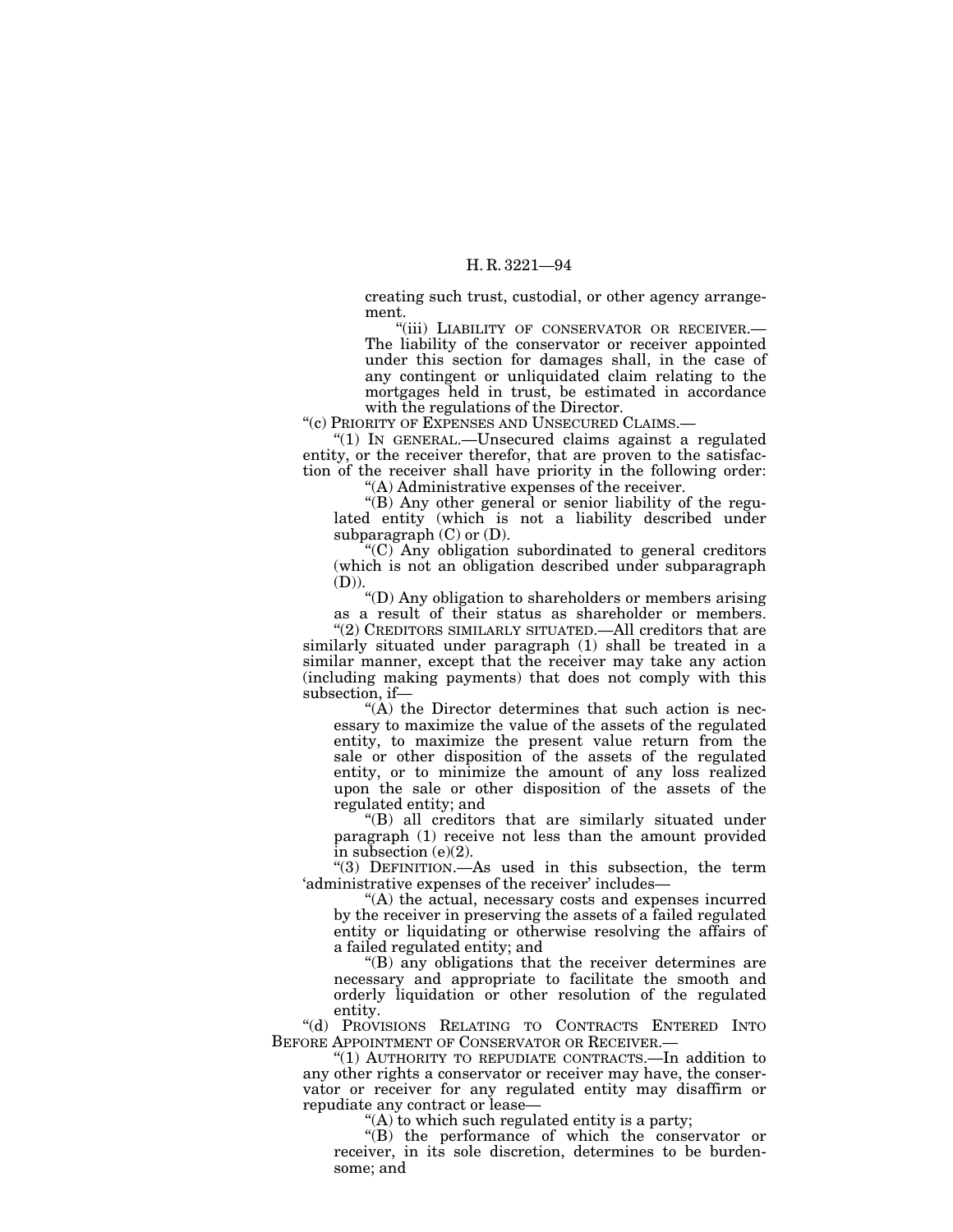''(C) the disaffirmance or repudiation of which the conservator or receiver determines, in its sole discretion, will promote the orderly administration of the affairs of the regulated entity.

"( $\tilde{2}$ ) TIMING OF REPUDIATION.—The conservator or receiver shall determine whether or not to exercise the rights of repudiation under this subsection within a reasonable period following such appointment.

 $\cdot$ "(3) CLAIMS FOR DAMAGES FOR REPUDIATION.—

''(A) IN GENERAL.—Except as otherwise provided under subparagraph  $(C)$  and paragraphs  $(4)$ ,  $(5)$ , and  $(6)$ , the liability of the conservator or receiver for the disaffirmance or repudiation of any contract pursuant to paragraph (1) shall be—

''(i) limited to actual direct compensatory damages; and

''(ii) determined as of—

''(I) the date of the appointment of the conservator or receiver; or

''(II) in the case of any contract or agreement referred to in paragraph (8), the date of the disaffirmance or repudiation of such contract or agreement.

''(B) NO LIABILITY FOR OTHER DAMAGES.—For purposes of subparagraph (A), the term 'actual direct compensatory damages' shall not include—

''(i) punitive or exemplary damages;

''(ii) damages for lost profits or opportunity; or ''(iii) damages for pain and suffering.

''(C) MEASURE OF DAMAGES FOR REPUDIATION OF FINAN-CIAL CONTRACTS.—In the case of any qualified financial contract or agreement to which paragraph (8) applies, compensatory damages shall be—

''(i) deemed to include normal and reasonable costs of cover or other reasonable measures of damages utilized in the industries for such contract and agreement claims; and

''(ii) paid in accordance with this subsection and subsection (e), except as otherwise specifically provided in this section.

"(4) LEASES UNDER WHICH THE REGULATED ENTITY IS THE LESSEE.—

"(A) IN GENERAL.—If the conservator or receiver disaffirms or repudiates a lease under which the regulated entity was the lessee, the conservator or receiver shall not be liable for any damages (other than damages determined under subparagraph (B)) for the disaffirmance or repudiation of such lease.

''(B) PAYMENTS OF RENT.—Notwithstanding subparagraph (A), the lessor under a lease to which that subparagraph applies shall—

 $\hat{f}(i)$  be entitled to the contractual rent accruing before the later of the date on which—

''(I) the notice of disaffirmance or repudiation is mailed; or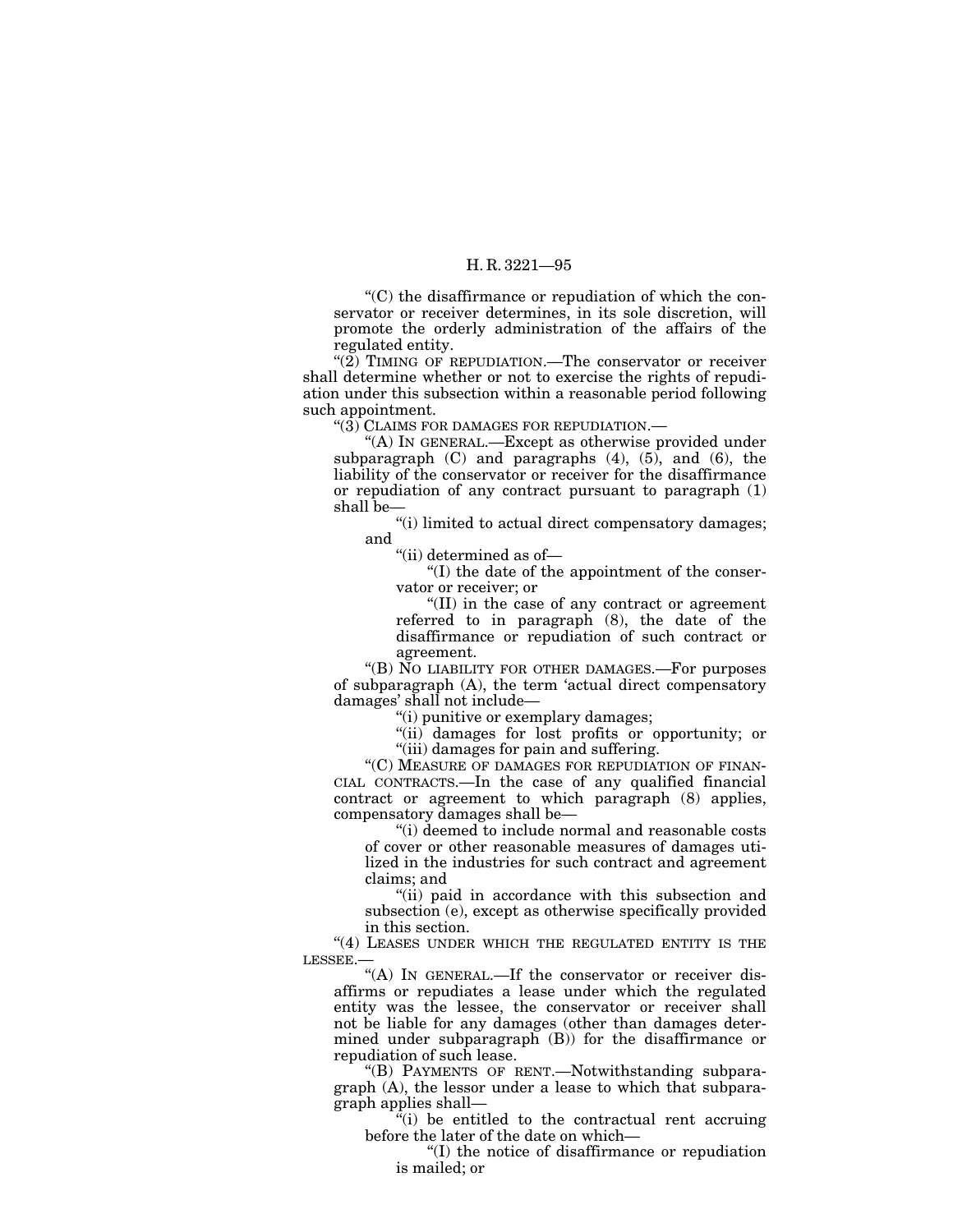''(II) the disaffirmance or repudiation becomes effective, unless the lessor is in default or breach of the terms of the lease;

''(ii) have no claim for damages under any acceleration clause or other penalty provision in the lease; and

"(iii) have a claim for any unpaid rent, subject to all appropriate offsets and defenses, due as of the date of the appointment, which shall be paid in accordance with this subsection and subsection  $\overline{e}$ .

"(5) LEASES UNDER WHICH THE REGULATED ENTITY IS THE LESSOR.

"(A) IN GENERAL.—If the conservator or receiver repudiates an unexpired written lease of real property of the regulated entity under which the regulated entity is the lessor and the lessee is not, as of the date of such repudiation, in default, the lessee under such lease may either—

''(i) treat the lease as terminated by such repudiation; or

"(ii) remain in possession of the leasehold interest for the balance of the term of the lease, unless the lessee defaults under the terms of the lease after the date of such repudiation.

''(B) PROVISIONS APPLICABLE TO LESSEE REMAINING IN POSSESSION.—If any lessee under a lease described under subparagraph (A) remains in possession of a leasehold interest under clause (ii) of subparagraph (A)—

''(i) the lessee—

''(I) shall continue to pay the contractual rent pursuant to the terms of the lease after the date of the repudiation of such lease; and

''(II) may offset against any rent payment which accrues after the date of the repudiation of the lease, and any damages which accrue after such date due to the nonperformance of any obligation of the regulated entity under the lease after such date; and

"(ii) the conservator or receiver shall not be liable to the lessee for any damages arising after such date as a result of the repudiation, other than the amount of any offset allowed under clause (i)(II).

''(6) CONTRACTS FOR THE SALE OF REAL PROPERTY.—

"(A) IN GENERAL.—If the conservator or receiver repudiates any contract for the sale of real property and the purchaser of such real property under such contract is in possession, and is not, as of the date of such repudiation, in default, such purchaser may either—

''(i) treat the contract as terminated by such repudiation; or

"(ii) remain in possession of such real property. ''(B) PROVISIONS APPLICABLE TO PURCHASER REMAINING IN POSSESSION.—If any purchaser of real property under any contract described under subparagraph  $(A)$  remains in possession of such property under clause (ii) of subpara $graph (A)$ -

''(i) the purchaser—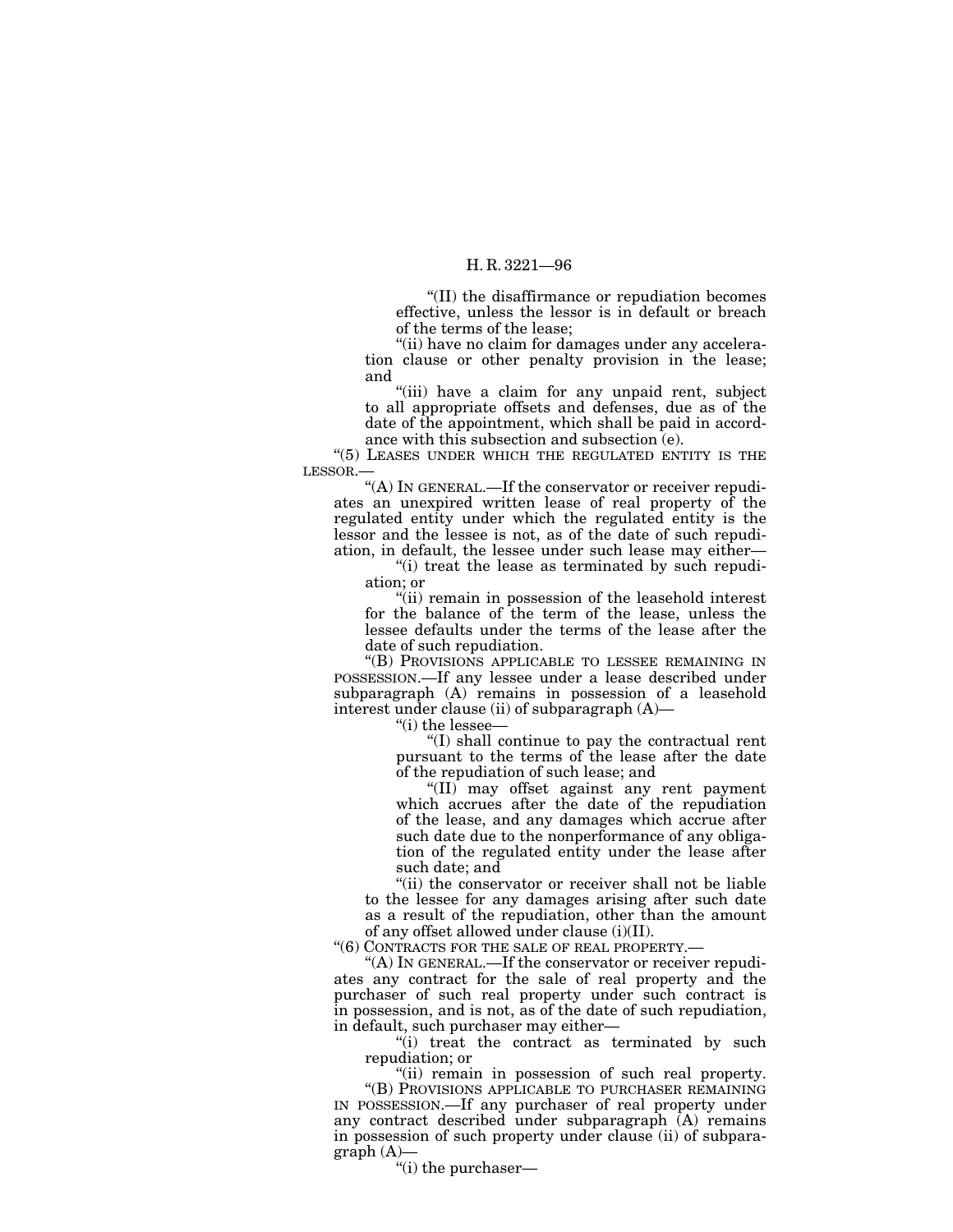''(I) shall continue to make all payments due under the contract after the date of the repudiation of the contract; and

''(II) may offset against any such payments any damages which accrue after such date due to the nonperformance (after such date) of any obligation of the regulated entity under the contract; and

''(ii) the conservator or receiver shall—

''(I) not be liable to the purchaser for any damages arising after such date as a result of the repudiation, other than the amount of any offset allowed under clause (i)(II);

''(II) deliver title to the purchaser in accordance with the provisions of the contract; and

''(III) have no obligation under the contract other than the performance required under subclause (II).

''(C) ASSIGNMENT AND SALE ALLOWED.—

''(i) IN GENERAL.—No provision of this paragraph shall be construed as limiting the right of the conservator or receiver to assign the contract described under subparagraph  $(A)$ , and sell the property subject to the contract and the provisions of this paragraph.

"(ii) NO LIABILITY AFTER ASSIGNMENT AND SALE.-If an assignment and sale described under clause (i) is consummated, the conservator or receiver shall have no further liability under the contract described under subparagraph (A), or with respect to the real property which was the subject of such contract.

''(7) SERVICE CONTRACTS.—

''(A) SERVICES PERFORMED BEFORE APPOINTMENT.—In the case of any contract for services between any person and any regulated entity for which the Agency has been appointed conservator or receiver, any claim of such person for services performed before the appointment of the conservator or receiver shall be—

''(i) a claim to be paid in accordance with subsections (b) and (e); and

"(ii) deemed to have arisen as of the date on which the conservator or receiver was appointed.

''(B) SERVICES PERFORMED AFTER APPOINTMENT AND PRIOR TO REPUDIATION.—If, in the case of any contract for services described under subparagraph (A), the conservator or receiver accepts performance by the other person before the conservator or receiver makes any determination to exercise the right of repudiation of such contract under this section—

''(i) the other party shall be paid under the terms of the contract for the services performed; and

"(ii) the amount of such payment shall be treated as an administrative expense of the conservatorship or receivership.

''(C) ACCEPTANCE OF PERFORMANCE NO BAR TO SUBSE-QUENT REPUDIATION.—The acceptance by the conservator or receiver of services referred to under subparagraph (B)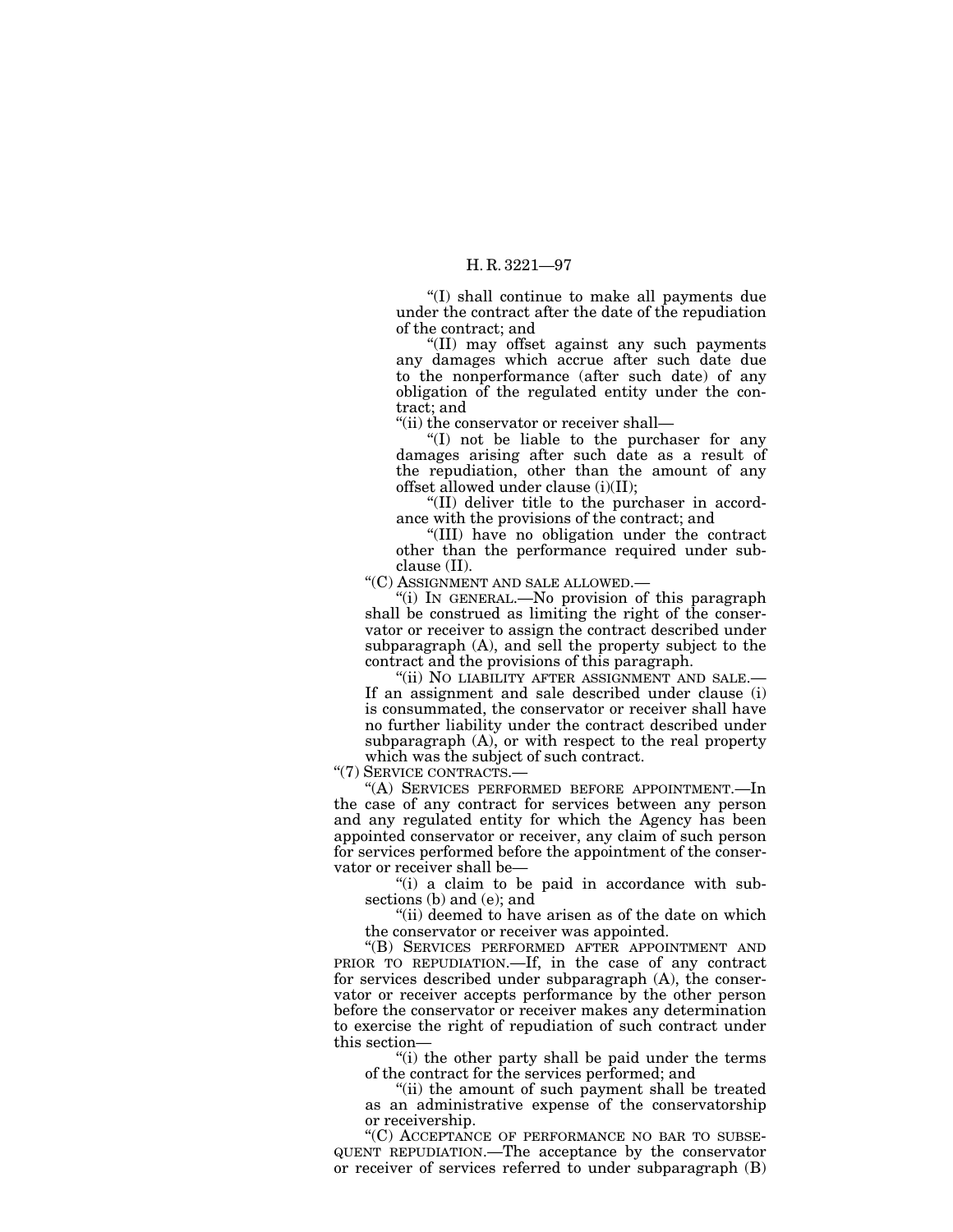in connection with a contract described in such subparagraph shall not affect the right of the conservator or receiver to repudiate such contract under this section at any time after such performance.

''(8) CERTAIN QUALIFIED FINANCIAL CONTRACTS.—

''(A) RIGHTS OF PARTIES TO CONTRACTS.—Subject to paragraphs (9) and (10), and notwithstanding any other provision of this title (other than subsection  $(b)(9)(B)$  of this section), any other Federal law, or the law of any State, no person shall be stayed or prohibited from exercising—

''(i) any right of that person to cause the termination, liquidation, or acceleration of any qualified financial contract with a regulated entity that arises upon the appointment of the Agency as receiver for such regulated entity at any time after such appointment;

''(ii) any right under any security agreement or arrangement or other credit enhancement relating to one or more qualified financial contracts; or

"(iii) any right to offset or net out any termination value, payment amount, or other transfer obligation arising under or in connection with 1 or more contracts and agreements described in clause (i), including any master agreement for such contracts or agreements.

''(B) APPLICABILITY OF OTHER PROVISIONS.—Subsection (b)(10) shall apply in the case of any judicial action or proceeding brought against any receiver referred to under subparagraph  $(A)$ , or the regulated entity for which such receiver was appointed, by any party to a contract or agreement described under subparagraph  $(A)(i)$  with such regulated entity.

''(C) CERTAIN TRANSFERS NOT AVOIDABLE.—

''(i) IN GENERAL.—Notwithstanding paragraph (11), or any other provision of Federal or State law relating to the avoidance of preferential or fraudulent transfers, the Agency, whether acting as such or as conservator or receiver of a regulated entity, may not avoid any transfer of money or other property in connection with any qualified financial contract with a regulated entity.

(ii) EXCEPTION FOR CERTAIN TRANSFERS.—Clause (i) shall not apply to any transfer of money or other property in connection with any qualified financial contract with a regulated entity if the Agency determines that the transferee had actual intent to hinder, delay, or defraud such regulated entity, the creditors of such regulated entity, or any conservator or receiver appointed for such regulated entity.

''(D) CERTAIN CONTRACTS AND AGREEMENTS DEFINED.— In this subsection the following definitions shall apply:

''(i) QUALIFIED FINANCIAL CONTRACT.—The term 'qualified financial contract' means any securities contract, commodity contract, forward contract, repurchase agreement, swap agreement, and any similar agreement that the Agency determines by regulation, resolution, or order to be a qualified financial contract for purposes of this paragraph.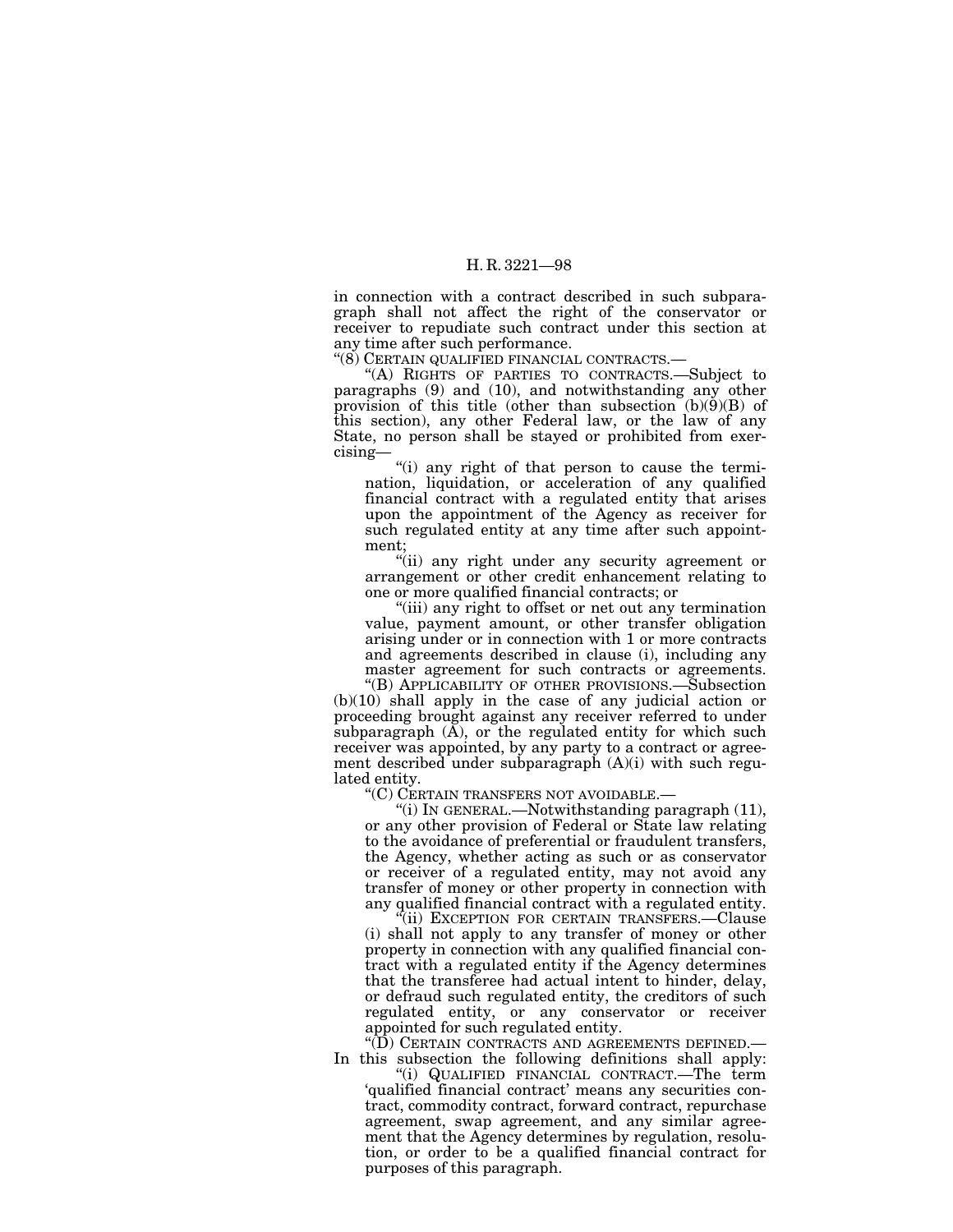''(ii) SECURITIES CONTRACT.—The term 'securities contract'—

''(I) means a contract for the purchase, sale, or loan of a security, a certificate of deposit, a mortgage loan, or any interest in a mortgage loan, a group or index of securities, certificates of deposit, or mortgage loans or interests therein (including any interest therein or based on the value thereof) or any option on any of the foregoing, including any option to purchase or sell any such security, certificate of deposit, mortgage loan, interest, group or index, or option, and including any repurchase or reverse repurchase transaction on any such security, certificate of deposit, mortgage loan, interest, group or index, or option;

''(II) does not include any purchase, sale, or repurchase obligation under a participation in a commercial mortgage loan, unless the Agency determines by regulation, resolution, or order to include any such agreement within the meaning of such term;

''(III) means any option entered into on a national securities exchange relating to foreign currencies;

 $\Gamma(W)$  means the guarantee by or to any securities clearing agency of any settlement of cash, securities, certificates of deposit, mortgage loans or interests therein, group or index of securities, certificates of deposit, or mortgage loans or interests therein (including any interest therein or based on the value thereof) or option on any of the foregoing, including any option to purchase or sell any such security, certificate of deposit, mortgage loan, interest, group or index, or option;

''(V) means any margin loan;

"(VI) means any other agreement or transaction that is similar to any agreement or transaction referred to in this clause;

''(VII) means any combination of the agreements or transactions referred to in this clause;

''(VIII) means any option to enter into any agreement or transaction referred to in this clause;

''(IX) means a master agreement that provides for an agreement or transaction referred to in subclause (I), (III), (IV), (V), (VI), (VII), or (VIII), together with all supplements to any such master agreement, without regard to whether the master agreement provides for an agreement or transaction that is not a securities contract under this clause, except that the master agreement shall be considered to be a securities contract under this clause only with respect to each agreement or transaction under the master agreement that is referred to in subclause  $(I)$ ,  $(III)$ ,  $(IV)$ ,  $(V)$ ,  $(VI)$ , (VII), or (VIII); and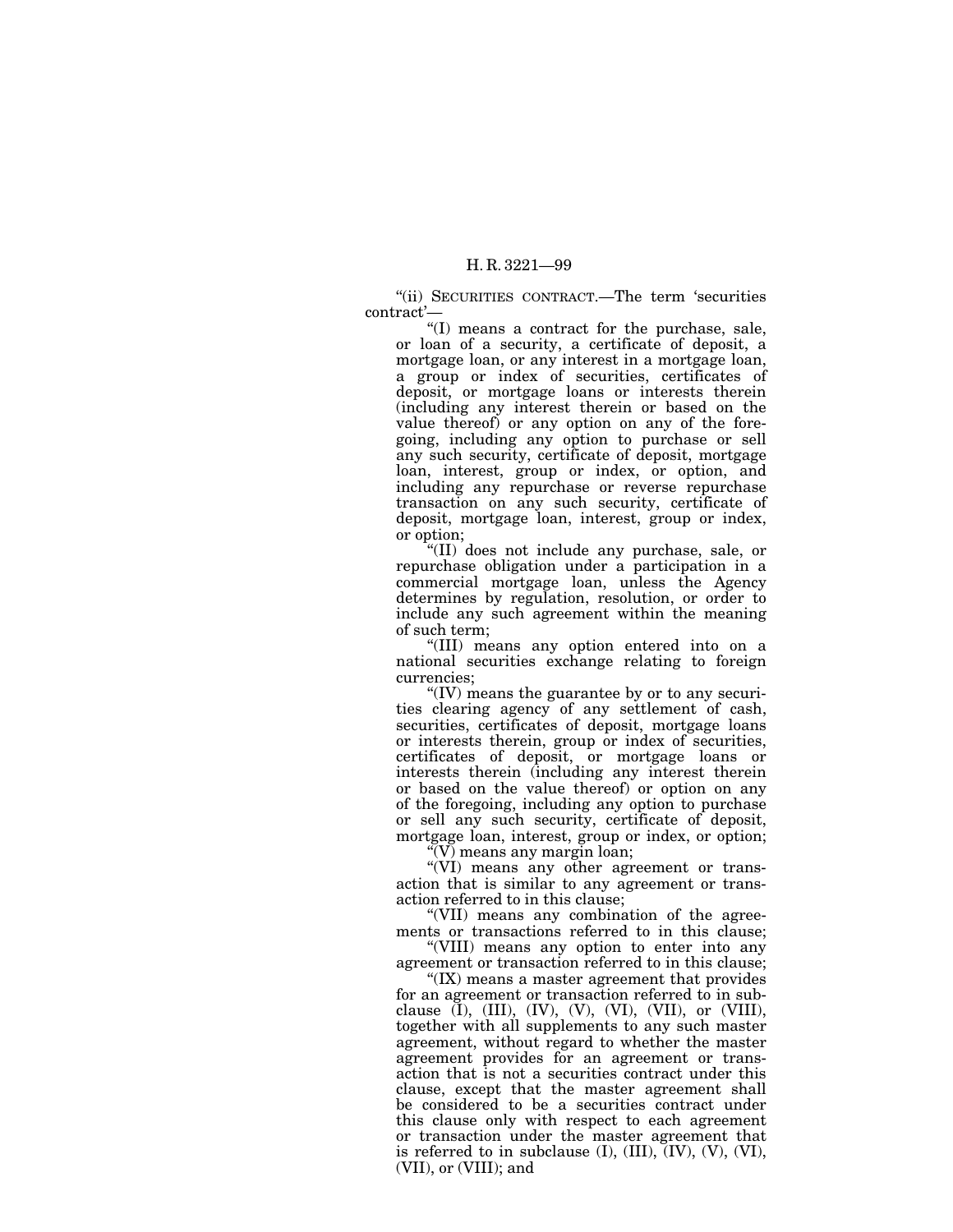''(X) means any security agreement or arrangement or other credit enhancement related to any agreement or transaction referred to in this clause, including any guarantee or reimbursement obligation in connection with any agreement or transaction referred to in this clause.

''(iii) COMMODITY CONTRACT.—The term 'commodity contract' means—

 $\degree$ (I) with respect to a futures commission merchant, a contract for the purchase or sale of a commodity for future delivery on, or subject to the rules of, a contract market or board of trade;

''(II) with respect to a foreign futures commission merchant, a foreign future;

''(III) with respect to a leverage transaction merchant, a leverage transaction;

 $\Gamma(W)$  with respect to a clearing organization, a contract for the purchase or sale of a commodity for future delivery on, or subject to the rules of, a contract market or board of trade that is cleared by such clearing organization, or commodity option traded on, or subject to the rules of, a contract market or board of trade that is cleared by such clearing organization;

" $(V)$  with respect to a commodity options" dealer, a commodity option;

''(VI) any other agreement or transaction that is similar to any agreement or transaction referred to in this clause;

''(VII) any combination of the agreements or transactions referred to in this clause;

''(VIII) any option to enter into any agreement or transaction referred to in this clause;

"(IX) a master agreement that provides for an agreement or transaction referred to in subclause (I), (II), (III), (IV), (V), (VI), (VII), or (VIII), together with all supplements to any such master agreement, without regard to whether the master agreement provides for an agreement or transaction that is not a commodity contract under this clause, except that the master agreement shall be considered to be a commodity contract under this clause only with respect to each agreement or transaction under the master agreement that is referred to in subclause  $(I)$ ,  $(II)$ ,  $(III)$ ,  $(IV)$ ,  $(V)$ ,  $(VI)$ ,  $(VII)$ , or  $(VIII)$ ; or

'(X) any security agreement or arrangement or other credit enhancement related to any agreement or transaction referred to in this clause, including any guarantee or reimbursement obligation in connection with any agreement or transaction referred to in this clause.

''(iv) FORWARD CONTRACT.—The term 'forward contract' means—

''(I) a contract (other than a commodity contract) for the purchase, sale, or transfer of a commodity or any similar good, article, service, right,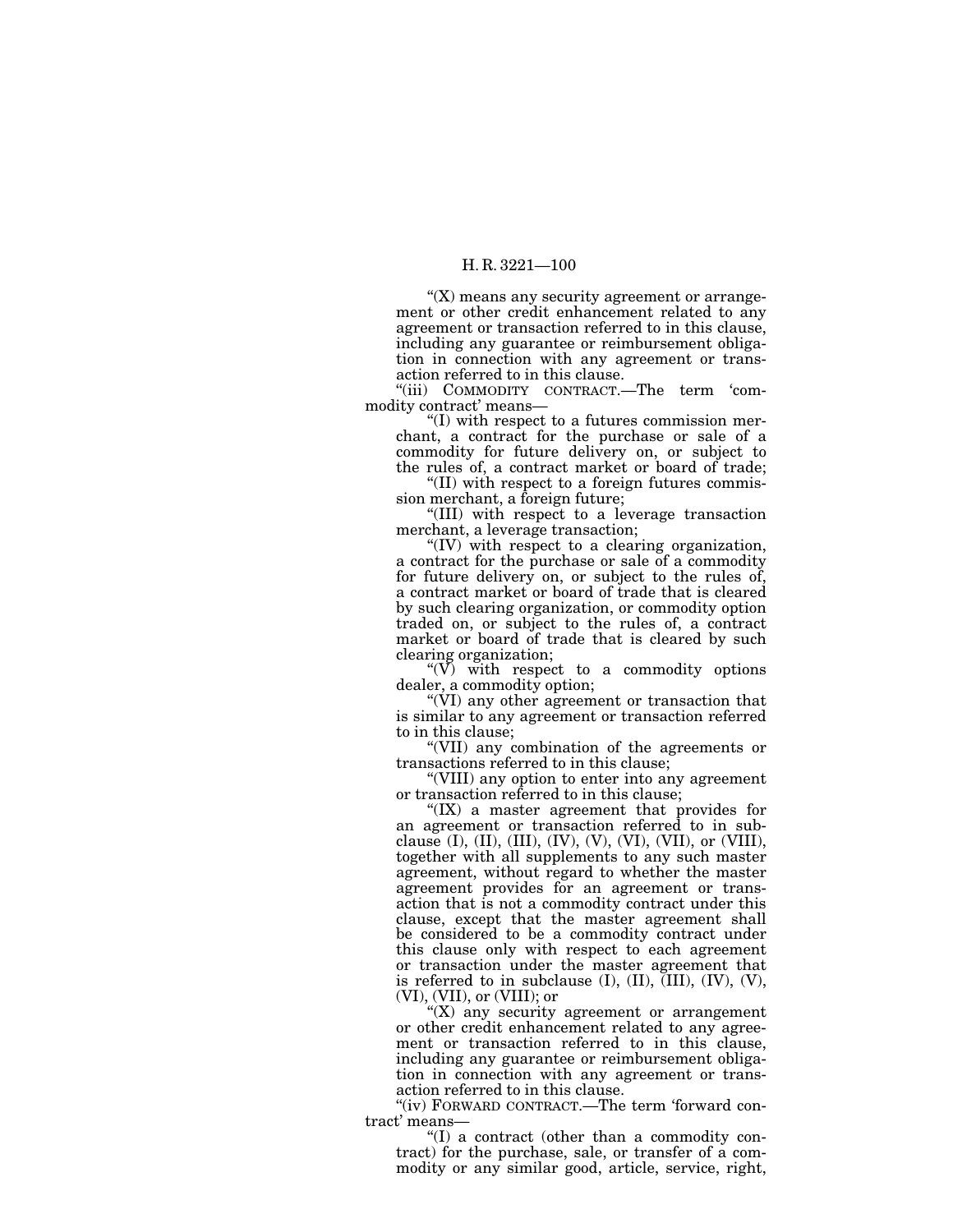or interest which is presently or in the future becomes the subject of dealing in the forward contract trade, or product or byproduct thereof, with a maturity date more than 2 days after the date on which the contract is entered into, including a repurchase transaction, reverse repurchase transaction, consignment, lease, swap, hedge transaction, deposit, loan, option, allocated transaction, unallocated transaction, or any other similar agreement;

''(II) any combination of agreements or transactions referred to in subclauses (I) and (III);

''(III) any option to enter into any agreement or transaction referred to in subclause (I) or (II);

 $\Gamma(W)$  a master agreement that provides for an agreement or transaction referred to in subclauses (I), (II), or (III), together with all supplements to any such master agreement, without regard to whether the master agreement provides for an agreement or transaction that is not a forward contract under this clause, except that the master agreement shall be considered to be a forward contract under this clause only with respect to each agreement or transaction under the master agreement that is referred to in subclause (I), (II), or  $(III)$ ; or

" $(V)$  any security agreement or arrangement or other credit enhancement related to any agreement or transaction referred to in subclause (I), (II), (III), or (IV), including any guarantee or reimbursement obligation in connection with any agreement or transaction referred to in any such subclause.<br>"(v) REPURCHASE

AGREEMENT.—The term 'repurchase agreement' (including a reverse repurchase agreement)—

''(I) means an agreement, including related terms, which provides for the transfer of one or more certificates of deposit, mortgage-related securities (as such term is defined in section 3 of the Securities Exchange Act of 1934), mortgage loans, interests in mortgage-related securities or mortgage loans, eligible bankers' acceptances, qualified foreign government securities (defined for purposes of this clause as a security that is a direct obligation of, or that is fully guaranteed by, the central government of a member of the Organization for Economic Cooperation and Development, as determined by regulation or order adopted by the appropriate Federal banking authority), or securities that are direct obligations of, or that are fully guaranteed by, the United States or any agency of the United States against the transfer of funds by the transferee of such certificates of deposit, eligible bankers' acceptances, securities, mortgage loans, or interests with a simultaneous agreement by such transferee to transfer to the transferor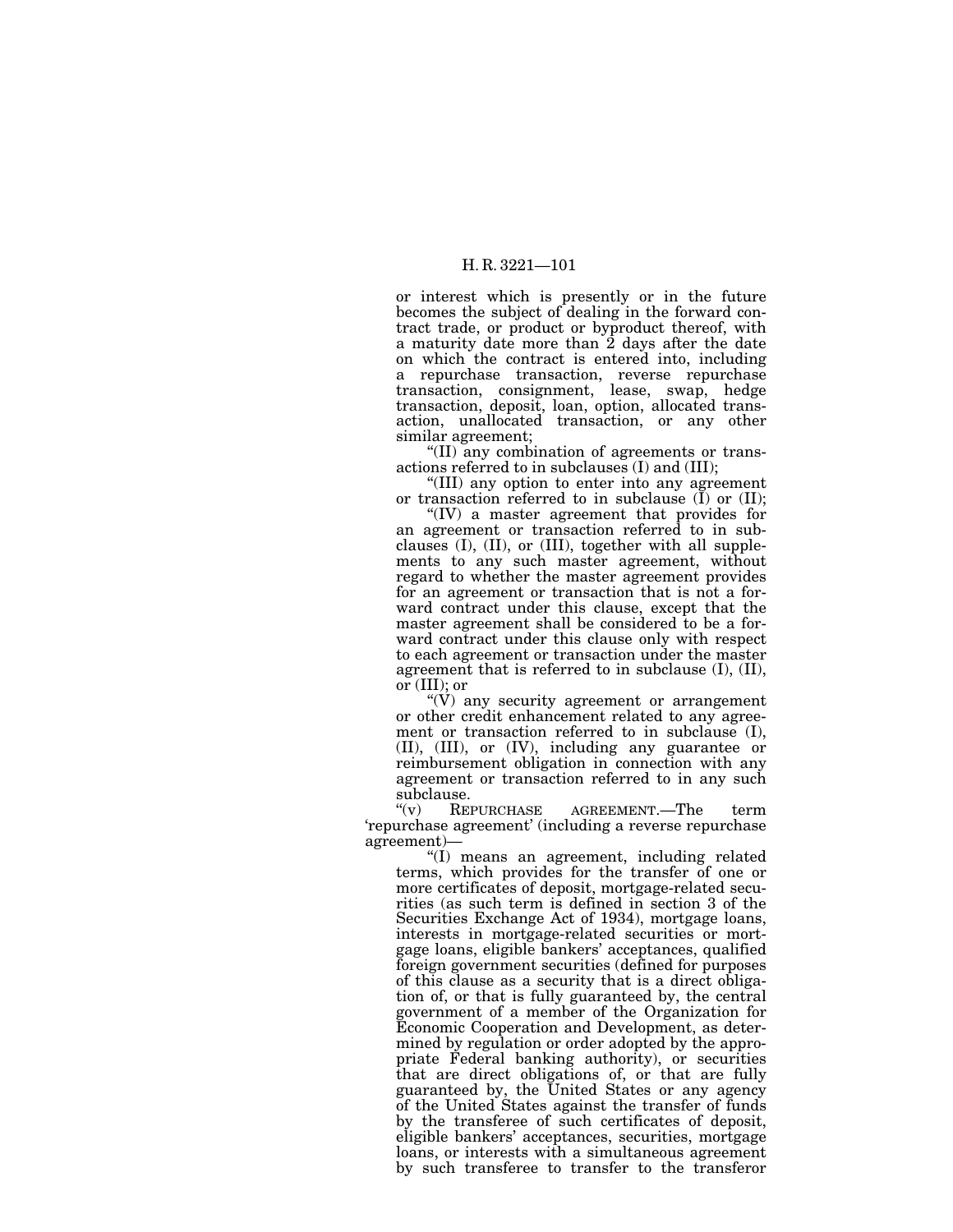thereof certificates of deposit, eligible bankers' acceptances, securities, mortgage loans, or interests as described above, at a date certain not later than 1 year after such transfers or on demand, against the transfer of funds, or any other similar agreement;

''(II) does not include any repurchase obligation under a participation in a commercial mortgage loan, unless the Agency determines by regulation, resolution, or order to include any such participation within the meaning of such term;

''(III) means any combination of agreements or transactions referred to in subclauses (I) and (IV);

''(IV) means any option to enter into any agreement or transaction referred to in subclause (I) or  $(III)$ :

''(V) means a master agreement that provides for an agreement or transaction referred to in subclause  $(\check{I})$ ,  $(III)$ , or  $(IV)$ , together with all supplements to any such master agreement, without regard to whether the master agreement provides for an agreement or transaction that is not a repurchase agreement under this clause, except that the master agreement shall be considered to be a repurchase agreement under this subclause only with respect to each agreement or transaction under the master agreement that is referred to in subclause (I), (III), or (IV); and

''(VI) means any security agreement or arrangement or other credit enhancement related to any agreement or transaction referred to in subclause (I), (III), (IV), or (V), including any guarantee or reimbursement obligation in connection with any agreement or transaction referred to in any such subclause.

"(vi) SWAP AGREEMENT.—The term 'swap agreement' means—

''(I) any agreement, including the terms and conditions incorporated by reference in any such agreement, which is an interest rate swap, option, future, or forward agreement, including a rate floor, rate cap, rate collar, cross-currency rate swap, and basis swap; a spot, same day-tomorrow, tomorrow-next, forward, or other foreign exchange or precious metals agreement; a currency swap, option, future, or forward agreement; an equity index or equity swap, option, future, or forward agreement; a debt index or debt swap, option, future, or forward agreement; a total return, credit spread or credit swap, option, future, or forward agreement; a commodity index or commodity swap, option, future, or forward agreement; or a weather swap, weather derivative, or weather option;

''(II) any agreement or transaction that is similar to any other agreement or transaction referred to in this clause and that is of a type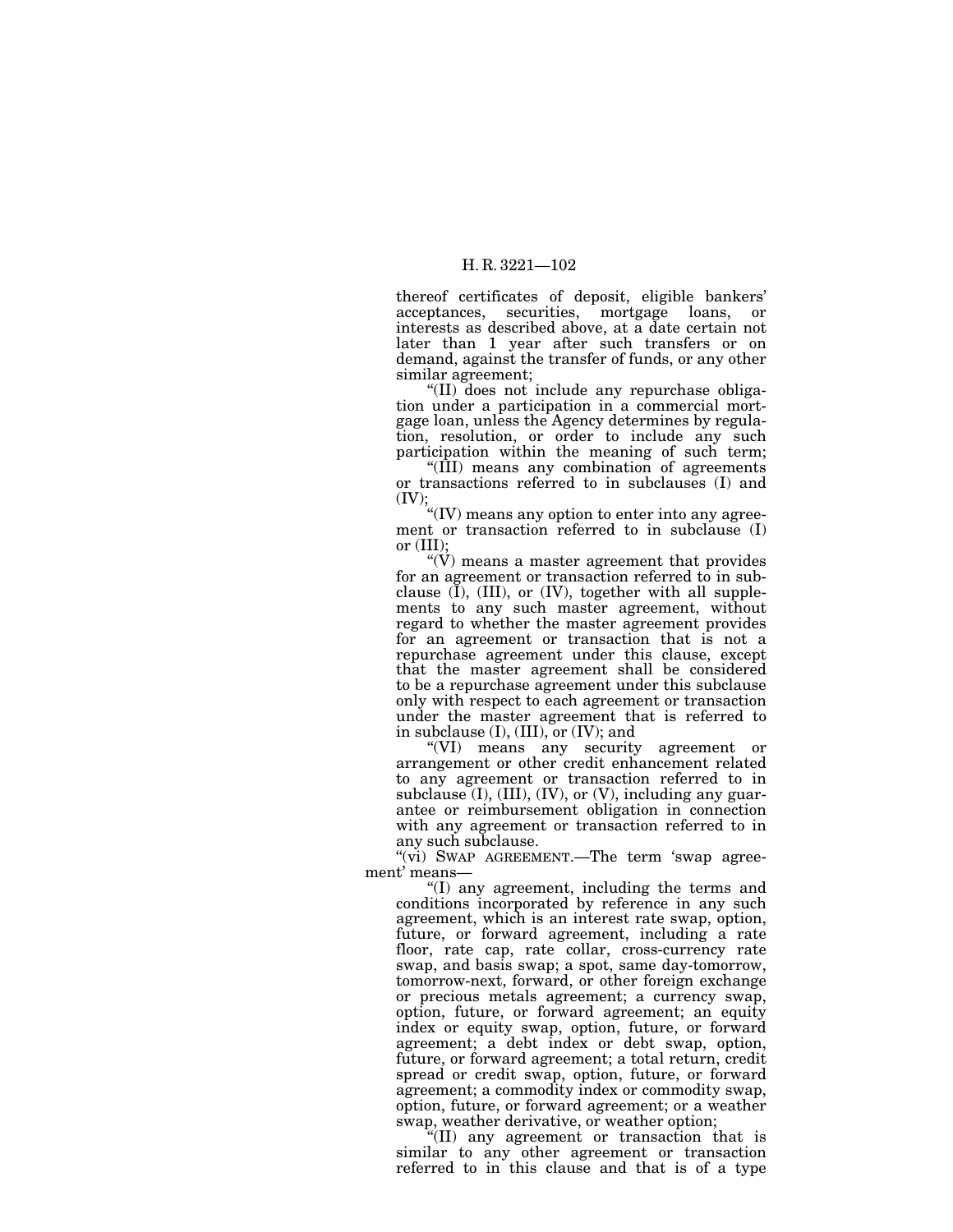that has been, is presently, or in the future becomes, the subject of recurrent dealings in the swap markets (including terms and conditions incorporated by reference in such agreement) and that is a forward, swap, future, or option on one or more rates, currencies, commodities, equity securities or other equity instruments, debt securities or other debt instruments, quantitative measures associated with an occurrence, extent of an occurrence, or contingency associated with a financial, commercial, or economic consequence, or economic or financial indices or measures of economic or financial risk or value;

''(III) any combination of agreements or transactions referred to in this clause;

''(IV) any option to enter into any agreement or transaction referred to in this clause;

"(V) a master agreement that provides for an agreement or transaction referred to in subclause (I), (II), (III), or (IV), together with all supplements to any such master agreement, without regard to whether the master agreement contains an agreement or transaction that is not a swap agreement under this clause, except that the master agreement shall be considered to be a swap agreement under this clause only with respect to each agreement or transaction under the master agreement that is referred to in subclause  $(I)$ ,  $(II)$ ,  $(III)$ , or (IV); and

''(VI) any security agreement or arrangement or other credit enhancement related to any agreements or transactions referred to in subclause (I), (II), (III), (IV), or (V), including any guarantee or reimbursement obligation in connection with any agreement or transaction referred to in any such subclause.

''(vii) TREATMENT OF MASTER AGREEMENT AS ONE AGREEMENT.—Any master agreement for any contract or agreement described in any preceding clause of this subparagraph (or any master agreement for such master agreement or agreements), together with all supplements to such master agreement, shall be treated as a single agreement and a single qualified financial contract. If a master agreement contains provisions relating to agreements or transactions that are not themselves qualified financial contracts, the master agreement shall be deemed to be a qualified financial contract only with respect to those transactions that are themselves qualified financial contracts.

"(viii) TRANSFER.—The term 'transfer' means every mode, direct or indirect, absolute or conditional, voluntary or involuntary, of disposing of or parting with property or with an interest in property, including retention of title as a security interest and foreclosure of the equity of redemption of the regulated entity.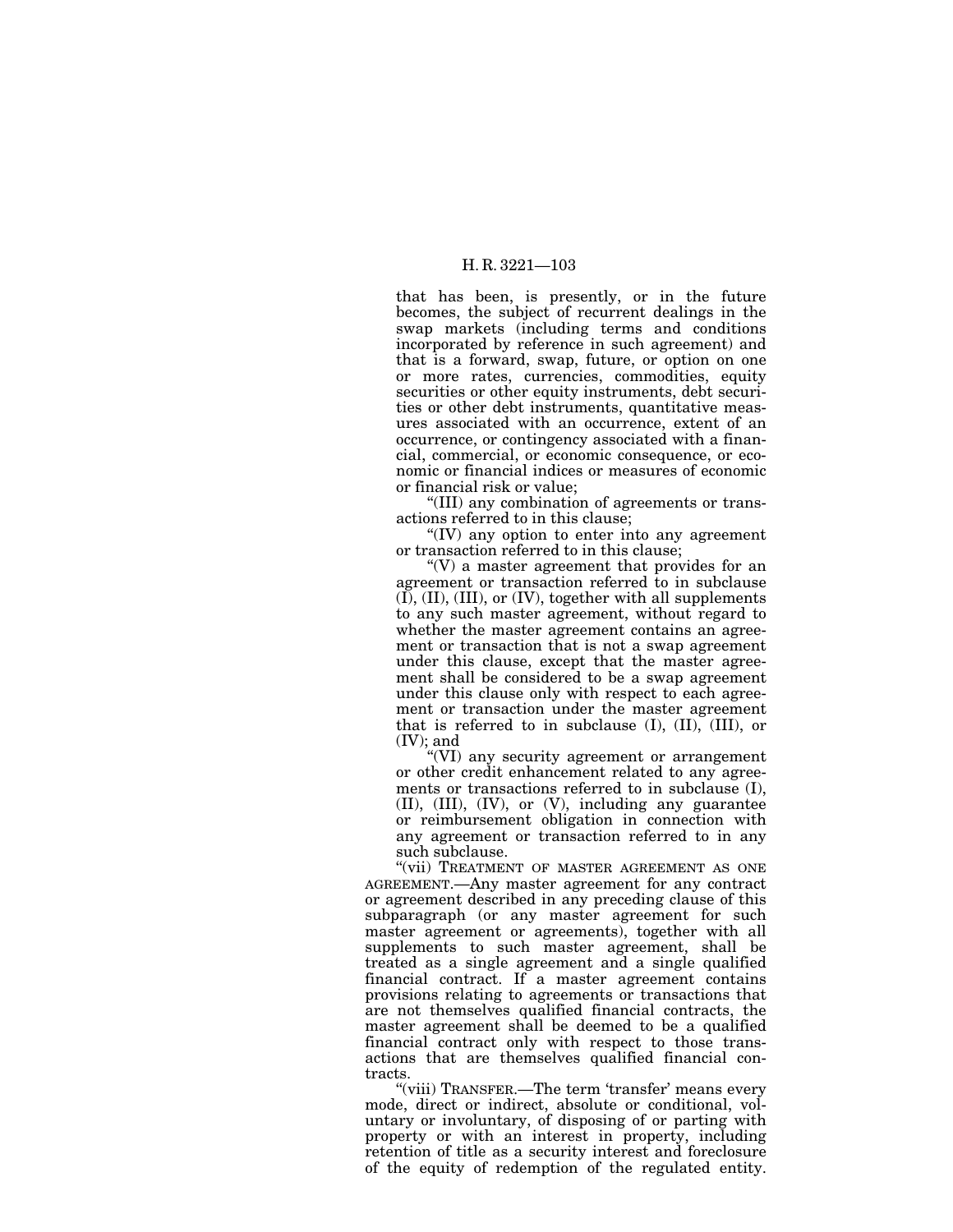"(E) CERTAIN PROTECTIONS IN EVENT OF APPOINTMENT OF CONSERVATOR.—Notwithstanding any other provision of this section, any other Federal law, or the law of any State (other than paragraph (10) of this subsection and subsection  $(b)(9)(B)$ , no person shall be stayed or prohibited from exercising—

"(i) any right such person has to cause the termination, liquidation, or acceleration of any qualified financial contract with a regulated entity in a conservatorship based upon a default under such financial contract which is enforceable under applicable noninsolvency law;

''(ii) any right under any security agreement or arrangement or other credit enhancement relating to 1 or more such qualified financial contracts; or

''(iii) any right to offset or net out any termination values, payment amounts, or other transfer obligations arising under or in connection with such qualified financial contracts.

" $(F)$  CLARIFICATION.—No provision of law shall be construed as limiting the right or power of the Agency, or authorizing any court or agency to limit or delay in any manner, the right or power of the Agency to transfer any qualified financial contract in accordance with paragraphs  $(9)$  and  $(10)$ , or to disaffirm or repudiate any such contract in accordance with subsection  $(d)(1)$ .

''(G) WALKAWAY CLAUSES NOT EFFECTIVE.—

''(i) IN GENERAL.—Notwithstanding the provisions of subparagraphs (A) and (E), and sections 403 and 404 of the Federal Deposit Insurance Corporation Improvement Act of 1991, no walkaway clause shall be enforceable in a qualified financial contract of a regulated entity in default.

''(ii) WALKAWAY CLAUSE DEFINED.—For purposes of this subparagraph, the term 'walkaway clause' means a provision in a qualified financial contract that, after calculation of a value of a party's position or an amount due to or from 1 of the parties in accordance with its terms upon termination, liquidation, or acceleration of the qualified financial contract, either does not create a payment obligation of a party or extinguishes a payment obligation of a party in whole or in part solely because of the status of such party as a nondefaulting party.

''(9) TRANSFER OF QUALIFIED FINANCIAL CONTRACTS.—In making any transfer of assets or liabilities of a regulated entity in default which includes any qualified financial contract, the conservator or receiver for such regulated entity shall either—

''(A) transfer to 1 person—

''(i) all qualified financial contracts between any person (or any affiliate of such person) and the regulated entity in default;

''(ii) all claims of such person (or any affiliate of such person) against such regulated entity under any such contract (other than any claim which, under the terms of any such contract, is subordinated to the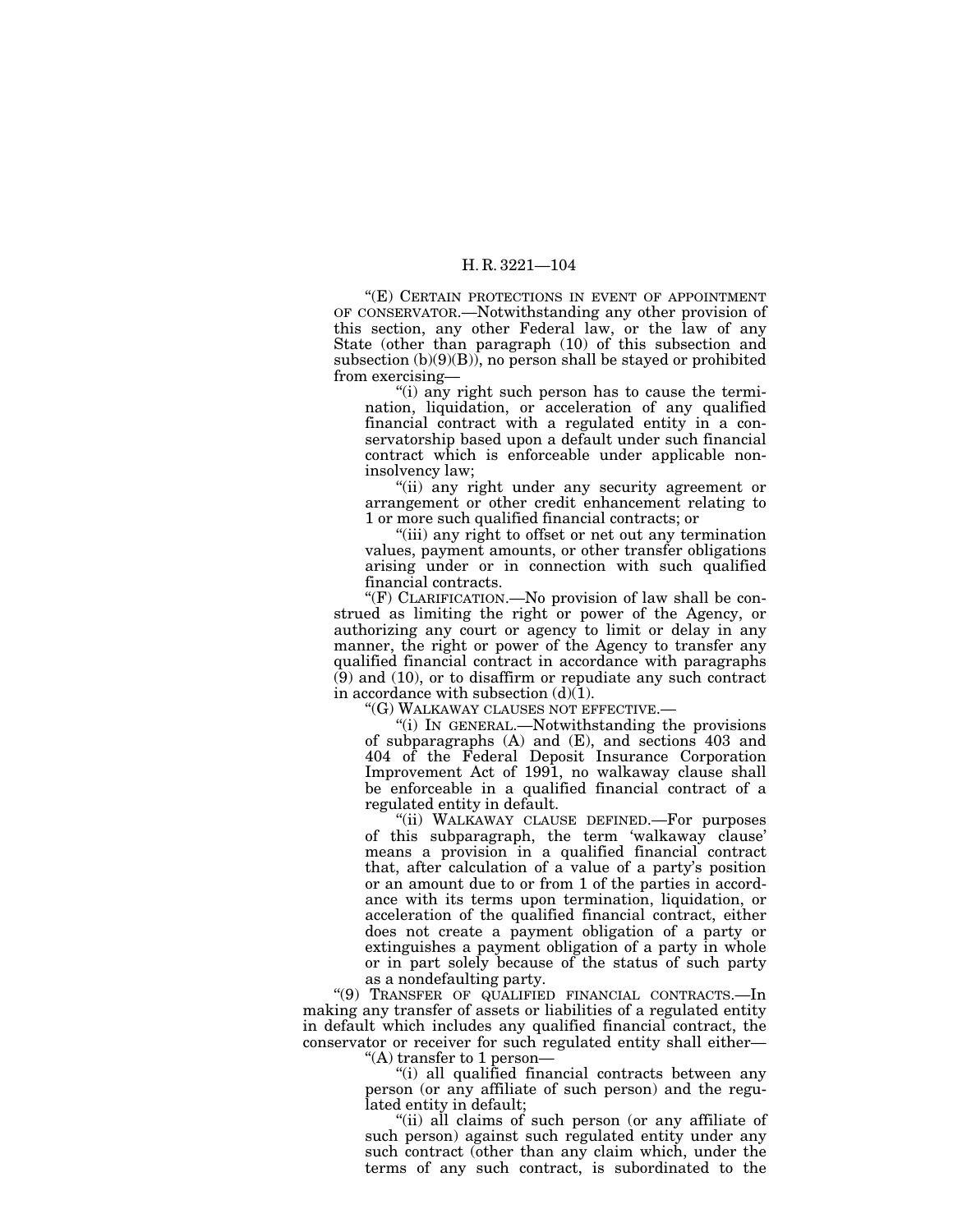claims of general unsecured creditors of such regulated entity);

 $\ell$ <sup>'(iii)</sup> all claims of such regulated entity against such person (or any affiliate of such person) under any such contract; and

"(iv) all property securing, or any other credit enhancement for any contract described in clause (i), or any claim described in clause (ii) or (iii) under any such contract; or

''(B) transfer none of the financial contracts, claims, or property referred to under subparagraph (A) (with respect to such person and any affiliate of such person).  $\rm ^{\prime \prime}(1\bar{0})$  Notification of transfer.—

''(A) IN GENERAL.—The conservator or receiver shall notify any person that is a party to a contract or transfer by 5:00 p.m. (Eastern Standard Time) on the business day following the date of the appointment of the receiver in the case of a receivership, or the business day following such transfer in the case of a conservatorship, if—

"(i) the conservator or receiver for a regulated entity in default makes any transfer of the assets and liabilities of such regulated entity; and

"(ii) such transfer includes any qualified financial contract.

''(B) CERTAIN RIGHTS NOT ENFORCEABLE.—

''(i) RECEIVERSHIP.—A person who is a party to a qualified financial contract with a regulated entity may not exercise any right that such person has to terminate, liquidate, or net such contract under paragraph (8)(A) of this subsection or under section 403 or 404 of the Federal Deposit Insurance Corporation Improvement Act of 1991, solely by reason of or incidental to the appointment of a receiver for the regulated entity (or the insolvency or financial condition of the regulated entity for which the receiver has been appointed)—

''(I) until 5:00 p.m. (Eastern Standard Time) on the business day following the date of the appointment of the receiver; or

''(II) after the person has received notice that the contract has been transferred pursuant to paragraph  $(9)(A)$ .

 $\alpha$ <sup>"</sup>(ii) CONSERVATORSHIP.—A person who is a party to a qualified financial contract with a regulated entity may not exercise any right that such person has to terminate, liquidate, or net such contract under paragraph  $(8)(E)$  of this subsection or under section 403 or 404 of the Federal Deposit Insurance Corporation Improvement Act of 1991, solely by reason of or incidental to the appointment of a conservator for the regulated entity (or the insolvency or financial condition of the regulated entity for which the conservator has been appointed).

"(iii)  $\overline{\text{NOTE}}$ . For purposes of this paragraph, the conservator or receiver of a regulated entity shall be deemed to have notified a person who is a party to a qualified financial contract with such regulated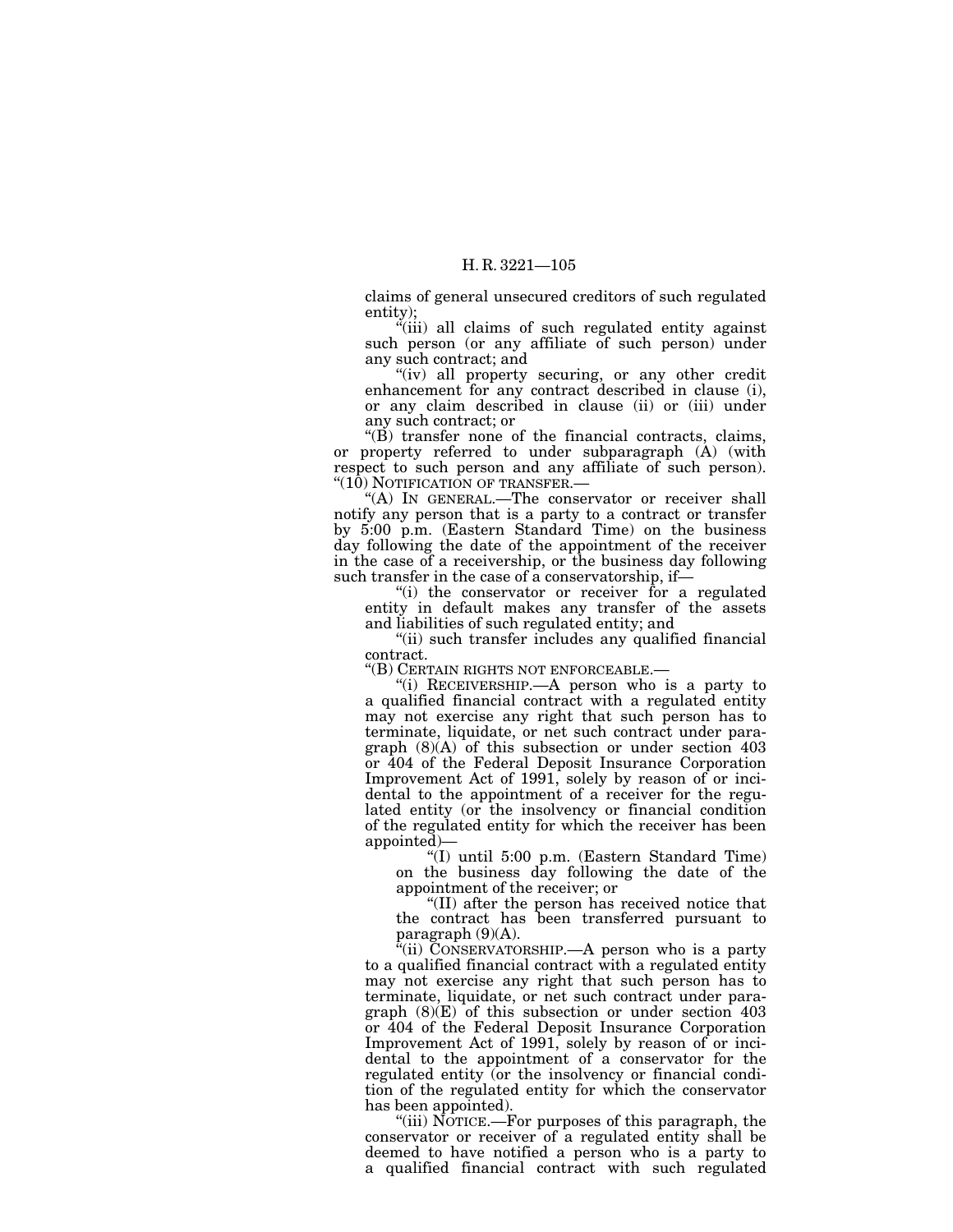entity, if the conservator or receiver has taken steps reasonably calculated to provide notice to such person by the time specified in subparagraph (A).

''(C) BUSINESS DAY DEFINED.—For purposes of this paragraph, the term 'business day' means any day other than any Saturday, Sunday, or any day on which either the New York Stock Exchange or the Federal Reserve Bank of New York is closed.

"(11) DISAFFIRMANCE OR REPUDIATION OF QUALIFIED FINAN-CIAL CONTRACTS.—In exercising the rights of disaffirmance or repudiation of a conservator or receiver with respect to any qualified financial contract to which a regulated entity is a party, the conservator or receiver for such institution shall either—

''(A) disaffirm or repudiate all qualified financial contracts between—

''(i) any person or any affiliate of such person; and

''(ii) the regulated entity in default; or

''(B) disaffirm or repudiate none of the qualified financial contracts referred to in subparagraph  $(A)$  (with respect to such person or any affiliate of such person).

"(12) CERTAIN SECURITY INTERESTS NOT AVOIDABLE.- No provision of this subsection shall be construed as permitting the avoidance of any legally enforceable or perfected security interest in any of the assets of any regulated entity, except where such an interest is taken in contemplation of the insolvency of the regulated entity, or with the intent to hinder, delay, or defraud the regulated entity or the creditors of such regulated entity.

''(13) AUTHORITY TO ENFORCE CONTRACTS.—

'(A) IN GENERAL.—Notwithstanding any provision of a contract providing for termination, default, acceleration, or exercise of rights upon, or solely by reason of, insolvency or the appointment of, or the exercise of rights or powers by, a conservator or receiver, the conservator or receiver may enforce any contract, other than a contract for liability insurance for a director or officer, or a contract or a regulated entity bond, entered into by the regulated entity.

''(B) CERTAIN RIGHTS NOT AFFECTED.—No provision of this paragraph may be construed as impairing or affecting any right of the conservator or receiver to enforce or recover under a liability insurance contract for an officer or director, or regulated entity bond under other applicable

law.<br>"(C) CONSENT REQUIREMENT.—

"(i) IN GENERAL.—Except as otherwise provided under this section, no person may exercise any right or power to terminate, accelerate, or declare a default under any contract to which a regulated entity is a party, or to obtain possession of or exercise control over any property of the regulated entity, or affect any contractual rights of the regulated entity, without the consent of the conservator or receiver, as appropriate, for a period of—

''(I) 45 days after the date of appointment of a conservator; or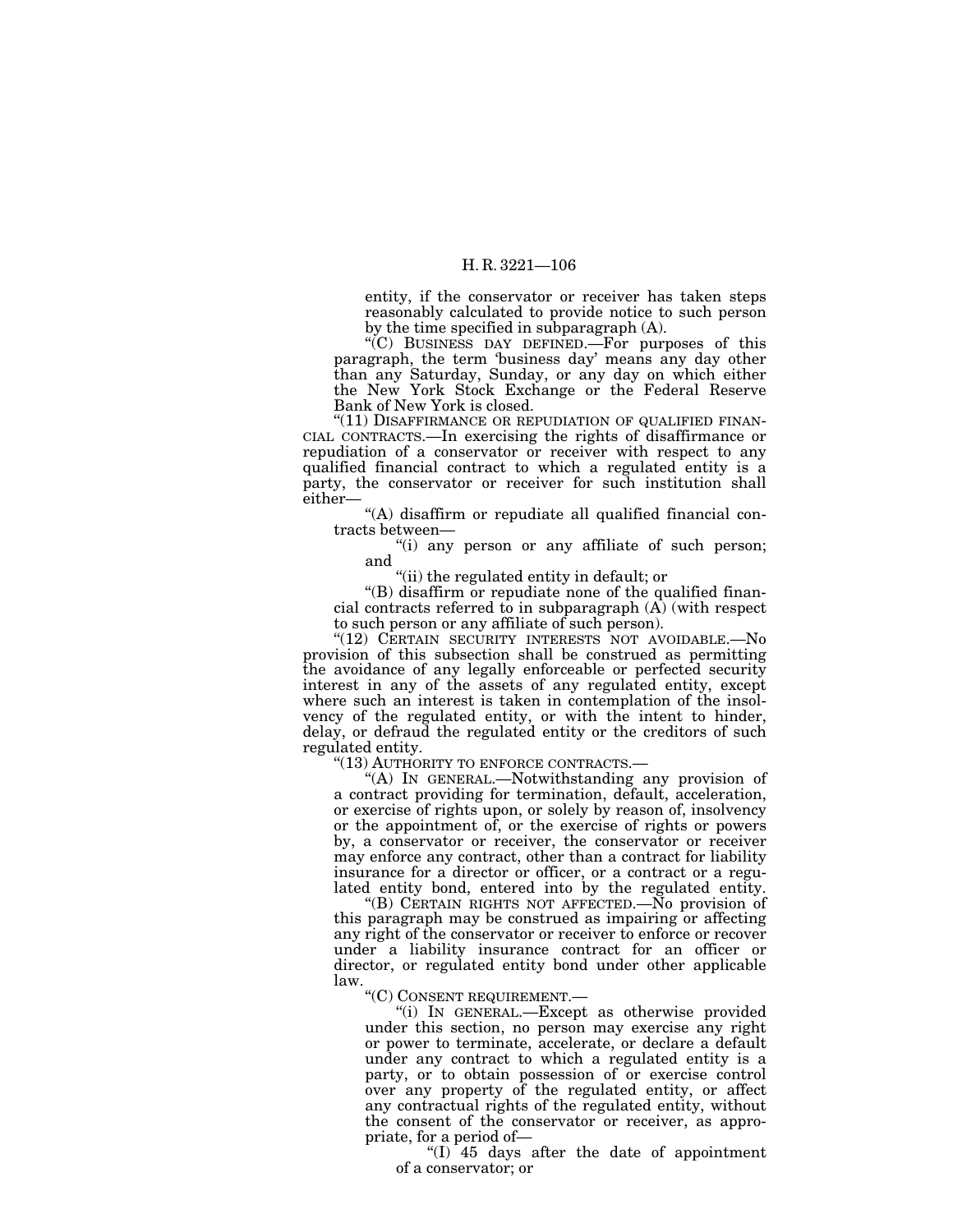''(II) 90 days after the date of appointment of a receiver.

''(ii) EXCEPTIONS.—This subparagraph shall not—

''(I) apply to a contract for liability insurance for an officer or director;

''(II) apply to the rights of parties to certain qualified financial contracts under subsection  $(d)(8)$ ; and

''(III) be construed as permitting the conservator or receiver to fail to comply with otherwise enforceable provisions of such contracts.

"(14) SAVINGS CLAUSE.—The meanings of terms used in this subsection are applicable for purposes of this subsection only, and shall not be construed or applied so as to challenge or affect the characterization, definition, or treatment of any similar terms under any other statute, regulation, or rule, including the Gramm-Leach-Bliley Act, the Legal Certainty for Bank Products Act of 2000, the securities laws (as that term is defined in section  $3(a)(47)$  of the Securities Exchange Act of 1934), and the Commodity Exchange Act.

"(15) EXCEPTION FOR FEDERAL RESERVE AND FEDERAL HOME LOAN BANKS.—No provision of this subsection shall apply with respect to—

"(A) any extension of credit from any Federal Home" Loan Bank or Federal Reserve Bank to any regulated entity; or

''(B) any security interest in the assets of the regulated entity securing any such extension of credit.

''(e) VALUATION OF CLAIMS IN DEFAULT.—

''(1) IN GENERAL.—Notwithstanding any other provision of Federal law or the law of any State, and regardless of the method which the Agency determines to utilize with respect to a regulated entity in default or in danger of default, including transactions authorized under subsection (i), this subsection shall govern the rights of the creditors of such regulated entity.

"(2) MAXIMUM LIABILITY.—The maximum liability of the Agency, acting as receiver or in any other capacity, to any person having a claim against the receiver or the regulated entity for which such receiver is appointed shall be not more than the amount that such claimant would have received if the Agency had liquidated the assets and liabilities of the regulated entity without exercising the authority of the Agency under subsection (i).

''(f) LIMITATION ON COURT ACTION.—Except as provided in this section or at the request of the Director, no court may take any action to restrain or affect the exercise of powers or functions of the Agency as a conservator or a receiver.

"(g) LIABILITY OF DIRECTORS AND OFFICERS.—

''(1) IN GENERAL.—A director or officer of a regulated entity may be held personally liable for monetary damages in any civil action described in paragraph (2) brought by, on behalf of, or at the request or direction of the Agency, and prosecuted wholly or partially for the benefit of the Agency—

''(A) acting as conservator or receiver of such regulated entity; or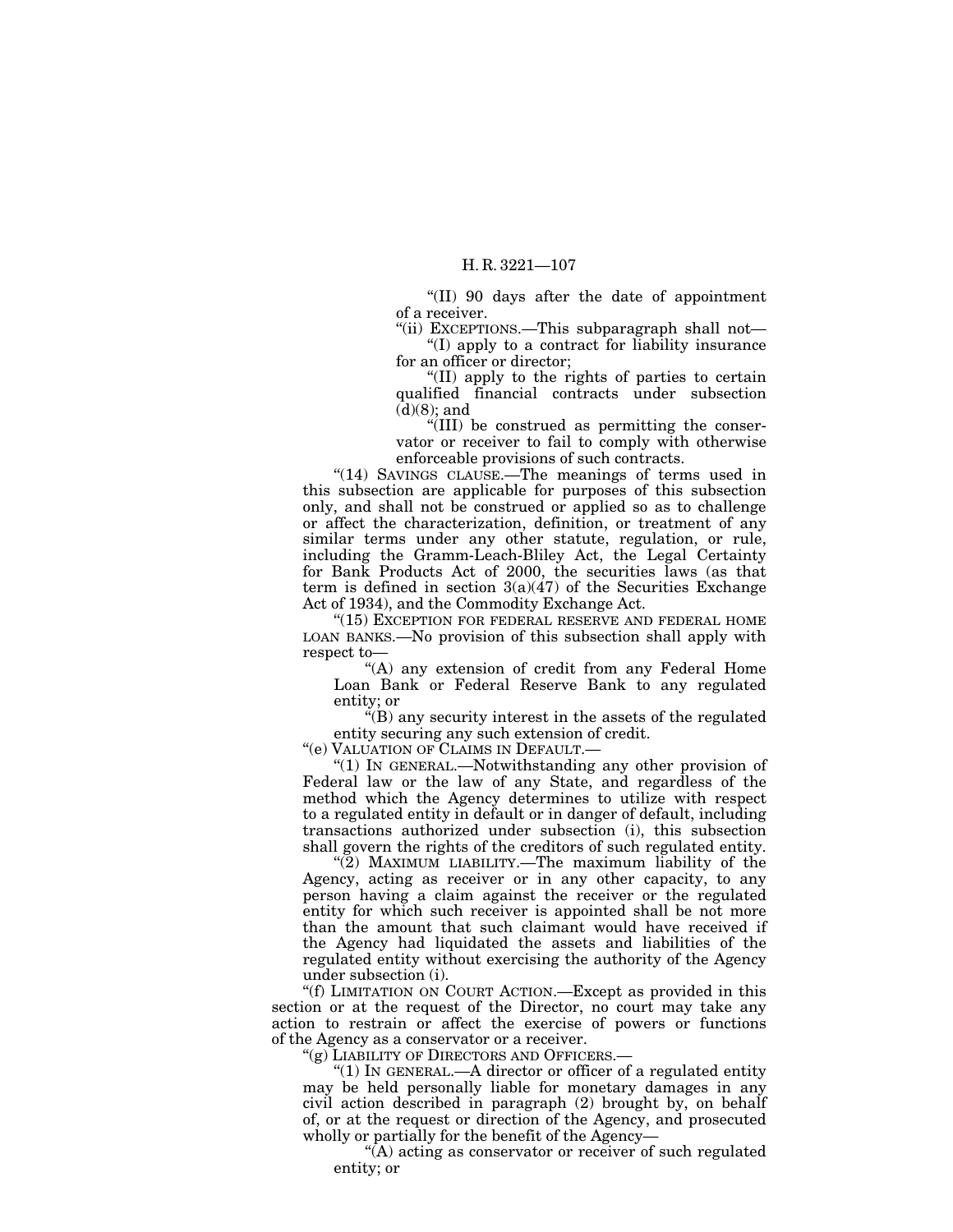''(B) acting based upon a suit, claim, or cause of action purchased from, assigned by, or otherwise conveyed by such receiver or conservator.

"(2) ACTIONS ADDRESSED. - Paragraph (1) applies in any civil action for gross negligence, including any similar conduct or conduct that demonstrates a greater disregard of a duty of care than gross negligence, including intentional tortious conduct, as such terms are defined and determined under applicable State law.

"(3) NO LIMITATION.—Nothing in this subsection shall impair or affect any right of the Agency under other applicable law.

''(h) DAMAGES.—In any proceeding related to any claim against a director, officer, employee, agent, attorney, accountant, appraiser, or any other party employed by or providing services to a regulated entity, recoverable damages determined to result from the improvident or otherwise improper use or investment of any assets of the regulated entity shall include principal losses and appropriate interest.

''(i) LIMITED-LIFE REGULATED ENTITIES.—

''(1) ORGANIZATION.—

''(A) PURPOSE.—The Agency, as receiver appointed pursuant to subsection (a)—

''(i) may, in the case of a Federal Home Loan Bank, organize a limited-life regulated entity with those powers and attributes of the Federal Home Loan Bank in default or in danger of default as the Director determines necessary, subject to the provisions of this subsection, and the Director shall grant a temporary charter to that limited-life regulated entity, and that limited-life regulated entity may operate subject to that charter; and

"(ii) shall, in the case of an enterprise, organize a limited-life regulated entity with respect to that enterprise in accordance with this subsection.

''(B) AUTHORITIES.—Upon the creation of a limitedlife regulated entity under subparagraph (A), the limitedlife regulated entity may—

"(i) assume such liabilities of the regulated entity that is in default or in danger of default as the Agency may, in its discretion, determine to be appropriate, except that the liabilities assumed shall not exceed the amount of assets purchased or transferred from the regulated entity to the limited-life regulated entity;

''(ii) purchase such assets of the regulated entity that is in default, or in danger of default as the Agency may, in its discretion, determine to be appropriate; and

''(iii) perform any other temporary function which the Agency may, in its discretion, prescribe in accordance with this section.

''(2) CHARTER AND ESTABLISHMENT.— ''(A) TRANSFER OF CHARTER.—

''(i) FANNIE MAE.—If the Agency is appointed as receiver for the Federal National Mortgage Association, the limited-life regulated entity established under this subsection with respect to such enterprise shall, by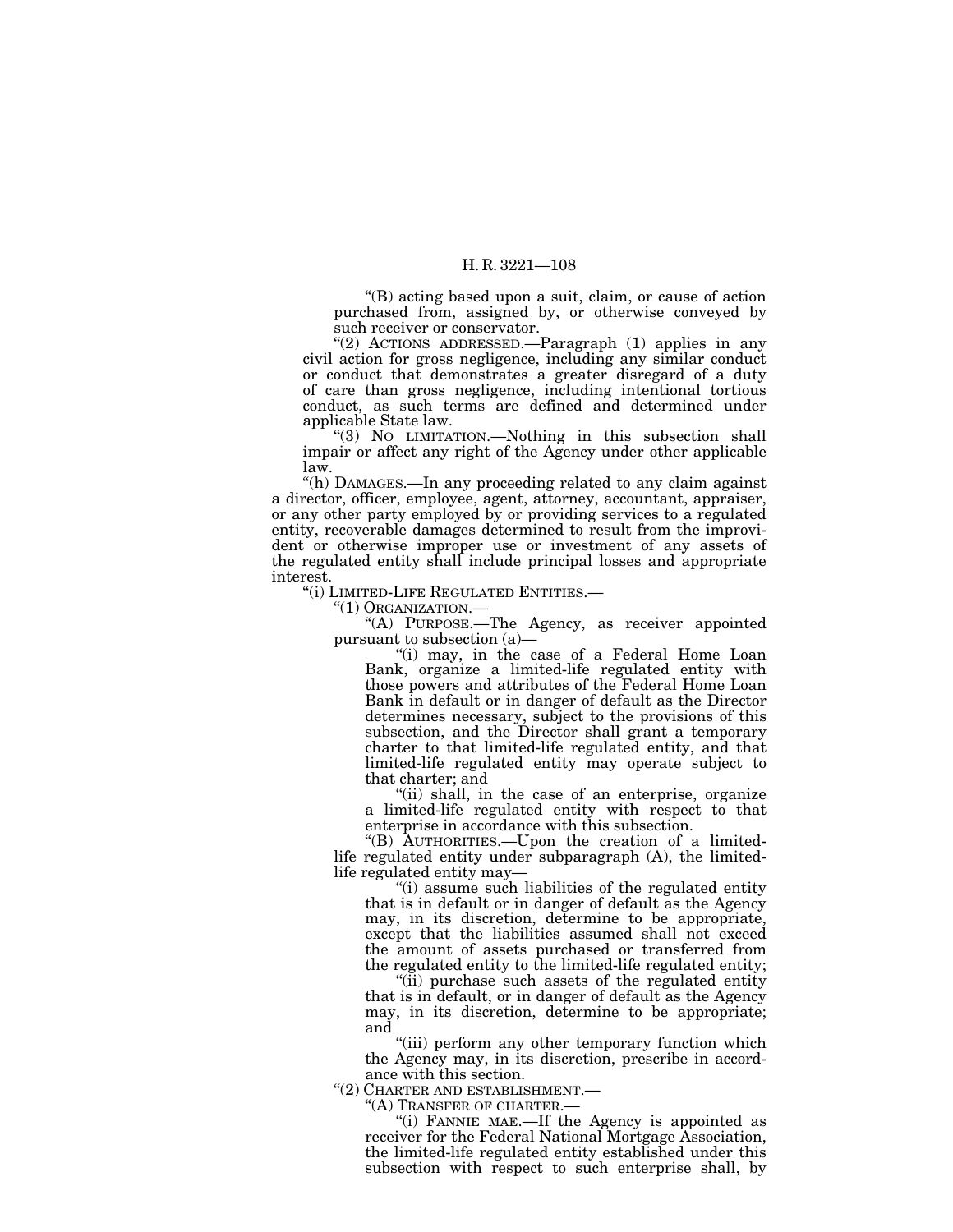operation of law and immediately upon its organization—

''(I) succeed to the charter of the Federal National Mortgage Association, as set forth in the Federal National Mortgage Association Charter Act; and

''(II) thereafter operate in accordance with, and subject to, such charter, this Act, and any other provision of law to which the Federal National Mortgage Association is subject, except as otherwise provided in this subsection.

"(ii) FREDDIE MAC.—If the Agency is appointed as receiver for the Federal Home Loan Mortgage Corporation, the limited-life regulated entity established under this subsection with respect to such enterprise shall, by operation of law and immediately upon its organization—

''(I) succeed to the charter of the Federal Home Loan Mortgage Corporation, as set forth in the Federal Home Loan Mortgage Corporation Charter Act; and

''(II) thereafter operate in accordance with, and subject to, such charter, this Act, and any other provision of law to which the Federal Home Loan Mortgage Corporation is subject, except as otherwise provided in this subsection.

''(B) INTERESTS IN AND ASSETS AND OBLIGATIONS OF REGULATED ENTITY IN DEFAULT.—Notwithstanding subparagraph (A) or any other provision of law—

''(i) a limited-life regulated entity shall assume, acquire, or succeed to the assets or liabilities of a regulated entity only to the extent that such assets or liabilities are transferred by the Agency to the limited-life regulated entity in accordance with, and subject to the restrictions set forth in, paragraph  $(1)(B)$ ;

''(ii) a limited-life regulated entity shall not assume, acquire, or succeed to any obligation that a regulated entity for which a receiver has been appointed may have to any shareholder of the regulated entity that arises as a result of the status of that person as a shareholder of the regulated entity; and

"(iii) no shareholder or creditor of a regulated entity shall have any right or claim against the charter of the regulated entity once the Agency has been appointed receiver for the regulated entity and a limited-life regulated entity succeeds to the charter pursuant to subparagraph (A).

''(C) LIMITED-LIFE REGULATED ENTITY TREATED AS BEING IN DEFAULT FOR CERTAIN PURPOSES.—A limited-life regulated entity shall be treated as a regulated entity in default at such times and for such purposes as the Agency may, in its discretion, determine.

''(D) MANAGEMENT.—Upon its establishment, a limitedlife regulated entity shall be under the management of a board of directors consisting of not fewer than 5 nor more than 10 members appointed by the Agency.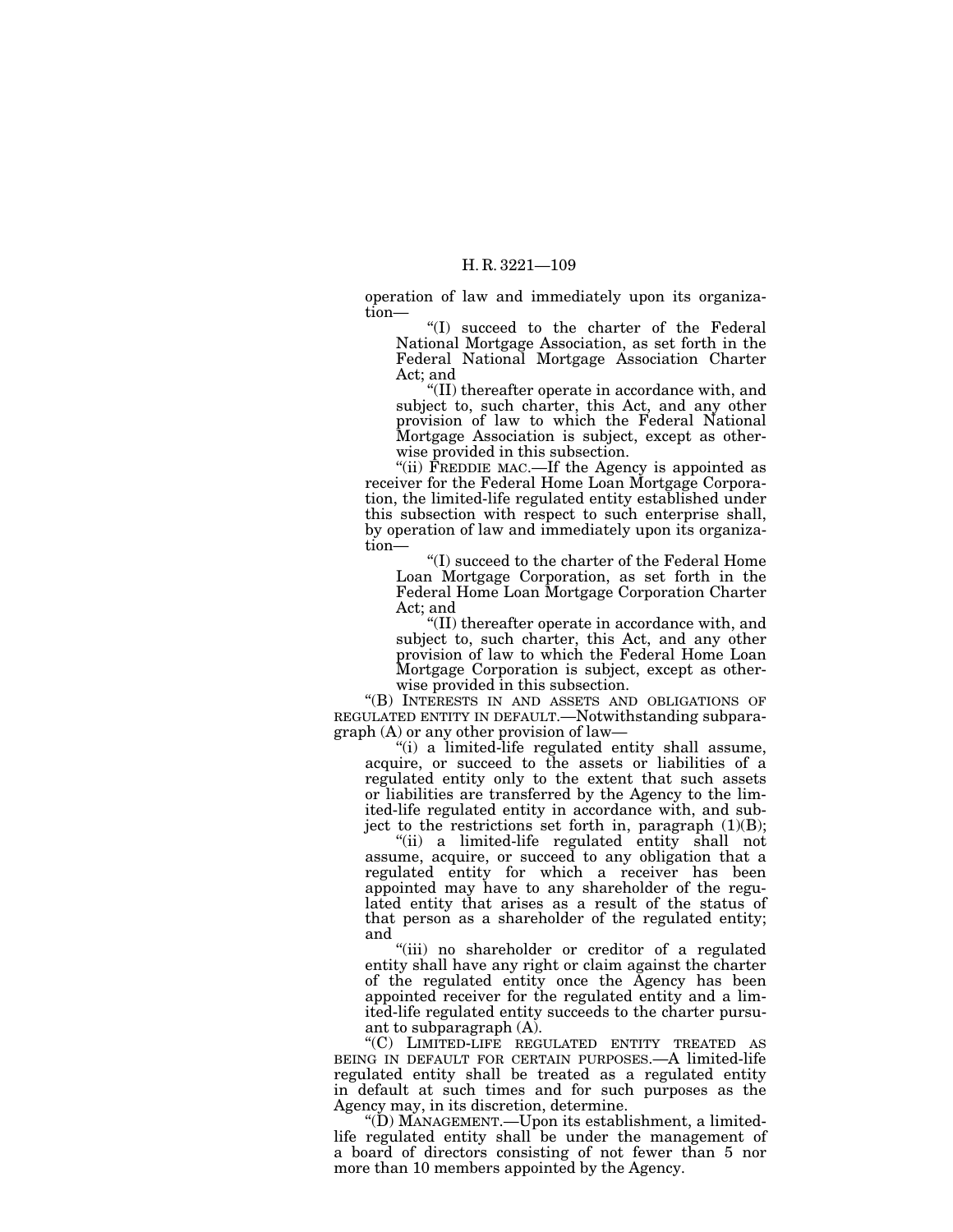''(E) BYLAWS.—The board of directors of a limited-life regulated entity shall adopt such bylaws as may be approved by the Agency.

''(3) CAPITAL STOCK.—

''(A) NO AGENCY REQUIREMENT.—The Agency is not required to pay capital stock into a limited-life regulated entity or to issue any capital stock on behalf of a limited-life regulated entity established under this subsection.

''(B) AUTHORITY.—If the Director determines that such action is advisable, the Agency may cause capital stock or other securities of a limited-life regulated entity established with respect to an enterprise to be issued and offered for sale, in such amounts and on such terms and conditions as the Director may determine, in the discretion of the Director.

"(4) INVESTMENTS.—Funds of a limited-life regulated entity shall be kept on hand in cash, invested in obligations of the United States or obligations guaranteed as to principal and interest by the United States, or deposited with the Agency, or any Federal reserve bank.

''(5) EXEMPT TAX STATUS.—Notwithstanding any other provision of Federal or State law, a limited-life regulated entity, its franchise, property, and income shall be exempt from all taxation now or hereafter imposed by the United States, by any territory, dependency, or possession thereof, or by any State, county, municipality, or local taxing authority.

''(6) WINDING UP.—

''(A) IN GENERAL.—Subject to subparagraphs (B) and (C), not later than 2 years after the date of its organization, the Agency shall wind up the affairs of a limited-life regulated entity.

''(B) EXTENSION.—The Director may, in the discretion of the Director, extend the status of a limited-life regulated entity for 3 additional 1-year periods.

''(C) TERMINATION OF STATUS AS LIMITED-LIFE REGU-LATED ENTITY.—

''(i) IN GENERAL.—Upon the sale by the Agency of 80 percent or more of the capital stock of a limitedlife regulated entity, as defined in clause (iv), to 1 or more persons (other than the Agency)—

''(I) the status of the limited-life regulated entity as such shall terminate; and

 $\sqrt{\text{III}}$  the entity shall cease to be a limitedlife regulated entity for purposes of this subsection.

''(ii) DIVESTITURE OF REMAINING STOCK, IF ANY.— ''(I) IN GENERAL.—Not later than 1 year after the date on which the status of a limited-life regulated entity is terminated pursuant to clause (i), the Agency shall sell to 1 or more persons (other than the Agency) any remaining capital stock of the former limited-life regulated entity.

''(II) EXTENSION AUTHORIZED.—The Director may extend the period referred to in subclause (I) for not longer than an additional 2 years, if the Director determines that such action would be in the public interest.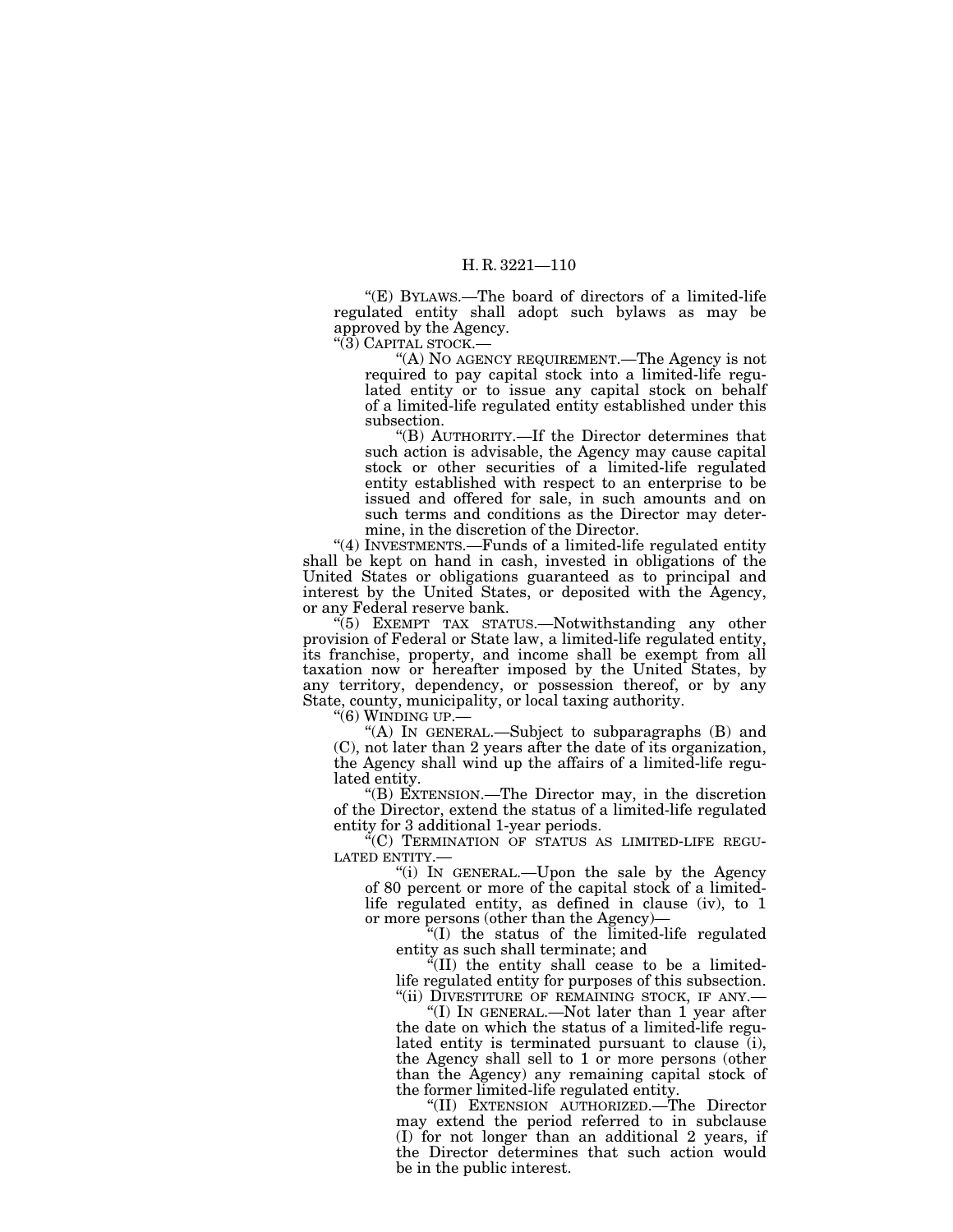''(iii) SAVINGS CLAUSE.—Notwithstanding any provision of law, other than clause (ii), the Agency shall not be required to sell the capital stock of an enterprise or a limited-life regulated entity established with respect to an enterprise.

"(iv) APPLICABILITY.—This subparagraph applies only with respect to a limited-life regulated entity that is established with respect to an enterprise.

''(7) TRANSFER OF ASSETS AND LIABILITIES.—

''(A) IN GENERAL.—

''(i) TRANSFER OF ASSETS AND LIABILITIES.—The Agency, as receiver, may transfer any assets and liabilities of a regulated entity in default, or in danger of default, to the limited-life regulated entity in accordance with and subject to the restrictions of paragraph (1).

''(ii) SUBSEQUENT TRANSFERS.—At any time after the establishment of a limited-life regulated entity, the Agency, as receiver, may transfer any assets and liabilities of the regulated entity in default, or in danger of default, as the Agency may, in its discretion, determine to be appropriate in accordance with and subject to the restrictions of paragraph (1).

"(iii) EFFECTIVE WITHOUT APPROVAL.—The transfer of any assets or liabilities of a regulated entity in default or in danger of default to a limited-life regulated entity shall be effective without any further approval under Federal or State law, assignment, or consent with respect thereto.

"(iv) EQUITABLE TREATMENT OF SIMILARLY SITU-ATED CREDITORS.—The Agency shall treat all creditors of a regulated entity in default or in danger of default that are similarly situated under subsection  $(c)(1)$  in a similar manner in exercising the authority of the Agency under this subsection to transfer any assets or liabilities of the regulated entity to the limitedlife regulated entity established with respect to such regulated entity, except that the Agency may take actions (including making payments) that do not comply with this clause, if—

''(I) the Director determines that such actions are necessary to maximize the value of the assets of the regulated entity, to maximize the present value return from the sale or other disposition of the assets of the regulated entity, or to minimize the amount of any loss realized upon the sale or other disposition of the assets of the regulated entity; and

 $\sqrt{\text{III}}$  all creditors that are similarly situated under subsection  $(c)(1)$  receive not less than the amount provided in subsection (e)(2).

"(v) LIMITATION ON TRANSFER OF LIABILITIES.-Notwithstanding any other provision of law, the aggregate amount of liabilities of a regulated entity that are transferred to, or assumed by, a limited-life regulated entity may not exceed the aggregate amount of assets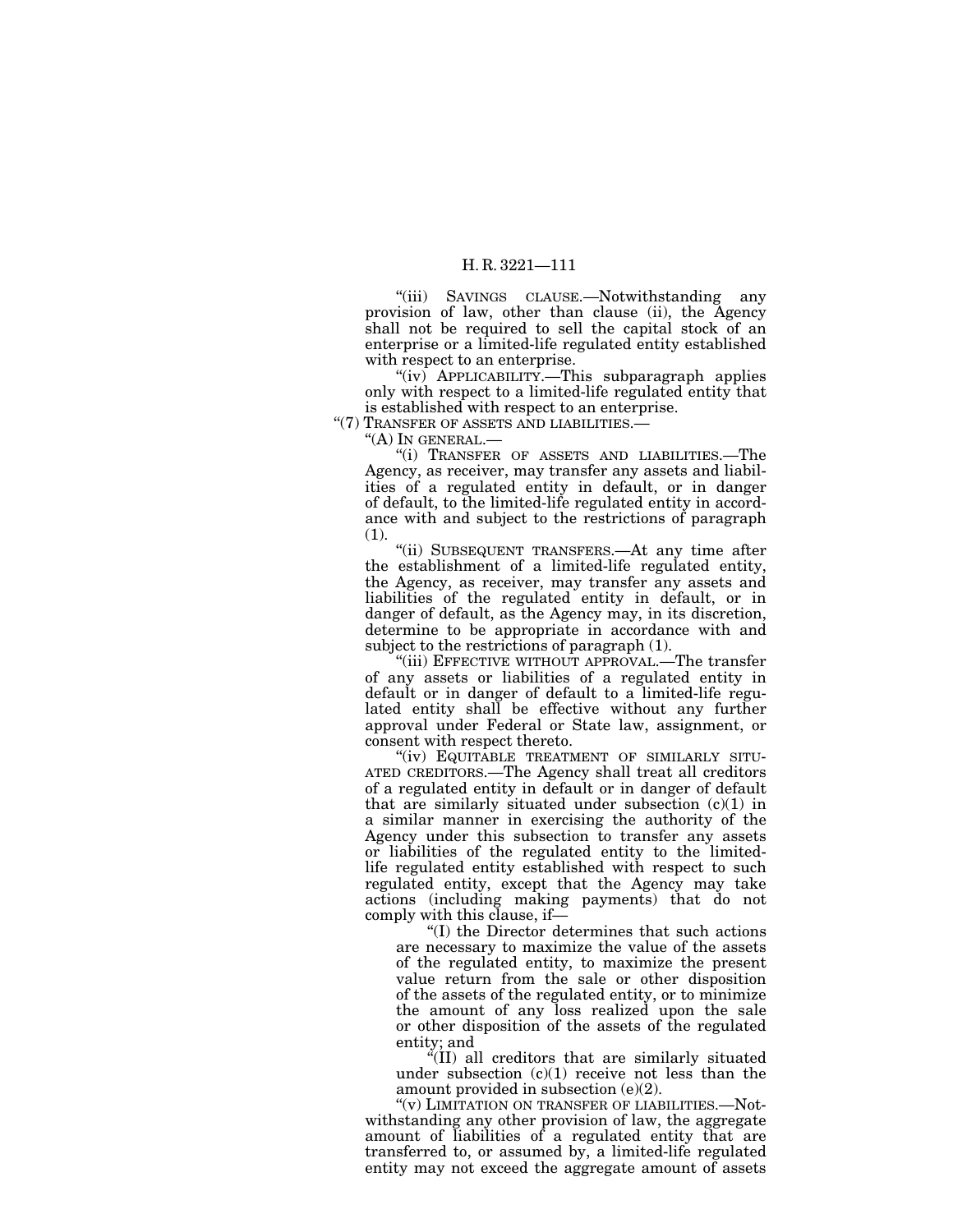of the regulated entity that are transferred to, or purchased by, the limited-life regulated entity.

"(8) REGULATIONS.-The Agency may promulgate such regulations as the Agency determines to be necessary or appropriate to implement this subsection.

''(9) POWERS OF LIMITED-LIFE REGULATED ENTITIES.—

''(A) IN GENERAL.—Each limited-life regulated entity created under this subsection shall have all corporate powers of, and be subject to the same provisions of law as, the regulated entity in default or in danger of default to which it relates, except that—

''(i) the Agency may—

''(I) remove the directors of a limited-life regulated entity;

''(II) fix the compensation of members of the board of directors and senior management, as determined by the Agency in its discretion, of a limited-life regulated entity; and

''(III) indemnify the representatives for purposes of paragraph (1)(B), and the directors, officers, employees, and agents of a limited-life regulated entity on such terms as the Agency determines to be appropriate; and

''(ii) the board of directors of a limited-life regulated entity—

''(I) shall elect a chairperson who may also serve in the position of chief executive officer, except that such person shall not serve either as chairperson or as chief executive officer without the prior approval of the Agency; and

''(II) may appoint a chief executive officer who is not also the chairperson, except that such person shall not serve as chief executive officer without the prior approval of the Agency.

''(B) STAY OF JUDICIAL ACTION.—Any judicial action to which a limited-life regulated entity becomes a party by virtue of its acquisition of any assets or assumption of any liabilities of a regulated entity in default shall be stayed from further proceedings for a period of not longer than 45 days, at the request of the limited-life regulated entity. Such period may be modified upon the consent of all parties.

''(10) NO FEDERAL STATUS.—

''(A) AGENCY STATUS.—A limited-life regulated entity is not an agency, establishment, or instrumentality of the United States.

''(B) EMPLOYEE STATUS.—Representatives for purposes of paragraph (1)(B), interim directors, directors, officers, employees, or agents of a limited-life regulated entity are not, solely by virtue of service in any such capacity, officers or employees of the United States. Any employee of the Agency or of any Federal instrumentality who serves at the request of the Agency as a representative for purposes of paragraph  $(1)(B)$ , interim director, director, officer, employee, or agent of a limited-life regulated entity shall not—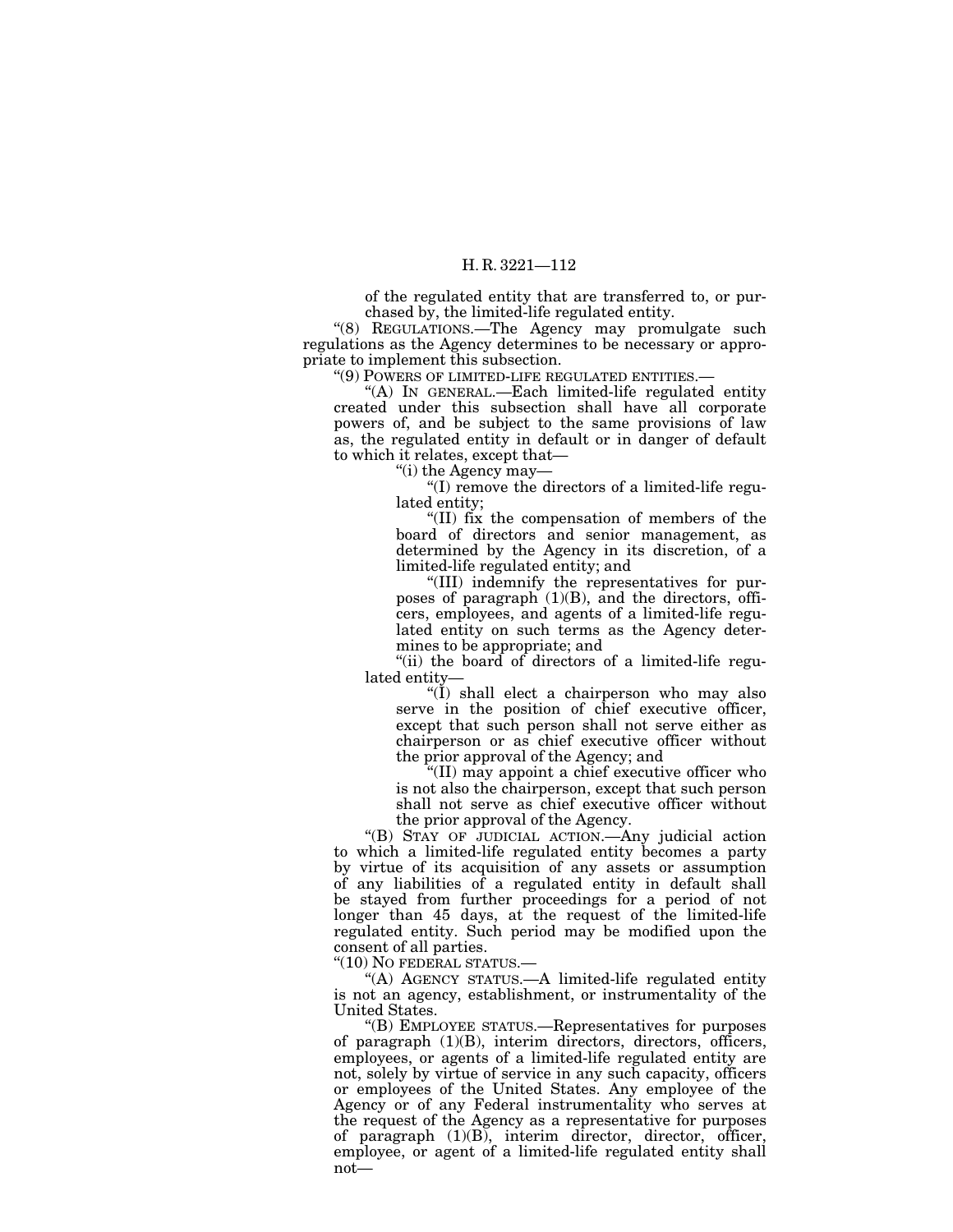''(i) solely by virtue of service in any such capacity lose any existing status as an officer or employee of the United States for purposes of title 5, United States Code, or any other provision of law; or

"(ii) receive any salary or benefits for service in any such capacity with respect to a limited-life regulated entity in addition to such salary or benefits as are obtained through employment with the Agency or such Federal instrumentality.

"(11) AUTHORITY TO OBTAIN CREDIT.-

''(A) IN GENERAL.—A limited-life regulated entity may obtain unsecured credit and issue unsecured debt.

''(B) INABILITY TO OBTAIN CREDIT.—If a limited-life regulated entity is unable to obtain unsecured credit or issue unsecured debt, the Director may authorize the obtaining of credit or the issuance of debt by the limitedlife regulated entity—

"(i) with priority over any or all of the obligations" of the limited-life regulated entity;

"(ii) secured by a lien on property of the limitedlife regulated entity that is not otherwise subject to a lien; or

"(iii) secured by a junior lien on property of the limited-life regulated entity that is subject to a lien. ''(C) LIMITATIONS.—

''(i) IN GENERAL.—The Director, after notice and a hearing, may authorize the obtaining of credit or the issuance of debt by a limited-life regulated entity that is secured by a senior or equal lien on property of the limited-life regulated entity that is subject to a lien (other than mortgages that collateralize the mortgage-backed securities issued or guaranteed by an enterprise) only if—

 $f(I)$  the limited-life regulated entity is unable to otherwise obtain such credit or issue such debt; and

''(II) there is adequate protection of the interest of the holder of the lien on the property with respect to which such senior or equal lien is proposed to be granted.

''(D) BURDEN OF PROOF.—In any hearing under this subsection, the Director has the burden of proof on the issue of adequate protection.

"(12) EFFECT ON DEBTS AND LIENS.—The reversal or modification on appeal of an authorization under this subsection to obtain credit or issue debt, or of a grant under this section of a priority or a lien, does not affect the validity of any debt so issued, or any priority or lien so granted, to an entity that extended such credit in good faith, whether or not such entity knew of the pendency of the appeal, unless such authorization and the issuance of such debt, or the granting of such priority or lien, were stayed pending appeal.

''(j) OTHER AGENCY EXEMPTIONS.—

''(1) APPLICABILITY.—The provisions of this subsection shall apply with respect to the Agency in any case in which the Agency is acting as a conservator or a receiver.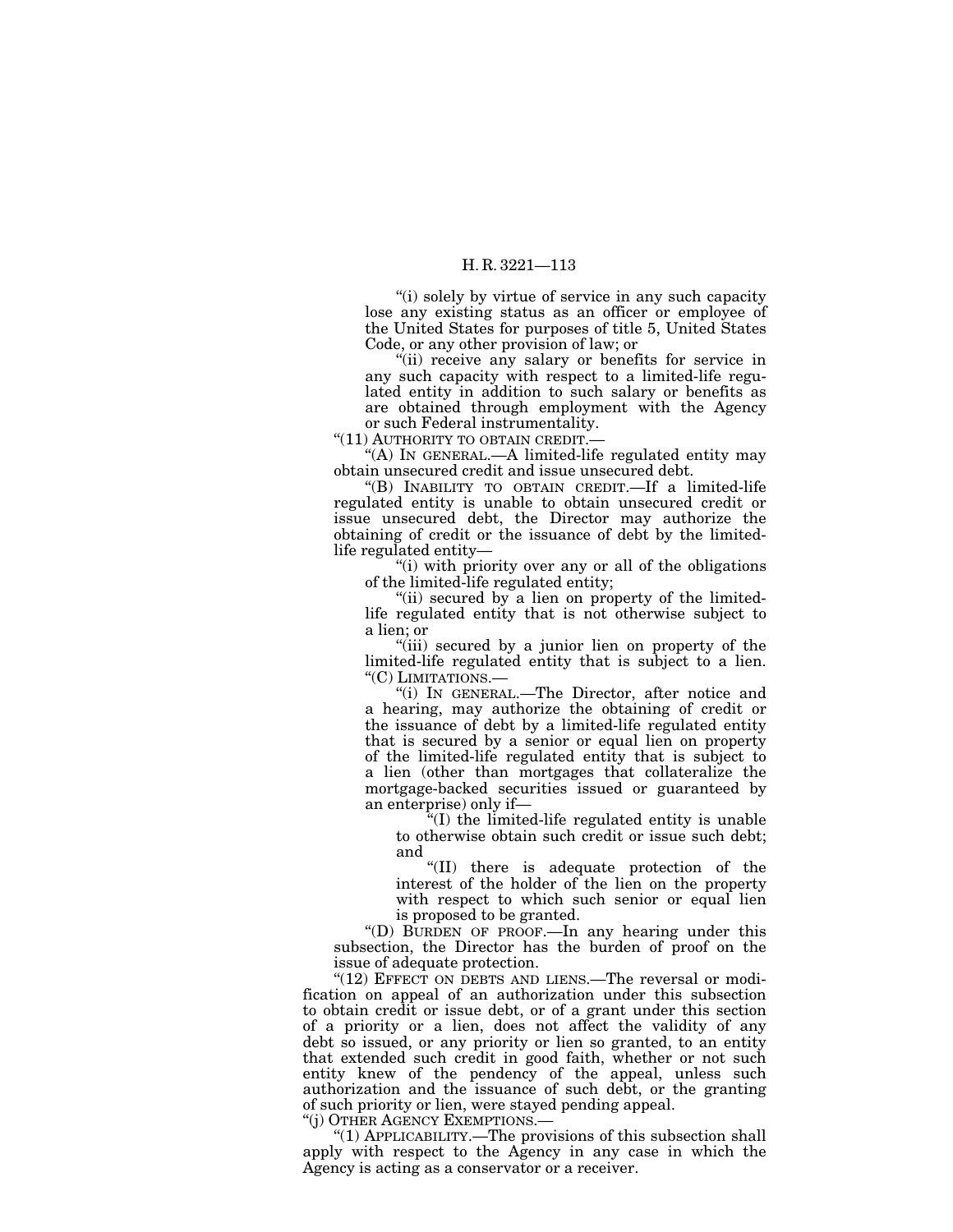"(2) TAXATION.—The Agency, including its franchise, its capital, reserves, and surplus, and its income, shall be exempt from all taxation imposed by any State, county, municipality, or local taxing authority, except that any real property of the Agency shall be subject to State, territorial, county, municipal, or local taxation to the same extent according to its value as other real property is taxed, except that, notwithstanding the failure of any person to challenge an assessment under State law of the value of such property, and the tax thereon, shall be determined as of the period for which such tax is imposed.

''(3) PROPERTY PROTECTION.—No property of the Agency shall be subject to levy, attachment, garnishment, foreclosure, or sale without the consent of the Agency, nor shall any involuntary lien attach to the property of the Agency.

"(4) PENALTIES AND FINES.—The Agency shall not be liable for any amounts in the nature of penalties or fines, including those arising from the failure of any person to pay any real property, personal property, probate, or recording tax or any recording or filing fees when due.

"(k) PROHIBITION OF CHARTER REVOCATION.—In no case may the receiver appointed pursuant to this section revoke, annul, or terminate the charter of an enterprise.''.

(b) TECHNICAL AND CONFORMING AMENDMENTS.—The Federal Housing Enterprises Financial Safety and Soundness Act of 1992 (12 U.S.C. 4501 et seq.) is amended—

(1) in section 1368 (12 U.S.C. 4618)—

(A) by striking ''an enterprise'' each place that term appears and inserting ''a regulated entity''; and

(B) by striking ''the enterprise'' each place that term appears and inserting ''the regulated entity'';

 $(2)$  in section 1369C  $(12 \text{ U.S.C. } 4622)$ , by striking "enterprise'' each place that term appears and inserting ''regulated entity'';

(3) in section 1369D (12 U.S.C. 4623)—

(A) by striking ''an enterprise'' each place that term appears and inserting ''a regulated entity''; and

(B) in subsection  $(a)(\tilde{1})$ , by striking "An enterprise" and inserting ''A regulated entity''; and

(4) by striking sections 1369, 1369A, and 1369B (12 U.S.C. 4619, 4620, and 4621).

# **Subtitle D—Enforcement Actions**

## **SEC. 1151. CEASE AND DESIST PROCEEDINGS.**

Section 1371 of the Federal Housing Enterprises Financial Safety and Soundness Act of 1992 (12 U.S.C. 4631) is amended—

(1) by striking subsections (a) and (b) and inserting the following:

''(a) ISSUANCE FOR UNSAFE OR UNSOUND PRACTICES AND VIOLA-TIONS.— ''(1) AUTHORITY OF DIRECTOR.—If, in the opinion of the

Director, a regulated entity or any entity-affiliated party is engaging or has engaged, or the Director has reasonable cause to believe that the regulated entity or any entity-affiliated party is about to engage, in an unsafe or unsound practice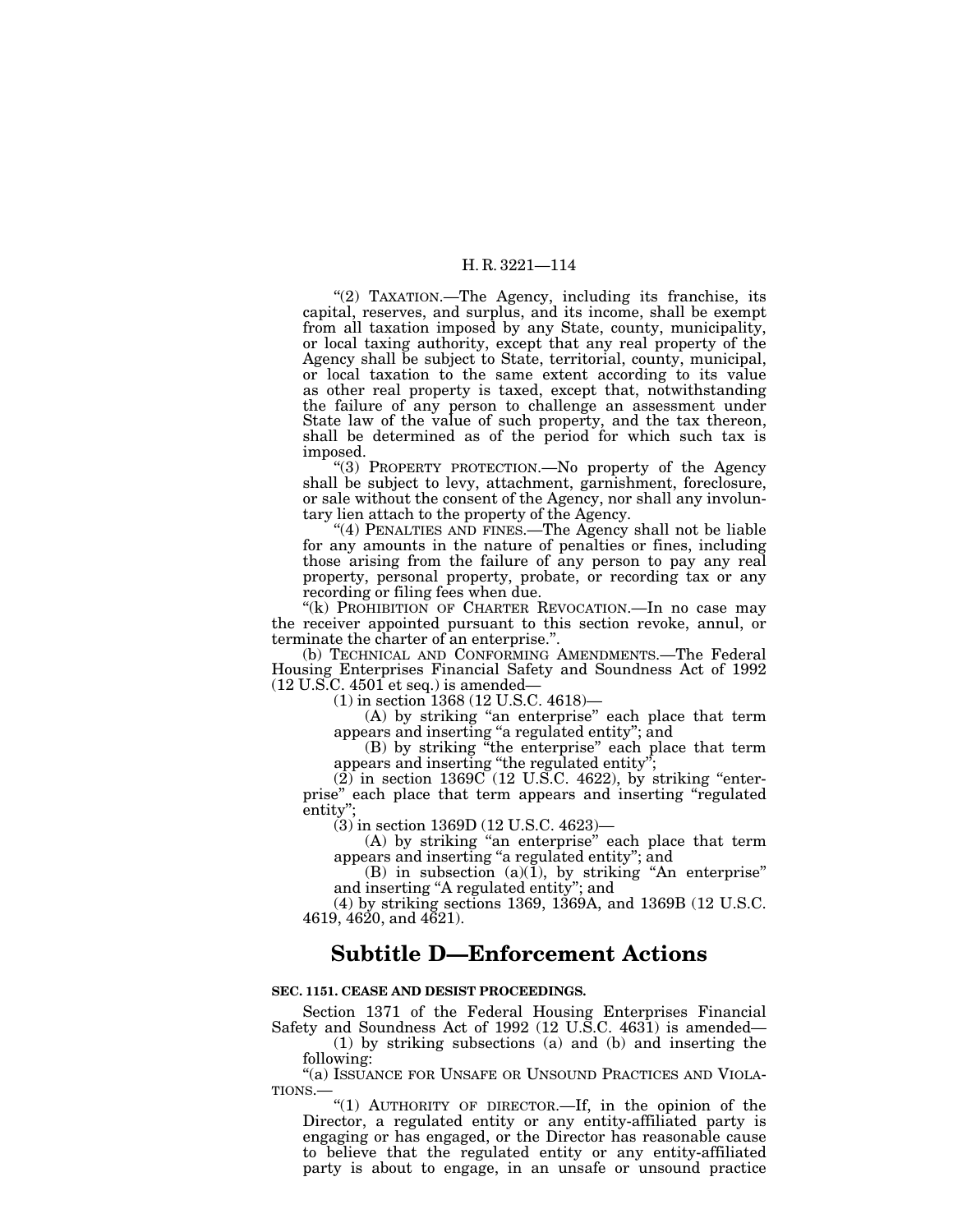in conducting the business of the regulated entity or the Office of Finance, or is violating or has violated, or the Director has reasonable cause to believe is about to violate, a law, rule, regulation, or order, or any condition imposed in writing by the Director in connection with the granting of any application or other request by the regulated entity or the Office of Finance or any written agreement entered into with the Director, the Director may issue and serve upon the regulated entity or entity-affiliated party a notice of charges in respect thereof.

''(2) LIMITATION.—The Director may not, pursuant to this section, enforce compliance with any housing goal established under subpart B of part 2 of subtitle A of this title, with section 1336 or 1337 of this title, with subsection (m) or (n) of section 309 of the Federal National Mortgage Association Charter Act (12 U.S.C. 1723a(m), (n)), with subsection (e) or (f) of section 307 of the Federal Home Loan Mortgage Corporation Act (12 U.S.C. 1456(e), (f)), or with paragraph (5) of section 10(j) of the Federal Home Loan Bank Act (12 U.S.C. 1430(j)).

''(b) ISSUANCE FOR UNSATISFACTORY RATING.—If a regulated entity receives, in its most recent report of examination, a lessthan-satisfactory rating for asset quality, management, earnings, or liquidity, the Director may (if the deficiency is not corrected) deem the regulated entity to be engaging in an unsafe or unsound practice for purposes of subsection  $(a)$ .";

 $(2)$  in subsection  $(c)$ —

(A) in paragraph (1), by inserting before the period at the end the following: '', unless the party served with a notice of charges shall appear at the hearing personally or by a duly authorized representative, the party shall be deemed to have consented to the issuance of the cease and desist order''; and

(B) in paragraph (2)—

(i) by striking ''or director'' and inserting ''director, or entity-affiliated party''; and

(ii) by inserting ''or entity-affiliated party'' before ''consents'';

(3) in each of subsections (c), (d), and (e)—

(A) by striking ''the enterprise'' each place that term appears and inserting ''the regulated entity'';

(B) by striking ''an enterprise'' each place that term appears and inserting ''a regulated entity''; and

(C) by striking ''conduct'' each place that term appears and inserting "practice";

 $(4)$  in subsection  $(d)$ –

 $(A)$  in the matter preceding paragraph  $(1)$ —

(i) by striking ''or director'' and inserting ''director, or entity-affiliated party''; and

(ii) by inserting ''to require a regulated entity or entity-affiliated party" after "includes the authority";  $(B)$  in paragraph  $(1)$ —

(i) by striking ''to require an executive officer or a director to''; and

(ii) by striking ''loss'' and all that follows through "person" and inserting "loss, if";

(iii) in subparagraph (A), by inserting ''such entity or party or finance facility'' before ''was''; and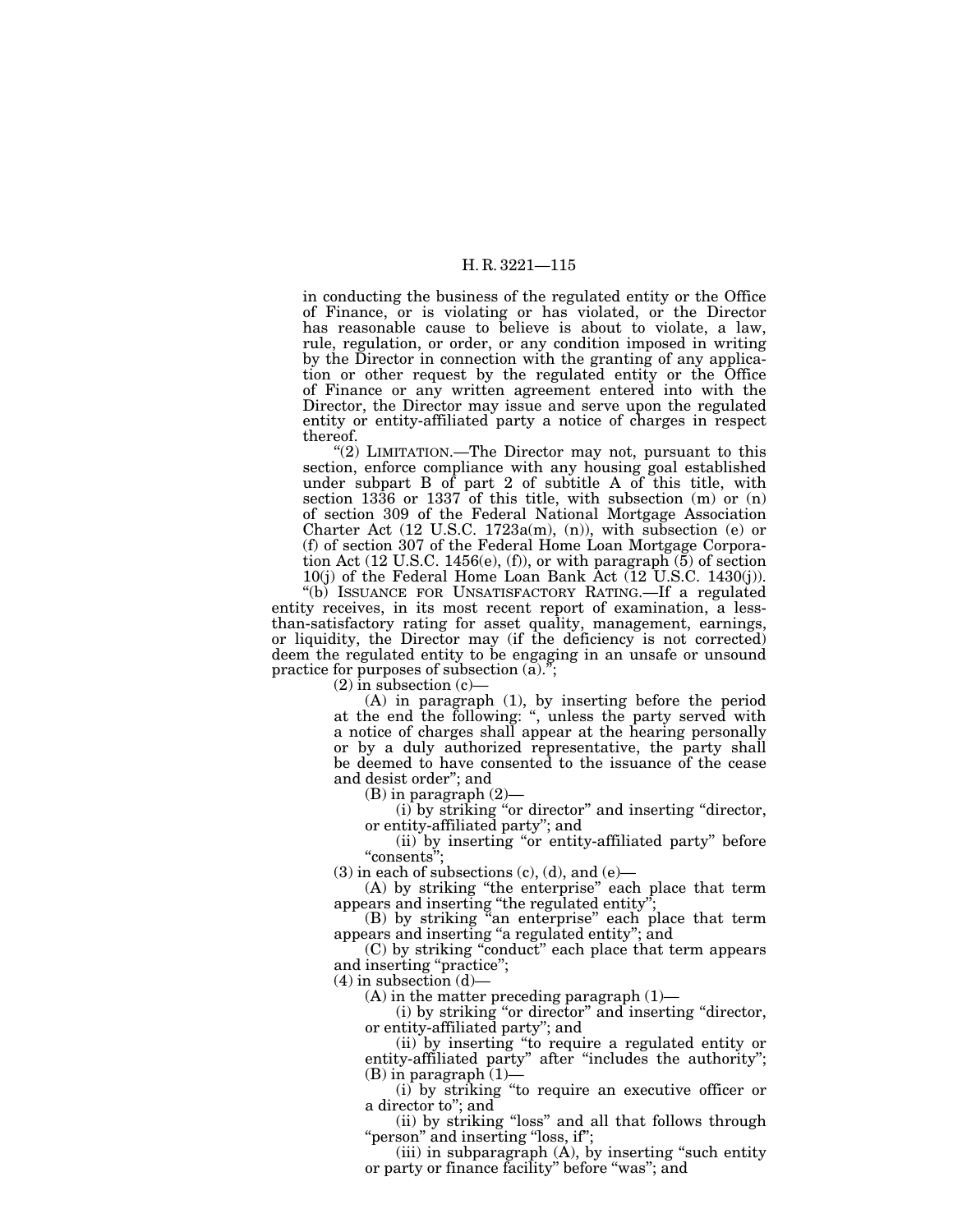(iv) by striking subparagraph (B) and inserting the following:

''(B) the violation or practice involved a reckless disregard for the law or any applicable regulations or prior order of the Director;''; and

(C) in paragraph (4), by inserting ''loan or'' before "asset";

(5) in subsection (e), by inserting ''or entity-affiliated party''—

(A) before "or any executive"; and

(B) before the period at the end; and

 $(6)$  in subsection  $(f)$ –

(A) by striking "enterprise" and inserting "regulated entity, finance facility,''; and

(B) by striking ''or director'' and inserting ''director, or entity-affiliated party''.

## **SEC. 1152. TEMPORARY CEASE AND DESIST PROCEEDINGS.**

Section 1372 of the Federal Housing Enterprises Financial Safety and Soundness Act of 1992 (12 U.S.C. 4632) is amended—

(1) by striking subsection (a) and inserting the following: ''(a) GROUNDS FOR ISSUANCE.—

''(1) IN GENERAL.—If the Director determines that the actions specified in the notice of charges served upon a regulated entity or any entity-affiliated party pursuant to section 1371(a), or the continuation thereof, is likely to cause insolvency or significant dissipation of assets or earnings of that entity, or is likely to weaken the condition of that entity prior to the completion of the proceedings conducted pursuant to sections 1371 and 1373, the Director may—

"(A) issue a temporary order requiring that regulated entity or entity-affiliated party to cease and desist from any such violation or practice; and

''(B) require that regulated entity or entity-affiliated party to take affirmative action to prevent or remedy such insolvency, dissipation, condition, or prejudice pending completion of such proceedings.

"(2) ADDITIONAL REQUIREMENTS.—An order issued under paragraph (1) may include any requirement authorized under subsection 1371(d).";

(2) in subsection (b)—

(A) by striking ''or director'' and inserting ''director, or entity-affiliated party''; and

(B) by striking ''enterprise'' each place that term appears and inserting ''regulated entity'';

(3) in subsection (c), by striking ''enterprise'' each place that term appears and inserting "regulated entity";

 $(4)$  in subsection  $(d)$ —

(A) by striking ''or director'' each place that term appears and inserting "director, or entity-affiliated party"; and

(B) by striking ''An enterprise'' and inserting ''A regulated entity''; and

(5) in subsection (e)—

(A) by striking ''request the Attorney General of the United States to''; and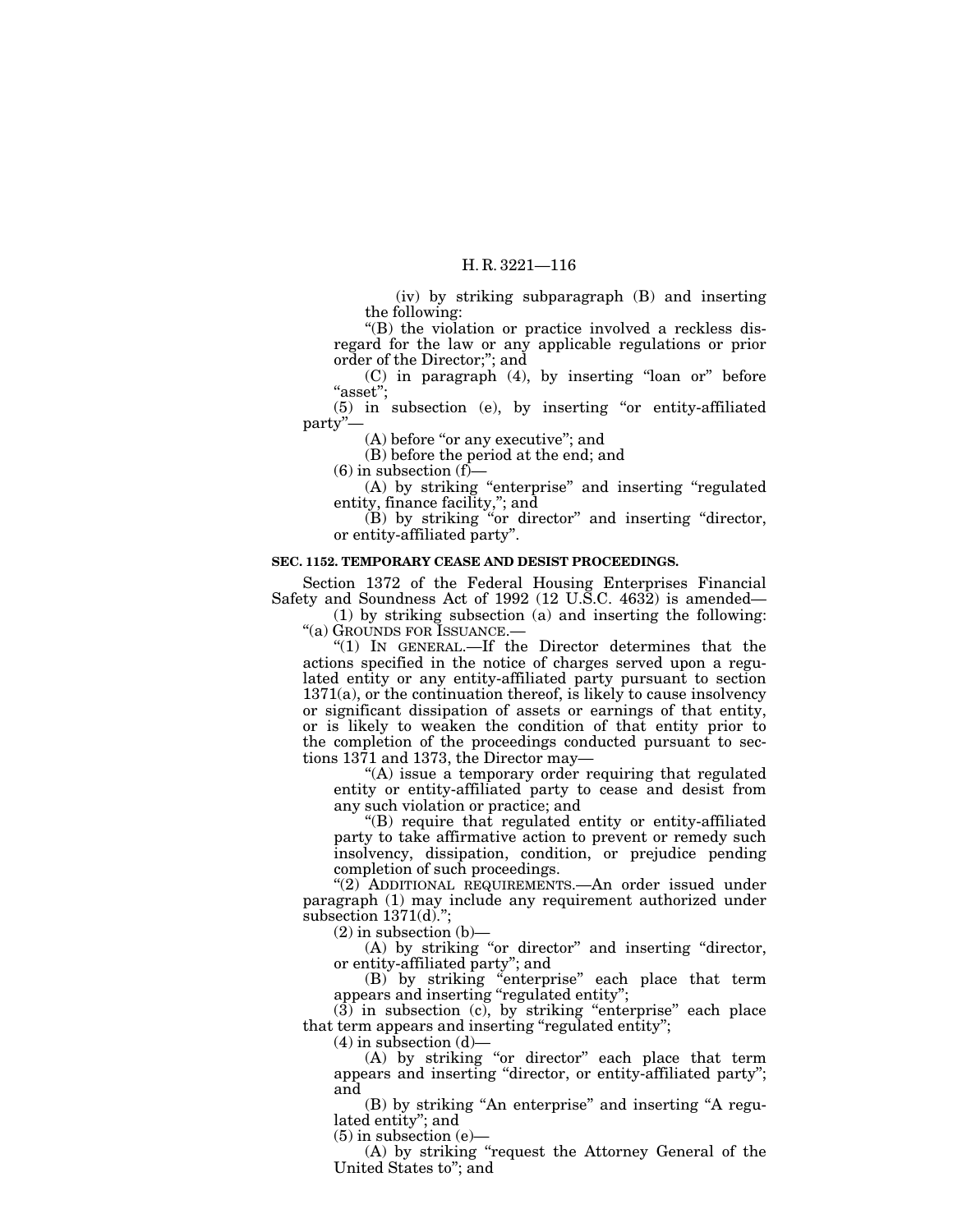(B) by striking ''or may, under the direction and control of the Attorney General, bring such action''.

#### **SEC. 1153. REMOVAL AND PROHIBITION AUTHORITY.**

(a) IN GENERAL.—Part 1 of subtitle C of the Federal Housing Enterprises Financial Safety and Soundness Act of 1992 (12 U.S.C. 4631 et seq.) is amended—

(1) by redesignating sections 1377 through 1379B (12 U.S.C. 4637–4641) as sections 1379 through 1379D, respectively; and

 $(2)$  by inserting after section 1376 (12 U.S.C. 4636) the following:

#### **''SEC. 1377. REMOVAL AND PROHIBITION AUTHORITY.**

''(a) AUTHORITY TO ISSUE ORDER.—

''(1) IN GENERAL.—The Director may serve upon a party described in paragraph (2), or any officer, director, or management of the Office of Finance a written notice of the intention of the Director to suspend or remove such party from office, or prohibit any further participation by such party, in any manner, in the conduct of the affairs of the regulated entity.

''(2) APPLICABILITY.—A party described in this paragraph is an entity-affiliated party or any officer, director, or management of the Office of Finance, if the Director determines that—

''(A) that party, officer, or director has, directly or indirectly—

''(i) violated—

''(I) any law or regulation;

''(II) any cease and desist order which has become final;

''(III) any condition imposed in writing by the Director in connection with the grant of any application or other request by such regulated entity; or

 $\sqrt{\rm q(V)}$  any written agreement between such regulated entity and the Director;

''(ii) engaged or participated in any unsafe or unsound practice in connection with any regulated entity or business institution; or

 $\mathcal{L}$ <sup> $\mathcal{L}$ </sup>(iii) committed or engaged in any act, omission, or practice which constitutes a breach of such party's fiduciary duty;

''(B) by reason of the violation, practice, or breach described in subparagraph (A)—

''(i) such regulated entity or business institution has suffered or will probably suffer financial loss or other damage; or

"(ii) such party has received financial gain or other benefit; and

''(C) the violation, practice, or breach described in subparagraph (A)—

"(i) involves personal dishonesty on the part of such party; or

"(ii) demonstrates willful or continuing disregard by such party for the safety or soundness of such regulated entity or business institution.

''(b) SUSPENSION ORDER.—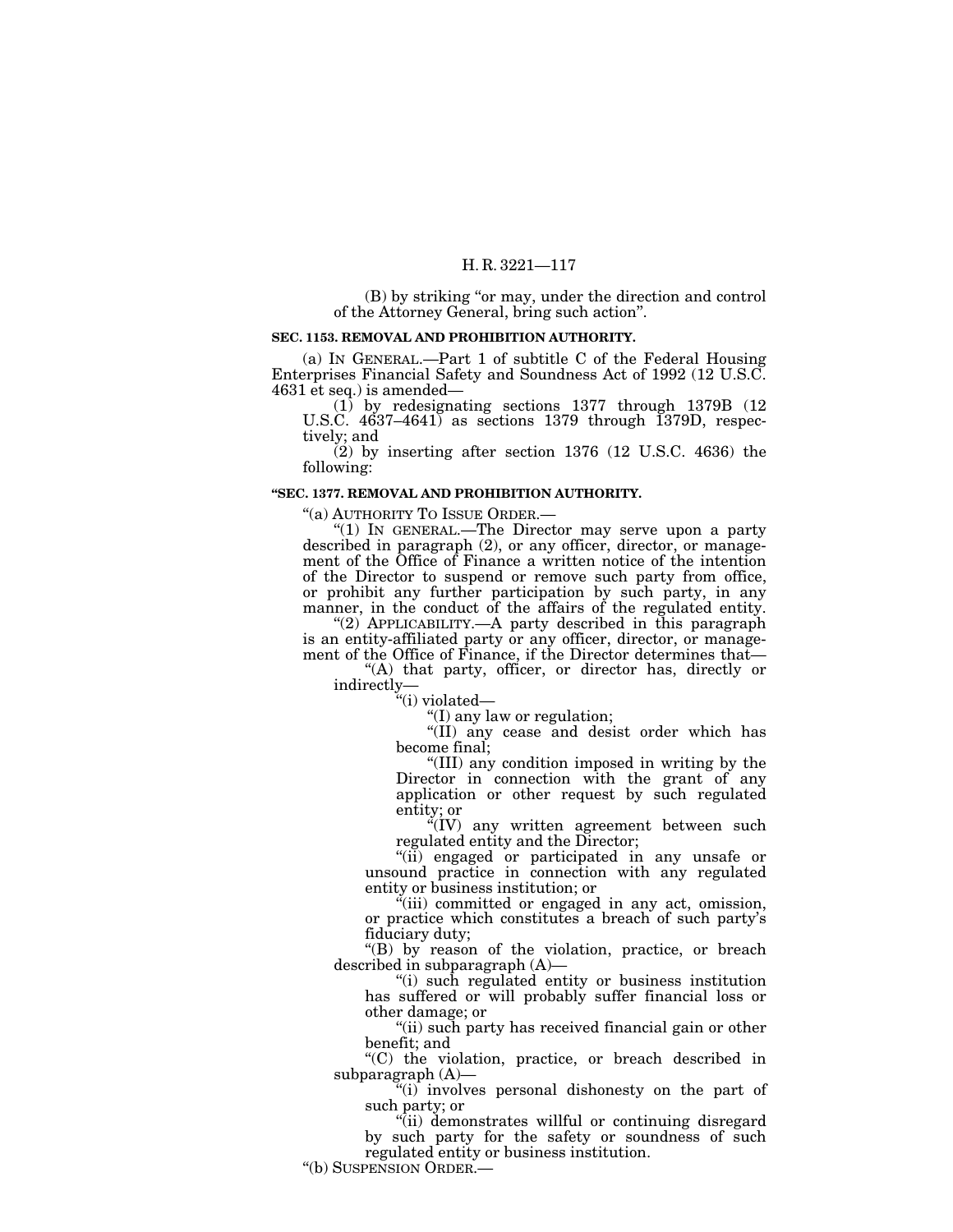"(1) SUSPENSION OR PROHIBITION AUTHORITY.—If the Director serves written notice under subsection (a) upon a party subject to that subsection (a), the Director may, by order, suspend or remove such party from office, or prohibit such party from further participation in any manner in the conduct of the affairs of the regulated entity, if the Director—

"(A) determines that such action is necessary for the protection of the regulated entity; and

''(B) serves such party with written notice of the order. "(2) EFFECTIVE PERIOD.—Any order issued under this subsection—

''(A) shall become effective upon service; and

''(B) unless a court issues a stay of such order under subsection (g), shall remain in effect and enforceable until—

''(i) the date on which the Director dismisses the charges contained in the notice served under subsection (a) with respect to such party; or

''(ii) the effective date of an order issued under subsection (b).

"(3) COPY OF ORDER.—If the Director issues an order under subsection (b) to any party, the Director shall serve a copy of such order on any regulated entity with which such party is affiliated at the time such order is issued.

''(c) NOTICE, HEARING, AND ORDER.—

"(1) NOTICE.—A notice under subsection (a) of the intention of the Director to issue an order under this section shall contain a statement of the facts constituting grounds for such action, and shall fix a time and place at which a hearing will be held on such action.

" $(2)$  TIMING OF HEARING.—A hearing shall be fixed for a date not earlier than 30 days, nor later than 60 days, after the date of service of notice under subsection (a), unless an earlier or a later date is set by the Director at the request of—

"(A) the party receiving such notice, and good cause is shown; or

''(B) the Attorney General of the United States.

''(3) CONSENT.—Unless the party that is the subject of a notice delivered under subsection (a) appears at the hearing in person or by a duly authorized representative, such party shall be deemed to have consented to the issuance of an order under this section.

"(4) ISSUANCE OF ORDER OF SUSPENSION.—The Director may issue an order under this section, as the Director may deem appropriate, if—

''(A) a party is deemed to have consented to the issuance of an order under paragraph (3); or

''(B) upon the record made at the hearing, the Director finds that any of the grounds specified in the notice have been established.

''(5) EFFECTIVENESS OF ORDER.—Any order issued under paragraph (4) shall become effective at the expiration of 30 days after the date of service upon the relevant regulated entity and party (except in the case of an order issued upon consent under paragraph (3), which shall become effective at the time specified therein). Such order shall remain effective and enforceable except to such extent as it is stayed, modified,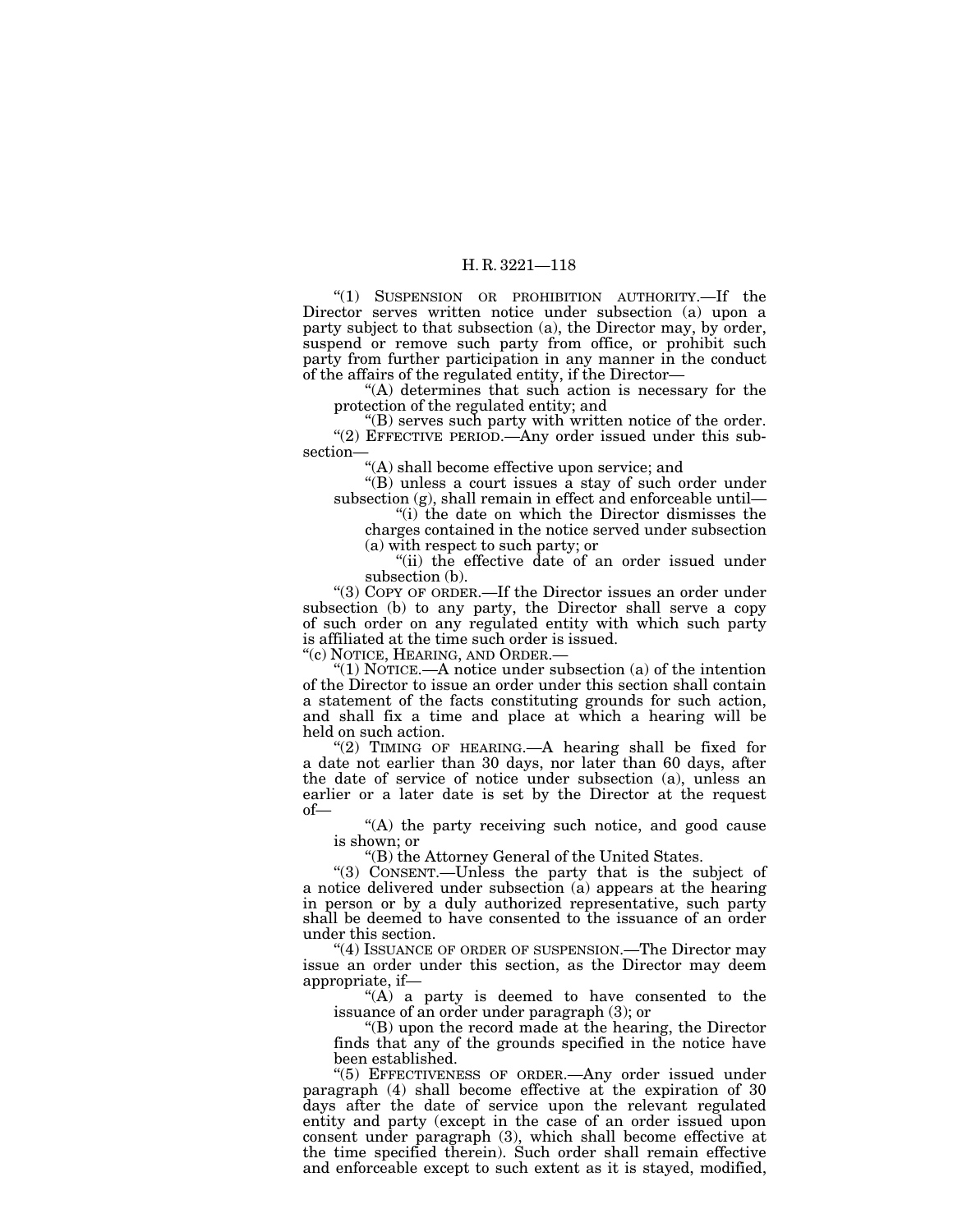terminated, or set aside by action of the Director or a reviewing court.

''(d) PROHIBITION OF CERTAIN SPECIFIC ACTIVITIES.—Any person subject to an order issued under this section shall not—

 $''(1)$  participate in any manner in the conduct of the affairs of any regulated entity or the Office of Finance;

 $(2)$  solicit, procure, transfer, attempt to transfer, vote, or attempt to vote any proxy, consent, or authorization with respect to any voting rights in any regulated entity;

"(3) violate any voting agreement previously approved by the Director; or

''(4) vote for a director, or serve or act as an entity-affiliated party of a regulated entity or as an officer or director of the Office of Finance.

''(e) INDUSTRY-WIDE PROHIBITION.—

"(1) IN GENERAL.—Except as provided in paragraph  $(2)$ , any person who, pursuant to an order issued under this section, has been removed or suspended from office in a regulated entity or the Office of Finance, or prohibited from participating in the conduct of the affairs of a regulated entity or the Office of Finance, may not, while such order is in effect, continue or commence to hold any office in, or participate in any manner in the conduct of the affairs of, any regulated entity or the Office of Finance.

"(2) EXCEPTION IF DIRECTOR PROVIDES WRITTEN CONSENT.— If, on or after the date on which an order is issued under this section which removes or suspends from office any party, or prohibits such party from participating in the conduct of the affairs of a regulated entity or the Office of Finance, such party receives the written consent of the Director, the order shall, to the extent of such consent, cease to apply to such party with respect to the regulated entity or such Office of Finance described in the written consent. Any such consent shall be publicly disclosed.

"(3) VIOLATION OF PARAGRAPH (1) TREATED AS VIOLATION OF ORDER.—Any violation of paragraph (1) by any person who is subject to an order issued under subsection (h) shall be treated as a violation of the order.

''(f) APPLICABILITY.—This section shall only apply to a person who is an individual, unless the Director specifically finds that it should apply to a corporation, firm, or other business entity.

"(g) STAY OF SUSPENSION AND PROHIBITION OF ENTITY-AFFILI-ATED PARTY.—Not later than 10 days after the date on which any entity-affiliated party has been suspended from office or prohibited from participation in the conduct of the affairs of a regulated entity under this section, such party may apply to the United States District Court for the District of Columbia, or the United States district court for the judicial district in which the headquarters of the regulated entity is located, for a stay of such suspension or prohibition pending the completion of the administrative proceedings pursuant to subsection (c). The court shall have jurisdiction to stay such suspension or prohibition.

''(h) SUSPENSION OR REMOVAL OF ENTITY-AFFILIATED PARTY CHARGED WITH FELONY.—

''(1) SUSPENSION OR PROHIBITION.—

''(A) IN GENERAL.—Whenever any entity-affiliated party is charged in any information, indictment, or complaint,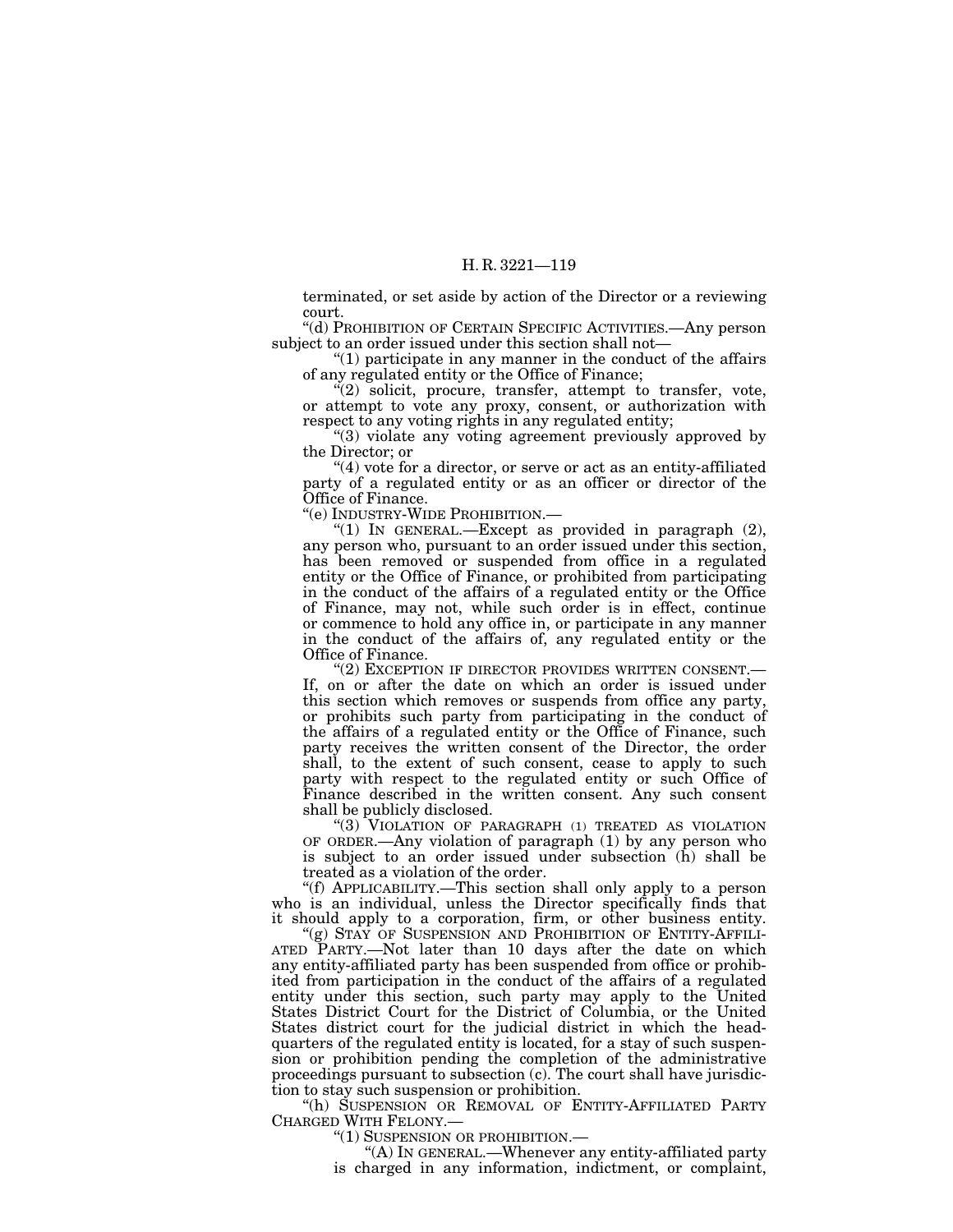with the commission of or participation in a crime involving dishonesty or breach of trust which is punishable by imprisonment for a term exceeding 1 year under Federal or State law, the Director may, if continued service or participation by such party may pose a threat to the regulated entity or impair public confidence in the regulated entity, by written notice served upon such party, suspend such party from office or prohibit such party from further participation in any manner in the conduct of the affairs of any regulated entity.

''(B) PROVISIONS APPLICABLE TO NOTICE.—

''(i) COPY.—A copy of any notice under subparagraph (A) shall be served upon the relevant regulated entity.

''(ii) EFFECTIVE PERIOD.—A suspension or prohibition under subparagraph (A) shall remain in effect until the information, indictment, or complaint referred to in subparagraph (A) is finally disposed of, or until terminated by the Director.

''(2) REMOVAL OR PROHIBITION.—

"(A) IN GENERAL.—If a judgment of conviction or an agreement to enter a pretrial diversion or other similar program is entered against an entity-affiliated party in connection with a crime described in paragraph  $(1)(A)$ , at such time as such judgment is not subject to further appellate review, the Director may, if continued service or participation by such party may pose a threat to the regulated entity or impair public confidence in the regulated entity, issue and serve upon such party an order removing such party from office or prohibiting such party from further participation in any manner in the conduct of the affairs of the regulated entity without the prior written consent of the Director.

''(B) PROVISIONS APPLICABLE TO ORDER.—

''(i) COPY.—A copy of any order under subparagraph (A) shall be served upon the relevant regulated entity, at which time the entity-affiliated party who is subject to the order (if a director or an officer) shall cease to be a director or officer of such regulated entity.

 $\hat{f}$ (ii) EFFECT OF ACQUITTAL.—A finding of not guilty or other disposition of the charge shall not preclude the Director from instituting proceedings after such finding or disposition to remove a party from office or to prohibit further participation in the affairs of a regulated entity pursuant to subsection (a) or (b).

 $\tilde{f}$ (iii) EFFECTIVE PERIOD.—Unless terminated by the Director, any notice of suspension or order of removal issued under this subsection shall remain effective and outstanding until the completion of any hearing or appeal authorized under paragraph (4).<br>"(3) AUTHORITY OF REMAINING BOARD MEMBERS.—

"(A) In GENERAL.—If at any time, because of the suspension of 1 or more directors pursuant to this section, there shall be on the board of directors of a regulated entity less than a quorum of directors not so suspended, all powers and functions vested in or exercisable by such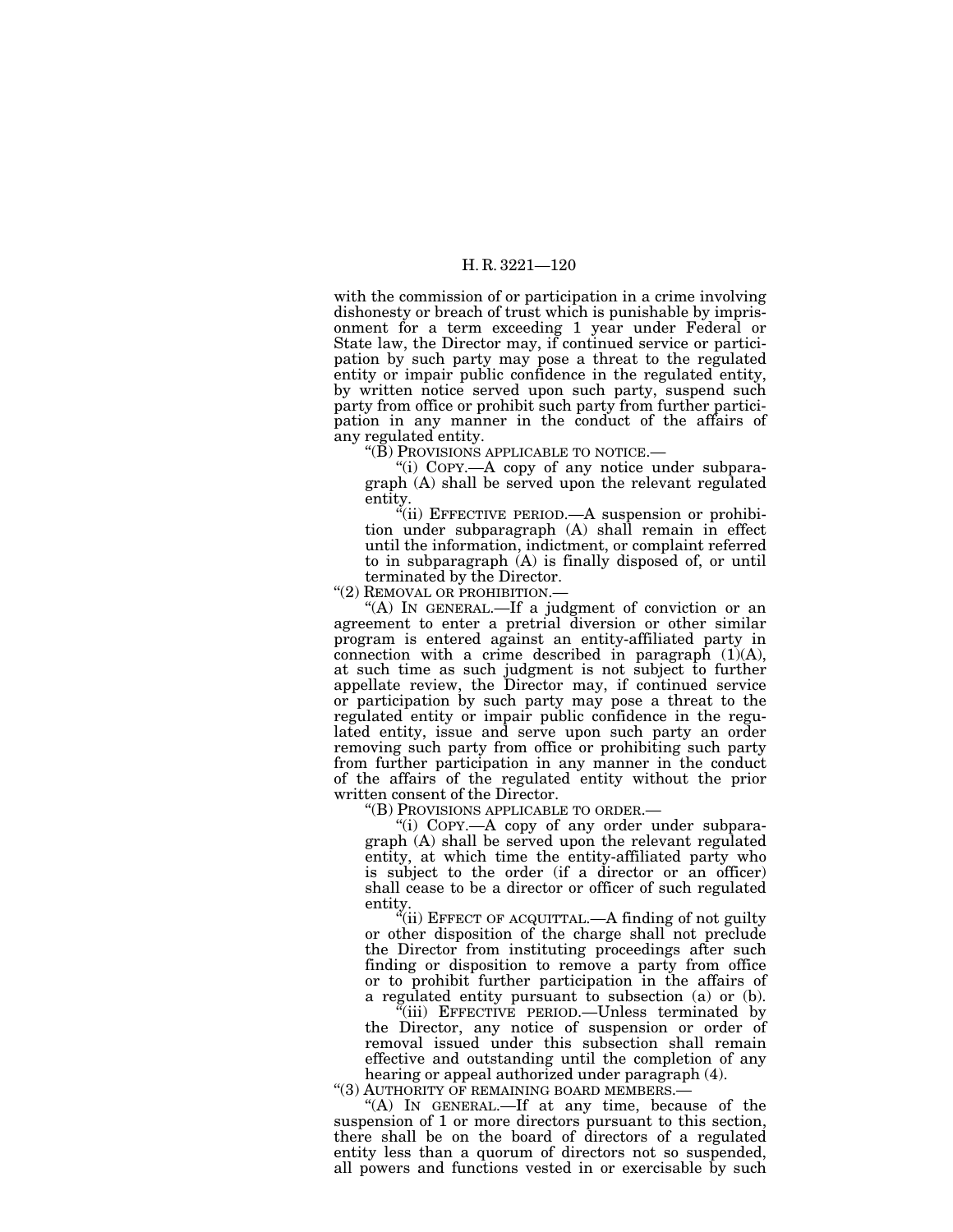board shall vest in and be exercisable by the director or directors on the board not so suspended, until such time as there shall be a quorum of the board of directors.

''(B) APPOINTMENT OF TEMPORARY DIRECTORS.—If all of the directors of a regulated entity are suspended pursuant to this section, the Director shall appoint persons to serve temporarily as directors pending the termination of such suspensions, or until such time as those who have been suspended cease to be directors of the regulated entity and their respective successors take office.

''(4) HEARING REGARDING CONTINUED PARTICIPATION.—

''(A) IN GENERAL.—Not later than 30 days after the date of service of any notice of suspension or order of removal issued pursuant to paragraph  $(1)$  or  $(2)$ , the entityaffiliated party may request in writing an opportunity to appear before the Director to show that the continued service or participation in the conduct of the affairs of the regulated entity by such party does not, or is not likely to, pose a threat to the interests of the regulated entity, or threaten to impair public confidence in the regulated entity.

''(B) TIMING AND FORM OF HEARING.—Upon receipt of a request for a hearing under subparagraph (A), the Director shall fix a time (not later than 30 days after the date of receipt of such request, unless extended at the request of such party) and place at which the entityaffiliated party may appear, personally or through counsel, before the Director or 1 or more designated employees of the Director to submit written materials (or, at the discretion of the Director, oral testimony) and oral argument.

''(C) DETERMINATION.—Not later than 60 days after the date of a hearing under subparagraph (B), the Director shall notify the entity-affiliated party whether the suspension or prohibition from participation in any manner in the conduct of the affairs of the regulated entity will be continued, terminated, or otherwise modified, or whether the order removing such party from office or prohibiting such party from further participation in any manner in the conduct of the affairs of the regulated entity will be rescinded or otherwise modified. Such notification shall contain a statement of the basis for any adverse decision of the Director.

''(5) RULES.—The Director is authorized to prescribe such rules as may be necessary to carry out this subsection.''.

(b) CONFORMING AMENDMENTS.—

(1) SAFETY AND SOUNDNESS ACT.—Subtitle C of the Federal Housing Enterprises Financial Safety and Soundness Act of 1992 (12 U.S.C. 4501 et seq.) is amended—

 $(A)$  in section 1317(f), by striking "section 1379B" and inserting "section 1379D";

 $(B)$  in section 1373(a)-

(i) in paragraph  $(1)$ , by striking "or  $1376(c)$ " and inserting ",  $1376(c)$ , or  $1377$ ";

(ii) in paragraph  $(2)$ , by inserting "or 1377" after" 1371''; and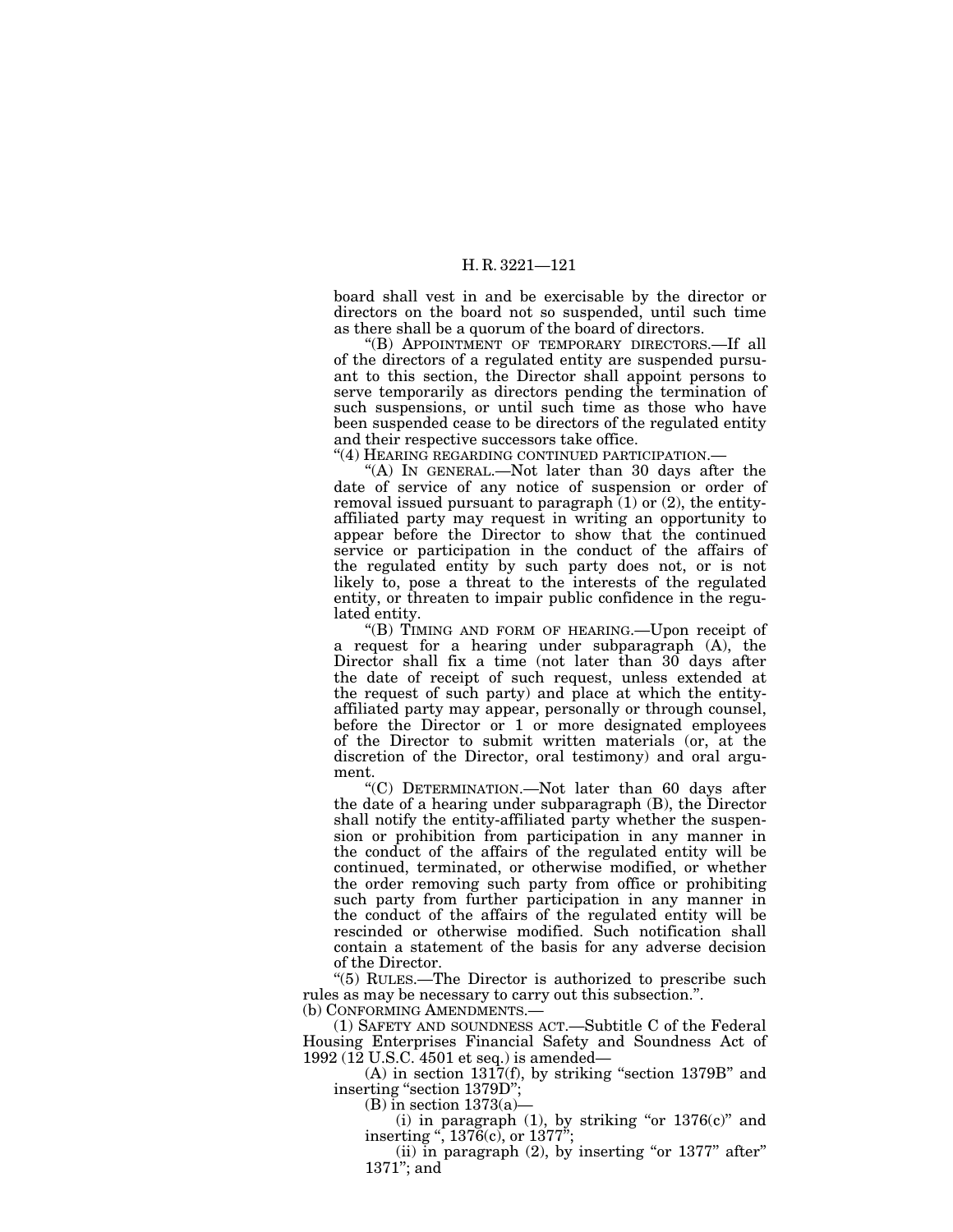(iii) in paragraph (4), by inserting "or removal or prohibition'' after ''cease and desist''; and

(C) in section 1374(a)—<br>(i) by striking "or

"or  $1376"$  and inserting "1313B, 1376, or 1377''; and

(ii) by striking ''such section'' and inserting ''this title''.

(2) FANNIE MAE CHARTER ACT.—Section 308(b) of the Federal National Mortgage Association Charter Act (12 U.S.C.  $1723(b)$ ) is amended in the second sentence, by striking "The" and inserting ''Except to the extent that action under section 1377 of the Federal Housing Enterprises Financial Safety and Soundness Act of 1992 temporarily results in a lesser number, the''.

(3) FREDDIE MAC CHARTER ACT.—Section  $303(a)(2)(A)$  of the Federal Home Loan Mortgage Corporation Act (12 U.S.C.  $1452(a)(2)(A)$  is amended, in the second sentence, by striking ''The'' and inserting ''Except to the extent action under section 1377 of the Federal Housing Enterprises Financial Safety and Soundness Act of 1992 temporarily results in a lesser number, the''.

## **SEC. 1154. ENFORCEMENT AND JURISDICTION.**

Section 1375 of the Federal Housing Enterprises Financial Safety and Soundness Act of 1992 (12 U.S.C. 4635) is amended—

(1) by striking subsection (a) and inserting the following new subsection:

''(a) ENFORCEMENT.—The Director may, in the discretion of the Director, apply to the United States District Court for the District of Columbia, or the United States district court within the jurisdiction of which the headquarters of the regulated entity is located, for the enforcement of any effective and outstanding notice or order issued under this subtitle or subtitle B, or request that the Attorney General of the United States bring such an action. Such court shall have jurisdiction and power to order and require compliance with such notice or order.''; and

 $(2)$  in subsection (b), by striking "or 1376" and inserting ''1313B, 1376, or 1377''.

## **SEC. 1155. CIVIL MONEY PENALTIES.**

Section 1376 of the Federal Housing Enterprises Financial Safety and Soundness Act of 1992 (12 U.S.C. 4636) is amended—

(1) by striking subsection (a) and inserting the following: "(a) IN GENERAL.—The Director may impose a civil money penalty in accordance with this section on any regulated entity or any entity-affiliated party. The Director shall not impose a civil penalty in accordance with this section on any regulated entity or any entity-affiliated party for any violation that is addressed under section 1345(a).";

(2) by striking subsection (b) and inserting the following: ''(b) AMOUNT OF PENALTY.—

''(1) FIRST TIER.—A regulated entity or entity-affiliated party shall forfeit and pay a civil penalty of not more than \$10,000 for each day during which a violation continues, if such regulated entity or party—

''(A) violates any provision of this title, the authorizing statutes, or any order, condition, rule, or regulation under this title or any authorizing statute;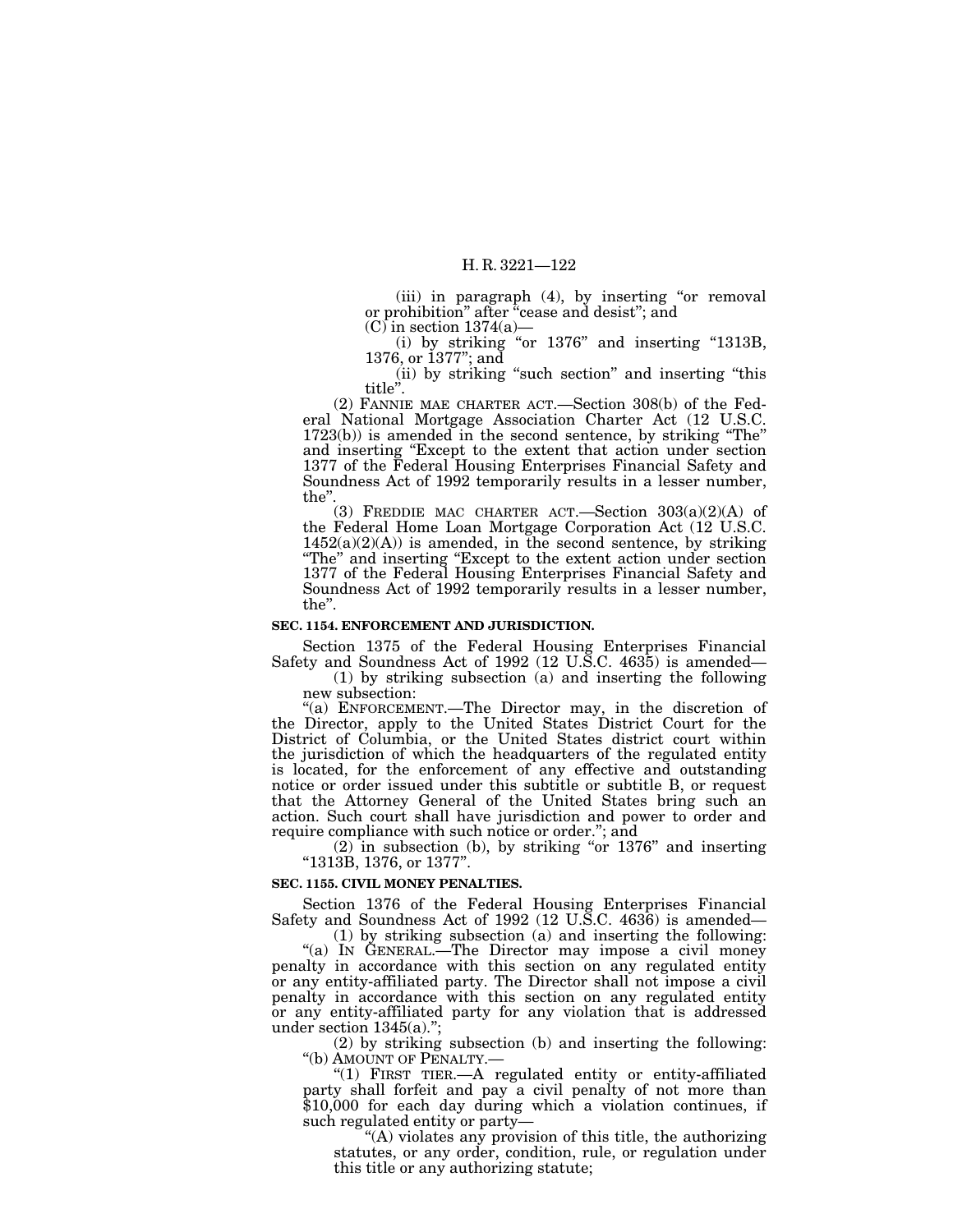''(B) violates any final or temporary order or notice issued pursuant to this title;

" $(\overline{C})$  violates any condition imposed in writing by the Director in connection with the grant of any application or other request by such regulated entity; or

''(D) violates any written agreement between the regulated entity and the Director.

"(2) SECOND TIER.-Notwithstanding paragraph (1), a regulated entity or entity-affiliated party shall forfeit and pay a civil penalty of not more than \$50,000 for each day during which a violation, practice, or breach continues, if—

''(A) the regulated entity or entity-affiliated party, respectively—

''(i) commits any violation described in any subparagraph of paragraph (1);

''(ii) recklessly engages in an unsafe or unsound practice in conducting the affairs of the regulated entity; or

''(iii) breaches any fiduciary duty; and

''(B) the violation, practice, or breach—

''(i) is part of a pattern of misconduct;

"(ii) causes or is likely to cause more than a minimal loss to the regulated entity; or

"(iii) results in pecuniary gain or other benefit to such party.

"(3) THIRD TIER.—Notwithstanding paragraphs (1) and (2), any regulated entity or entity-affiliated party shall forfeit and pay a civil penalty in an amount not to exceed the applicable maximum amount determined under paragraph (4) for each day during which such violation, practice, or breach continues, if such regulated entity or entity-affiliated party—

''(A) knowingly—

''(i) commits any violation described in any subparagraph of paragraph (1);

''(ii) engages in any unsafe or unsound practice in conducting the affairs of the regulated entity; or ''(iii) breaches any fiduciary duty; and

''(B) knowingly or recklessly causes a substantial loss to the regulated entity or a substantial pecuniary gain or other benefit to such party by reason of such violation, practice, or breach.

"(4) MAXIMUM AMOUNTS OF PENALTIES FOR ANY VIOLATION DESCRIBED IN PARAGRAPH (3).—The maximum daily amount of any civil penalty which may be assessed pursuant to paragraph (3) for any violation, practice, or breach described in paragraph  $(3)$  is-

''(A) in the case of any entity-affiliated party, an amount not to exceed  $$2,000,000$ ; and

" $(B)$  in the case of any regulated entity, \$2,000,000.";  $(3)$  in subsection  $(c)$ —

(A) by striking ''enterprise'' each place that term appears and inserting ''regulated entity'';

(B) by inserting ''or entity-affiliated party'' before ''in writing''; and

(C) by inserting ''or entity-affiliated party'' before ''has been given'';

 $(4)$  in subsection  $(d)$ —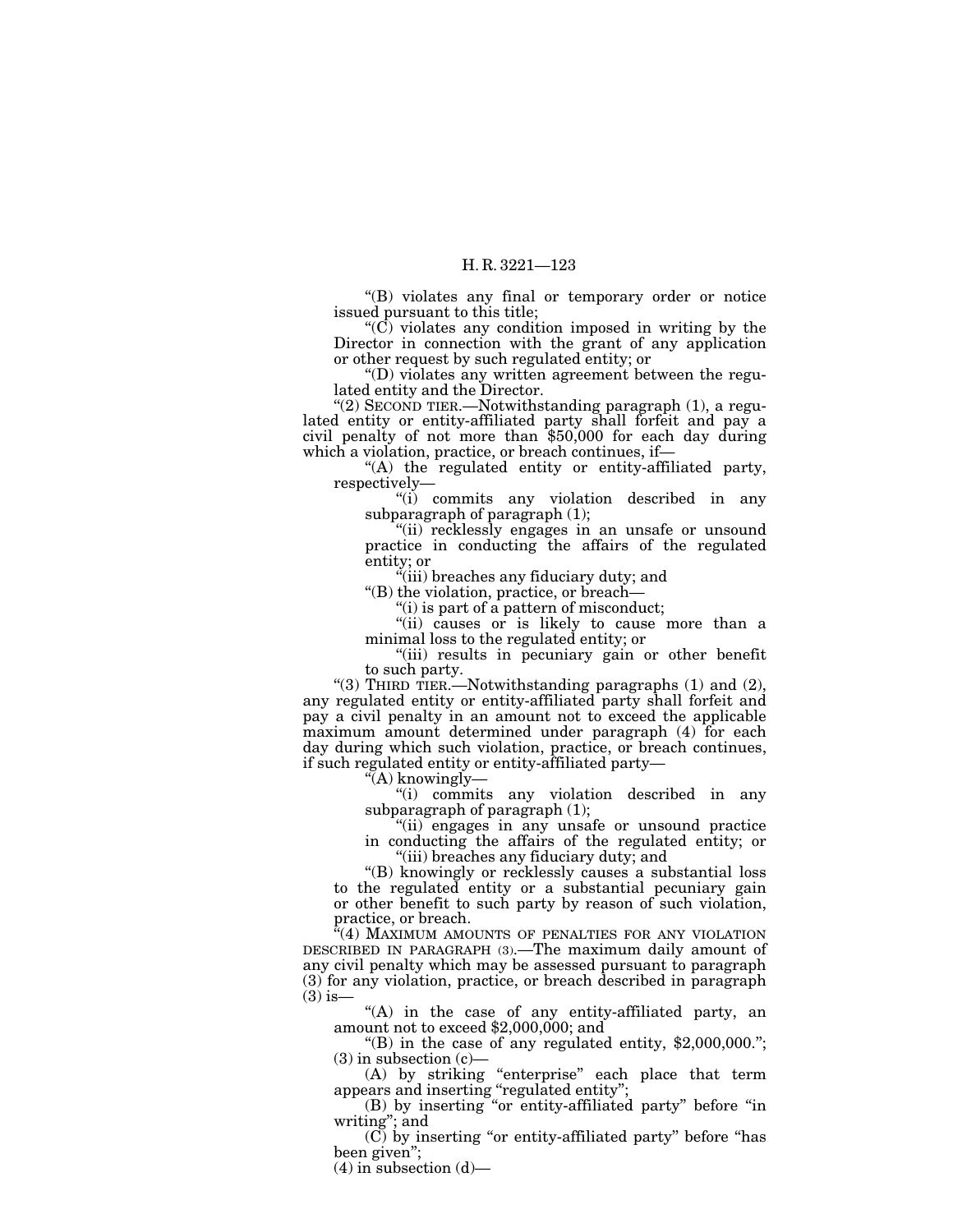(A) by striking "or director" each place such term appears and inserting ''director, or entity-affiliated party'';

(B) by striking ''an enterprise'' and inserting ''a regulated entity"

(C) by striking ''the enterprise'' and inserting ''the regulated entity'';

(D) by striking ''request the Attorney General of the United States to'';

(E) by inserting '', or the United States district court within the jurisdiction of which the headquarters of the regulated entity is located,'' after ''District of Columbia'';

(F) by striking '', or may, under the direction and control of the Attorney General of the United States, bring such an action''; and

(G) by striking ''and section 1374''; and

(5) in subsection (g), by striking ''An enterprise'' and inserting "A regulated entity".

#### **SEC. 1156. CRIMINAL PENALTY.**

(a) IN GENERAL.—Subtitle C of the Federal Housing Enterprises Financial Safety and Soundness Act of 1992 (12 U.S.C. 4631 et seq.) is amended by inserting after section 1377, as added by this Act, the following:

#### **''SEC. 1378. CRIMINAL PENALTY.**

''Whoever, being subject to an order in effect under section 1377, without the prior written approval of the Director, knowingly participates, directly or indirectly, in any manner (including by engaging in an activity specifically prohibited in such an order) in the conduct of the affairs of any regulated entity shall, notwithstanding section 3571 of title 18, be fined not more than \$1,000,000, imprisoned for not more than 5 years, or both.''.

(b) TECHNICAL AND CONFORMING AMENDMENTS.—The Federal Housing Enterprises Financial Safety and Soundness Act of 1992  $(12 \text{ U.S.C. } 4501 \text{ et seq.})$  is amended—

(1) in section 1379 (as so designated by this Act)—

(A) by striking "an enterprise" and inserting "a regulated entity"; and

(B) by striking ''the enterprise'' and inserting ''the regulated entity'';

(2) in section 1379A (as so designated by this Act), by striking "an enterprise" and inserting "a regulated entity";

(3) in section 1379B(c) (as so designated by this Act), by striking "enterprise" and inserting "regulated entity"; and

(4) in section 1379D (as so designated by this Act), by striking "enterprise" and inserting "regulated entity".

#### **SEC. 1157. NOTICE AFTER SEPARATION FROM SERVICE.**

Section 1379 of the Federal Housing Enterprises Financial Safety and Soundness Act of 1992 (12 U.S.C. 4637), as so designated by this Act, is amended—

(1) by striking "2-year" and inserting "6-year";

(2) by striking ''a director or executive officer of an enterprise'' and inserting ''an entity-affiliated party'';

(3) by striking "director or officer" each place that term appears and inserting ''entity-affiliated party''; and

(4) by striking ''enterprise.'' and inserting ''regulated entity.''.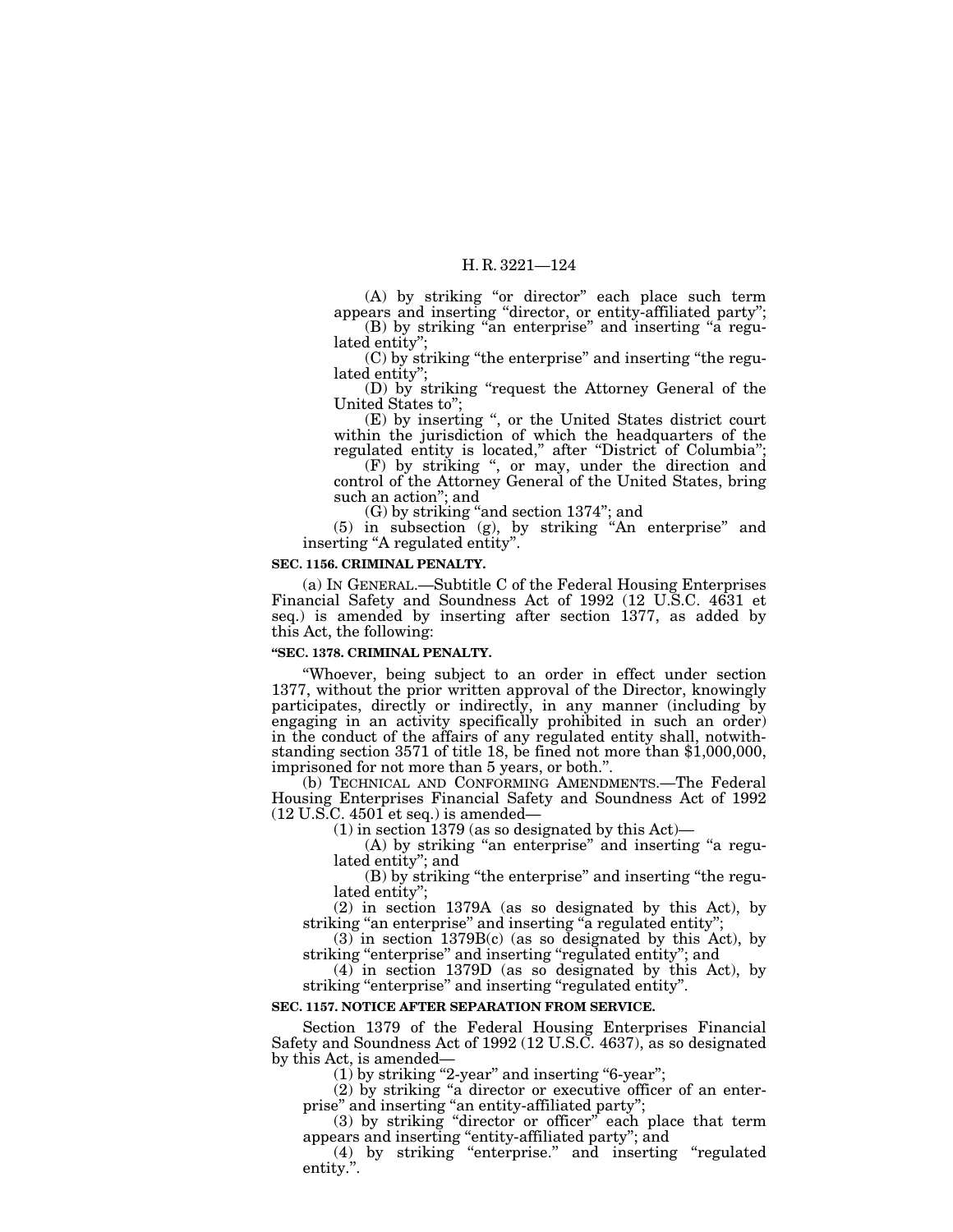#### **SEC. 1158. SUBPOENA AUTHORITY.**

(a) IN GENERAL.—Section 1379B of the Federal Housing Enterprises Financial Safety and Soundness Act of 1992 (12 U.S.C. 4641) is amended—

 $(1)$  in subsection  $(a)$ —

 $(A)$  in the matter preceding paragraph  $(1)$ —

(i) by striking ''administrative'';

(ii) by inserting ", examination, or investigation" after "proceeding";

(iii) by striking "subtitle" and inserting "title"; and (iv) by inserting ''or any designated representative thereof, including any person designated to conduct any hearing under this subtitle'' after ''Director''; and  $(B)$  in paragraph  $(4)$ , by striking "issued by the

Director"; (2) in subsection (b), by inserting ''or in any territory or other place subject to the jurisdiction of the United States''

after ''State''; (3) by striking subsection (c) and inserting the following: "(c) ENFORCEMENT.-

''(1) IN GENERAL.—The Director, or any party to proceedings under this subtitle, may apply to the United States District Court for the District of Columbia, or the United States district court for the judicial district of the United States in any territory in which such proceeding is being conducted, or where the witness resides or carries on business, for enforcement of any subpoena or subpoena duces tecum issued pursuant to this section.

"(2) POWER OF COURT.—The courts described under paragraph (1) shall have the jurisdiction and power to order and require compliance with any subpoena issued under paragraph  $(1).$ ";

(4) in subsection (d), by inserting ''enterprise-affiliated party" before "may allow"; and

(5) by adding at the end the following:

''(e) PENALTIES.—A person shall be guilty of a misdemeanor, and upon conviction, shall be subject to a fine of not more than \$1,000 or to imprisonment for a term of not more than 1 year, or both, if that person willfully fails or refuses, in disobedience of a subpoena issued under subsection (c), to—

''(1) attend court;

 $\cdot$ (2) testify in court;

''(3) answer any lawful inquiry; or

"(4) produce books, papers, correspondence, contracts, agreements, or such other records as requested in the subpoena.''.

# **Subtitle E—General Provisions**

## **SEC. 1161. CONFORMING AND TECHNICAL AMENDMENTS.**

(a) AMENDMENTS TO 1992 ACT.—The Federal Housing Enterprises Financial Safety and Soundness Act of 1992 (12 U.S.C. 4501 et seq.), as amended by this Act, is amended—

(1) in section 1315 (12 U.S.C. 4515)—

(A) in subsection (a)—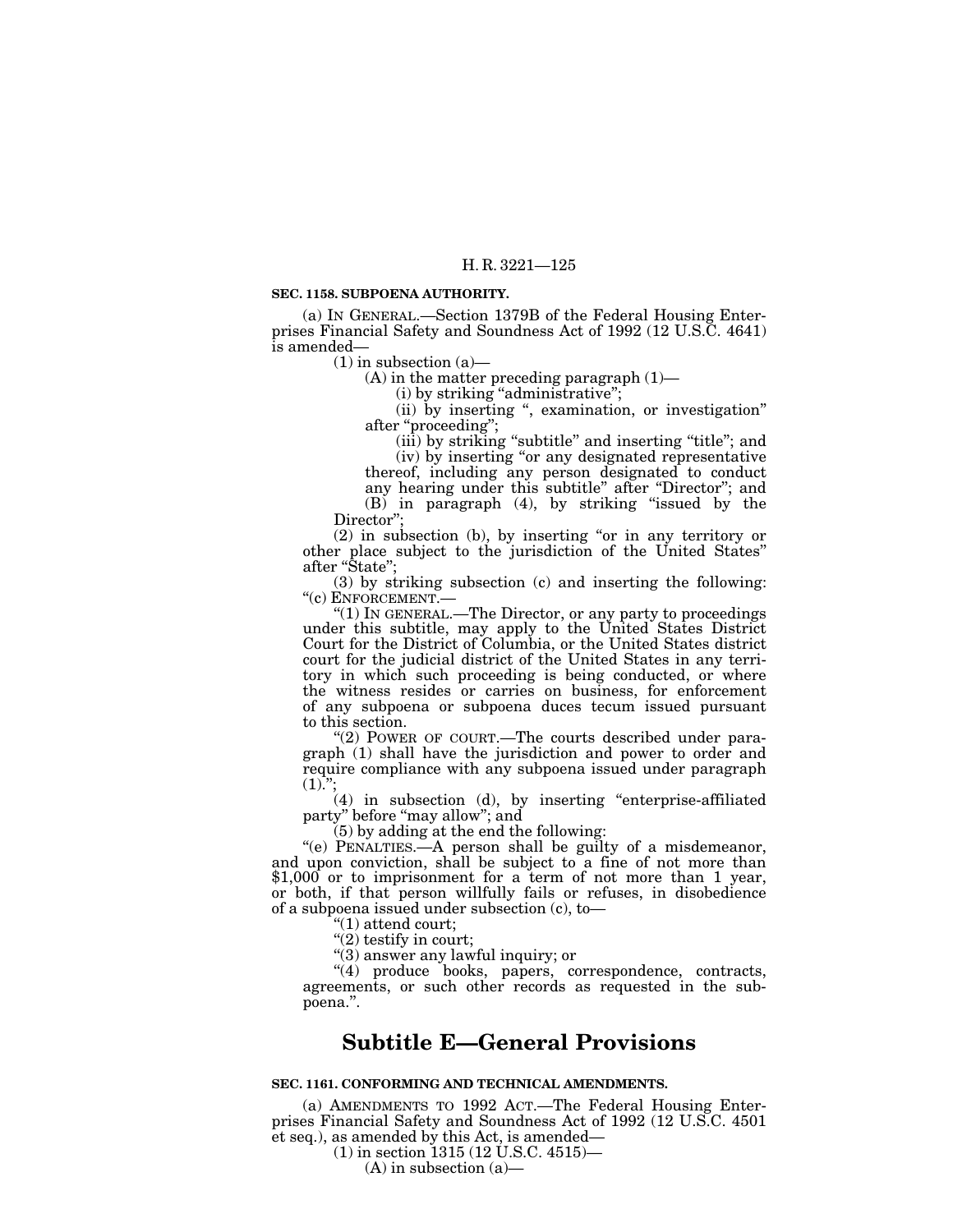(i) by striking ''(a) OFFICE PERSONNEL.—The'' and inserting ''(a) IN GENERAL.—Subject to title III of the Federal Housing Finance Regulatory Reform Act of 2008, the''; and

(ii) by striking ''the Office'' each place that term appears and inserting ''the Agency'';

(B) in subsection (c), by striking ''the Office'' and inserting "the Agency";

(C) in subsection (e), by striking ''the Office'' and inserting "the Agency";

(D) by striking subsection (d) and redesignating subsection (e) as subsection (d); and

(E) by striking subsection (f);

(2) in section 1319A (12 U.S.C. 4520)—

 $(A)$  by striking " $(a)$  In GENERAL.—"; and

(B) by striking subsection (b);

 $(3)$  in section 1364 $(c)$   $(12 \text{ U.S.C. } 4614(c))$ , by striking the last sentence;

(4) by striking section 1383 (12 U.S.C. 1451 note);

(5) in each of sections 1319D, 1319E, and 1319F (12 U.S.C. 4523, 4524, 4525) by striking ''the Office'' each place that term appears and inserting ''the Agency''; and

(6) in each of sections 1319B and 1369(a)(3) (12 U.S.C. 4521, 4619(a)(3)), by striking ''Committee on Banking, Finance and Urban Affairs'' each place such term appears and inserting ''Committee on Financial Services''.

(b) AMENDMENTS TO FANNIE MAE CHARTER ACT.—The Federal National Mortgage Association Charter Act (12 U.S.C. 1716 et seq.) is amended—

(1) in each of sections 303(c)(2) (12 U.S.C. 1718(c)(2)), 309(d)(3)(B) (12 U.S.C. 1723a(d)(3)(B)), and 309(k)(1) (12 U.S.C. 1723a(k)(1)), by striking ''Director of the Office of Federal Housing Enterprise Oversight of the Department of Housing and Urban Development'' each place that term appears, and inserting "Director of the Federal Housing Finance Agency"; and

(2) in section 309—

(A) in subsection (m) (12 U.S.C. 1723a(m))—

(i) in paragraph (1), by striking ''to the Secretary, in a form determined by the Secretary'' and inserting ''to the Director of the Federal Housing Finance Agency, in a form determined by the Director''; and

(ii) in paragraph (2), by striking ''to the Secretary, in a form determined by the Secretary'' and inserting ''to the Director of the Federal Housing Finance Agency, in a form determined by the Director<sup> $\bar{r}$ </sup>

 $(B)$  in subsection (n) (12 U.S.C. 1723a(n))-

(i) in paragraph (1), by striking ''and the Secretary'' and inserting ''and the Director of the Federal Housing Finance Agency''; and

(ii) in paragraph (2), by striking ''Secretary'' each place that term appears and inserting ''Director of the Federal Housing Finance Agency''; and

(C) in paragraph (3)(B), by striking ''Secretary'' and inserting ''Director of the Federal Housing Finance Agency''.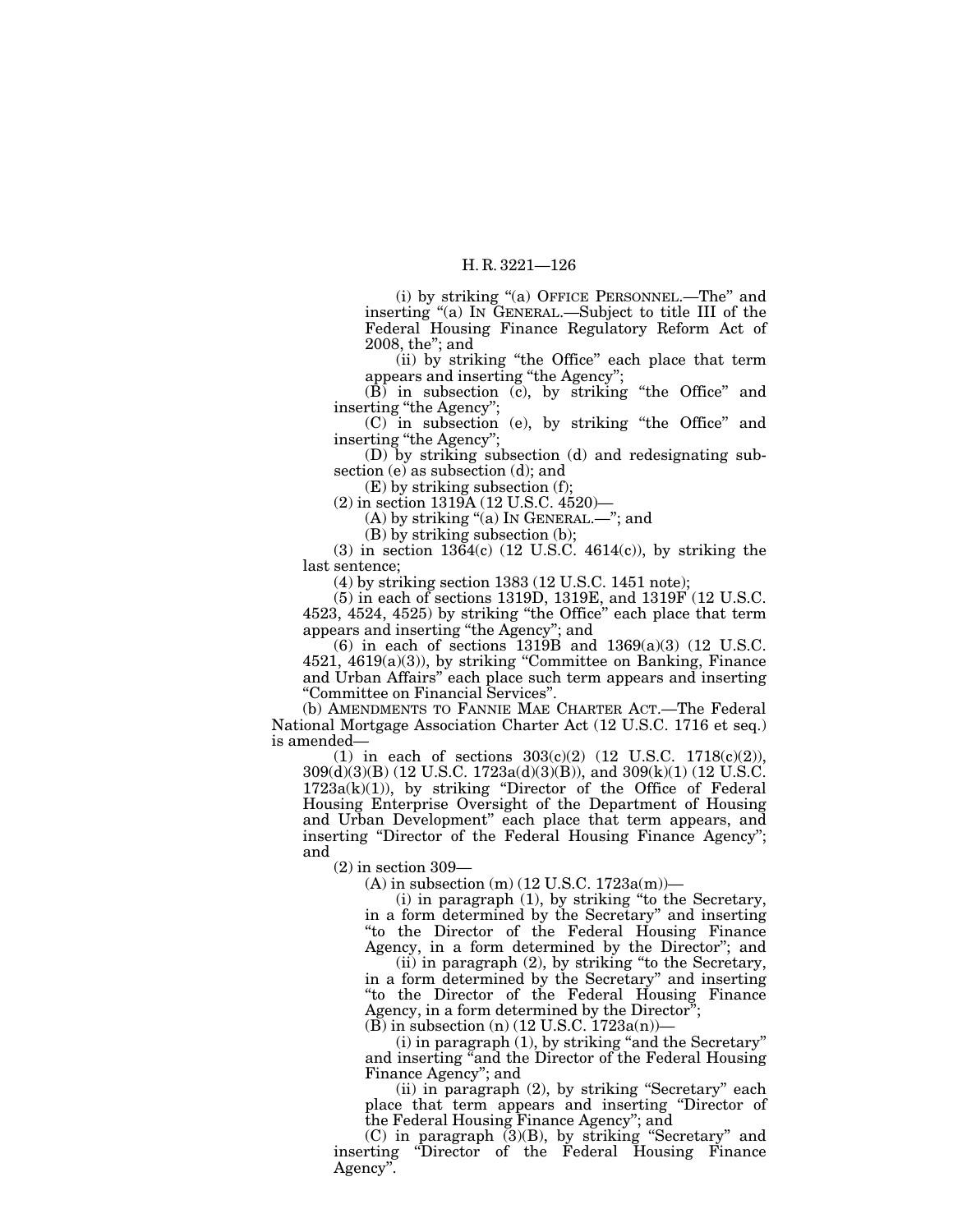(c) AMENDMENTS TO FREDDIE MAC CHARTER ACT.—The Federal Home Loan Mortgage Corporation Act (12 U.S.C. 1451 et seq.) is amended—

(1) in each of sections 303(b)(2) (12 U.S.C. 1452(b)(2)), 303(h)(2) (12 U.S.C. 1452(h)(2)), and section 307(c)(1) (12 U.S.C.  $1456(c)(1)$ , by striking "Director of the Office of Federal Housing Enterprise Oversight of the Department of Housing and Urban Development'' each place that term appears, and inserting "Director of the Federal Housing Finance Agency";

(2) in section 306 (12 U.S.C. 1455)—

 $(A)$  in subsection  $(c)(2)$ , by inserting "the" after "Secretary of'';

(B) in subsection (i)—

(i) by striking "section  $1316(c)$ " and inserting "section  $306(c)$ "; and

(ii) by striking ''section 106'' and inserting ''section 1316''; and

 $(C)$  in subsection  $(j)(2)$ , by striking "of substantially" and inserting "or substantially"; and

(3) in section 307 (12 U.S.C. 1456)—

(A) in subsection (e)—

(i) in paragraph (1), by striking ''to the Secretary, in a form determined by the Secretary'' and inserting ''to the Director of the Federal Housing Finance Agency, in a form determined by the Director"; and

(ii) in paragraph (2), by striking ''to the Secretary, in a form determined by the Secretary'' and inserting ''to the Director of the Federal Housing Finance Agency, in a form determined by the Director''; and (B) in subsection (f)—

(i) in paragraph (1), by striking ''and the Secretary'' and inserting ''and the Director of the Federal Housing Finance Agency'';

(ii) in paragraph (2), by striking ''the Secretary'' each place that term appears and inserting ''the Director of the Federal Housing Finance Agency"; and

(iii) in paragraph  $(3)(B)$ , by striking "Secretary" and inserting ''Director of the Federal Housing Finance Agency''.

(d) AMENDMENT TO TITLE 18, UNITED STATES CODE.—Section 1905 of title 18, United States Code, is amended by striking ''Office of Federal Housing Enterprise Oversight'' and inserting ''Federal Housing Finance Agency''.

(e) AMENDMENTS TO FLOOD DISASTER PROTECTION ACT OF 1973.—Section 102(f)(3)(A) of the Flood Disaster Protection Act of 1973 (42 U.S.C. 4012a( $f(3)(A)$ ) is amended by striking "Director of the Office of Federal Housing Enterprise Oversight of the Department of Housing and Urban Development'' and inserting ''Director of the Federal Housing Finance Agency''.

(f) AMENDMENT TO DEPARTMENT OF HOUSING AND URBAN DEVELOPMENT ACT.—Section 5 of the Department of Housing and Urban Development Act (42 U.S.C. 3534) is amended by striking subsection (d).

(g) AMENDMENTS TO TITLE 5, UNITED STATES CODE.—Title 5, United States Code, is amended—

(1) in section 5313, by striking the item relating to the Director of the Office of Federal Housing Enterprise Oversight,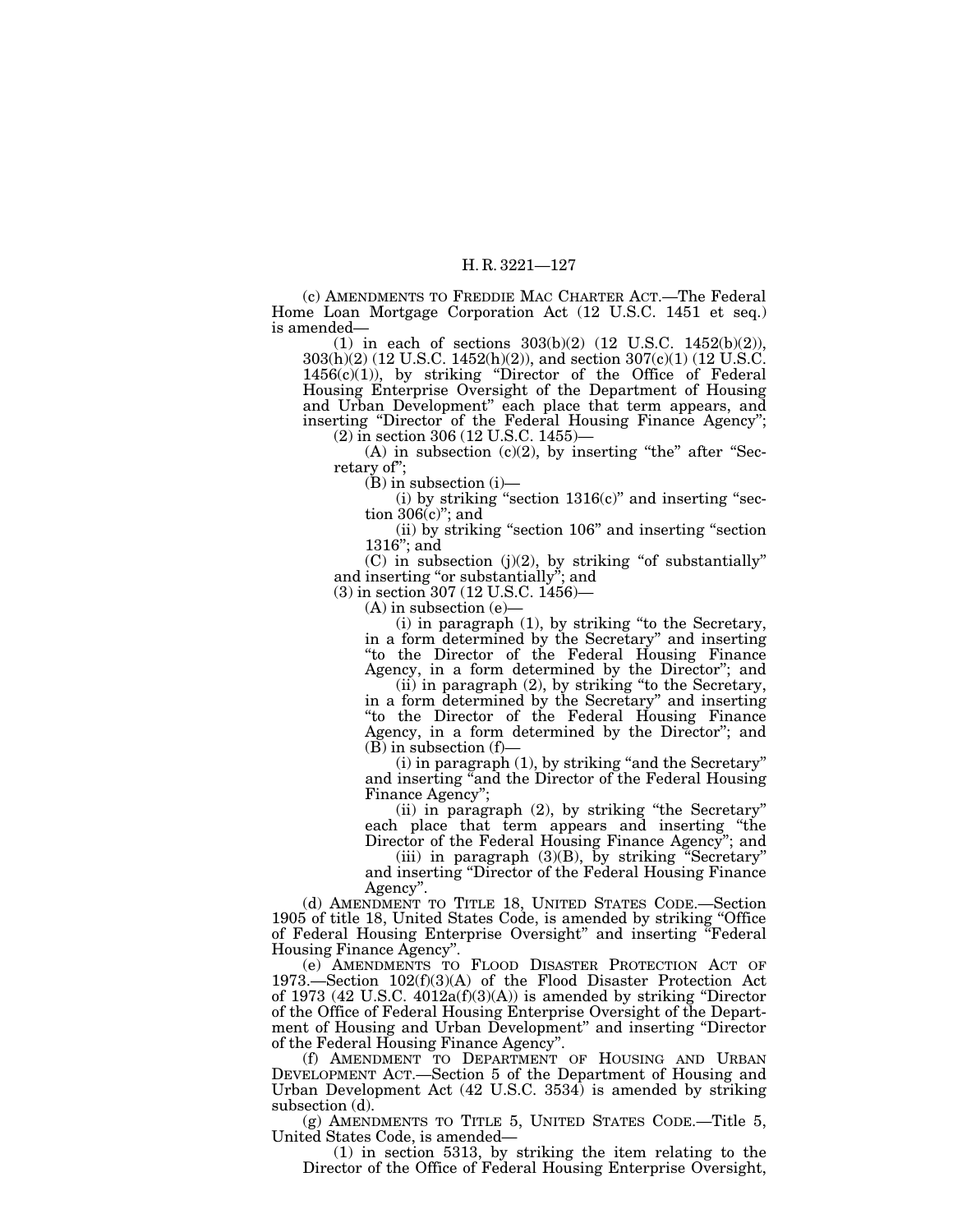Department of Housing and Urban Development and inserting the following new item:

"Director of the Federal Housing Finance Agency."; and  $(2)$  in section 3132 $(a)(1)$ —

 $(A)$  in subparagraph  $(B)$ , by striking ",, and" and inserting ", and";

(B) in subparagraph (D)—

(i) by striking ''the Federal Housing Finance Board"

(ii) by striking ''the Office of Federal Housing Enterprise Oversight of the Department of Housing and Urban Development" and inserting "the Federal Housing Finance Agency''; and

(iii) by striking "or or" at the end;

(C) in subparagraph (E), as added by section  $8(d)(1)(B)(iii)$  of Public Law 107-123, by adding "or" at the end; and

(D) by redesignating subparagraph (E), as added by section  $10702(c)(1)(C)$  of Public Law 107–171, as subparagraph (F).

(h) AMENDMENT TO SARBANES-OXLEY ACT.—Section 105(b)(5)(B)(ii)(II) of the Sarbanes-Oxley Act of 2002 (15 U.S.C.  $7215(b)(5)(B)(ii)(II))$  is amended by inserting "and the Director of the Federal Housing Finance Agency,'' after ''Commission,''.

(i) AMENDMENT TO FEDERAL DEPOSIT INSURANCE ACT.—Section  $11(t)(2)(A)$  of the Federal Deposit Insurance Act (12 U.S.C.  $1821(t)(2)(A)$  is amended by adding at the end the following:

''(vii) Federal Housing Finance Agency.''.

#### **SEC. 1162. PRESIDENTIALLY-APPOINTED DIRECTORS OF ENTER-PRISES.**

(a) FANNIE MAE.—

(1) IN GENERAL.—Section 308(b) of the Federal National Mortgage Association Charter Act (12 U.S.C. 1723(b)) is amended—

(A) in the first sentence, by striking "eighteen persons, five of whom shall be appointed annually by the President of the United States, and the remainder of whom'' and inserting "13 persons, or such other number that the Director determines appropriate, who'';

(B) in the second sentence, by striking ''appointed by the President'';

(C) in the third sentence—

(i) by striking ''appointed or''; and

(ii) by striking  $\ddot{ }$ , except that any such appointed member may be removed from office by the President for good cause'';

(D) in the fourth sentence, by striking ''elective''; and (E) by striking the fifth sentence.

(2) TRANSITIONAL PROVISION.—The amendments made by paragraph (1) shall not apply to any appointed position of the board of directors of the Federal National Mortgage Association until the expiration of the annual term for such position during which the effective date under section 1163 occurs. (b) FREDDIE MAC.—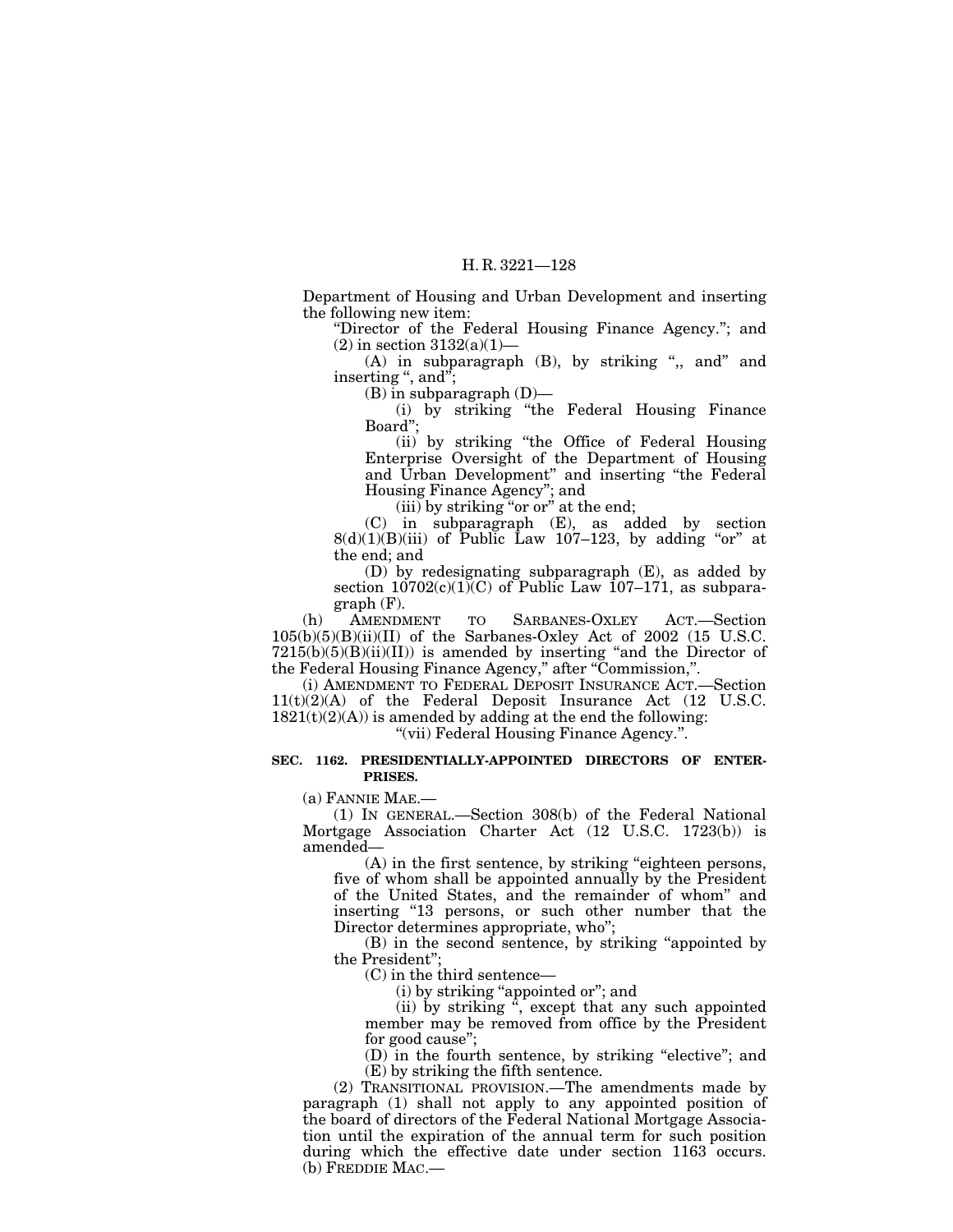(1) IN GENERAL.—Section 303(a)(2) of the Federal Home Loan Mortgage Corporation Act (12 U.S.C. 1452(a)(2)) is amended—

 $(A)$  in subparagraph  $(A)$ —

(i) in the first sentence, by striking ''18 persons, 5 of whom shall be appointed annually by the President of the United States and the remainder of whom'' and inserting "13 persons, or such other number as the Director determines appropriate, who''; and

(ii) in the second sentence, by striking ''appointed by the President of the United States'';

 $(B)$  in subparagraph  $(B)$ –

(i) by striking ''such or''; and

(ii) by striking '', except that any appointed member may be removed from office by the President for good cause''; and

 $(C)$  in subparagraph  $(C)$ —

(i) by striking the first sentence; and

(ii) by striking "elective".

(2) TRANSITIONAL PROVISION.—The amendments made by paragraph (1) shall not apply to any appointed position of the board of directors of the Federal Home Loan Mortgage Corporation until the expiration of the annual term for such position during which the effective date under section 1163 occurs.

#### **SEC. 1163. EFFECTIVE DATE.**

Except as otherwise specifically provided in this title, this title and the amendments made by this title shall take effect on, and shall apply beginning on, the date of enactment of this Act.

# **TITLE II—FEDERAL HOME LOAN BANKS**

#### **SEC. 1201. RECOGNITION OF DISTINCTIONS BETWEEN THE ENTER-PRISES AND THE FEDERAL HOME LOAN BANKS.**

Section 1313 of the Federal Housing Enterprises Financial Safety and Soundness Act of 1992 (12 U.S.C. 4513) is amended by adding at the end the following:

''(f) RECOGNITION OF DISTINCTIONS BETWEEN THE ENTERPRISES AND THE FEDERAL HOME LOAN BANKS.—Prior to promulgating any regulation or taking any other formal or informal agency action of general applicability and future effect relating to the Federal Home Loan Banks (other than any regulation, advisory document, or examination guidance of the Federal Housing Finance Board that the Director reissues after the authority of the Director over the Federal Home Loan Banks takes effect), including the issuance of an advisory document or examination guidance, the Director shall consider the differences between the Federal Home Loan Banks and the enterprises with respect to—

''(1) the Banks'—

"(A) cooperative ownership structure;

"(B) the mission of providing liquidity to members;

''(C) affordable housing and community development

mission;

''(D) capital structure; and

''(E) joint and several liability; and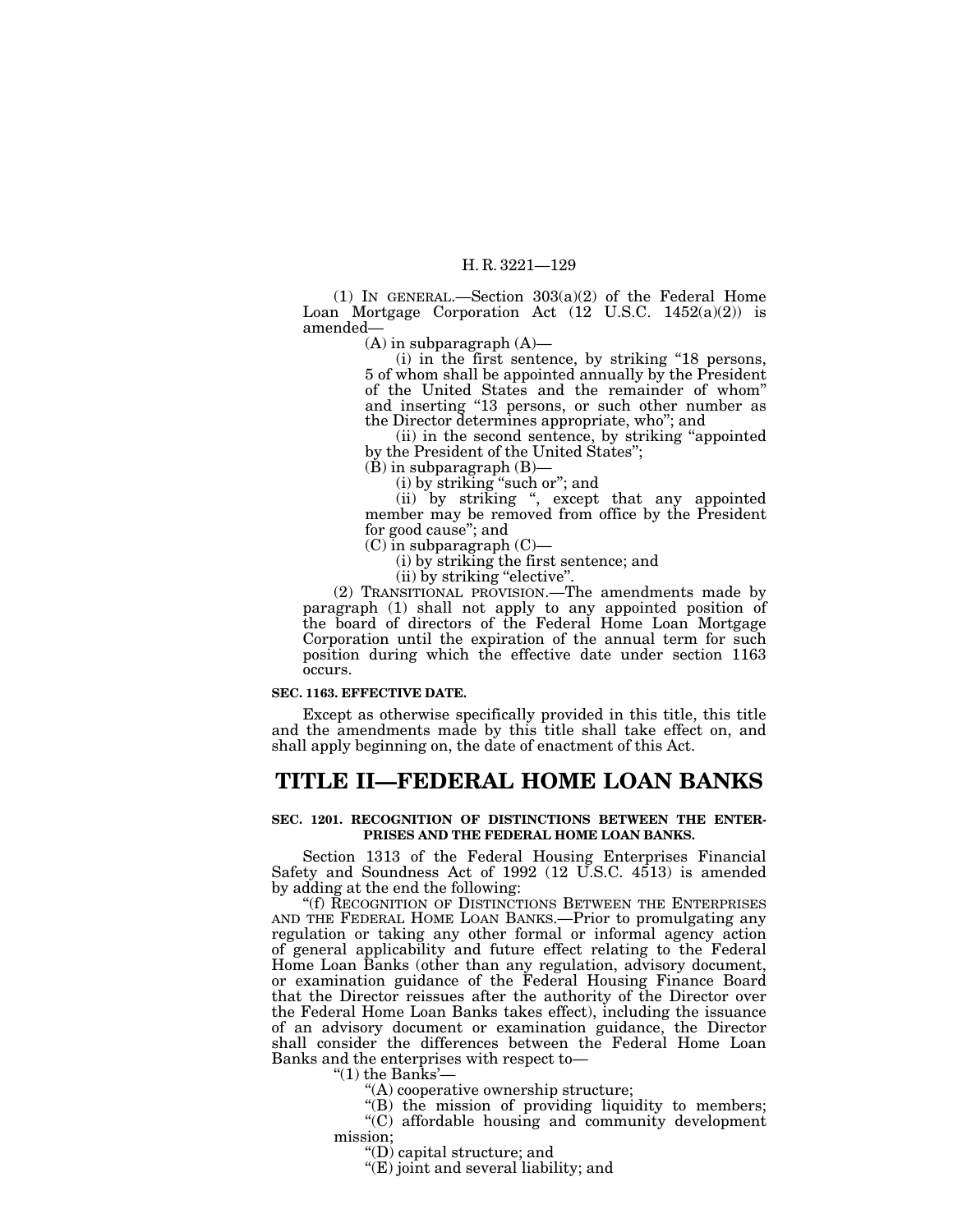"(2) any other differences that the Director considers appropriate.''.

#### **SEC. 1202. DIRECTORS.**

Section 7 of the Federal Home Loan Bank Act (12 U.S.C. 1427) is amended—

(1) by striking subsection (a) and inserting the following: ''(a) NUMBER; ELECTION; QUALIFICATIONS; CONFLICTS OF INTEREST.—

"(1) IN GENERAL.—Subject to paragraphs (2) through (4), the management of each Federal Home Loan Bank shall be vested in a board of 13 directors, or such other number as the Director determines appropriate.

"(2) BOARD MAKEUP.—The board of directors of each Bank shall be comprised of—

"(A) member directors, who shall comprise at least the majority of the members of the board of directors; and

''(B) independent directors, who shall comprise not fewer than  $\frac{2}{5}$  of the members of the board of directors. ''(3) SELECTION CRITERIA.—

''(A) IN GENERAL.—Each member of the board of directors shall be—

''(i) elected by plurality vote of the members, in accordance with procedures established under this section; and

''(ii) a citizen of the United States.

''(B) INDEPENDENT DIRECTOR CRITERIA.—

''(i) IN GENERAL.—Each independent director that is not a public interest director under clause (ii) shall have demonstrated knowledge of, or experience in, financial management, auditing and accounting, risk management practices, derivatives, project development, or organizational management, or such other knowledge or expertise as the Director may provide by regulation.

''(ii) PUBLIC INTEREST.—Not fewer than 2 of the independent directors shall have more than 4 years of experience in representing consumer or community interests on banking services, credit needs, housing, or financial consumer protections.

''(iii) CONFLICTS OF INTEREST.—No independent director may, during the term of service on the board of directors, serve as an officer of any Federal Home Loan Bank or as a director, officer, or employee of any member of a Bank, or of any person that receives advances from a Bank.

"(4) DEFINITIONS.—For purposes of this section, the following definitions shall apply:

'(A) INDEPENDENT DIRECTOR.—The terms 'independent director' and 'independent directorship' mean a member of the board of directors of a Federal Home Loan Bank who is a bona fide resident of the district in which the Federal Home Loan Bank is located, or the directorship held by such a person, respectively.

''(B) MEMBER DIRECTOR.—The terms 'member director' and 'member directorship' mean a member of the board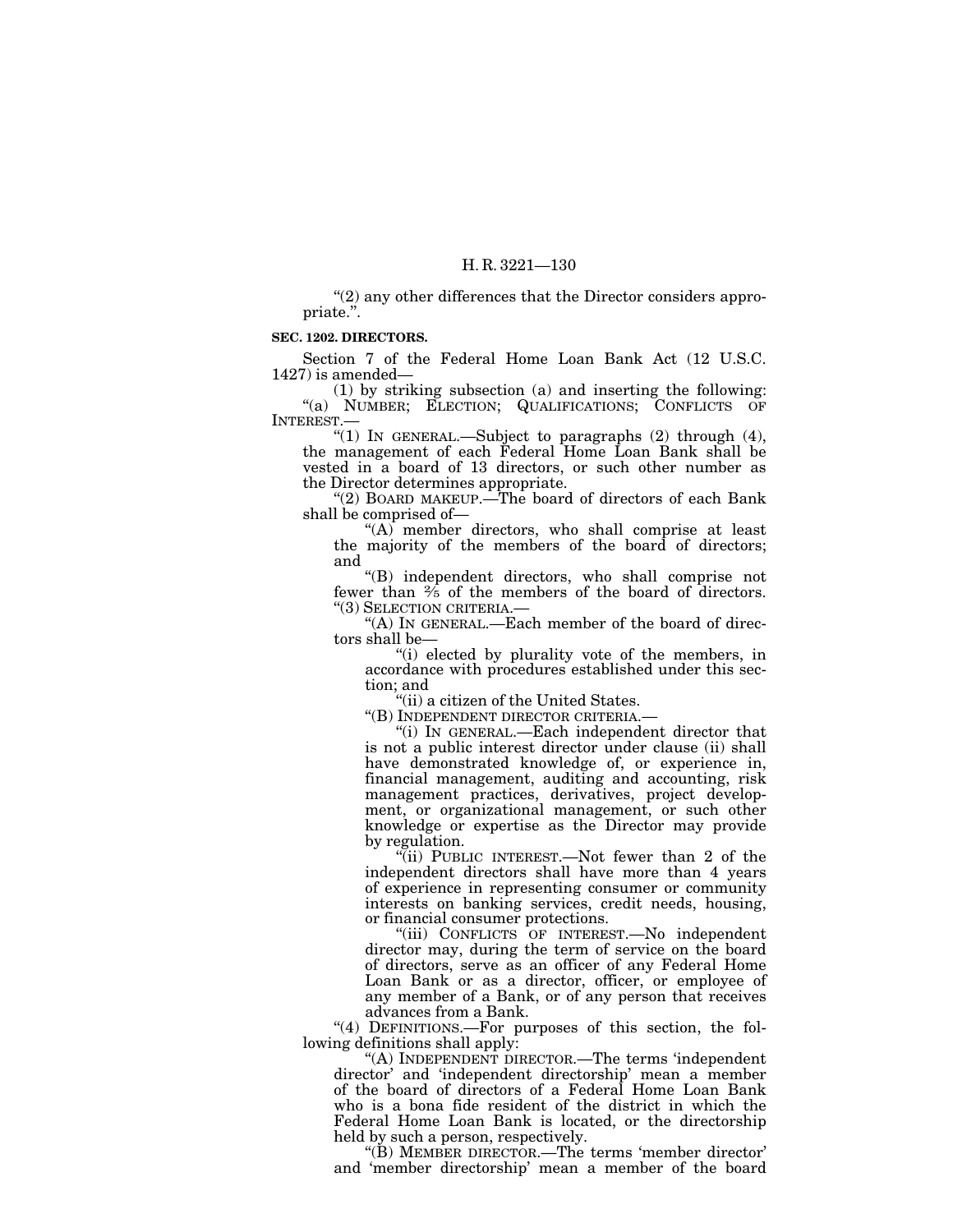of directors of a Federal Home Loan Bank who is an officer or director of a member institution that is located in the district in which the Federal Home Loan Bank is located, or the directorship held by such a person, respectively.'';

(2) by striking ''elective'' each place that term appears, other than in subsections (d), (e), and (f), and inserting "member";

 $(3)$  in subsection  $(b)$ —

(A) by striking the subsection heading and all that follows through "Each elective directorship" and inserting the following:

''(b) DIRECTORSHIPS.—

''(1) MEMBER DIRECTORSHIPS.—Each member directorship''; and

(B) by adding at the end the following:

''(2) INDEPENDENT DIRECTORSHIPS.—

''(A) ELECTIONS.—Each independent director—

''(i) shall be elected by the members entitled to vote, from among eligible persons nominated, after consultation with the Advisory Council of the Bank, by the board of directors of the Bank; and

"(ii) shall be elected by a plurality of the votes" of the members of the Bank at large, with each member having the number of votes for each such directorship as it has under paragraph (1) in an election to fill member directorships.

''(B) CRITERIA.—Nominees shall meet all applicable requirements prescribed in this section.

''(C) NOMINATION AND ELECTION PROCEDURES.—Procedures for nomination and election of independent directors shall be prescribed by the bylaws of each Federal Home Loan Bank, in a manner consistent with the rules and regulations of the Agency.'';

 $(4)$  in subsection  $(c)$ —

(A) by striking ''elective'' each place that term appears and inserting ''member'', except—

(i) in the second sentence, the second place that term appears; and

(ii) each place that term appears in the fifth sentence; and

(B) in the second sentence—

(i) by inserting ''(A) except as provided in clause (B) of this sentence,'' before ''if at any time''; and

(ii) by inserting before the period at the end the following: '', and (B) clause (A) of this sentence shall not apply to the directorships of any Federal Home Loan Bank resulting from the merger of any 2 or more such Banks'';

 $(5)$  in subsection  $(d)$ 

(A) in the first sentence—

(i) by striking '', whether elected or appointed,''; and

(ii) by striking "3 years" and inserting "4 years"; (B) in the second sentence—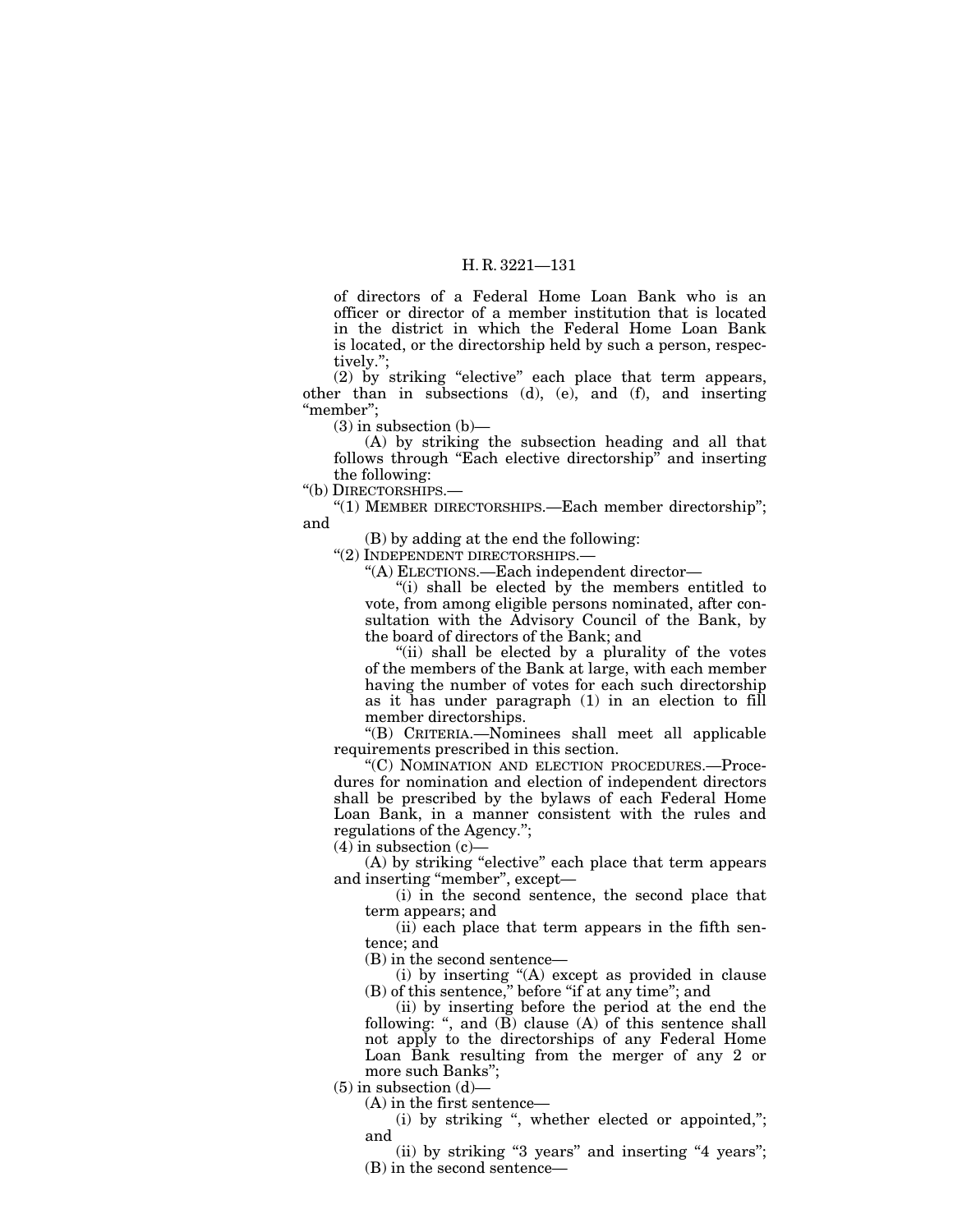(i) by striking ''Federal Home Loan Bank System Modernization Act of 1999'' and inserting ''Federal Housing Finance Regulatory Reform Act of 2008'';

(ii) by striking " $\frac{1}{2}$ " and inserting " $\frac{1}{4}$ "; and

(iii) by striking ''or appointed''; and

(C) in the third sentence—

(i) by striking ''an elective'' each place that term appears and inserting "a"; and

(ii) by striking ''in any elective directorship or elective directorships'';

 $(6)$  in subsection  $(f)$ —

(A) by striking paragraph (2);

(B) by striking ''appointed or'' each place that term appears; and

(C) in paragraph (3)—<br>(i) by striking "(3) ELECTED BANK DIRECTORS.— " and inserting " $(2)$  ELECTION PROCESS.—"; and

(ii) by striking ''elective'' each place that term appears;

(7) in subsection (i)—

(A) in paragraph (1), by striking ''Subject to paragraph (2), each'' and inserting ''Each''; and

(B) by striking paragraph (2) and inserting the following:

"(2) ANNUAL REPORT.—The Director shall include, in the annual report submitted to the Congress pursuant to section 1319B of the Federal Housing Enterprises Financial Safety and Soundness Act of 1992, information regarding the compensation and expenses paid by the Federal Home Loan Banks to the directors on the boards of directors of the Banks."; and

(8) by adding at the end the following:

''(l) TRANSITION RULE.—Any member of the board of directors of a Bank elected or appointed in accordance with this section prior to the date of enactment of this subsection may continue to serve as a member of that board of directors for the remainder of the existing term of service.''.

#### **SEC. 1203. DEFINITIONS.**

Section 2 of the Federal Home Loan Bank Act (12 U.S.C. 1422) is amended—

 $(1)$  by striking paragraphs  $(1)$ ,  $(10)$ , and  $(11)$ ;

(2) by redesignating paragraphs (2) through (9) as paragraphs (1) through (8), respectively;

(3) by redesignating paragraphs (12) and (13) as paragraphs  $(9)$  and  $(10)$ , respectively; and

(4) by adding at the end the following:

"(11) DIRECTOR.—The term 'Director' means the Director of the Federal Housing Finance Agency.

" $(12)$  AGENCY.—The term 'Agency' means the Federal Housing Finance Agency, established under section 1311 of the Federal Housing Enterprises Financial Safety and Soundness Act of 1992.''.

#### **SEC. 1204. AGENCY OVERSIGHT OF FEDERAL HOME LOAN BANKS.**

The Federal Home Loan Bank Act (12 U.S.C. 1421 et seq.), other than in provisions of that Act added or amended otherwise by this Act, is amended—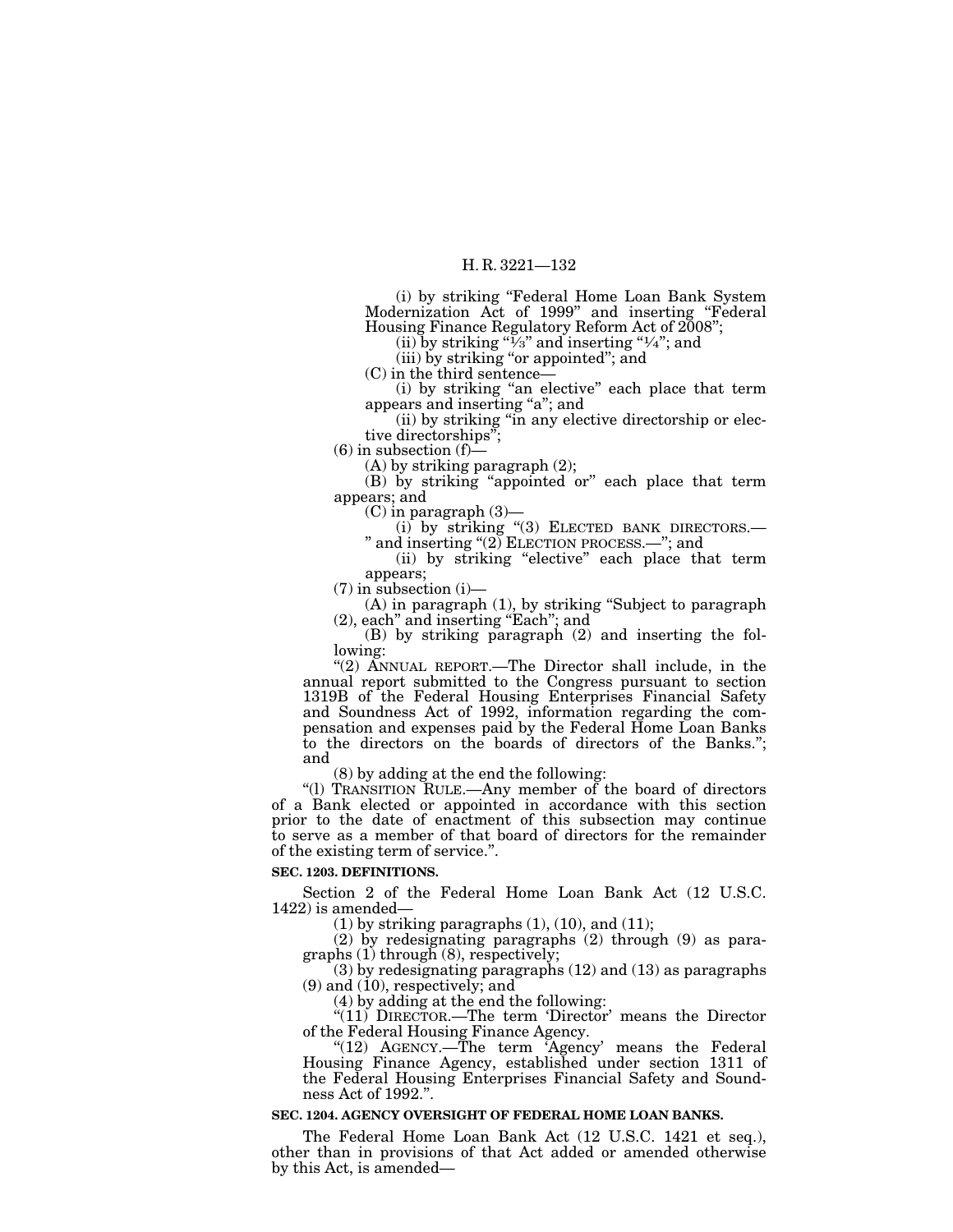(1) by striking sections 2A and 2B (12 U.S.C. 1422a, 1422b);

 $(2)$  in section 18 (12 U.S.C. 1438), by striking subsection (b);

(3) in section 11 (12 U.S.C. 1431)—

(A) in subsection (b)—

(i) in the first sentence—

(I) by striking ''The Board'' and inserting ''The Office of Finance, as agent for the Banks,"; and (II) by striking ''the Board'' and inserting ''such Office''; and

(ii) in the second and fourth sentences, by striking "the Board" each place such term appears and inserting ''the Office of Finance'';

(B) in subsection (c)—

(i) by striking ''the Board'' the first place such term appears and inserting ''the Office of Finance, as agent for the Banks,''; and

(ii) by striking ''the Board'' the second place such term appears and inserting ''such Office''; and

 $(C)$  in subsection  $(f)$ –

(i) by striking the 2 commas after ''permit'' and inserting ''or''; and

(ii) by striking the comma after "require";

(4) in section 6 (12 U.S.C. 1426)—

 $(A)$  in subsection  $(b)(1)$ , in the matter preceding subparagraph (A), by striking ''Finance Board approval'' and inserting ''approval by the Director''; and

(B) in each of subsections  $(c)(4)(B)$  and  $(d)(2)$ , by striking "Finance Board regulations" each place that term appears and inserting ''regulations of the Director'';  $(5)$  in section 10(b) (12 U.S.C. 1430(b))—

(A) in the subsection heading, by striking ''FORMAL BOARD RESOLUTION'' and inserting ''APPROVAL OF DIRECTOR''; and

(B) by striking ''by formal resolution'';

(6) in section  $21(b)(5)$  (12 U.S.C. 1441(b)(5)), by striking "Chairperson of the Federal Housing Finance Board" and inserting "Director";

 $(7)$  in section 15  $(12 \text{ U.S.C. } 1435)$ , by inserting "or the Director" after "the Board";

(8) by striking ''the Board'' each place that term appears and inserting ''the Director'';

(9) by striking ''The Board'' each place that term appears and inserting ''The Director'';

(10) by striking ''the Finance Board'' each place that term appears and inserting ''the Director'';

(11) by striking ''The Finance Board'' each place that term appears and inserting ''The Director''; and

(12) by striking ''Federal Housing Finance Board'' each place that term appears and inserting ''Director''.

#### **SEC. 1205. HOUSING GOALS.**

The Federal Home Loan Bank Act (12 U.S.C. 1421 et seq.) is amended by inserting after section 10b the following new section: **''SEC. 10C. HOUSING GOALS.** 

''(a) IN GENERAL.—The Director shall establish housing goals with respect to the purchase of mortgages, if any, by the Federal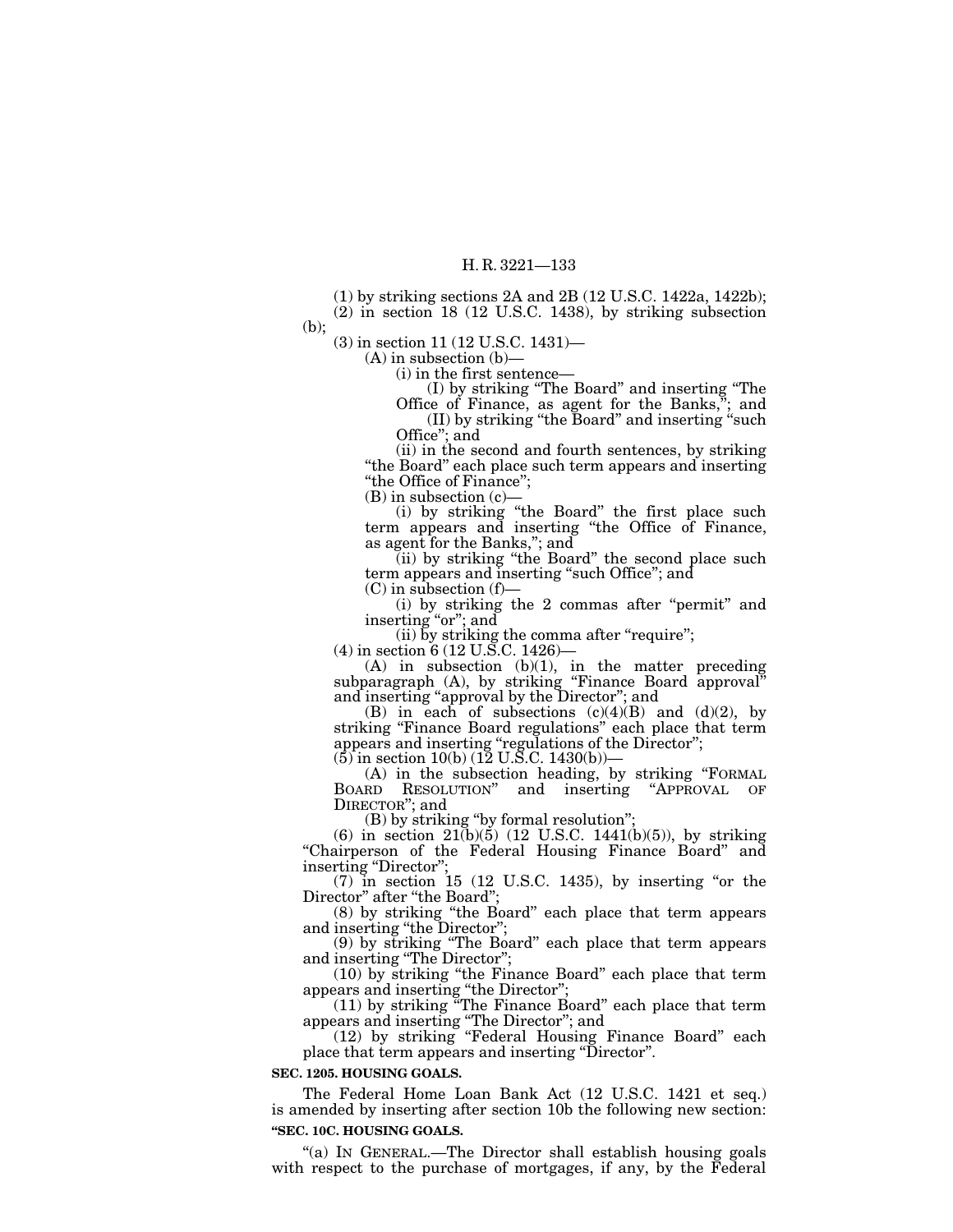Home Loan Banks. Such goals shall be consistent with the goals established under sections 1331 through 1334 of the Federal Housing Enterprises Financial Safety and Soundness Act of 1992.

''(b) CONSIDERATIONS.—In establishing the goals required by subsection (a), the Director shall consider the unique mission and ownership structure of the Federal Home Loan Banks.

''(c) TRANSITION PERIOD.—To facilitate an orderly transition, the Director shall establish interim target goals for purposes of this section for each of the 2 calendar years following the date of enactment of this section.

"(d) MONITORING AND ENFORCEMENT OF GOALS.—The requirements of section 1336 of the Federal Housing Enterprises Safety and Soundness Act of 1992, shall apply to this section, in the same manner and to the same extent as that section applies to the Federal housing enterprises.

''(e) ANNUAL REPORT.—The Director shall annually report to Congress on the performance of the Banks in meeting the goals established under this section.''.

#### **SEC. 1206. COMMUNITY DEVELOPMENT FINANCIAL INSTITUTIONS.**

Section 4(a)(1) of the Federal Home Loan Bank Act (12 U.S.C.  $1424(a)(1)$ ) is amended—

(1) by inserting after ''savings bank,'' the following: ''community development financial institution,''; and

(2) in subparagraph (B), by inserting after ''United States,'' the following: ''or, in the case of a community development financial institution, is certified as a community development financial institution under the Community Development Banking and Financial Institutions Act of 1994.".

#### **SEC. 1207. SHARING OF INFORMATION AMONG FEDERAL HOME LOAN BANKS.**

The Federal Home Loan Bank Act is amended by inserting after section 20 (12 U.S.C. 1440) the following new section:

#### **''SEC. 20A. SHARING OF INFORMATION AMONG FEDERAL HOME LOAN BANKS.**

''(a) INFORMATION ON FINANCIAL CONDITION.—In order to enable each Federal Home Loan Bank to evaluate the financial condition of one or more of the other Federal Home Loan Banks individually and the Federal Home Loan Bank System (including any risks associated with the issuance or repayment of consolidated Federal Home Loan Bank bonds and debentures or other borrowings and the joint and several liabilities of the Banks incurred due to such borrowings), as well as to comply with any of its obligations under the Securities Exchange Act of 1934 (15 U.S.C. 78a et seq.), the Director shall make available to the Banks such reports, records, or other information as may be available, relating to the condition of any Federal Home Loan Bank.

''(b) SHARING OF INFORMATION.—

"(1) In GENERAL.-The Director shall promulgate regulations to facilitate the sharing of information made available under subsection (a) directly among the Federal Home Loan Banks.

"(2) LIMITATION.—Notwithstanding paragraph (1), a Federal Home Loan Bank responding to a request from another Bank or from the Director for information pursuant to this section may request that the Director determine that such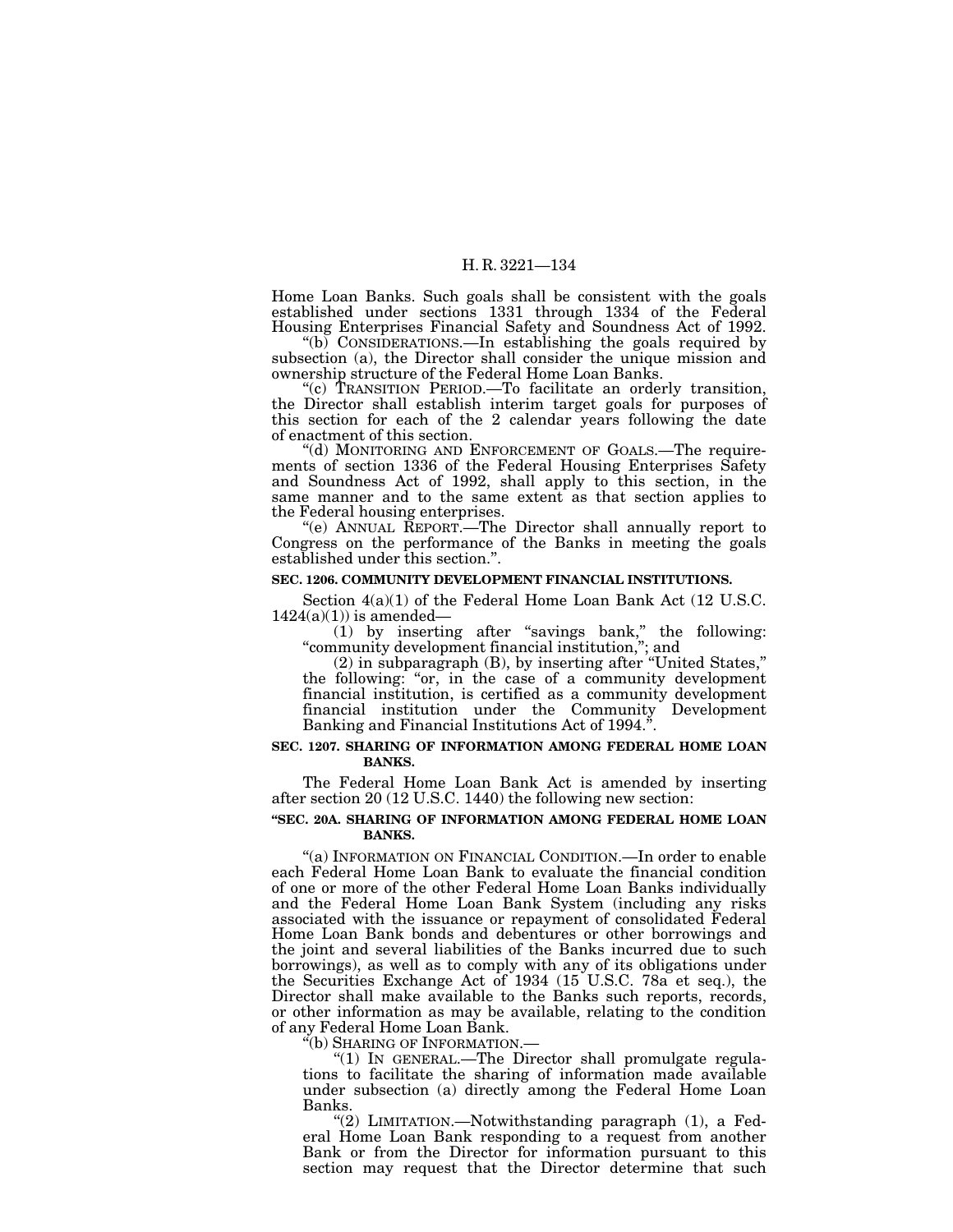information is proprietary and that the public interest requires that such information not be shared.

''(c) LIMITATION.—Nothing in this section shall affect the obligations of any Federal Home Loan Bank under the Securities Exchange Act of 1934 (15 U.S.C. 78a et seq.) or the regulations issued by the Securities and Exchange Commission thereunder.

''(d) NO WAIVER OF PRIVILEGE.—The Director shall not be deemed to have waived any privilege applicable to any information concerning a Federal Home Loan Bank by transferring, or permitting the transfer of, that information to any other Federal Home Loan Bank for the purposes set out in subsection (a).''.

#### **SEC. 1208. EXCLUSION FROM CERTAIN REQUIREMENTS.**

(a) IN GENERAL.—The Federal Home Loan Banks shall be exempt from compliance with—

(1) sections 13(e), 14(a), and 14(c) of the Securities Exchange Act of 1934, and related Commission regulations;

(2) section 15 of the Securities Exchange Act of 1934, and related Commission regulations, with respect to transactions in the capital stock of a Federal Home Loan Bank;

(3) section 17A of the Securities Exchange Act of 1934, and related Commission regulations, with respect to the transfer of the securities of a Federal Home Loan Bank; and

(4) the Trust Indenture Act of 1939.

(b) MEMBER EXEMPTION.—The members of the Federal Home Loan Bank System shall be exempt from compliance with sections  $13(d)$ ,  $13(f)$ ,  $13(g)$ ,  $14(d)$ , and 16 of the Securities Exchange Act of 1934, and related Commission regulations, with respect to ownership of or transactions in the capital stock of the Federal Home Loan Banks by such members.

(c) EXEMPTED AND GOVERNMENT SECURITIES.—

(1) CAPITAL STOCK.—The capital stock issued by each of the Federal Home Loan Banks under section 6 of the Federal Home Loan Bank Act are—

(A) exempted securities, within the meaning of section 3(a)(2) of the Securities Act of 1933; and

(B) exempted securities, within the meaning of section  $3(a)(12)(A)$  of the Securities Exchange Act of 1934, except to the extent provided in section 38 of that Act.

(2) OTHER OBLIGATIONS.—The debentures, bonds, and other obligations issued under section 11 of the Federal Home Loan Bank Act (12 U.S.C. 1431) are—

(A) exempted securities, within the meaning of section 3(a)(2) of the Securities Act of 1933;

(B) government securities, within the meaning of section 3(a)(42) of the Securities Exchange Act of 1934; and

(C) government securities, within the meaning of section  $2(a)$ (16) of the Investment Company Act of 1940.

(3) BROKERS AND DEALERS.—A person (other than a Federal Home Loan Bank effecting transactions for members of the Federal Home Loan Bank System) that effects transactions in the capital stock or other obligations of a Federal Home Loan Bank, for the account of others or for that person's own account, as applicable, is a broker or dealer, as those terms are defined in paragraphs (4) and (5), respectively, of section 3(a) of the Securities Exchange Act of 1934, but is excluded from the definition of—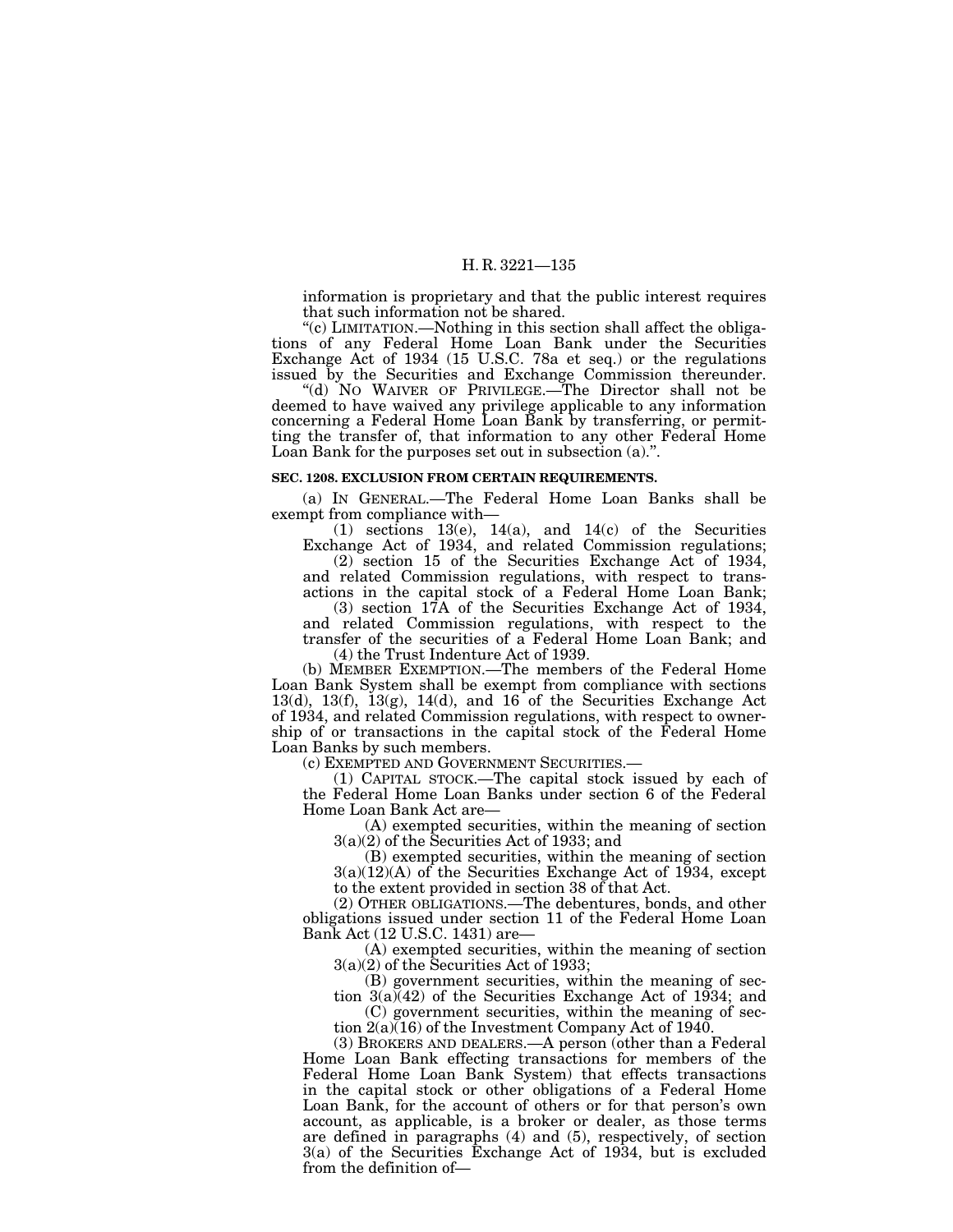(A) the term ''government securities broker'' under sec-

tion 3(a)(43) of the Securities Exchange Act of 1934; and (B) the term "government securities dealer" under section 3(a)(44) of the Securities Exchange Act of 1934.

(d) EXEMPTION FROM REPORTING REQUIREMENTS.—The Federal Home Loan Banks shall be exempt from periodic reporting require-

ments under the securities laws pertaining to the disclosure of— (1) related party transactions that occur in the ordinary

course of the business of the Banks with members; and (2) the unregistered sales of equity securities.

(e) TENDER OFFERS.—Commission rules relating to tender offers shall not apply in connection with transactions in the capital stock of the Federal Home Loan Banks.

(f) REGULATIONS.—

(1) IN GENERAL.—The Commission shall promulgate such rules and regulations as may be necessary or appropriate in the public interest or in furtherance of this section and the exemptions provided in this section.

(2) CONSIDERATIONS.—In issuing regulations under this section, the Commission shall consider the distinctive characteristics of the Federal Home Loan Banks when evaluating—

(A) the accounting treatment with respect to the payment to the Resolution Funding Corporation;

(B) the role of the combined financial statements of the Federal Home Loan Banks;

(C) the accounting classification of redeemable capital stock; and

(D) the accounting treatment related to the joint and several nature of the obligations of the Banks.

(g) DEFINITIONS.—As used in this section—

(1) the terms ''Bank'', ''Federal Home Loan Bank'', "member", and "Federal Home Loan Bank System" have the same meanings as in section 2 of the Federal Home Loan Bank Act (12 U.S.C. 1422);

(2) the term ''Commission'' means the Securities and Exchange Commission; and

(3) the term ''securities laws'' has the same meaning as in section  $3(a)(47)$  of the Securities Exchange Act of 1934 (15) U.S.C. 78c(a)(47)).

#### **SEC. 1209. VOLUNTARY MERGERS.**

Section 26 of the Federal Home Loan Bank Act (12 U.S.C. 1446) is amended—

(1) by striking ''Whenever'' and inserting ''(a) IN GEN-ERAL.—Whenever''; and

(2) by adding at the end the following:

''(b) VOLUNTARY MERGERS AUTHORIZED.—

''(1) IN GENERAL.—Any Federal Home Loan Bank may, with the approval of the Director and of the boards of directors of the Banks involved, merge with another Bank.

"(2) REGULATIONS REQUIRED.—The Director shall promulgate regulations establishing the conditions and procedures for the consideration and approval of any voluntary merger described in paragraph (1), including the procedures for Bank member approval.''.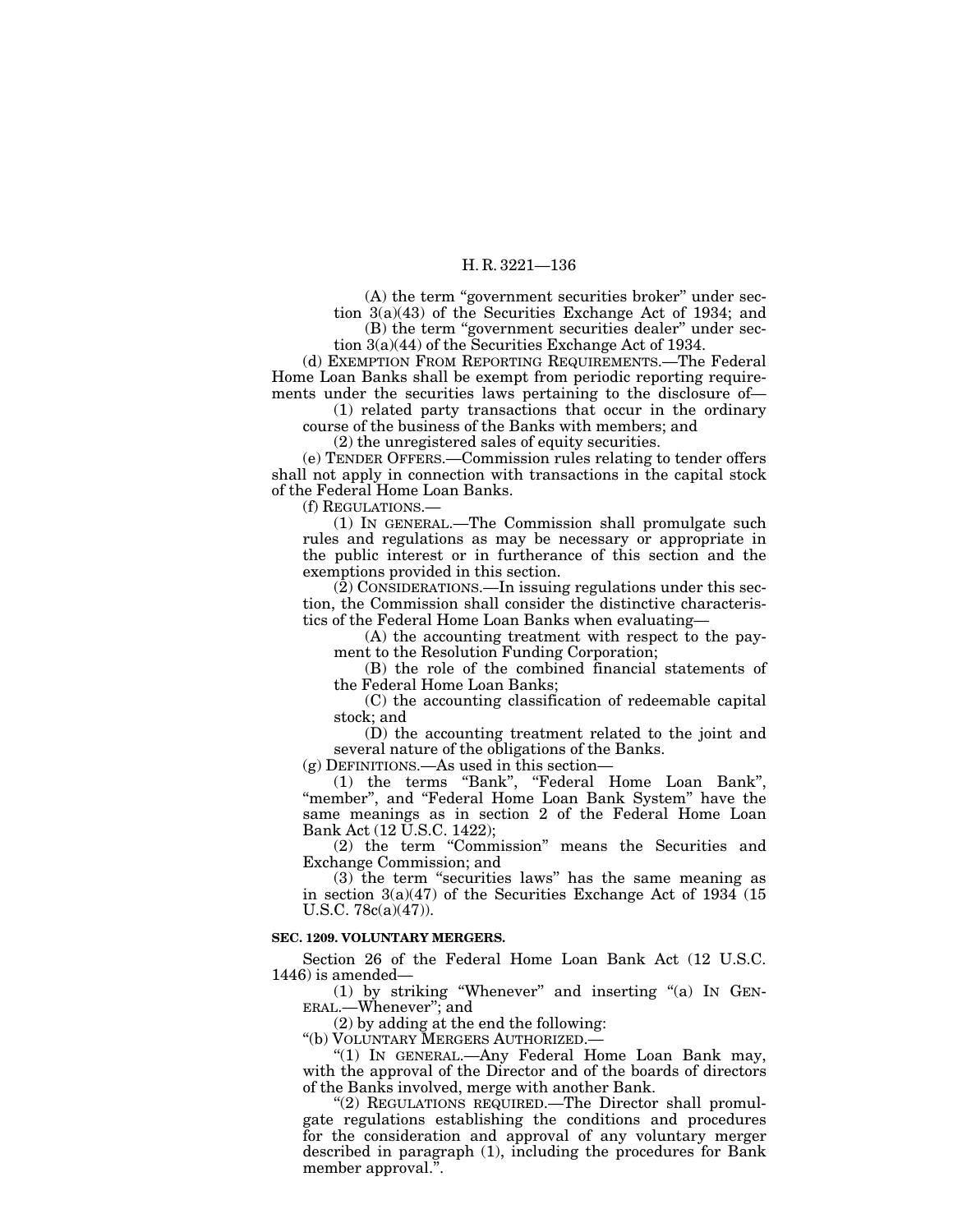## **SEC. 1210. AUTHORITY TO REDUCE DISTRICTS.**

Section 3 of the Federal Home Loan Bank Act (12 U.S.C. 1423) is amended—

(1) by striking "As soon" and inserting "(a) In GENERAL.—As soon"; and

(2) by adding at the end the following:

''(b) AUTHORITY TO REDUCE DISTRICTS.—Notwithstanding subsection (a), the number of districts may be reduced to a number less than 8—

" $(1)$  pursuant to a voluntary merger between Banks, as approved pursuant to section 26(b); or

"(2) pursuant to a decision by the Director to liquidate a Bank pursuant to section 1367 of the Federal Housing Enterprises Financial Safety and Soundness Act of 1992.''.

#### **SEC. 1211. COMMUNITY FINANCIAL INSTITUTION MEMBERS.**

(a) TOTAL ASSET REQUIREMENT.—Paragraph (10) of section 2 of the Federal Home Loan Bank Act  $(12 \text{ U.S.C. } 1422(10))$ , as so redesignated by section 201(3) of this Act, is amended by striking ''\$500,000,000'' each place such term appears and inserting

"\$1,000,000,000".<br>
(b) USE OF ADVANCES FOR COMMUNITY DEVELOPMENT ACTIVI-TIES.—Section  $10(a)$  of the Federal Home Loan Bank Act (12 U.S.C.  $1430(a)$  is amended–

 $(1)$  in paragraph  $(2)(B)$ —

 $(\vec{A})$  by striking "and"; and

(B) by inserting '', and community development activities'' before the period at the end;

(2) in paragraph  $(3)(E)$ , by inserting "or community development activities" after "agriculture,"; and

 $(3)$  in paragraph  $(6)$ —

 $(A)$  by striking "and"; and

(B) by inserting '', and 'community development activities'" before "shall".

## **SEC. 1212. PUBLIC USE DATABASE; REPORTS TO CONGRESS.**

Section 10 of the Federal Home Loan Bank Act (12 U.S.C. 1430) is amended—

 $(1)$  in subsection  $(j)(12)$ —

(A) by striking subparagraph (C) and inserting the following:

''(C) REPORTS.—The Director shall annually report to the Committee on Banking, Housing, and Urban Affairs of the Senate and the Committee on Financial Services of the House of Representatives on the collateral pledged to the Banks, including an analysis of collateral by type and by Bank district.''; and

(B) by adding at the end the following:

''(D) SUBMISSION TO CONGRESS.—The Director shall submit the reports under subparagraphs (A) and (C) to the Committee on Banking, Housing, and Urban Affairs of the Senate and the Committee on Financial Services of the House of Representatives, not later than 180 days after the date of enactment of the Federal Housing Finance Regulatory Reform Act of 2008.''; and

(2) by adding at the end the following:

''(k) PUBLIC USE DATABASE.—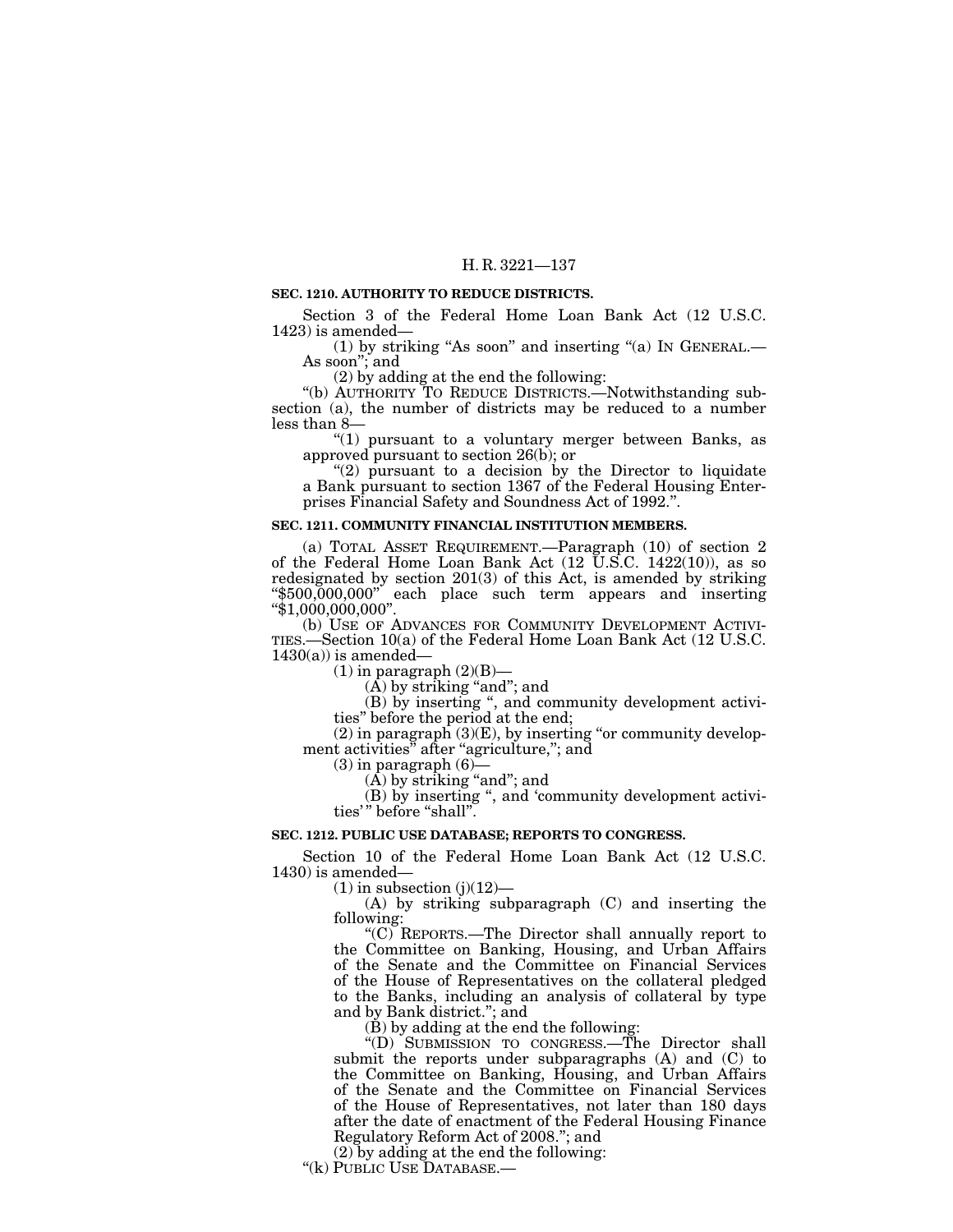''(1) DATA.—Each Federal Home Loan Bank shall provide to the Director, in a form determined by the Director, census tract level data relating to mortgages purchased, if any, including—

 $\hat{f}(A)$  data consistent with that reported under section 1323 of the Federal Housing Enterprises Financial Safety and Soundness Act of 1992;

''(B) data elements required to be reported under the Home Mortgage Disclosure Act of 1975; and

''(C) any other data elements that the Director con-

siders appropriate.<br>"(2) PUBLIC USE DATABASE.-

"(A) IN GENERAL.—The Director shall make available to the public, in a form that is useful to the public (including forms accessible electronically), and to the extent practicable, the data provided to the Director under para $graph(1)$ .

''(B) PROPRIETARY INFORMATION.—Not withstanding subparagraph (A), the Director may not provide public access to, or disclose to the public, any information required to be submitted under this subsection that the Director determines is proprietary or that would provide personally identifiable information and that is not otherwise publicly accessible through other forms, unless the Director determines that it is in the public interest to provide such information.''.

#### **SEC. 1213. SEMIANNUAL REPORTS.**

Section 21B of the Federal Home Loan Bank Act is amended in subsection  $(f)(2)(C)$ , by adding at the end the following:

''(v) SEMIANNUAL REPORTS.—The Director shall report semiannually to the Committee on Banking, Housing, and Urban Affairs of the Senate and the Committee on Financial Services of the House of Representatives on the projected date for the completion of contributions required by this section.''.

#### **SEC. 1214. LIQUIDATION OR REORGANIZATION OF A FEDERAL HOME LOAN BANK.**

Section 26 of the Federal Home Loan Bank Act (12 U.S.C. 1446) is amended by adding at the end the following: "At least 30 days prior to liquidating or reorganizing any Bank under this section, the Director shall notify the Bank of its determination and the facts and circumstances upon which such determination is based. The Bank may contest that determination in a hearing before the Director, in which all issues shall be determined on the record pursuant to section 554 of title 5, United States Code.''.

## **SEC. 1215. STUDY AND REPORT TO CONGRESS ON SECURITIZATION OF ACQUIRED MEMBER ASSETS.**

(a) STUDY.—The Director shall conduct a study on securitization of home mortgage loans purchased or to be purchased from member financial institutions under the Acquired Member Assets programs. In conducting the study, the Director shall establish a process for the formal submission of comments.

(b) ELEMENTS.—The study shall encompass—

(1) the benefits and risks associated with securitization of Acquired Member Assets;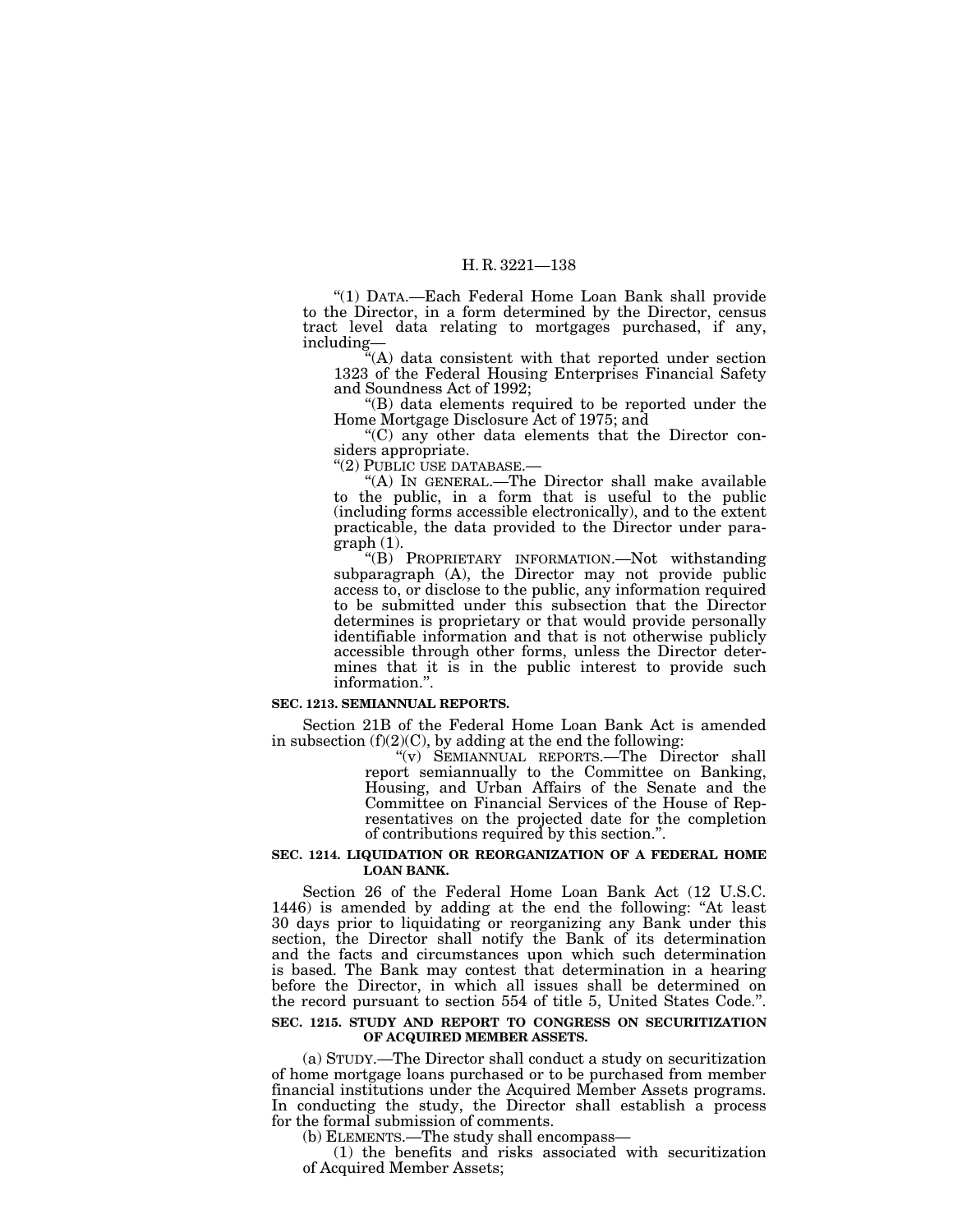(2) the potential impact of securitization upon liquidity in the mortgage and broader credit markets;

(3) the ability of the Federal Home Loan Bank or Banks in question to manage the risks associated with such a program;

(4) the impact of such a program on the existing activities of the Banks, including their mortgage portfolios and advances; and

(5) the joint and several liability of the Banks and the cooperative structure of the Federal Home Loan Bank System.

(c) CONSULTATIONS.—In conducting the study under this section, the Director shall consult with the Federal Home Loan Banks, the Banks' fiscal agent, representatives of the mortgage lending industry, practitioners in the structured finance field, and other experts as needed.

(d) REPORT.—Not later than 1 year after the date of enactment of this Act, the Director shall submit a report to Congress on the results of the study conducted under subsection (a), including policy recommendations based on the analysis of the Director of the feasibility of mortgage-backed securities issuance by a Federal Home Loan Bank or Banks and the risks and benefits associated with such program or programs.

(e) DEFINITIONS.—As used in this section, the terms ''member'', "Bank", and "Federal Home Loan Bank" have the same meanings as in section 2 of the Federal Home Loan Bank Act (12 U.S.C. 1422).

#### **SEC. 1216. TECHNICAL AND CONFORMING AMENDMENTS.**

(a) RIGHT TO FINANCIAL PRIVACY ACT OF 1978.—Section 1113(o) of the Right to Financial Privacy Act of 1978 (12 U.S.C. 3413(o)) is amended—

(1) by striking ''Federal Housing Finance Board'' and inserting "Federal Housing Finance Agency"; and

(2) by striking ''Federal Housing Finance Board's'' and inserting "Federal Housing Finance Agency's".

(b) RIEGLE COMMUNITY DEVELOPMENT AND REGULATORY IMPROVEMENT ACT OF 1994.—Section 117(e) of the Riegle Community Development and Regulatory Improvement Act of 1994 (12 U.S.C. 4716(e)) is amended by striking "Federal Housing Finance Board'' and inserting ''Federal Housing Finance Agency''.

(c) TITLE 18, UNITED STATES CODE.—Title 18, United States Code, is amended by striking ''Federal Housing Finance Board'' each place such term appears in each of sections 212, 657, 1006, and 1014, and inserting ''Federal Housing Finance Agency''.

(d) MAHRA ACT OF 1997.—Section  $\frac{517(b)}{4}$  of the Multifamily Assisted Housing Reform and Affordability Act of 1997 (42 U.S.C. 1437f note) is amended by striking "Federal Housing Finance Board'' and inserting ''Federal Housing Finance Agency''.

(e) TITLE 44, UNITED STATES CODE.—Section 3502(5) of title 44, United States Code, is amended by striking ''Federal Housing Finance Board'' and inserting ''Federal Housing Finance Agency''.

(f) ACCESS TO LOCAL TV ACT OF 2000.—Section  $1004(d)(2)$ (D)(iii) of the Launching Our Communities' Access to Local Television Act of 2000 (47 U.S.C. 1103(d)(2)(D)(iii)) is amended by striking ''Office of Federal Housing Enterprise Oversight, the Federal Housing Finance Board'' and inserting ''Federal Housing Finance Agency''.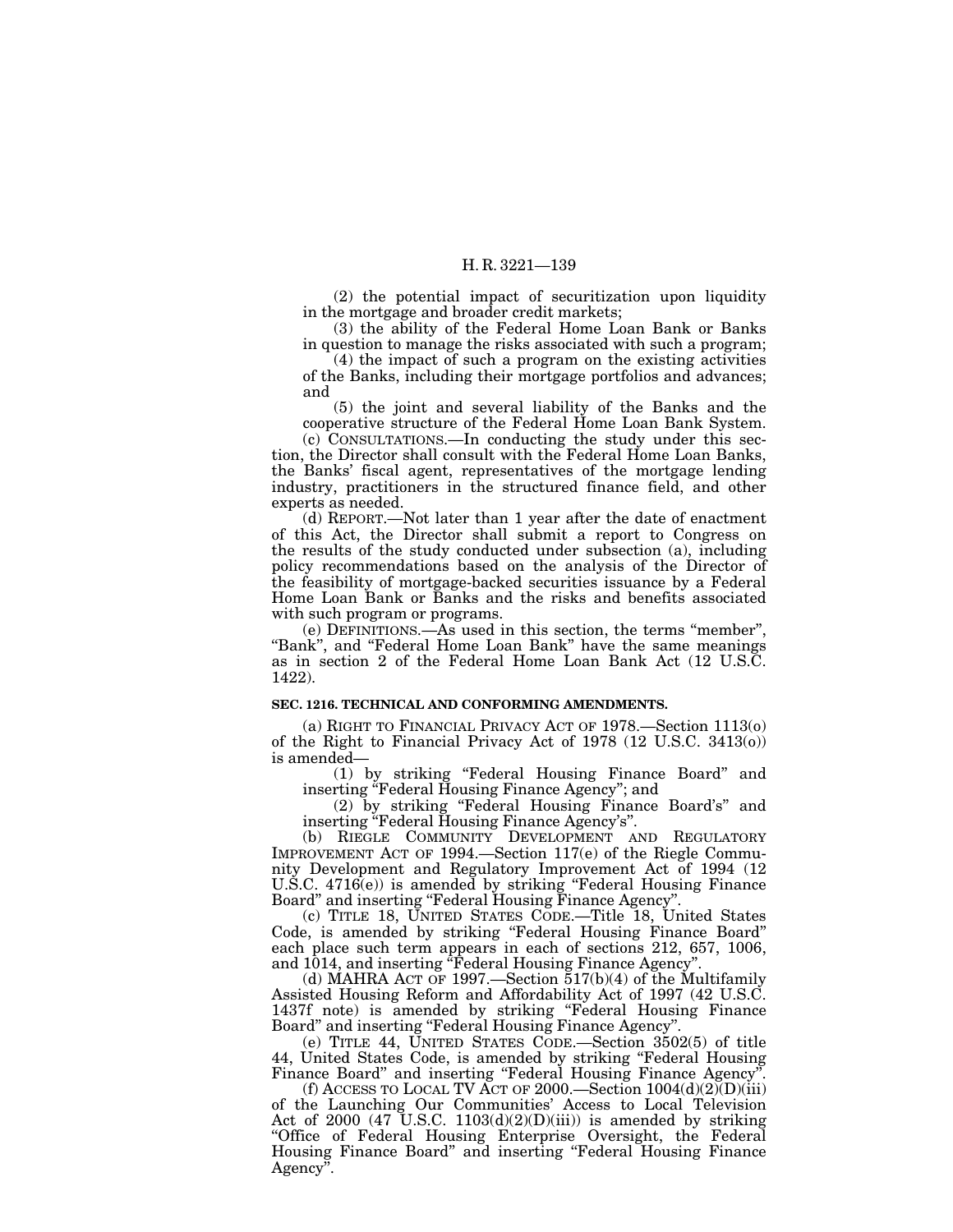(g) FIRREA.—Section 1216 of the Financial Institutions Reform, Recovery, and Enhancement Act of 1989 (12 U.S.C. 1833e) is amended—

(1) in subsection (a), by striking paragraph (3) and inserting the following:

''(3) the Federal Housing Finance Agency;'';

(2) in subsection (b), by striking ''Federal National Mortgage Association'' and inserting ''Federal Home Loan Banks, the Federal National Mortgage Association,''; and

(3) in subsection (c), by striking ''Finance Board'' and inserting "Finance Agency".

## **SEC. 1217. STUDY ON FEDERAL HOME LOAN BANK ADVANCES.**

(a) IN GENERAL.—Not later than 1 year after the date of enactment of this Act, the Director shall conduct a study and submit a report to the Committee on Banking, Housing, and Urban Affairs of the Senate and the Committee on Financial Services of the House or Representatives on the extent to which loans and securities used as collateral to support Federal Home Loan Bank advances are consistent with the interagency guidance on nontraditional mortgage products.

(b) REQUIRED CONTENT.—The study required under subsection  $(a)$  shall-

(1) consider and recommend any additional regulations, guidance, advisory bulletins, or other administrative actions necessary to ensure that the Federal Home Loan Banks are not supporting loans with predatory characteristics; and

(2) include an opportunity for the public to comment on any recommendations made under paragraph (1).

## **SEC. 1218. FEDERAL HOME LOAN BANK REFINANCING AUTHORITY FOR CERTAIN RESIDENTIAL MORTGAGE LOANS.**

Section  $10(i)(2)$  of the Federal Home Loan Bank Act (12 U.S.C.  $1430(i)(2)$ ) is amended—

 $(1)$  in subparagraph  $(A)$ , by striking "or" at the end;

(2) in subparagraph (B), by striking the period at the end and inserting "; or"; and

(3) by adding at the end the following:

''(C) during the 2-year period beginning on the date of enactment of this subparagraph, use such percentage as the Director may by regulation establish of any subsidized advances set aside to finance homeownership under subparagraph (A) to refinance loans that are secured by a first mortgage on a primary residence of any family having an income at or below 80 percent of the median income for the area.''.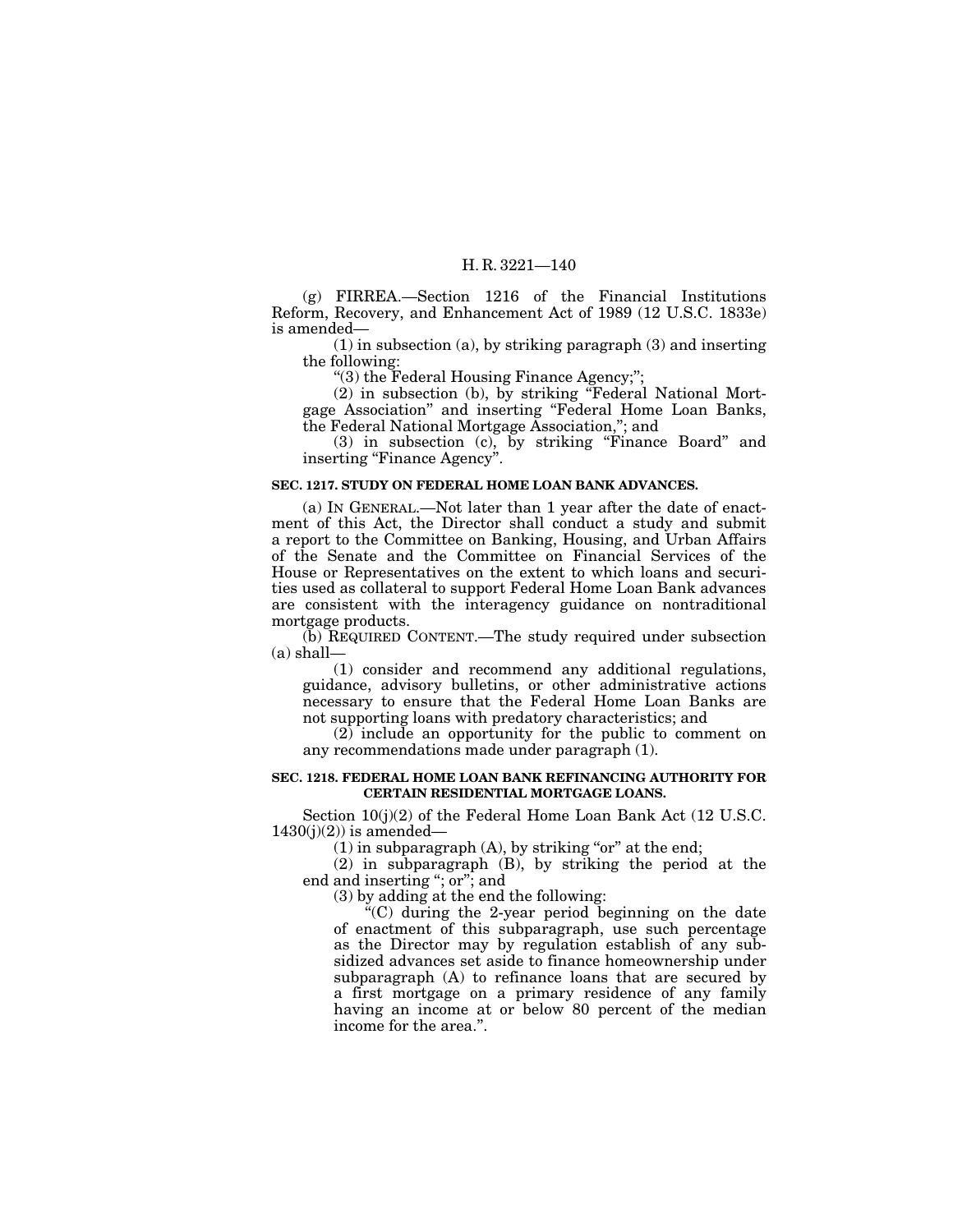# **TITLE III—TRANSFER OF FUNCTIONS, PERSONNEL, AND PROPERTY OF OFHEO AND THE FEDERAL HOUSING FINANCE BOARD**

## **Subtitle A—OFHEO**

#### **SEC. 1301. ABOLISHMENT OF OFHEO.**

(a) IN GENERAL.—Effective at the end of the 1-year period beginning on the date of enactment of this Act, the Office of Federal Housing Enterprise Oversight of the Department of Housing and Urban Development and the positions of the Director and Deputy Director of such Office are abolished.

(b) DISPOSITION OF AFFAIRS.—During the 1-year period beginning on the date of enactment of this Act, the Director of the Office of Federal Housing Enterprise Oversight, solely for the purpose of winding up the affairs of the Office of Federal Housing Enterprise Oversight—

(1) shall manage the employees of such Office and provide for the payment of the compensation and benefits of any such employee which accrue before the effective date of the transfer of such employee under section 1303; and

(2) may take any other action necessary for the purpose of winding up the affairs of the Office.

(c) STATUS OF EMPLOYEES BEFORE TRANSFER.—The amendments made by title I and the abolishment of the Office of Federal Housing Enterprise Oversight under subsection (a) of this section may not be construed to affect the status of any employee of such Office as an employee of an agency of the United States for purposes of any other provision of law before the effective date of the transfer of any such employee under section 1303. (d) USE OF PROPERTY AND SERVICES.—

(1) PROPERTY.—The Director may use the property of the Office of Federal Housing Enterprise Oversight to perform functions which have been transferred to the Director for such time as is reasonable to facilitate the orderly transfer of functions transferred under any other provision of this Act or any amendment made by this Act to any other provision of law.

(2) AGENCY SERVICES.—Any agency, department, or other instrumentality of the United States, and any successor to any such agency, department, or instrumentality, which was providing supporting services to the Office of Federal Housing Enterprise Oversight before the expiration of the period under subsection (a) in connection with functions that are transferred to the Director shall—

(A) continue to provide such services, on a reimbursable

basis, until the transfer of such functions is complete; and (B) consult with any such agency to coordinate and

facilitate a prompt and reasonable transition.

(e) CONTINUATION OF SERVICES.—The Director may use the services of employees and other personnel of the Office of Federal Housing Enterprise Oversight, on a reimbursable basis, to perform functions which have been transferred to the Director for such time as is reasonable to facilitate the orderly transfer of functions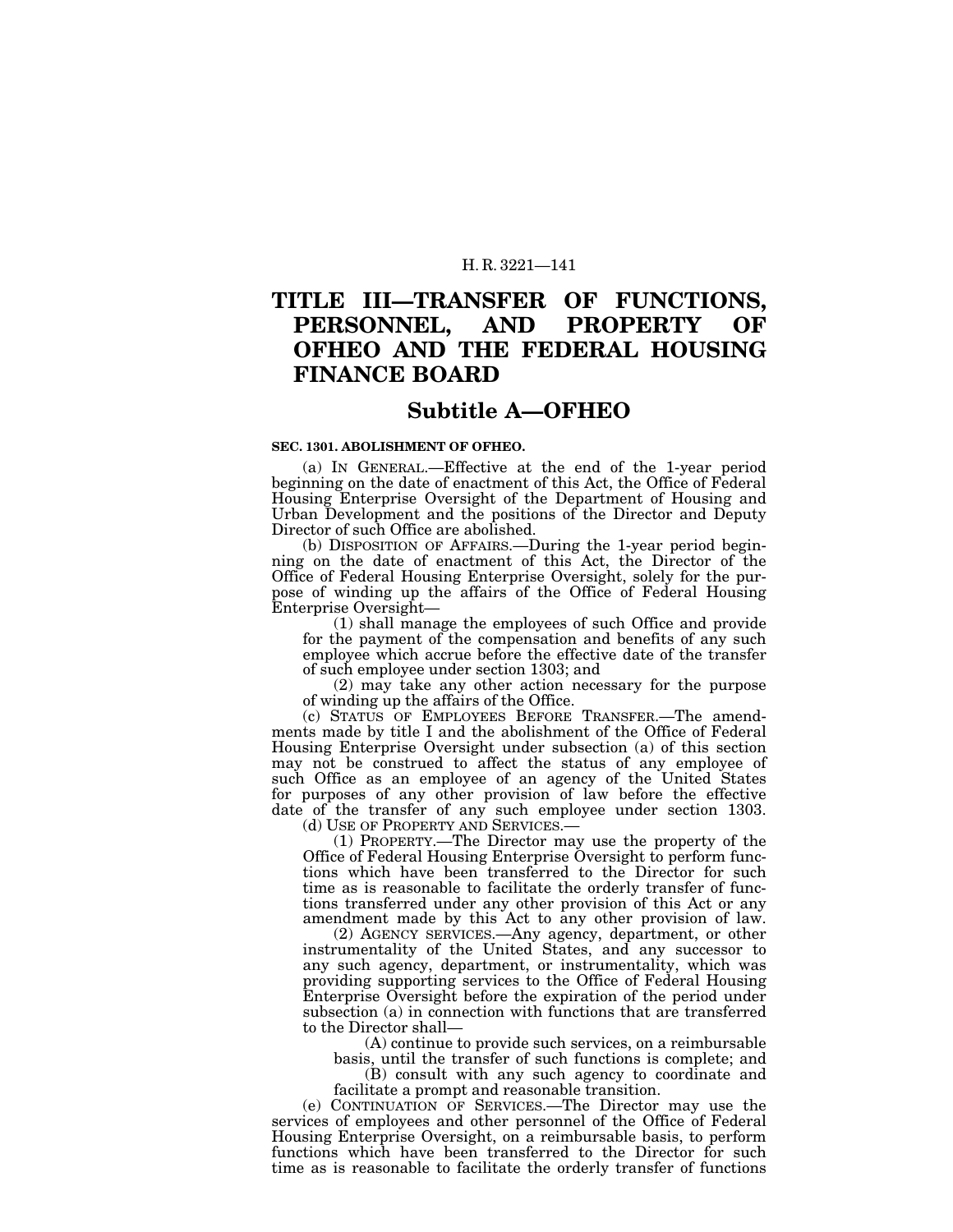pursuant to any other provision of this Act or any amendment made by this Act to any other provision of law.

(f) SAVINGS PROVISIONS.—

(1) EXISTING RIGHTS, DUTIES, AND OBLIGATIONS NOT AFFECTED.—Subsection (a) shall not affect the validity of any right, duty, or obligation of the United States, the Director of the Office of Federal Housing Enterprise Oversight, or any other person, which—

(A) arises under—

(i) the Federal Housing Enterprises Financial Safety and Soundness Act of 1992;

(ii) the Federal National Mortgage Association Charter Act;

(iii) the Federal Home Loan Mortgage Corporation Act; or

(iv) any other provision of law applicable with respect to such Office; and

(B) existed on the day before the date of abolishment under subsection (a).

(2) CONTINUATION OF SUITS.—No action or other proceeding commenced by or against the Director of the Office of Federal Housing Enterprise Oversight in connection with functions that are transferred to the Director of the Federal Housing Finance Agency shall abate by reason of the enactment of this Act, except that the Director of the Federal Housing Finance Agency shall be substituted for the Director of the Office of Federal Housing Enterprise Oversight as a party to any such action or proceeding.

## **SEC. 1302. CONTINUATION AND COORDINATION OF CERTAIN ACTIONS.**

(a) IN GENERAL.—All regulations, orders, and determinations described in subsection (b) shall remain in effect according to the terms of such regulations, orders, and determinations, and shall be enforceable by or against the Director or the Secretary of Housing and Urban Development, as the case may be, until modified, terminated, set aside, or superseded in accordance with applicable law by the Director or the Secretary, as the case may be, any court of competent jurisdiction, or operation of law.

(b) APPLICABILITY.—A regulation, order, or determination is described in this subsection if it—

(1) was issued, made, prescribed, or allowed to become effective by—

(A) the Office of Federal Housing Enterprise Oversight;

(B) the Secretary of Housing and Urban Development, and relates to the authority of the Secretary under—

(i) the Federal Housing Enterprises Financial Safety and Soundness Act of 1992;

(ii) the Federal National Mortgage Association Charter Act, with respect to the Federal National Mortgage Association; or

(iii) the Federal Home Loan Mortgage Corporation Act, with respect to the Federal Home Loan Mortgage Corporation; or

 $(C)$  a court of competent jurisdiction, and relates to functions transferred by this Act; and

(2) is in effect on the effective date of the abolishment under section 1301(a).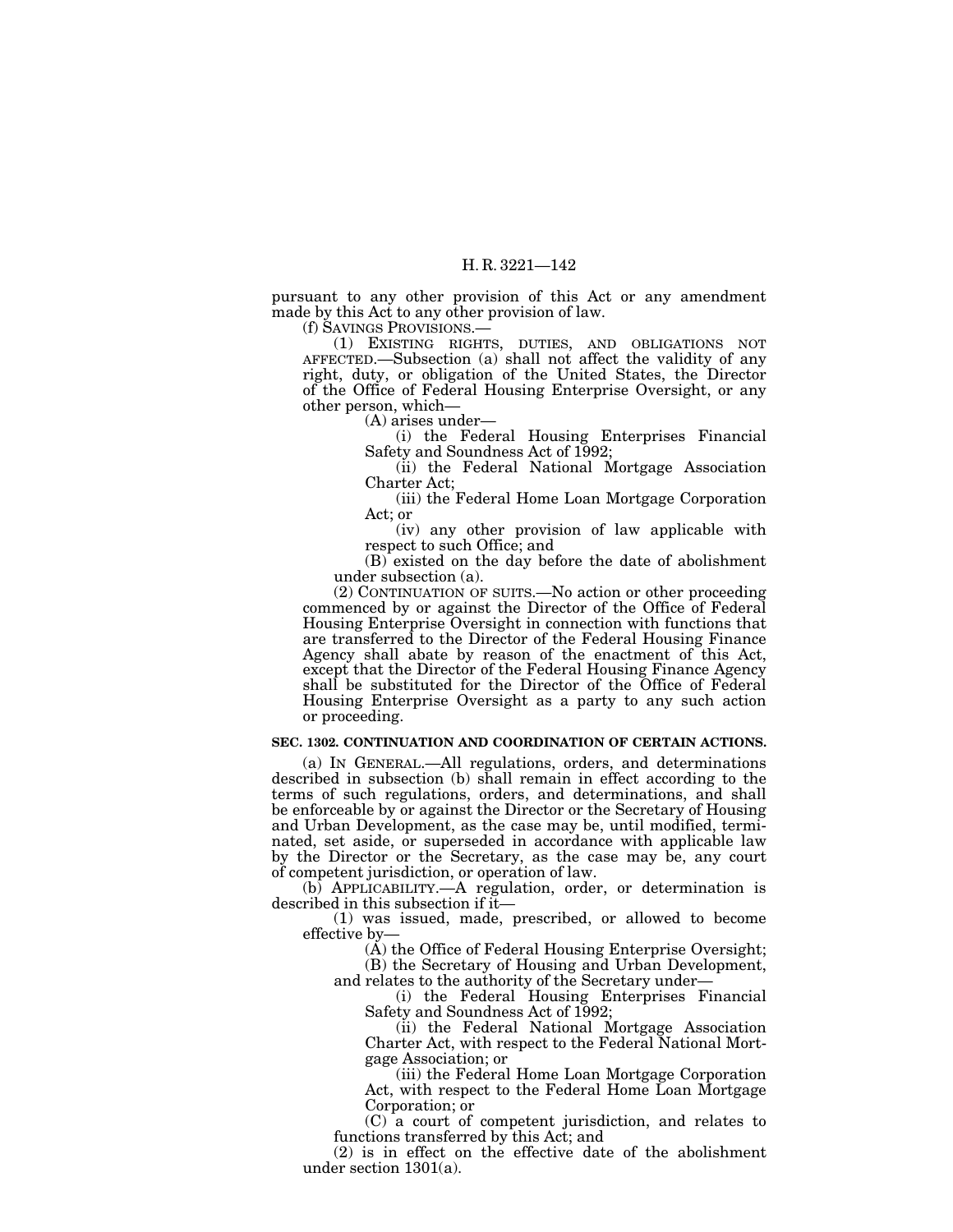#### **SEC. 1303. TRANSFER AND RIGHTS OF EMPLOYEES OF OFHEO.**

(a) TRANSFER.—Each employee of the Office of Federal Housing Enterprise Oversight shall be transferred to the Agency for employment, not later than the effective date of the abolishment under section 1301(a), and such transfer shall be deemed a transfer of function for purposes of section 3503 of title 5, United States Code.<br>(b) GUARANTEED POSITIONS.—

 $(1)$  In GENERAL.—Each employee transferred under subsection (a) shall be guaranteed a position with the same status, tenure, grade, and pay as that held on the day immediately preceding the transfer.

(2) NO INVOLUNTARY SEPARATION OR REDUCTION.—An employee transferred under subsection (a) holding a permanent position on the day immediately preceding the transfer may not be involuntarily separated or reduced in grade or compensation during the 12-month period beginning on the date of transfer, except for cause, or, in the case of a temporary employee, separated in accordance with the terms of the appointment of the employee.

(c) APPOINTMENT AUTHORITY FOR EXCEPTED AND SENIOR EXECU-TIVE SERVICE EMPLOYEES.—

(1) IN GENERAL.—In the case of an employee occupying a position in the excepted service or the Senior Executive Service, any appointment authority established under law or by regulations of the Office of Personnel Management for filling such position shall be transferred, subject to paragraph (2).

(2) DECLINE OF TRANSFER.—The Director may decline a transfer of authority under paragraph (1) to the extent that such authority relates to—

(A) a position excepted from the competitive service because of its confidential, policymaking, policy-determining, or policy-advocating character; or

(B) a noncareer position in the Senior Executive Service (within the meaning of section  $3132(a)(7)$  of title 5, United States Code).

(d) REORGANIZATION.—If the Director determines, after the end of the 1-year period beginning on the effective date of the abolishment under section  $1301(a)$ , that a reorganization of the combined workforce is required, that reorganization shall be deemed a major reorganization for purposes of affording affected employee retirement under section 8336(d)(2) or 8414(b)(1)(B) of title 5, United States Code.<br>(e) EMPLOYEE BENEFIT PROGRAMS.—

 $(1)$  In GENERAL.—Any employee of the Office of Federal Housing Enterprise Oversight accepting employment with the Agency as a result of a transfer under subsection (a) may retain, for 12 months after the date on which such transfer occurs, membership in any employee benefit program of the Agency or the Office of Federal Housing Enterprise Oversight of the Department of Housing and Urban Development, as applicable, including insurance, to which such employee belongs on the date of the abolishment under section  $1301(a)$ , if

(A) the employee does not elect to give up the benefit or membership in the program; and

(B) the benefit or program is continued by the Director of the Federal Housing Finance Agency.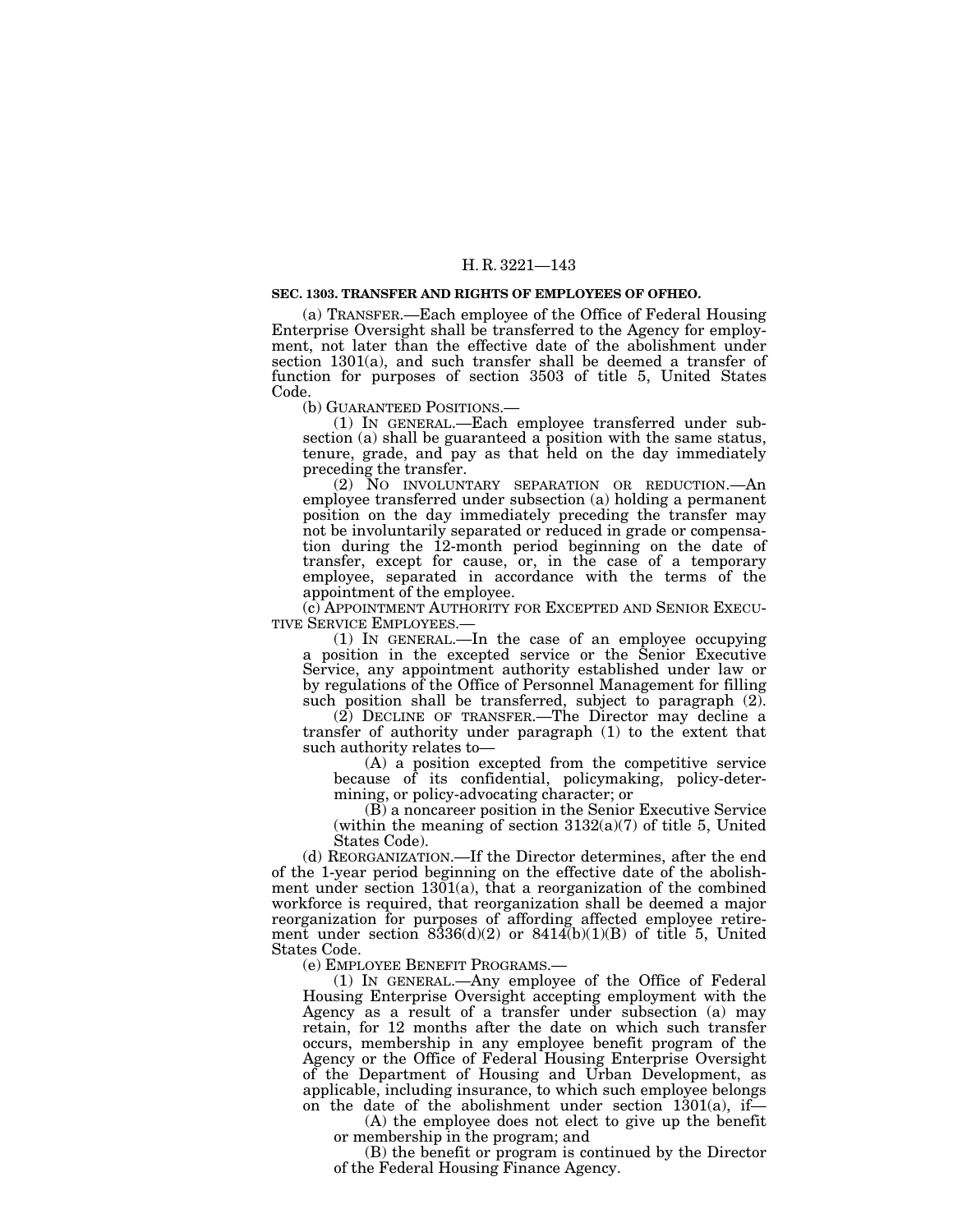(2) COST DIFFERENTIAL.—

(A) IN GENERAL.—The difference in the costs between the benefits which would have been provided by the Office of Federal Housing Enterprise Oversight and those provided by this section shall be paid by the Director.

(B) HEALTH INSURANCE.—If any employee elects to give up membership in a health insurance program or the health insurance program is not continued by the Director, the employee shall be permitted to select an alternate Federal health insurance program not later than 30 days after the date of such election or notice, without regard to any other regularly scheduled open season.

#### **SEC. 1304. TRANSFER OF PROPERTY AND FACILITIES.**

Upon the effective date of its abolishment under section 1301(a), all property of the Office of Federal Housing Enterprise Oversight shall transfer to the Agency.

# **Subtitle B—Federal Housing Finance Board**

#### **SEC. 1311. ABOLISHMENT OF THE FEDERAL HOUSING FINANCE BOARD.**

(a) IN GENERAL.—Effective at the end of the 1-year period beginning on the date of enactment of this Act, the Federal Housing Finance Board (in this subtitle referred to as the "Board") is abolished.

(b) DISPOSITION OF AFFAIRS.—During the 1-year period beginning on the date of enactment of this Act, the Board, solely for the purpose of winding up the affairs of the Board—

(1) shall manage the employees of the Board and provide for the payment of the compensation and benefits of any such employee which accrue before the effective date of the transfer of such employee under section 1313; and

(2) may take any other action necessary for the purpose of winding up the affairs of the Board.

(c) STATUS OF EMPLOYEES BEFORE TRANSFER.—The amendments made by titles I and II and the abolishment of the Board under subsection (a) may not be construed to affect the status of any employee of the Board as an employee of an agency of the United States for purposes of any other provision of law before the effective date of the transfer of any such employee under section 1313.

(d) USE OF PROPERTY AND SERVICES.—

(1) PROPERTY.—The Director may use the property of the Board to perform functions which have been transferred to the Director, for such time as is reasonable to facilitate the orderly transfer of functions transferred under any other provision of this Act or any amendment made by this Act to any other provision of law.

(2) AGENCY SERVICES.—Any agency, department, or other instrumentality of the United States, and any successor to any such agency, department, or instrumentality, which was providing supporting services to the Board before the expiration of the 1-year period under subsection (a) in connection with functions that are transferred to the Director shall—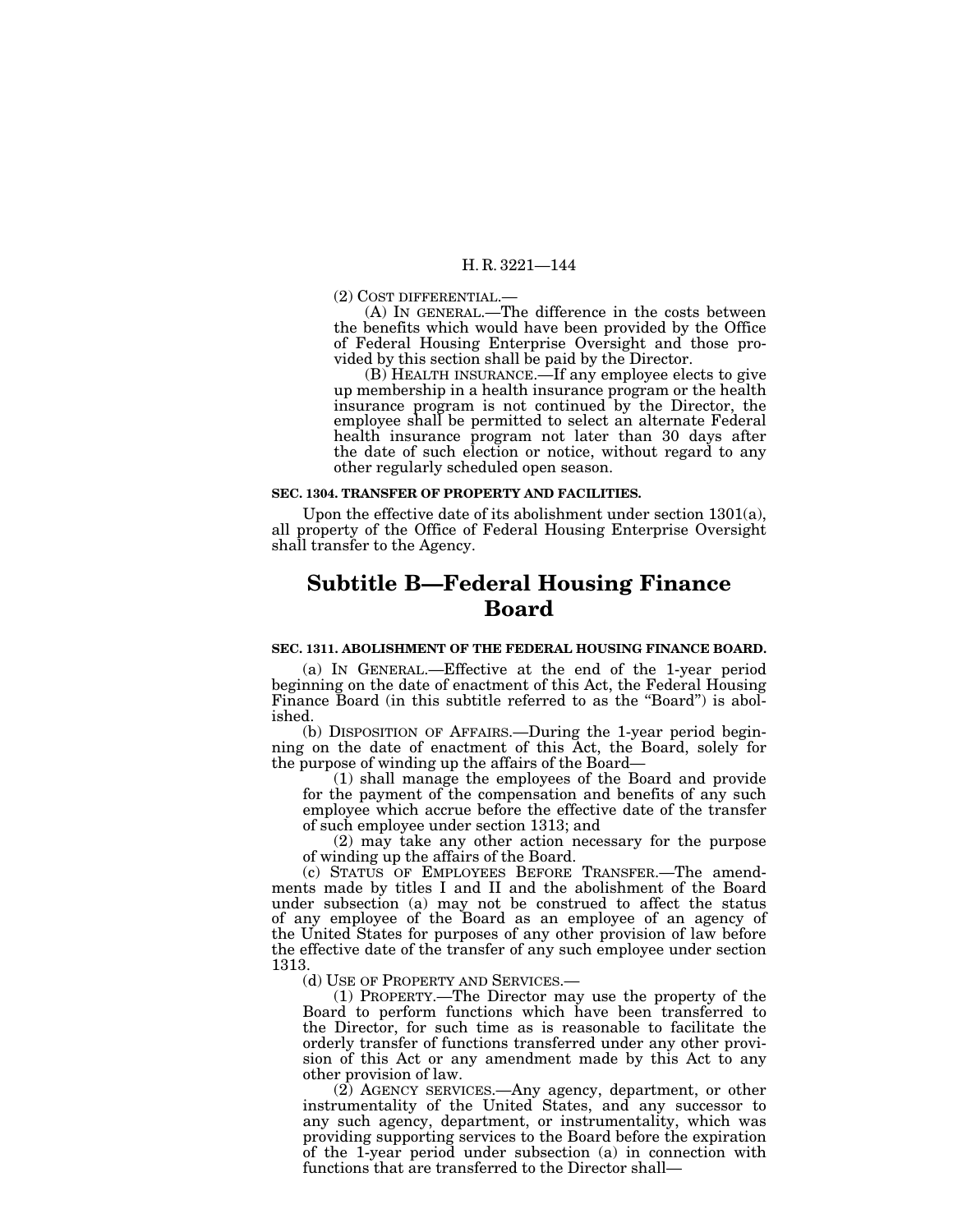(A) continue to provide such services, on a reimbursable

basis, until the transfer of such functions is complete; and (B) consult with any such agency to coordinate and facilitate a prompt and reasonable transition.

(e) CONTINUATION OF SERVICES.—The Director may use the services of employees and other personnel of the Board, on a reimbursable basis, to perform functions which have been transferred to the Director for such time as is reasonable to facilitate the orderly transfer of functions pursuant to any other provision of this Act or any amendment made by this Act to any other provision of law.<br>(f) SAVINGS PROVISIONS.

(1) EXISTING RIGHTS, DUTIES, AND OBLIGATIONS NOT AFFECTED.—Subsection (a) shall not affect the validity of any right, duty, or obligation of the United States, a member of the Board, or any other person, which—

(A) arises under the Federal Home Loan Bank Act, or any other provision of law applicable with respect to the Board; and

(B) existed on the day before the effective date of the abolishment under subsection (a).

(2) CONTINUATION OF SUITS.—No action or other proceeding commenced by or against the Board in connection with functions that are transferred under this Act to the Director shall abate by reason of the enactment of this Act, except that the Director shall be substituted for the Board or any member thereof as a party to any such action or proceeding.

# **SEC. 1312. CONTINUATION AND COORDINATION OF CERTAIN ACTIONS.**

(a) IN GENERAL.—All regulations, orders, determinations, and resolutions described under subsection (b) shall remain in effect according to the terms of such regulations, orders, determinations, and resolutions, and shall be enforceable by or against the Director until modified, terminated, set aside, or superseded in accordance with applicable law by the Director, any court of competent jurisdiction, or operation of law.

(b) APPLICABILITY.—A regulation, order, determination, or resolution is described under this subsection if it—

(1) was issued, made, prescribed, or allowed to become effective by—

(A) the Board; or

(B) a court of competent jurisdiction, and relates to functions transferred by this Act; and

(2) is in effect on the effective date of the abolishment under section 1311(a).

## **SEC. 1313. TRANSFER AND RIGHTS OF EMPLOYEES OF THE FEDERAL HOUSING FINANCE BOARD.**

(a) TRANSFER.—Each employee of the Board shall be transferred to the Agency for employment, not later than the effective date of the abolishment under section 1311(a), and such transfer shall be deemed a transfer of function for purposes of section 3503 of title 5, United States Code.

(b) GUARANTEED POSITIONS.—

(1) IN GENERAL.—Each employee transferred under subsection (a) shall be guaranteed a position with the same status, tenure, grade, and pay as that held on the day immediately preceding the transfer.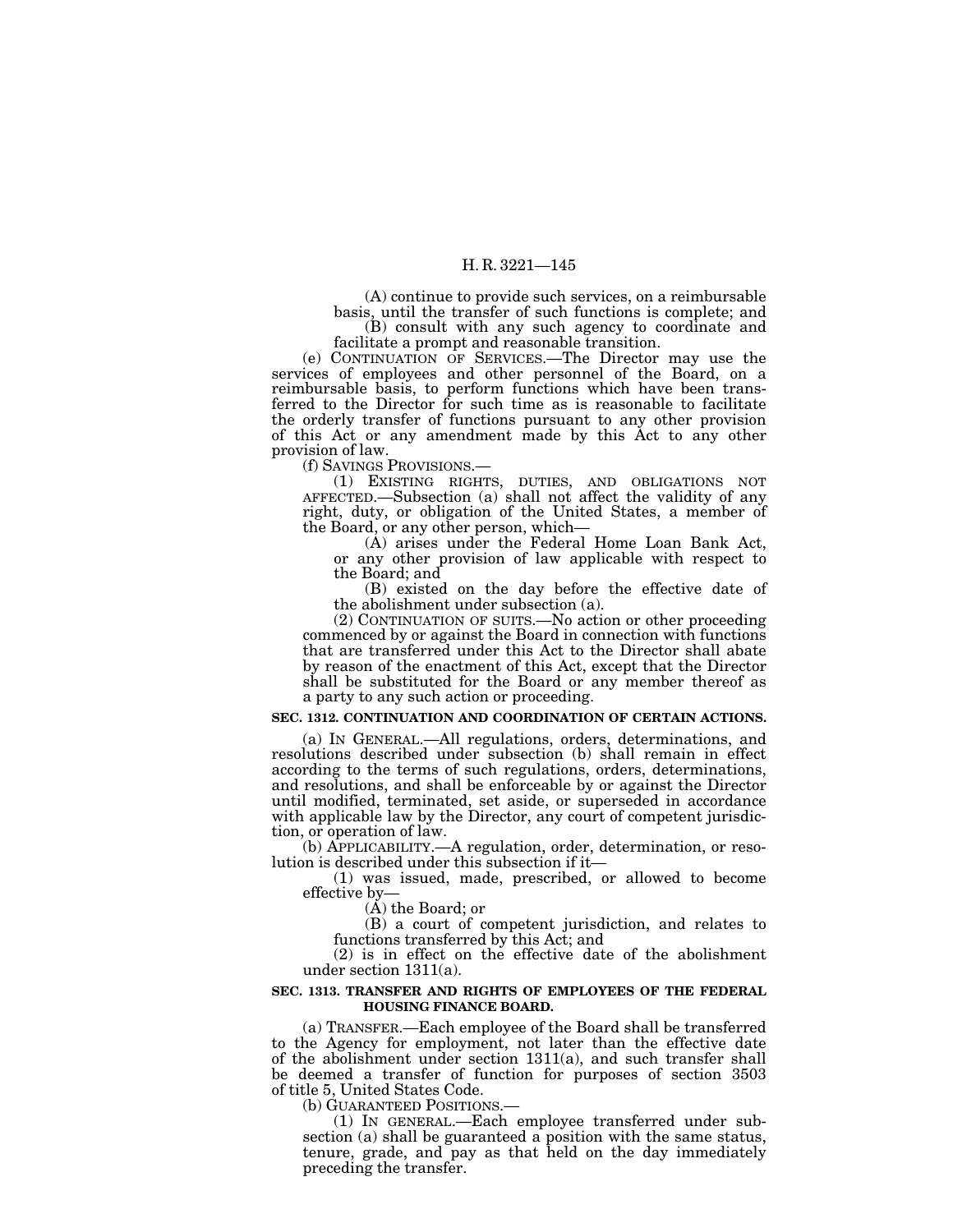(2) NO INVOLUNTARY SEPARATION OR REDUCTION.—An employee holding a permanent position on the day immediately preceding the transfer may not be involuntarily separated or reduced in grade or compensation during the 12-month period beginning on the date of transfer, except for cause, or, if the employee is a temporary employee, separated in accordance with the terms of the appointment of the employee.

(c) APPOINTMENT AUTHORITY FOR EXCEPTED EMPLOYEES.—

(1) IN GENERAL.—In the case of an employee occupying a position in the excepted service, any appointment authority established under law or by regulations of the Office of Personnel Management for filling such position shall be transferred, subject to paragraph (2).

(2) DECLINE OF TRANSFER.—The Director may decline a transfer of authority under paragraph (1), to the extent that such authority relates to a position excepted from the competitive service because of its confidential, policymaking, policydetermining, or policy-advocating character.

(d) REORGANIZATION.—If the Director determines, after the end of the 1-year period beginning on the effective date of the abolishment under section 1311(a), that a reorganization of the combined workforce is required, that reorganization shall be deemed a major reorganization for purposes of affording affected employee retirement under section  $8336(d)(2)$  or  $8414(b)(1)(B)$  of title 5, United States Code.

(e) EMPLOYEE BENEFIT PROGRAMS.—

(1) IN GENERAL.—Any employee of the Board accepting employment with the Agency as a result of a transfer under subsection (a) may retain, for 12 months after the date on which such transfer occurs, membership in any employee benefit program of the Agency or the Board, as applicable, including insurance, to which such employee belongs on the effective date of the abolishment under section 1311(a) if—

(A) the employee does not elect to give up the benefit or membership in the program; and

(B) the benefit or program is continued by the Director. (2) COST DIFFERENTIAL.—

(A) IN GENERAL.—The difference in the costs between the benefits which would have been provided by the Board and those provided by this section shall be paid by the Director.

(B) HEALTH INSURANCE.—If any employee elects to give up membership in a health insurance program or the health insurance program is not continued by the Director, the employee shall be permitted to select an alternate Federal health insurance program not later than 30 days after the date of such election or notice, without regard to any other regularly scheduled open season.

#### **SEC. 1314. TRANSFER OF PROPERTY AND FACILITIES.**

Upon the effective date of the abolishment under section 1311(a), all property of the Board shall transfer to the Agency.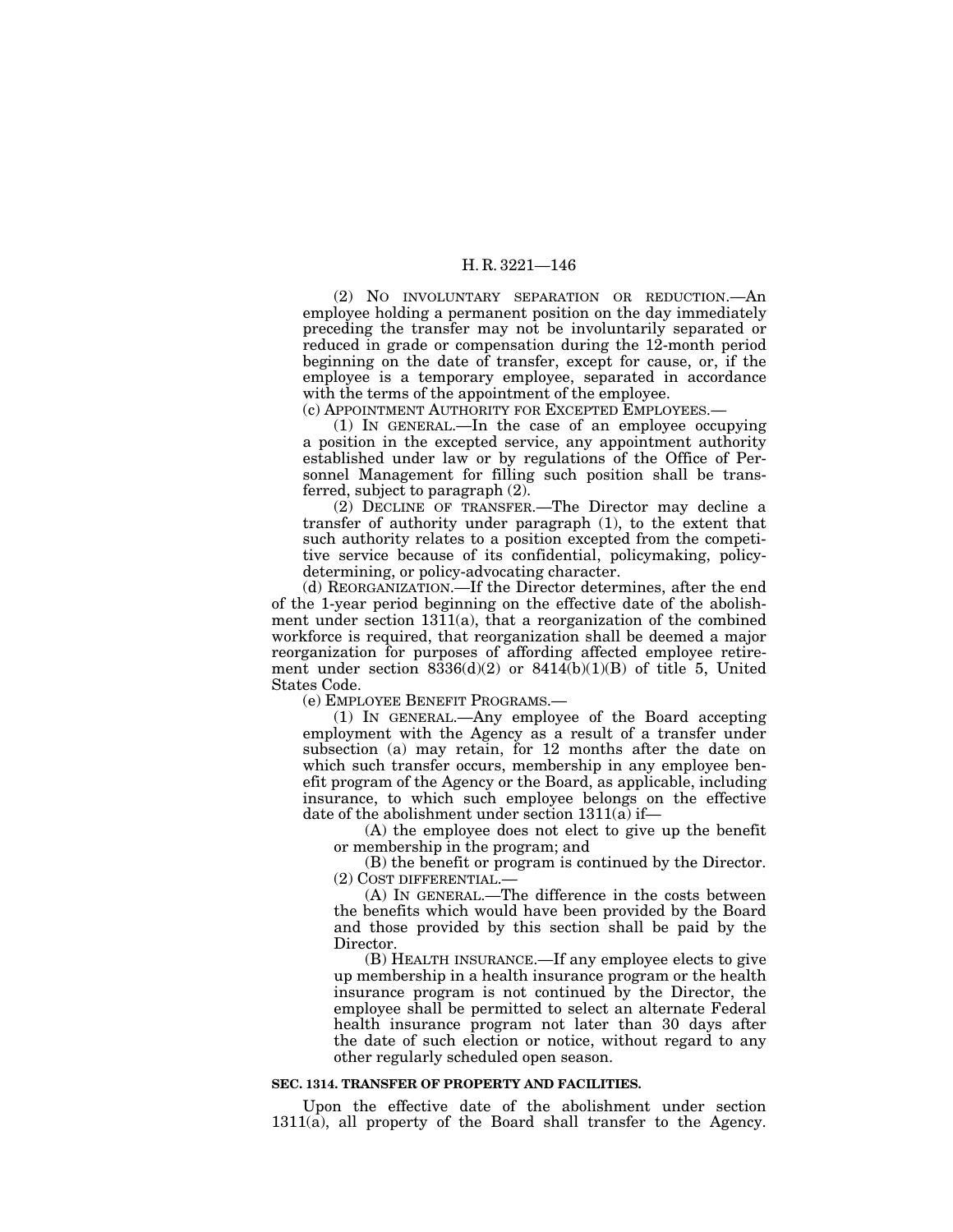# **TITLE IV—HOPE FOR HOMEOWNERS**

## **SEC. 1401. SHORT TITLE.**

This title may be cited as the "HOPE for Homeowners Act of 2008''.

**SEC. 1402. ESTABLISHMENT OF HOPE FOR HOMEOWNERS PROGRAM.** 

(a) ESTABLISHMENT.—Title II of the National Housing Act (12 U.S.C. 1707 et seq.) is amended by adding at the end the following:

#### **''SEC. 257. HOPE FOR HOMEOWNERS PROGRAM.**

''(a) ESTABLISHMENT.—There is established in the Federal Housing Administration a HOPE for Homeowners Program.

''(b) PURPOSE.—The purpose of the HOPE for Homeowners Program is—

" $(1)$  to create an FHA program, participation in which is voluntary on the part of homeowners and existing loan holders to insure refinanced loans for distressed borrowers to support long-term, sustainable homeownership;

"(2) to allow homeowners to avoid foreclosure by reducing the principle balance outstanding, and interest rate charged, on their mortgages;

''(3) to help stabilize and provide confidence in mortgage markets by bringing transparency to the value of assets based on mortgage assets;

 $''(4)$  to target mortgage assistance under this section to homeowners for their principal residence;

''(5) to enhance the administrative capacity of the FHA to carry out its expanded role under the HOPE for Homeowners Program;

''(6) to ensure the HOPE for Homeowners Program remains in effect only for as long as is necessary to provide stability to the housing market; and

 $''(7)$  to provide servicers of delinquent mortgages with additional methods and approaches to avoid foreclosure.

"(c) ESTABLISHMENT AND IMPLEMENTATION OF PROGRAM REQUIREMENTS.—

"(1) DUTIES OF THE BOARD.—In order to carry out the purposes of the HOPE for Homeowners Program, the Board shall—

"(A) establish requirements and standards for the program; and

''(B) prescribe such regulations and provide such guidance as may be necessary or appropriate to implement such requirements and standards.

"(2) DUTIES OF THE SECRETARY.—In carrying out any of the program requirements or standards established under paragraph  $(1)$ , the Secretary may issue such interim guidance and mortgagee letters as the Secretary determines necessary or appropriate.

''(d) INSURANCE OF MORTGAGES.—The Secretary is authorized upon application of a mortgagee to make commitments to insure or to insure any eligible mortgage that has been refinanced in a manner meeting the requirements under subsection (e).

''(e) REQUIREMENTS OF INSURED MORTGAGES.—To be eligible for insurance under this section, a refinanced eligible mortgage shall comply with all of the following requirements: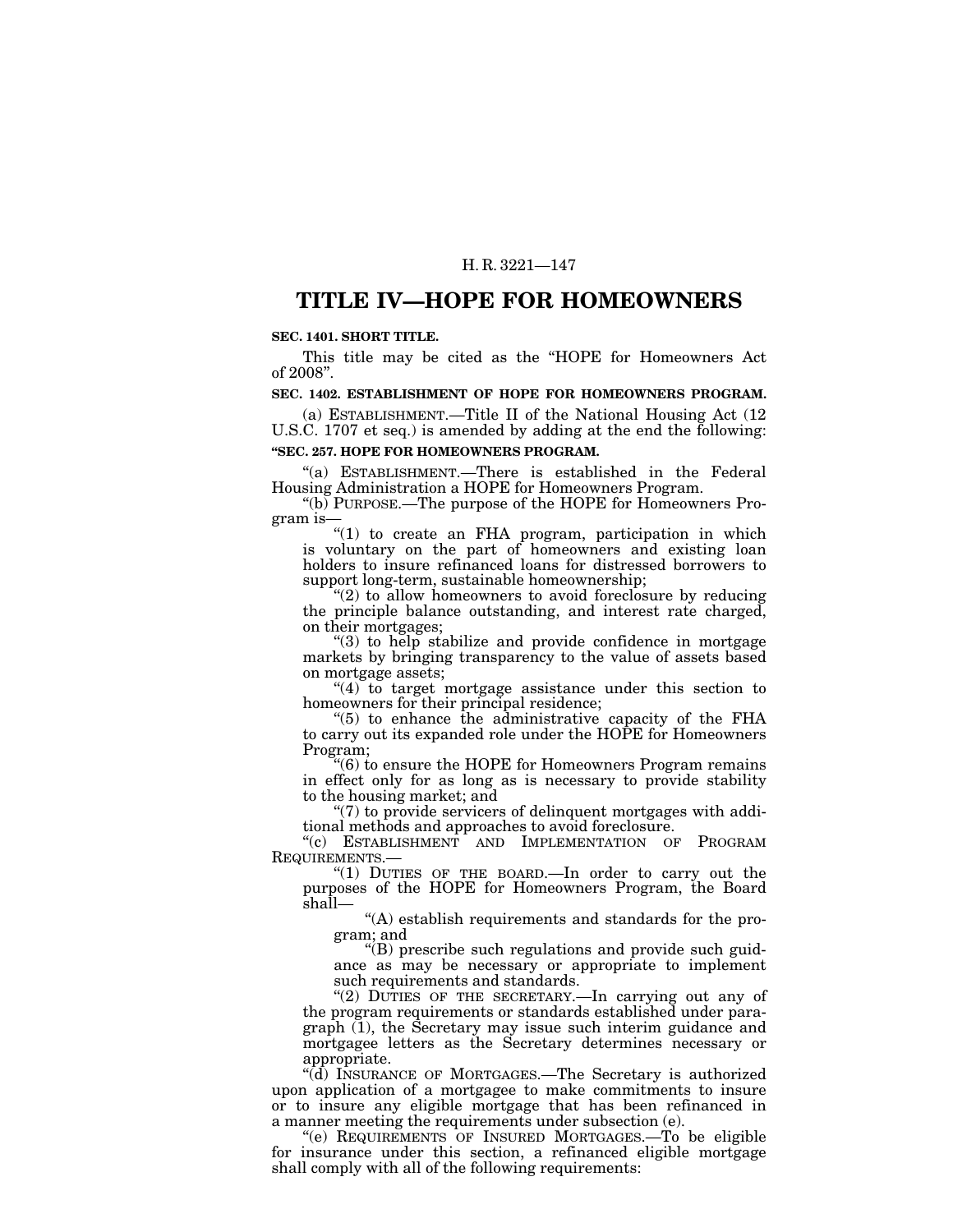## "(1) LACK OF CAPACITY TO PAY EXISTING MORTGAGE.-

''(A) BORROWER CERTIFICATION.—

''(i) IN GENERAL.—The mortgagor shall provide certification to the Secretary that the mortgagor has not intentionally defaulted on the mortgage or any other debt, and has not knowingly, or willfully and with actual knowledge, furnished material information known to be false for the purpose of obtaining any eligible mortgage.

''(ii) PENALTIES.—

''(I) FALSE STATEMENT.—Any certification filed pursuant to clause (i) shall contain an acknowledgment that any willful false statement made in such certification is punishable under section 1001, of title 18, United States Code, by fine or imprisonment of not more than 5 years, or both.

''(II) LIABILITY FOR REPAYMENT.—The mortgagor shall agree in writing that the mortgagor shall be liable to repay to the Federal Housing Administration any direct financial benefit achieved from the reduction of indebtedness on the existing mortgage or mortgages on the residence refinanced under this section derived from misrepresentations made in the certifications and documentation required under this subparagraph, subject to the discretion of the Secretary.

''(B) CURRENT BORROWER DEBT-TO-INCOME RATIO.—As of March 1, 2008, the mortgagor shall have had a ratio of mortgage debt to income, taking into consideration all existing mortgages of that mortgagor at such time, greater than 31 percent (or such higher amount as the Board determines appropriate).

"(2) DETERMINATION OF PRINCIPAL OBLIGATION AMOUNT.-The principal obligation amount of the refinanced eligible mortgage to be insured shall—

''(A) be determined by the reasonable ability of the mortgagor to make his or her mortgage payments, as such ability is determined by the Secretary pursuant to section  $203(b)(4)$  or by any other underwriting standards established by the Board; and

''(B) not exceed 90 percent of the appraised value of the property to which such mortgage relates.

"(3) REQUIRED WAIVER OF PREPAYMENT PENALTIES AND FEES.—All penalties for prepayment or refinancing of the eligible mortgage, and all fees and penalties related to default or delinquency on the eligible mortgage, shall be waived or forgiven.<br>"(4) EXTINGUISHMENT OF SUBORDINATE LIENS.—

''(4) EXTINGUISHMENT OF SUBORDINATE LIENS.— ''(A) REQUIRED AGREEMENT.—All holders of outstanding mortgage liens on the property to which the eligible mortgage relates shall agree to accept the proceeds of the insured loan as payment in full of all indebtedness under the eligible mortgage, and all encumbrances related to such eligible mortgage shall be removed. The Secretary may take such actions, subject to standards established by the Board under subparagraph (B), as may be necessary and appropriate to facilitate coordination and agreement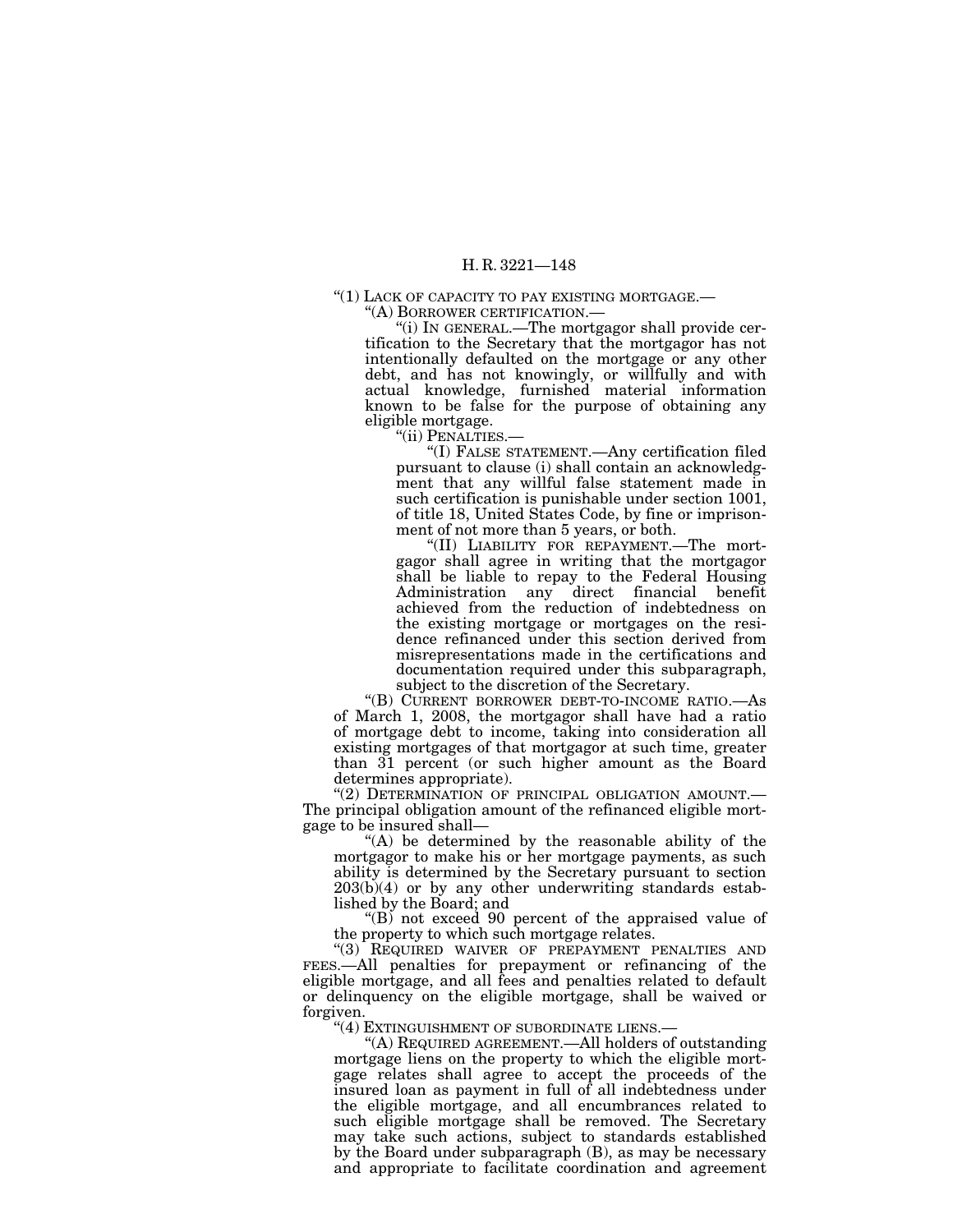between the holders of the existing senior mortgage and any existing subordinate mortgages, taking into consideration the subordinate lien status of such subordinate mortgages.

''(B) SHARED APPRECIATION.—

''(i) IN GENERAL.—The Board shall establish standards and policies that will allow for the payment to the holder of any existing subordinate mortgage of a portion of any future appreciation in the property secured by such eligible mortgage that is owed to the Secretary pursuant to subsection (k).

"(ii) FACTORS.—In establishing the standards and policies required under clause (i), the Board shall take into consideration—

''(I) the status of any subordinate mortgage;

''(II) the outstanding principal balance of and accrued interest on the existing senior mortgage and any outstanding subordinate mortgages;

''(III) the extent to which the current appraised value of the property securing a subordinate mortgage is less than the outstanding principal balance and accrued interest on any other liens that are senior to such subordinate mortgage; and

''(IV) such other factors as the Board determines to be appropriate.

''(C) VOLUNTARY PROGRAM.—This paragraph may not be construed to require any holder of any existing mortgage to participate in the program under this section generally, or with respect to any particular loan.

''(5) TERM OF MORTGAGE.—The refinanced eligible mortgage to be insured shall—

''(A) bear interest at a single rate that is fixed for the entire term of the mortgage; and

"(B) have a maturity of not less than 30 years from the date of the beginning of amortization of such refinanced eligible mortgage.

''(6) MAXIMUM LOAN AMOUNT.—The principal obligation amount of the eligible mortgage to be insured shall not exceed 132 percent of the dollar amount limitation in effect for 2007 under section 305(a)(2) of the Federal Home Loan Mortgage Corporation Act  $(12 \text{ U.S.C. } 1454(a)(2))$  for a property of the applicable size.

"(7) PROHIBITION ON SECOND LIENS.—A mortgagor may not grant a new second lien on the mortgaged property during the first 5 years of the term of the mortgage insured under this section, except as the Board determines to be necessary to ensure the maintenance of property standards; and provided that such new outstanding liens (A) do not reduce the value of the Government's equity in the borrower's home; and (B) when combined with the mortgagor's existing mortgage indebtedness, do not exceed 95 percent of the home's appraised value at the time of the new second lien.

''(8) APPRAISALS.—Any appraisal conducted in connection with a mortgage insured under this section shall—

" $(A)$  be based on the current value of the property;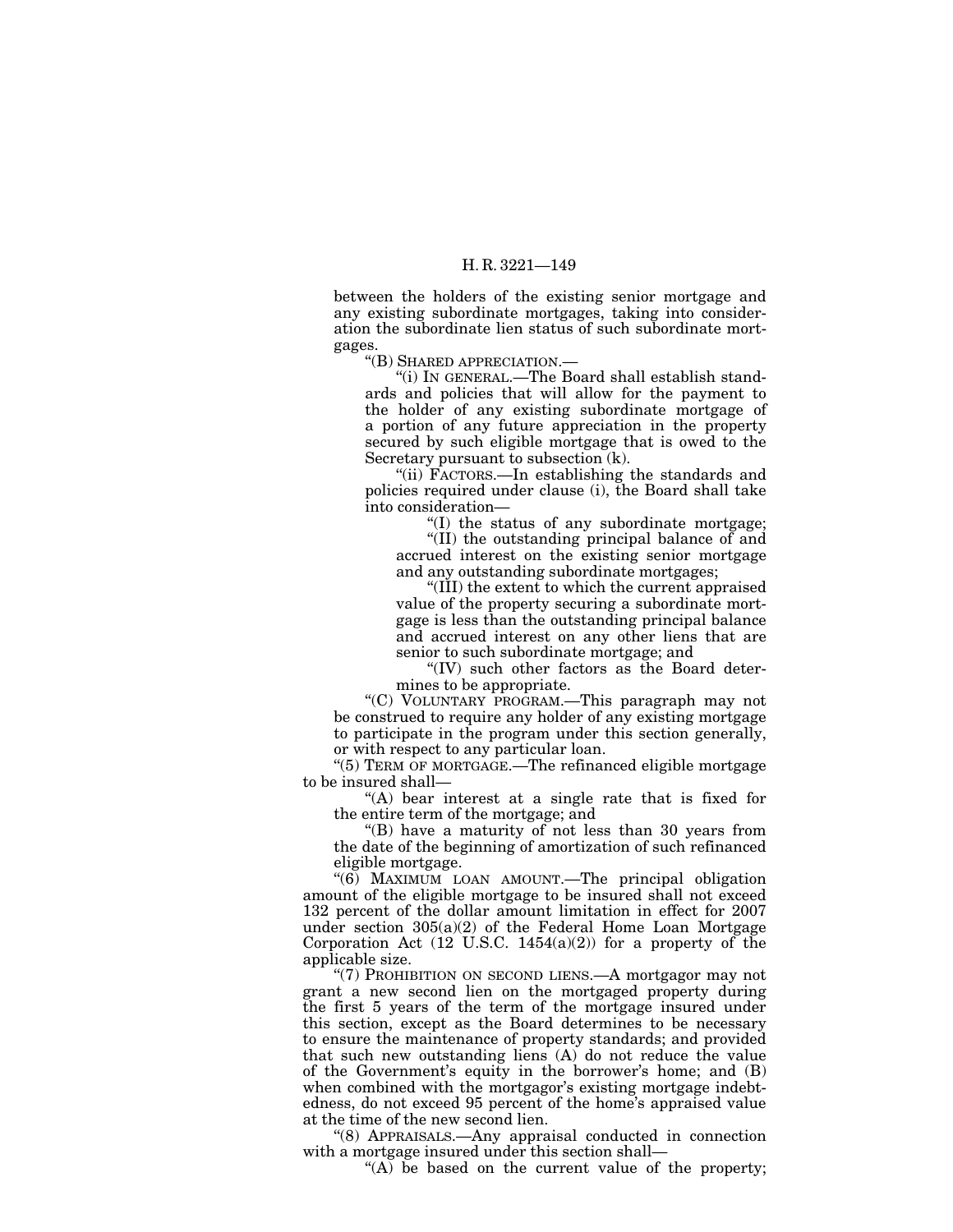''(B) be conducted in accordance with title XI of the Financial Institutions Reform, Recovery, and Enforcement Act of 1989 (12 U.S.C. 3331 et seq.);

''(C) be completed by an appraiser who meets the competency requirements of the Uniform Standards of Professional Appraisal Practice;

 $\sqrt{\text{CD}}$  be wholly consistent with the appraisal standards, practices, and procedures under section 202(e) of this Act that apply to all loans insured under this Act; and

"(E) comply with the requirements of subsection  $(g)$ of this section (relating to appraisal independence).

''(9) DOCUMENTATION AND VERIFICATION OF INCOME.—In complying with the FHA underwriting requirements under the HOPE for Homeowners Program under this section, the mortgagee shall document and verify the income of the mortgagor or non-filing status by procuring (A) an income tax return transcript of the income tax returns of the mortgagor, or(B) a copy of the income tax returns from the Internal Revenue Service, for the two most recent years for which the filing deadline for such years has passed and by any other method, in accordance with procedures and standards that the Board shall establish.

''(10) MORTGAGE FRAUD.—The mortgagor shall not have been convicted under Federal or State law for fraud during the 10-year period ending upon the insurance of the mortgage under this section.

"(11) PRIMARY RESIDENCE.—The mortgagor shall provide documentation satisfactory in the determination of the Secretary to prove that the residence covered by the mortgage to be insured under this section is occupied by the mortgagor as the primary residence of the mortgagor, and that such residence is the only residence in which the mortgagor has any present ownership interest.

''(f) STUDY OF AUCTION OR BULK REFINANCE PROGRAM.—

''(1) STUDY.—The Board shall conduct a study of the need for and efficacy of an auction or bulk refinancing mechanism to facilitate refinancing of existing residential mortgages that are at risk for foreclosure into mortgages insured under this section. The study shall identify and examine various options for mechanisms under which lenders and servicers of such mortgages may make bids for forward commitments for such insurance in an expedited manner.

 $"(2)$  CONTENT.—

''(A) ANALYSIS.—The study required under paragraph (1) shall analyze—

''(i) the feasibility of establishing a mechanism that would facilitate the more rapid refinancing of borrowers at risk of foreclosure into performing mortgages insured under this section;

''(ii) whether such a mechanism would provide an effective and efficient mechanism to reduce foreclosures on qualified existing mortgages;

''(iii) whether the use of an auction or bulk refinance program is necessary to stabilize the housing market and reduce the impact of turmoil in that market on the economy of the United States;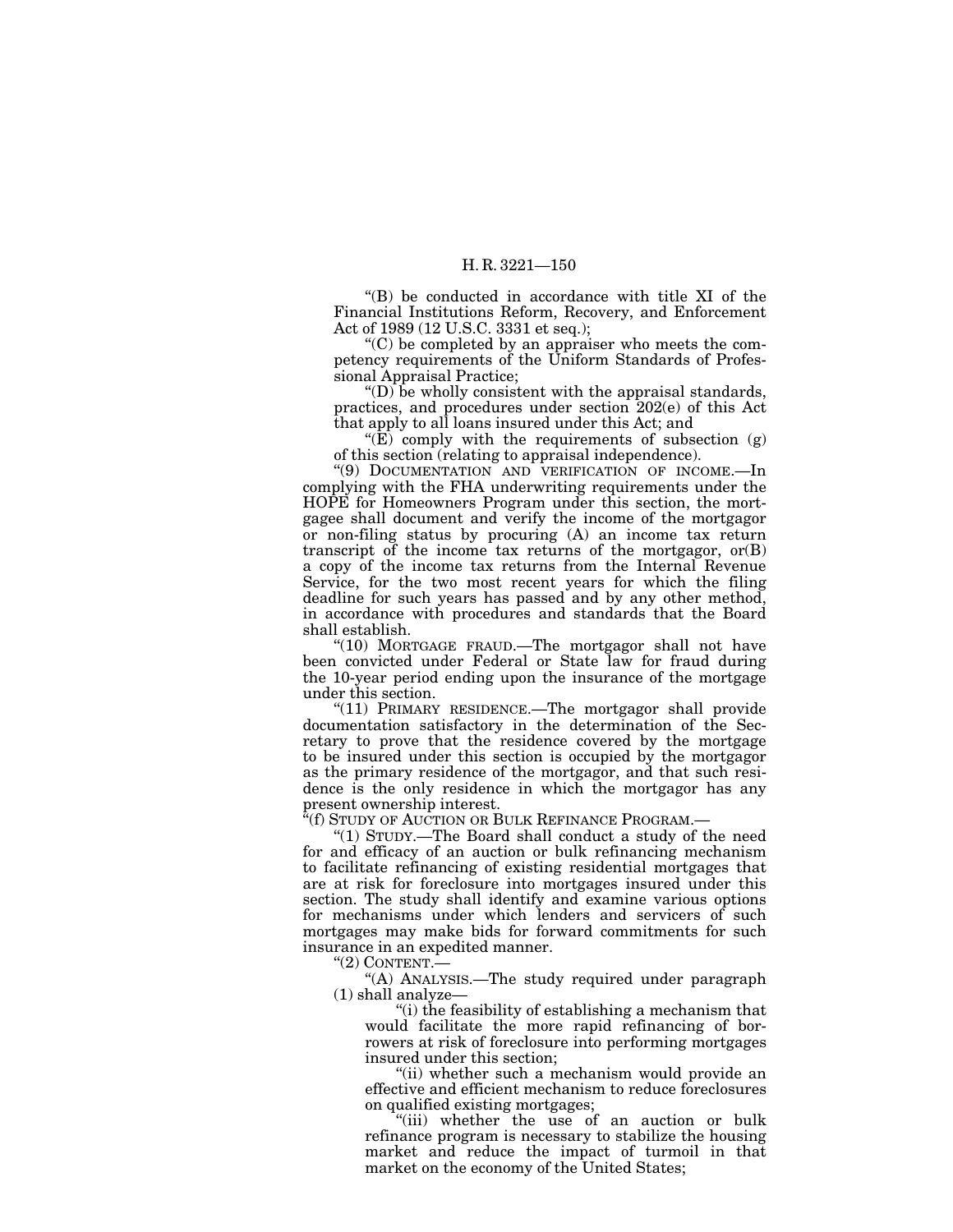''(iv) whether there are other mechanisms or authority that would be useful to reduce foreclosure; and

''(v) and any other factors that the Board considers relevant.

''(B) DETERMINATIONS.—To the extent that the Board finds that a facility of the type described in subparagraph (A) is feasible and useful, the study shall—

''(i) determine and identify any additional authority or resources needed to establish and operate such a mechanism;

''(ii) determine whether there is a need for additional authority with respect to the loan underwriting criteria established in this section or with respect to eligibility of participating borrowers, lenders, or holders of liens;

''(iii) determine whether such underwriting criteria should be established on the basis of individual loans, in the aggregate, or otherwise to facilitate the goal of refinancing borrowers at risk of foreclosure into viable loans insured under this section.

''(3) REPORT.—Not later than the expiration of the 60 day period beginning on the date of the enactment of this section, the Board shall submit a report regarding the results of the study conducted under this subsection to the Committee on Financial Services of the House of Representatives and the Committee on Banking, Housing, and Urban Affairs of the Senate. The report shall include a detailed description of the analysis required under paragraph (2)(A) and of the determinations made pursuant to paragraph (2)(B), and shall include any other findings and recommendations of the Board pursuant to the study, including identifying various options for mechanisms described in paragraph (1).

''(g) APPRAISAL INDEPENDENCE.—

''(1) PROHIBITIONS ON INTERESTED PARTIES IN A REAL ESTATE TRANSACTION.—No mortgage lender, mortgage broker, mortgage banker, real estate broker, appraisal management company, employee of an appraisal management company, nor any other person with an interest in a real estate transaction involving an appraisal in connection with a mortgage insured under this section shall improperly influence, or attempt to improperly influence, through coercion, extortion, collusion, compensation, instruction, inducement, intimidation, nonpayment for services rendered, or bribery, the development, reporting, result, or review of a real estate appraisal sought in connection with the mortgage.

"(2) CIVIL MONETARY PENALTIES.—The Secretary may impose a civil money penalty for any knowing and material violation of paragraph (1) under the same terms and conditions as are authorized in section 536(a) of this Act.

''(h) STANDARDS TO PROTECT AGAINST ADVERSE SELECTION.—

''(1) IN GENERAL.—The Board shall, by rule or order, establish standards and policies to require the underwriter of the insured loan to provide such representations and warranties as the Board considers necessary or appropriate to enforce compliance with all underwriting and appraisal standards of the HOPE for Homeowners Program.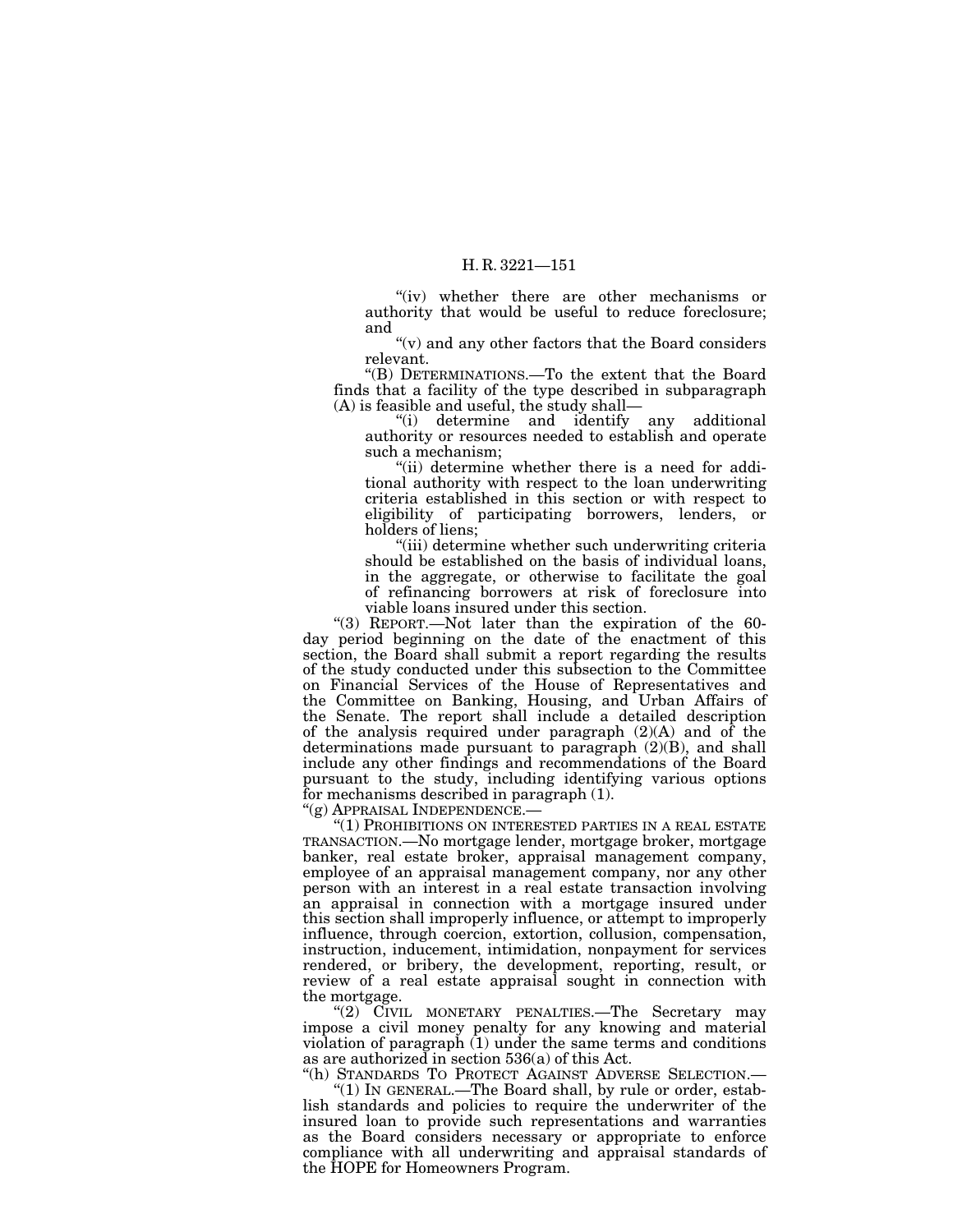''(2) EXCLUSION FOR VIOLATIONS.—The Board shall prohibit the Secretary from paying insurance benefits to a mortgagee who violates the representations and warranties, as established under paragraph  $(1)$ , or in any case in which a mortgagor fails to make the first payment on a refinanced eligible mortgage.

''(3) OTHER AUTHORITY.—The Board may establish such other standards or policies as necessary to protect against adverse selection, including requiring loans identified by the Secretary as higher risk loans to demonstrate payment performance for a reasonable period of time prior to being insured under the program.

''(i) PREMIUMS.—For each refinanced eligible mortgage insured under this section, the Secretary shall establish and collect—

" $(1)$  at the time of insurance, a single premium payment in an amount equal to 3 percent of the amount of the original insured principal obligation of the refinanced eligible mortgage, which shall be paid from the proceeds of the mortgage being insured under this section, through the reduction of the amount of indebtedness that existed on the eligible mortgage prior to refinancing; and

"(2) in addition to the premium required under paragraph (1), an annual premium in an amount equal to 1.5 percent of the amount of the remaining insured principal balance of the mortgage.

''(j) ORIGINATION FEES AND INTEREST RATE.—The Board shall establish—

''(1) a reasonable limitation on origination fees for refinanced eligible mortgages insured under this section; and

''(2) procedures to ensure that interest rates on such mortgages shall be commensurate with market rate interest rates on such types of loans.

"(k) EQUITY AND APPRECIATION.-

"(1) FIVE-YEAR PHASE-IN FOR EQUITY AS A RESULT OF SALE OR REFINANCING.—For each eligible mortgage insured under this section, the Secretary and the mortgagor of such mortgage shall, upon any sale or disposition of the property to which such mortgage relates, or upon the subsequent refinancing of such mortgage, be entitled to the following with respect to any equity created as a direct result of such sale or refinancing:

''(A) If such sale or refinancing occurs during the period that begins on the date that such mortgage is insured and ends 1 year after such date of insurance, the Secretary shall be entitled to 100 percent of such equity.

''(B) If such sale or refinancing occurs during the period that begins 1 year after such date of insurance and ends 2 years after such date of insurance, the Secretary shall be entitled to 90 percent of such equity and the mortgagor shall be entitled to 10 percent of such equity.

''(C) If such sale or refinancing occurs during the period that begins 2 years after such date of insurance and ends 3 years after such date of insurance, the Secretary shall be entitled to 80 percent of such equity and the mortgagor shall be entitled to 20 percent of such equity.

''(D) If such sale or refinancing occurs during the period that begins 3 years after such date of insurance and ends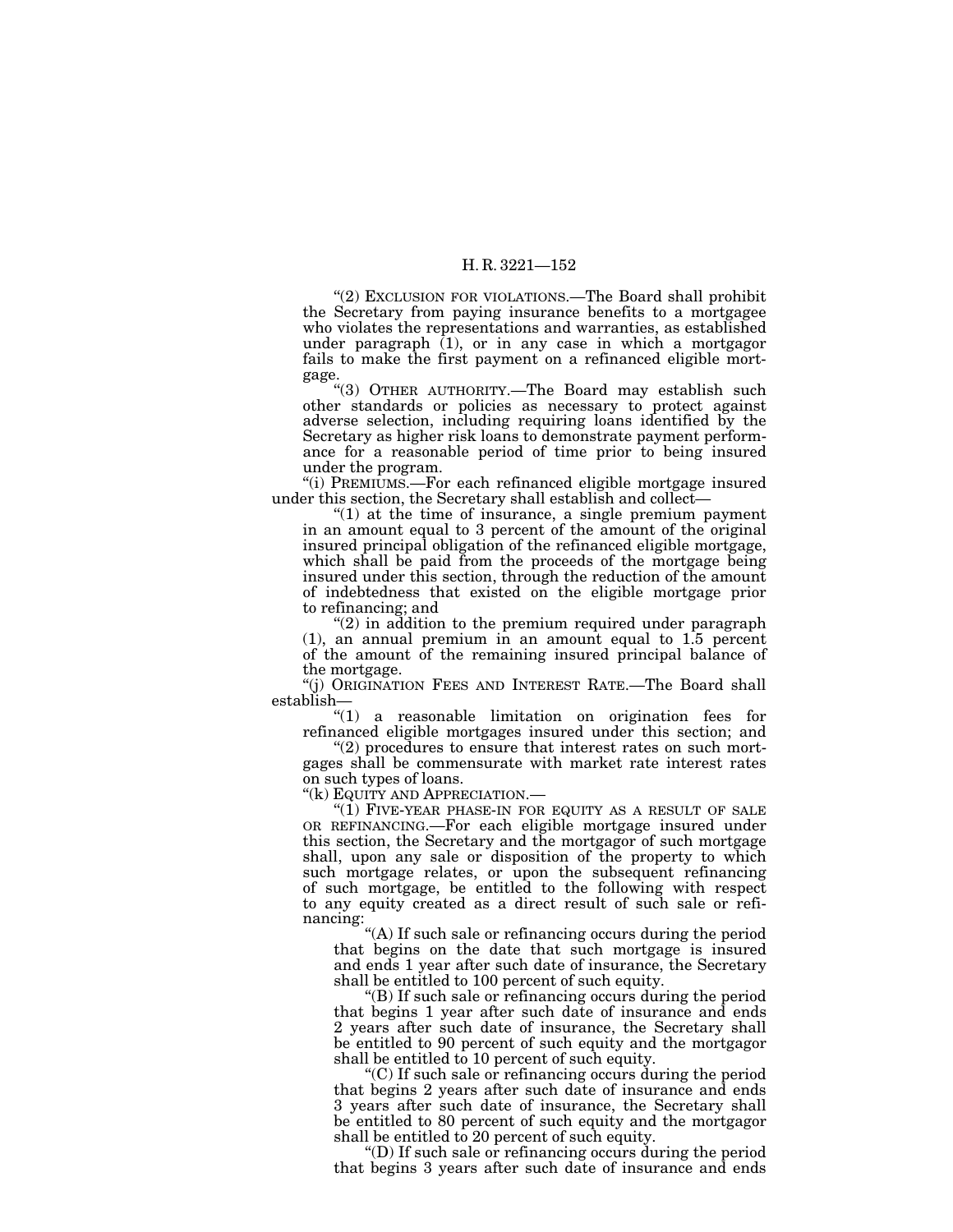4 years after such date of insurance, the Secretary shall be entitled to 70 percent of such equity and the mortgagor shall be entitled to 30 percent of such equity.

''(E) If such sale or refinancing occurs during the period that begins 4 years after such date of insurance and ends 5 years after such date of insurance, the Secretary shall be entitled to 60 percent of such equity and the mortgagor shall be entitled to 40 percent of such equity.

''(F) If such sale or refinancing occurs during any period that begins 5 years after such date of insurance, the Secretary shall be entitled to 50 percent of such equity and the mortgagor shall be entitled to 50 percent of such equity.

"(2) APPRECIATION IN VALUE.—For each eligible mortgage insured under this section, the Secretary and the mortgagor of such mortgage shall, upon any sale or disposition of the property to which such mortgage relates, each be entitled to 50 percent of any appreciation in value of the appraised value of such property that has occurred since the date that such mortgage was insured under this section.

''(l) ESTABLISHMENT OF HOPE FUND.—

''(1) IN GENERAL.—There is established in the Federal Housing Administration a revolving fund to be known as the Home Ownership Preservation Entity Fund, which shall be used by the Board for carrying out the mortgage insurance obligations under this section.

"(2) MANAGEMENT OF FUND.—The HOPE Fund shall be administered and managed by the Secretary, who shall establish reasonable and prudent criteria for the management and operation of any amounts in the HOPE Fund.

"(m) LIMITATION ON AGGREGATE INSURANCE AUTHORITY.—The aggregate original principal obligation of all mortgages insured under this section may not exceed \$300,000,000,000.

''(n) REPORTS BY THE BOARD.—The Board shall submit monthly reports to the Congress identifying the progress of the HOPE for Homeowners Program, which shall contain the following information for each month:

" $(1)$  The number of new mortgages insured under this section, including the location of the properties subject to such mortgages by census tract.

 $\sqrt[4]{(2)}$  The aggregate principal obligation of new mortgages insured under this section.

"(3) The average amount by which the principle balance outstanding on mortgages insured this section was reduced.

"(4) The amount of premiums collected for insurance of mortgages under this section.

''(5) The claim and loss rates for mortgages insured under this section.

''(6) Any other information that the Board considers appropriate.

''(o) REQUIRED OUTREACH EFFORTS.—The Secretary shall carry out outreach efforts to ensure that homeowners, lenders, and the general public are aware of the opportunities for assistance available under this section.

''(p) ENHANCEMENT OF FHA CAPACITY.—Under the direction of the Board, the Secretary shall take such actions as may be necessary to—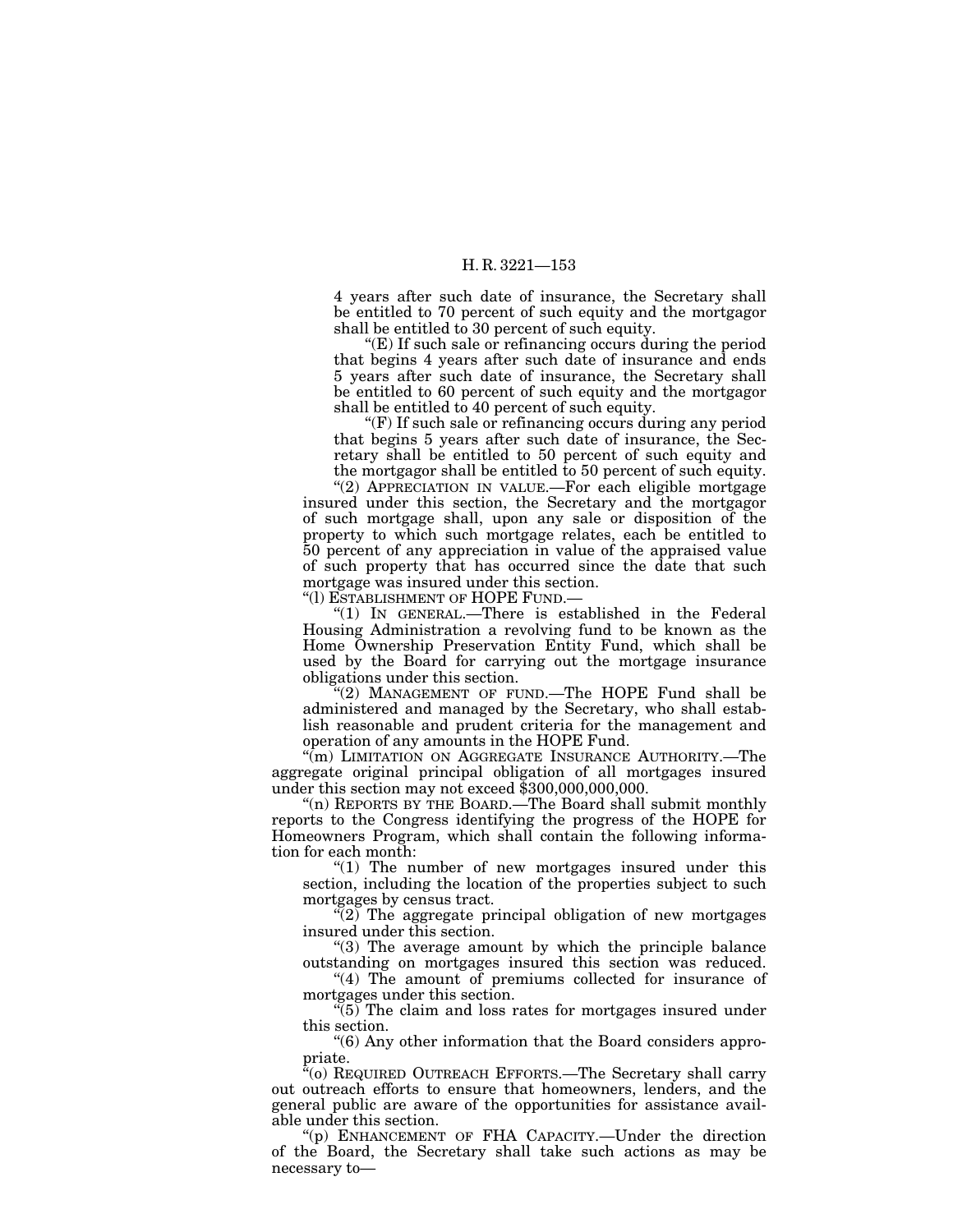$''(1)$  contract for the establishment of underwriting criteria, automated underwriting systems, pricing standards, and other factors relating to eligibility for mortgages insured under this section;

"(2) contract for independent quality reviews of underwriting, including appraisal reviews and fraud detection, of mortgages insured under this section or pools of such mortgages; and

"(3) increase personnel of the Department as necessary to process or monitor the processing of mortgages insured under this section.

''(q) GNMA COMMITMENT AUTHORITY.—

''(1) GUARANTEES.—The Secretary shall take such actions as may be necessary to ensure that securities based on and backed by a trust or pool composed of mortgages insured under this section are available to be guaranteed by the Government National Mortgage Association as to the timely payment of principal and interest.

" $(2)$  GUARANTEE AUTHORITY.—To carry out the purposes of section 306 of the National Housing Act (12 U.S.C. 1721), the Government National Mortgage Association may enter into new commitments to issue guarantees of securities based on or backed by mortgages insured under this section, not exceeding \$300,000,000,000. The amount of authority provided under the preceding sentence to enter into new commitments to issue guarantees is in addition to any amount of authority to make new commitments to issue guarantees that is provided to the Association under any other provision of law.

"(r) SUNSET.—The Secretary may not enter into any new commitment to insure any refinanced eligible mortgage, or newly insure any refinanced eligible mortgage pursuant to this section before October 1, 2008 or after September 30, 2011.

''(s) DEFINITIONS.—For purposes of this section, the following definitions shall apply:

''(1) APPROVED FINANCIAL INSTITUTION OR MORTGAGEE.— The term 'approved financial institution or mortgagee' means a financial institution or mortgagee approved by the Secretary under section 203 as responsible and able to service mortgages responsibly.

"(2) BOARD.—The term 'Board' means the Board of Directors of the HOPE for Homeowners Program. The Board shall be composed of the Secretary, the Secretary of the Treasury, the Chairperson of the Board of Governors of the Federal Reserve System, and the Chairperson of the Board of Directors of the Federal Deposit Insurance Corporation, or their designees.

''(3) ELIGIBLE MORTGAGE.—The term 'eligible mortgage' means a mortgage—

''(A) the mortgagor of which—

''(i) occupies such property as his or her principal residence; and

"(ii) cannot, subject to subsection  $(e)(1)(B)$  and such other standards established by the Board, afford his or her mortgage payments; and

''(B) originated on or before January 1, 2008.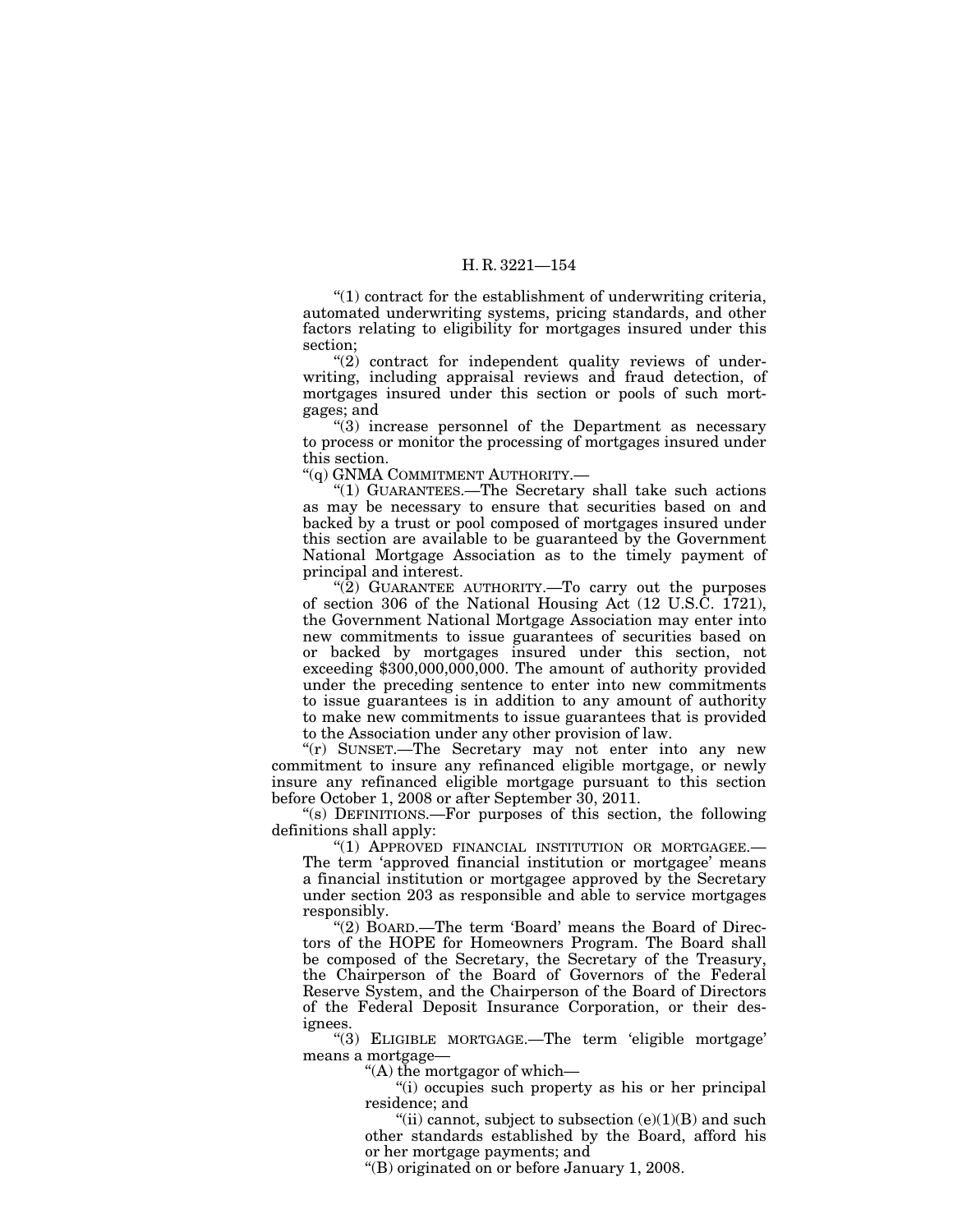''(4) EXISTING SENIOR MORTGAGE.—The term 'existing senior mortgage' means, with respect to a mortgage insured under this section, the existing mortgage that has superior priority.

''(5) EXISTING SUBORDINATE MORTGAGE.—The term 'existing subordinate mortgage' means, with respect to a mortgage insured under this section, an existing mortgage that has subordinate priority to the existing senior mortgage.

''(6) HOPE FOR HOMEOWNERS PROGRAM.—The term 'HOPE for Homeowners Program' means the program established under this section.

"(7) SECRETARY.—The term 'Secretary' means the Secretary of Housing and Urban Development, except where specifically provided otherwise.

''(t) REQUIREMENTS RELATED TO THE BOARD.—

''(1) COMPENSATION, ACTUAL, NECESSARY, AND TRANSPOR-TATION EXPENSES.—

''(A) FEDERAL EMPLOYEES.—A member of the Board who is an officer or employee of the Federal Government shall serve without additional pay (or benefits in the nature of compensation) for service as a member of the Board.

''(B) TRAVEL EXPENSES.—Members of the Board shall be entitled to receive travel expenses, including per diem in lieu of subsistence, equivalent to those set forth in subchapter I of chapter 57 of title 5, United States Code.

''(2) BYLAWS.—The Board may prescribe, amend, and repeal such bylaws as may be necessary for carrying out the functions of the Board.

''(3) QUORUM.—A majority of the Board shall constitute a quorum.

''(4) STAFF; EXPERTS AND CONSULTANTS.—

''(A) DETAIL OF GOVERNMENT EMPLOYEES.—Upon request of the Board, any Federal Government employee may be detailed to the Board without reimbursement, and such detail shall be without interruption or loss of civil service status or privilege.

''(B) EXPERTS AND CONSULTANTS.—The Board shall procure the services of experts and consultants as the Board considers appropriate.

''(u) RULE OF CONSTRUCTION RELATED TO VOLUNTARY NATURE OF THE PROGRAM.—This section shall not be construed to require that any approved financial institution or mortgagee participate in any activity authorized under this section, including any activity related to the refinancing of an eligible mortgage.

"(v) RULE OF CONSTRUCTION RELATED TO INSURANCE OF MORT-GAGES.—Except as otherwise provided for in this section or by action of the Board, the provisions and requirements of section 203(b) shall apply with respect to the insurance of any eligible mortgage under this section.

''(w) HOPE BONDS.—

''(1) ISSUANCE AND REPAYMENT OF BONDS.—Notwithstanding section 504(b) of the Federal Credit Reform Act of 1990 (2 U.S.C. 661d(b)), the Secretary of the Treasury shall—

''(A) subject to such terms and conditions as the Secretary of the Treasury deems necessary, issue Federal credit instruments, to be known as 'HOPE Bonds', that are callable at the discretion of the Secretary of the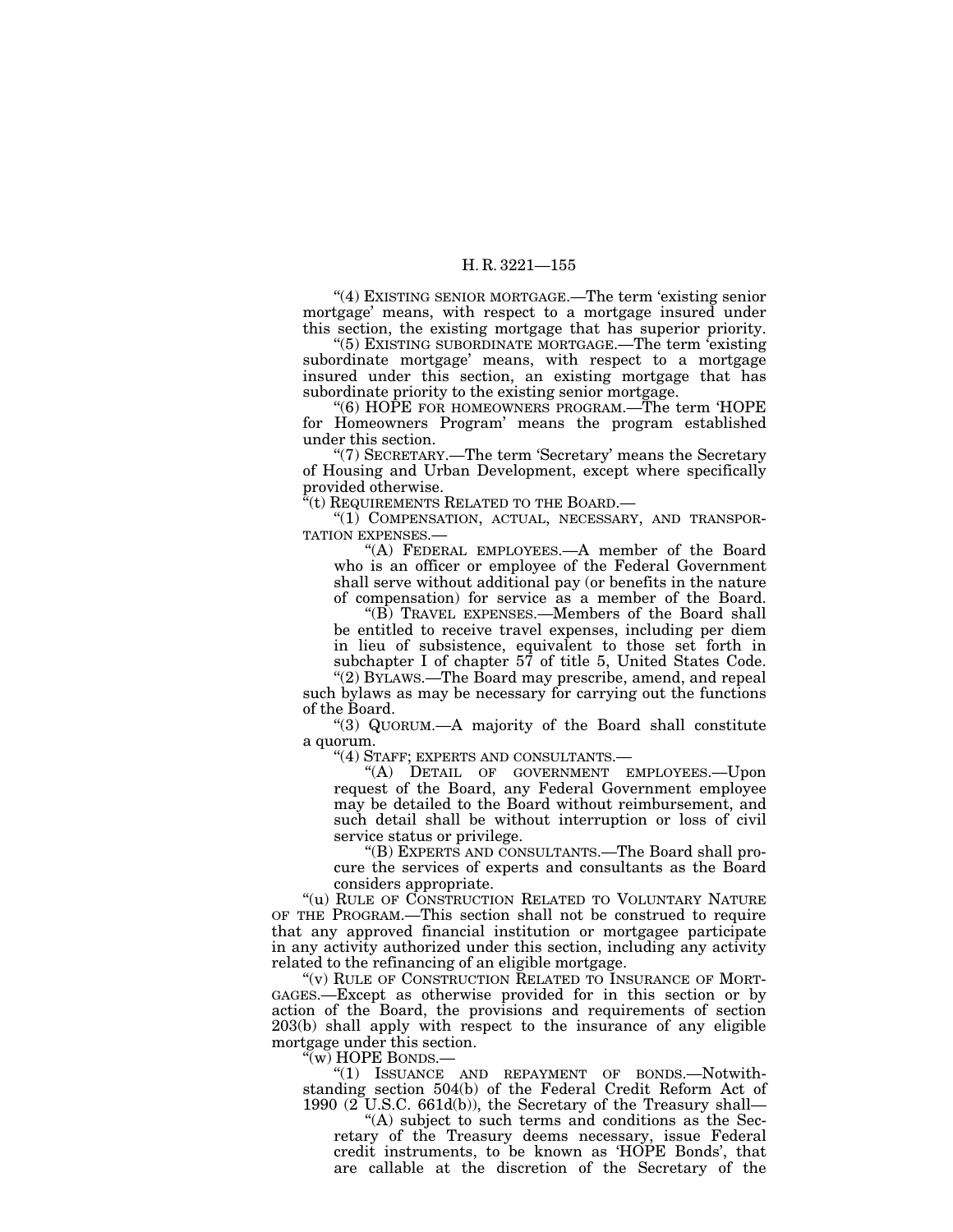Treasury and do not, in the aggregate, exceed the amount specified in subsection (m);

''(B) provide the subsidy amounts necessary for loan guarantees under the HOPE for Homeowners Program, not to exceed the amount specified in subsection (m), in accordance with the provisions of the Federal Credit Reform Act of 1990 (2 U.S.C. 661 et seq.), except as provided in this paragraph; and

''(C) use the proceeds from HOPE Bonds only to pay for the net costs to the Federal Government of the HOPE for Homeowners Program, including administrative costs.

"(2) REIMBURSEMENTS TO TREASURY.-Funds received pursuant to section 1338(b) of the Federal Housing Enterprises Regulatory Reform Act of 1992 shall be used to reimburse the Secretary of the Treasury for amounts borrowed under paragraph (1).

" $(3)$  USE OF RESERVE FUND.—If the net cost to the Federal Government for the HOPE for Homeowners Program exceeds the amount of funds received under paragraph  $(2)$ , remaining debts of the HOPE for Homeowners Program shall be paid from amounts deposited into the fund established by the Secretary under section 1337(e) of the Federal Housing Enterprises Financial Safety and Soundness Act of 1992, remaining amounts in such fund to be used to reduce the National debt.

''(4) REDUCTION OF NATIONAL DEBT.—Amounts collected under the HOPE for Homeowners Program in accordance with subsections (i) and (k) in excess of the net cost to the Federal Government for such Program shall be used to reduce the National debt.''.

#### **SEC. 1403. FIDUCIARY DUTY OF SERVICERS OF POOLED RESIDENTIAL MORTGAGE LOANS.**

The Truth in Lending Act (15 U.S.C. 1601 et seq.) is amended by inserting after section 129 the following new section:

#### **''SEC. 129A. FIDUCIARY DUTY OF SERVICERS OF POOLED RESIDENTIAL MORTGAGES.**

"(a) IN GENERAL.—Except as may be established in any investment contract between a servicer of pooled residential mortgages and an investor, a servicer of pooled residential mortgages—

" $(1)$  owes any duty to maximize the net present value of the pooled mortgages in an investment to all investors and parties having a direct or indirect interest in such investment, not to any individual party or group of parties; and

"(2) shall be deemed to act in the best interests of all such investors and parties if the servicer agrees to or implements a modification or workout plan, including any modification or refinancing undertaken pursuant to the HOPE for Homeowners Act of 2008, for a residential mortgage or a class of residential mortgages that constitute a part or all of the pooled mortgages in such investment, provided that any mortgage so modified meets the following criteria:

''(A) Default on the payment of such mortgage has occurred or is reasonably foreseeable.

''(B) The property securing such mortgage is occupied by the mortgagor of such mortgage.

''(C) The anticipated recovery on the principal outstanding obligation of the mortgage under the modification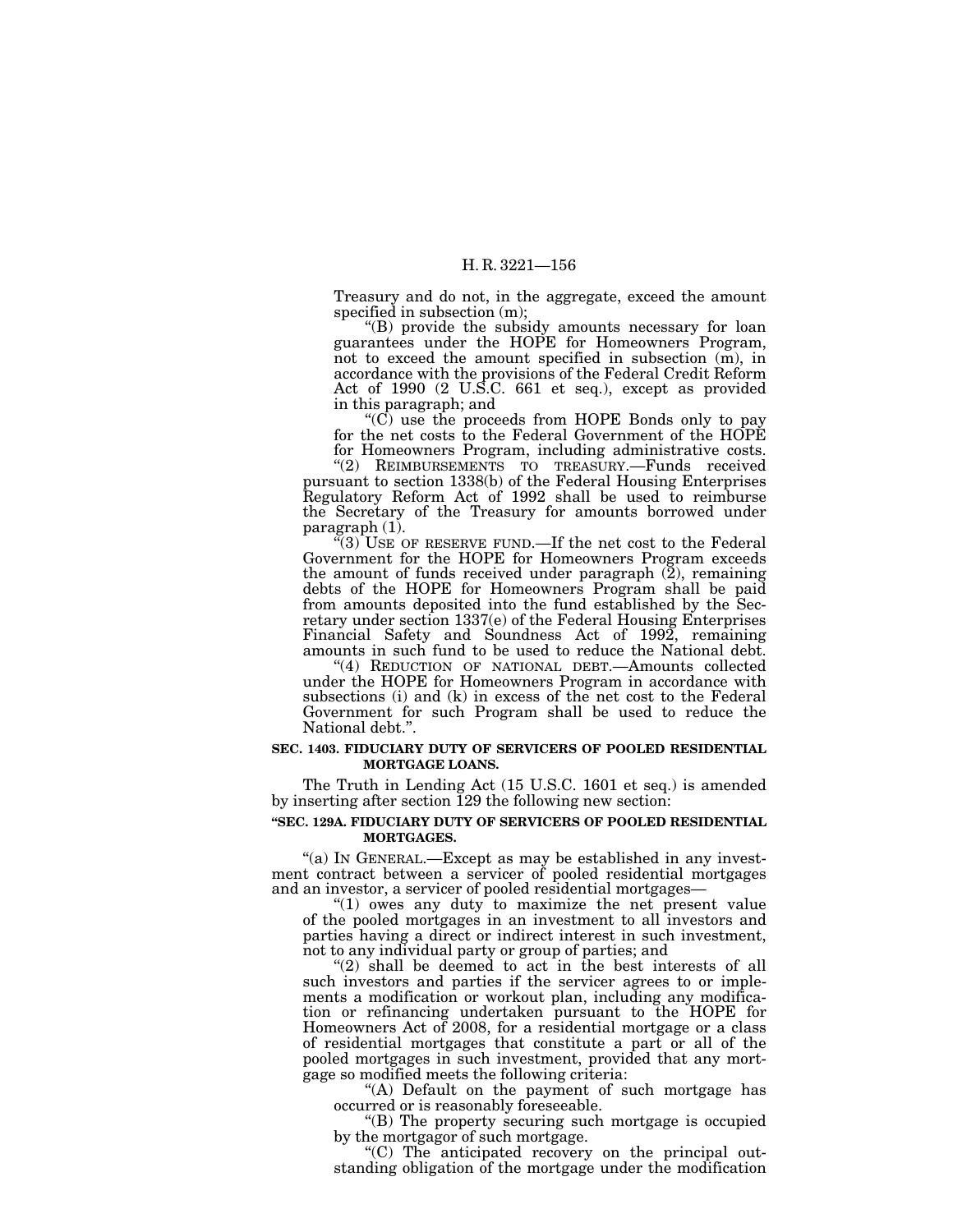or workout plan exceeds, on a net present value basis, the anticipated recovery on the principal outstanding obligation of the mortgage through foreclosure.

''(b) DEFINITION.—As used in this section, the term 'servicer' means the person responsible for servicing of a loan (including the person who makes or holds a loan if such person also services the loan).''.

## **SEC. 1404. REVISED STANDARDS FOR FHA APPRAISERS.**

Section 202(e) of the National Housing Act (12 U.S.C. 1708(e)) is amended by adding at the end the following:

''(5) ADDITIONAL APPRAISER STANDARDS.—Beginning on the date of enactment of the Federal Housing Finance Regulatory Reform Act of 2008, any appraiser chosen or approved to conduct appraisals for mortgages under this title shall—

''(A) be certified—

''(i) by the State in which the property to be appraised is located; or

''(ii) by a nationally recognized professional appraisal organization; and

 $\sqrt{\text{B}}$ ) have demonstrated verifiable education in the appraisal requirements established by the Federal Housing Administration under this subsection.''.

# **TITLE V—S.A.F.E. MORTGAGE LICENSING ACT**

#### **SEC. 1501. SHORT TITLE.**

This title may be cited as the ''Secure and Fair Enforcement for Mortgage Licensing Act of 2008'' or ''S.A.F.E. Mortgage Licensing Act of 2008''.

#### **SEC. 1502. PURPOSES AND METHODS FOR ESTABLISHING A MORTGAGE LICENSING SYSTEM AND REGISTRY.**

In order to increase uniformity, reduce regulatory burden, enhance consumer protection, and reduce fraud, the States, through the Conference of State Bank Supervisors and the American Association of Residential Mortgage Regulators, are hereby encouraged to establish a Nationwide Mortgage Licensing System and Registry for the residential mortgage industry that accomplishes all of the following objectives:

(1) Provides uniform license applications and reporting requirements for State-licensed loan originators.

(2) Provides a comprehensive licensing and supervisory database.

(3) Aggregates and improves the flow of information to and between regulators.

(4) Provides increased accountability and tracking of loan originators.

(5) Streamlines the licensing process and reduces the regulatory burden.

(6) Enhances consumer protections and supports anti-fraud measures.

(7) Provides consumers with easily accessible information, offered at no charge, utilizing electronic media, including the Internet, regarding the employment history of, and publicly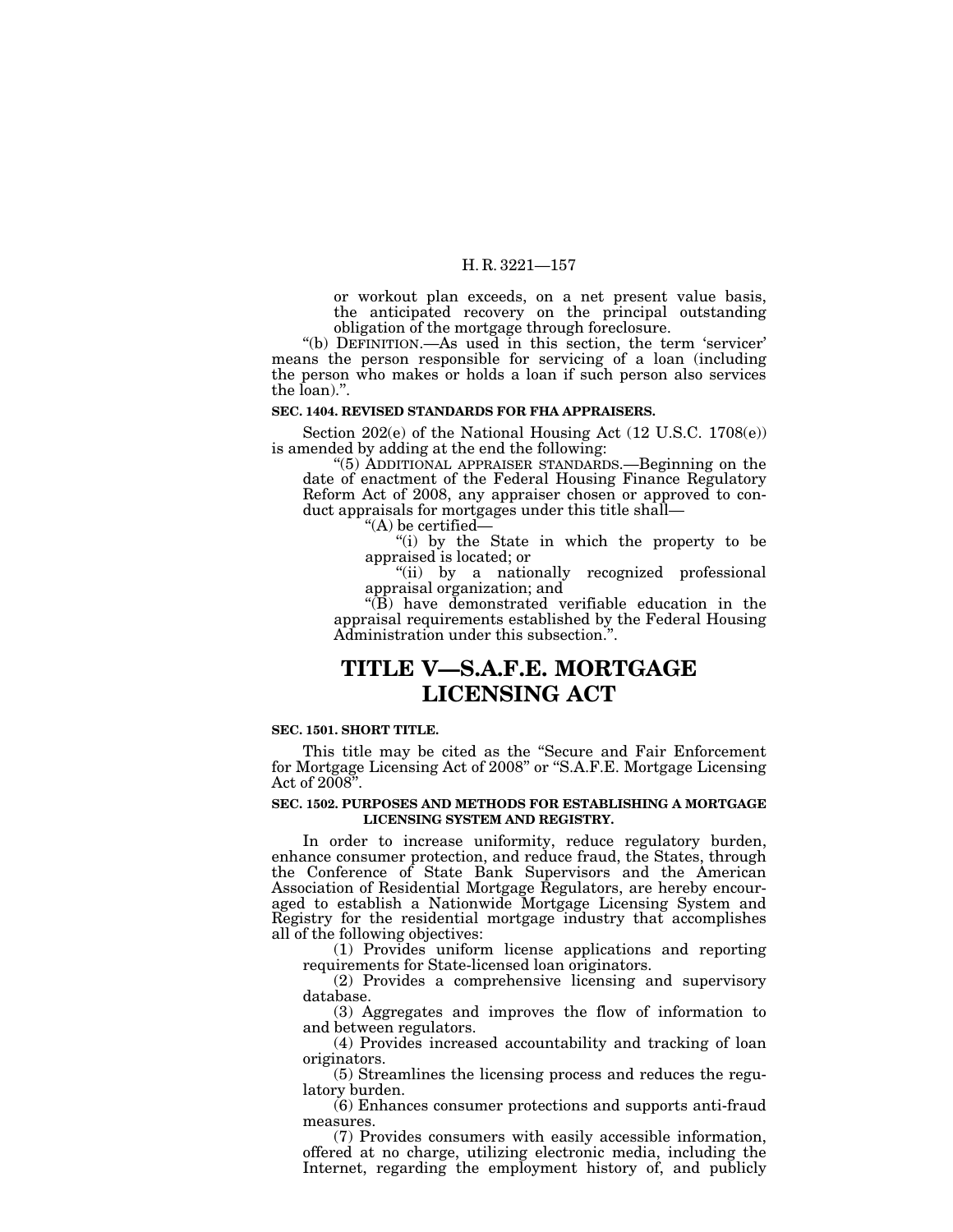adjudicated disciplinary and enforcement actions against, loan originators.

(8) Establishes a means by which residential mortgage loan originators would, to the greatest extent possible, be required to act in the best interests of the consumer.

(9) Facilitates responsible behavior in the subprime mortgage market place and provides comprehensive training and examination requirements related to subprime mortgage lending.

(10) Facilitates the collection and disbursement of consumer complaints on behalf of State and Federal mortgage regulators.

#### **SEC. 1503. DEFINITIONS.**

For purposes of this title, the following definitions shall apply:

(1) FEDERAL BANKING AGENCIES.—The term ''Federal banking agencies'' means the Board of Governors of the Federal Reserve System, the Comptroller of the Currency, the Director of the Office of Thrift Supervision, the National Credit Union Administration, and the Federal Deposit Insurance Corporation.

(2) DEPOSITORY INSTITUTION.—The term ''depository institution" has the same meaning as in section  $3$  of the Federal Deposit Insurance Act, and includes any credit union.

(3) LOAN ORIGINATOR.—

(A) IN GENERAL.—The term ''loan originator''—

(i) means an individual who—

(I) takes a residential mortgage loan application; and

(II) offers or negotiates terms of a residential mortgage loan for compensation or gain;

(ii) does not include any individual who is not otherwise described in clause (i) and who performs purely administrative or clerical tasks on behalf of a person who is described in any such clause;

(iii) does not include a person or entity that only performs real estate brokerage activities and is licensed or registered in accordance with applicable State law, unless the person or entity is compensated by a lender, a mortgage broker, or other loan originator or by any agent of such lender, mortgage broker, or other loan originator; and

(iv) does not include a person or entity solely involved in extensions of credit relating to timeshare plans, as that term is defined in section 101(53D) of title 11, United States Code.

(B) OTHER DEFINITIONS RELATING TO LOAN ORIGI-NATOR.—For purposes of this subsection, an individual "assists a consumer in obtaining or applying to obtain a residential mortgage loan'' by, among other things, advising on loan terms (including rates, fees, other costs), preparing loan packages, or collecting information on behalf of the consumer with regard to a residential mortgage loan.

(C) ADMINISTRATIVE OR CLERICAL TASKS.—The term "administrative or clerical tasks" means the receipt, collection, and distribution of information common for the processing or underwriting of a loan in the mortgage industry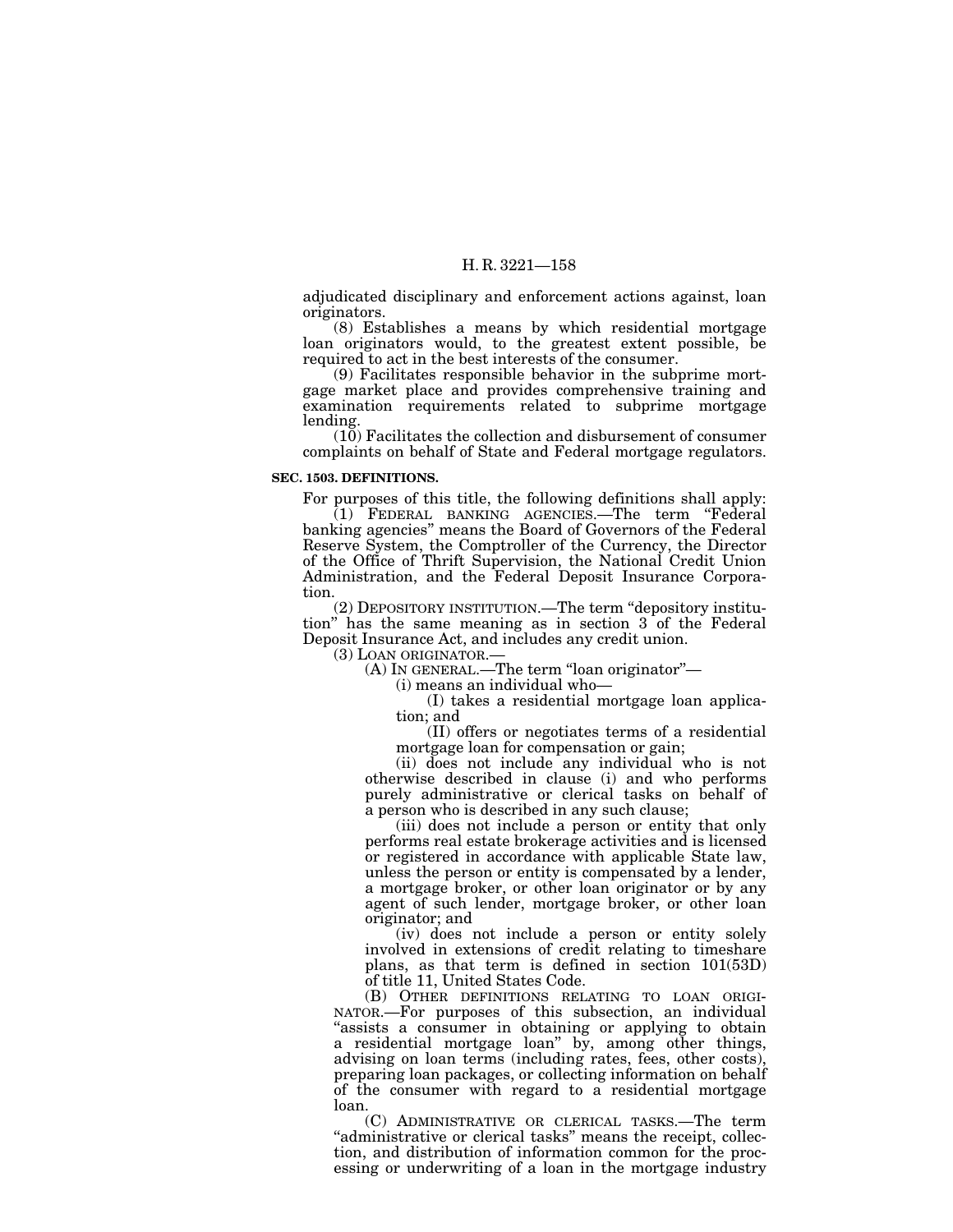and communication with a consumer to obtain information necessary for the processing or underwriting of a residential mortgage loan.

(D) REAL ESTATE BROKERAGE ACTIVITY DEFINED.—The term "real estate brokerage activity" means any activity that involves offering or providing real estate brokerage services to the public, including—

(i) acting as a real estate agent or real estate broker for a buyer, seller, lessor, or lessee of real property;

(ii) bringing together parties interested in the sale, purchase, lease, rental, or exchange of real property;

(iii) negotiating, on behalf of any party, any portion of a contract relating to the sale, purchase, lease, rental, or exchange of real property (other than in connection with providing financing with respect to any such transaction);

(iv) engaging in any activity for which a person engaged in the activity is required to be registered or licensed as a real estate agent or real estate broker under any applicable law; and

(v) offering to engage in any activity, or act in any capacity, described in clause (i), (ii), (iii), or (iv). (4) LOAN PROCESSOR OR UNDERWRITER.—

(A) IN GENERAL.—The term ''loan processor or underwriter" means an individual who performs clerical or support duties at the direction of and subject to the supervision and instruction of—

(i) a State-licensed loan originator; or

(ii) a registered loan originator.

(B) CLERICAL OR SUPPORT DUTIES.—For purposes of subparagraph (A), the term "clerical or support duties" may include—

(i) the receipt, collection, distribution, and analysis of information common for the processing or underwriting of a residential mortgage loan; and

(ii) communicating with a consumer to obtain the information necessary for the processing or underwriting of a loan, to the extent that such communication does not include offering or negotiating loan rates or terms, or counseling consumers about residential mortgage loan rates or terms.

(5) NATIONWIDE MORTGAGE LICENSING SYSTEM AND REG-ISTRY.—The term ''Nationwide Mortgage Licensing System and Registry'' means a mortgage licensing system developed and maintained by the Conference of State Bank Supervisors and the American Association of Residential Mortgage Regulators for the State licensing and registration of State-licensed loan originators and the registration of registered loan originators or any system established by the Secretary under section 1509.

(6) NONTRADITIONAL MORTGAGE PRODUCT.—The term ''nontraditional mortgage product'' means any mortgage product other than a 30-year fixed rate mortgage.

(7) REGISTERED LOAN ORIGINATOR.—The term ''registered loan originator'' means any individual who—

(A) meets the definition of loan originator and is an employee of—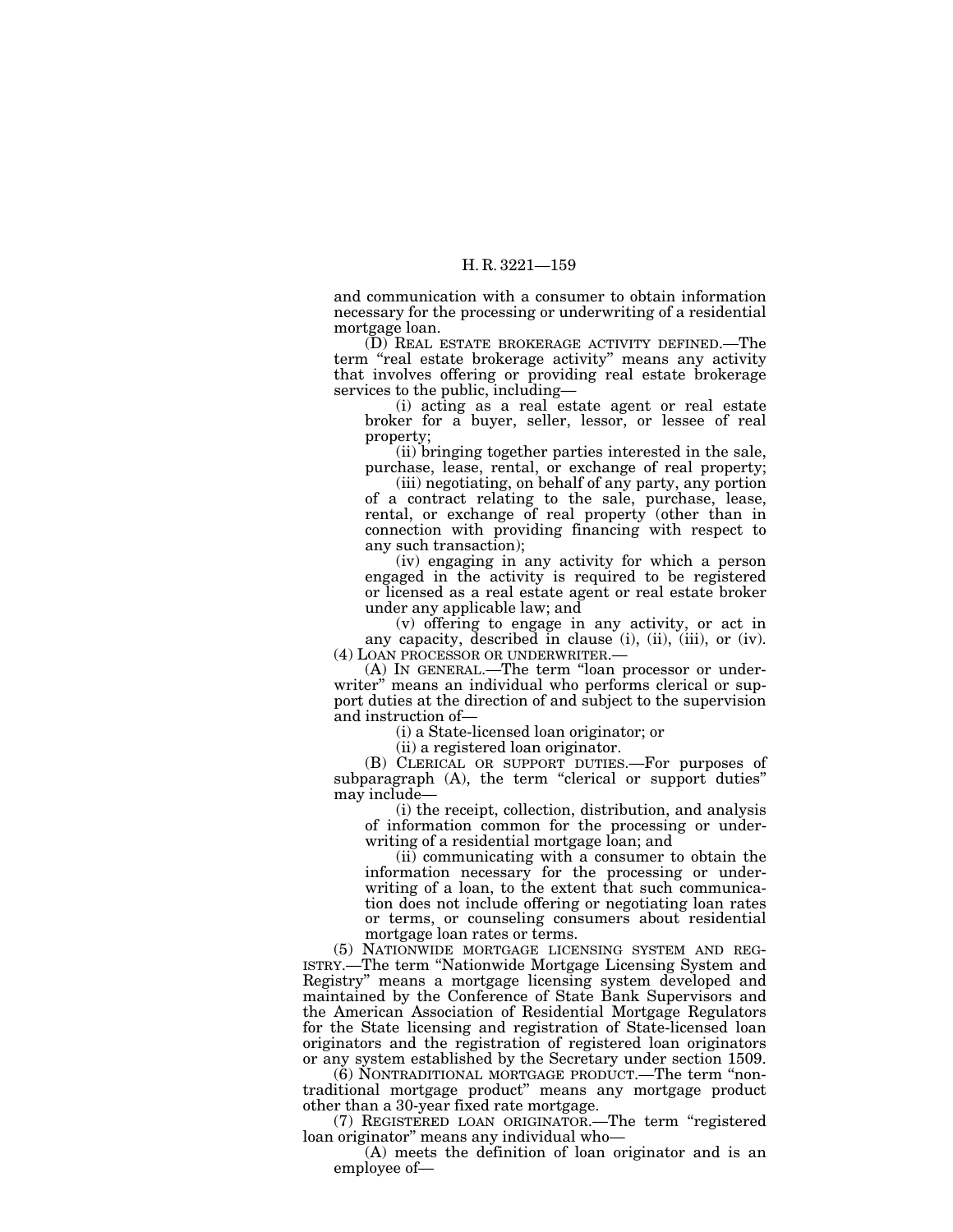(i) a depository institution;

(ii) a subsidiary that is—

(I) owned and controlled by a depository institution; and

(II) regulated by a Federal banking agency; or

(iii) an institution regulated by the Farm Credit Administration; and

(B) is registered with, and maintains a unique identifier through, the Nationwide Mortgage Licensing System and Registry.

(8) RESIDENTIAL MORTGAGE LOAN.—The term ''residential mortgage loan'' means any loan primarily for personal, family, or household use that is secured by a mortgage, deed of trust, or other equivalent consensual security interest on a dwelling (as defined in section  $103(v)$  of the Truth in Lending Act) or residential real estate upon which is constructed or intended to be constructed a dwelling (as so defined).

(9) SECRETARY.—The term ''Secretary'' means the Secretary of Housing and Urban Development.

(10) STATE.—The term ''State'' means any State of the United States, the District of Columbia, any territory of the United States, Puerto Rico, Guam, American Samoa, the Trust Territory of the Pacific Islands, the Virgin Islands, and the Northern Mariana Islands.

(11) STATE-LICENSED LOAN ORIGINATOR.—The term ''Statelicensed loan originator'' means any individual who—

(A) is a loan originator;

(B) is not an employee of—

(i) a depository institution;

(ii) a subsidiary that is—

(I) owned and controlled by a depository institution; and

(II) regulated by a Federal banking agency; or

(iii) an institution regulated by the Farm Credit Administration; and

(C) is licensed by a State or by the Secretary under section 1508 and registered as a loan originator with, and maintains a unique identifier through, the Nationwide Mortgage Licensing System and Registry.

(12) UNIQUE IDENTIFIER.—

(A) IN GENERAL.—The term ''unique identifier'' means a number or other identifier that—

(i) permanently identifies a loan originator;

(ii) is assigned by protocols established by the Nationwide Mortgage Licensing System and Registry and the Federal banking agencies to facilitate electronic tracking of loan originators and uniform identification of, and public access to, the employment history of and the publicly adjudicated disciplinary and enforcement actions against loan originators; and

(iii) shall not be used for purposes other than those set forth under this title.

(B) RESPONSIBILITY OF STATES.—To the greatest extent possible and to accomplish the purpose of this title, States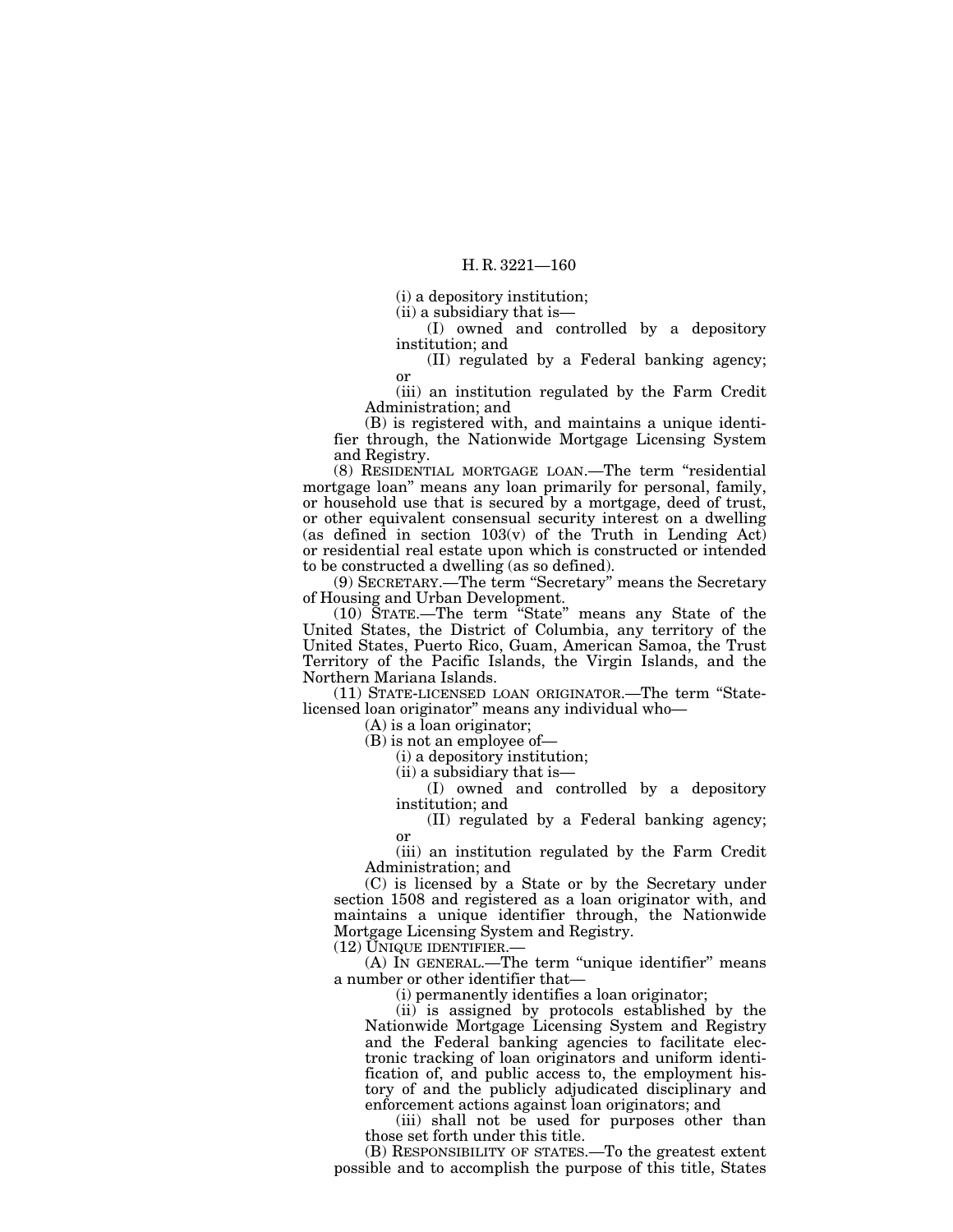shall use unique identifiers in lieu of social security numbers.

#### **SEC. 1504. LICENSE OR REGISTRATION REQUIRED.**

(a) IN GENERAL.—Subject to the existence of a licensing or registration regime, as the case may be, an individual may not engage in the business of a loan originator without first—

(1) obtaining, and maintaining annually—

(A) a registration as a registered loan originator; or (B) a license and registration as a State-licensed loan originator; and

(2) obtaining a unique identifier.

(b) LOAN PROCESSORS AND UNDERWRITERS.—

(1) SUPERVISED LOAN PROCESSORS AND UNDERWRITERS.— A loan processor or underwriter who does not represent to the public, through advertising or other means of communicating or providing information (including the use of business cards, stationery, brochures, signs, rate lists, or other promotional items), that such individual can or will perform any of the activities of a loan originator shall not be required to be a State-licensed loan originator.

(2) INDEPENDENT CONTRACTORS.—An independent contractor may not engage in residential mortgage loan origination activities as a loan processor or underwriter unless such independent contractor is a State-licensed loan originator.

#### **SEC. 1505. STATE LICENSE AND REGISTRATION APPLICATION AND ISSUANCE.**

(a) BACKGROUND CHECKS.—In connection with an application to any State for licensing and registration as a State-licensed loan originator, the applicant shall, at a minimum, furnish to the Nationwide Mortgage Licensing System and Registry information concerning the applicant's identity, including—

(1) fingerprints for submission to the Federal Bureau of Investigation, and any governmental agency or entity authorized to receive such information for a State and national criminal history background check; and

(2) personal history and experience, including authorization for the System to obtain—

(A) an independent credit report obtained from a consumer reporting agency described in section 603(p) of the Fair Credit Reporting Act; and

(B) information related to any administrative, civil or criminal findings by any governmental jurisdiction.

(b) ISSUANCE OF LICENSE.—The minimum standards for licensing and registration as a State-licensed loan originator shall include the following:

(1) The applicant has never had a loan originator license revoked in any governmental jurisdiction.

(2) The applicant has not been convicted of, or pled guilty or nolo contendere to, a felony in a domestic, foreign, or military court—

(A) during the 7-year period preceding the date of the application for licensing and registration; or

(B) at any time preceding such date of application, if such felony involved an act of fraud, dishonesty, or a breach of trust, or money laundering.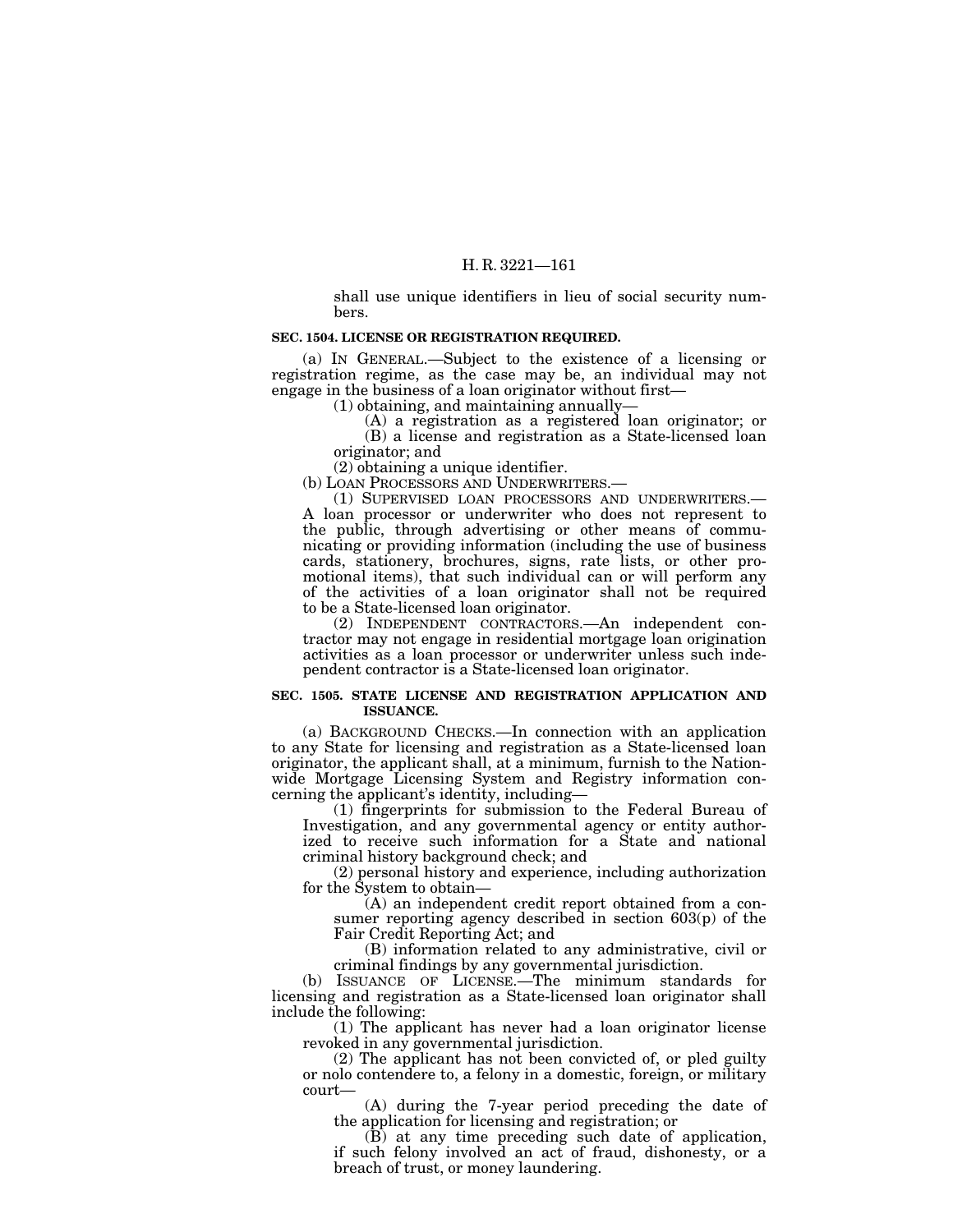(3) The applicant has demonstrated financial responsibility, character, and general fitness such as to command the confidence of the community and to warrant a determination that the loan originator will operate honestly, fairly, and efficiently within the purposes of this title.

(4) The applicant has completed the pre-licensing education requirement described in subsection (c).

(5) The applicant has passed a written test that meets the test requirement described in subsection (d).

(6) The applicant has met either a net worth or surety bond requirement, or paid into a State fund, as required by the State pursuant to section 1508(d)(6).

(c) PRE-LICENSING EDUCATION OF LOAN ORIGINATORS.—

(1) MINIMUM EDUCATIONAL REQUIREMENTS.—In order to meet the pre-licensing education requirement referred to in subsection (b)(4), a person shall complete at least 20 hours of education approved in accordance with paragraph (2), which shall include at least—

(A) 3 hours of Federal law and regulations;

(B) 3 hours of ethics, which shall include instruction on fraud, consumer protection, and fair lending issues; and

(C) 2 hours of training related to lending standards for the nontraditional mortgage product marketplace.

(2) APPROVED EDUCATIONAL COURSES.—For purposes of paragraph (1), pre-licensing education courses shall be reviewed, and approved by the Nationwide Mortgage Licensing System and Registry.

(3) LIMITATION AND STANDARDS.—

(A) LIMITATION.—To maintain the independence of the approval process, the Nationwide Mortgage Licensing System and Registry shall not directly or indirectly offer pre-licensure educational courses for loan originators.

(B) STANDARDS.—In approving courses under this section, the Nationwide Mortgage Licensing System and Registry shall apply reasonable standards in the review and approval of courses.

(d) TESTING OF LOAN ORIGINATORS.—

(1) IN GENERAL.—In order to meet the written test requirement referred to in subsection  $(b)(5)$ , an individual shall pass, in accordance with the standards established under this subsection, a qualified written test developed by the Nationwide Mortgage Licensing System and Registry and administered by an approved test provider.

(2) QUALIFIED TEST.—A written test shall not be treated as a qualified written test for purposes of paragraph (1) unless the test adequately measures the applicant's knowledge and comprehension in appropriate subject areas, including—

(A) ethics;

(B) Federal law and regulation pertaining to mortgage origination;

(C) State law and regulation pertaining to mortgage origination;

(D) Federal and State law and regulation, including instruction on fraud, consumer protection, the nontraditional mortgage marketplace, and fair lending issues.

(3) MINIMUM COMPETENCE.—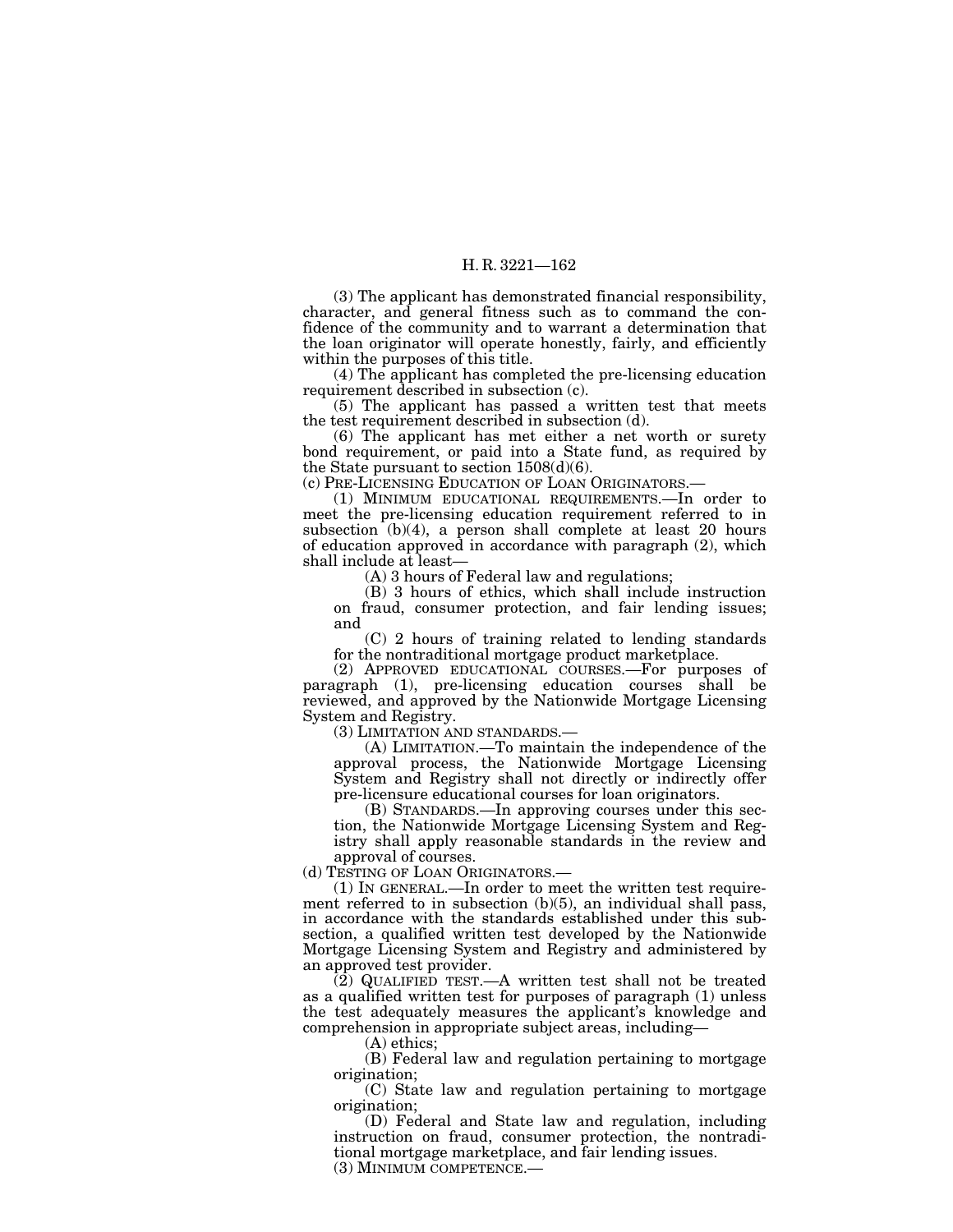(A) PASSING SCORE.—An individual shall not be considered to have passed a qualified written test unless the individual achieves a test score of not less than 75 percent correct answers to questions.

(B) INITIAL RETESTS.—An individual may retake a test 3 consecutive times with each consecutive taking occurring at least 30 days after the preceding test.

(C) SUBSEQUENT RETESTS.—After failing 3 consecutive tests, an individual shall wait at least 6 months before taking the test again.

(D) RETEST AFTER LAPSE OF LICENSE.—A State-licensed loan originator who fails to maintain a valid license for a period of 5 years or longer shall retake the test, not taking into account any time during which such individual is a registered loan originator.

(e) MORTGAGE CALL REPORTS.—Each mortgage licensee shall submit to the Nationwide Mortgage Licensing System and Registry reports of condition, which shall be in such form and shall contain such information as the Nationwide Mortgage Licensing System and Registry may require.

#### **SEC. 1506. STANDARDS FOR STATE LICENSE RENEWAL.**

(a) IN GENERAL.—The minimum standards for license renewal for State-licensed loan originators shall include the following:

(1) The loan originator continues to meet the minimum standards for license issuance.

(2) The loan originator has satisfied the annual continuing education requirements described in subsection (b).

(b) CONTINUING EDUCATION FOR STATE-LICENSED LOAN ORIGI-NATORS.—

(1) IN GENERAL.—In order to meet the annual continuing education requirements referred to in subsection  $(a)(2)$ , a Statelicensed loan originator shall complete at least 8 hours of education approved in accordance with paragraph (2), which shall include at least—

(A) 3 hours of Federal law and regulations;

(B) 2 hours of ethics, which shall include instruction on fraud, consumer protection, and fair lending issues; and

(C) 2 hours of training related to lending standards for the nontraditional mortgage product marketplace.

(2) APPROVED EDUCATIONAL COURSES.—For purposes of paragraph (1), continuing education courses shall be reviewed, and approved by the Nationwide Mortgage Licensing System and Registry.

(3) CALCULATION OF CONTINUING EDUCATION CREDITS.—A State-licensed loan originator—

(A) may only receive credit for a continuing education course in the year in which the course is taken; and

(B) may not take the same approved course in the same or successive years to meet the annual requirements for continuing education.

(4) INSTRUCTOR CREDIT.—A State-licensed loan originator who is approved as an instructor of an approved continuing education course may receive credit for the originator's own annual continuing education requirement at the rate of 2 hours credit for every 1 hour taught.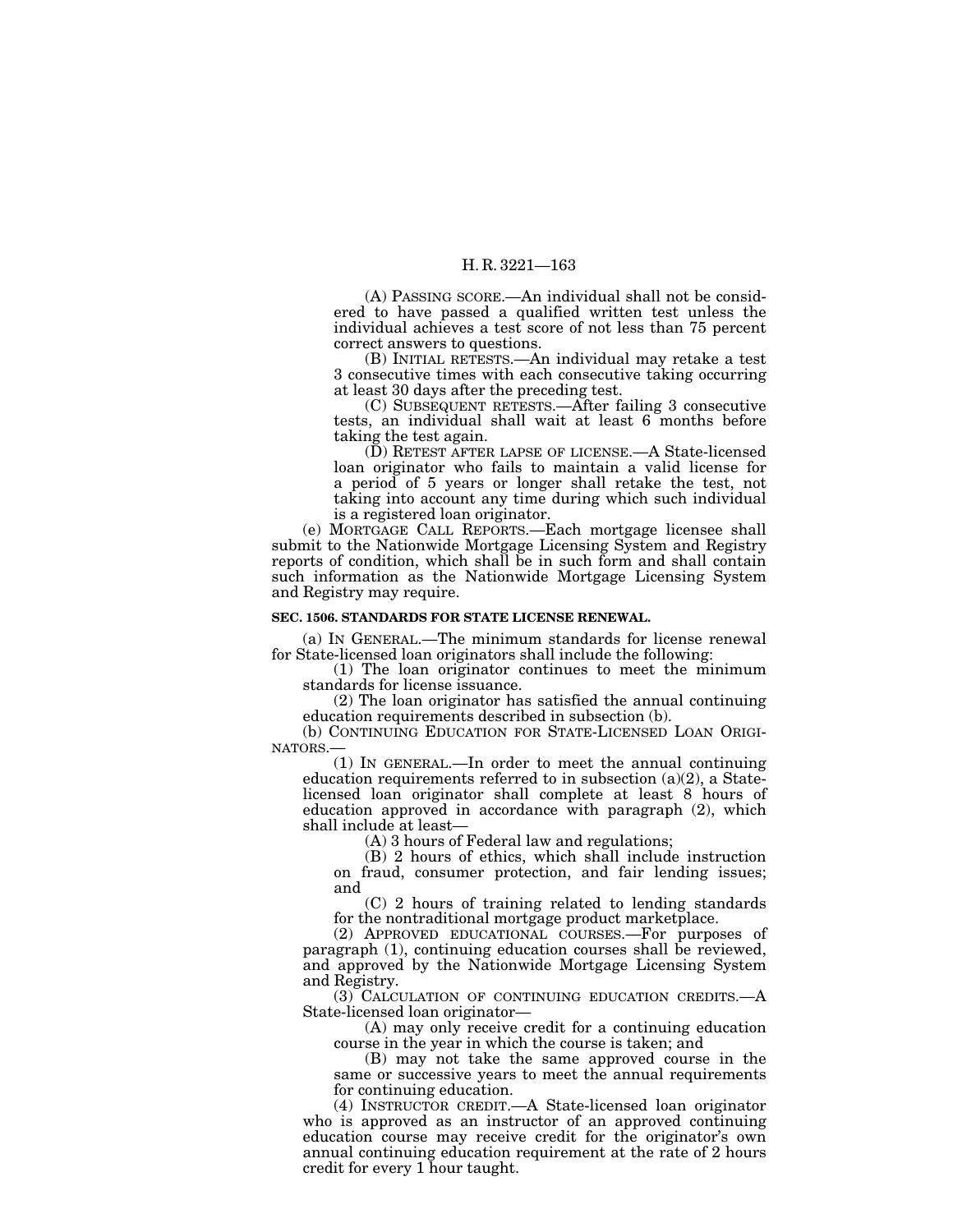(5) LIMITATION AND STANDARDS.—

(A) LIMITATION.—To maintain the independence of the approval process, the Nationwide Mortgage Licensing System and Registry shall not directly or indirectly offer any continuing education courses for loan originators.

(B) STANDARDS.—In approving courses under this section, the Nationwide Mortgage Licensing System and Registry shall apply reasonable standards in the review and approval of courses.

#### **SEC. 1507. SYSTEM OF REGISTRATION ADMINISTRATION BY FEDERAL AGENCIES.**

(a) DEVELOPMENT.—

(1) IN GENERAL.—The Federal banking agencies shall jointly, through the Federal Financial Institutions Examination Council, and together with the Farm Credit Administration, develop and maintain a system for registering employees of a depository institution, employees of a subsidiary that is owned and controlled by a depository institution and regulated by a Federal banking agency, or employees of an institution regulated by the Farm Credit Administration, as registered loan originators with the Nationwide Mortgage Licensing System and Registry. The system shall be implemented before the end of the 1-year period beginning on the date of enactment of this title.

(2) REGISTRATION REQUIREMENTS.—In connection with the registration of any loan originator under this subsection, the appropriate Federal banking agency and the Farm Credit Administration shall, at a minimum, furnish or cause to be furnished to the Nationwide Mortgage Licensing System and Registry information concerning the employees's identity, including—

(A) fingerprints for submission to the Federal Bureau of Investigation, and any governmental agency or entity authorized to receive such information for a State and national criminal history background check; and

(B) personal history and experience, including authorization for the Nationwide Mortgage Licensing System and Registry to obtain information related to any administrative, civil or criminal findings by any governmental jurisdiction.

(b) COORDINATION.—

(1) UNIQUE IDENTIFIER.—The Federal banking agencies, through the Financial Institutions Examination Council, and the Farm Credit Administration shall coordinate with the Nationwide Mortgage Licensing System and Registry to establish protocols for assigning a unique identifier to each registered loan originator that will facilitate electronic tracking and uniform identification of, and public access to, the employment history of and publicly adjudicated disciplinary and enforcement actions against loan originators.

(2) NATIONWIDE MORTGAGE LICENSING SYSTEM AND REG-ISTRY DEVELOPMENT.—To facilitate the transfer of information required by subsection  $(a)(2)$ , the Nationwide Mortgage Licensing System and Registry shall coordinate with the Federal banking agencies, through the Financial Institutions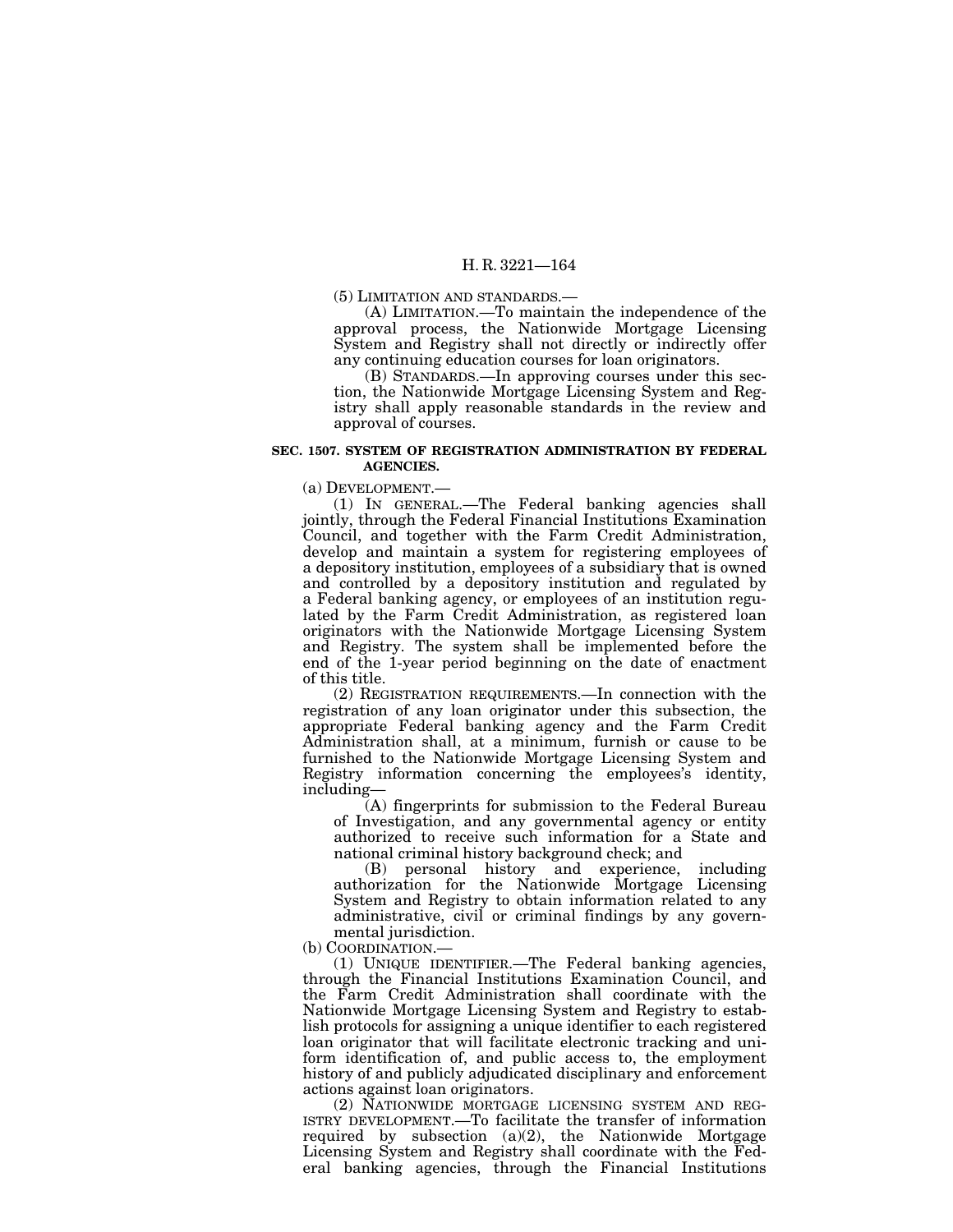Examination Council, and the Farm Credit Administration concerning the development and operation, by such System and Registry, of the registration functionality and data requirements for loan originators.

(c) CONSIDERATION OF FACTORS AND PROCEDURES.—In establishing the registration procedures under subsection (a) and the protocols for assigning a unique identifier to a registered loan originator, the Federal banking agencies shall make such de minimis exceptions as may be appropriate to paragraphs  $(1)(A)$ and (2) of section 1504(a), shall make reasonable efforts to utilize existing information to minimize the burden of registering loan originators, and shall consider methods for automating the process to the greatest extent practicable consistent with the purposes of this title.

#### **SEC. 1508. SECRETARY OF HOUSING AND URBAN DEVELOPMENT BACKUP AUTHORITY TO ESTABLISH A LOAN ORIGINATOR LICENSING SYSTEM.**

(a) BACKUP LICENSING SYSTEM.—If, by the end of the 1-year period, or the 2-year period in the case of a State whose legislature meets only biennially, beginning on the date of the enactment of this title or at any time thereafter, the Secretary determines that a State does not have in place by law or regulation a system for licensing and registering loan originators that meets the requirements of sections 1505 and 1506 and subsection (d) of this section, or does not participate in the Nationwide Mortgage Licensing System and Registry, the Secretary shall provide for the establishment and maintenance of a system for the licensing and registration by the Secretary of loan originators operating in such State as State-licensed loan originators.

(b) LICENSING AND REGISTRATION REQUIREMENTS.—The system established by the Secretary under subsection (a) for any State shall meet the requirements of sections 1505 and 1506 for Statelicensed loan originators.

(c) UNIQUE IDENTIFIER.—The Secretary shall coordinate with the Nationwide Mortgage Licensing System and Registry to establish protocols for assigning a unique identifier to each loan originator licensed by the Secretary as a State-licensed loan originator that will facilitate electronic tracking and uniform identification of, and public access to, the employment history of and the publicly adjudicated disciplinary and enforcement actions against loan originators.

(d) STATE LICENSING LAW REQUIREMENTS.—For purposes of this section, the law in effect in a State meets the requirements of this subsection if the Secretary determines the law satisfies the following minimum requirements:

(1) A State loan originator supervisory authority is maintained to provide effective supervision and enforcement of such law, including the suspension, termination, or nonrenewal of a license for a violation of State or Federal law.

(2) The State loan originator supervisory authority ensures that all State-licensed loan originators operating in the State are registered with Nationwide Mortgage Licensing System and Registry.

(3) The State loan originator supervisory authority is required to regularly report violations of such law, as well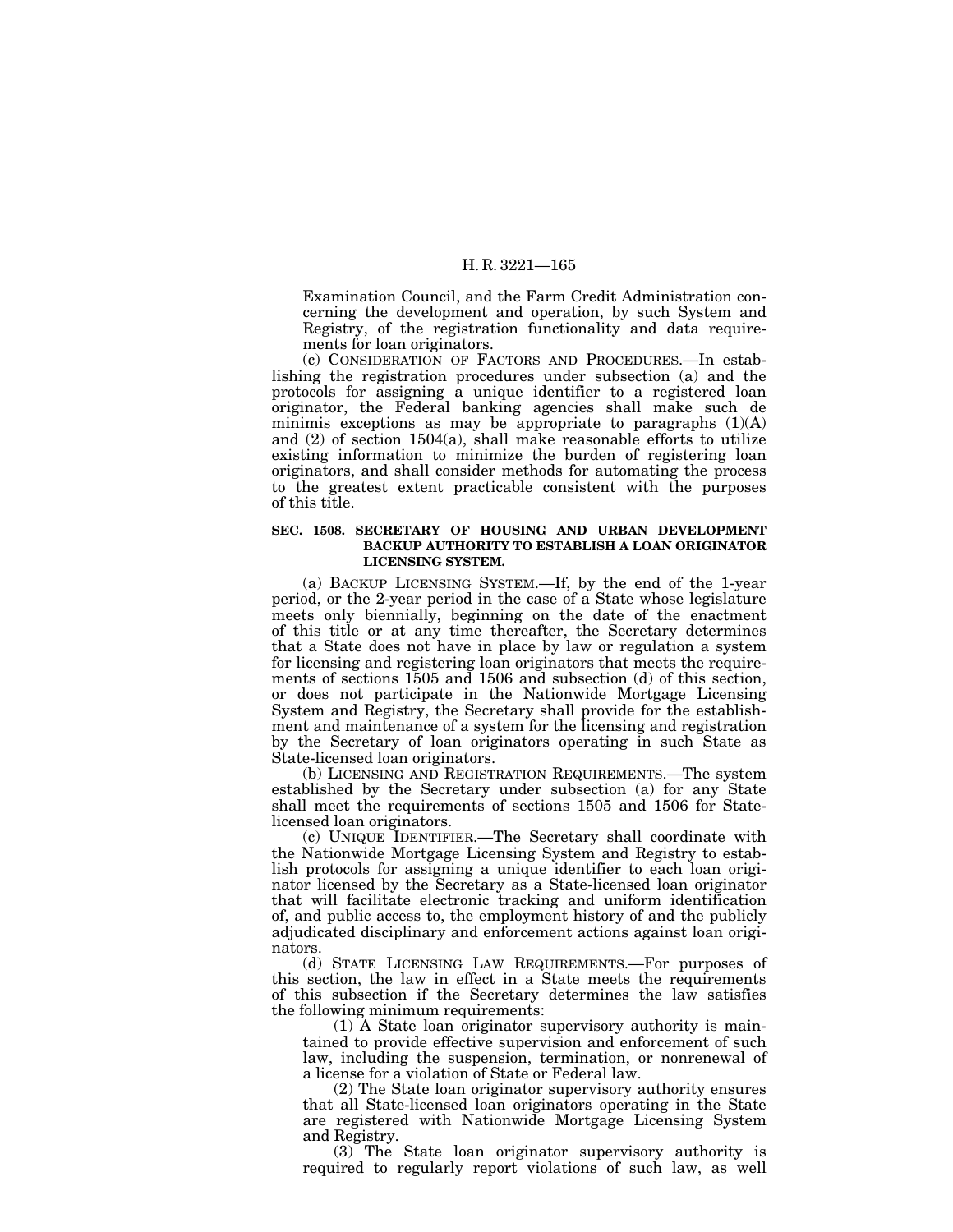as enforcement actions and other relevant information, to the Nationwide Mortgage Licensing System and Registry.

(4) The State loan originator supervisory authority has a process in place for challenging information contained in the Nationwide Mortgage Licensing System and Registry.

(5) The State loan originator supervisory authority has established a mechanism to assess civil money penalties for individuals acting as mortgage originators in their State without a valid license or registration.

(6) The State loan originator supervisory authority has established minimum net worth or surety bonding requirements that reflect the dollar amount of loans originated by a residential mortgage loan originator, or has established a recovery fund paid into by the loan originators.

(e) TEMPORARY EXTENSION OF PERIOD.—The Secretary may extend, by not more than 24 months, the 1-year or 2-year period, as the case may be, referred to in subsection (a) for the licensing of loan originators in any State under a State licensing law that meets the requirements of sections 1505 and 1506 and subsection (d) if the Secretary determines that such State is making a good faith effort to establish a State licensing law that meets such requirements, license mortgage originators under such law, and register such originators with the Nationwide Mortgage Licensing System and Registry.

#### **SEC. 1509. BACKUP AUTHORITY TO ESTABLISH A NATIONWIDE MORT-GAGE LICENSING AND REGISTRY SYSTEM.**

If at any time the Secretary determines that the Nationwide Mortgage Licensing System and Registry is failing to meet the requirements and purposes of this title for a comprehensive licensing, supervisory, and tracking system for loan originators, the Secretary shall establish and maintain such a system to carry out the purposes of this title and the effective registration and regulation of loan originators.

## **SEC. 1510. FEES.**

The Federal banking agencies, the Farm Credit Administration, the Secretary, and the Nationwide Mortgage Licensing System and Registry may charge reasonable fees to cover the costs of maintaining and providing access to information from the Nationwide Mortgage Licensing System and Registry, to the extent that such fees are not charged to consumers for access to such system and registry.

# **SEC. 1511. BACKGROUND CHECKS OF LOAN ORIGINATORS.**

(a) ACCESS TO RECORDS.—Notwithstanding any other provision of law, in providing identification and processing functions, the Attorney General shall provide access to all criminal history information to the appropriate State officials responsible for regulating State-licensed loan originators to the extent criminal history background checks are required under the laws of the State for the licensing of such loan originators.

(b) AGENT.—For the purposes of this section and in order to reduce the points of contact which the Federal Bureau of Investigation may have to maintain for purposes of subsection (a), the Conference of State Bank Supervisors or a wholly owned subsidiary may be used as a channeling agent of the States for requesting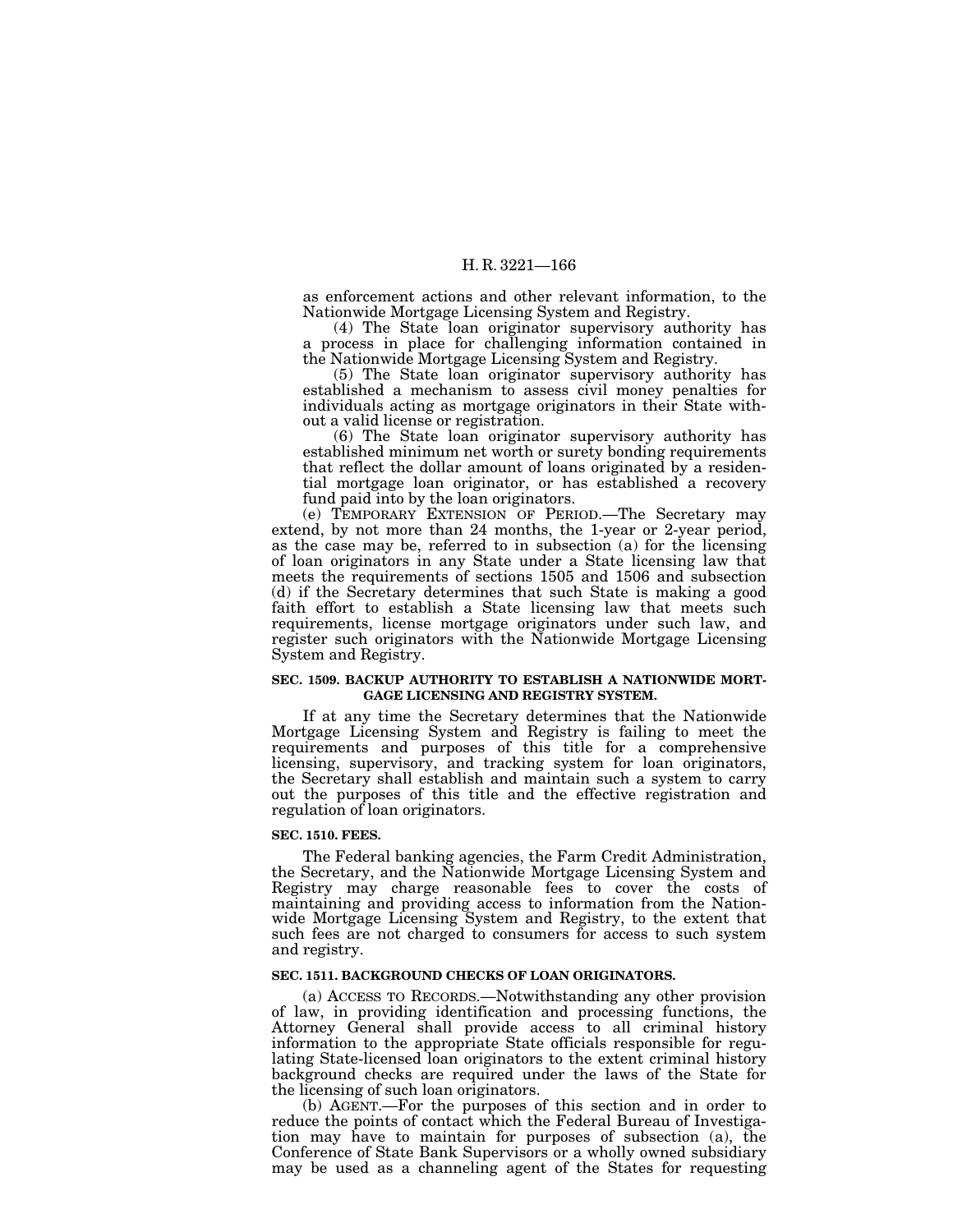and distributing information between the Department of Justice and the appropriate State agencies.

#### **SEC. 1512. CONFIDENTIALITY OF INFORMATION.**

(a) SYSTEM CONFIDENTIALITY.—Except as otherwise provided in this section, any requirement under Federal or State law regarding the privacy or confidentiality of any information or material provided to the Nationwide Mortgage Licensing System and Registry or a system established by the Secretary under section 1509, and any privilege arising under Federal or State law (including the rules of any Federal or State court) with respect to such information or material, shall continue to apply to such information or material after the information or material has been disclosed to the system. Such information and material may be shared with all State and Federal regulatory officials with mortgage industry oversight authority without the loss of privilege or the loss of confidentiality protections provided by Federal and State laws.

(b) NONAPPLICABILITY OF CERTAIN REQUIREMENTS.—Information or material that is subject to a privilege or confidentiality under subsection (a) shall not be subject to—

(1) disclosure under any Federal or State law governing the disclosure to the public of information held by an officer or an agency of the Federal Government or the respective State; or

(2) subpoena or discovery, or admission into evidence, in any private civil action or administrative process, unless with respect to any privilege held by the Nationwide Mortgage Licensing System and Registry or the Secretary with respect to such information or material, the person to whom such information or material pertains waives, in whole or in part, in the discretion of such person, that privilege.

(c) COORDINATION WITH OTHER LAW.—Any State law, including any State open record law, relating to the disclosure of confidential supervisory information or any information or material described in subsection (a) that is inconsistent with subsection (a) shall be superseded by the requirements of such provision to the extent State law provides less confidentiality or a weaker privilege.

(d) PUBLIC ACCESS TO INFORMATION.—This section shall not apply with respect to the information or material relating to the employment history of, and publicly adjudicated disciplinary and enforcement actions against, loan originators that is included in Nationwide Mortgage Licensing System and Registry for access by the public.

## **SEC. 1513. LIABILITY PROVISIONS.**

The Secretary, any State official or agency, any Federal banking agency, or any organization serving as the administrator of the Nationwide Mortgage Licensing System and Registry or a system established by the Secretary under section 1509, or any officer or employee of any such entity, shall not be subject to any civil action or proceeding for monetary damages by reason of the good faith action or omission of any officer or employee of any such entity, while acting within the scope of office or employment, relating to the collection, furnishing, or dissemination of information concerning persons who are loan originators or are applying for licensing or registration as loan originators.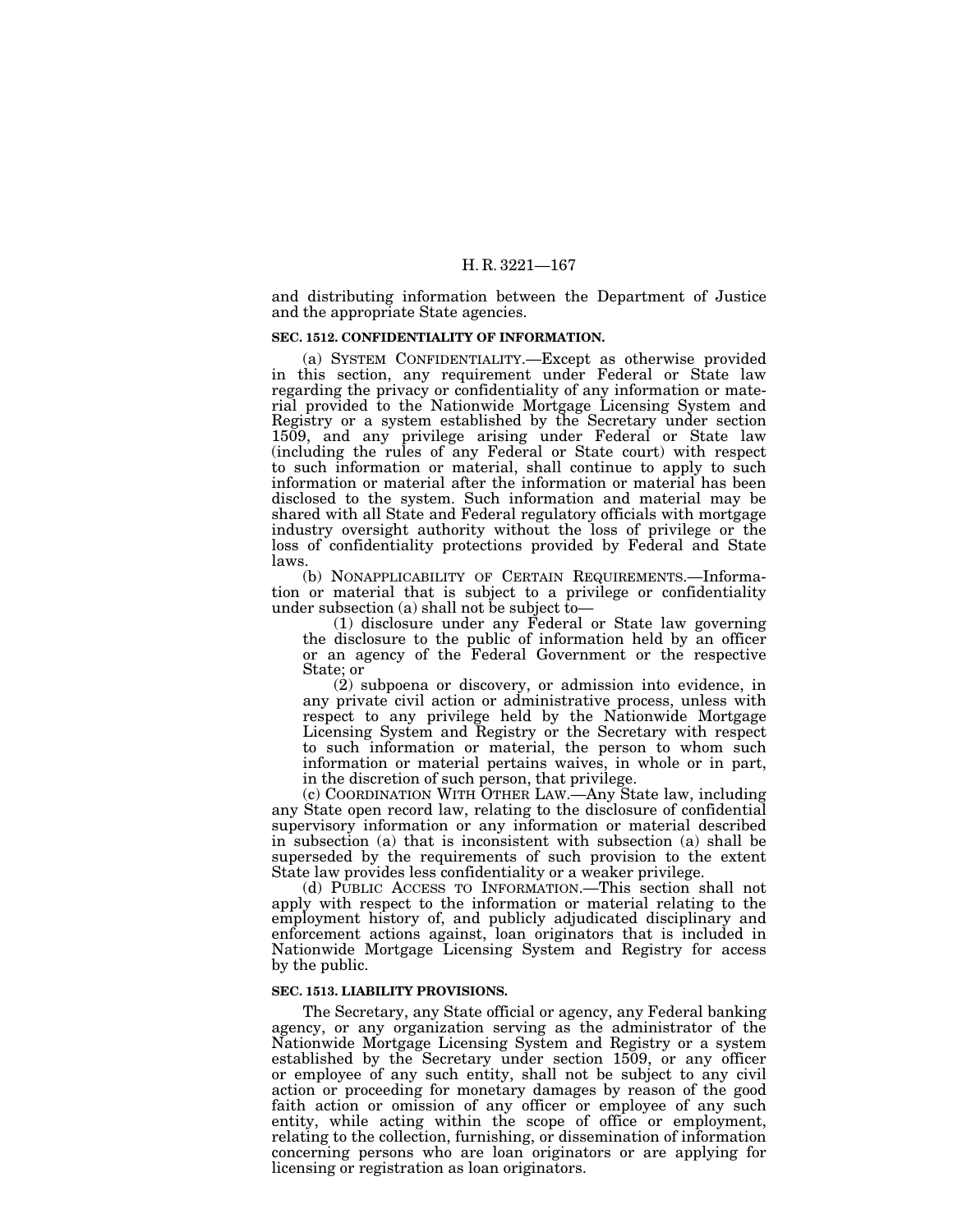#### **SEC. 1514. ENFORCEMENT UNDER HUD BACKUP LICENSING SYSTEM.**

(a) SUMMONS AUTHORITY.—The Secretary may—

(1) examine any books, papers, records, or other data of any loan originator operating in any State which is subject to a licensing system established by the Secretary under section 1508; and

(2) summon any loan originator referred to in paragraph (1) or any person having possession, custody, or care of the reports and records relating to such loan originator, to appear before the Secretary or any delegate of the Secretary at a time and place named in the summons and to produce such books, papers, records, or other data, and to give testimony, under oath, as may be relevant or material to an investigation of such loan originator for compliance with the requirements of this title.<br>(b) Examination Authority.—

 $(1)$  In GENERAL.—If the Secretary establishes a licensing system under section 1508 for any State, the Secretary shall appoint examiners for the purposes of administering such section.

(2) POWER TO EXAMINE.—Any examiner appointed under paragraph (1) shall have power, on behalf of the Secretary, to make any examination of any loan originator operating in any State which is subject to a licensing system established by the Secretary under section 1508 whenever the Secretary determines an examination of any loan originator is necessary to determine the compliance by the originator with this title.

(3) REPORT OF EXAMINATION.—Each examiner appointed under paragraph (1) shall make a full and detailed report of examination of any loan originator examined to the Secretary.

(4) ADMINISTRATION OF OATHS AND AFFIRMATIONS; EVI- DENCE.—In connection with examinations of loan originators operating in any State which is subject to a licensing system established by the Secretary under section 1508, or with other types of investigations to determine compliance with applicable law and regulations, the Secretary and examiners appointed by the Secretary may administer oaths and affirmations and examine and take and preserve testimony under oath as to any matter in respect to the affairs of any such loan originator.

(5) ASSESSMENTS.—The cost of conducting any examination of any loan originator operating in any State which is subject to a licensing system established by the Secretary under section 1508 shall be assessed by the Secretary against the loan originator to meet the Secretary's expenses in carrying out such examination.

(c) CEASE AND DESIST PROCEEDING.—

(1) AUTHORITY OF SECRETARY.—If the Secretary finds, after notice and opportunity for hearing, that any person is violating, has violated, or is about to violate any provision of this title, or any regulation thereunder, with respect to a State which is subject to a licensing system established by the Secretary under section 1508, the Secretary may publish such findings and enter an order requiring such person, and any other person that is, was, or would be a cause of the violation, due to an act or omission the person knew or should have known would contribute to such violation, to cease and desist from committing or causing such violation and any future violation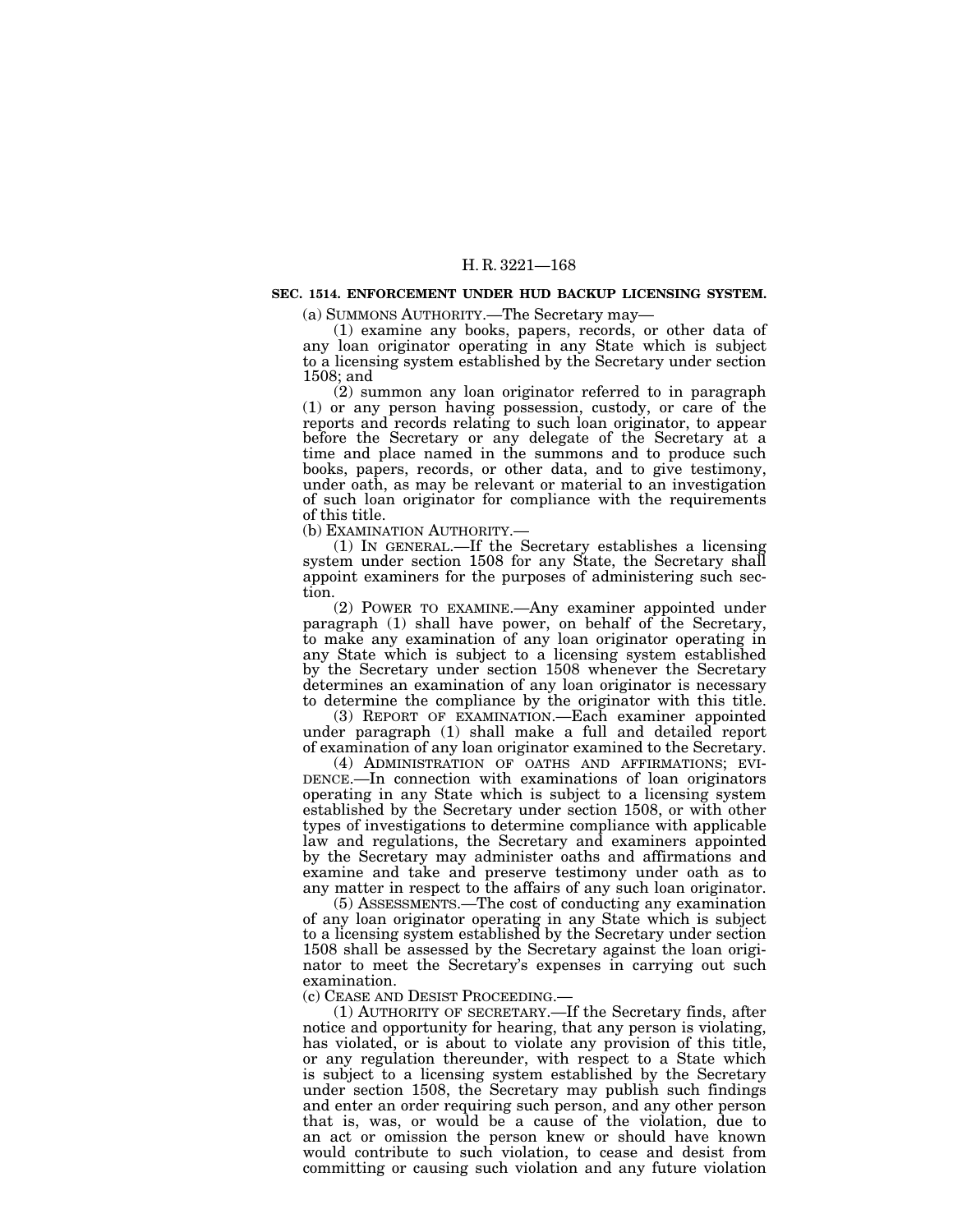of the same provision, rule, or regulation. Such order may, in addition to requiring a person to cease and desist from committing or causing a violation, require such person to comply, or to take steps to effect compliance, with such provision or regulation, upon such terms and conditions and within such time as the Secretary may specify in such order. Any such order may, as the Secretary deems appropriate, require future compliance or steps to effect future compliance, either permanently or for such period of time as the Secretary may specify, with such provision or regulation with respect to any loan originator.

(2) HEARING.—The notice instituting proceedings pursuant to paragraph (1) shall fix a hearing date not earlier than 30 days nor later than 60 days after service of the notice unless an earlier or a later date is set by the Secretary with the consent of any respondent so served.

(3) TEMPORARY ORDER.—Whenever the Secretary determines that the alleged violation or threatened violation specified in the notice instituting proceedings pursuant to paragraph (1), or the continuation thereof, is likely to result in significant dissipation or conversion of assets, significant harm to consumers, or substantial harm to the public interest prior to the completion of the proceedings, the Secretary may enter a temporary order requiring the respondent to cease and desist from the violation or threatened violation and to take such action to prevent the violation or threatened violation and to prevent dissipation or conversion of assets, significant harm to consumers, or substantial harm to the public interest as the Secretary deems appropriate pending completion of such proceedings. Such an order shall be entered only after notice and opportunity for a hearing, unless the Secretary determines that notice and hearing prior to entry would be impracticable or contrary to the public interest. A temporary order shall become effective upon service upon the respondent and, unless set aside, limited, or suspended by the Secretary or a court of competent jurisdiction, shall remain effective and enforceable pending the completion of the proceedings.

(4) REVIEW OF TEMPORARY ORDERS.—

(A) REVIEW BY SECRETARY.—At any time after the respondent has been served with a temporary cease and desist order pursuant to paragraph (3), the respondent may apply to the Secretary to have the order set aside, limited, or suspended. If the respondent has been served with a temporary cease and desist order entered without a prior hearing before the Secretary, the respondent may, within 10 days after the date on which the order was served, request a hearing on such application and the Secretary shall hold a hearing and render a decision on such application at the earliest possible time.

(B) JUDICIAL REVIEW.—Within—

(i) 10 days after the date the respondent was served with a temporary cease and desist order entered with a prior hearing before the Secretary; or

(ii) 10 days after the Secretary renders a decision on an application and hearing under paragraph (1), with respect to any temporary cease and desist order entered without a prior hearing before the Secretary,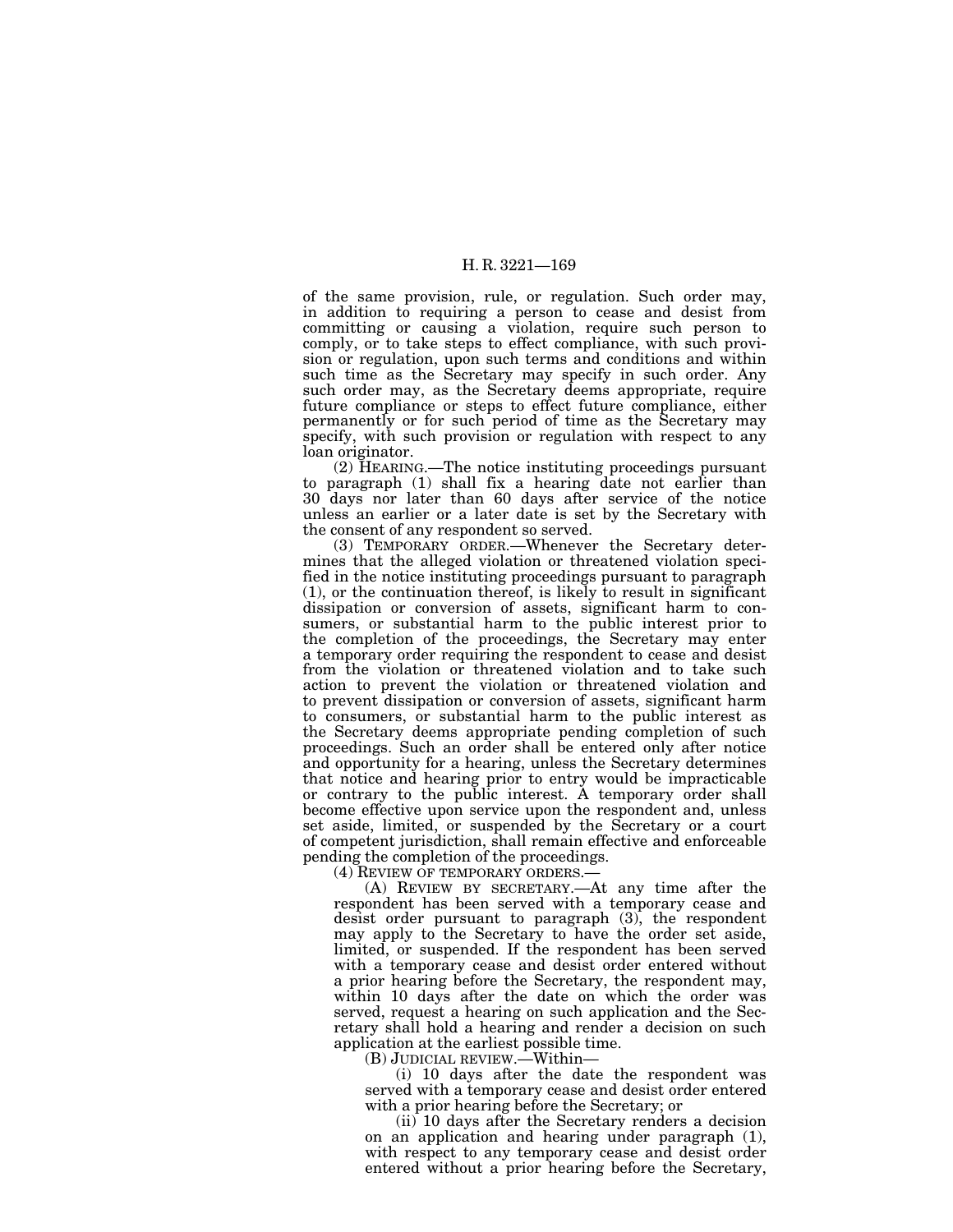the respondent may apply to the United States district court for the district in which the respondent resides or has its principal place of business, or for the District of Columbia, for an order setting aside, limiting, or suspending the effectiveness or enforcement of the order, and the court shall have jurisdiction to enter such an order. A respondent served with a temporary cease and desist order entered without a prior hearing before the Secretary may not apply to the court except after hearing and decision by the Secretary on the respondent's application under subparagraph (A).

(C) NO AUTOMATIC STAY OF TEMPORARY ORDER.—The commencement of proceedings under subparagraph (B) shall not, unless specifically ordered by the court, operate as a stay of the Secretary's order.

(5) AUTHORITY OF THE SECRETARY TO PROHIBIT PERSONS FROM SERVING AS LOAN ORIGINATORS.—In any cease and desist proceeding under paragraph (1), the Secretary may issue an order to prohibit, conditionally or unconditionally, and permanently or for such period of time as the Secretary shall determine, any person who has violated this title or regulations thereunder, from acting as a loan originator if the conduct of that person demonstrates unfitness to serve as a loan originator.

(d) AUTHORITY OF THE SECRETARY TO ASSESS MONEY PEN-ALTIES.—

(1) IN GENERAL.—The Secretary may impose a civil penalty on a loan originator operating in any State which is subject to a licensing system established by the Secretary under section 1508, if the Secretary finds, on the record after notice and opportunity for hearing, that such loan originator has violated or failed to comply with any requirement of this title or any regulation prescribed by the Secretary under this title or order issued under subsection (c).

(2) MAXIMUM AMOUNT OF PENALTY.—The maximum amount of penalty for each act or omission described in paragraph (1) shall be \$25,000.

#### **SEC. 1515. STATE EXAMINATION AUTHORITY.**

In addition to any authority allowed under State law a State licensing agency shall have the authority to conduct investigations and examinations as follows:

(1) For the purposes of investigating violations or complaints arising under this title, or for the purposes of examination, the State licensing agency may review, investigate, or examine any loan originator licensed or required to be licensed under this title, as often as necessary in order to carry out the purposes of this title.

(2) Each such loan originator shall make available upon request to the State licensing agency the books and records relating to the operations of such originator. The State licensing agency may have access to such books and records and interview the officers, principals, loan originators, employees, independent contractors, agents, and customers of the licensee concerning their business.

(3) The authority of this section shall remain in effect, whether such a loan originator acts or claims to act under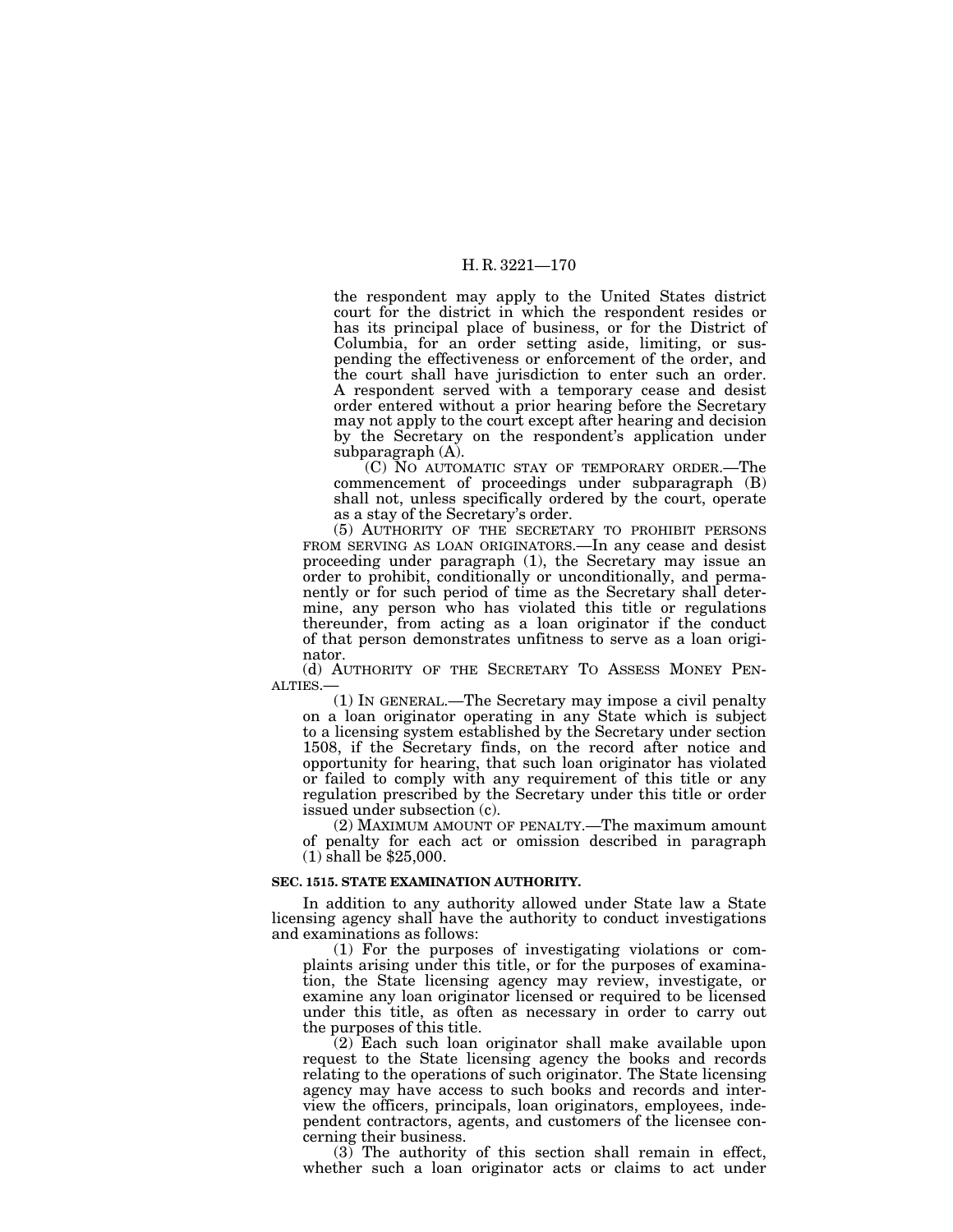any licensing or registration law of such State, or claims to act without such authority.

(4) No person subject to investigation or examination under this section may knowingly withhold, abstract, remove, mutilate, destroy, or secrete any books, records, computer records, or other information.

#### **SEC. 1516. REPORTS AND RECOMMENDATIONS TO CONGRESS.**

(a) ANNUAL REPORTS.—Not later than 1 year after the date of enactment of this title, and annually thereafter, the Secretary shall submit a report to Congress on the effectiveness of the provisions of this title, including legislative recommendations, if any, for strengthening consumer protections, enhancing examination standards, streamlining communication between all stakeholders involved in residential mortgage loan origination and processing, and establishing performance based bonding requirements for mortgage originators or institutions that employ such brokers.

(b) LEGISLATIVE RECOMMENDATIONS.—Not later than 6 months after the date of enactment of this title, the Secretary shall make recommendations to Congress on legislative reforms to the Real Estate Settlement Procedures Act of 1974, that the Secretary deems appropriate to promote more transparent disclosures, allowing consumers to better shop and compare mortgage loan terms and settlement costs.

## **SEC. 1517. STUDY AND REPORTS ON DEFAULTS AND FORECLOSURES.**

(a) STUDY REQUIRED.—The Secretary shall conduct an extensive study of the root causes of default and foreclosure of home loans, using as much empirical data as is available.

(b) PRELIMINARY REPORT TO CONGRESS.—Not later than 6 months after the date of enactment of this title, the Secretary shall submit to Congress a preliminary report regarding the study required by this section.

(c) FINAL REPORT TO CONGRESS.—Not later than 12 months after the date of enactment of this title, the Secretary shall submit to Congress a final report regarding the results of the study required by this section, which shall include any recommended legislation relating to the study, and recommendations for best practices and for a process to provide targeted assistance to populations with the highest risk of potential default or foreclosure.

# **TITLE VI—MISCELLANEOUS**

#### **SEC. 1601. STUDY AND REPORTS ON GUARANTEE FEES.**

(a) ONGOING STUDY OF FEES.—The Director shall conduct an ongoing study of fees charged by enterprises for guaranteeing a mortgage.

(b) COLLECTION OF DATA.—The Director shall, by regulation or order, establish procedures for the collection of data from enterprises for purposes of this subsection, including the format and the process for collection of such data.

(c) REPORTS TO CONGRESS.—The Director shall annually submit a report to Congress on the results of the study conducted under subsection (a), based on the aggregated data collected under subsection (a) for the subject year, regarding the amount of such fees and the criteria used by the enterprises to determine such fees.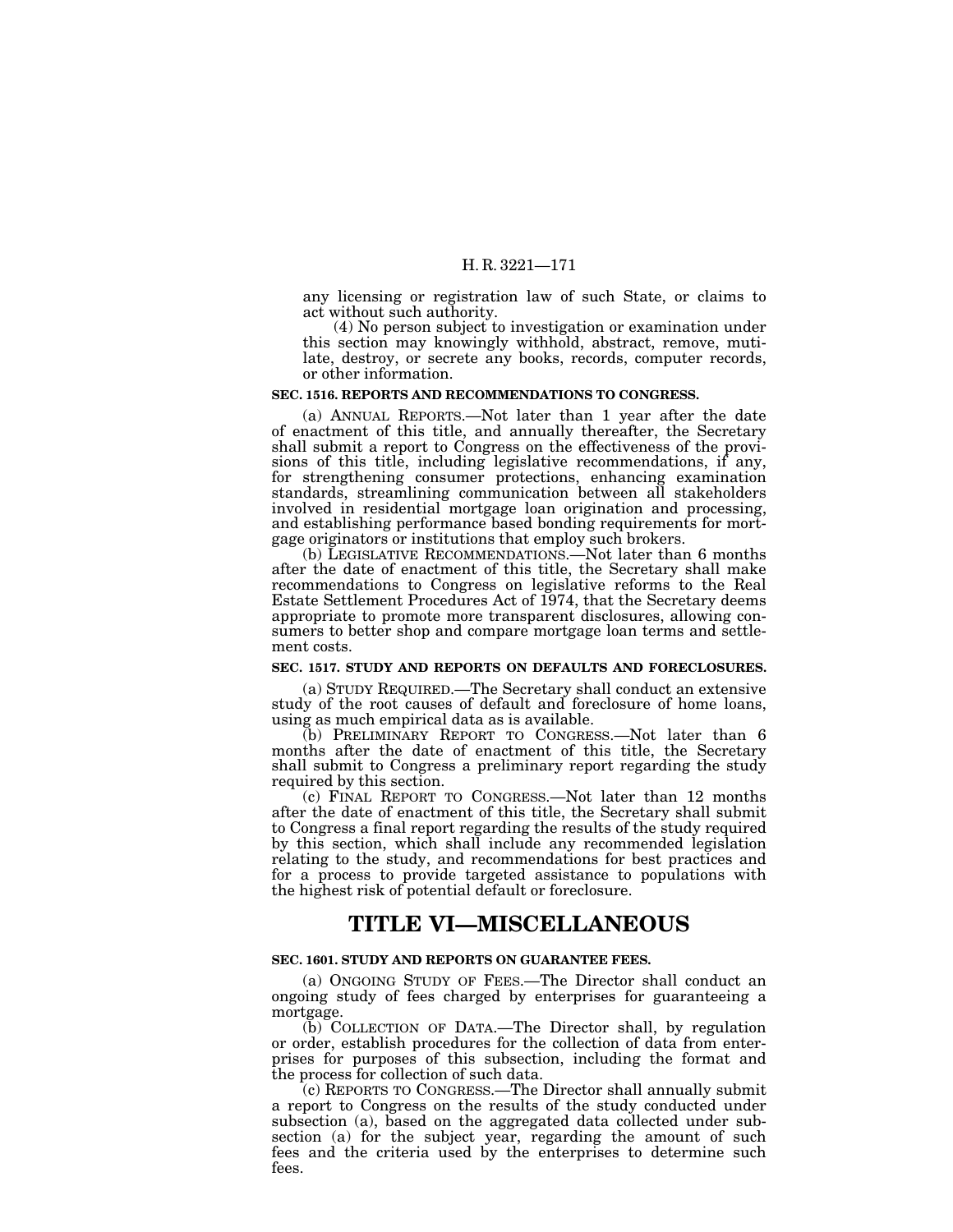(d) CONTENTS OF REPORTS.—The reports required under subsection (c) shall identify and analyze—

(1) the factors considered in determining the amount of the guarantee fees charged;

 $(2)$  the total revenue earned by the enterprises from guarantee fees;

(3) the total costs incurred by the enterprises for providing guarantees;

(4) the average guarantee fee charged by the enterprises; (5) an analysis of any increase or decrease in guarantee

fees from the preceding year; (6) a breakdown of the revenue and costs associated with

providing guarantees, based on product type and risk classifications; and

(7) a breakdown of guarantee fees charged based on asset size of the originator and the number of loans sold or transferred to an enterprise.

(e) PROTECTION OF INFORMATION.—Nothing in this section may be construed to require or authorize the Director to publicly disclose information that is confidential or proprietary.

## **SEC. 1602. STUDY AND REPORT ON DEFAULT RISK EVALUATION.**

(a) STUDY.—The Director shall conduct a study of ways to improve the overall default risk evaluation used with respect to residential mortgage loans. Particular attention shall be paid to the development and utilization of processes and technologies that provide a means to standardize the measurement of risk.

(b) REPORT.—The Director shall submit a report on the study conducted under this section to the Committee on Banking, Housing, and Urban Affairs of the Senate and the Committee on Financial Services of the House of Representatives, not later than 1 year after the date of enactment of this Act.

#### **SEC. 1603. CONVERSION OF HUD CONTRACTS.**

(a) IN GENERAL.—Notwithstanding any other provision of law, the Secretary may, at the request of an owner of a multifamily housing project that exceeds 5,000 units to which a contract for project-based rental assistance under section 8 of the United States Housing Act of 1937 ("Act") (42 U.S.C. 1437f) and a Rental Assistance Payment contract is subject, convert such contracts to a contract for project-based rental assistance under section 8 of the Act.

(b) INITIAL RENEWAL.—

(1) At the request of an owner under subsection (a) made no later than 90 days prior to a conversion, the Secretary may, to the extent sufficient amounts are made available in appropriation Acts and notwithstanding any other law, treat the contemplated resulting contract as if such contract were eligible for initial renewal under section 524(a) of the Multi-Family Assisted Housing Reform and Affordability Act of 1997 (42 U.S.C. 1437f note) (''MAHRA'') (42 U.S.C. 1437f note).

(2) A request by an owner pursuant to paragraph (1) shall be upon such terms and conditions as the Secretary may require.

(c) RESULTING CONTRACT.—The resulting contract shall—

 $(1)$  be subject to section 524 $(a)$  of MAHRA  $(42 \text{ U.S.C. } 1437 \text{ f})$ note);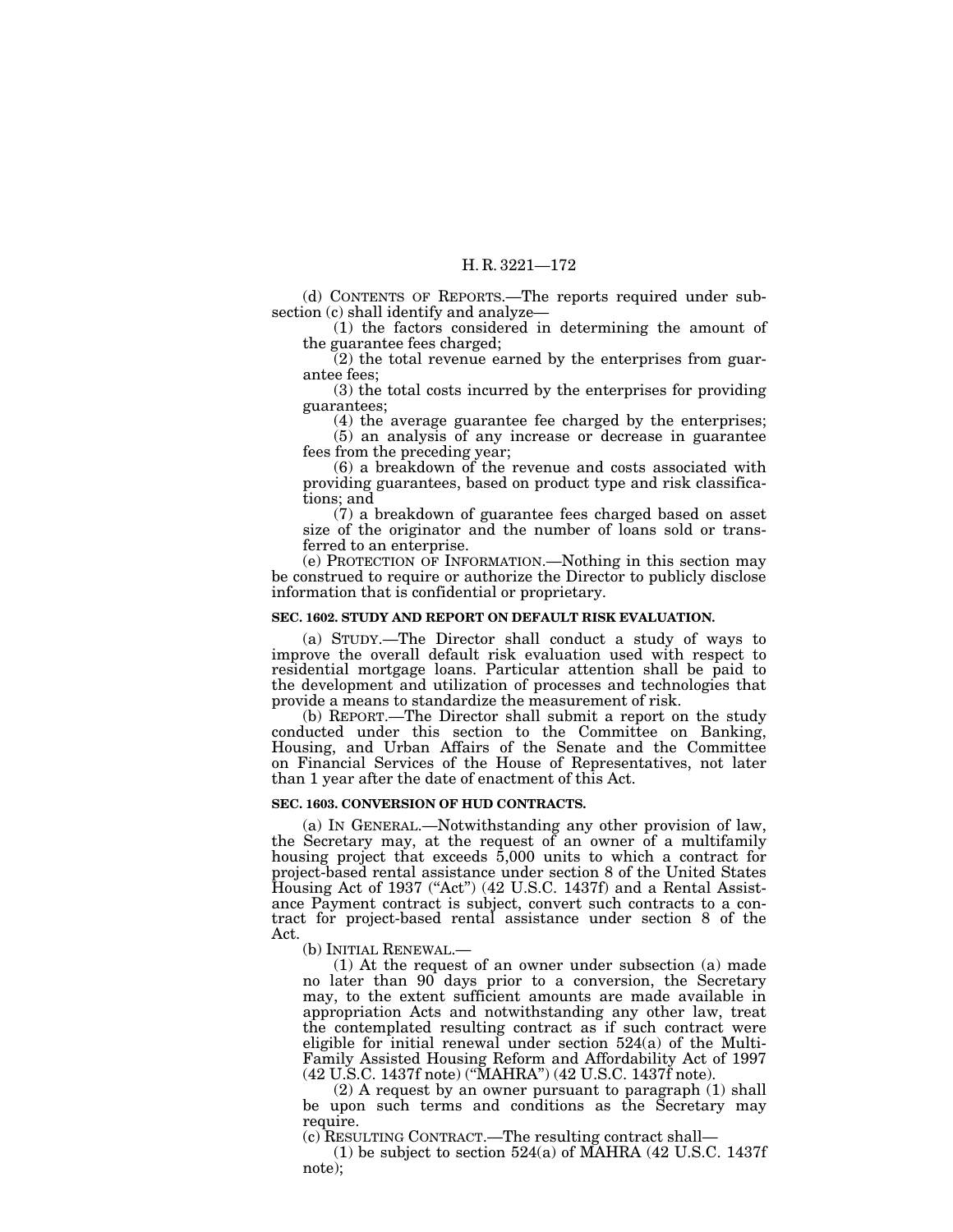(2) be considered for all purposes a contract that has been renewed under section 524(a) of MAHRA (42 U.S.C. 1437f note) for a term not to exceed 20 years;

(3) be subsequently renewable at the request of an owner, under any renewal option for which the project is eligible under MAHRA (42 U.S.C. 1437f note);

(4) contain provisions limiting distributions, as the Secretary determines appropriate, not to exceed 10 percent of the initial investment of the owner;

(5) be subject to the availability of sufficient amounts in appropriation Acts; and

(6) be subject to such other terms and conditions as the Secretary considers appropriate.

(d) INCOME TARGETING.—To the extent that assisted dwelling units, subject to the resulting contract under subsection (a), serve low-income families, as defined in section 3(b)(2) of the Act (42 U.S.C. 1437a(b)(2)) the units shall be considered to be in compliance with all income targeting requirements under the Act (42 U.S.C. 1437 et seq).

(e) TENANT ELIGIBILITY.—Notwithstanding any other provision of law, each family residing in an assisted dwelling unit on the date of conversion of a contract under this section, subject to the resulting contract under subsection (a), shall be considered to meet the applicable requirements for income eligibility and occupancy.

(f) DEFINITIONS.—As used in this section—

(1) the term ''Secretary'' means the Secretary of Housing and Urban Development;

(2) the term ''conversion'' means the action under which a contract for project-based rental assistance under section 8 of the Act and a Rental Assistance Payment contract become a contract for project-based rental assistance under section 8 of the Act (42 U.S.C. 1437f) pursuant to subsection (a);

(3) the term ''resulting contract'' means the new contract after a conversion pursuant to subsection (a); and

(4) the term ''assisted dwelling unit'' means a dwelling unit in a multifamily housing project that exceeds 5,000 units that, on the date of conversion of a contract under this section, is subject to a contract for project-based rental assistance under section 8 of the Act (42 U.S.C. 1437f) or a Rental Assistance Payment contract.

### **SEC. 1604. BRIDGE DEPOSITORY INSTITUTIONS.**

(a) IN GENERAL.—Section 11 of the Federal Deposit Insurance Act (12 U.S.C. 1821) is amended—

 $(1)$  in subsection  $(d)(2)$ –

 $(A)$  in subparagraph  $(F)$ , by striking "as receiver" and all that follows through clause (ii) and inserting the following: "as receiver, with respect to any insured depository institution, organize a new depository institution under subsection (m) or a bridge depository institution under subsection (n).";

(B) in subparagraph (G), by striking ''new bank or a bridge bank'' and inserting ''new depository institution or a bridge depository institution'';

(2) in the heading for subsection  $(e)(10)(C)$ , by striking ''BRIDGE BANKS'' and inserting ''BRIDGE DEPOSITORY INSTITU- TIONS'';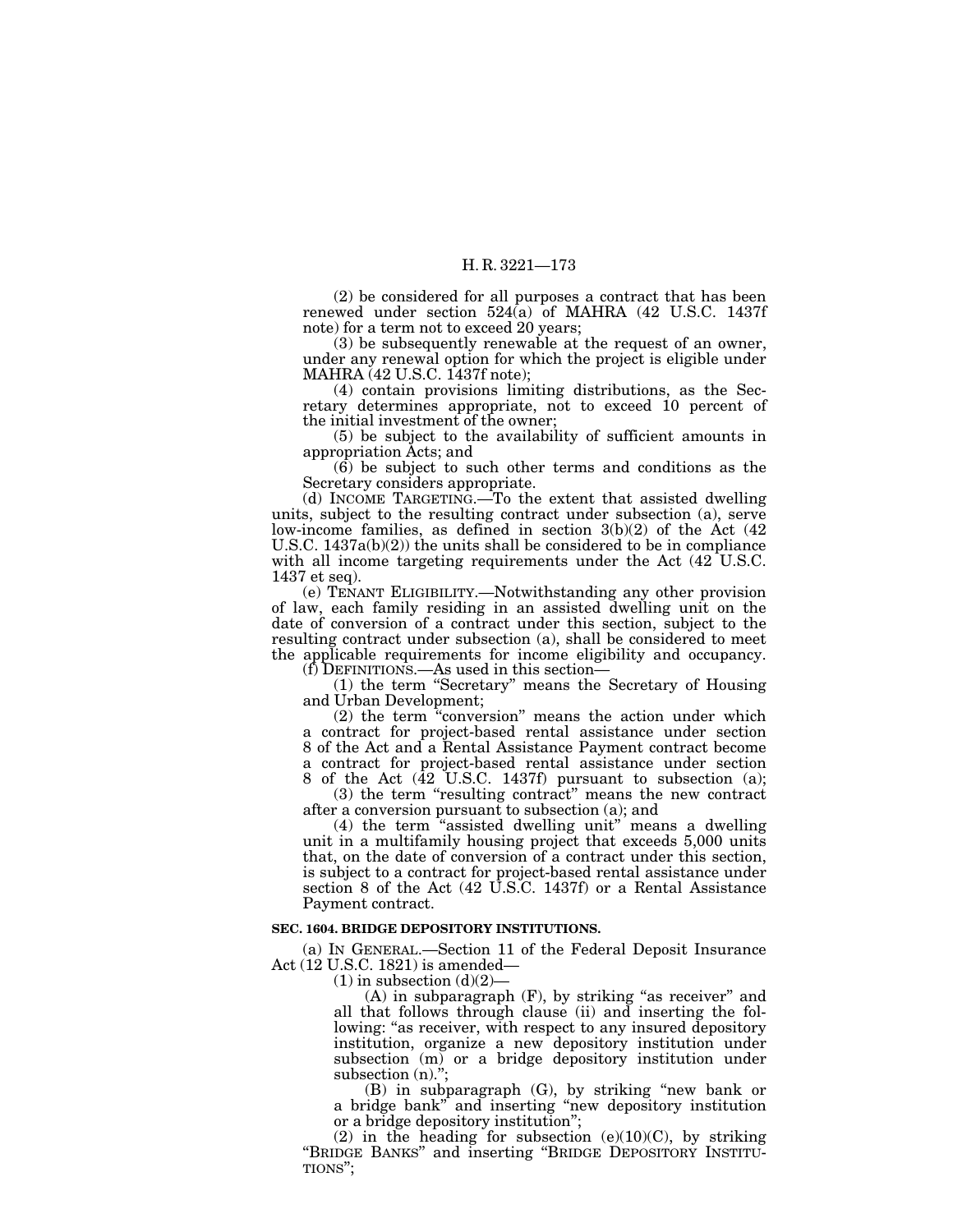(3) in subsection  $(e)(10)(C)(i)$ , by striking "bridge bank" and inserting ''bridge depository institution'';

 $(4)$  in subsection  $(m)$ –

(A) in the subsection heading, by striking ''BANKS'' and inserting "DEPOSITORY INSTITUTIONS";

(B) by striking ''insured bank'' each place such term appears and inserting ''insured depository institution'';

(C) by striking ''new bank'' each place such term appears and inserting ''new depository institution'';

(D) by striking ''such bank'' each place such term appears and inserting ''such depository institution'';

(E) by striking ''the bank'' each place such term appears and inserting ''the insured depository institution'';

(F) in paragraph (1), by inserting ''or Federal savings association<sup>"</sup> after "national bank";

(G) in paragraph (6), by striking ''only bank'' and inserting "only depository institution";

 $(H)$  in paragraph  $(9)$ , by inserting "or the Director of the Office of Thrift Supervision, as appropriate'' after ''Comptroller of the Currency'';

 $(I)$  in paragraph  $(15)$ , by striking ", but in no event" and all that follows through ''located'';

 $(J)$  in paragraph  $(16)$ —

(i) by inserting ''or the Director of the Office of Thrift Supervision, as appropriate," after "Comptroller of the Currency'' each place such term appears;

(ii) by striking ''the bank'' each place such term appears and inserting ''the depository institution'';

(iii) by inserting ''or Federal savings association''

after ''national bank'' each place such term appears; (iv) by inserting ''or Federal savings associations''

after ''national banks''; and (v) by striking ''Such bank'' and inserting ''Such depository institution''; and

(K) in paragraph (18), by inserting ''or the Director of the Office of Thrift Supervision, as appropriate,'' after ''Comptroller of the Currency'' each place such term appears;

 $(5)$  in subsection  $(n)$ —

(A) in the subsection heading, by striking ''BANKS'' and inserting ''DEPOSITORY INSTITUTIONS'';

(B) by striking ''bridge bank'' each place such term appears and inserting ''bridge depository institution'';

(C) by striking ''bridge banks'' each place such term appears (other than in paragraph  $(1)(\dot{A})$ )and inserting ''bridge depository institutions'';

(D) by striking ''bridge bank's'' each place such term appears and inserting ''bridge depository institution's'';

(E) by striking ''insured bank'' each place such term appears and inserting ''insured depository institution'';

(F) by striking ''insured banks'' each place such term appears and inserting ''insured depository institutions'';

(G) by striking ''such bank'' each place such term appears (other than in paragraph  $(4)(J)$ ) and inserting ''such depository institution'';

(H) by striking ''the bank'' each place such term appears and inserting ''the depository institution'';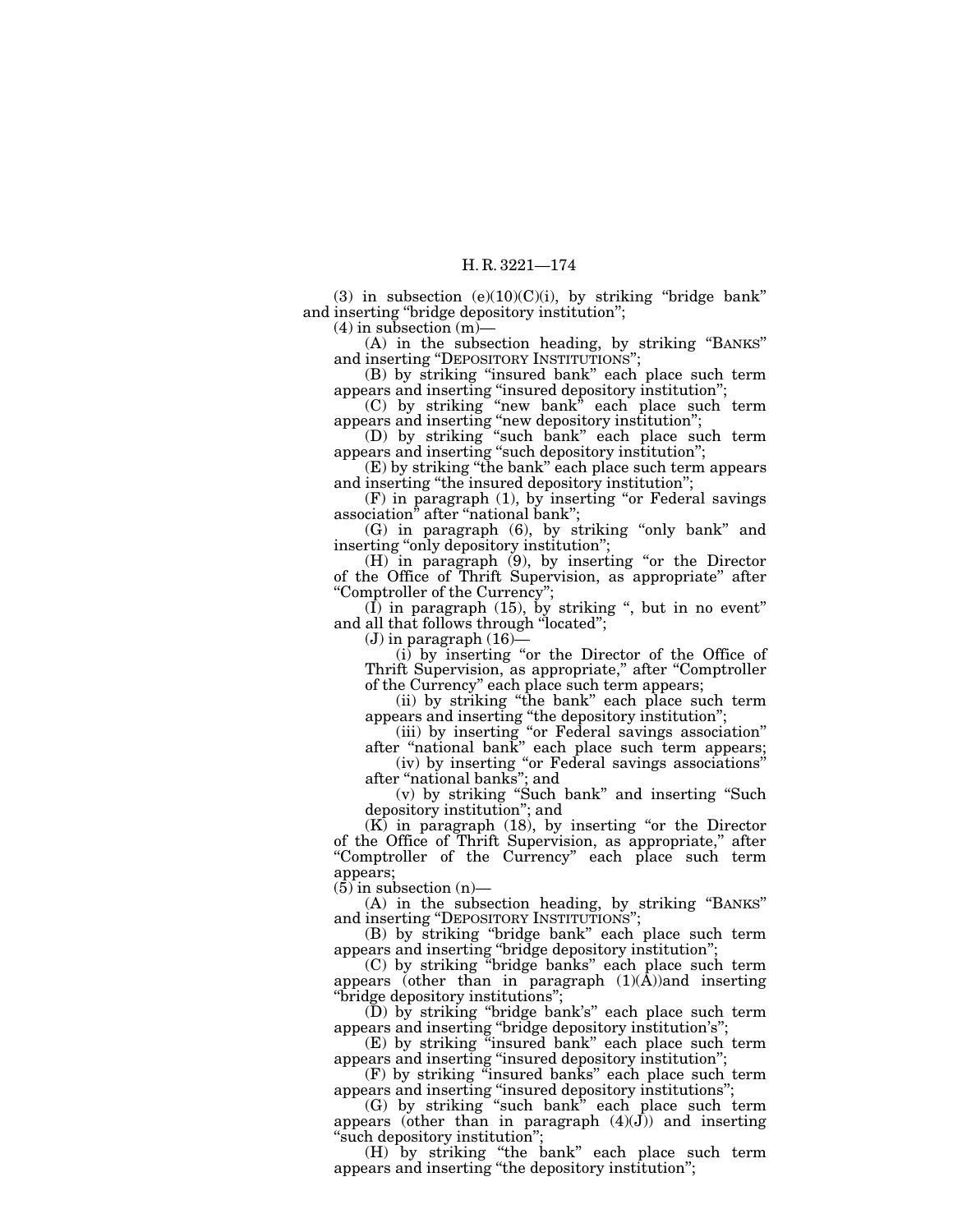(I) by striking ''bank or banks'' each place such term appears and inserting ''depository institution or institutions'

 $(J)$  in paragraph  $(1)(A)$ —

(i) by inserting ", with respect to 1 or more insured banks, or the Director of the Office of Thrift Supervision, with respect to 1 or more insured savings associations," after "Comptroller of the Currency";

(ii) by inserting ''or Federal savings associations, as appropriate,'' after ''national banks'';

(iii) by inserting ''or Federal savings associations, as applicable,'' after ''banking associations''; and

(iv) by striking "as bridge banks" and inserting "as 'bridge depository institutions'";

 $(K)$  in paragraph  $(1)(B)$ —

(i) by striking ''of a bank''; and

(ii) by striking "of that bank";

 $(L)$  in the heading for paragraph  $(1)(E)$ , by inserting "OR FEDERAL SAVINGS ASSOCIATION" before the period;

 $(M)$  in paragraph  $(1)(E)$ , by inserting before the period '', in the case of 1 or more insured banks, and as a Federal savings association, in the case of 1 or more insured savings associations'';

 $(N)$  in paragraph  $(2)$ —

(i) by inserting ''or Federal savings association'' after "national bank" each place such term appears;

(ii) in subparagraph  $(\overline{A})$ , by inserting "or the Director of the Office of Thrift Supervision'' after ''Comptroller of the Currency''; and

(iii) in the heading for subparagraph (B), by inserting ''OR FEDERAL SAVINGS ASSOCIATION'' before the period;

 $(0)$  in paragraph  $(4)$ —

(i) in the matter preceding subparagraph (A), by inserting "or Federal savings association, as appropriate'' after ''national bank'';

(ii) in subparagraph (C), by striking ''under section 5138 of the Revised Statutes or any other'' and inserting "under any";

(iii) by inserting ''and the Director of the Office of Thrift Supervision, as appropriate," after "Comptroller of the Currency'' each place such term appears;

(iv) in subparagraph  $(D)$ , by striking "bank's" and inserting "depository institution's"; and

 $(v)$  in subparagraph  $(H)$ , by striking "a bank in default'' and inserting ''a depository institution in default'';

(P) in paragraph (8)—

 $(i)$  in subparagraph  $(A)$ , by striking "the banks" and inserting "the depository institutions";

(ii) in subparagraph (B), by striking ''bank's'' and inserting ''depository institution's'';

(Q) by striking ''BRIDGE BANK'' or ''BRIDGE BANKS'' as the case may be in the headings for paragraphs (9), (10), (12), and (13) and inserting ''BRIDGE DEPOSITORY INSTITU-TION'' or ''BRIDGE DEPOSITORY INSTITUTIONS'' as appropriate;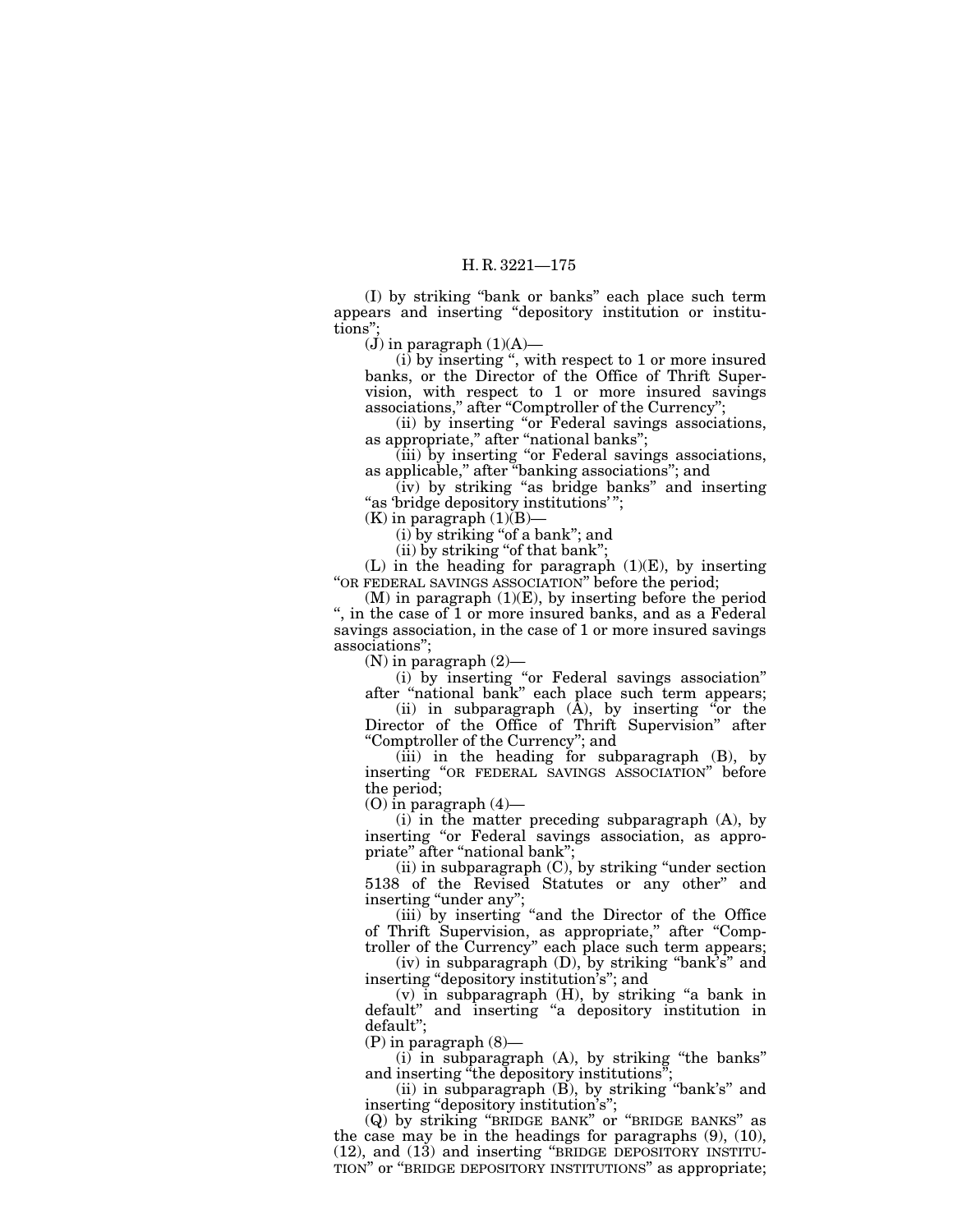(R) in paragraph (11), by inserting ''or a Federal savings association, as the case may be," after "national bank'' each place such term appears;

(S) in paragraph (12)—

(i) by inserting ''or the Director of the Office of Thrift Supervision, as appropriate," after "Comptroller

of the Currency'' each place such term appears; and (ii) by inserting ''or Federal savings associations, as appropriate'' after ''national banks''; and

(T) in paragraph (13), by striking ''single bank'' and inserting ''single depository institution''.

(b) OTHER CONFORMING AMENDMENTS.—

(1) FEDERAL DEPOSIT INSURANCE ACT.—The Federal Deposit Insurance Act (12 U.S.C. 1811 et seq.) is amended—

 $(A)$  in section 3 (12 U.S.C. 1813), by striking subsection (i) and inserting the following:

"(i) NEW DEPOSITORY INSTITUTION AND BRIDGE DEPOSITORY INSTITUTION DEFINED.—

"(1) NEW DEPOSITORY INSTITUTION.—The term 'new depository institution' means a new national bank or Federal savings association, other than a bridge depository institution, organized by the Corporation in accordance with section 11(m).

''(2) BRIDGE DEPOSITORY INSTITUTION.—The term 'bridge depository institution' means a new national bank or Federal savings association organized by the Corporation in accordance with section  $11(n)$ .";

(B) in section  $10(d)(5)(B)$  (12 U.S.C. 1820 $(d)(5)(B)$ ), by striking ''bridge bank'' and inserting ''bridge depository institution'';

 $(C)$  in section 12 (12 U.S.C. 1822), by striking "new bank" each place such term appears and inserting "new depository institution'';and

(D) in section 38(j)(2) (12 U.S.C. 1831o(j)(2)), by striking ''bridge bank'' and inserting ''bridge depository institution''.

(2) FEDERAL CREDIT UNION ACT.—Section  $207(c)(10)(C)(i)$ of the Federal Credit Union Act  $(12 \text{ U.S.C. } 1787(c)(10)(C)(i))$ is amended by striking ''bridge bank'' and inserting ''bridge depository institution''.

(3) TITLE 11, UNITED STATES CODE.—Section 783 of title 11, United States Code, is amended by striking ''bridge bank'' and inserting ''bridge depository institution''.

(4) TITLE 26, UNITED STATES CODE.—Section  $414(1)(2)(G)$ of the Internal Revenue Code of 1986, is amended by striking ''bridge bank'' and inserting ''bridge depository institution''.

(c) REPEAL OF DEPOSIT LIMITATION.—Section  $11(n)(1)(B)(i)$  of the Federal Deposit Insurance Act  $(12 \text{ U.S.C. } 1821(n)(1)(B(i))$  is amended by striking '', except that'' and all that follows through "another insured depository institution".

(d) FEDERAL RESERVE BANK LENDING TO BRIDGE DEPOSITORY INSTITUTIONS.—Section 11(n)(5) of the Federal Deposit Insurance Act  $(12 \text{ U.S.C. } 1821(n)(5))$  is amended by adding at the end the following new subparagraph:

''(D) CAPITAL LEVELS.—A bridge depository institution shall not be considered an undercapitalized depository institution or a critically undercapitalized depository institution for purposes of section 10B(b) of the Federal Reserve Act.''.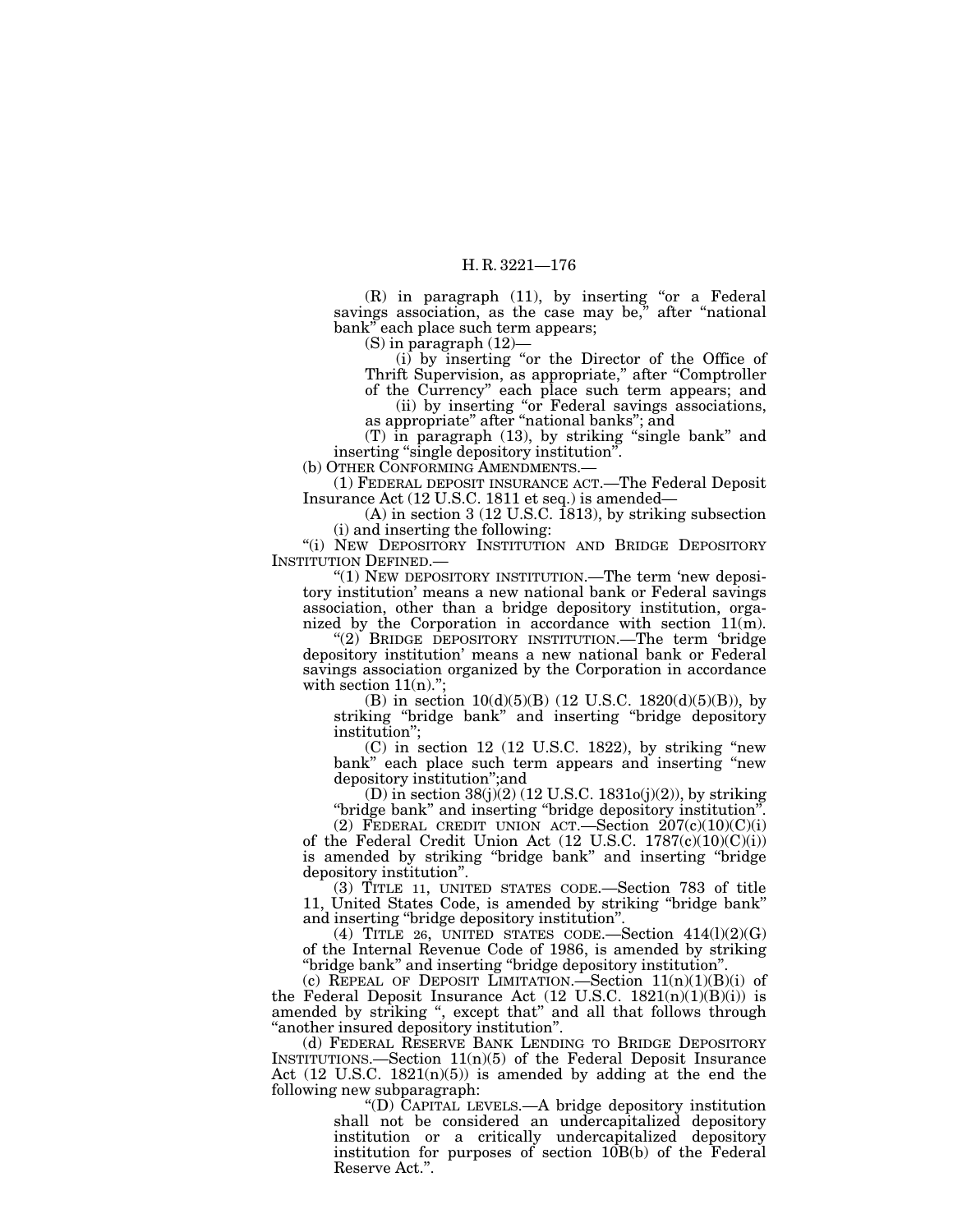#### **SEC. 1605. SENSE OF THE SENATE.**

It is the sense of the Senate that in implementing or carrying out any provision of this Act, or any amendment made by this Act, the Senate supports a policy of noninterference regarding local government requirements that the holder of a foreclosed property maintain that property.

# **DIVISION B—FORECLOSURE PREVENTION**

## **SEC. 2001. SHORT TITLE.**

This division may be cited as the ''Foreclosure Prevention Act of 2008''.

#### **SEC. 2002. EMERGENCY DESIGNATION.**

For purposes of Senate enforcement, all provisions of this division are designated as emergency requirements and necessary to meet emergency needs pursuant to section 204 of S. Con. Res. 21 (110th Congress), the concurrent resolution on the budget for fiscal year 2008.

# **TITLE I—FHA MODERNIZATION ACT OF 2008**

#### **SEC. 2101. SHORT TITLE.**

This title may be cited as the "FHA Modernization Act of 2008''.

# **Subtitle A—Building American Homeownership**

#### **SEC. 2111. SHORT TITLE.**

This subtitle may be cited as the ''Building American Homeownership Act of 2008".

## **SEC. 2112. MAXIMUM PRINCIPAL LOAN OBLIGATION.**

(a) IN GENERAL.—Paragraph (2) of section 203(b) of the National Housing Act (12 U.S.C. 1709 $(b)(2)$ ) is amended—

(1) by striking subparagraphs (A) and (B) and inserting the following:

''(A) not to exceed the lesser of—

"(i) in the case of a 1-family residence,  $115$  percent of the median 1-family house price in the area, as determined by the Secretary; and in the case of a 2-, 3-, or 4-family residence, the percentage of such median price that bears the same ratio to such median price as the dollar amount limitation determined under the sixth sentence of section 305(a)(2) of the Federal Home Loan Mortgage Corporation Act (12 U.S.C.  $1454(a)(2)$  for a  $2\overline{)}$ ,  $\overline{3}$ -, or 4-family residence, respectively, bears to the dollar amount limitation determined under such section for a 1-family residence; or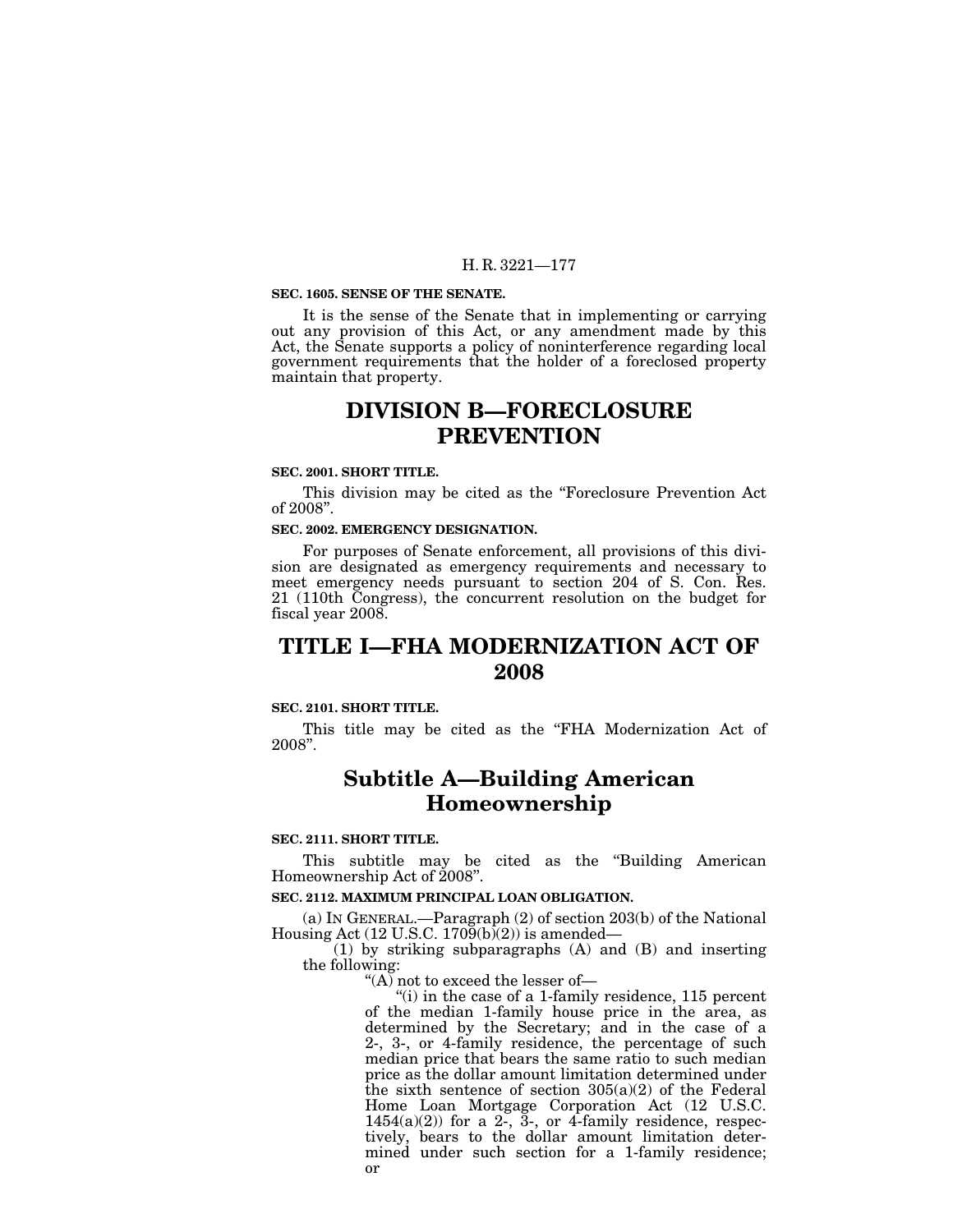"(ii) 150 percent of the dollar amount limitation determined under the sixth sentence of such section  $305(a)(2)$  for a residence of applicable size;

except that the dollar amount limitation in effect under this subparagraph for any size residence for any area may not be less than the greater of: (I) the dollar amount limitation in effect under this section for the area on October 21, 1998; or (II) 65 percent of the dollar amount limitation determined under the sixth sentence of such section  $305(a)(2)$  for a residence of the applicable size; and

''(B) not to exceed 100 percent of the appraised value of the property.''; and

(2) in the matter following subparagraph (B), by striking the second sentence (relating to a definition of ''average closing  $cost$ ) and all that follows through "section  $3103A(\bar{d})$  of title 38, United States Code.''.

(b) TREATMENT OF UP-FRONT PREMIUMS.—Section 203(d) of the National Housing Act (12 U.S.C. 1709(d)) is amended—

(1) by striking ''Notwithstanding any'' and inserting the following: "Except as provided in paragraph (2) of this subsection, notwithstanding'';

(2) by inserting " $(1)$ " after " $(d)$ "; and

(3) by adding at the end the following new paragraph: "(2) The maximum amount of a mortgage determined under subsection (b)(2)(B) of this section may not be increased as provided in paragraph  $(1)$ .".

(c) EFFECTIVE DATE.— The amendments made by subsection (a) shall take effect upon the expiration of the date described in section 202(a) of the Economic Stimulus Act of 2008 (Public Law 110–185; 122 Stat. 620).

#### **SEC. 2113. CASH INVESTMENT REQUIREMENT AND PROHIBITION OF SELLER-FUNDED DOWN PAYMENT ASSISTANCE.**

Paragraph (9) of section 203(b) of the National Housing Act  $(12 \text{ U.S. C. } 1709(b)(9))$  is amended to read as follows:

''(9) CASH INVESTMENT REQUIREMENT.—

"(A) IN GENERAL.—A mortgage insured under this section shall be executed by a mortgagor who shall have paid, in cash or its equivalent, on account of the property an amount equal to not less than 3.5 percent of the appraised value of the property or such larger amount as the Secretary may determine.

''(B) FAMILY MEMBERS.—For purposes of this paragraph, the Secretary shall consider as cash or its equivalent any amounts borrowed from a family member (as such term is defined in section 201), subject only to the requirements that, in any case in which the repayment of such borrowed amounts is secured by a lien against the property, that—

''(i) such lien shall be subordinate to the mortgage; and

"(ii) the sum of the principal obligation of the mortgage and the obligation secured by such lien may not exceed 100 percent of the appraised value of the property plus any initial service charges, appraisal,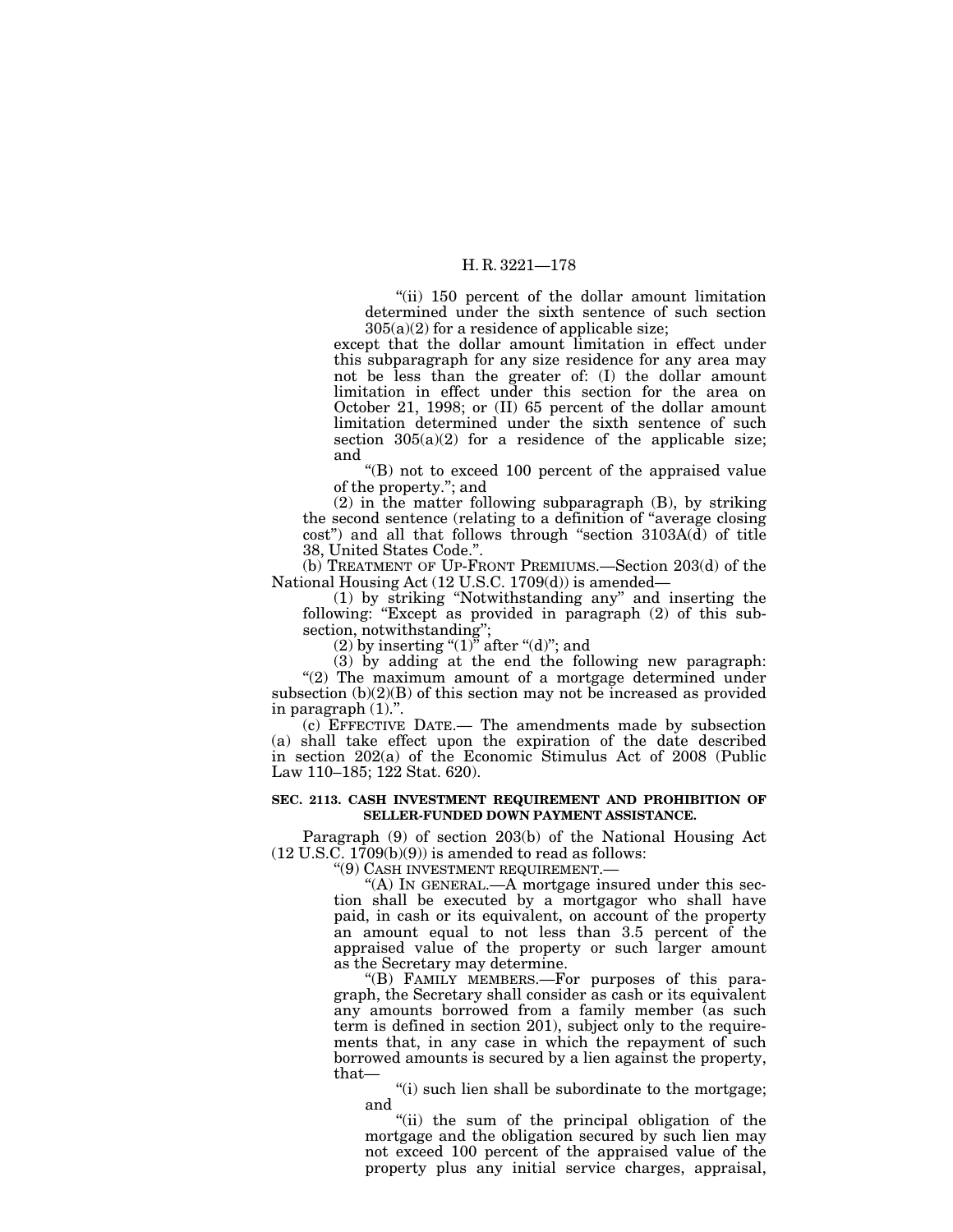inspection, and other fees in connection with the mortgage.

 $\mathcal{F}(\overline{C})$  Prohibited Sources.—In no case shall the funds required by subparagraph (A) consist, in whole or in part, of funds provided by any of the following parties before, during, or after closing of the property sale:

''(i) The seller or any other person or entity that financially benefits from the transaction.

"(ii) Any third party or entity that is reimbursed, directly or indirectly, by any of the parties described in clause (i).

This subparagraph shall apply only to mortgages for which the mortgagee has issued credit approval for the borrower on or after October 1, 2008.''.

## **SEC. 2114. MORTGAGE INSURANCE PREMIUMS.**

Section  $203(c)(2)$  of the National Housing Act (12 U.S.C.  $1709(c)(2)$ ) is amended—

 $(1)$  in the matter preceding subparagraph  $(A)$ , by striking "or of the General Insurance Fund" and all that follows through "section  $234(c)$ ,"; and

 $(2)$  in subparagraph  $(A)$ —

 $(A)$  by striking "2.25 percent" and inserting "3 percent"; and

(B) by striking "2.0 percent" and inserting "2.75 percent''.

## **SEC. 2115. REHABILITATION LOANS.**

Subsection (k) of section 203 of the National Housing Act (12 U.S.C.  $1709(k)$  is amended—

 $(1)$  in paragraph  $(1)$ , by striking "on" and all that follows  $through "1978"$ ; and

 $(2)$  in paragraph  $(5)$ —

(A) by striking ''General Insurance Fund'' the first place it appears and inserting ''Mutual Mortgage Insurance Fund''; and

(B) in the second sentence, by striking the comma and all that follows through ''General Insurance Fund''.

## **SEC. 2116. DISCRETIONARY ACTION.**

The National Housing Act is amended—

(1) in subsection (e) of section 202 (12 U.S.C. 1708(e))—

(A) in paragraph  $(3)(B)$ , by striking "section  $202(e)$ of the National Housing Act'' and inserting ''this subsection''; and

(B) by redesignating such subsection as subsection (f); (2) by striking paragraph (4) of section 203(s) (12 U.S.C.

 $1709(s)(4)$ ) and inserting the following new paragraph:

''(4) the Secretary of Agriculture;''; and

(3) by transferring subsection (s) of section 203 (as amended by paragraph (2) of this section) to section 202, inserting such subsection after subsection (d) of section 202, and redesignating such subsection as subsection (e).

## **SEC. 2117. INSURANCE OF CONDOMINIUMS.**

(a) IN GENERAL.—Section 234 of the National Housing Act (12 U.S.C. 1715y) is amended—

(1) in subsection (c), in the first sentence—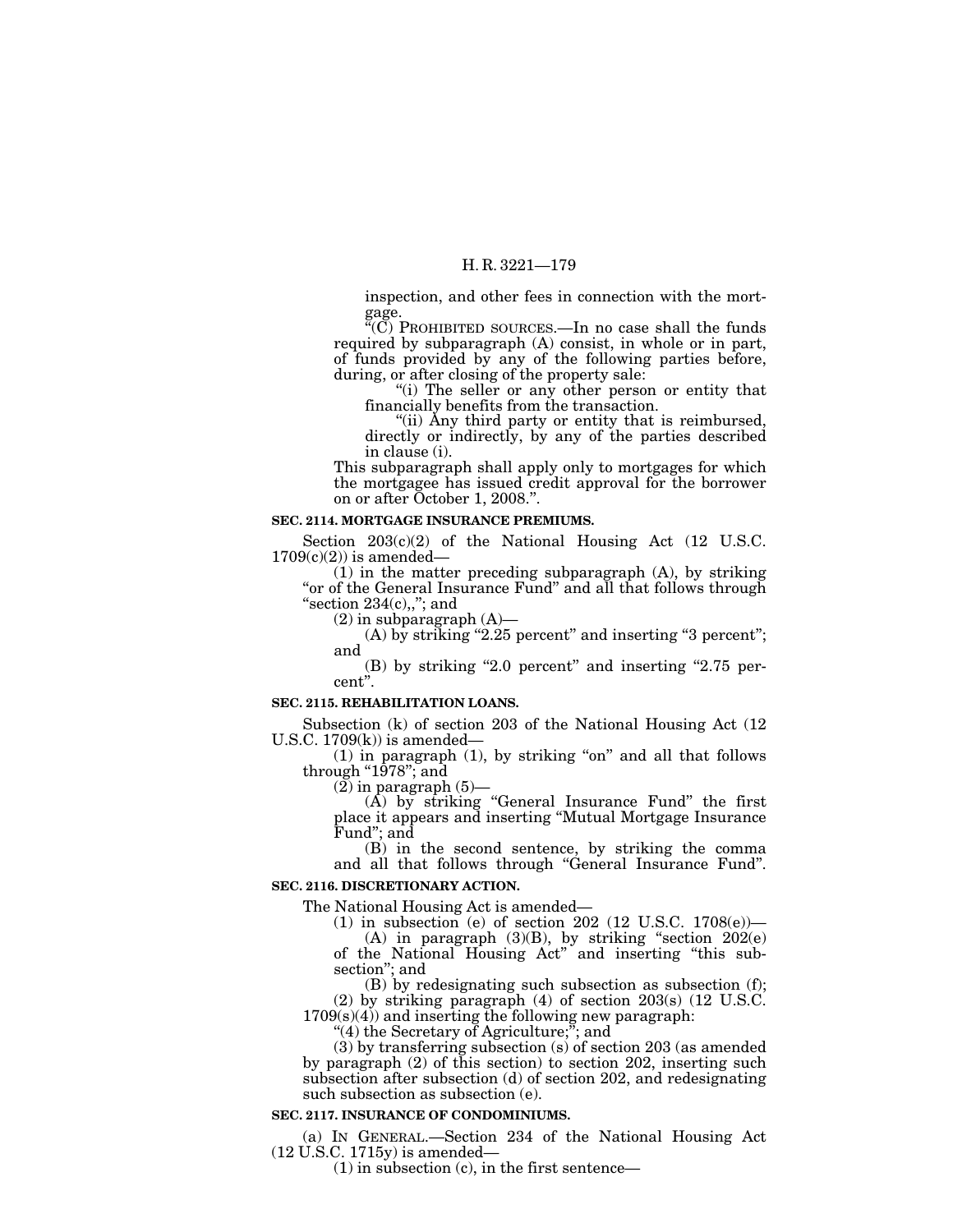$(A)$  by striking "and" before " $(2)$ "; and

(B) by inserting before the period at the end the following: ", and (3) the project has a blanket mortgage insured by the Secretary under subsection (d)''; and

 $(2)$  in subsection  $(g)$ , by striking ", except that" and all that follows and inserting a period.

(b) DEFINITION OF MORTGAGE.—Section 201(a) of the National Housing Act  $(12 \text{ U.S.C. } 1707(a))$  is amended–

(1) before "a first mortgage" insert " $(A)$ "

(2) by striking "or on  $a$  leasehold  $(1)$ " and inserting "(B) a first mortgage on a leasehold on real estate (i)'';

 $(3)$  by striking "or  $(2)$ " and inserting ", or  $(ii)$ "; and

(4) by inserting before the semicolon the following: '', or (C) a first mortgage given to secure the unpaid purchase price of a fee interest in, or long-term leasehold interest in, real estate consisting of a one-family unit in a multifamily project, including a project in which the dwelling units are attached, or are manufactured housing units, semi-detached, or detached, and an undivided interest in the common areas and facilities which serve the project''.

(c) DEFINITION OF REAL ESTATE.—Section 201 of the National Housing Act (12 U.S.C. 1707) is amended by adding at the end the following new subsection:

"(g) The term 'real estate' means land and all natural resources and structures permanently affixed to the land, including residential buildings and stationary manufactured housing. The Secretary may not require, for treatment of any land or other property as real estate for purposes of this title, that such land or property be treated as real estate for purposes of State taxation.''.

#### **SEC. 2118. MUTUAL MORTGAGE INSURANCE FUND.**

(a) IN GENERAL.—Subsection (a) of section 202 of the National Housing Act (12 U.S.C. 1708(a)) is amended to read as follows: ''(a) MUTUAL MORTGAGE INSURANCE FUND.—

''(1) ESTABLISHMENT.—Subject to the provisions of the Federal Credit Reform Act of 1990, there is hereby created a Mutual Mortgage Insurance Fund (in this title referred to as the 'Fund'), which shall be used by the Secretary to carry out the provisions of this title with respect to mortgages insured under section 203. The Secretary may enter into commitments to guarantee, and may guarantee, such insured mortgages.

"(2) LIMIT ON LOAN GUARANTEES.—The authority of the Secretary to enter into commitments to guarantee such insured mortgages shall be effective for any fiscal year only to the extent that the aggregate original principal loan amount under such mortgages, any part of which is guaranteed, does not exceed the amount specified in appropriations Acts for such fiscal year.

''(3) FIDUCIARY RESPONSIBILITY.—The Secretary has a responsibility to ensure that the Mutual Mortgage Insurance Fund remains financially sound.

"(4) ANNUAL INDEPENDENT ACTUARIAL STUDY.—The Secretary shall provide for an independent actuarial study of the Fund to be conducted annually, which shall analyze the financial position of the Fund. The Secretary shall submit a report annually to the Congress describing the results of such study and assessing the financial status of the Fund. The report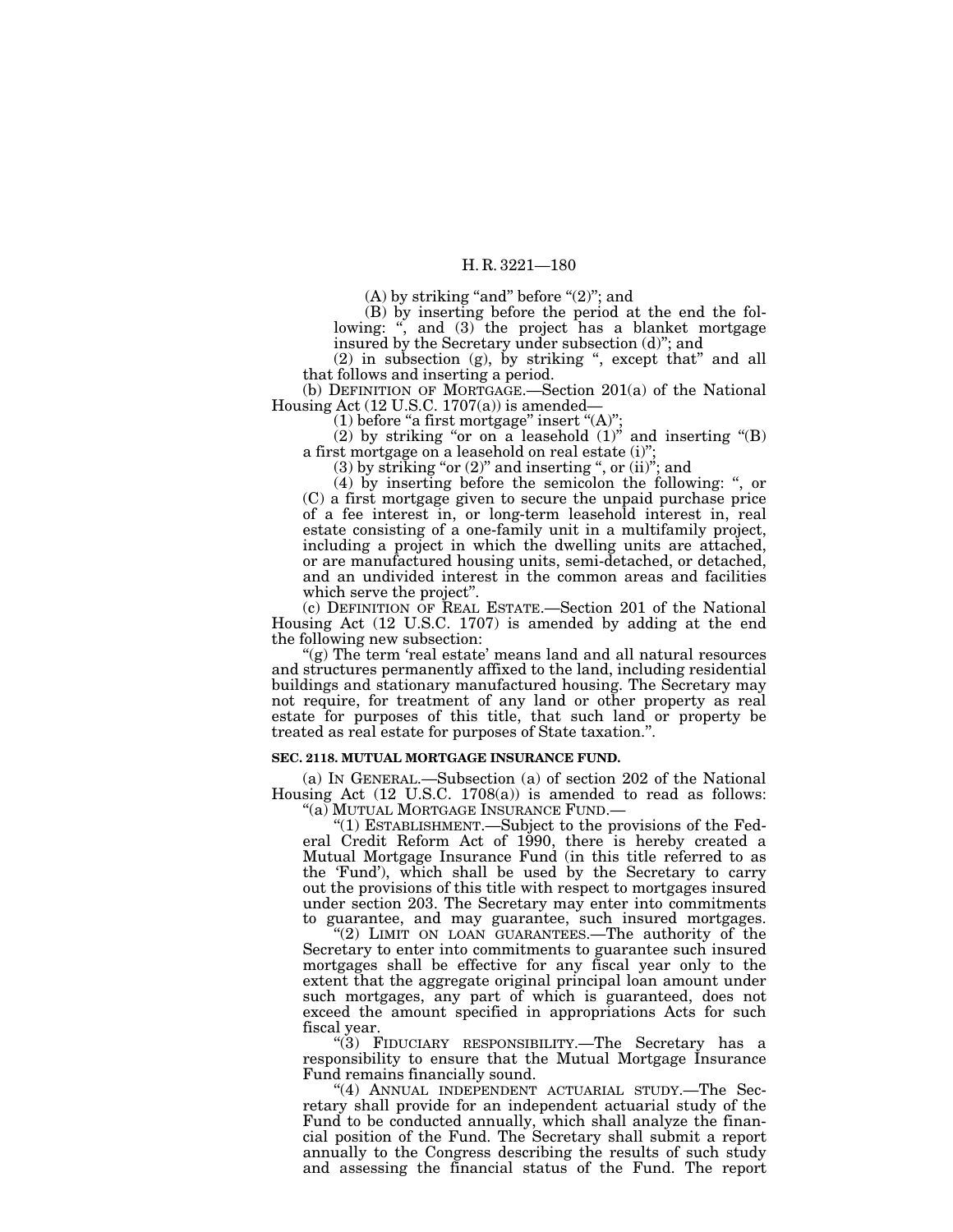shall recommend adjustments to underwriting standards, program participation, or premiums, if necessary, to ensure that the Fund remains financially sound. The report shall also include an evaluation of the quality control procedures and accuracy of information utilized in the process of underwriting loans guaranteed by the Fund. Such evaluation shall include a review of the risk characteristics of loans based not only on borrower information and performance, but on risks associated with loans originated or funded by various entities or financial institutions.

''(5) QUARTERLY REPORTS.—During each fiscal year, the Secretary shall submit a report to the Congress for each calendar quarter, which shall specify for mortgages that are obligations of the Fund—

"(A) the cumulative volume of loan guarantee commitments that have been made during such fiscal year through the end of the quarter for which the report is submitted;

(B) the types of loans insured, categorized by risk;

''(C) any significant changes between actual and projected claim and prepayment activity;

''(D) projected versus actual loss rates; and

''(E) updated projections of the annual subsidy rates to ensure that increases in risk to the Fund are identified and mitigated by adjustments to underwriting standards, program participation, or premiums, and the financial soundness of the Fund is maintained.

The first quarterly report under this paragraph shall be submitted on the last day of the first quarter of fiscal year 2008, or on the last day of the first full calendar quarter following the enactment of the Building American Homeownership Act of 2008, whichever is later.

''(6) ADJUSTMENT OF PREMIUMS.—If, pursuant to the independent actuarial study of the Fund required under paragraph (4), the Secretary determines that the Fund is not meeting the operational goals established under paragraph (7) or there is a substantial probability that the Fund will not maintain its established target subsidy rate, the Secretary may either make programmatic adjustments under this title as necessary to reduce the risk to the Fund, or make appropriate premium adjustments.

''(7) OPERATIONAL GOALS.—The operational goals for the Fund are—

"(A) to minimize the default risk to the Fund and to homeowners by among other actions instituting fraud prevention quality control screening not later than 18 months after the date of enactment of the Building American Homeownership Act of 2008; and

''(B) to meet the housing needs of the borrowers that the single family mortgage insurance program under this title is designed to serve."

(b) OBLIGATIONS OF FUND.—The National Housing Act is amended as follows:

(1) HOMEOWNERSHIP VOUCHER PROGRAM MORTGAGES.—In section 203(v) (12 U.S.C. 1709(v))—

(A) by striking ''Notwithstanding section 202 of this title, the'' and inserting ''The''; and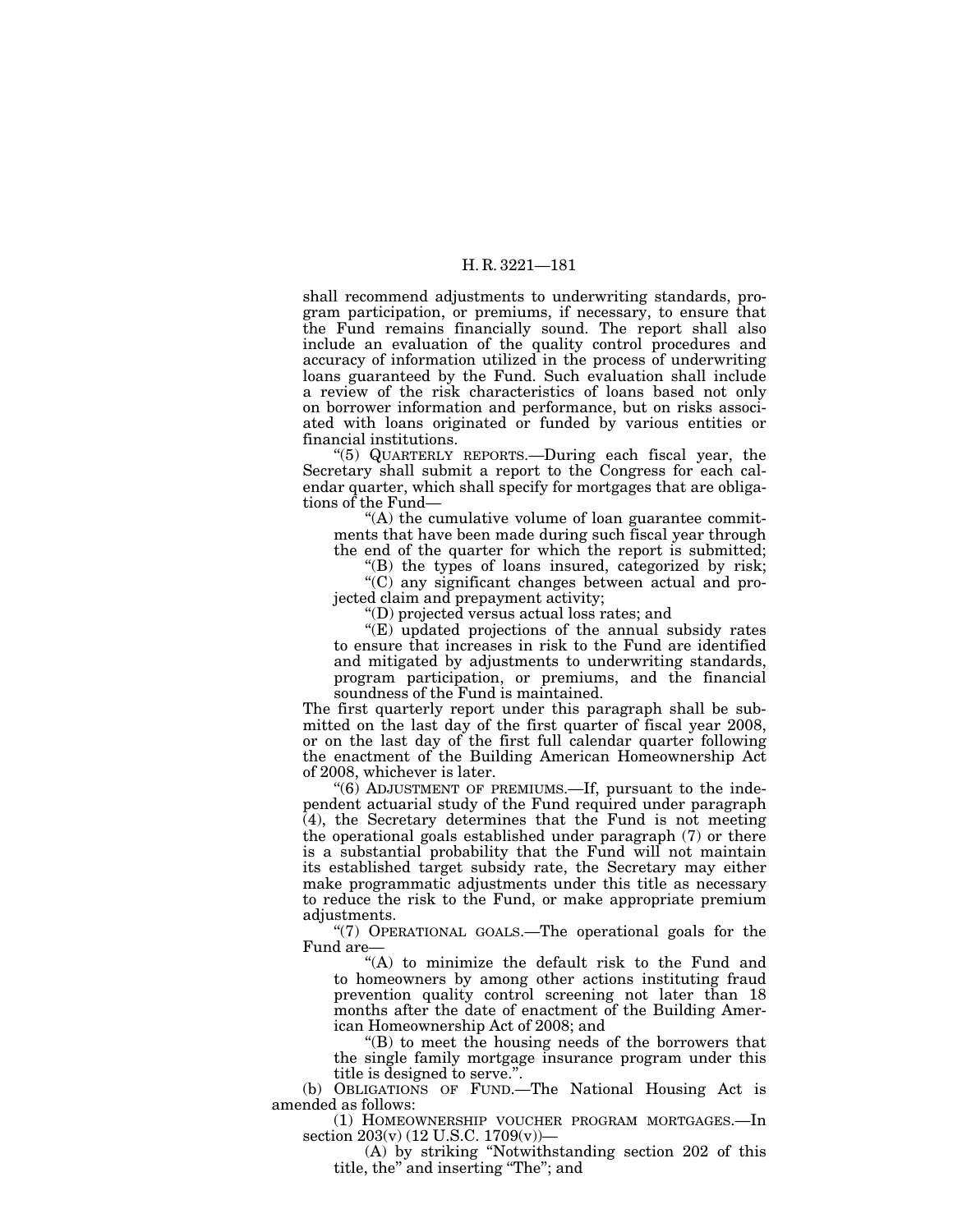(B) by striking ''General Insurance Fund'' the first place such term appears and all that follows through the end of the subsection and inserting ''Mutual Mortgage Insurance Fund.''.

(2) HOME EQUITY CONVERSION MORTGAGES.—Section 255(i)(2)(A) of the National Housing Act (12 U.S.C. 1715z–  $20(i)(2)(A)$  is amended by striking "General Insurance Fund" and inserting ''Mutual Mortgage Insurance Fund''.

(c) CONFORMING AMENDMENTS.—The National Housing Act is amended—

(1) in section 205 (12 U.S.C. 1711), by striking subsections  $(g)$  and  $(h)$ ; and

(2) in section 519(e) (12 U.S.C. 1735c(e)), by striking " $203(b)$ " and all that follows through " $203(i)$ " and inserting ''203, except as determined by the Secretary''.

#### **SEC. 2119. HAWAIIAN HOME LANDS AND INDIAN RESERVATIONS.**

(a) HAWAIIAN HOME LANDS.—Section 247(c) of the National Housing Act (12 U.S.C. 1715z–12(c)) is amended—

(1) by striking ''General Insurance Fund established in section 519" and inserting "Mutual Mortgage Insurance Fund"; and

 $(2)$  in the second sentence, by striking " $(1)$  all references" and all that follows through "and  $(2)$ ".

(b) INDIAN RESERVATIONS.—Section 248(f) of the National Housing Act (12 U.S.C. 1715z–13(f)) is amended—

(1) by striking ''General Insurance Fund'' the first place it appears through ''519'' and inserting ''Mutual Mortgage Insurance Fund''; and

 $(2)$  in the second sentence, by striking " $(1)$  all references" and all that follows through "and  $(2)$ ".

## **SEC. 2120. CONFORMING AND TECHNICAL AMENDMENTS.**

(a) REPEALS.—The following provisions of the National Housing Act are repealed:

(1) Subsection (i) of section 203 (12 U.S.C. 1709(i)).

(2) Subsection (o) of section 203 (12 U.S.C. 1709(o)).

(3) Subsection (p) of section 203 (12 U.S.C. 1709(p)).

(4) Subsection  $\overline{q}$  of section 203 (12 U.S.C. 1709 $\overline{q}$ ).

(5) Section 222 (12 U.S.C. 1715m).

(6) Section 237 (12 U.S.C. 1715z–2).

(7) Section 245 (12 U.S.C. 1715z–10).

(b) DEFINITION OF AREA.—Section  $203(u)(2)(A)$  of the National Housing Act (12 U.S.C. 1709(u)(2)(A)) is amended by striking ''shall'' and all that follows and inserting ''means a metropolitan statistical area as established by the Office of Management and Budget;''.

(c) DEFINITION OF STATE.—Section 201(d) of the National Housing Act (12 U.S.C. 1707(d)) is amended by striking ''the Trust Territory of the Pacific Islands'' and inserting ''the Commonwealth of the Northern Mariana Islands''.

## **SEC. 2121. INSURANCE OF MORTGAGES.**

Subsection (n)(2) of section 203 of the National Housing Act  $(12 \text{ U.S.C. } 1709(n)(2))$  is amended—

 $(1)$  in subparagraph  $(A)$ , by inserting "or subordinate mortgage or" before "lien given"; and

 $(2)$  in subparagraph  $(C)$ , by inserting "or subordinate mortgage or" before "lien".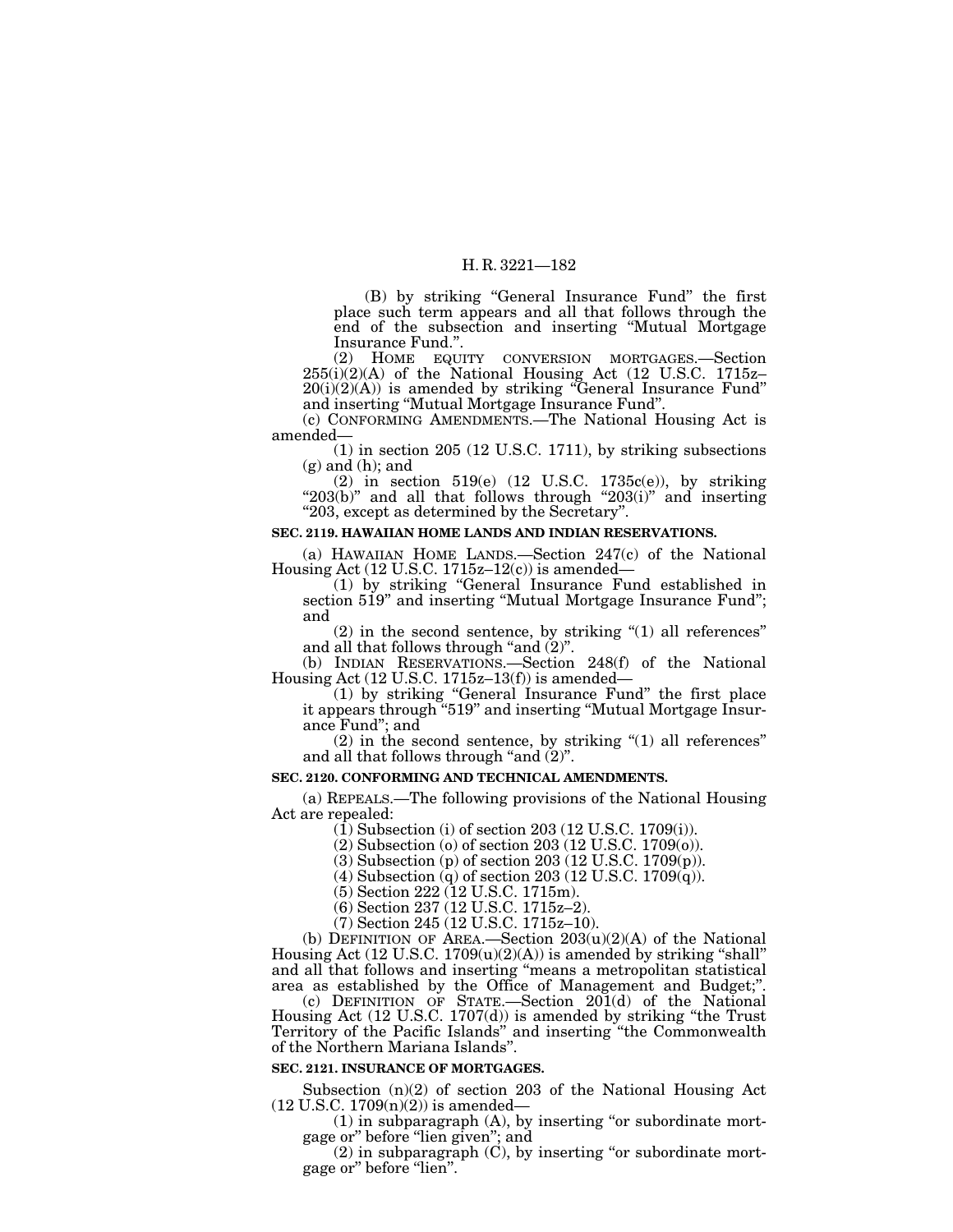### **SEC. 2122. HOME EQUITY CONVERSION MORTGAGES.**

(a) IN GENERAL.—Section 255 of the National Housing Act (12 U.S.C. 1715z–20) is amended—

 $(1)$  in subsection  $(b)(2)$ , insert "'real estate," after "'mortgagor'.

 $(2)$  by amending subsection  $(d)(1)$  to read as follows:

 $\cdot$ (1) have been originated by a mortgagee approved by the Secretary;'';

(3) by amending subsection  $(d)(2)(B)$  to read as follows: ''(B) has received adequate counseling, as provided in

subsection (f), by an independent third party that is not, either directly or indirectly, associated with or compensated by a party involved in—

 $(i)$  originating or servicing the mortgage;

"(ii) funding the loan underlying the mortgage; or

''(iii) the sale of annuities, investments, long-term care insurance, or any other type of financial or insurance product;'';

 $(4)$  in subsection  $(f)$ –

(A) by striking ''(f) INFORMATION SERVICES FOR MORT-GAGORS.—'' and inserting ''(f) COUNSELING SERVICES AND INFORMATION FOR MORTGAGORS.—''; and

(B) by amending the matter preceding paragraph (1) to read as follows: "The Secretary shall provide or cause to be provided adequate counseling for the mortgagor, as described in subsection  $(d)(2)(B)$ . Such counseling shall be provided by counselors that meet qualification standards and follow uniform counseling protocols. The qualification standards and counseling protocols shall be established by the Secretary within  $12 \text{ months}$  of the date of enactment of the Building American Homeownership Act of 2008. The protocols shall require a qualified counselor to discuss with each mortgagor information which shall include— ''

 $(5)$  in subsection  $(g)$ , by striking "established under section  $203(b)(2)$ " and all that follows through "located" and inserting "limitation established under section  $305(a)(2)$  of the Federal Home Loan Mortgage Corporation Act for a 1-family residence'';

(6) by striking subsection (l);

(7) by redesignating subsection (m) as subsection (l);

(8) by amending subsection (l), as so redesignated, to read as follows:

''(l) FUNDING FOR COUNSELING.—The Secretary may use a portion of the mortgage insurance premiums collected under the program under this section to adequately fund the counseling and disclosure activities required under subsection (f), including counseling for those homeowners who elect not to take out a home equity conversion mortgage, provided that the use of such funds is based upon accepted actuarial principles.''; and

(9) by adding at the end the following new subsection: ''(m) AUTHORITY TO INSURE HOME PURCHASE MORTGAGE.—

''(1) IN GENERAL.—Notwithstanding any other provision of this section, the Secretary may insure, upon application by a mortgagee, a home equity conversion mortgage upon such terms and conditions as the Secretary may prescribe, when the home equity conversion mortgage will be used to purchase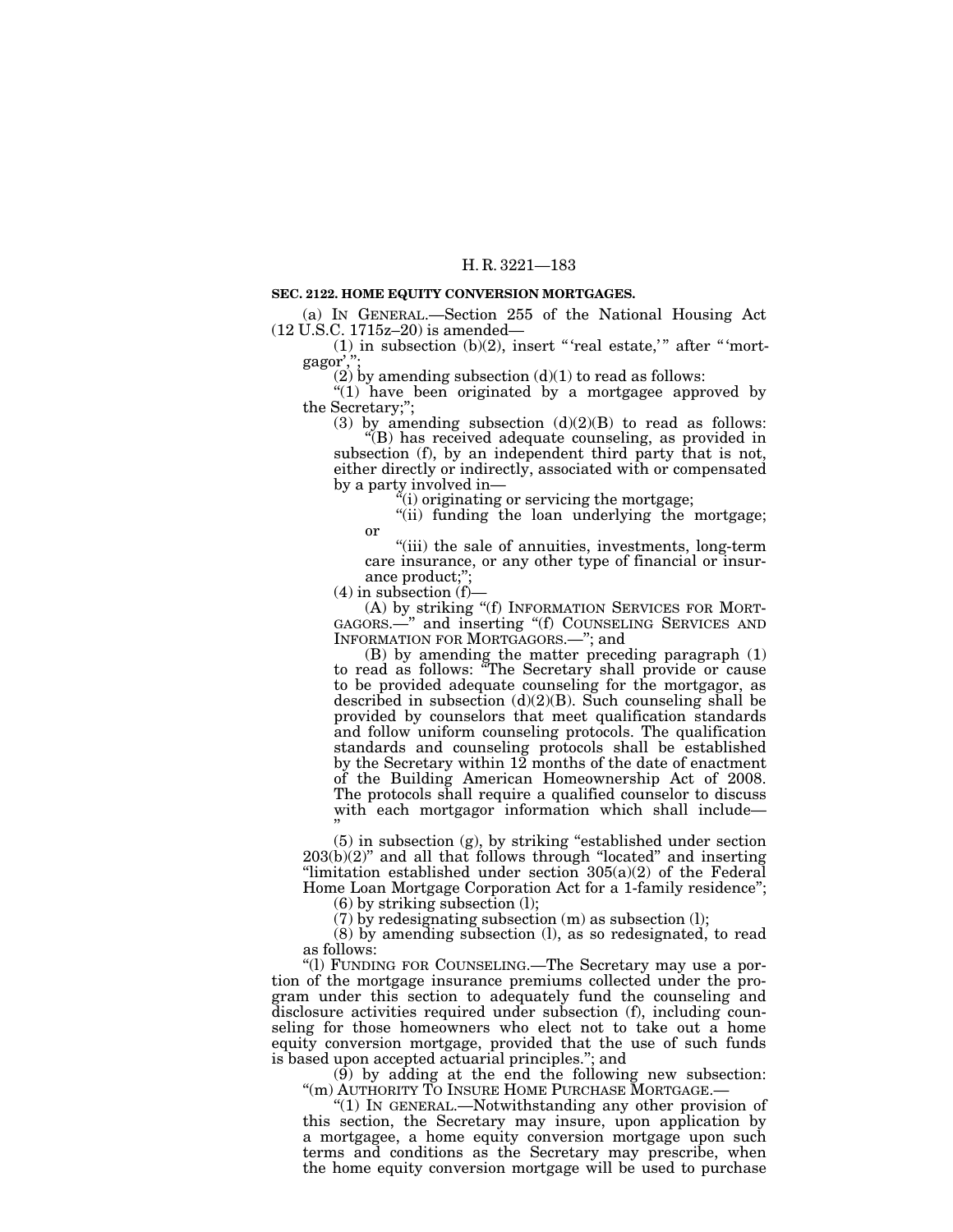a 1- to 4-family dwelling unit, one unit of which the mortgagor will occupy as a primary residence, and to provide for any future payments to the mortgagor, based on available equity, as authorized under subsection (d)(9).

"(2) LIMITATION ON PRINCIPAL OBLIGATION. A home equity conversion mortgage insured pursuant to paragraph (1) shall involve a principal obligation that does not exceed the dollar amount limitation determined under section 305(a)(2) of the Federal Home Loan Mortgage Corporation Act for a 1-family residence.

''(n) REQUIREMENTS ON MORTGAGE ORIGINATORS.—

" $(1)$  In GENERAL.—The mortgagee and any other party that participates in the origination of a mortgage to be insured under this section shall—

''(A) not participate in, be associated with, or employ any party that participates in or is associated with any other financial or insurance activity; or

''(B) demonstrate to the Secretary that the mortgagee or other party maintains, or will maintain, firewalls and other safeguards designed to ensure that—

''(i) individuals participating in the origination of the mortgage shall have no involvement with, or incentive to provide the mortgagor with, any other financial or insurance product; and

''(ii) the mortgagor shall not be required, directly or indirectly, as a condition of obtaining a mortgage under this section, to purchase any other financial or insurance product.

''(2) APPROVAL OF OTHER PARTIES.—All parties that participate in the origination of a mortgage to be insured under this section shall be approved by the Secretary.

''(o) PROHIBITION AGAINST REQUIREMENTS TO PURCHASE ADDI-TIONAL PRODUCTS.—The mortgagor or any other party shall not be required by the mortgagee or any other party to purchase an insurance, annuity, or other similar product as a requirement or condition of eligibility for insurance under subsection (c), except for title insurance, hazard, flood, or other peril insurance, or other such products that are customary and normal under subsection (c), as determined by the Secretary.

''(p) STUDY TO DETERMINE CONSUMER PROTECTIONS AND UNDER-WRITING STANDARDS.—The Secretary shall conduct a study to examine and determine appropriate consumer protections and underwriting standards to ensure that the purchase of products referred to in subsection (o) is appropriate for the consumer. In conducting such study, the Secretary shall consult with consumer advocates (including recognized experts in consumer protection), industry representatives, representatives of counseling organizations, and other interested parties.''.

(b) MORTGAGES FOR COOPERATIVES.—Subsection (b) of section 255 of the National Housing Act (12 U.S.C. 1715z–20(b)) is amended—

 $(1)$  in paragraph  $(4)$ —

(A) by inserting ''a first or subordinate mortgage or lien" before "on all stock";

(B) by inserting "unit" after "dwelling"; and

(C) by inserting ''a first mortgage or first lien'' before ''on a leasehold''; and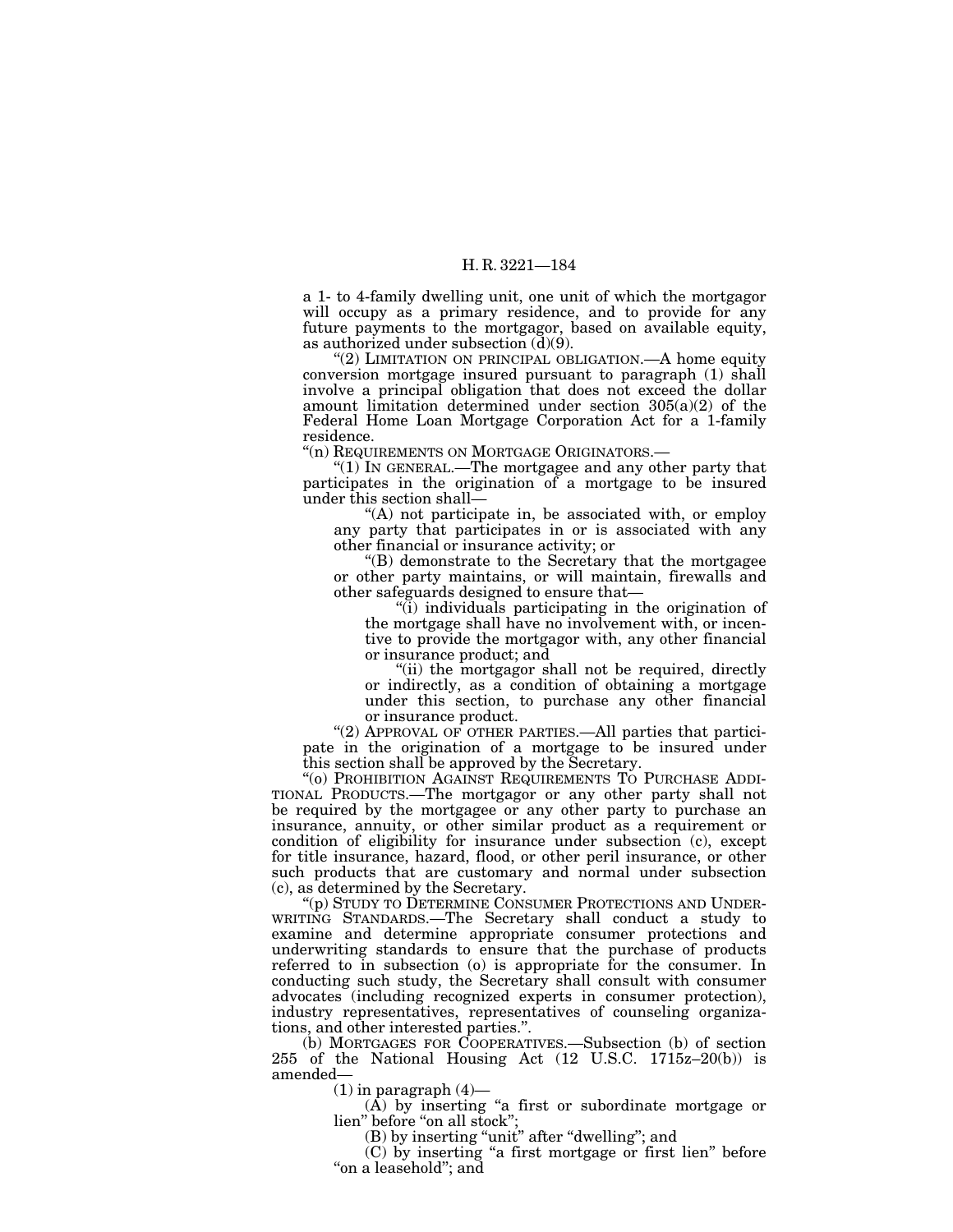$(2)$  in paragraph  $(5)$ , by inserting "a first or subordinate lien on" before "all stock".

(c) LIMITATION ON ORIGINATION FEES.—Section 255 of the National Housing Act (12 U.S.C. 1715z–20), as amended by the preceding provisions of this section, is further amended by adding at the end the following new subsection:

"(r) LIMITATION ON ORIGINATION FEES.—The Secretary shall establish limits on the origination fee that may be charged to a mortgagor under a mortgage insured under this section, which limitations shall—

 $''(1)$  be equal to 2.0 percent of the maximum claim amount of the mortgage, up to a maximum claim amount of \$200,000 plus 1 percent of any portion of the maximum claim amount that is greater than \$200,000, unless adjusted thereafter on the basis of an analysis of—

''(A) the costs to mortgagors; and

"(B) the impact on the reverse mortgage market;

''(2) be subject to a minimum allowable amount;

''(3) provide that the origination fee may be fully financed with the mortgage;

"(4) include any fees paid to correspondent mortgagees approved by the Secretary;

"(5) have the same effective date as subsection  $(m)(2)$ regarding the limitation on principal obligation; and

" $(6)$  be subject to a maximum origination fee of \$6,000, except that such maximum limit shall be adjusted in accordance with the annual percentage increase in the Consumer Price Index of the Bureau of Labor Statistics of the Department of Labor in increments of \$500 only when the percentage increase in such index, when applied to the maximum origination fee, produces dollar increases that exceed \$500.''.

(d) STUDY REGARDING PROGRAM COSTS AND CREDIT AVAIL-ABILITY.—

(1) IN GENERAL.—The Comptroller General of the United States shall conduct a study regarding the costs and availability of credit under the home equity conversion mortgages for elderly homeowners program under section 255 of the National Housing Act (12 U.S.C. 1715z–20) (in this subsection referred to as the ''program'').

(2) PURPOSE.—The purpose of the study required under paragraph (1) is to help Congress analyze and determine the effects of limiting the amounts of the costs or fees under the program from the amounts charged under the program as of the date of the enactment of this title.

(3) CONTENT OF REPORT.—The study required under paragraph (1) should focus on—

(A) the cost to mortgagors of participating in the program;

(B) the financial soundness of the program;

(C) the availability of credit under the program; and

(D) the costs to elderly homeowners participating in the program, including—

(i) mortgage insurance premiums charged under the program;

(ii) up-front fees charged under the program; and

(iii) margin rates charged under the program.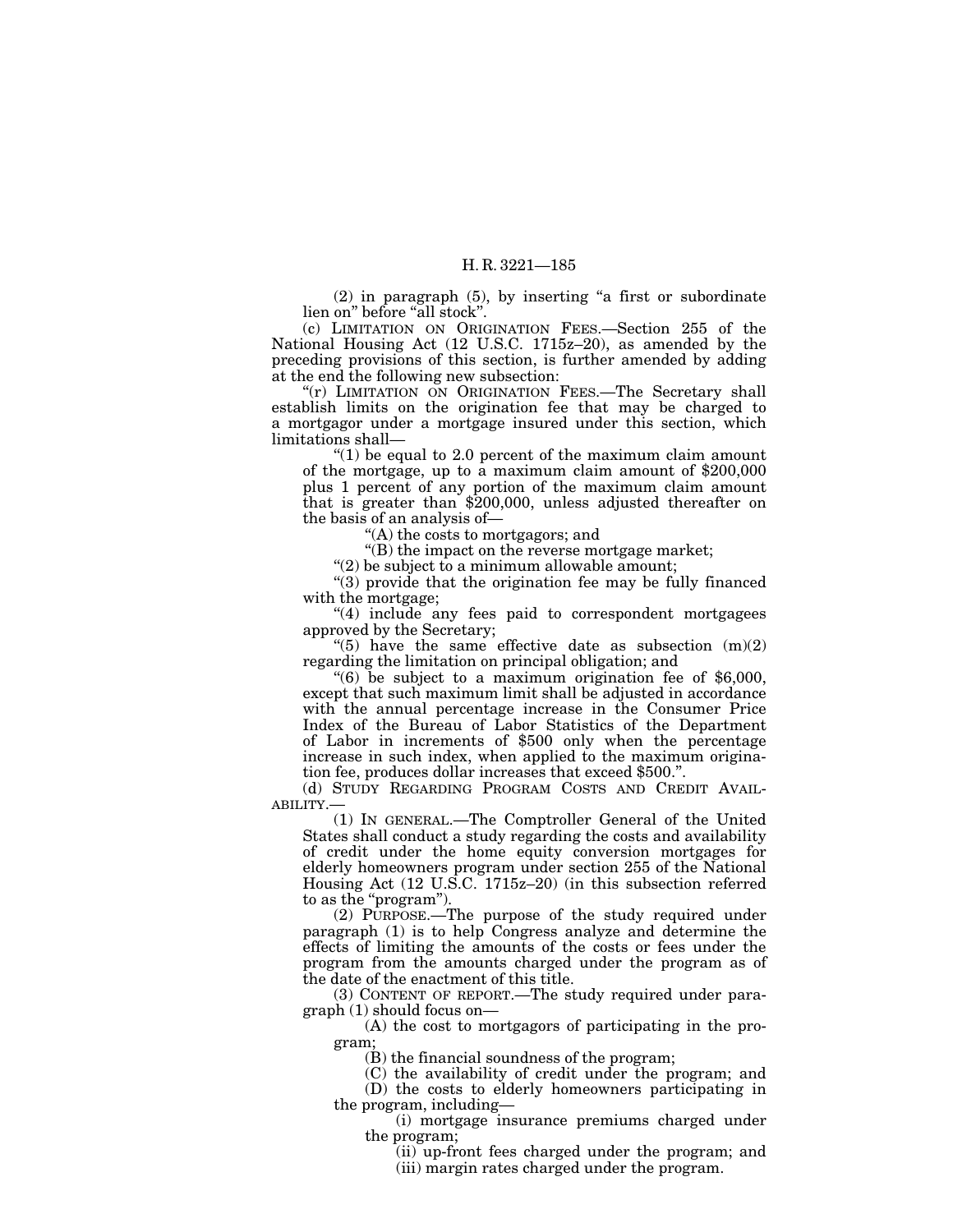(4) TIMING OF REPORT.—Not later than 12 months after the date of the enactment of this title, the Comptroller General shall submit a report to the Committee on Banking, Housing, and Urban Affairs of the Senate and the Committee on Financial Services of the House of Representatives setting forth the results and conclusions of the study required under paragraph (1).

### **SEC. 2123. ENERGY EFFICIENT MORTGAGES PROGRAM.**

Section  $106(a)(2)$  of the Energy Policy Act of 1992 (42 U.S.C. 12712 note) is amended—

(1) by amending subparagraph (C) to read as follows:

 $C^{\kappa}(C)$  COSTS OF IMPROVEMENTS.—The cost of cost-effective energy efficiency improvements shall not exceed the greater of—

"(i) 5 percent of the property value (not to exceed 5 percent of the limit established under section  $203(b)(2)(A)$  of the National Housing Act (12 U.S.C.  $1709(b)(2)(A);$  or

''(ii) 2 percent of the limit established under section  $203(b)(2)(\vec{B})$  of such Act."; and

(2) by adding at the end the following:

''(D) LIMITATION.—In any fiscal year, the aggregate number of mortgages insured pursuant to this section may not exceed 5 percent of the aggregate number of mortgages for 1- to 4-family residences insured by the Secretary of Housing and Urban Development under title II of the National Housing Act (12 U.S.C. 1707 et seq.) during the preceding fiscal year.''.

### **SEC. 2124. PILOT PROGRAM FOR AUTOMATED PROCESS FOR BOR-ROWERS WITHOUT SUFFICIENT CREDIT HISTORY.**

(a) ESTABLISHMENT.—Title II of the National Housing Act (12 U.S.C. 1707 et seq.) is amended by adding at the end the following new section:

### **''SEC. 257. PILOT PROGRAM FOR AUTOMATED PROCESS FOR BOR-ROWERS WITHOUT SUFFICIENT CREDIT HISTORY.**

"(a) ESTABLISHMENT.—The Secretary shall carry out a pilot program to establish, and make available to mortgagees, an automated process for providing alternative credit rating information for mortgagors and prospective mortgagors under mortgages on 1- to 4-family residences to be insured under this title who have insufficient credit histories for determining their creditworthiness. Such alternative credit rating information may include rent, utilities, and insurance payment histories, and such other information as the Secretary considers appropriate.

''(b) SCOPE.—The Secretary may carry out the pilot program under this section on a limited basis or scope, and may consider limiting the program to first-time homebuyers.

''(c) LIMITATION.—In any fiscal year, the aggregate number of mortgages insured pursuant to the automated process established under this section may not exceed 5 percent of the aggregate number of mortgages for 1- to 4-family residences insured by the Secretary under this title during the preceding fiscal year.

''(d) SUNSET.—After the expiration of the 5-year period beginning on the date of the enactment of the Building American Homeownership Act of 2008, the Secretary may not enter into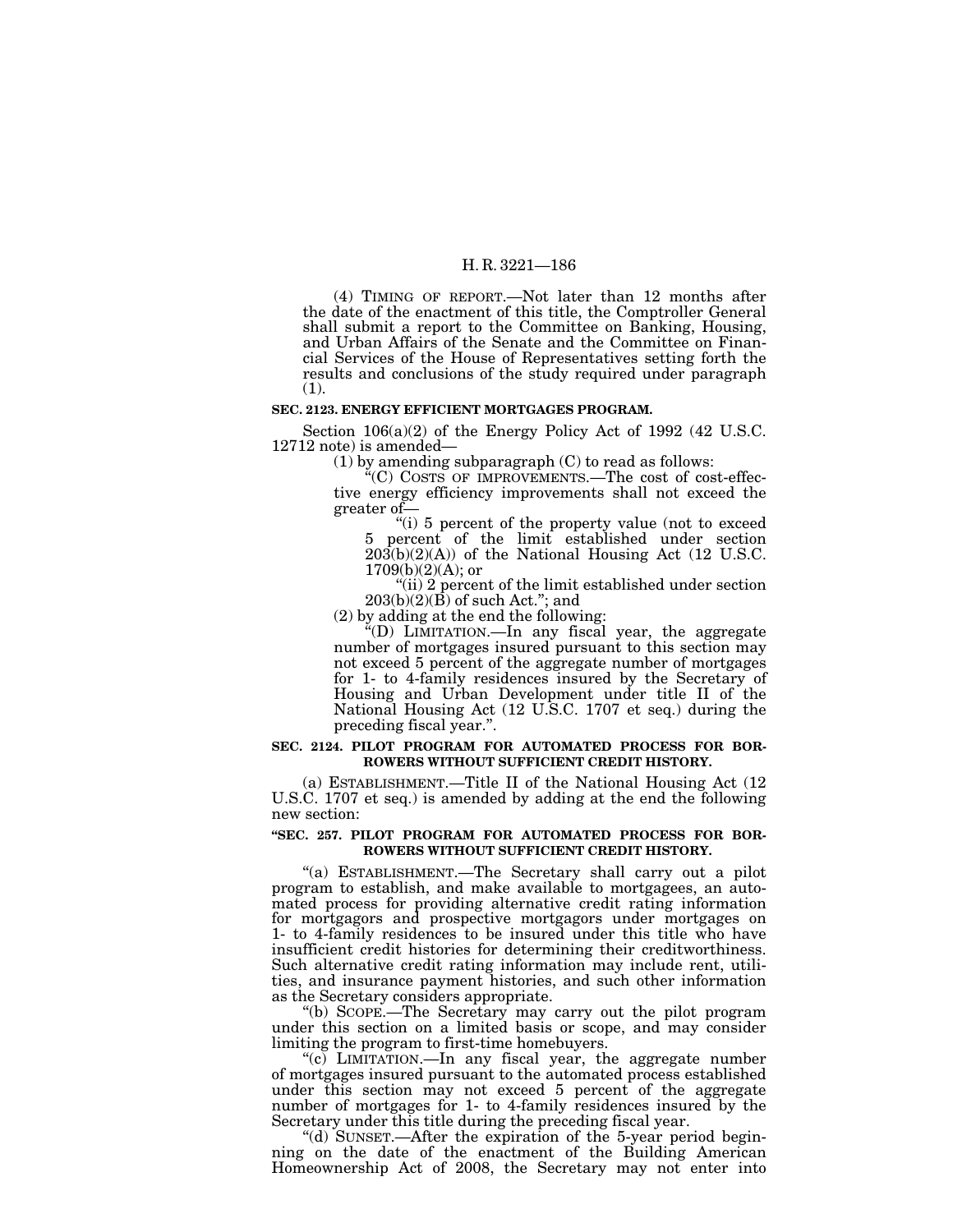any new commitment to insure any mortgage, or newly insure any mortgage, pursuant to the automated process established under this section.

(b) GAO REPORT.—Not later than the expiration of the twoyear period beginning on the date of the enactment of this subtitle, the Comptroller General of the United States shall submit to the Congress a report identifying the number of additional mortgagors served using the automated process established pursuant to section 257 of the National Housing Act (as added by the amendment made by subsection (a) of this section) and the impact of such process and the insurance of mortgages pursuant to such process on the safety and soundness of the insurance funds under the National Housing Act of which such mortgages are obligations.

### **SEC. 2125. HOMEOWNERSHIP PRESERVATION.**

The Secretary of Housing and Urban Development and the Commissioner of the Federal Housing Administration, in consultation with industry, the Neighborhood Reinvestment Corporation, and other entities involved in foreclosure prevention activities, shall—

(1) develop and implement a plan to improve the Federal Housing Administration's loss mitigation process; and

(2) report such plan to the Committee on Banking, Housing, and Urban Affairs of the Senate and the Committee on Financial Services of the House of Representatives.

### **SEC. 2126. USE OF FHA SAVINGS FOR IMPROVEMENTS IN FHA TECH-NOLOGIES, PROCEDURES, PROCESSES, PROGRAM PERFORMANCE, STAFFING, AND SALARIES.**

(a) AUTHORIZATION OF APPROPRIATIONS.—There is authorized to be appropriated for each of fiscal years 2009 through 2013, \$25,000,000, from negative credit subsidy for the mortgage insurance programs under title II of the National Housing Act, to the Secretary of Housing and Urban Development for increasing funding for the purpose of improving technology, processes, program performance, eliminating fraud, and for providing appropriate staffing in connection with the mortgage insurance programs under title II of the National Housing Act.

(b) CERTIFICATION.—The authorization under subsection (a) shall not be effective for a fiscal year unless the Secretary of Housing and Urban Development has, by rulemaking in accordance with section 553 of title 5, United States Code (notwithstanding subsections (a)(2), (b)(B), and (d)(3) of such section), made a determination that—

(1) premiums being, or to be, charged during such fiscal year for mortgage insurance under title II of the National Housing Act are established at the minimum amount sufficient to—

(A) comply with the requirements of section 205(f) of such Act (relating to required capital ratio for the Mutual Mortgage Insurance Fund); and

(B) ensure the safety and soundness of the other mortgage insurance funds under such Act; and

(2) any negative credit subsidy for such fiscal year resulting from such mortgage insurance programs adequately ensures the efficient delivery and availability of such programs.

(c) STUDY AND REPORT.—The Secretary of Housing and Urban Development shall conduct a study to obtain recommendations from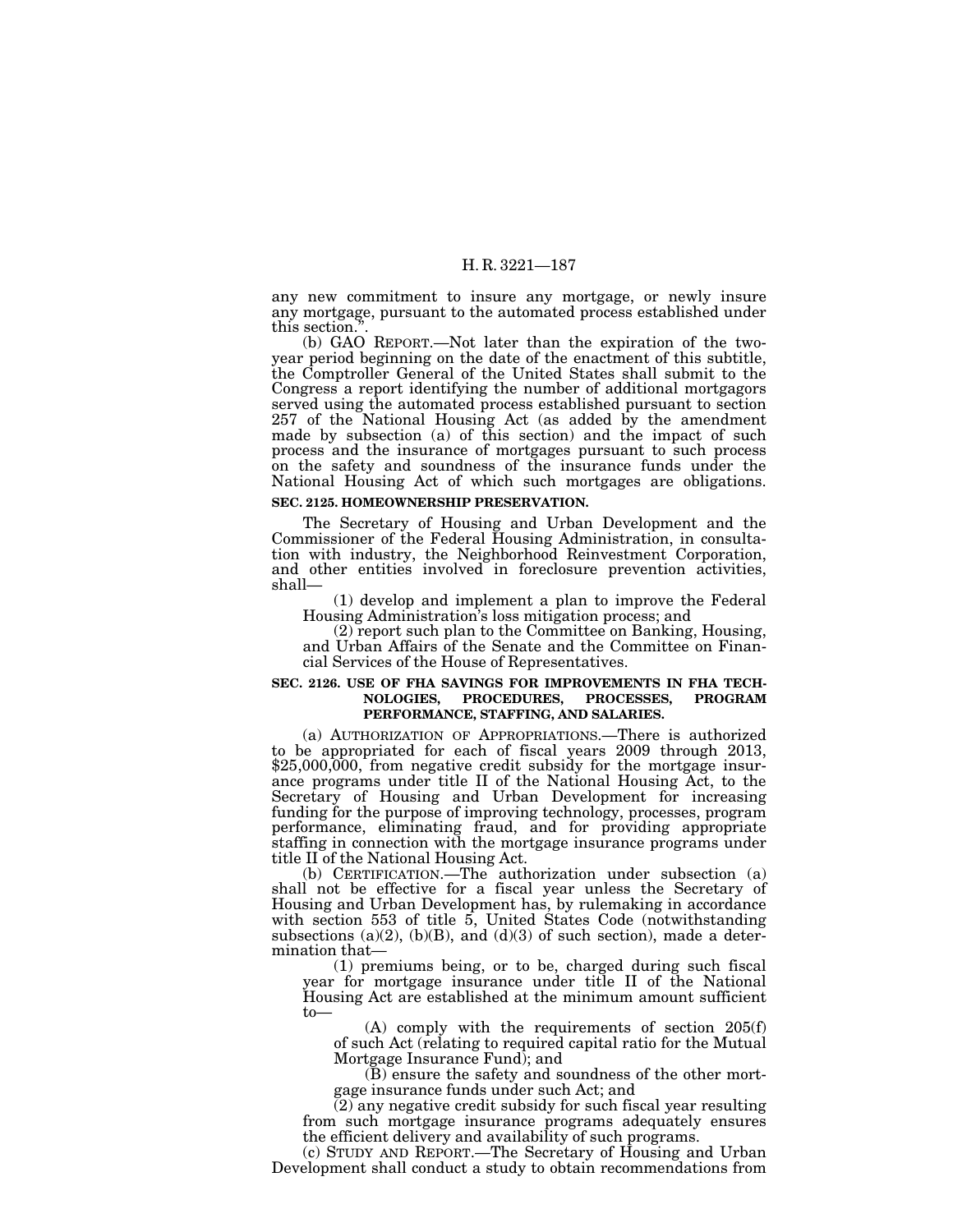participants in the private residential (both single family and multifamily) mortgage lending business and the secondary market for such mortgages on how best to update and upgrade processes and technologies for the mortgage insurance programs under title II of the National Housing Act so that the procedures for originating, insuring, and servicing of such mortgages conform with those customarily used by secondary market purchasers of residential mortgage loans. Not later than the expiration of the 12-month period beginning on the date of the enactment of this title, the Secretary shall submit a report to the Congress describing the progress made and to be made toward updating and upgrading such processes and technology, and providing appropriate staffing for such mortgage insurance programs.

### **SEC. 2127. POST-PURCHASE HOUSING COUNSELING ELIGIBILITY IMPROVEMENTS.**

Section 106(c)(4) of the Housing and Urban Development Act of 1968 (12 U.S.C. 1701x(c)(4)) is amended:

 $(1)$  in subparagraph  $(C)$ 

(A) in clause (i), by striking "; or" and inserting a semicolon;

(B) in clause (ii), by striking the period at the end and inserting a semicolon; and

(C) by adding at the end the following:

 $\cdot$ <sup>"(iii)</sup> a significant reduction in the income of the household due to divorce or death; or

"(iv) a significant increase in basic expenses of the homeowner or an immediate family member of the homeowner (including the spouse, child, or parent for whom the homeowner provides substantial care or financial assistance) due to—

''(I) an unexpected or significant increase in medical expenses;

"(II) a divorce;

''(III) unexpected and significant damage to the property, the repair of which will not be covered by private or public insurance; or

" $(\mathrm{I}\nabla)$  a large property-tax increase; or";

(2) by striking the matter that follows subparagraph (C); and

(3) by adding at the end the following:

 $\tilde{H}(D)$  the Secretary of Housing and Urban Development determines that the annual income of the homeowner is no greater than the annual income established by the Secretary as being of low- or moderate-income.''.

### **SEC. 2128. PRE-PURCHASE HOMEOWNERSHIP COUNSELING DEM-ONSTRATION.**

(a) ESTABLISHMENT OF PROGRAM.—For the period beginning on the date of enactment of this title and ending on the date that is 3 years after such date of enactment, the Secretary of Housing and Urban Development shall establish and conduct a demonstration program to test the effectiveness of alternative forms of pre-purchase homeownership counseling for eligible homebuyers.

(b) FORMS OF COUNSELING.—The Secretary of Housing and Urban Development shall provide to eligible homebuyers pre-purchase homeownership counseling under this section in the form of—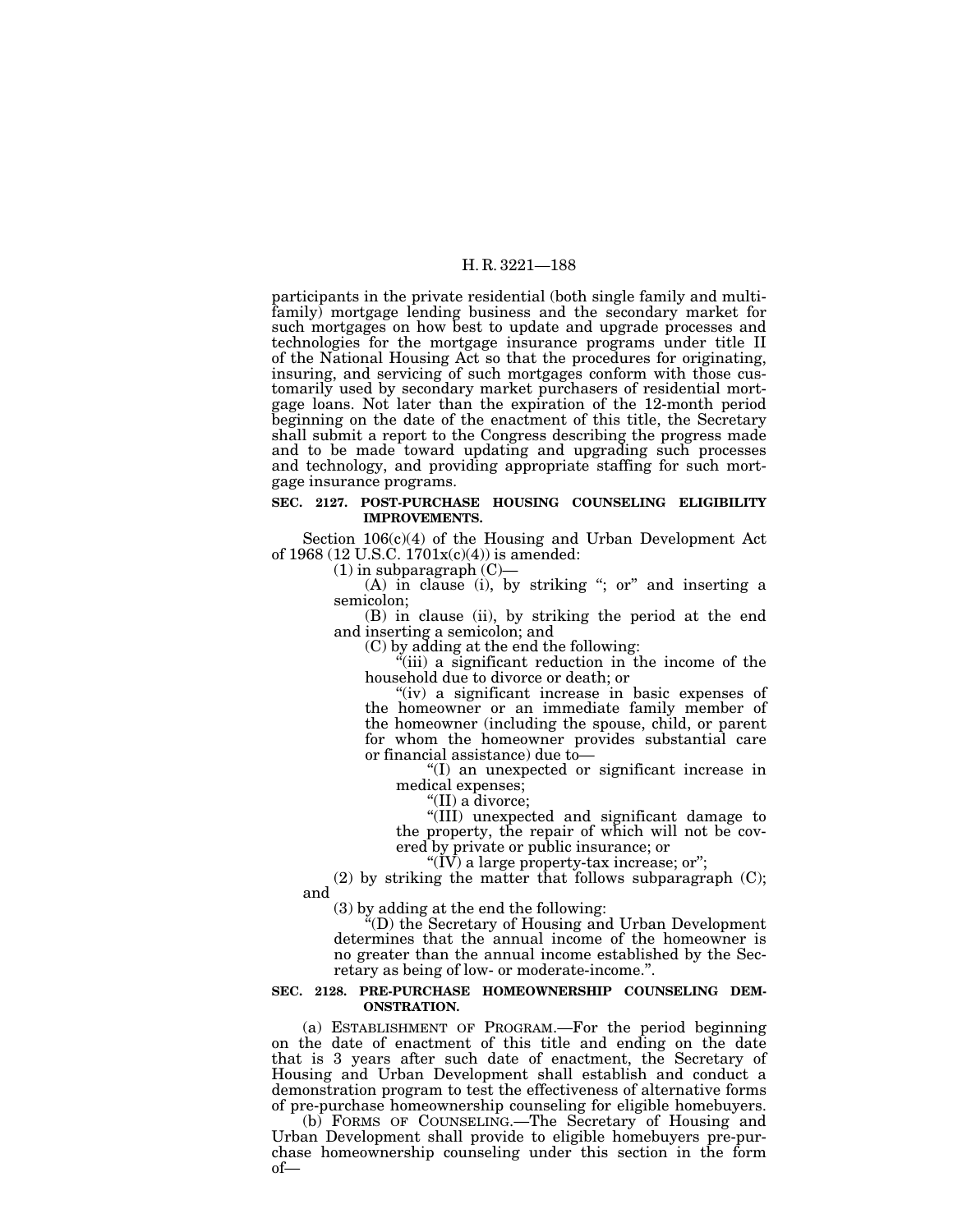(1) telephone counseling;

(2) individualized in-person counseling;

(3) web-based counseling;

(4) counseling classes; or

(5) any other form or type of counseling that the Secretary may, in his discretion, determine appropriate.

(c) SIZE OF PROGRAM.—The Secretary shall make available the pre-purchase homeownership counseling described in subsection (b) to not more than 3,000 eligible homebuyers in any given year.

(d) INCENTIVE TO PARTICIPATE.—The Secretary of Housing and Urban Development may provide incentives to eligible homebuyers to participate in the demonstration program established under subsection (a). Such incentives may include the reduction of any insurance premium charges owed by the eligible homebuyer to the Secretary.

(e) ELIGIBLE HOMEBUYER DEFINED.—For purposes of this section an ''eligible homebuyer'' means a first-time homebuyer who has been approved for a home loan with a loan-to-value ratio between 97 percent and 98.5 percent.

(f) REPORT TO CONGRESS.—The Secretary of Housing and Urban Development shall report to the Committee on Banking, Housing, and Urban Affairs of the Senate and the Committee on Financial Services of the House of Representative—

(1) on an annual basis, on the progress and results of the demonstration program established under subsection (a); and

(2) for the period beginning on the date of enactment of this title and ending on the date that is 5 years after such date of enactment, on the payment history and delinquency rates of eligible homebuyers who participated in the demonstration program.

## **SEC. 2129. FRAUD PREVENTION.**

Section 1014 of title 18, United States Code, is amended in the first sentence—

(1) by inserting ''the Federal Housing Administration,'' before ''the Farm Credit Administration''; and

(2) by striking ''commitment, or loan'' and inserting ''commitment, loan, or insurance agreement or application for insurance or a guarantee''.

### **SEC. 2130. LIMITATION ON MORTGAGE INSURANCE PREMIUM INCREASES.**

(a) IN GENERAL.—Notwithstanding any other provision of law, including any provision of this title and any amendment made by this title—

(1) for the period beginning on the date of the enactment of this title and ending on October 1, 2009, the premiums charged for mortgage insurance under multifamily housing programs under the National Housing Act may not be increased above the premium amounts in effect under such program on October 1, 2006, unless the Secretary of Housing and Urban Development determines that, absent such increase, insurance of additional mortgages under such program would, under the Federal Credit Reform Act of 1990, require the appropriation of new budget authority to cover the costs (as such term is defined in section 502 of the Federal Credit Reform Act of 1990 (2 U.S.C. 661a) of such insurance; and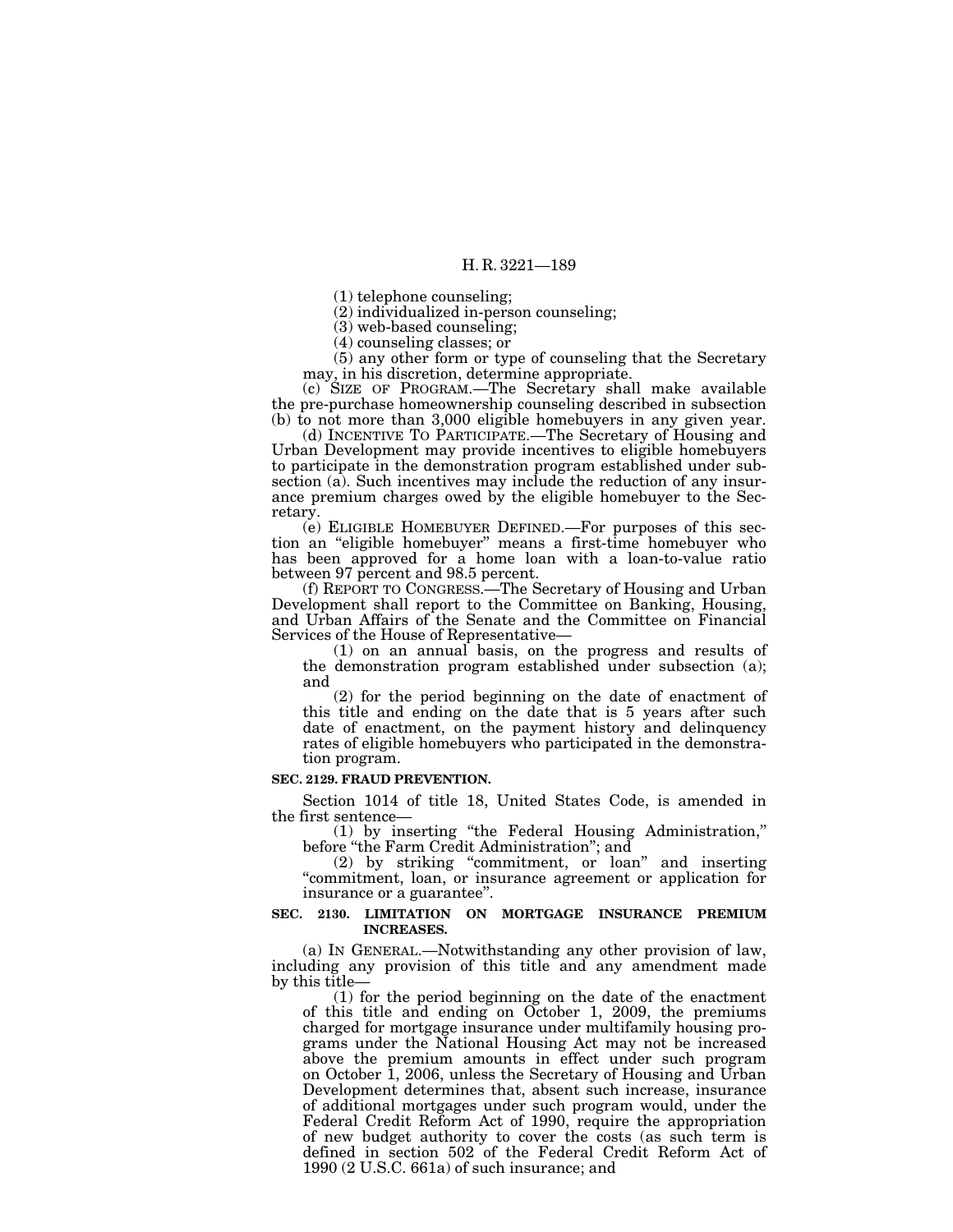(2) a premium increase pursuant to paragraph (1) may be made only if not less than 30 days prior to such increase taking effect, the Secretary of Housing and Urban Development—

(A) notifies the Committee on Banking, Housing, and Urban Affairs of the Senate and the Committee on Financial Services of the House of Representatives of such increase; and

(B) publishes notice of such increase in the Federal Register.

(b) WAIVER.—The Secretary of Housing and Urban Development may waive the 30-day notice requirement under subsection (a)(2), if the Secretary determines that waiting 30-days before increasing premiums would cause substantial damage to the solvency of multifamily housing programs under the National Housing Act.

### **SEC. 2131. SAVINGS PROVISION.**

Any mortgage insured under title II of the National Housing Act before the date of enactment of this subtitle shall continue to be governed by the laws, regulations, orders, and terms and conditions to which it was subject on the day before the date of the enactment of this subtitle.

### **SEC. 2132. IMPLEMENTATION.**

The Secretary of Housing and Urban Development shall by notice establish any additional requirements that may be necessary to immediately carry out the provisions of this subtitle. The notice shall take effect upon issuance.

## **SEC. 2133. MORATORIUM ON IMPLEMENTATION OF RISK-BASED PRE-MIUMS.**

(a) IN GENERAL.—During the 12-month period beginning on October 1, 2008, the Secretary of Housing and Urban Development shall not take any action to implement or carry out risk-based premiums, which are designed for mortgage lenders to offer borrowers an FHA-insured product that provides a range of mortgage insurance premium pricing, based on the risk that the insurance contract represents, as such planned implementation was set forth in the Notice published in the Federal Register on May 13, 2008 (Vol. 73, No. 93, Pages 27703 through 27711) (effective July 14, 2008).

(b) INSURANCE OF MORTGAGES UNDER THE NATIONAL HOUSING ACT.—During the 12-month period beginning on October 1, 2008, the Secretary of Housing and Urban Development shall not take any action to implement or carry out any other risk-based premium product related to the insurance of any mortgage on a single family residence under title II of the National Housing Act, where the premium price for such new product is based in whole or in part on a borrower's Decision Credit Score, as that term is defined in the Notice described under subsection (a), or any successor thereto.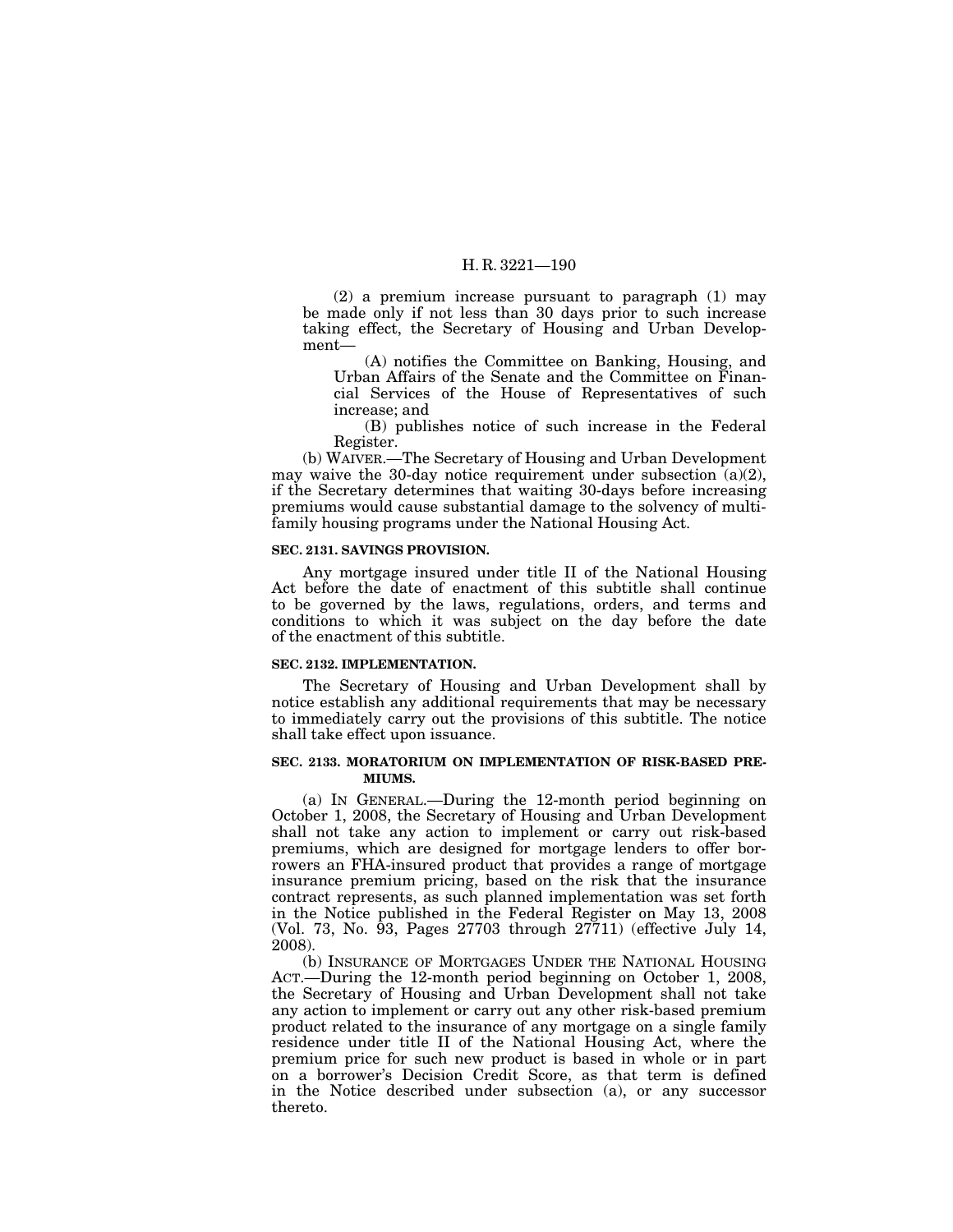# **Subtitle B—Manufactured Housing Loan Modernization**

#### **SEC. 2141. SHORT TITLE.**

This subtitle may be cited as the "FHA Manufactured Housing Loan Modernization Act of 2008''.

## **SEC. 2142. PURPOSES.**

The purposes of this subtitle are—

 $(1)$  to provide adequate funding for FHA-insured manufactured housing loans for low- and moderate-income homebuyers during all economic cycles in the manufactured housing industry;

(2) to modernize the FHA title I insurance program for manufactured housing loans to enhance participation by Ginnie Mae and the private lending markets; and

(3) to adjust the low loan limits for title I manufactured home loan insurance to reflect the increase in costs since such limits were last increased in 1992 and to index the limits to inflation.

### **SEC. 2143. EXCEPTION TO LIMITATION ON FINANCIAL INSTITUTION PORTFOLIO.**

The second sentence of section 2(a) of the National Housing Act (12 U.S.C. 1703(a)) is amended—

(1) by striking ''In no case'' and inserting ''Other than in connection with a manufactured home or a lot on which to place such a home (or both), in no case''; and

(2) by striking '': *Provided*, That with'' and inserting ''. With''.

## **SEC. 2144. INSURANCE BENEFITS.**

(a) IN GENERAL.—Subsection (b) of section 2 of the National Housing Act (12 U.S.C. 1703(b)), is amended by adding at the end the following new paragraph:

''(8) INSURANCE BENEFITS FOR MANUFACTURED HOUSING LOANS.—Any contract of insurance with respect to loans, advances of credit, or purchases in connection with a manufactured home or a lot on which to place a manufactured home (or both) for a financial institution that is executed under this title after the date of the enactment of the FHA Manufactured Housing Loan Modernization Act of 2008 by the Secretary shall be conclusive evidence of the eligibility of such financial institution for insurance, and the validity of any contract of insurance so executed shall be incontestable in the hands of the bearer from the date of the execution of such contract, except for fraud or misrepresentation on the part of such institution.''.

(b) APPLICABILITY.—The amendment made by subsection (a) shall only apply to loans that are registered or endorsed for insurance after the date of the enactment of this title.

### **SEC. 2145. MAXIMUM LOAN LIMITS.**

(a) DOLLAR AMOUNTS.—Paragraph (1) of section 2(b) of the National Housing Act  $(12 \text{ U.S.C. } 1703(b)(1))$  is amended—

 $(1)$  in clause (ii) of subparagraph  $(A)$ , by striking "\$17,500" and inserting "\$25,090";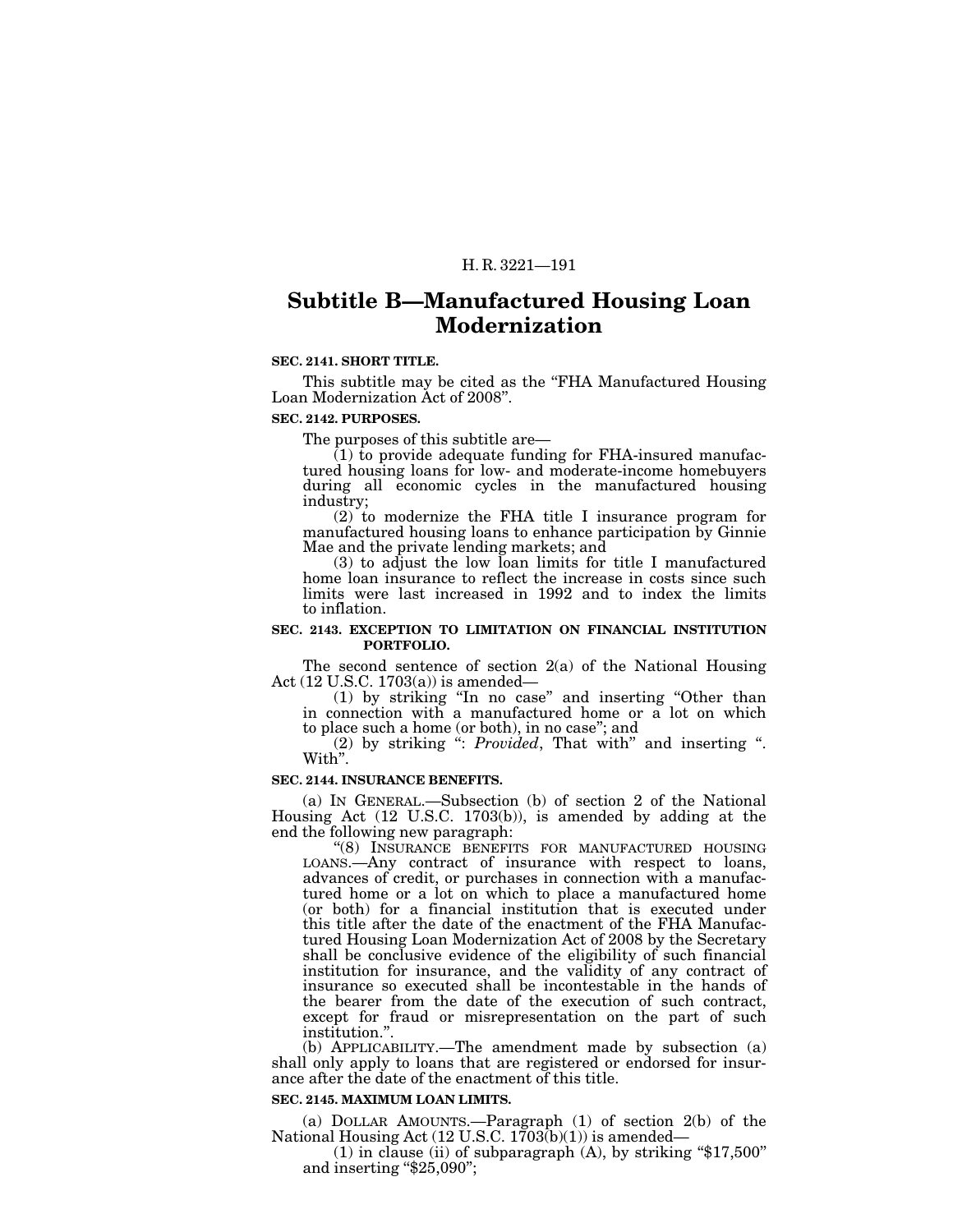$(2)$  in subparagraph  $(C)$  by striking "\$48,600" and inserting ''\$69,678'';

 $(3)$  in subparagraph  $(D)$  by striking "\$64,800" and inserting ''\$92,904'';

 $(4)$  in subparagraph  $(E)$  by striking "\$16,200" and inserting ''\$23,226''; and

(5) by realigning subparagraphs  $(C)$ ,  $(D)$ , and  $(E)$  2 ems to the left so that the left margins of such subparagraphs are aligned with the margins of subparagraphs  $(\tilde{A})$  and  $(\tilde{B})$ .

(b) ANNUAL INDEXING.—Subsection (b) of section 2 of the National Housing Act (12 U.S.C. 1703(b)), as amended by the preceding provisions of this title, is further amended by adding at the end the following new paragraph:

''(9) ANNUAL INDEXING OF MANUFACTURED HOUSING LOANS.—The Secretary shall develop a method of indexing in order to annually adjust the loan limits established in subparagraphs  $(A)(ii)$ ,  $(C)$ ,  $(D)$ , and  $(E)$  of this subsection. Such index shall be based on the manufactured housing price data collected by the United States Census Bureau. The Secretary shall establish such index no later than 1 year after the date of the enactment of the FHA Manufactured Housing Loan Modernization Act of 2008.''

(c) TECHNICAL AND CONFORMING CHANGES.—Paragraph (1) of section 2(b) of the National Housing Act  $(12 \text{ U.S.C. } 1703(b)(1))$ is amended—

(1) by striking ''No'' and inserting ''Except as provided in the last sentence of this paragraph, no''; and

(2) by adding after and below subparagraph (G) the following:

''The Secretary shall, by regulation, annually increase the dollar amount limitations in subparagraphs  $(A)(ii)$ ,  $(C)$ ,  $(D)$ , and  $(E)$  (as such limitations may have been previously adjusted under this sentence) in accordance with the index established pursuant to paragraph  $(9)$ .".

### **SEC. 2146. INSURANCE PREMIUMS.**

Subsection (f) of section 2 of the National Housing Act (12 U.S.C. 1703(f)) is amended—

(1) by inserting " $(1)$  PREMIUM CHARGES.—" after " $(f)$ "; and

(2) by adding at the end the following new paragraph: ''(2) MANUFACTURED HOME LOANS.—Notwithstanding paragraph (1), in the case of a loan, advance of credit, or purchase in connection with a manufactured home or a lot on which to place such a home (or both), the premium charge for the insurance granted under this section shall be paid by the borrower under the loan or advance of credit, as follows:

''(A) At the time of the making of the loan, advance of credit, or purchase, a single premium payment in an amount not to exceed 2.25 percent of the amount of the original insured principal obligation.

"(B) In addition to the premium under subparagraph  $(A)$ , annual premium payments during the term of the loan, advance, or obligation purchased in an amount not exceeding 1.0 percent of the remaining insured principal balance (excluding the portion of the remaining balance attributable to the premium collected under subparagraph (A) and without taking into account delinquent payments or prepayments).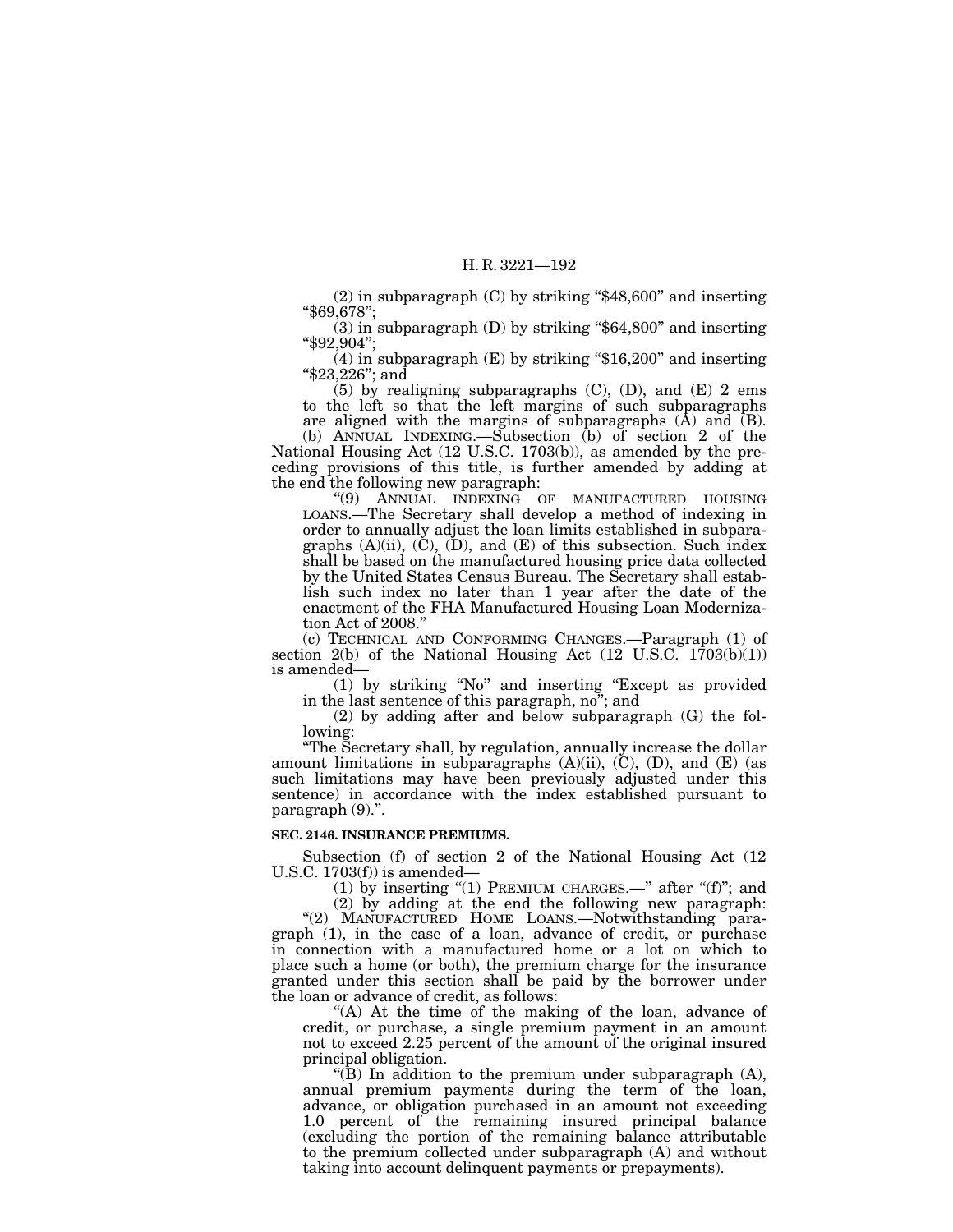''(C) Premium charges under this paragraph shall be established in amounts that are sufficient, but do not exceed the minimum amounts necessary, to maintain a negative credit subsidy for the program under this section for insurance of loans, advances of credit, or purchases in connection with a manufactured home or a lot on which to place such a home (or both), as determined based upon risk to the Federal Government under existing underwriting requirements.

''(D) The Secretary may increase the limitations on premium payments to percentages above those set forth in subparagraphs (A) and (B), but only if necessary, and not in excess of the minimum increase necessary, to maintain a negative credit subsidy as described in subparagraph (C).''.

#### **SEC. 2147. TECHNICAL CORRECTIONS.**

(a) DATES.—Subsection (a) of section 2 of the National Housing Act (12 U.S.C. 1703(a)) is amended—

 $(1)$  by striking "on and after July 1, 1939," each place such term appears; and

(2) by striking ''made after the effective date of the Housing Act of 1954''.

(b) AUTHORITY OF SECRETARY.—Subsection (c) of section 2 of the National Housing Act (12 U.S.C. 1703(c)) is amended to read as follows:

''(c) HANDLING AND DISPOSAL OF PROPERTY.—

''(1) AUTHORITY OF SECRETARY.—Notwithstanding any other provision of law, the Secretary may—

''(A) deal with, complete, rent, renovate, modernize, insure, or assign or sell at public or private sale, or otherwise dispose of, for cash or credit in the Secretary's discretion, and upon such terms and conditions and for such consideration as the Secretary shall determine to be reasonable, any real or personal property conveyed to or otherwise acquired by the Secretary, in connection with the payment of insurance heretofore or hereafter granted under this title, including any evidence of debt, contract, claim, personal property, or security assigned to or held by him in connection with the payment of insurance heretofore or hereafter granted under this section; and

''(B) pursue to final collection, by way of compromise or otherwise, all claims assigned to or held by the Secretary and all legal or equitable rights accruing to the Secretary in connection with the payment of such insurance, including unpaid insurance premiums owed in connection with insurance made available by this title.

"(2) ADVERTISEMENTS FOR PROPOSALS.—Section 3709 of the Revised Statutes shall not be construed to apply to any contract of hazard insurance or to any purchase or contract for services or supplies on account of such property if the amount thereof does not exceed \$25,000.

"(3) DELEGATION OF AUTHORITY.—The power to convey and to execute in the name of the Secretary, deeds of conveyance, deeds of release, assignments and satisfactions of mortgages, and any other written instrument relating to real or personal property or any interest therein heretofore or hereafter acquired by the Secretary pursuant to the provisions of this title may be exercised by an officer appointed by the Secretary without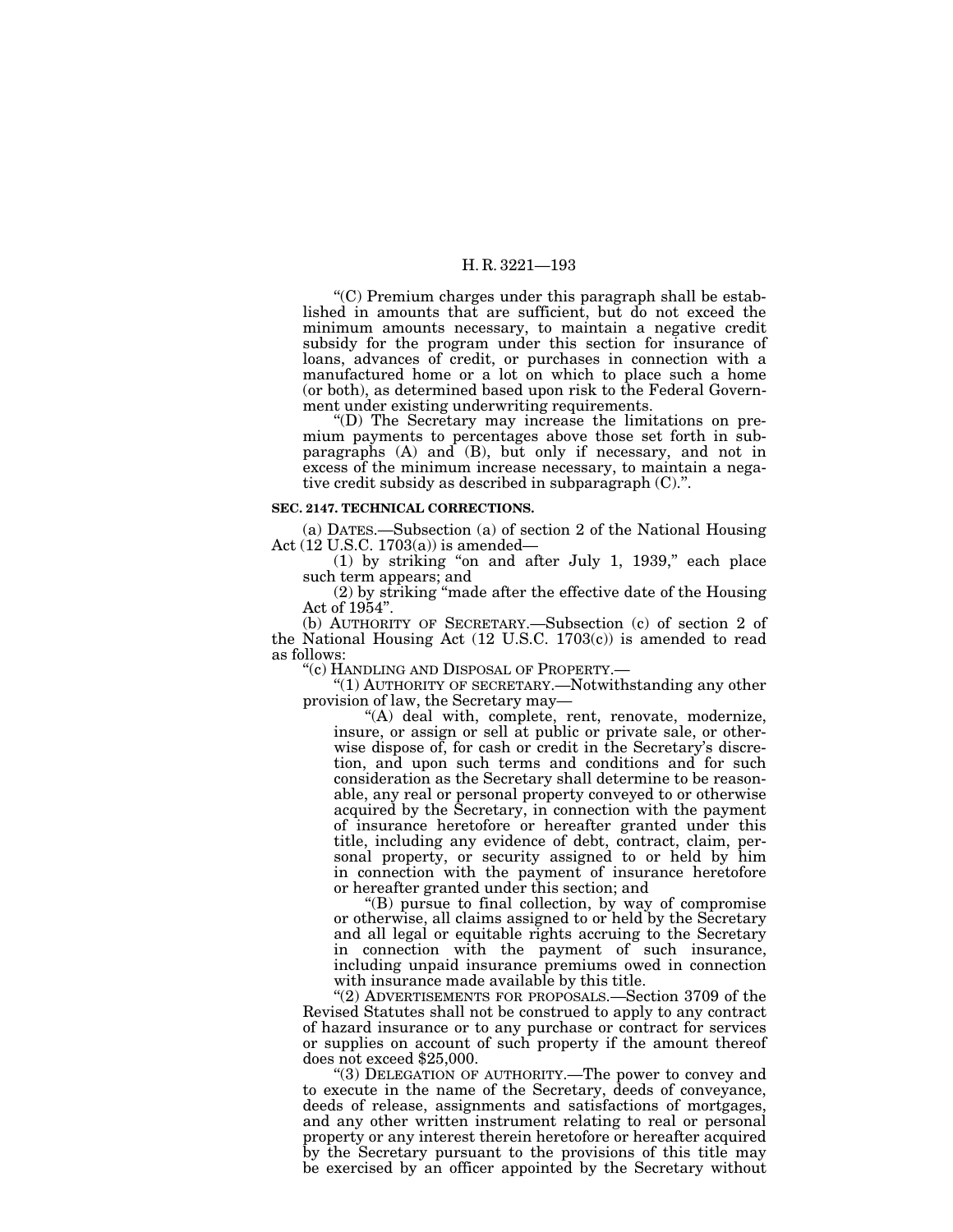the execution of any express delegation of power or power of attorney. Nothing in this subsection shall be construed to prevent the Secretary from delegating such power by order or by power of attorney, in the Secretary's discretion, to any officer or agent the Secretary may appoint.''.

### **SEC. 2148. REVISION OF UNDERWRITING CRITERIA.**

(a) IN GENERAL.—Subsection (b) of section 2 of the National Housing Act (12 U.S.C. 1703(b)), as amended by the preceding provisions of this title, is further amended by adding at the end the following new paragraph:

"(10) FINANCIAL SOUNDNESS OF MANUFACTURED HOUSING PROGRAM.—The Secretary shall establish such underwriting criteria for loans and advances of credit in connection with a manufactured home or a lot on which to place a manufactured home (or both), including such loans and advances represented by obligations purchased by financial institutions, as may be necessary to ensure that the program under this title for insurance for financial institutions against losses from such loans, advances of credit, and purchases is financially sound.''.

(b) TIMING.—Not later than the expiration of the 6-month period beginning on the date of the enactment of this title, the Secretary of Housing and Urban Development shall revise the existing underwriting criteria for the program referred to in paragraph (10) of section 2(b) of the National Housing Act (as added by subsection (a) of this section) in accordance with the requirements of such paragraph.

### **SEC. 2149. PROHIBITION AGAINST KICKBACKS AND UNEARNED FEES.**

Title I of the National Housing Act is amended by adding at the end of section 9 the following new section:

### **''SEC. 10. PROHIBITION AGAINST KICKBACKS AND UNEARNED FEES.**

''(a) IN GENERAL.—Except as provided in subsection (b), the provisions of sections 3, 8, 16, 17, 18, and 19 of the Real Estate Settlement Procedures Act of 1974 (12 U.S.C. 2601 et seq.) shall apply to each sale of a manufactured home financed with an FHAinsured loan or extension of credit, as well as to services rendered in connection with such transactions.

''(b) AUTHORITY OF THE SECRETARY.—The Secretary is authorized to determine the manner and extent to which the provisions of sections 3, 8, 16, 17, 18, and 19 of the Real Estate Settlement Procedures Act of 1974 (12 U.S.C. 2601 et seq.) may reasonably be applied to the transactions described in subsection (a), and to grant such exemptions as may be necessary to achieve the purposes of this section.

''(c) DEFINITIONS.—For purposes of this section—

"(1) the term 'federally related mortgage loan' as used in sections 3, 8, 16, 17, 18, and 19 of the Real Estate Settlement Procedures Act of 1974 (12 U.S.C. 2601 et seq.) shall include an FHA-insured loan or extension of credit made to a borrower for the purpose of purchasing a manufactured home that the borrower intends to occupy as a personal residence; and

 $''(2)$  the term 'real estate settlement service' as used in sections 3, 8, 16, 17, 18, and 19 of the Real Estate Settlement Procedures Act of 1974 (12 U.S.C. 2601 et seq.) shall include any service rendered in connection with a loan or extension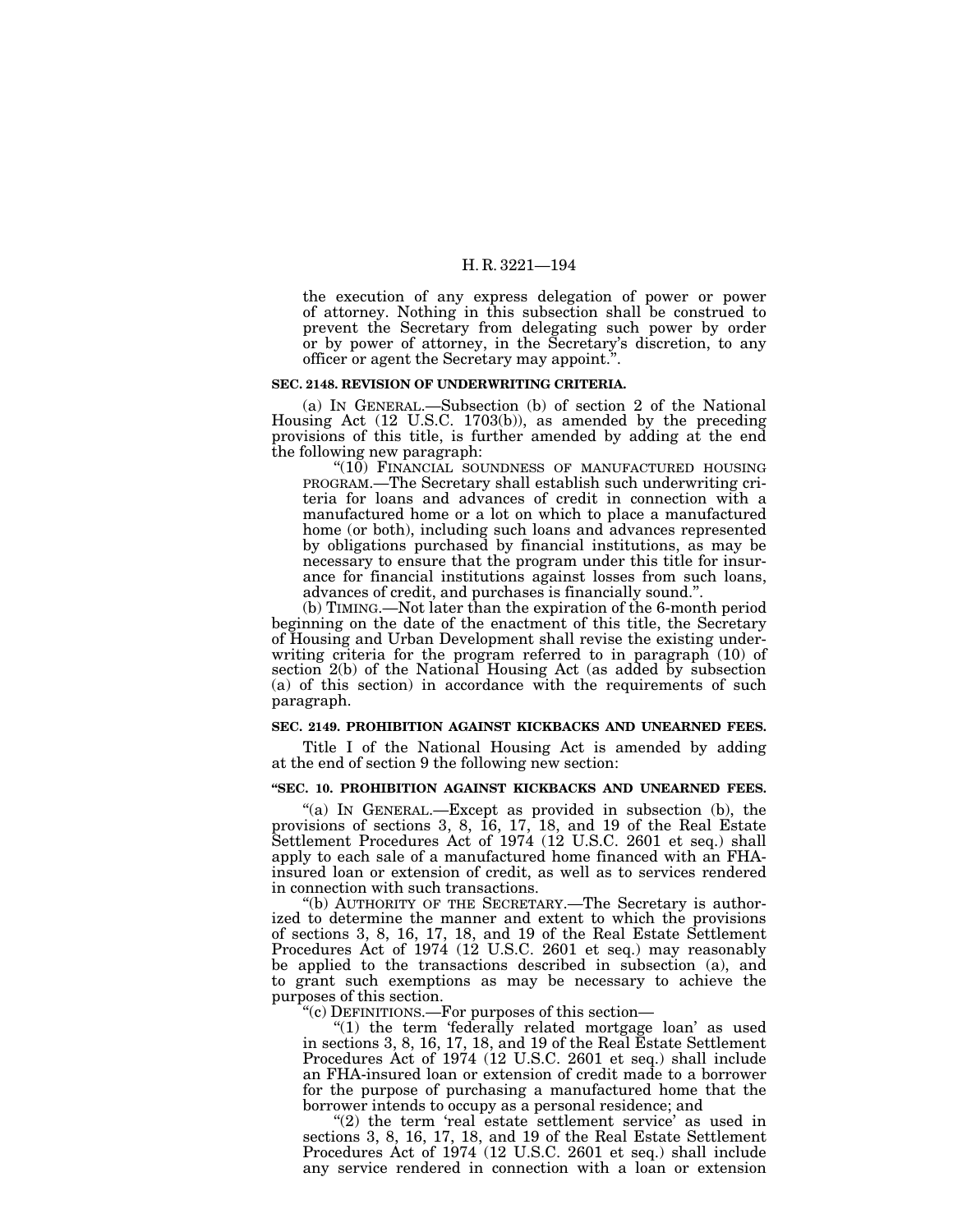of credit insured by the Federal Housing Administration for the purchase of a manufactured home.

''(d) UNFAIR AND DECEPTIVE PRACTICES.—In connection with the purchase of a manufactured home financed with a loan or extension of credit insured by the Federal Housing Administration under this title, the Secretary shall prohibit acts or practices in connection with loans or extensions of credit that the Secretary finds to be unfair, deceptive, or otherwise not in the interests of the borrower.''.

#### **SEC. 2150. LEASEHOLD REQUIREMENTS.**

Subsection (b) of section 2 of the National Housing Act (12 U.S.C. 1703(b)), as amended by the preceding provisions of this title, is further amended by adding at the end the following new paragraph:

"(11) LEASEHOLD REQUIREMENTS.—No insurance shall be granted under this section to any such financial institution with respect to any obligation representing any such loan, advance of credit, or purchase by it, made for the purposes of financing a manufactured home which is intended to be situated in a manufactured home community pursuant to a lease, unless such lease—

''(A) expires not less than 3 years after the origination date of the obligation;

''(B) is renewable upon the expiration of the original 3 year term by successive 1 year terms; and

 $(C)$  requires the lessor to provide the lessee written notice of termination of the lease not less than 180 days prior to the expiration of the current lease term in the event the lessee is required to move due to the closing of the manufactured home community, and further provides that failure to provide such notice to the mortgagor in a timely manner will cause the lease term, at its expiration, to automatically renew for an additional 1 year term.''.

# **TITLE II—MORTGAGE FORECLOSURE PROTECTIONS FOR SERVICEMEMBERS**

### **SEC. 2201. TEMPORARY INCREASE IN MAXIMUM LOAN GUARANTY AMOUNT FOR CERTAIN HOUSING LOANS GUARANTEED BY THE SECRETARY OF VETERANS AFFAIRS.**

Notwithstanding subparagraph (C) of section 3703(a)(1) of title 38, United States Code, for purposes of any loan described in subparagraph  $(A)(i)(IV)$  of such section that is originated during the period beginning on the date of the enactment of this Act and ending on December 31, 2008, the term "maximum guaranty" amount'' shall mean an amount equal to 25 percent of the higher of—

(1) the limitation determined under section  $305(a)(2)$  of the Federal Home Loan Mortgage Corporation Act (12 U.S.C.  $1454(a)(2)$  for the calendar year in which the loan is originated for a single-family residence; or

(2) 125 percent of the area median price for a singlefamily residence, but in no case to exceed 175 percent of the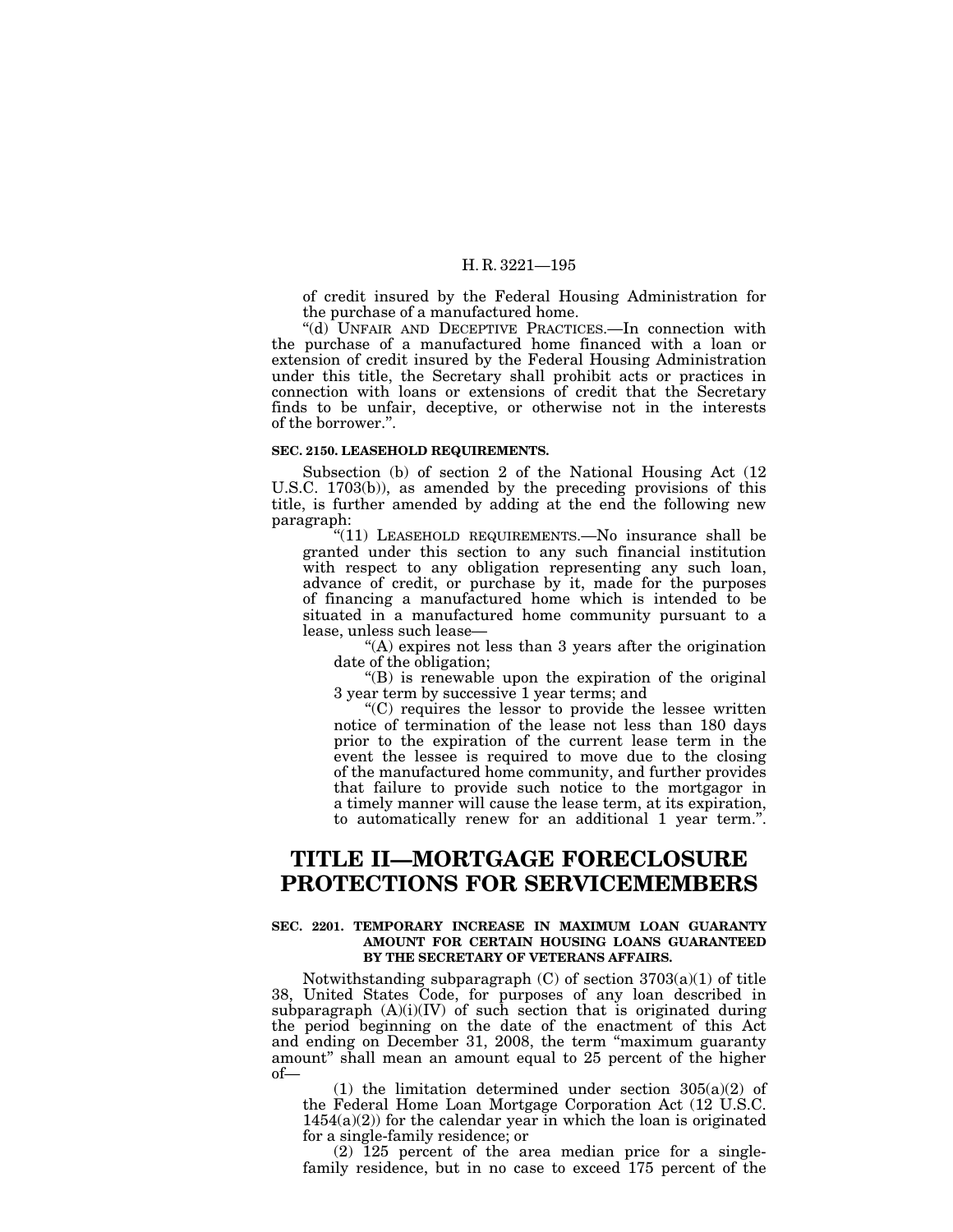limitation determined under such section 305(a)(2) for the calendar year in which the loan is originated for a single-family residence.

### **SEC. 2202. COUNSELING ON MORTGAGE FORECLOSURES FOR MEM-BERS OF THE ARMED FORCES RETURNING FROM SERVICE ABROAD.**

(a) IN GENERAL.—The Secretary of Defense shall develop and implement a program to advise members of the Armed Forces (including members of the National Guard and Reserve) who are returning from service on active duty abroad (including service in Operation Iraqi Freedom and Operation Enduring Freedom) on actions to be taken by such members to prevent or forestall mortgage foreclosures.

(b) ELEMENTS.—The program required by subsection (a) shall include the following:

(1) Credit counseling.

(2) Home mortgage counseling.

(3) Such other counseling and information as the Secretary considers appropriate for purposes of the program.

(c) TIMING OF PROVISION OF COUNSELING.—Counseling and other information under the program required by subsection (a) shall be provided to a member of the Armed Forces covered by the program as soon as practicable after the return of the member from service as described in subsection (a).

### **SEC. 2203. ENHANCEMENT OF PROTECTIONS FOR SERVICEMEMBERS RELATING TO MORTGAGES AND MORTGAGE FORE-CLOSURES.**

(a) EXTENSION OF PERIOD OF PROTECTIONS AGAINST MORTGAGE FORECLOSURES.—

(1) EXTENSION OF PROTECTION PERIOD.—Subsection (c) of section 303 of the Servicemembers Civil Relief Act (50 U.S.C. App. 533) is amended by striking "90 days" and inserting ''9 months''.

(2) EXTENSION OF STAY OF PROCEEDINGS PERIOD.—Subsection (b) of such section is amended by striking ''90 days'' and inserting ''9 months''.

(b) TREATMENT OF MORTGAGES AS OBLIGATIONS SUBJECT TO INTEREST RATE LIMITATION.—Section 207 of the Servicemembers Civil Relief Act (50 U.S.C. App. 527) is amended—

(1) in subsection (a)(1), by striking "in excess of 6 percent" the second place it appears and all that follows and inserting ''in excess of 6 percent—

''(A) during the period of military service and one year thereafter, in the case of an obligation or liability consisting of a mortgage, trust deed, or other security in the nature of a mortgage; or

''(B) during the period of military service, in the case of any other obligation or liability.''; and

(2) by striking subsection (d) and inserting the following new subsection:

''(d) DEFINITIONS.—In this section:

''(1) INTEREST.—The term 'interest' includes service charges, renewal charges, fees, or any other charges (except bona fide insurance) with respect to an obligation or liability.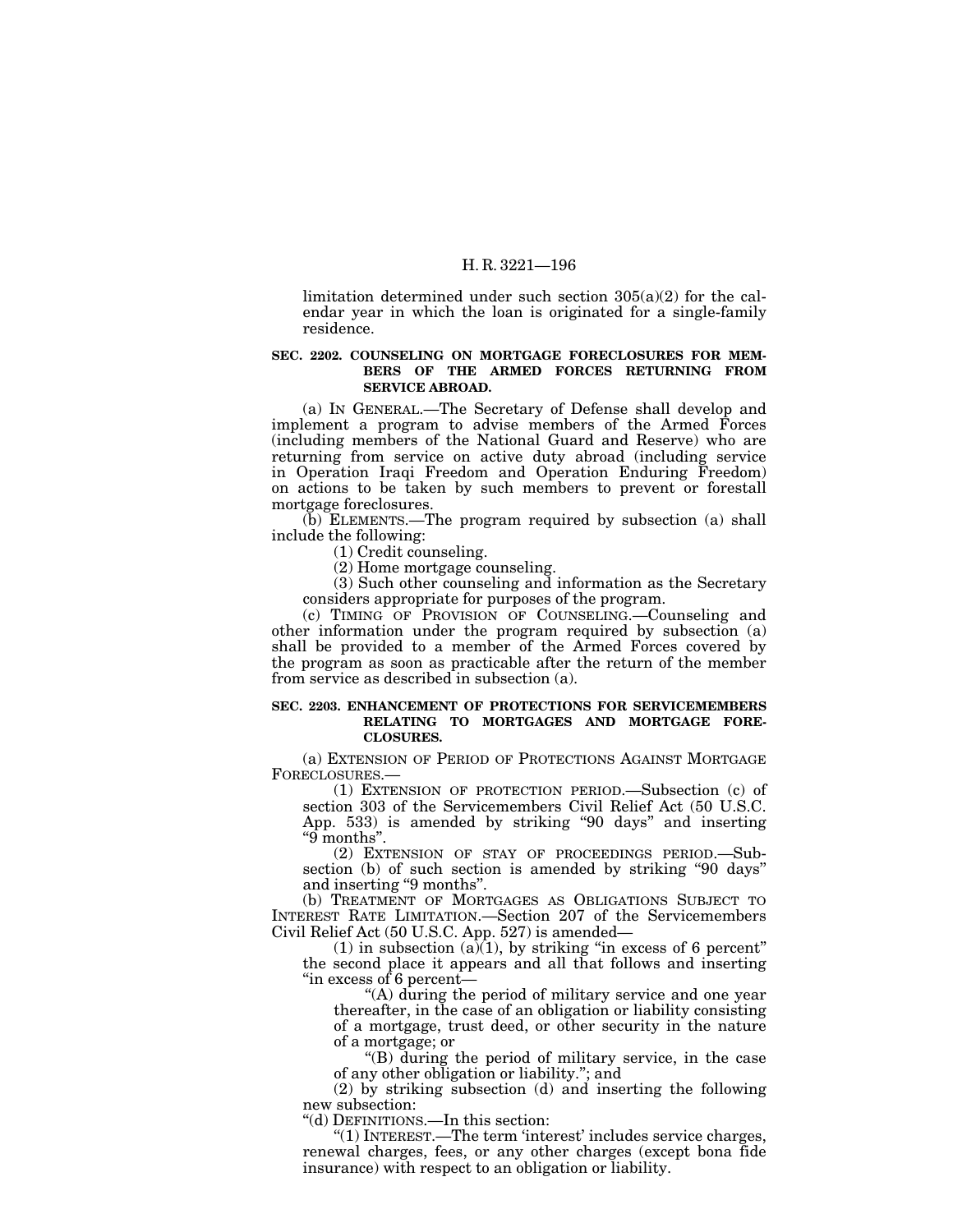''(2) OBLIGATION OR LIABILITY.—The term 'obligation or liability' includes an obligation or liability consisting of a mortgage, trust deed, or other security in the nature of a mortgage.".<br>(c) EFFECTIVE DATE; SUNSET.—

(1) EFFECTIVE DATE.—The amendment made by subsection (a) shall take effect on the date of enactment of this Act.

(2) SUNSET.—The amendments made by subsection (a) shall expire on December 31, 2010. Effective January 1, 2011, the provisions of subsections (b) and (c) of section 303 of the Servicemembers Civil Relief Act, as in effect on the day before the date of the enactment of this Act, are hereby revived.

# **TITLE III—EMERGENCY ASSISTANCE FOR THE REDEVELOPMENT OF ABAN-DONED AND FORECLOSED HOMES**

### **SEC. 2301. EMERGENCY ASSISTANCE FOR THE REDEVELOPMENT OF ABANDONED AND FORECLOSED HOMES.**

(a) DIRECT APPROPRIATIONS.—There are appropriated out of any money in the Treasury not otherwise appropriated for the fiscal year 2008, \$4,000,000,000, to remain available until expended, for assistance to States and units of general local government (as such terms are defined in section 102 of the Housing and Community Development Act of 1974 (42 U.S.C. 5302)) for the redevelopment of abandoned and foreclosed upon homes and residential properties.

(b) ALLOCATION OF APPROPRIATED AMOUNTS.—

(1) IN GENERAL.—The amounts appropriated or otherwise made available to States and units of general local government under this section shall be allocated based on a funding formula established by the Secretary of Housing and Urban Development (in this title referred to as the "Secretary").

(2) FORMULA TO BE DEVISED SWIFTLY.—The funding formula required under paragraph (1) shall be established not later than 60 days after the date of enactment of this section.

(3) CRITERIA.—The funding formula required under paragraph (1) shall ensure that any amounts appropriated or otherwise made available under this section are allocated to States and units of general local government with the greatest need, as such need is determined in the discretion of the Secretary based on—

(A) the number and percentage of home foreclosures in each State or unit of general local government;

(B) the number and percentage of homes financed by a subprime mortgage related loan in each State or unit of general local government; and

(C) the number and percentage of homes in default or delinquency in each State or unit of general local government.

(4) DISTRIBUTION.—Amounts appropriated or otherwise made available under this section shall be distributed according to the funding formula established by the Secretary under paragraph (1) not later than 30 days after the establishment of such formula.

(c) USE OF FUNDS.—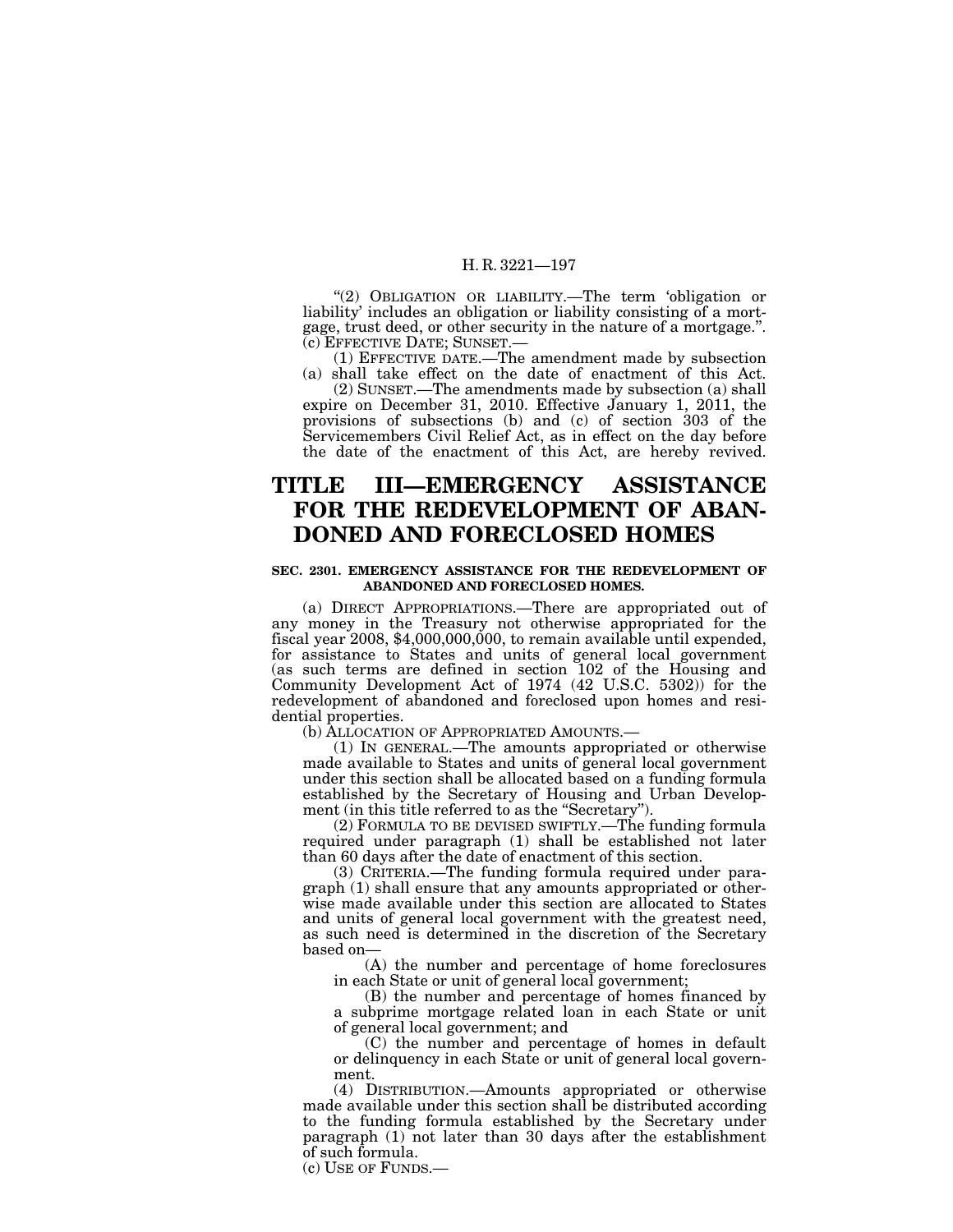(1) IN GENERAL.—Any State or unit of general local government that receives amounts pursuant to this section shall, not later than 18 months after the receipt of such amounts, use such amounts to purchase and redevelop abandoned and foreclosed homes and residential properties.

(2) PRIORITY.—Any State or unit of general local government that receives amounts pursuant to this section shall in distributing such amounts give priority emphasis and consideration to those metropolitan areas, metropolitan cities, urban areas, rural areas, low- and moderate-income areas, and other areas with the greatest need, including those—

(A) with the greatest percentage of home foreclosures;

(B) with the highest percentage of homes financed by a subprime mortgage related loan; and

(C) identified by the State or unit of general local government as likely to face a significant rise in the rate of home foreclosures.

(3) ELIGIBLE USES.—Amounts made available under this section may be used to—

(A) establish financing mechanisms for purchase and redevelopment of foreclosed upon homes and residential properties, including such mechanisms as soft-seconds, loan loss reserves, and shared-equity loans for low- and moderate-income homebuyers;

(B) purchase and rehabilitate homes and residential properties that have been abandoned or foreclosed upon, in order to sell, rent, or redevelop such homes and properties;

(C) establish land banks for homes that have been foreclosed upon;

(D) demolish blighted structures; and

(E) redevelop demolished or vacant properties.

(d) LIMITATIONS.—

(1) ON PURCHASES.—Any purchase of a foreclosed upon home or residential property under this section shall be at a discount from the current market appraised value of the home or property, taking into account its current condition, and such discount shall ensure that purchasers are paying below-market value for the home or property.

(2) REHABILITATION.—Any rehabilitation of a foreclosedupon home or residential property under this section shall be to the extent necessary to comply with applicable laws, codes, and other requirements relating to housing safety, quality, and habitability, in order to sell, rent, or redevelop such homes and properties. Rehabilitation may include improvements to increase the energy efficiency or conservation of such homes and properties or provide a renewable energy source or sources for such homes and properties.

(3) SALE OF HOMES.—If an abandoned or foreclosed upon home or residential property is purchased, redeveloped, or otherwise sold to an individual as a primary residence, then such sale shall be in an amount equal to or less than the cost to acquire and redevelop or rehabilitate such home or property up to a decent, safe, and habitable condition.

(4) REINVESTMENT OF PROFITS.—

(A) PROFITS FROM SALES, RENTALS, AND REDEVELOPMENT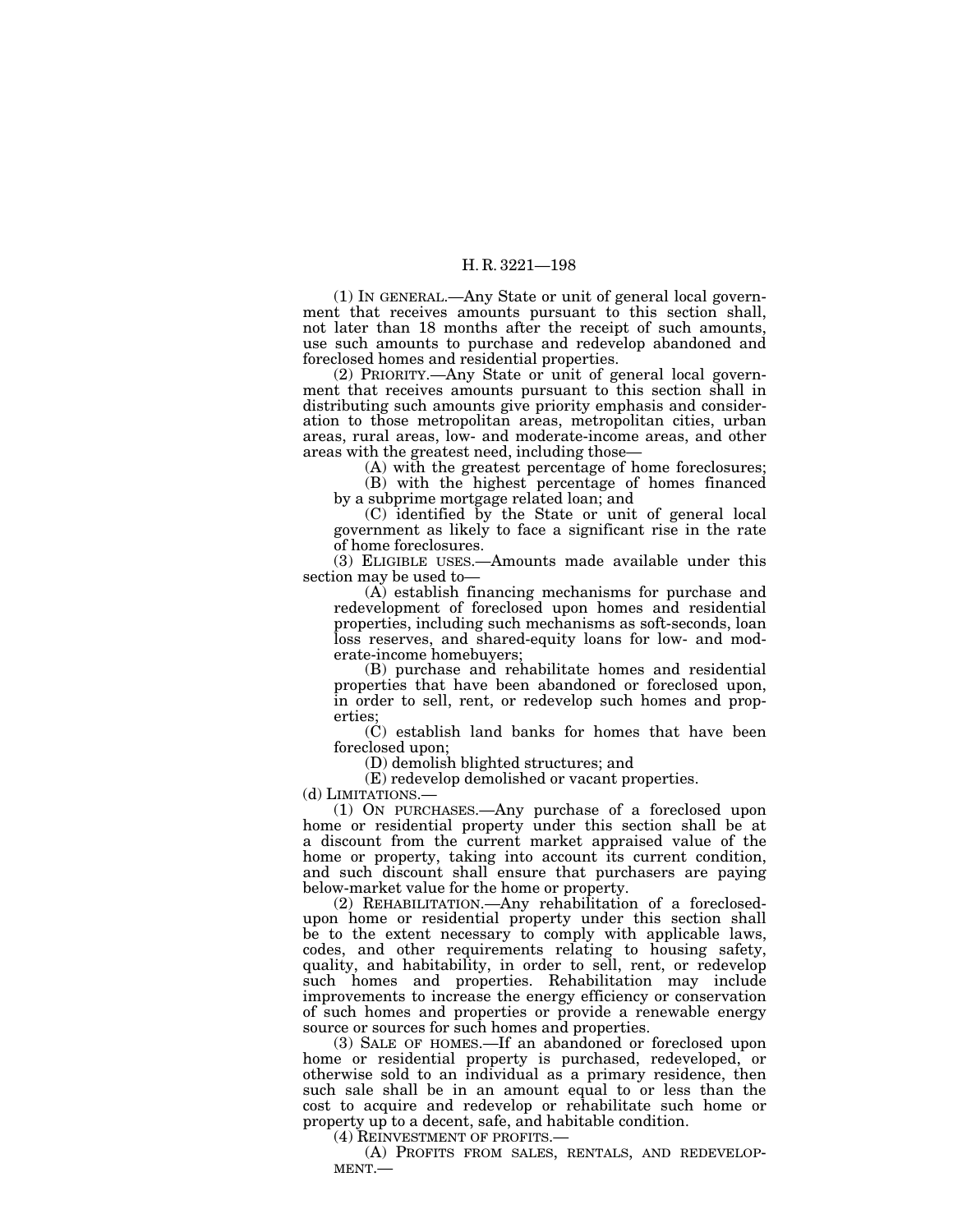(i) 5-YEAR REINVESTMENT PERIOD.—During the 5 year period following the date of enactment of this Act, any revenue generated from the sale, rental, redevelopment, rehabilitation, or any other eligible use that is in excess of the cost to acquire and redevelop (including reasonable development fees) or rehabilitate an abandoned or foreclosed upon home or residential property shall be provided to and used by the State or unit of general local government in accordance with, and in furtherance of, the intent and provisions of this section.

(ii) DEPOSITS IN THE TREASURY.—

(I) PROFITS.—Upon the expiration of the 5 year period set forth under clause (i), any revenue generated from the sale, rental, redevelopment, rehabilitation, or any other eligible use that is in excess of the cost to acquire and redevelop (including reasonable development fees) or rehabilitate an abandoned or foreclosed upon home or residential property shall be deposited in the Treasury of the United States as miscellaneous receipts, unless the Secretary approves a request to use the funds for purposes under this Act.

(II) OTHER AMOUNTS.—Upon the expiration of the 5-year period set forth under clause (i), any other revenue not described under subclause (I) generated from the sale, rental, redevelopment, rehabilitation, or any other eligible use of an abandoned or foreclosed upon home or residential property shall be deposited in the Treasury of the United States as miscellaneous receipts.

(B) OTHER REVENUES.—Any revenue generated under subparagraphs  $(A)$ ,  $(C)$  or  $(D)$  of subsection  $(c)(3)$  shall be provided to and used by the State or unit of general local government in accordance with, and in furtherance of, the intent and provisions of this section.

(e) RULES OF CONSTRUCTION.—

(1) IN GENERAL.—Except as otherwise provided by this section, amounts appropriated, revenues generated, or amounts otherwise made available to States and units of general local government under this section shall be treated as though such funds were community development block grant funds under title I of the Housing and Community Development Act of 1974 (42 U.S.C. 5301 et seq.).

(2) NO MATCH.—No matching funds shall be required in order for a State or unit of general local government to receive any amounts under this section.

(f) AUTHORITY TO SPECIFY ALTERNATIVE REQUIREMENTS.—

(1) IN GENERAL.—In administering any amounts appropriated or otherwise made available under this section, the Secretary may specify alternative requirements to any provision under title I of the Housing and Community Development Act of 1974 (except for those related to fair housing, nondiscrimination, labor standards, and the environment) in accordance with the terms of this section and for the sole purpose of expediting the use of such funds.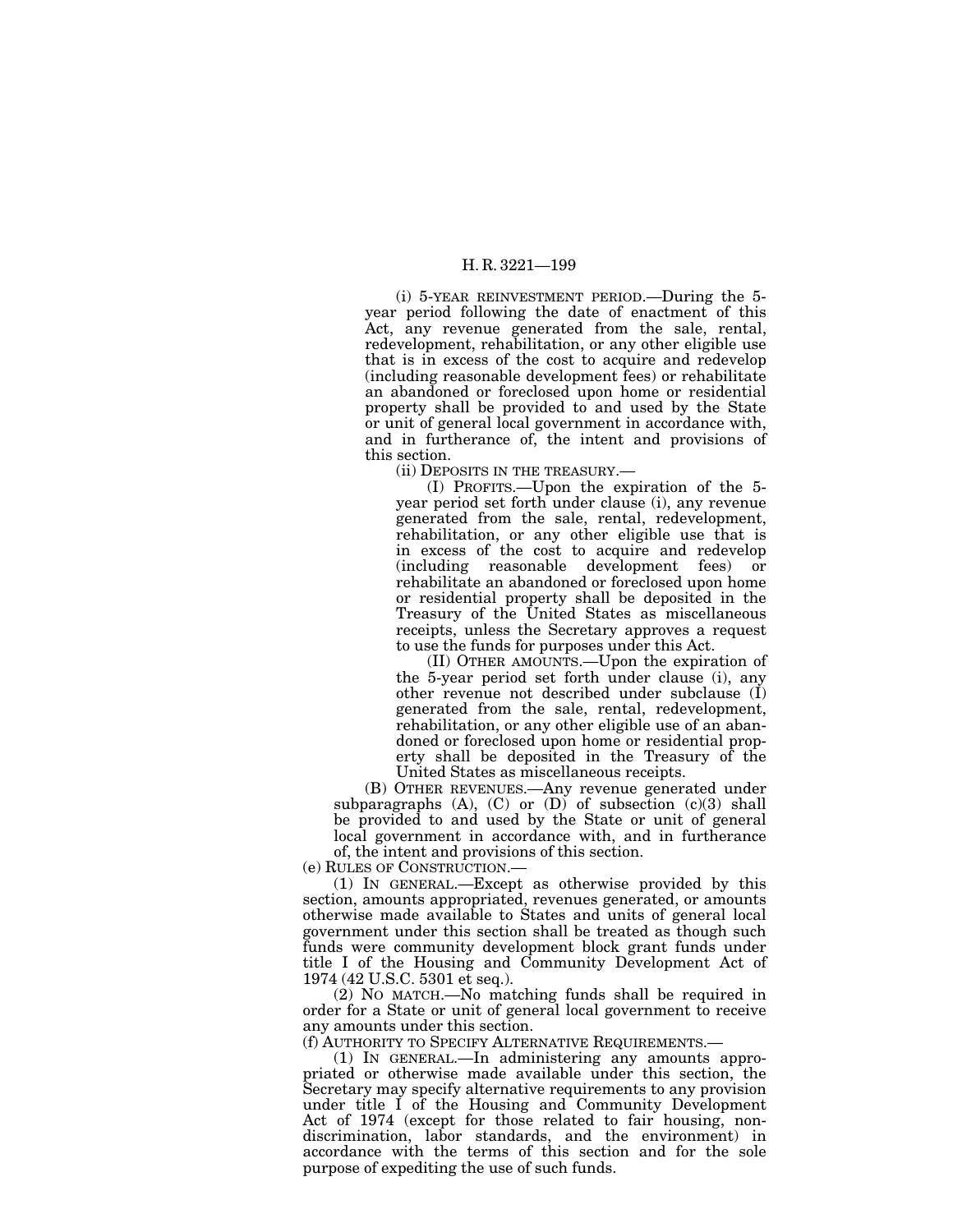(2) NOTICE.—The Secretary shall provide written notice of its intent to exercise the authority to specify alternative requirements under paragraph (1) to the Committee on Banking, Housing and Urban Affairs of the Senate and the Committee on Financial Services of the House of Representatives not later than 10 business days before such exercise

of authority is to occur.<br>(3) LOW AND MODERATE INCOME REQUIREMENT.—

 $(A)$  In GENERAL.—Notwithstanding the authority of the Secretary under paragraph (1)—

(i) all of the funds appropriated or otherwise made available under this section shall be used with respect to individuals and families whose income does not exceed 120 percent of area median income; and

(ii) not less than 25 percent of the funds appropriated or otherwise made available under this section shall be used for the purchase and redevelopment of abandoned or foreclosed upon homes or residential properties that will be used to house individuals or families whose incomes do not exceed 50 percent of area median income.

(B) RECURRENT REQUIREMENT.—The Secretary shall, by rule or order, ensure, to the maximum extent practicable and for the longest feasible term, that the sale, rental, or redevelopment of abandoned and foreclosed upon homes and residential properties under this section remain affordable to individuals or families described in subparagraph (A).

(g) PERIODIC AUDITS.—In consultation with the Secretary of Housing and Urban Development, the Comptroller General of the United States shall conduct periodic audits to ensure that funds appropriated, made available, or otherwise distributed under this section are being used in a manner consistent with the criteria provided in this section.

#### **SEC. 2302. NATIONWIDE DISTRIBUTION OF RESOURCES.**

Notwithstanding any other provision of this Act or the amendments made by this Act, each State shall receive not less than 0.5 percent of funds made available under section 2301 (relating to emergency assistance for the redevelopment of abandoned and foreclosed homes).

### **SEC. 2303. LIMITATION ON USE OF FUNDS WITH RESPECT TO EMINENT DOMAIN.**

No State or unit of general local government may use any amounts received pursuant to section 2301 to fund any project that seeks to use the power of eminent domain, unless eminent domain is employed only for a public use: *Provided,* That for purposes of this section, public use shall not be construed to include economic development that primarily benefits private entities.

# **SEC. 2304. LIMITATION ON DISTRIBUTION OF FUNDS.**

(a) IN GENERAL.—None of the funds made available under this title or title IV shall be distributed to—

(1) an organization which has been indicted for a violation under Federal law relating to an election for Federal office; or

(2) an organization which employs applicable individuals.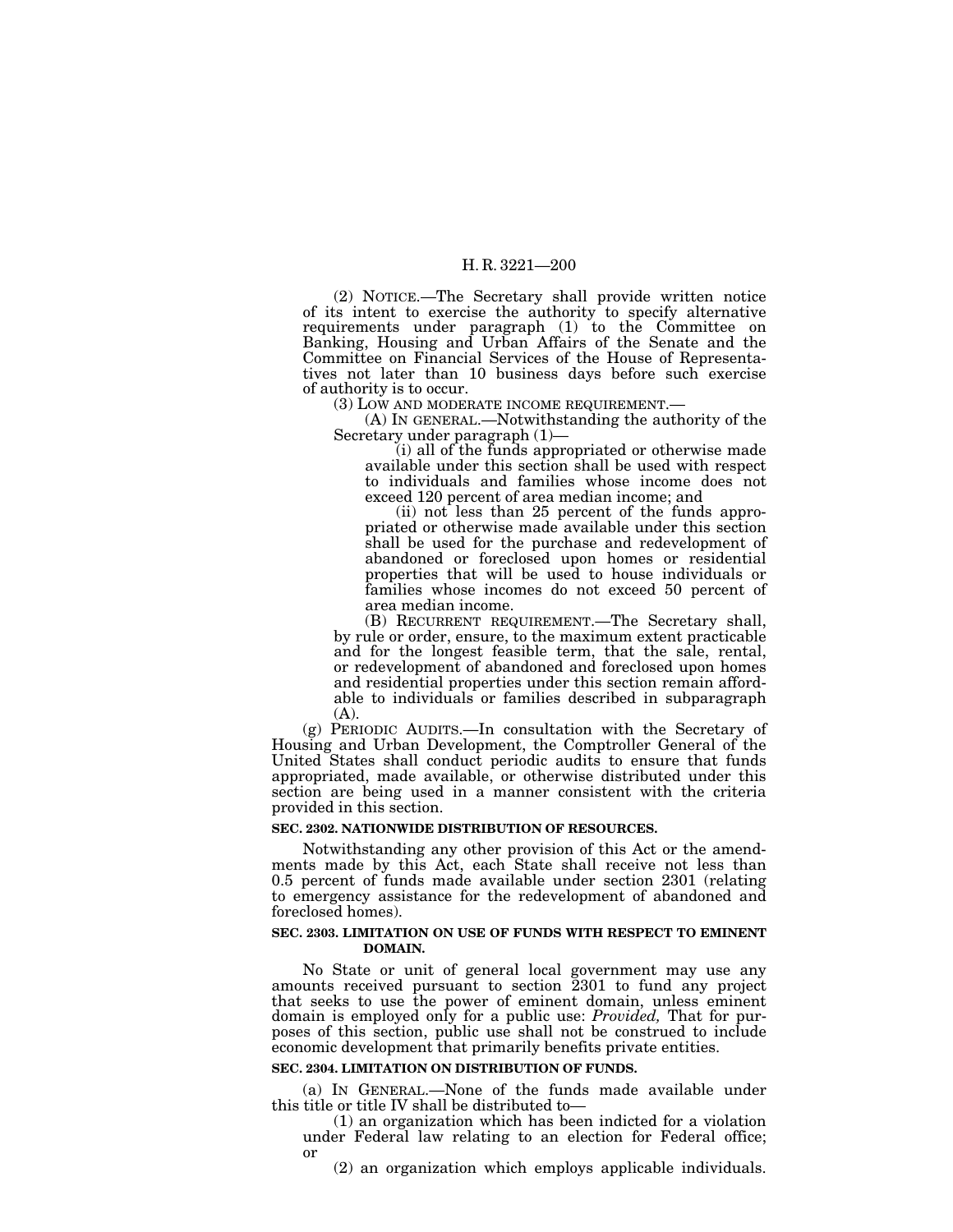(b) APPLICABLE INDIVIDUALS DEFINED.—In this section, the term ''applicable individual'' means an individual who—

 $(1)$  is-

(A) employed by the organization in a permanent or temporary capacity;

(B) contracted or retained by the organization; or

(C) acting on behalf of, or with the express or apparent authority of, the organization; and

(2) has been indicted for a violation under Federal law relating to an election for Federal office.

## **SEC. 2305. COUNSELING INTERMEDIARIES.**

Notwithstanding any other provision of this Act, the amount appropriated under section  $\overline{2}301(a)$  of this Act shall be \$3,920,000,000 and the amount appropriated under section 2401 of this Act shall be \$180,000,000: *Provided,* That of the amount appropriated under section 2401 of this Act pursuant to this section, not less than 15 percent shall be provided to counseling organizations that target counseling services regarding loss mitigation to minority and low-income homeowners or provide such services in neighborhoods with high concentrations of minority and low-income homeowners: *Provided further,* That of amounts appropriated under such section 2401 \$30,000,000 shall be used by the Neighborhood Reinvestment Corporation (referred to in this section as the ''NRC'') to make grants to counseling intermediaries approved by the Department of Housing and Urban Development or the NRC to hire attorneys to assist homeowners who have legal issues directly related to the homeowner's foreclosure, delinquency or short sale. Such attorneys shall be capable of assisting homeowners of owneroccupied homes with mortgages in default, in danger of default, or subject to or at risk of foreclosure and who have legal issues that cannot be handled by counselors already employed by such intermediaries: *Provided further,* That of the amounts provided for in the prior provisos the NRC shall give priority consideration to counseling intermediaries and legal organizations that (1) provide legal assistance in the 100 metropolitan statistical areas (as defined by the Director of the Office of Management and Budget) with the highest home foreclosure rates, and (2) have the capacity to begin using the financial assistance within 90 days after receipt of the assistance: *Provided further,* That no funds provided under this Act shall be used to provide, obtain, or arrange on behalf of a homeowner, legal representation involving or for the purposes of civil litigation: *Provided further,* That the NRC, in awarding counseling grants under section 2401 of this Act, may consider, where appropriate, whether the entity has implemented a written plan for providing in-person counseling and for making contact, including personal contact, with defaulted mortgagors, for the purpose of providing counseling or providing information about available counseling.

# **TITLE IV—HOUSING COUNSELING RESOURCES**

### **SEC. 2401. HOUSING COUNSELING RESOURCES.**

There are appropriated out of any money in the Treasury not otherwise appropriated for the fiscal year 2008, for an additional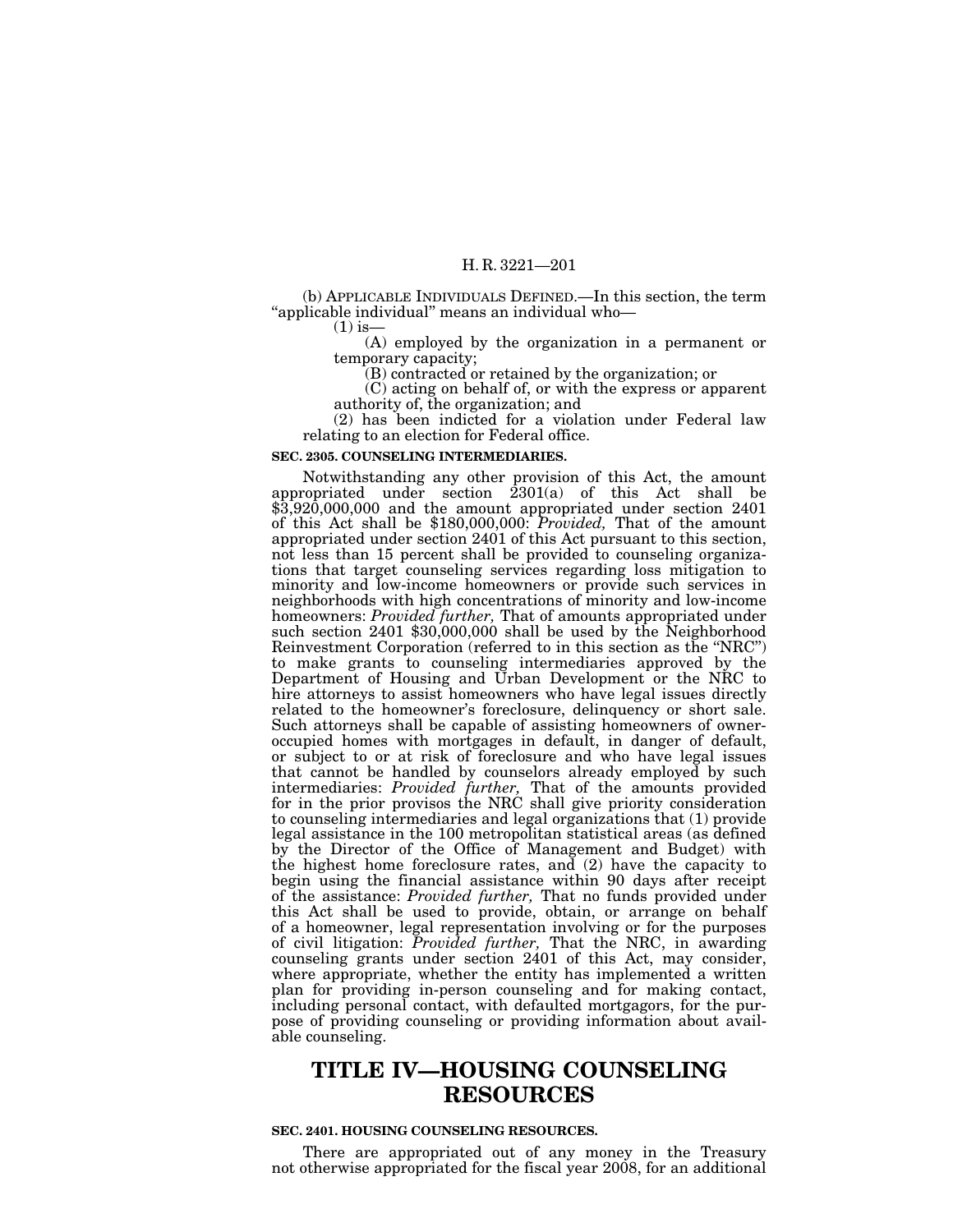amount for the ''Neighborhood Reinvestment Corporation—Payment to the Neighborhood Reinvestment Corporation'' \$100,000,000, to remain available until December 31, 2008, for foreclosure mitigation activities under the terms and conditions contained in the second undesignated paragraph (beginning with the phrase ''For an additional amount'') under the heading ''Neighborhood Reinvestment Corporation—Payment to the Neighborhood Reinvestment Corporation'' of Public Law 110–161.

#### **SEC. 2402. CREDIT COUNSELING.**

(a) IN GENERAL.—Entities approved by the Neighborhood Reinvestment Corporation or the Secretary and State housing finance entities receiving funds under this title shall work to identify and coordinate with non-profit organizations operating national or statewide toll-free foreclosure prevention hotlines, including those that—

(1) serve as a consumer referral source and data repository for borrowers experiencing some form of delinquency or foreclosure;

(2) connect callers with local housing counseling agencies approved by the Neighborhood Reinvestment Corporation or the Secretary to assist with working out a positive resolution to their mortgage delinquency or foreclosure; or

(3) facilitate or offer free assistance to help homeowners to understand their options, negotiate solutions, and find the best resolution for their particular circumstances.

# **TITLE V—MORTGAGE DISCLOSURE IMPROVEMENT ACT**

## **SEC. 2501. SHORT TITLE.**

This title may be cited as the ''Mortgage Disclosure Improvement Act of 2008''.

### **SEC. 2502. ENHANCED MORTGAGE LOAN DISCLOSURES.**

(a) TRUTH IN LENDING ACT DISCLOSURES.—Section 128(b)(2) of the Truth in Lending Act (15 U.S.C. 1638(b)(2)) is amended—

(1) by inserting  $<sup>a</sup>(A)<sup>n</sup>$  before "In the";</sup>

(2) by striking ''a residential mortgage transaction, as defined in section  $103(w)$ " and inserting "any extension of credit that is secured by the dwelling of a consumer'';

(3) by striking ''before the credit is extended, or'' and inserting "and":

(4) by inserting '', which shall be at least 7 business days before consummation of the transaction'' after ''written application'';

(5) by striking '', whichever is earlier''; and

(6) by striking ''If the'' and all that follows through the end of the paragraph and inserting the following:

''(B) In the case of an extension of credit that is secured by the dwelling of a consumer, the disclosures provided under subparagraph  $(A)$ , shall be in addition to the other disclosures required by subsection (a), and shall—

''(i) state in conspicuous type size and format, the following: 'You are not required to complete this agreement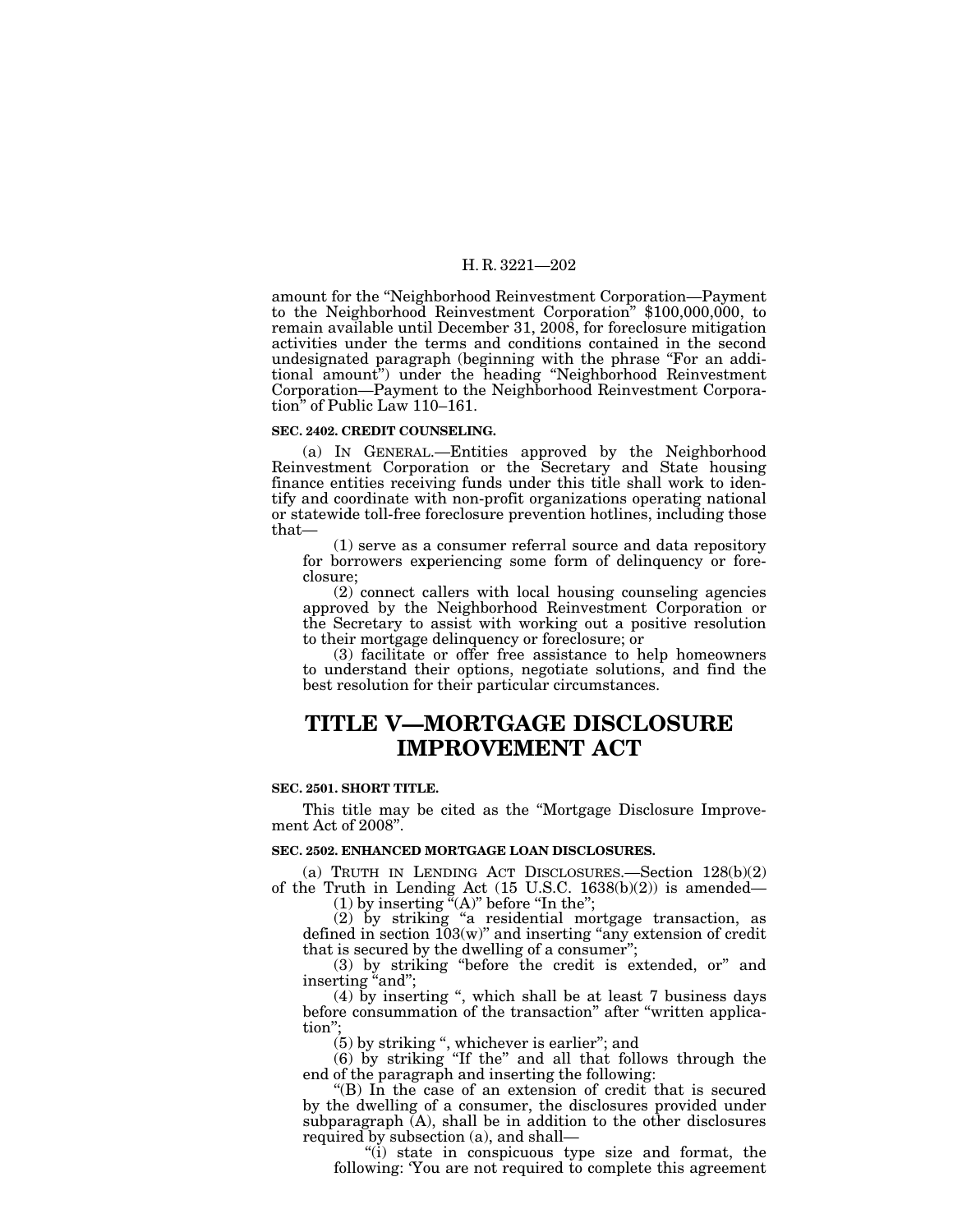merely because you have received these disclosures or signed a loan application.'; and

"(ii) be provided in the form of final disclosures at the time of consummation of the transaction, in the form and manner prescribed by this section.

''(C) In the case of an extension of credit that is secured by the dwelling of a consumer, under which the annual rate of interest is variable, or with respect to which the regular payments may otherwise be variable, in addition to the other disclosures required by subsection (a), the disclosures provided under this subsection shall do the following:

''(i) Label the payment schedule as follows: 'Payment Schedule: Payments Will Vary Based on Interest Rate Changes'.

''(ii) State in conspicuous type size and format examples of adjustments to the regular required payment on the extension of credit based on the change in the interest rates specified by the contract for such extension of credit. Among the examples required to be provided under this clause is an example that reflects the maximum payment amount of the regular required payments on the extension of credit, based on the maximum interest rate allowed under the contract, in accordance with the rules of the Board. Prior to issuing any rules pursuant to this clause, the Board shall conduct consumer testing to determine the appropriate format for providing the disclosures required under this subparagraph to consumers so that such disclosures can be easily understood, including the fact that the initial regular payments are for a specific time period that will end on a certain date, that payments will adjust afterwards potentially to a higher amount, and that there is no guarantee that the borrower will be able to refinance to a lower amount.

''(D) In any case in which the disclosure statement under subparagraph (A) contains an annual percentage rate of interest that is no longer accurate, as determined under section  $107(c)$ , the creditor shall furnish an additional, corrected statement to the borrower, not later than 3 business days before the date of consummation of the transaction.

"(E) The consumer shall receive the disclosures required under this paragraph before paying any fee to the creditor or other person in connection with the consumer's application for an extension of credit that is secured by the dwelling of a consumer. If the disclosures are mailed to the consumer, the consumer is considered to have received them 3 business days after they are mailed. A creditor or other person may impose a fee for obtaining the consumer's credit report before the consumer has received the disclosures under this paragraph, provided the fee is bona fide and reasonable in amount.

"(F) WAIVER OF TIMELINESS OF DISCLOSURES.—To expedite consummation of a transaction, if the consumer determines that the extension of credit is needed to meet a bona fide personal financial emergency, the consumer may waive or modify the timing requirements for disclosures under subparagraph (A), provided that—

''(i) the term 'bona fide personal emergency' may be further defined in regulations issued by the Board;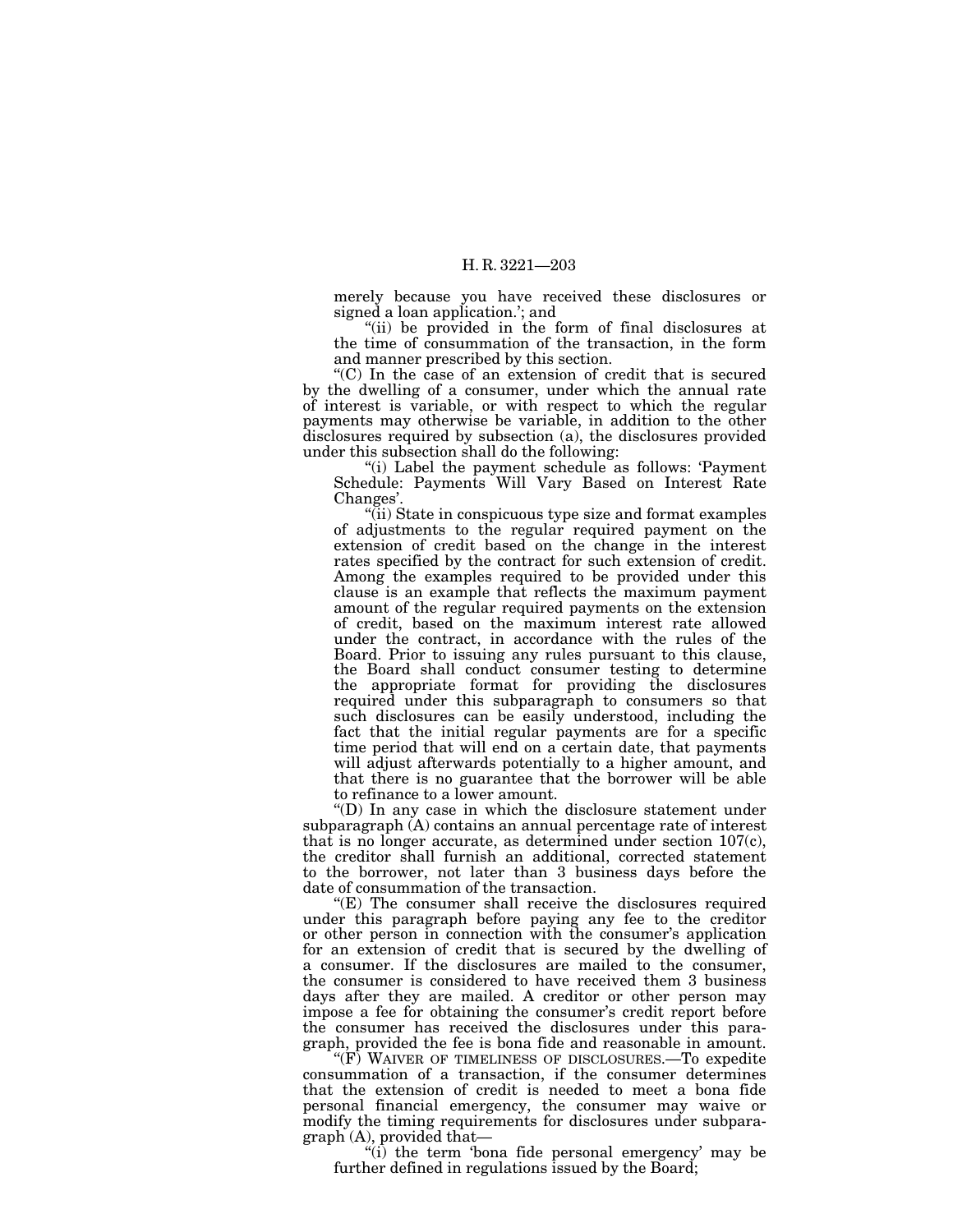"(ii) the consumer provides to the creditor a dated, written statement describing the emergency and specifically waiving or modifying those timing requirements, which statement shall bear the signature of all consumers entitled to receive the disclosures required by this paragraph; and

"(iii) the creditor provides to the consumers at or before the time of such waiver or modification, the final disclosures required by paragraph (1).

"(G) The requirements of subparagraphs (B), (C), (D) and (E) shall not apply to extensions of credit relating to plans described in section 101(53D) of title 11, United States Code.''. (b) CIVIL LIABILITY.—Section 130(a) of the Truth in Lending Act (15 U.S.C. 1640(a)) is amended—

(1) in paragraph  $(2)(A)(iii)$ , by striking "not less than \$200 or greater than \$2,000'' and inserting ''not less than \$400 or greater than \$4,000''; and

(2) in the penultimate sentence of the undesignated matter following paragraph (4)—

(A) by inserting "or section  $128(b)(2)(C)(ii)$ ," after " $128(a)$ ,"; and

(B) by inserting "or section  $128(b)(2)(C)(ii)$ " before the period.

(c) EFFECTIVE DATES.—

(1) GENERAL DISCLOSURES.—Except as provided in paragraph (2), the amendments made by subsection (a) shall become effective 12 months after the date of enactment of this Act.

(2) VARIABLE INTEREST RATES.—Subparagraph (C) of section  $128(b)(2)$  of the Truth in Lending Act (15 U.S.C. 1638(b)(2)(C)), as added by subsection (a) of this section, shall become effective on the earlier of—

(A) the compliance date established by the Board for such purpose, by regulation; or

(B) 30 months after the date of enactment of this Act.

## **SEC. 2503. COMMUNITY DEVELOPMENT INVESTMENT AUTHORITY FOR DEPOSITORY INSTITUTIONS.**

(a) NATIONAL BANKS.—The first sentence of the paragraph designated as the "Eleventh" of section 5136 of the Revised Statutes of the United States (12 U.S.C. 24) is amended by striking ''promotes the public welfare by benefitting primarily'' and inserting ''is designed primarily to promote the public welfare, including the welfare of''.

(b) STATE MEMBER BANKS.—The first sentence of the 23rd paragraph of section 9 of the Federal Reserve Act (12 U.S.C. 338a) is amended by striking "promotes the public welfare by benefitting primarily'' and inserting ''is designed primarily to promote the public welfare, including the welfare of''.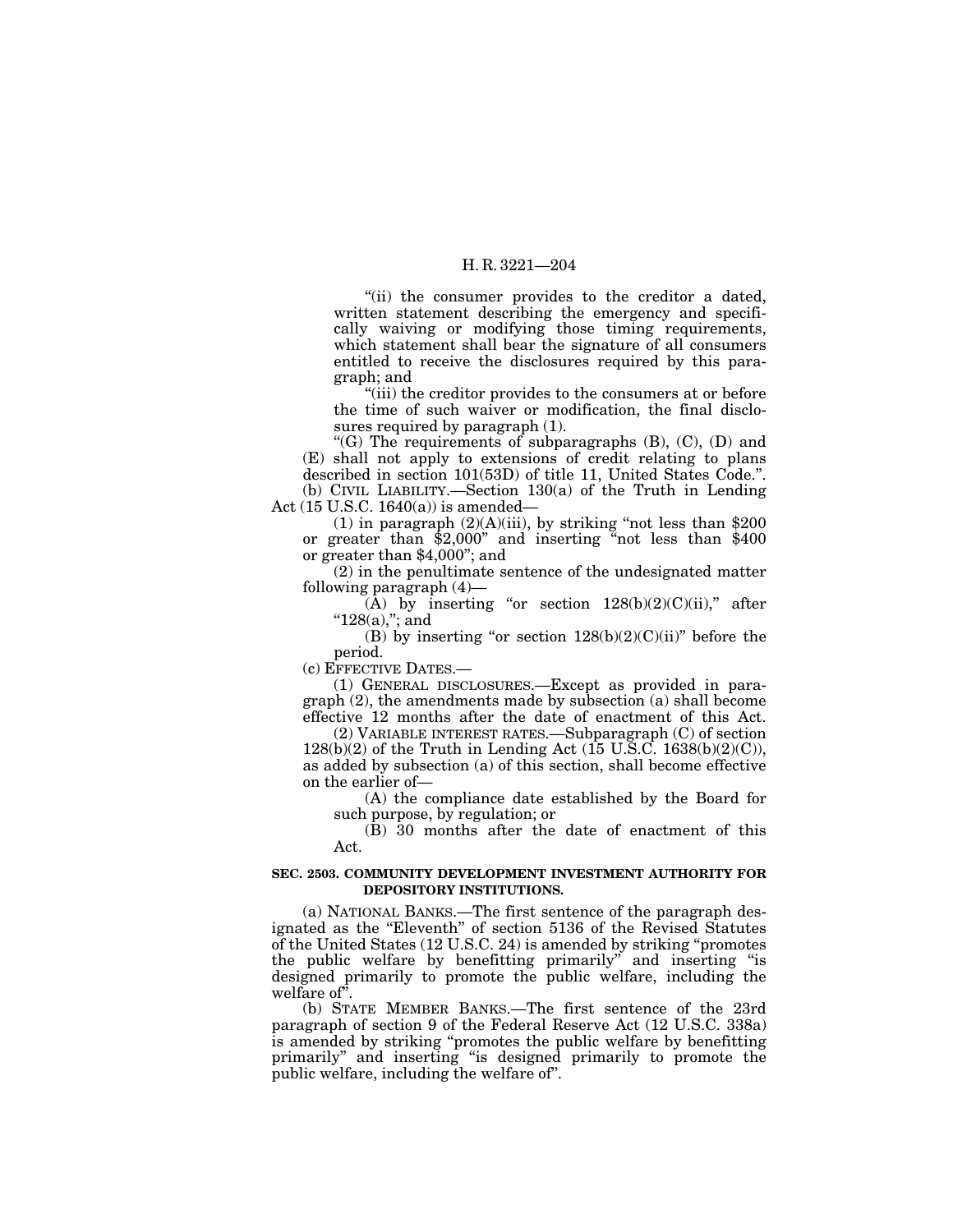# **TITLE VI—VETERANS HOUSING MATTERS**

### **SEC. 2601. HOME IMPROVEMENTS AND STRUCTURAL ALTERATIONS FOR TOTALLY DISABLED MEMBERS OF THE ARMED FORCES BEFORE DISCHARGE OR RELEASE FROM THE ARMED FORCES.**

Section 1717 of title 38, United States Code, is amended by adding at the end the following new subsection:

 $\mathcal{H}(\mathbf{d})(1)$  In the case of a member of the Armed Forces who, as determined by the Secretary, has a disability permanent in nature incurred or aggravated in the line of duty in the active military, naval, or air service, the Secretary may furnish improvements and structural alterations for such member for such disability or as otherwise described in subsection (a)(2) while such member is hospitalized or receiving outpatient medical care, services, or treatment for such disability if the Secretary determines that such member is likely to be discharged or released from the Armed Forces for such disability.

"(2) The furnishing of improvements and alterations under paragraph (1) in connection with the furnishing of medical services described in subparagraph  $(A)$  or  $(B)$  of subsection  $(a)(2)$  shall be subject to the limitation specified in the applicable subparagraph.''.

## **SEC. 2602. ELIGIBILITY FOR SPECIALLY ADAPTED HOUSING BENEFITS AND ASSISTANCE FOR MEMBERS OF THE ARMED FORCES WITH SERVICE-CONNECTED DISABILITIES AND INDIVID-UALS RESIDING OUTSIDE THE UNITED STATES.**

(a) ELIGIBILITY.—Chapter 21 of title 38, United States Code, is amended by inserting after section 2101 the following new section:

### **''§ 2101A. Eligibility for benefits and assistance: members of the Armed Forces with service-connected disabilities; individuals residing outside the United States**

''(a) MEMBERS WITH SERVICE-CONNECTED DISABILITIES.—(1) The Secretary may provide assistance under this chapter to a member of the Armed Forces serving on active duty who is suffering from a disability that meets applicable criteria for benefits under this chapter if the disability is incurred or aggravated in line of duty in the active military, naval, or air service. Such assistance shall be provided to the same extent as assistance is provided under this chapter to veterans eligible for assistance under this chapter and subject to the same requirements as veterans under this chapter.

" $(2)$  For purposes of this chapter, any reference to a veteran or eligible individual shall be treated as a reference to a member of the Armed Forces described in subsection (a) who is similarly situated to the veteran or other eligible individual so referred to.

''(b) BENEFITS AND ASSISTANCE FOR INDIVIDUALS RESIDING OUT-SIDE THE UNITED STATES.—(1) Subject to paragraph (2), the Secretary may, at the Secretary's discretion, provide benefits and assistance under this chapter (other than benefits under section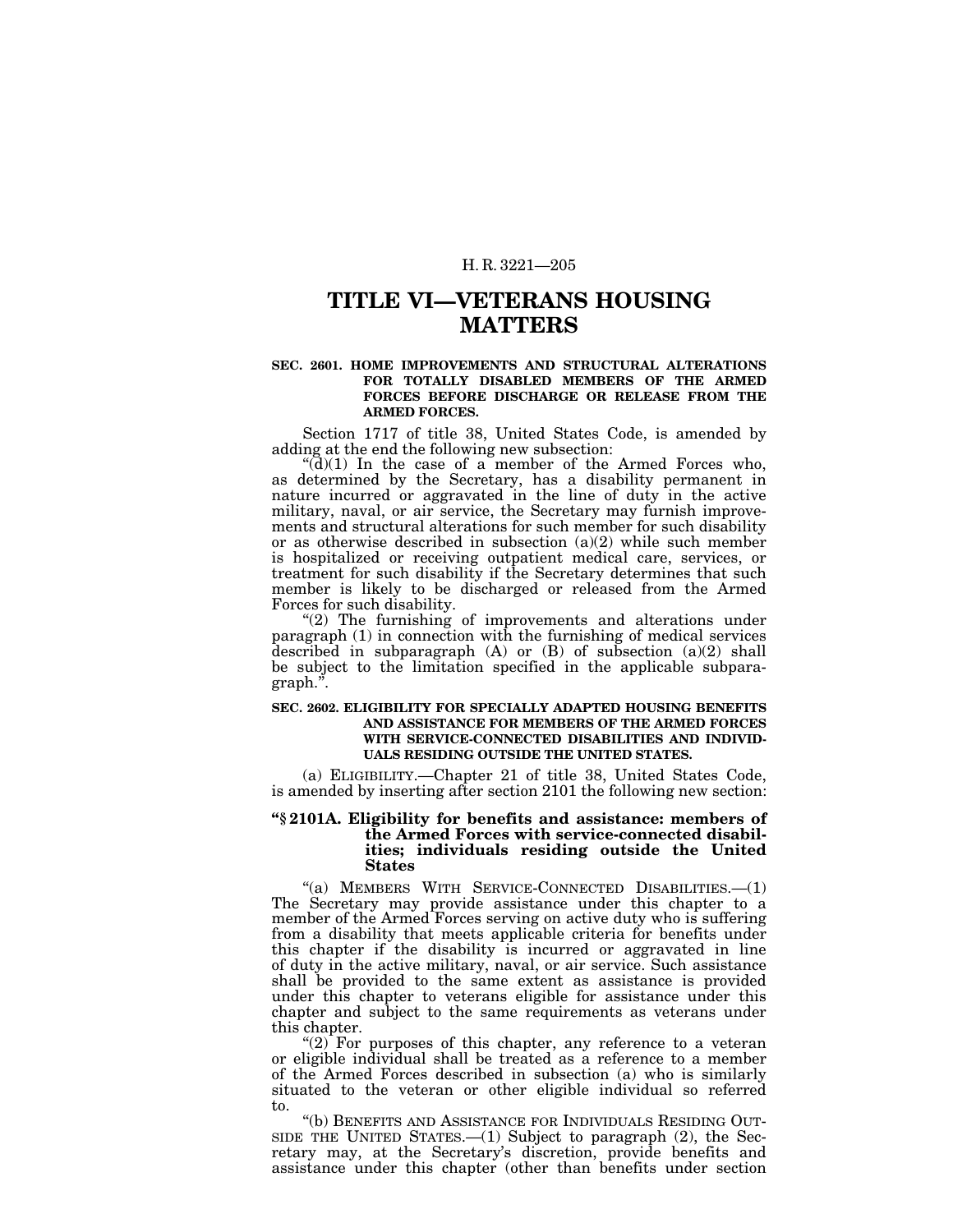2106 of this title) to any individual otherwise eligible for such benefits and assistance who resides outside the United States. "(2) The Secretary may provide benefits and assistance to an individual under paragraph  $(1)$  only if—

"(A) the country or political subdivision in which the housing or residence involved is or will be located permits the individual to have or acquire a beneficial property interest (as determined by the Secretary) in such housing or residence; and

''(B) the individual has or will acquire a beneficial property interest (as so determined) in such housing or residence.

''(c) REGULATIONS.—Benefits and assistance under this chapter by reason of this section shall be provided in accordance with such regulations as the Secretary may prescribe.''.

(b) CONFORMING AMENDMENTS.—

(1) REPEAL OF SUPERSEDED AUTHORITY.—Section 2101 of title 38, United States Code, is amended—

(A) by striking subsection (c); and

(B) by redesignating subsection (d) as subsection (c).

(2) LIMITATIONS ON ASSISTANCE.—Section 2102 of title 38, United States Code, is amended—

(A) in subsection (a)—

(i) by striking ''veteran'' each place it appears and inserting ''individual''; and

(ii) in paragraph (3), by striking ''veteran's'' and inserting "individual's";

(B) in subsection  $(b)(1)$ , by striking "a veteran" and inserting "an individual";

 $(C)$  in subsection  $(c)$ —

(i) by striking ''a veteran'' and inserting ''an individual''; and

(ii) by striking ''the veteran'' each place it appears and inserting ''the individual''; and

(D) in subsection (d), by striking ''a veteran'' each place it appears and inserting ''an individual''.

(3) ASSISTANCE FOR INDIVIDUALS TEMPORARILY RESIDING IN HOUSING OF FAMILY MEMBER.—Section 2102A of title 38, United States Code, is amended—

(A) by striking ''veteran'' each place it appears (other than in subsection  $(b)$ ) and inserting "individual";

(B) in subsection (a), by striking "veteran's" each place it appears and inserting ''individual's''; and

 $(C)$  in subsection  $(b)$ , by striking "a veteran" each place it appears and inserting ''an individual''.

(4) FURNISHING OF PLANS AND SPECIFICATIONS.—Section 2103 of title 38, United States Code, is amended by striking ''veterans'' both places it appears and inserting ''individuals''.

(5) CONSTRUCTION OF BENEFITS.—Section 2104 of title 38, United States Code, is amended—

(A) in subsection (a), by striking ''veteran'' each place it appears and inserting ''individual''; and

 $(B)$  in subsection  $(b)$ —

(i) in the first sentence, by striking ''A veteran'' and inserting "An individual";

(ii) in the second sentence, by striking ''a veteran'' and inserting "an individual"; and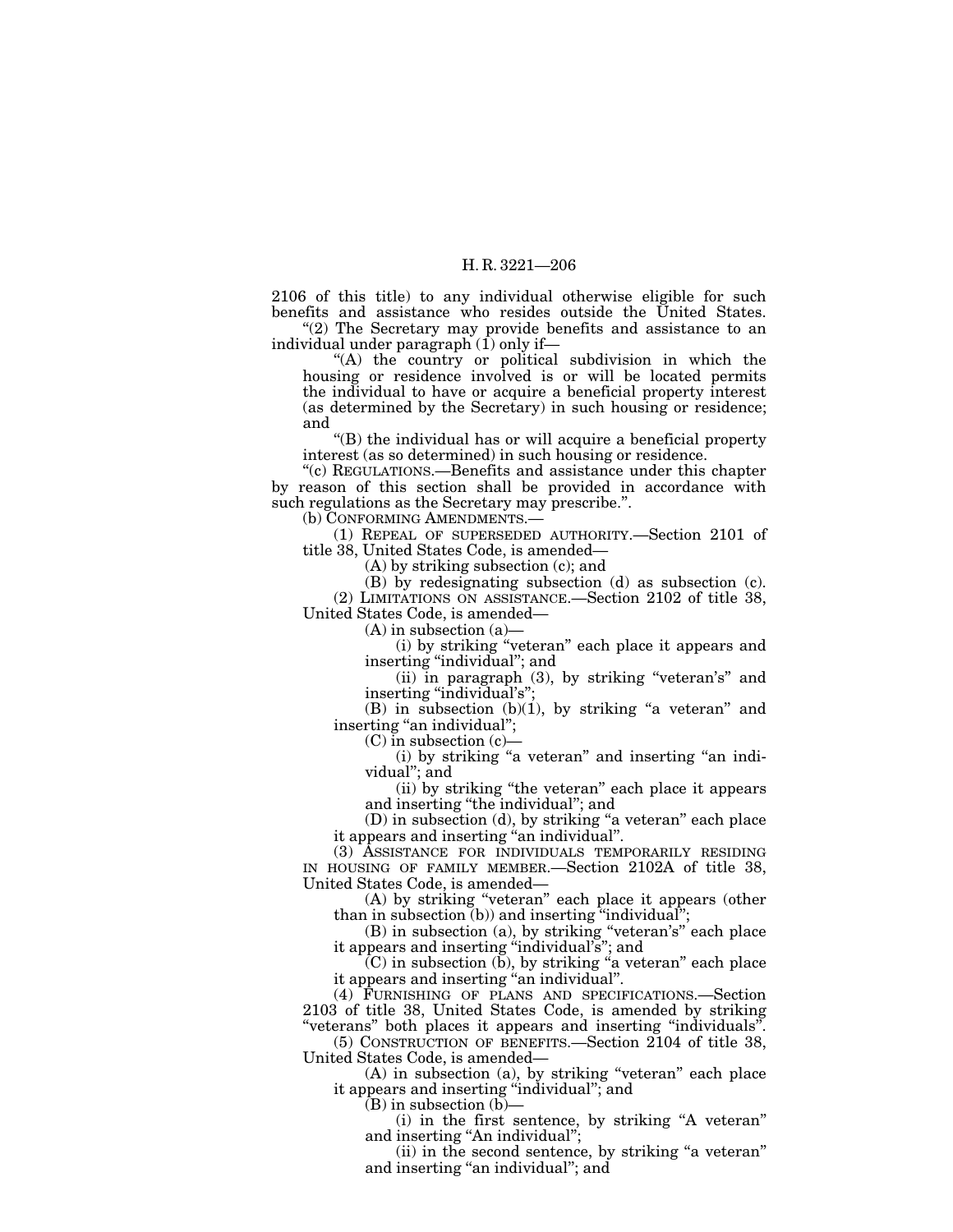(iii) by striking ''such veteran'' each place it appears and inserting ''such individual''.

(6) VETERANS' MORTGAGE LIFE INSURANCE.—Section 2106 of title 38, United States Code, is amended—

 $(A)$  in subsection  $(a)$ 

(i) by striking ''any eligible veteran'' and inserting ''any eligible individual''; and

(ii) by striking "the veterans'" and inserting "the individual's'';

(B) in subsection (b), by striking ''an eligible veteran'' and inserting ''an eligible individual'';

(C) in subsection (e), by striking ''an eligible veteran'' and inserting "an individual";

(D) in subsection (h), by striking "each veteran" and inserting "each individual":

(E) in subsection (i), by striking ''the veteran's'' each place it appears and inserting "the individual's";

(F) by striking ''the veteran'' each place it appears and inserting ''the individual''; and

(G) by striking ''a veteran'' each place it appears and inserting "an individual".

(7) HEADING AMENDMENTS.—(A) The heading of section 2101 of title 38, United States Code, is amended to read as follows:

## **''§ 2101. Acquisition and adaptation of housing: eligible veterans''.**

(B) The heading of section 2102A of such title is amended to read as follows:

### **''§ 2102A. Assistance for individuals residing temporarily in housing owned by a family member''.**

(8) CLERICAL AMENDMENTS.—The table of sections at the beginning of chapter 21 of title 38, United States Code, is amended—

(A) by striking the item relating to section 2101 and inserting the following new item:

''2101. Acquisition and adaptation of housing: eligible veterans.'';

(B) by inserting after the item relating to section 2101, as so amended, the following new item:

''2101A. Eligibility for benefits and assistance: members of the Armed Forces with service-connected disabilities; individuals residing outside the United States.''; and

(C) by striking the item relating to section 2102A and inserting the following new item:

''2102A. Assistance for individuals residing temporarily in housing owned by a family member.''.

### **SEC. 2603. SPECIALLY ADAPTED HOUSING ASSISTANCE FOR INDIVID-UALS WITH SEVERE BURN INJURIES.**

Section 2101 of title 38, United States Code, is amended— (1) in subsection (a)(2), by adding at the end the following new subparagraph:

" $(E)$  The disability is due to a severe burn injury (as determined pursuant to regulations prescribed by the Secretary).''; and

 $(2)$  in subsection  $(b)(2)$ —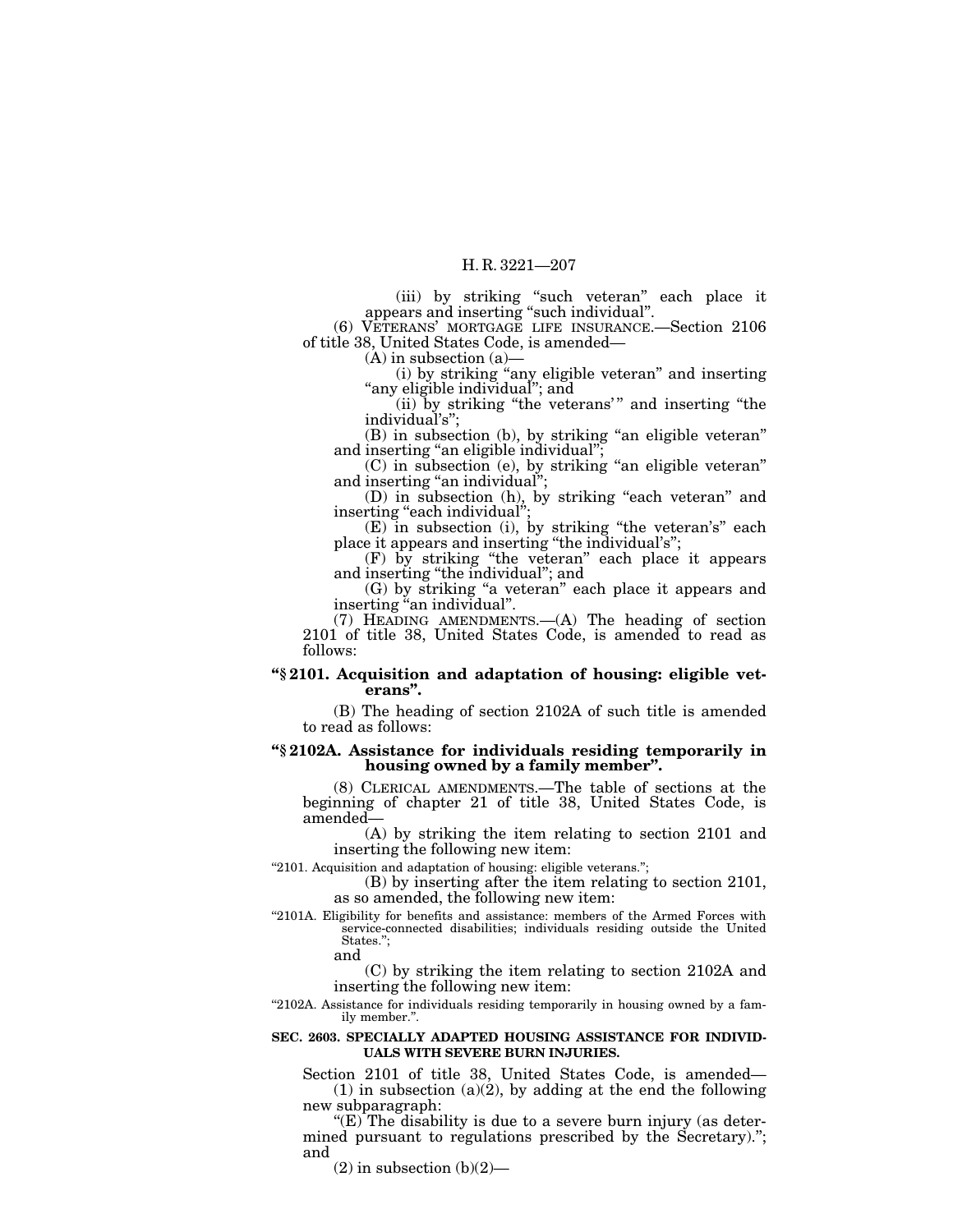(A) by striking "either" and inserting "any"; and

(B) by adding at the end the following new subparagraph:

 $\mathcal{C}^{\prime\prime}(\mathbb{C})$  The disability is due to a severe burn injury (as so determined).''.

### **SEC. 2604. EXTENSION OF ASSISTANCE FOR INDIVIDUALS RESIDING TEMPORARILY IN HOUSING OWNED BY A FAMILY MEMBER.**

Section 2102A(e) of title 38, United States Code, is amended by striking ''after the end of the five-year period that begins on the date of the enactment of the Veterans' Housing Opportunity and Benefits Improvement Act of 2006'' and inserting ''after December 31, 2011''.

## **SEC. 2605. INCREASE IN SPECIALLY ADAPTED HOUSING BENEFITS FOR DISABLED VETERANS.**

(a) IN GENERAL.—Section 2102 of title 38, United States Code, is amended—

(1) in subsection (b)(2), by striking " $$10,000"$  and inserting " $$12,000"$ ;

(2) in subsection (d)—<br>(A) in paragraph (1), by striking "\$50,000" and

inserting " $\text{$}60,000$ "; and (B) in paragraph (2), by striking " $\text{$}10,000$ " and inserting " $\text{$}12,000$ "; and

(3) by adding at the end the following new subsection: " $(e)(1)$  Effective on October 1 of each year (beginning in 2009), the Secretary shall increase the amounts described in subsection

(b)(2) and paragraphs (1) and (2) of subsection (d) in accordance with this subsection.

" $(2)$  The increase in amounts under paragraph  $(1)$  to take effect on October 1 of a year shall be by an amount of such amounts equal to the percentage by which—

 $\mathcal{L}(\tilde{A})$  the residential home cost-of-construction index for the preceding calendar year, exceeds

''(B) the residential home cost-of-construction index for the year preceding the year described in subparagraph (A).

''(3) The Secretary shall establish a residential home cost-ofconstruction index for the purposes of this subsection. The index shall reflect a uniform, national average change in the cost of residential home construction, determined on a calendar year basis. The Secretary may use an index developed in the private sector that the Secretary determines is appropriate for purposes of this subsection.''.

(b) EFFECTIVE DATE.—The amendments made by this section shall take effect on July 1, 2008, and shall apply with respect to payments made in accordance with section  $2102$  of title 38, United States Code, on or after that date.

## **SEC. 2606. REPORT ON SPECIALLY ADAPTED HOUSING FOR DISABLED INDIVIDUALS.**

(a) IN GENERAL.—Not later than December 31, 2008, the Secretary of Veterans Affairs shall submit to the Committee on Veterans' Affairs of the Senate and the Committee on Veterans' Affairs of the House of Representatives a report that contains an assessment of the adequacy of the authorities available to the Secretary under law to assist eligible disabled individuals in acquiring—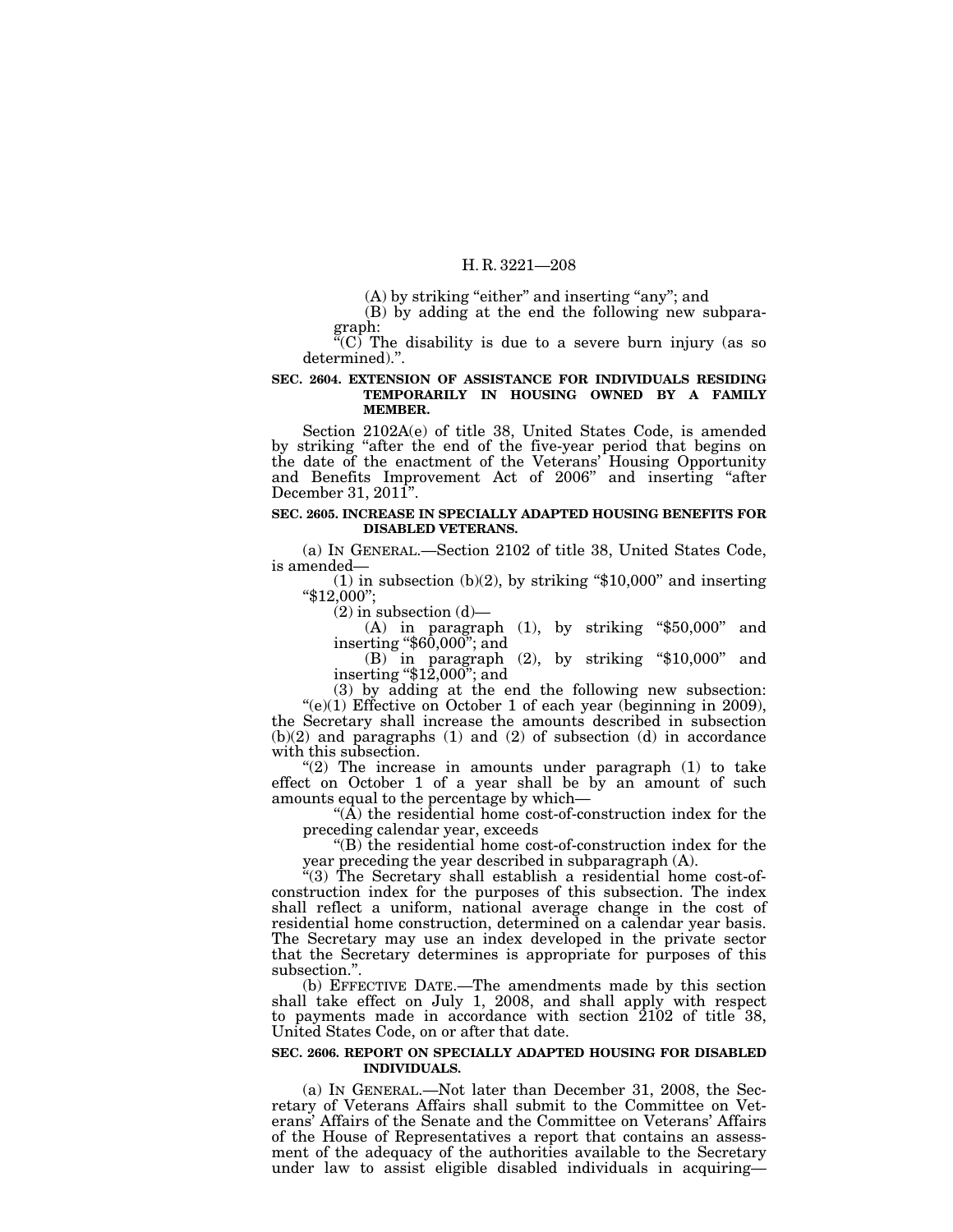(1) suitable housing units with special fixtures or movable facilities required for their disabilities, and necessary land therefor;

(2) such adaptations to their residences as are reasonably necessary because of their disabilities; and

(3) residences already adapted with special features determined by the Secretary to be reasonably necessary as a result of their disabilities.

(b) FOCUS ON PARTICULAR DISABILITIES.—The report required by subsection (a) shall set forth a specific assessment of the needs of—

(1) veterans who have disabilities that are not described in subsections  $(a)(2)$  and  $(b)(2)$  of section 2101 of title 38, United States Code; and

(2) other disabled individuals eligible for specially adapted housing under chapter 21 of such title by reason of section 2101A of such title (as added by section 2602(a) of this Act) who have disabilities that are not described in such subsections.

### **SEC. 2607. REPORT ON SPECIALLY ADAPTED HOUSING ASSISTANCE FOR INDIVIDUALS WHO RESIDE IN HOUSING OWNED BY A FAMILY MEMBER ON PERMANENT BASIS.**

Not later than December 31, 2008, the Secretary of Veterans Affairs shall submit to the Committee on Veterans' Affairs of the Senate and the Committee on Veterans' Affairs of the House of Representatives a report on the advisability of providing assistance under section 2102A of title 38, United States Code, to veterans described in subsection (a) of such section, and to members of the Armed Forces covered by such section 2102A by reason of section 2101A of title 38, United States Code (as added by section 2602(a) of this Act), who reside with family members on a permanent basis.

### **SEC. 2608. DEFINITION OF ANNUAL INCOME FOR PURPOSES OF SEC-TION 8 AND OTHER PUBLIC HOUSING PROGRAMS.**

Section 3(b)(4) of the United States Housing Act of 1937 (42 U.S.C. 1437a(3)(b)(4)) is amended by inserting ''or any deferred Department of Veterans Affairs disability benefits that are received in a lump sum amount or in prospective monthly amounts'' before ''may not be considered''.

## **SEC. 2609. PAYMENT OF TRANSPORTATION OF BAGGAGE AND HOUSE-HOLD EFFECTS FOR MEMBERS OF THE ARMED FORCES WHO RELOCATE DUE TO FORECLOSURE OF LEASED HOUSING.**

Section 406 of title 37, United States Code, is amended— (1) by redesignating subsections (k) and (l) as subsections

(l) and (m), respectively; and

(2) by inserting after subsection (j) the following new subsection (k):

"(k) A member of the armed forces who relocates from leased or rental housing by reason of the foreclosure of such housing is entitled to transportation of baggage and household effects under subsection  $(b)(1)$  in the same manner, and subject to the same conditions and limitations, as similarly circumstanced members entitled to transportation of baggage and household effects under that subsection.''.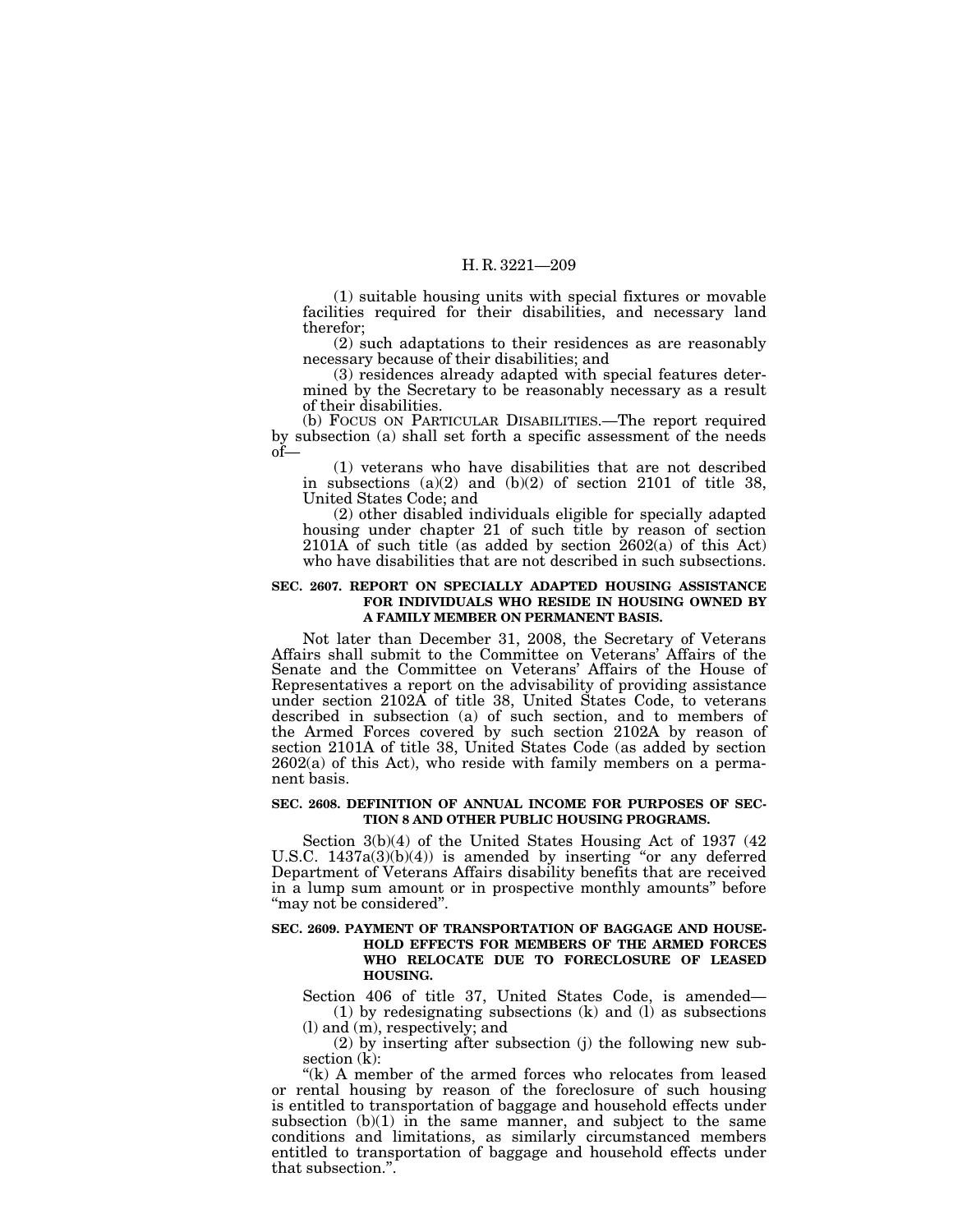# **TITLE VII—SMALL PUBLIC HOUSING AUTHORITIES PAPERWORK REDUC-TION ACT**

## **SEC. 2701. SHORT TITLE.**

This title may be cited as the ''Small Public Housing Authorities Paperwork Reduction Act''.

### **SEC. 2702. PUBLIC HOUSING AGENCY PLANS FOR CERTAIN QUALIFIED PUBLIC HOUSING AGENCIES.**

(a) IN GENERAL.—Section 5A(b) of the United States Housing Act of 1937 (42 U.S.C. 1437c–1(b)) is amended by adding at the end the following:

"(3) EXEMPTION OF CERTAIN PHAS FROM FILING REQUIRE-MENT.—

''(A) IN GENERAL.—Notwithstanding paragraph (1) or any other provision of this Act—

" $(i)$  the requirement under paragraph  $(1)$  shall not apply to any qualified public housing agency; and

"(ii) except as provided in subsection  $(e)(4)(B)$ , any reference in this section or any other provision of law to a 'public housing agency' shall not be considered to refer to any qualified public housing agency, to the extent such reference applies to the requirement to submit an annual public housing agency plan under this subsection.

''(B) CIVIL RIGHTS CERTIFICATION.—Notwithstanding that qualified public housing agencies are exempt under subparagraph (A) from the requirement under this section to prepare and submit an annual public housing plan, each qualified public housing agency shall, on an annual basis, make the certification described in paragraph (16) of subsection (d), except that for purposes of such qualified public housing agencies, such paragraph shall be applied by substituting 'the public housing program of the agency' for 'the public housing agency plan'.

''(C) DEFINITION.—For purposes of this section, the term 'qualified public housing agency' means a public housing agency that meets the following requirements:

 $\tilde{f}$ ) The sum of (I) the number of public housing dwelling units administered by the agency, and  $(II)$ the number of vouchers under section 8(o) of the United States Housing Act of 1937 (42 U.S.C. 1437f(o)) administered by the agency, is 550 or fewer.

"(ii) The agency is not designated under section  $6(j)(2)$  as a troubled public housing agency, and does not have a failing score under the section 8 Management Assessment Program during the prior 12 months.''.

(b) RESIDENT PARTICIPATION.—Section 5A of the United States Housing Act of 1937 (42 U.S.C. 1437c–1) is amended—

(1) in subsection (e), by inserting after paragraph (3) the following:

''(4) QUALIFIED PUBLIC HOUSING AGENCIES.—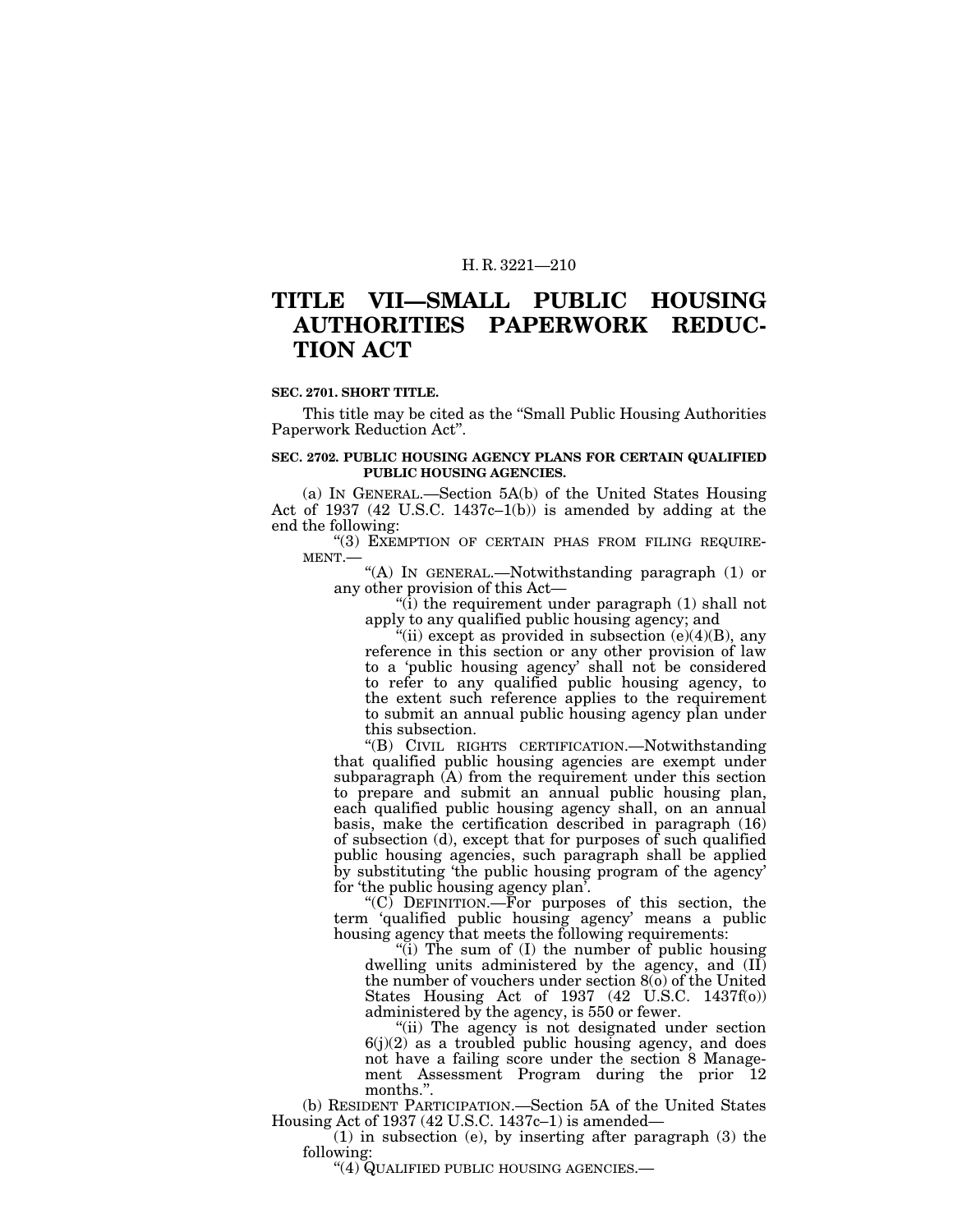''(A) IN GENERAL.—Except as provided in subparagraph (B), nothing in this section may be construed to exempt a qualified public housing agency from the requirement under paragraph (1) to establish 1 or more resident advisory boards. Notwithstanding that qualified public housing agencies are exempt under subsection  $(b)(3)(A)$ from the requirement under this section to prepare and submit an annual public housing plan, each qualified public housing agency shall consult with, and consider the recommendations of the resident advisory boards for the agency, at the annual public hearing required under subsection (f)(5), regarding any changes to the goals, objectives, and policies of that agency.

 $\mathbf{H}(\mathbf{B})$  Applicability of waiver authority.—Paragraph (3) shall apply to qualified public housing agencies, except that for purposes of such qualified public housing agencies, subparagraph (B) of such paragraph shall be applied by substituting 'the functions described in the second sentence of paragraph  $(4)(A)$  for the functions described in para $graph (2)$ .

''(f) PUBLIC HEARINGS.—''; and

(2) in subsection (f) (as so designated by the amendment made by paragraph (1)), by adding at the end the following: ''(5) QUALIFIED PUBLIC HOUSING AGENCIES.—

''(A) REQUIREMENT.—Notwithstanding that qualified public housing agencies are exempt under subsection  $(b)(3)(A)$  from the requirement under this section to conduct a public hearing regarding the annual public housing plan of the agency, each qualified public housing agency shall annually conduct a public hearing—

''(i) to discuss any changes to the goals, objectives, and policies of the agency; and

'(ii) to invite public comment regarding such changes.

''(B) AVAILABILITY OF INFORMATION AND NOTICE.—Not later than 45 days before the date of any hearing described in subparagraph (A), a qualified public housing agency shall—

''(i) make all information relevant to the hearing and any determinations of the agency regarding changes to the goals, objectives, and policies of the agency to be considered at the hearing available for inspection by the public at the principal office of the public housing agency during normal business hours; and

"(ii) publish a notice informing the public that- $\sqrt{f(1)}$  the information is available as required

under clause (i); and "(II) a public hearing under subparagraph  $(A)$ will be conducted.".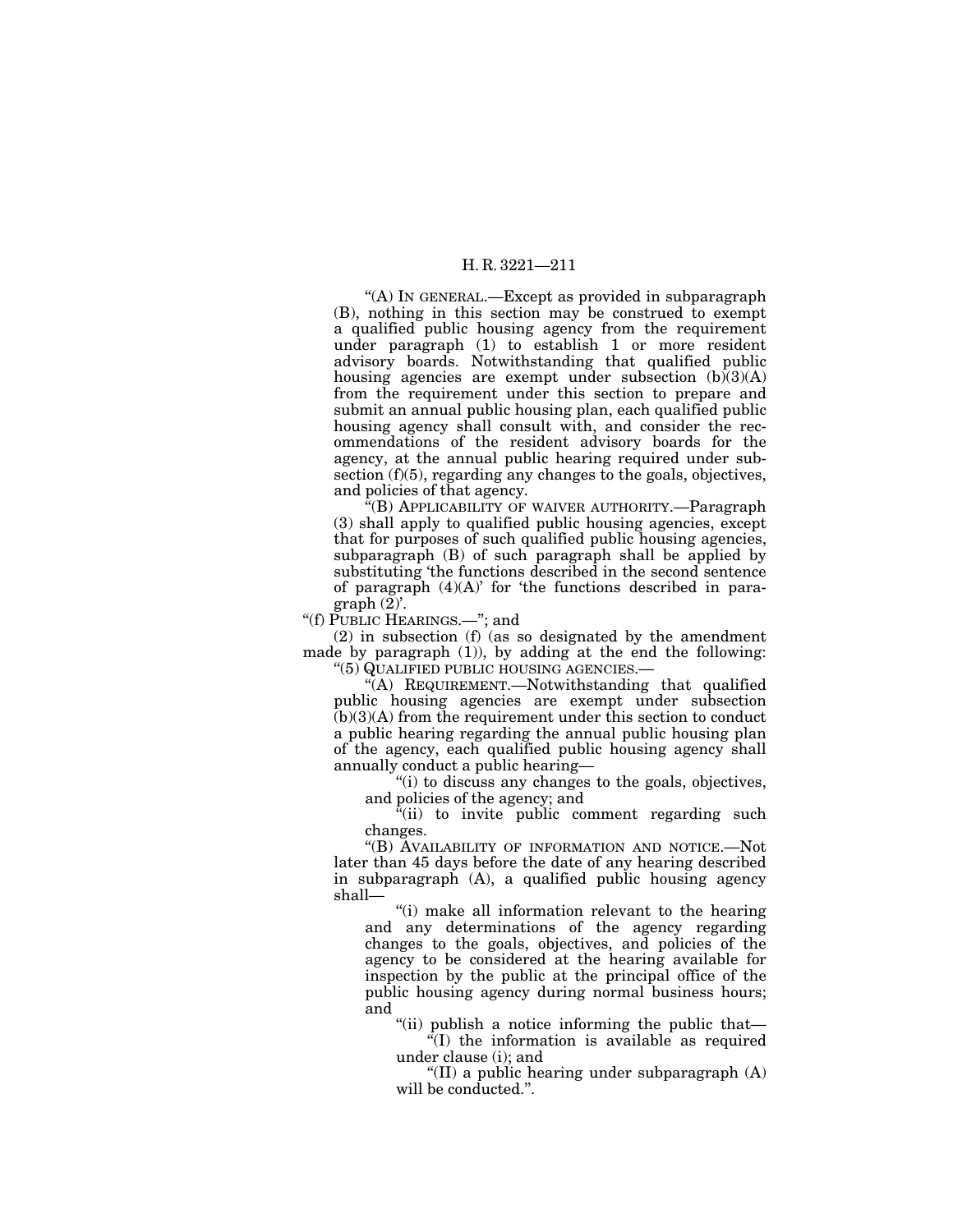# **TITLE VIII—HOUSING PRESERVATION Subtitle A—Preservation Under Federal Housing Programs**

## **SEC. 2801. CLARIFICATION OF DISPOSITION OF CERTAIN PROPERTIES.**

Notwithstanding any other provision of law, subtitle A of title II of the Deficit Reduction Act of 2005 (12 U.S.C. 1701z-11 note) and the amendments made by such title shall not apply to any transaction regarding a multifamily real property for which—

(1) the Secretary of Housing and Urban Development has received, before the date of the enactment of such Act, written expressions of interest in purchasing the property from both a city government and the housing commission of such city;

(2) after such receipt, the Secretary acquires title to the property at a foreclosure sale; and

(3) such city government and housing commission have resolved a previous disagreement with respect to the disposition of the property.

### **SEC. 2802. ELIGIBILITY OF CERTAIN PROJECTS FOR ENHANCED VOUCHER ASSISTANCE.**

Notwithstanding any other provision of law—

(1) the property known as The Heritage Apartments (FHA No. 023-44804), in Malden, Massachusetts, shall be considered eligible low-income housing for purposes of the eligibility of residents of the property for enhanced voucher assistance under section 8(t) of the United States Housing Act of 1937 (42 U.S.C. 1437f(t)), pursuant to paragraph  $(2)(A)$  of section  $223(f)$ of the Low-Income Housing Preservation and Resident Homeownership Act of 1990 (12 U.S.C. 4113(f)(2)(A));

(2) such residents shall receive enhanced rental housing vouchers upon the prepayment of the mortgage loan for the property under section 236 of the National Housing Act (12 U.S.C. 1715z-1); and

(3) the Secretary shall approve such prepayment and subsequent transfer of the property without any further condition, except that the property shall be restricted for occupancy, until the original maturity date of the prepaid mortgage loan, only by families with incomes not exceeding 80 percent of the adjusted median income for the area in which the property is located, as published by the Secretary.

Amounts for the enhanced vouchers pursuant to this section shall be provided under amounts appropriated for tenant-based rental assistance otherwise authorized under section 8(t) of the United States Housing Act of 1937.

## **SEC. 2803. TRANSFER OF CERTAIN RENTAL ASSISTANCE CONTRACTS.**

(a) TRANSFER.—Subject to subsection (c) and notwithstanding any other provision of law, the Secretary of Housing and Urban Development shall, at the request of the owner, transfer or authorize the transfer, of the contracts, restrictions, and debt described in subsection (b)—

(1) on the housing that is owned or managed by Community Properties of Ohio Management Services LLC or an affiliate of Ohio Capital Corporation for Housing and located in Franklin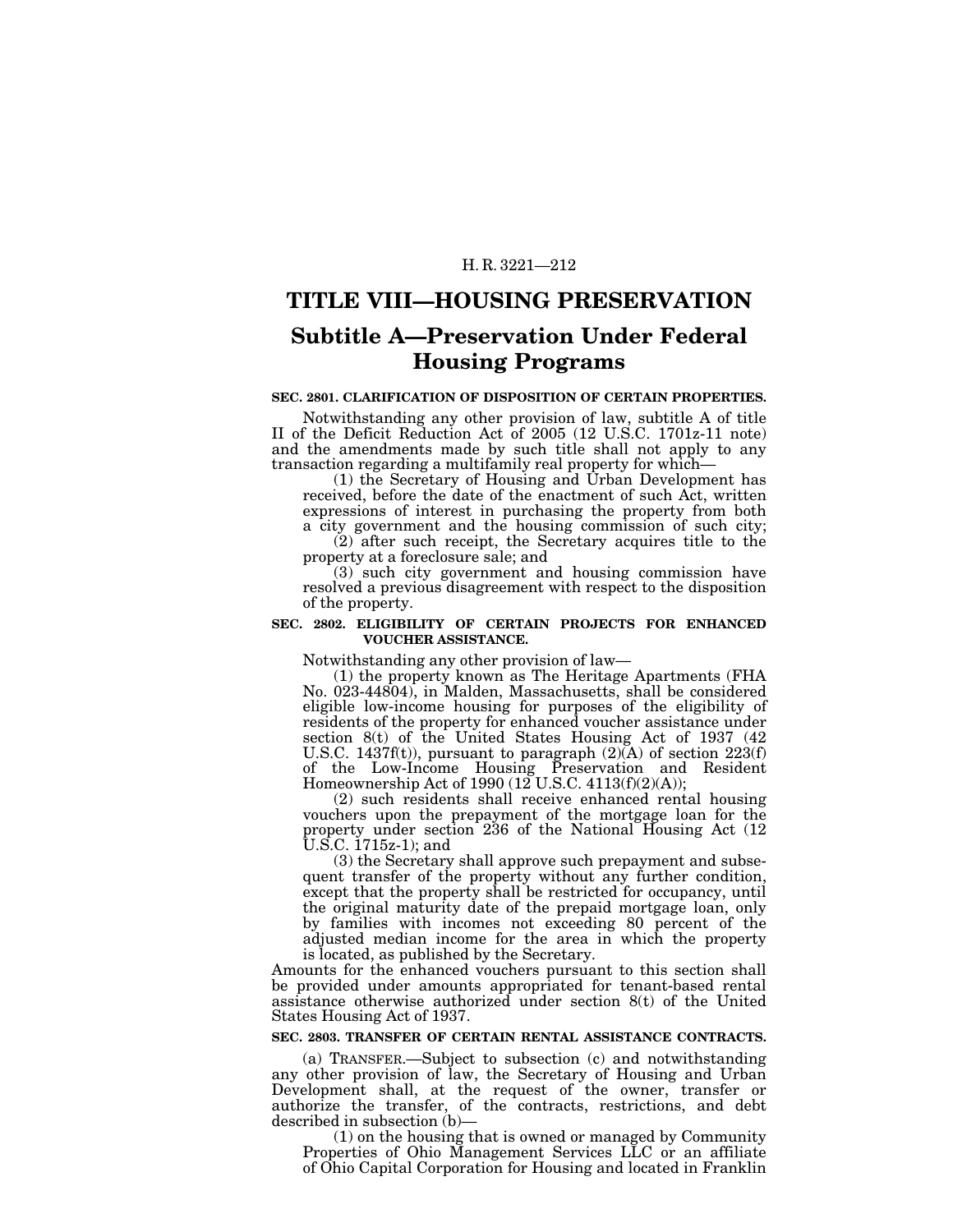County, Ohio, to other properties located in Franklin County, Ohio; and

(2) on the housing that is owned or managed by The Model Group, Inc., and located in Hamilton County, Ohio, to other properties located in Hamilton County, Ohio.

(b) CONTRACTS, RESTRICTIONS, AND DEBT COVERED.—The contracts, restrictions, and debt described in this subsection are as follows:

(1) All or a portion of a project-based rental assistance housing assistance payments contract under section 8 of the United States Housing Act of 1937 (42 U.S.C. 1437f).

(2) Existing Federal use restrictions, including without limitation use agreements, regulatory agreements, and accommodation agreements.

(3) Any subordinate debt held by the Secretary or assigned and any mortgages securing such debt, all related loan and security documentation and obligations, and reserve and escrow balances.

(c) RETENTION OF SAME NUMBER OF UNITS AND AMOUNT OF ASSISTANCE.—Any transfer pursuant to subsection (a) shall result in—

(1) a total number of dwelling units (including units retained by the owners and units transferred) covered by assistance described in subsection  $(b)(1)$  after the transfer remaining the same as such number assisted before the transfer, with such increases or decreases in unit sizes as may be contained in a plan approved by a local planning or development commission or department; and

(2) no reduction in the total amount of the housing assistance payments under contracts described in subsection (b)(1).

### **SEC. 2804. PUBLIC HOUSING DISASTER RELIEF.**

Section 9 of the United States Housing Act of 1937 (42 U.S.C. 1437g) is amended—

(1) by striking subsection (k); and

(2) by redesignating subsections (l), (m), and (n) as subsections  $(k)$ ,  $(l)$ , and  $(m)$ , respectively.

### **SEC. 2805. PRESERVATION OF CERTAIN AFFORDABLE HOUSING.**

Notwithstanding any other provision of law—

(1) for the property known as Nihonmachi Terrace (FHA No. 121-44284), in San Francisco, California, upon the refinancing of the existing federally insured mortgage pursuant to section 236(b) of the National Housing Act (12 U.S.C. 1715z– 1(b)), unassisted low and moderate-income residents of the property shall be deemed eligible for and shall receive voucher assistance under section 8(o) of the United States Housing Act of 1937 (42 U.S.C. 1437f(o)); and

(2) to preserve the affordability of the property, the housing authority shall utilize such additional voucher assistance pursuant to subsection 8(o)(13) of the United States Housing Act of 1937, without regard to the limitations of subparagraphs (B) and (D) of that subsection.

Amounts for the vouchers pursuant to this section shall be provided under amounts appropriated for tenant-based rental assistance otherwise authorized.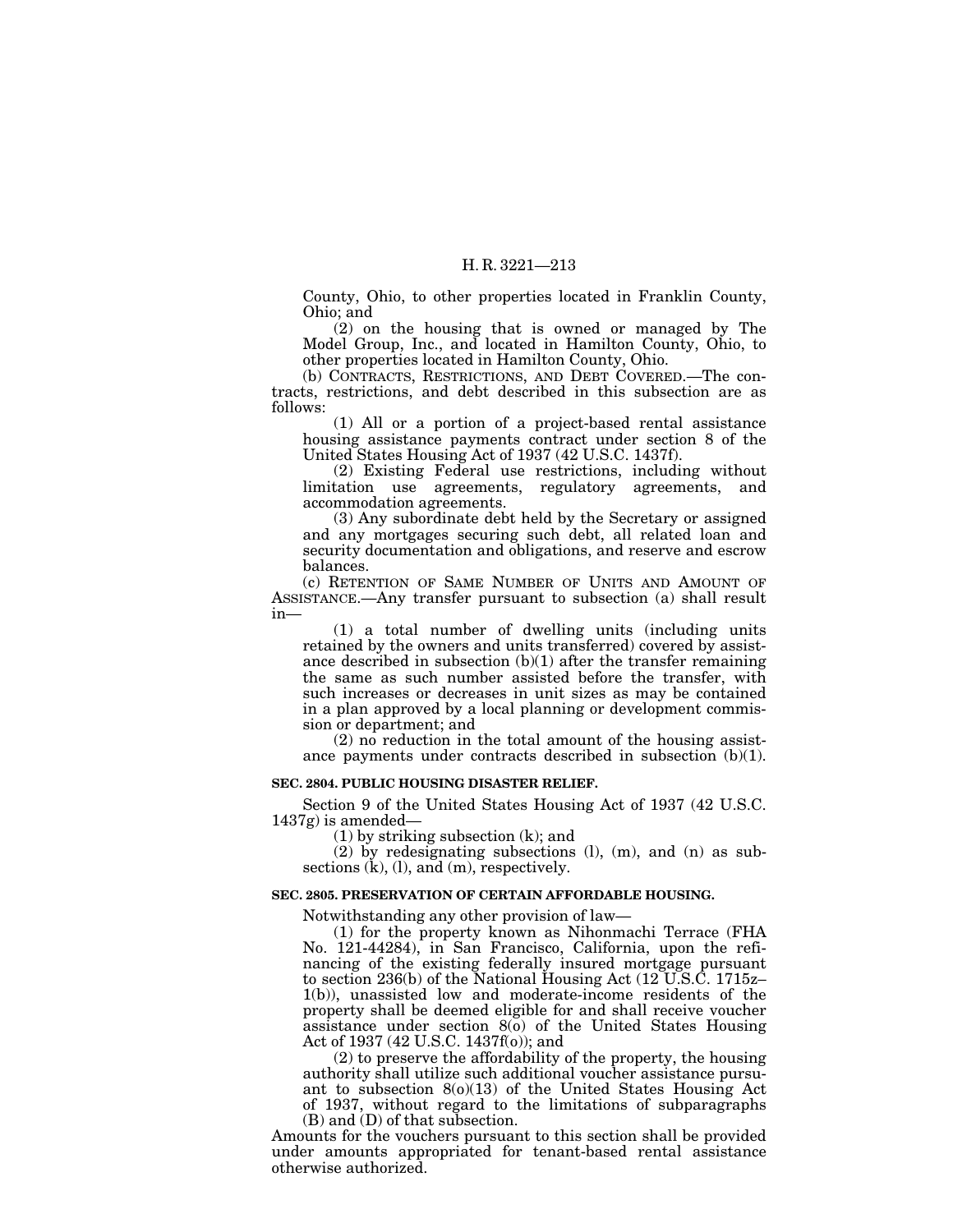# **Subtitle B—Coordination of Federal Housing Programs and Tax Incentives for Housing**

## **SEC. 2831. SHORT TITLE.**

This subtitle may be cited as the ''Housing Tax Credit Coordination Act of 2008''.

## **SEC. 2832. APPROVALS BY DEPARTMENT OF HOUSING AND URBAN DEVELOPMENT.**

(a) ADMINISTRATIVE AND PROCEDURAL CHANGES.—

(1) IN GENERAL.—The Secretary of Housing and Urban Development (in this section referred to as the ''Secretary'') shall, not later than the expiration of the 6-month period beginning upon after the date of the enactment of this Act, implement administrative and procedural changes to expedite approval of multifamily housing projects under the jurisdiction of the Department of Housing and Urban Development that meet the requirements of the Secretary for such approvals.

(2) PROJECTS.—The multifamily housing projects referred to in paragraph (1) shall include—

 $(\overline{A})$  projects for which assistance is provided by such Department in conjunction with any low-income housing tax credits under section 42 of the Internal Revenue Code of 1986 or tax-exempt housing bonds; and

(B) existing public housing projects and assisted housing projects, for which approval of the Secretary is necessary for transactions, in conjunction with any such low-income housing tax credits or tax-exempt housing bonds, involving the preservation or rehabilitation of the project.

(3) CHANGES.—The administrative and procedural changes referred to in paragraph (1) shall include all actions necessary to carry out paragraph (1), which may include—

> (A) improving the efficiency of approval procedures; (B) simplifying approval requirements,

(C) establishing time deadlines or target deadlines for required approvals;

(D) modifying division of approval authority between field and national offices;

(E) improving outreach to project sponsors regarding information that is required to be submitted for such approvals;

(F) requesting additional funding for increasing staff, if necessary; and

(G) any other actions which would expedite approvals. Any such changes shall be made in a manner that provides for full compliance with any existing requirements under law or regulation that are designed to protect families receiving public and assisted housing assistance, including income targeting, rent, and fair housing provisions, and shall also comply with requirements regarding environmental review and protection and wages paid to laborers.

(b) CONSULTATION.—The Secretary shall consult with the Commissioner of the Internal Revenue Service and take such actions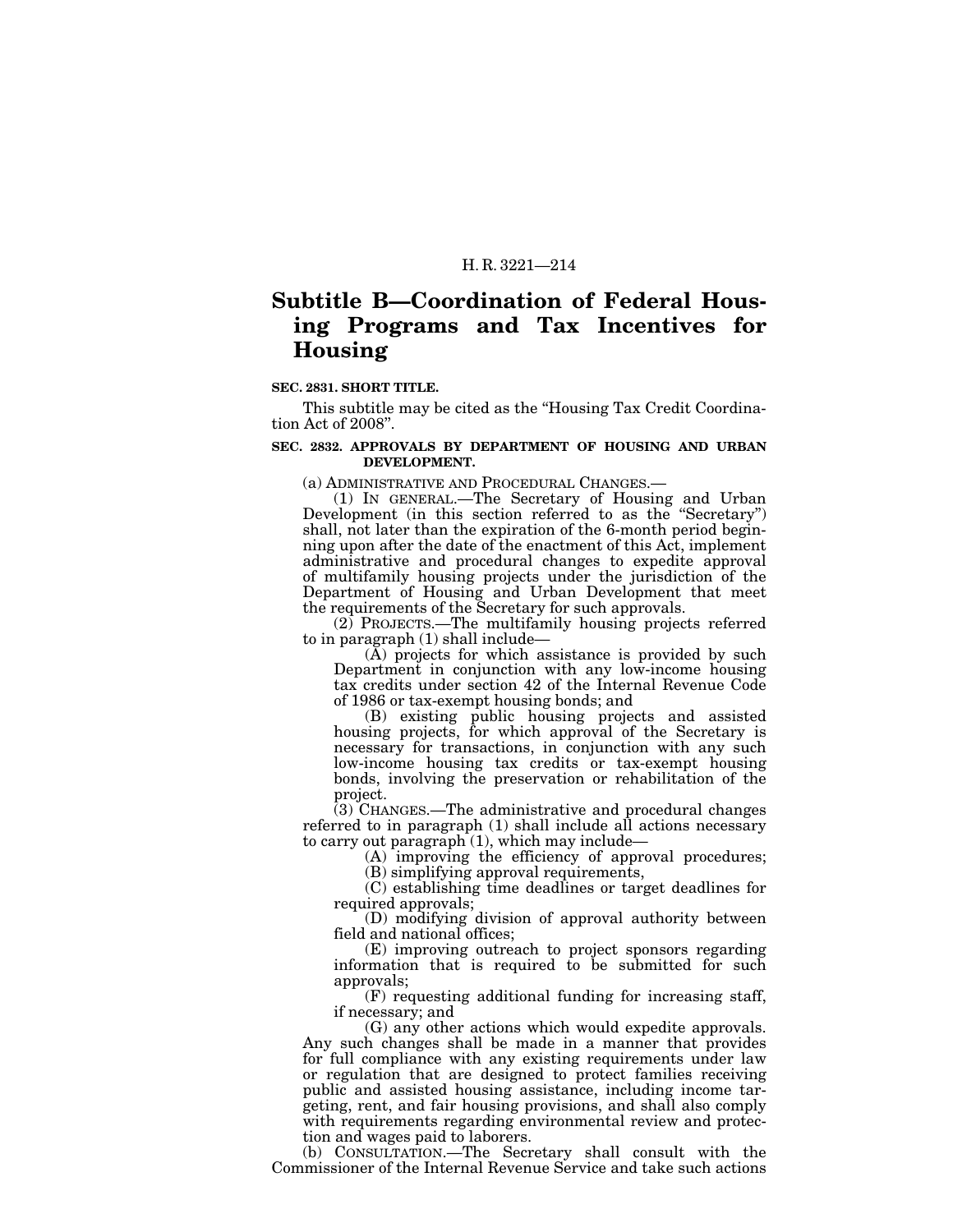as are appropriate in conjunction with such consultation to simplify the coordination of rules, regulations, forms, and approval requirements for multifamily housing projects projects for which assistance is provided by such Department in conjunction with any low-income housing tax credits under section 42 of the Internal Revenue Code of 1986 or tax-exempt housing bonds.

(c) RECOMMENDATIONS.—In implementing the changes required under this section, the Secretary shall solicit recommendations regarding such changes from project owners and sponsors, investors and stakeholders in housing tax credits, State and local housing finance agencies, public housing agencies, tenant advocates, and other stakeholders in such projects.

(d) REPORT.—Not later than the expiration of the 9-month period beginning on the date of the enactment of this Act, the Secretary shall submit a report to the Committee on Financial Services of the House of Representatives and the Committee on Banking, Housing, and Urban Affairs of the Senate that—

(1) identifies the actions taken by the Secretary to comply with this section;

(2) includes information regarding any resulting improvements in the expedited approval for multifamily housing projects;

(3) identifies recommendations made pursuant to subsection (c);

(4) identifies actions taken by the Secretary to implement the provisions in the amendments made by sections 2834 and 2835 of this Act; and

(5) makes recommendations for any legislative changes that are needed to facilitate prompt approval of assistance for such projects.

### **SEC. 2833. PROJECT APPROVALS BY RURAL HOUSING SERVICE.**

Section 515(h) of the Housing Act of 1949 (42 U.S.C. 1485) is amended—

(1) by inserting " $(1)$  CONDITION.—" after " $(h)$ "; and

(2) by adding at the end the following new paragraphs: "(2) ACTIONS TO EXPEDITE PROJECT APPROVALS.-

''(A) IN GENERAL.—The Secretary shall take actions to facilitate timely approval of requests to transfer ownership or control, for the purpose of rehabilitation or preservation, of multifamily housing projects for which assistance is provided by the Secretary of Agriculture in conjunction with any low-income housing tax credits under section 42 of the Internal Revenue Code of 1986 or tax-exempt housing bonds.

''(B) CONSULTATION.—The Secretary of Agriculture shall consult with the Commissioner of the Internal Revenue Service and take such actions as are appropriate in conjunction with such consultation to simplify the coordination of rules, regulations, forms (including applications forms for project transfers), and approval requirements multifamily housing projects for which assistance is provided by the Secretary of Agriculture in conjunction with any low-income housing tax credits under section 42 of the Internal Revenue Code of 1986 or tax-exempt housing bonds.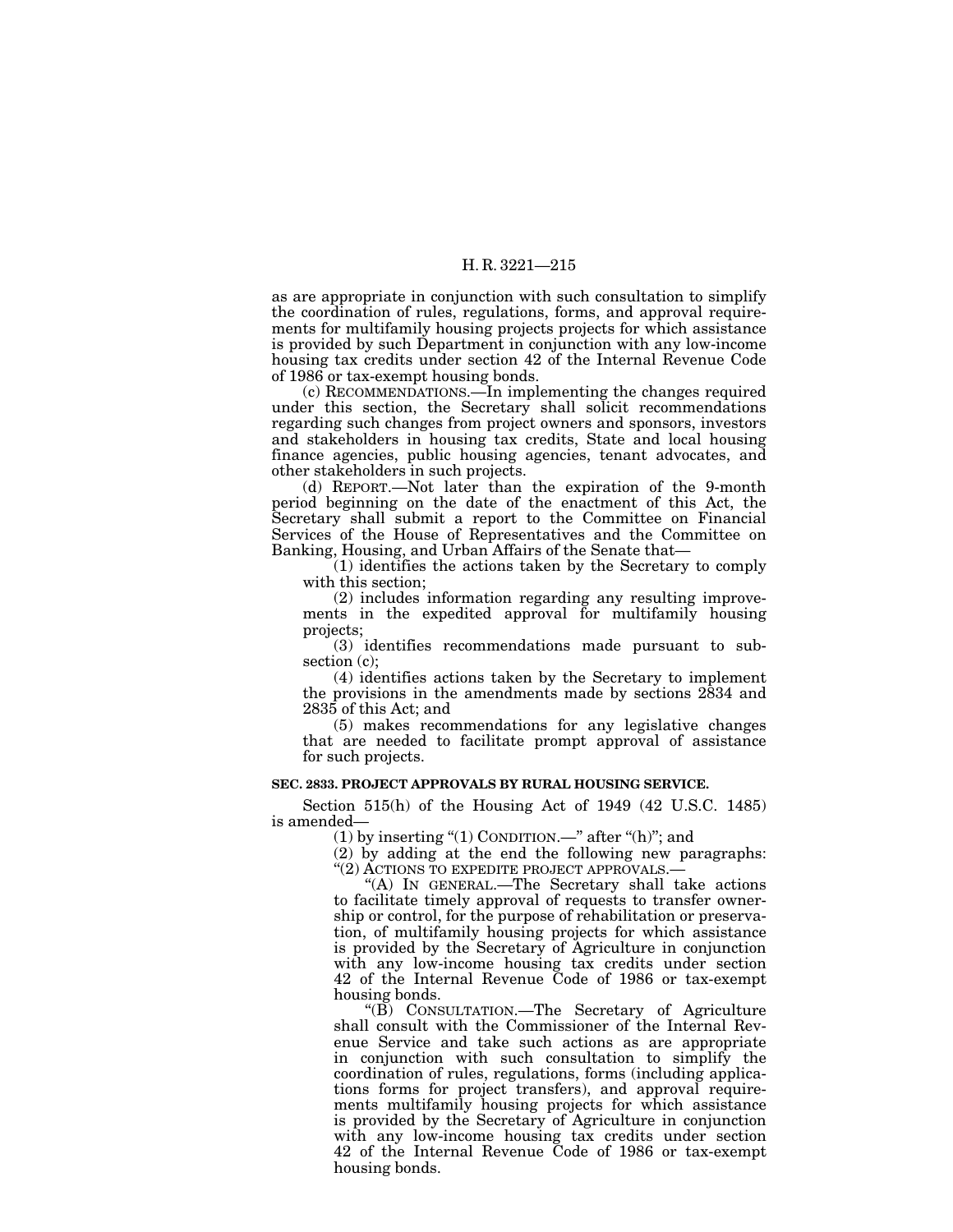''(C) EXISTING REQUIREMENTS.—Any actions taken pursuant to this paragraph shall be taken in a manner that provides for full compliance with any existing requirements under law or regulation that are designed to protect families receiving Federal housing assistance, including income targeting, rent, and fair housing provisions, and shall also comply with requirements regarding environmental review and protection and wages paid to laborers.<br>"(D) RECOMMENDATIONS.—In implementing the

RECOMMENDATIONS.—In implementing the changes required under this paragraph, the Secretary shall solicit recommendations regarding such changes from project owners and sponsors, investors and stakeholders in housing tax credits, State and local housing finance agencies, tenant advocates, and other stakeholders in such projects."

### **SEC. 2834. USE OF FHA LOANS WITH HOUSING TAX CREDITS.**

(a) SUBSIDY LAYERING REQUIREMENTS.—Subsection (d) of section 102 of the Department of Housing and Urban Development Reform Act of 1989 (42 U.S.C. 3545(d)) is amended–

(1) in the first sentence, by inserting after ''assistance within the jurisdiction of the Department" the following: ", as such term is defined in subsection (m), except that for purposes of this subsection such term shall not include any mortgage insurance provided pursuant to title II of the National Housing Act (12 U.S.C. 1707 et seq.)''; and

 $(2)$  in the second sentence, by inserting "such" before "assistance".

(b) COST CERTIFICATION.—Section 227 of National Housing Act (12 U.S.C. 1715r) is amended—

(1) in the matter preceding paragraph (a) (relating to a definition of ''new or rehabilitated multifamily housing'')—

(A) in the first sentence—

(i) by striking ''Notwithstanding'' and inserting ''Except as provided in subsection (b) and notwithstanding''; and

(ii) by redesignating clauses (a) and (b) as clauses (A) and (B), respectively; and

(B) by striking  $^{\alpha}$ As used in this section—";

(2) in paragraph (c) (relating to a definition of ''actual cost'')—

(A) in clause (i), by redesignating clauses (1) and (2) as clauses (I) and (II), respectively; and

(B) in clause (ii), by redesignating clauses (1) and (2) as clauses (I) and (II), respectively;

(3) by redesignating paragraphs (a), (b), and (c) as paragraphs  $(1)$ ,  $(2)$ , and  $(3)$ , respectively;

(4) by inserting before paragraph (1) (as so redesignated by paragraph (3) of this subsection) the following:

''(b) EXEMPTION FOR CERTAIN PROJECTS ASSISTED WITH LOW-INCOME HOUSING TAX CREDIT.—In the case of any mortgage insured under any provision of this title that is executed in connection with the construction, rehabilitation, purchase, or refinancing of a multifamily housing project for which equity provided through any low-income housing tax credit pursuant to section 42 of the Internal Revenue Code of 1986 (26 U.S.C. 42), if the Secretary determines at the time of issuance of the firm commitment for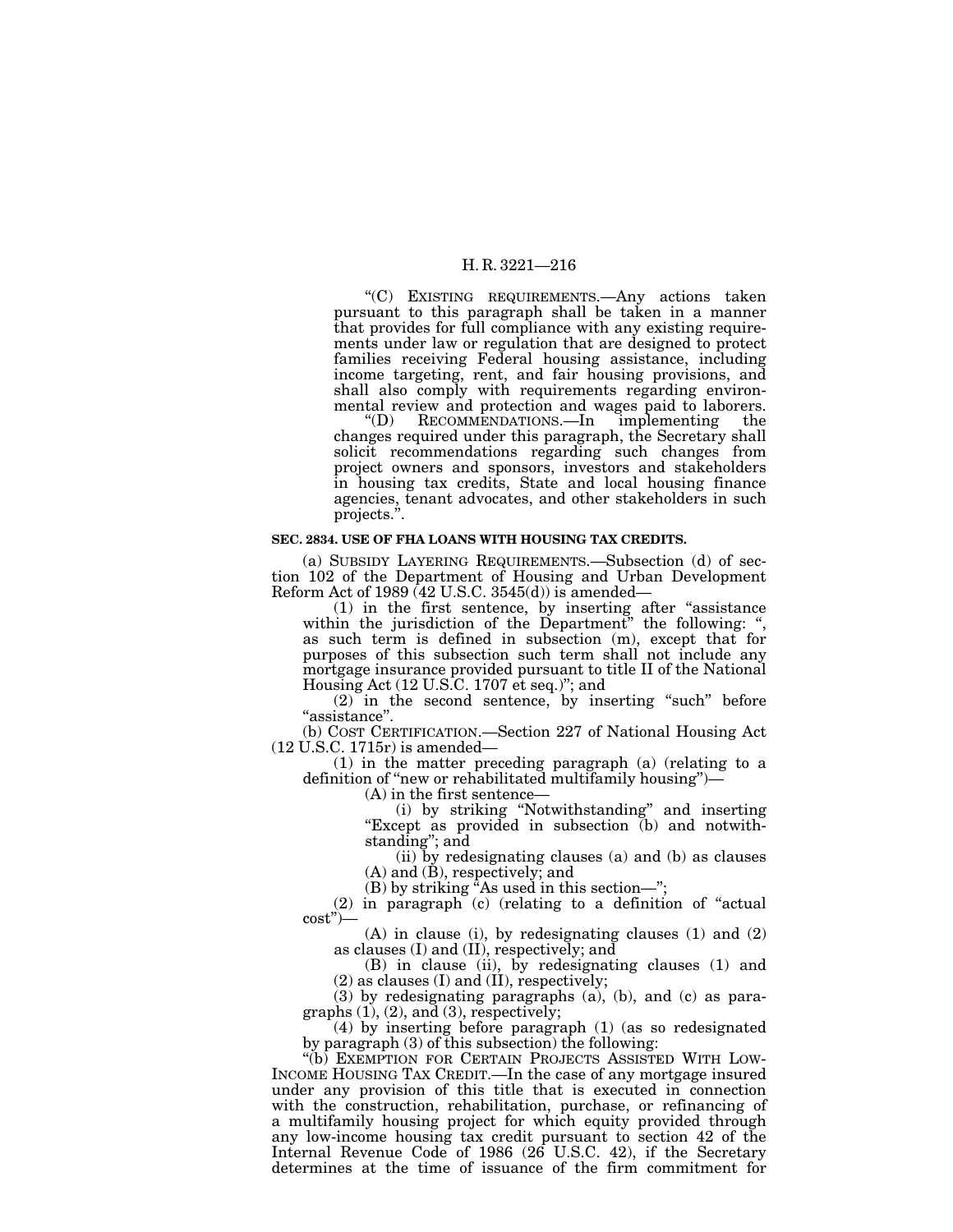insurance that the ratio of the loan proceeds to the actual cost of the project is less than 80 percent, subsection (a) of this section shall not apply.

"(c) DEFINITIONS.—For purposes of this section, the following definitions shall apply:''; and

 $(5)$  by inserting " $(a)$  REQUIREMENT.—" after "227.".

(c) OTHER PROVISIONS REGARDING TREATMENT OF MORTGAGES COVERING TAX CREDIT PROJECTS.—Title II of the National Housing Act is amended by inserting after section 227 (12 U.S.C. 1715r) the following new section:

#### **''SEC. 228. TREATMENT OF MORTGAGES COVERING TAX CREDIT PROJECTS.**

''(a) DEFINITION.—For purposes of this section, the term 'insured mortgage covering a tax credit project' means a mortgage insured under any provision of this title that is executed in connection with the construction, rehabilitation, purchase, or refinancing of a multifamily housing project for which equity provided through any low-income housing tax credit pursuant to section 42 of the Internal Revenue Code of 1986 (26 U.S.C. 42).

''(b) ACCEPTANCE OF LETTERS OF CREDIT.—In the case of an insured mortgage covering a tax credit project, the Secretary may not require the escrowing of equity provided by the sale of any low-income housing tax credits for the project pursuant to section 42 of the Internal Revenue Code of 1986, or any other form of security, such as a letter of credit.

"(c) ASSET MANAGEMENT REQUIREMENTS.—In the case of an insured mortgage covering a tax credit project for which project the applicable tax credit allocating agency is causing to be performed periodic inspections in compliance with the requirements of section 42 of the Internal Revenue Code of 1986, such project shall be exempt from requirements imposed by the Secretary regarding periodic inspections of the property by the mortgagee. To the extent that other compliance monitoring is being performed with respect to such a project by such an allocating agency pursuant to such section 42, the Secretary shall, to the extent that the Secretary determines such monitoring is sufficient to ensure compliance with any requirements established by the Secretary, accept such agency's evidence of compliance for purposes of determining compliance with the Secretary's requirements.

''(d) STREAMLINED PROCESSING PILOT PROGRAM.—

''(1) IN GENERAL.—The Secretary shall establish a pilot program to demonstrate the effectiveness of streamlining the review process, which shall include all applications for mortgage insurance under any provision of this title for mortgages executed in connection with the construction, rehabilitation, purchase, or refinancing of a multifamily housing project for which equity provided through any low-income housing tax credit pursuant to section 42 of the Internal Revenue Code of 1986. The Secretary shall issue instructions for implementing the pilot program under this subsection not later than the expiration of the 180-day period beginning upon the date of the enactment of the Housing Tax Credit Coordination Act of 2008.

''(2) REQUIREMENTS.—Such pilot program shall provide for—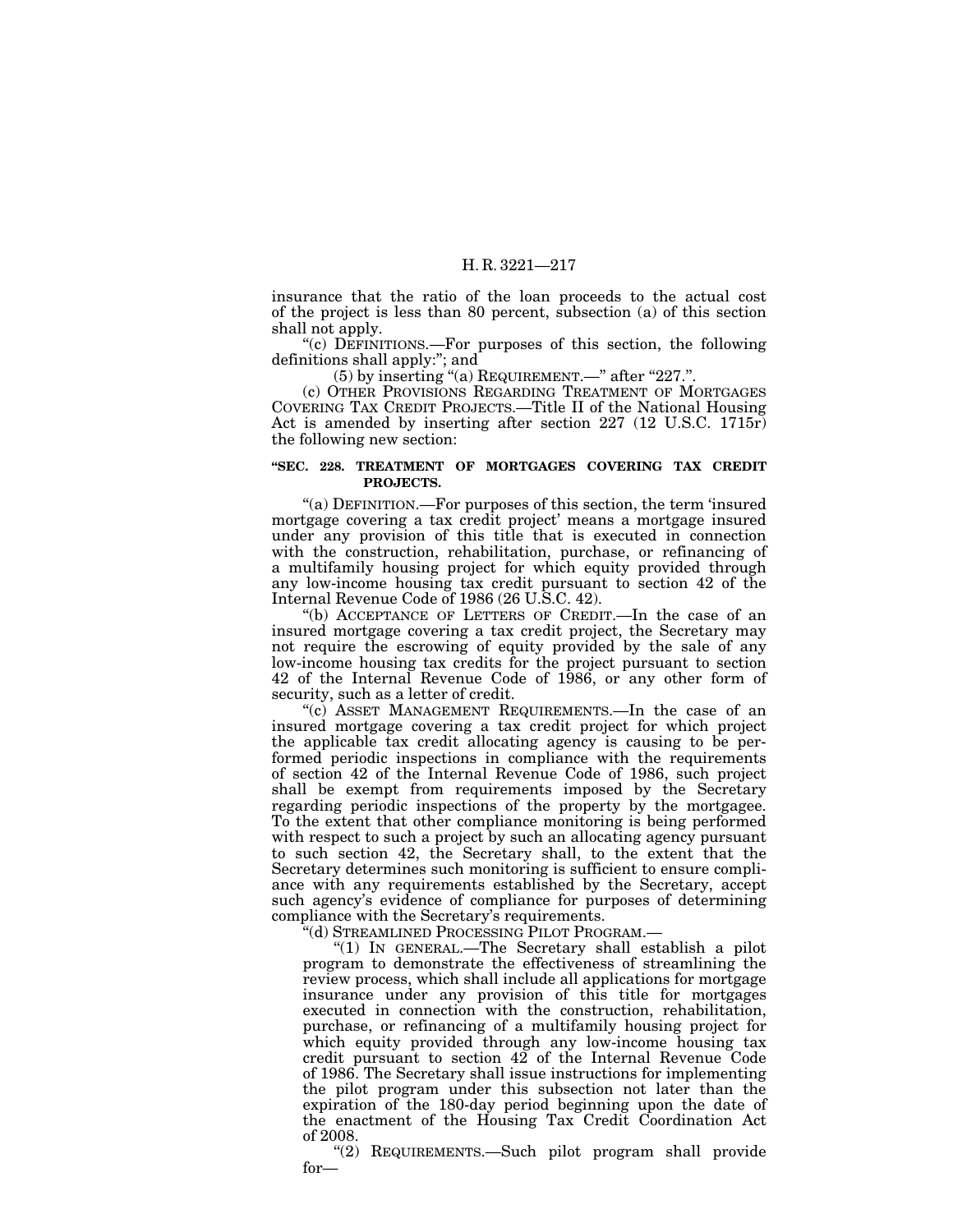''(A) the Secretary to appoint designated underwriters, who shall be responsible for reviewing such mortgage insurance applications and making determinations regarding the eligibility of such applications for such mortgage insurance in lieu of the processing functions regarding such applications that are otherwise performed by other employees of the Department of Housing and Urban Development;

 $\langle \hat{B} \rangle$  submission of applications for such mortgage insurance by mortgagees who have previously been expressly approved by the Secretary; and

''(C) determinations regarding the eligibility of such applications for such mortgage insurance to be made by the chief underwriter pursuant to requirements prescribed by the Secretary, which shall include requiring submission of reports regarding applications of proposed mortgagees by third-party entities expressly approved by the chief underwriter.''.

#### **SEC. 2835. OTHER HUD PROGRAMS.**

(a) SECTION 8 ASSISTANCE.—

(1) PHA PROJECT-BASED ASSISTANCE.—Section 8(o)(13) of the United States Housing Act of 1937 (42 U.S.C. 1437f(o)(13)) is amended—

 $(A)$  in subparagraph  $(D)(i)$ —

(i) by striking ''building'' and inserting ''project''; and

(ii) by adding at the end the following: ''For purposes of this subparagraph, the term''project'' means a single building, multiple contiguous buildings, or multiple buildings on contiguous parcels of land.

(B) in the first sentence of subparagraph (F), by striking "10 years" and inserting "15 years";

 $(C)$  in subparagraph  $(G)$ –

(i) by inserting after the period at the end of the first sentence the following: ''Such contract may, at the election of the public housing agency and the owner of the structure, specify that such contract shall be extended for renewal terms of up to 15 years each, if the agency makes the determination required by this subparagraph and the owner is in compliance with the terms of the contract.''; and

(ii) by adding at the end the following: ''A public housing agency may agree to enter into such a contract at the time it enters into the initial agreement for a housing assistance payment contract or at any time thereafter that is before the expiration of the housing assistance payment contract.'';

(D) in subparagraph (H), by inserting before the period at the end of the first sentence the following: '', except that in the case of a contract unit that has been allocated low-income housing tax credits and for which the rent limitation pursuant to such section 42 is less than the amount that would otherwise be permitted under this subparagraph, the rent for such unit may, in the sole discretion of a public housing agency, be established at the higher section 8 rent, subject only to paragraph  $(10)(A)$ ";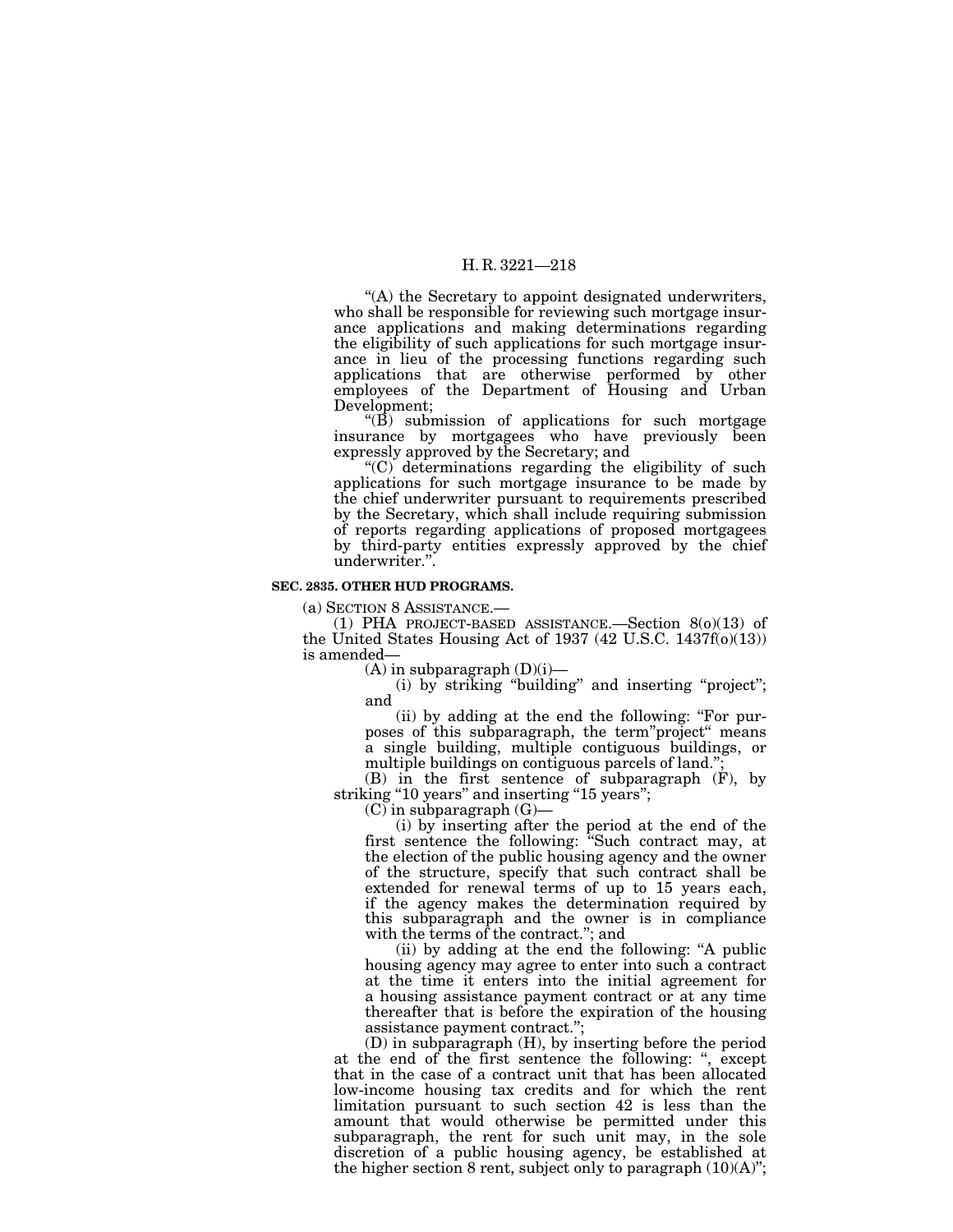$(E)$  in subparagraph  $(I)(i)$ , by inserting before the semicolon the following: '', except that the contract may provide that the maximum rent permitted for a dwelling unit shall not be less than the initial rent for the dwelling unit under the initial housing assistance payments contract covering the unit''; and

(F) by adding at the end the following new subparagraphs:

''(L) USE IN COOPERATIVE HOUSING AND ELEVATOR BUILDINGS.—A public housing agency may enter into a housing assistance payments contract under this paragraph with respect to—

''(i) dwelling units in cooperative housing; and

''(ii) notwithstanding subsection (c), dwelling units in a high-rise elevator project, including such a project that is occupied by families with children, without review and approval of the contract by the Secretary.<br>"(M) REVIEWS.—

''(M) REVIEWS.— ''(i) SUBSIDY LAYERING.—A subsidy layering review in accordance with section 102(d) of the Department of Housing and Urban Development Reform Act of 1989 (42 U.S.C. 3545(d)) shall not be required for assistance under this paragraph in the case of a housing assistance payments contract for an existing structure, or if a subsidy layering review has been conducted by the applicable State or local agency.

''(ii) ENVIRONMENTAL REVIEW.—A public housing agency shall not be required to undertake any environmental review before entering into a housing assistance payments contract under this paragraph for an existing structure, except to the extent such a review is otherwise required by law or regulation.''.

(2) VOUCHER PROGRAM RENT REASONABLENESS.—Section 8(o)(10) of the United States Housing Act of 1937 (42 U.S.C.  $1437f(0)(10)$  is amended by adding at the end the following new subparagraph;

"(F) TAX CREDIT PROJECTS.—In the case of a dwelling unit receiving tax credits pursuant to section 42 of the Internal Revenue Code of 1986 or for which assistance is provided under subtitle A of title II of the Cranston Gonzalez National Affordable Housing Act of 1990, for which a housing assistance contract not subject to paragraph (13) of this subsection is established, rent reasonableness shall be determined as otherwise provided by this paragraph, except that—

''(i) comparison with rent for units in the private, unassisted local market shall not be required if the rent is equal to or less than the rent for other comparable units receiving such tax credits or assistance in the project that are not occupied by families assisted with tenant-based assistance under this subsection; and

"(ii) the rent shall not be considered reasonable for purposes of this paragraph if it exceeds the greater of—

''(I) the rents charged for other comparable units receiving such tax credits or assistance in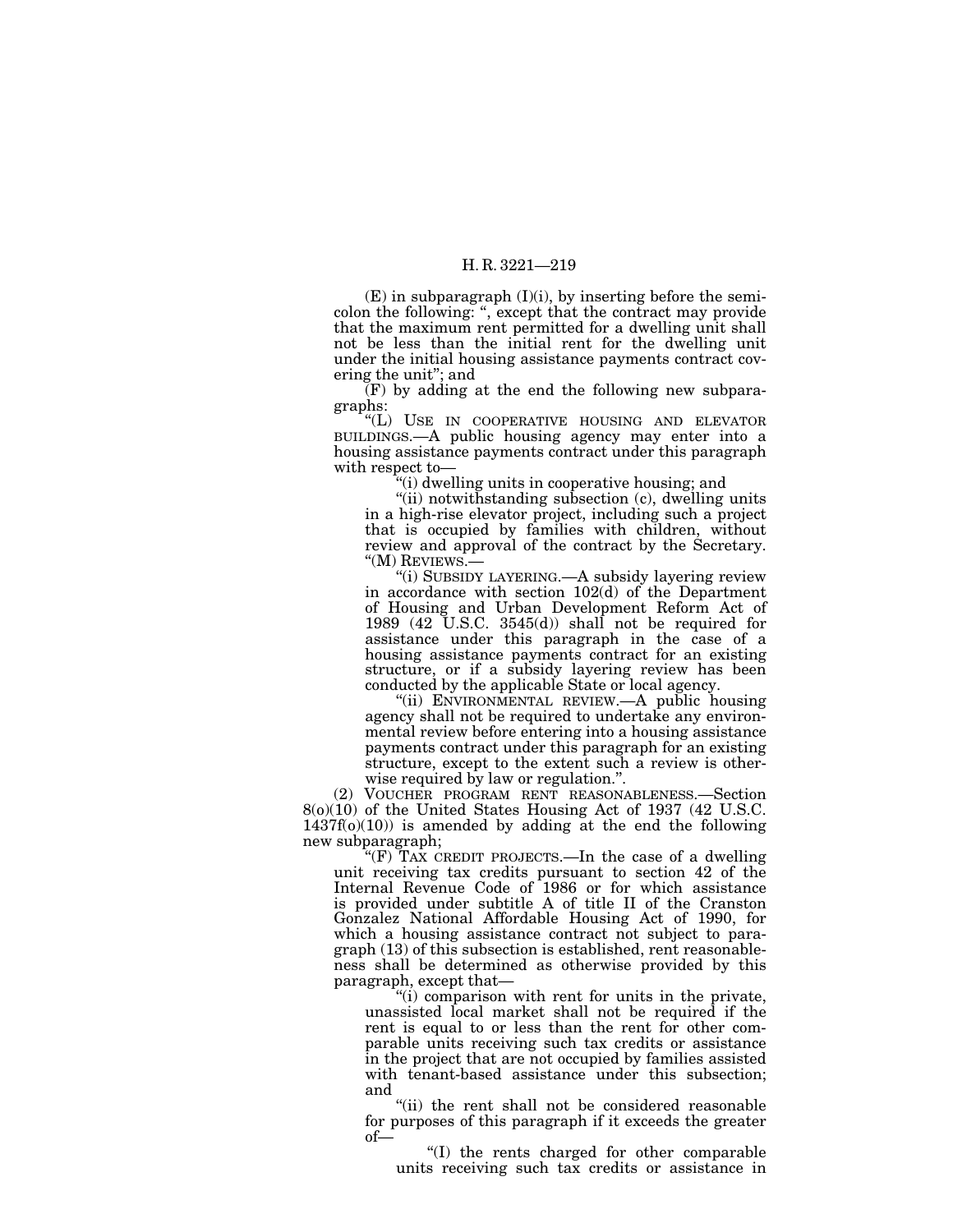the project that are not occupied by families assisted with tenant-based assistance under this subsection; and

''(II) the payment standard established by the public housing agency for a unit of the size involved.''.

(b) SECTION 202 HOUSING FOR ELDERLY PERSONS.—Subsection (f) of section 202 of the Housing Act of 1959 (12 U.S.C.  $1701q(f)$ ) is amended—

(1) by striking ''SELECTION CRITERIA.—'' and inserting ''INI-TIAL SELECTION CRITERIA AND PROCESSING.— (1) SELECTION CRITERIA.—'';

(2) by redesignating paragraphs (1) through (7) as subparagraphs (A) through (G), respectively; and

(3) by adding at the end the following new paragraph: ''(2) DELEGATED PROCESSING.—

''(A) In issuing a capital advance under this subsection for any project for which financing for the purposes described in the last two sentences of subsection (b) is provided by a combination of a capital advance under sub $section (c)(1)$  and sources other than this section, within 30 days of award of the capital advance, the Secretary shall delegate review and processing of such projects to a State or local housing agency that—

''(i) is in geographic proximity to the property;

"(ii) has demonstrated experience in and capacity for underwriting multifamily housing loans that provide housing and supportive services;

"(iii) may or may not be providing low-income housing tax credits in combination with the capital advance under this section, and

"(iv) agrees to issue a firm commitment within 12 months of delegation.

''(B) The Secretary shall retain the authority to process capital advances in cases in which no State or local housing agency has applied to provide delegated processing pursuant to this paragraph or no such agency has entered into an agreement with the Secretary to serve as a delegated processing agency.

 $C$ ) An agency to which review and processing is delegated pursuant to subparagraph (A) may assess a reasonable fee which shall be included in the capital advance amounts and may recommend project rental assistance amounts in excess of those initially awarded by the Secretary. The Secretary shall develop a schedule for reasonable fees under this subparagraph to be paid to delegated processing agencies, which shall take into consideration any other fees to be paid to the agency for other funding provided to the project by the agency, including bonds, tax credits, and other gap funding.

''(D) Under such delegated system, the Secretary shall retain the authority to approve rents and development costs and to execute a capital advance within 60 days of receipt of the commitment from the State or local agency. The Secretary shall provide to such agency and the project sponsor, in writing, the reasons for any reduction in capital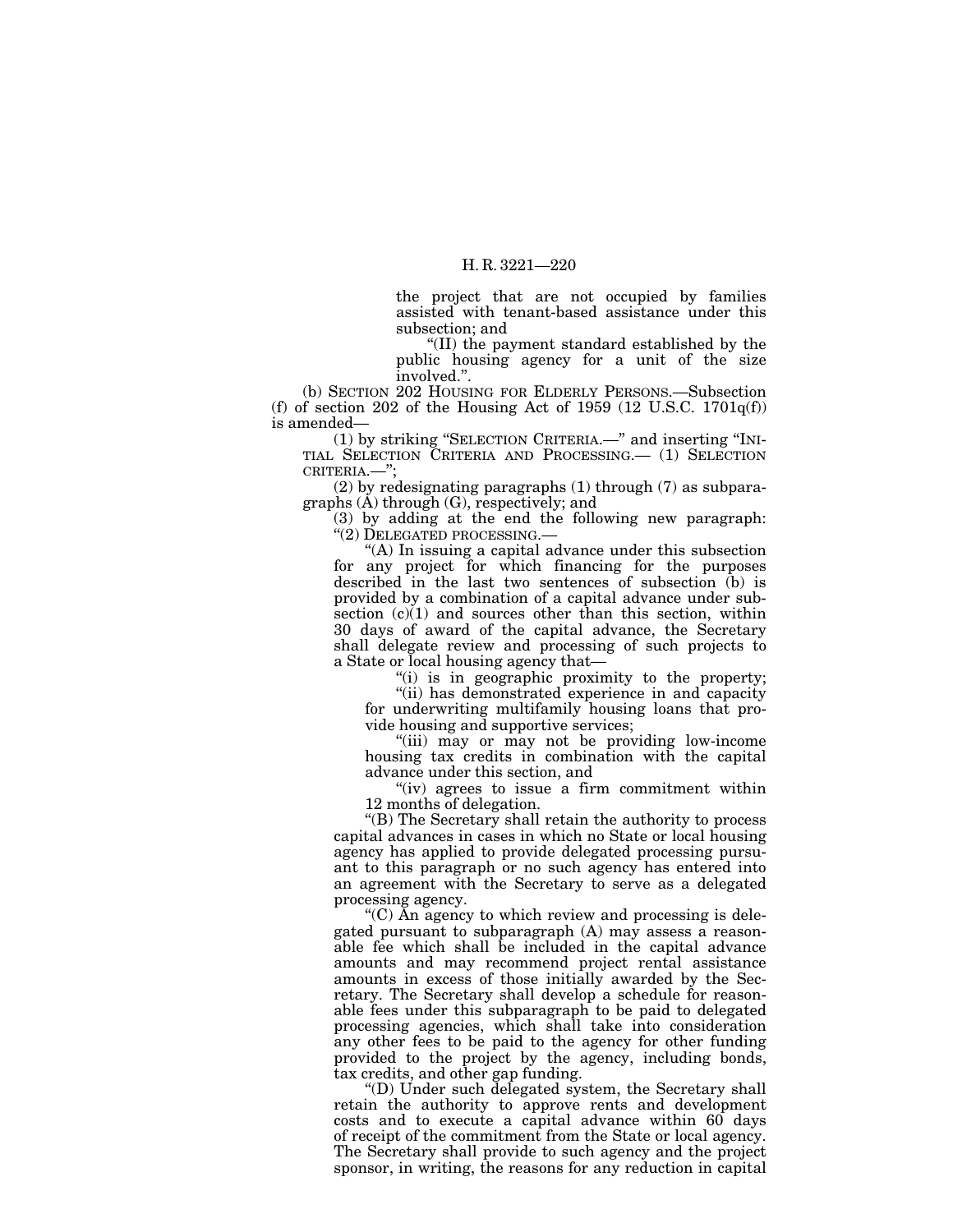advance amounts or project rental assistance and such reductions shall be subject to appeal.''.

(c) MCKINNEY-VENTO ACT HOMELESS ASSISTANCE UNDER SHELTER PLUS CARE PROGRAM.—

(1) TERM OF CONTRACTS WITH OWNER OR LESSOR.—Part I of subtitle F of the McKinney-Vento Homeless Assistance Act is amended—

(A) by redesignating sections 462 and 463 (42 U.S.C. 11403g, 11403h) as sections 463 and 464, respectively;

(B) by striking ''section 463'' each place such term appears in sections 471, 476, 481, 486, and 488 (42 U.S.C. 11404, 11405, 11406, 11407, and 11407b) and inserting ''section 464''; and

(C) by inserting after section 461 (42 U.S.C. 11403f) the following new section:

#### **''SEC. 462. TERM OF CONTRACT WITH OWNER OR LESSOR.**

''An applicant under this subtitle may enter into a contract with the owner or lessor of a property that receives rental assistance under this subtitle having a term of not more than 15 years, subject to the availability of sufficient funds provided in appropriation Acts for the purpose of renewing expiring contracts for assistance payments. Such contract may, at the election of the applicant and owner or lessor, specify that such contract shall be extended for renewal terms of not more than 15 years each, subject to the availability of sufficient such appropriated funds.''.

(2) PROJECT-BASED RENTAL ASSISTANCE CONTRACTS.—Section 478(a) of the McKinney-Vento Homeless Assistance Act (42 U.S.C. 11405a(a)) is amended by inserting before the period at the end the following: "; except that, in the case of any project for which equity is provided through any low-income housing tax credit pursuant to section 42 of the Internal Revenue Code of 1986 (26 U.S.C. 42), if an expenditure of such amount for each unit (including the prorated share of such work) is required to make the structure decent, safe, and sanitary, and the owner agrees to reach initial closing on permanent financing from such other sources within two years and agrees to carry out the rehabilitation with resources other than assistance under this subtitle within 60 months of notification of grant approval, the contract shall be for a term of 10 years (except that such period may be extended by up to 1 year by the Secretary, which extension shall be granted unless the Secretary determines that the sponsor is primarily responsible for the failure to meet such deadline)''.

(d) DATA COLLECTION ON TENANTS OF HOUSING TAX CREDIT PROJECTS.—Title I of the United States Housing Act of 1937 (42 U.S.C. 1437 et seq.) is amended by adding at the end the following new section:

#### **''SEC. 36. COLLECTION OF INFORMATION ON TENANTS IN TAX CREDIT PROJECTS.**

''(a) IN GENERAL.—Each State agency administering tax credits under section 42 of the Internal Revenue Code of 1986 (26 U.S.C. 42) shall furnish to the Secretary of Housing and Urban Development, not less than annually, information concerning the race, ethnicity, family composition, age, income, use of rental assistance under section 8(o) of the United States Housing Act of 1937 or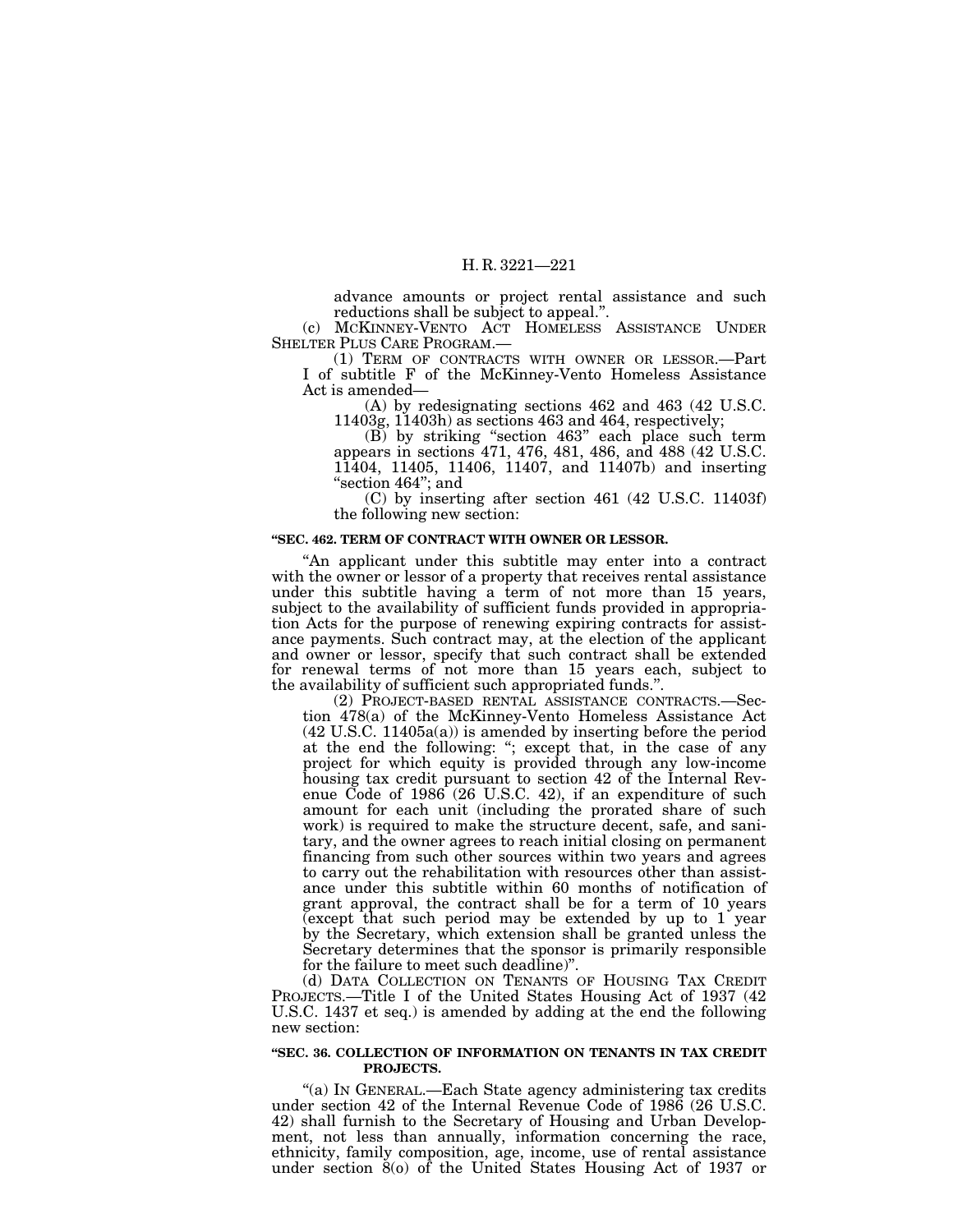other similar assistance, disability status, and monthly rental payments of households residing in each property receiving such credits through such agency. Such State agencies shall, to the extent feasible, collect such information through existing reporting processes and in a manner that minimizes burdens on property owners. In the case of any household that continues to reside in the same dwelling unit, information provided by the household in a previous year may be used if the information is of a category that is not subject to change or if information for the current year is not readily available to the owner of the property.

''(b) STANDARDS.—The Secretary shall establish standards and definitions for the information collected under subsection (a), provide States with technical assistance in establishing systems to compile and submit such information, and, in coordination with other Federal agencies administering housing programs, establish procedures to minimize duplicative reporting requirements for properties assisted under multiple housing programs.

"(c) PUBLIC AVAILABILITY.—The Secretary shall, not less than annually, compile and make publicly available the information submitted to the Secretary pursuant to subsection (a).

''(d) AUTHORIZATION OF APPROPRIATIONS.—There is authorized to be appropriated for the cost of activities required under subsections (b) and (c) \$2,500,000 for fiscal year 2009 and \$900,000 for each of fiscal years 2010 through 2013.''.

# **TITLE IX—MISCELLANEOUS**

### **SEC. 2901. HOMELESS ASSISTANCE.**

(a) APPROPRIATIONS.—Section 726 of the McKinney-Vento Homeless Assistance Act (42 U.S.C. 11435) is amended by striking ''\$70,000,000'' and all that follows and inserting ''\$100,000,000 for fiscal year 2009 and such sums as may be necessary for each subsequent fiscal year.''.

(b) EMERGENCY ASSISTANCE.—Section 722 of the McKinney-Vento Homeless Assistance Act (42 U.S.C. 11432) is amended by adding at the end the following:

''(h) SPECIAL RULE FOR EMERGENCY ASSISTANCE.—

''(1) EMERGENCY ASSISTANCE.—

''(A) RESERVATION OF AMOUNTS.—Subject to paragraph (4) and notwithstanding any other provision of this title, the Secretary shall use funds appropriated under section 726 for fiscal year 2009, but not to exceed \$30,000,000, for the purposes of providing emergency assistance through grants.

''(B) GENERAL AUTHORITY.—The Secretary shall use the funds to make grants to State educational agencies under paragraph  $(2)$ , to enable the agencies to make subgrants to local educational agencies under paragraph (3), to provide activities described in section 723(d) for individuals referred to in subparagraph (C).

''(C) ELIGIBLE INDIVIDUALS.—Funds made available under this subsection shall be used to provide such activities for eligible individuals, consisting of homeless children and youths, and their families, who have become homeless due to home foreclosure, including children and youths,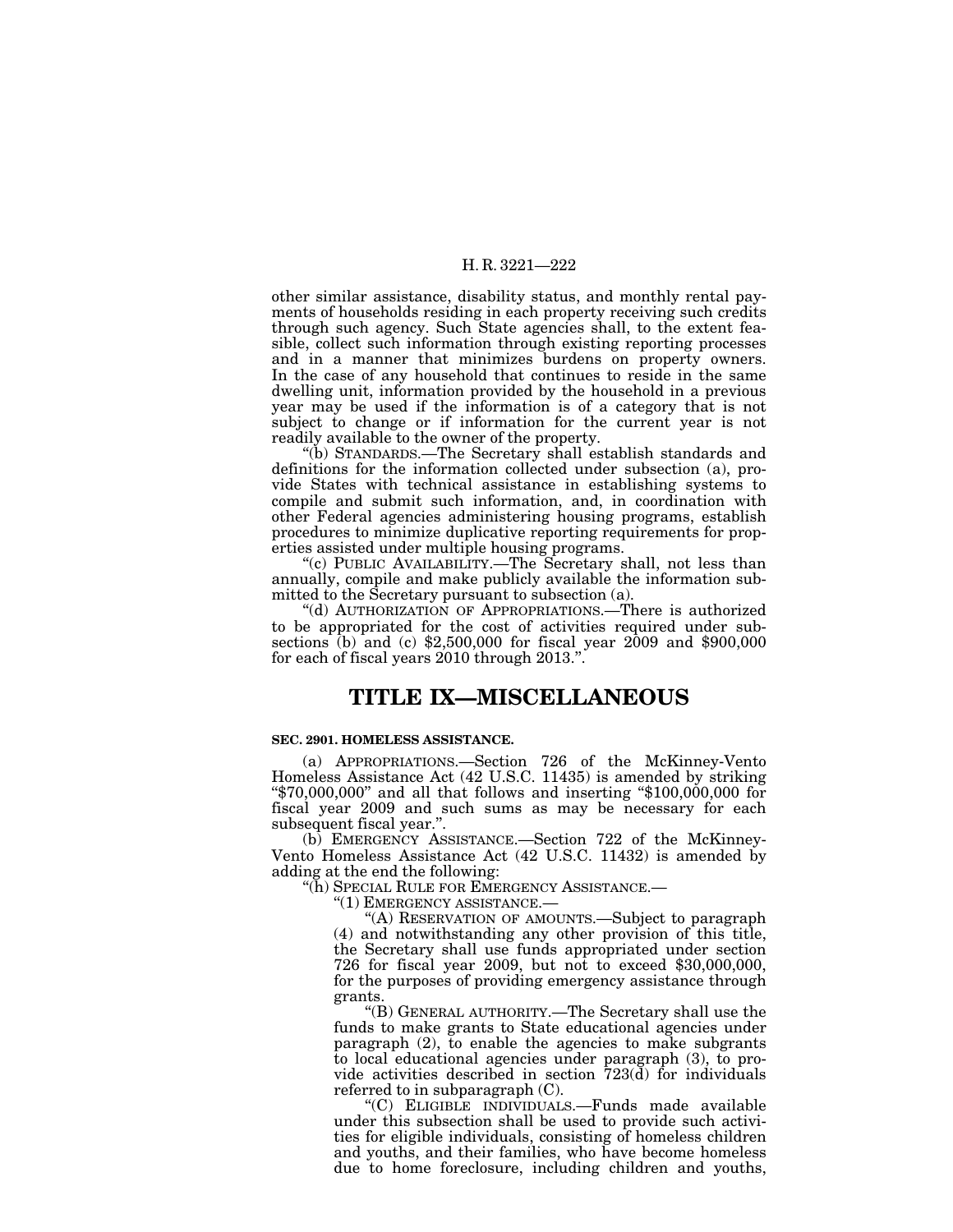and their families, who became homeless when lenders foreclosed on properties rented by the families.

''(2) GRANTS TO STATE EDUCATIONAL AGENCIES.—

''(A) DISBURSEMENT.—The Secretary shall make grants with funds provided under paragraph  $(1)(A)$  to State educational agencies based on need, consistent with the number of eligible individuals described in paragraph (1)(C) in the States involved, as determined by the Secretary.

''(B) ASSURANCE.—To be eligible to receive a grant under this paragraph, a State educational agency shall provide an assurance to the Secretary that the State educational agency, and each local educational agency receiving a subgrant from the State educational agency under this subsection shall ensure that the activities carried out under this subsection are consistent with the activities described in section 723(d).

''(3) SUBGRANTS TO LOCAL EDUCATIONAL AGENCIES.—A State educational agency that receives a grant under paragraph (2) shall use the funds made available through the grant to make subgrants to local educational agencies. The State educational agency shall make the subgrants to local educational agencies based on need, consistent with the number of eligible individuals described in paragraph  $(1)(C)$  in the areas served by the local educational agencies, as determined by the State educational agency.

''(4) RESTRICTION.—The Secretary—

 $(A)$  shall determine the amount (if any) by which the funds appropriated under section 726 for fiscal year 2009 exceed \$70,000,000; and

''(B) may only use funds from that amount to carry out this subsection.''.

#### **SEC. 2902. INCREASING ACCESS AND UNDERSTANDING OF ENERGY EFFICIENT MORTGAGES.**

(a) DEFINITION.—As used in this section, the term ''energy efficient mortgage'' has the same meaning as given that term in paragraph (24) of section 104 of the Cranston-Gonzalez National Affordable Housing Act (42 U.S.C. 12704(24)).

(b) RECOMMENDATIONS TO ELIMINATE BARRIERS TO USE OF ENERGY EFFICIENT MORTGAGES.—

(1) IN GENERAL.—Not later than 180 days after the date of enactment of this section, the Secretary of Housing and Urban Development, in conjunction with the Secretary of Energy and the Administrator of the Environmental Protection Agency, shall consult with the residential mortgage industry and States to develop recommendations to eliminate the barriers that exist to increasing the availability, use, and purchase of energy efficient mortgages, including such barriers as—

(A) the lack of reliable and accessible information on such mortgages, including estimated energy savings and other benefits of energy efficient housing;

(B) the confusion regarding underwriting requirements and differences among various energy efficient mortgage programs;

(C) the complex and time consuming process of securing such mortgages;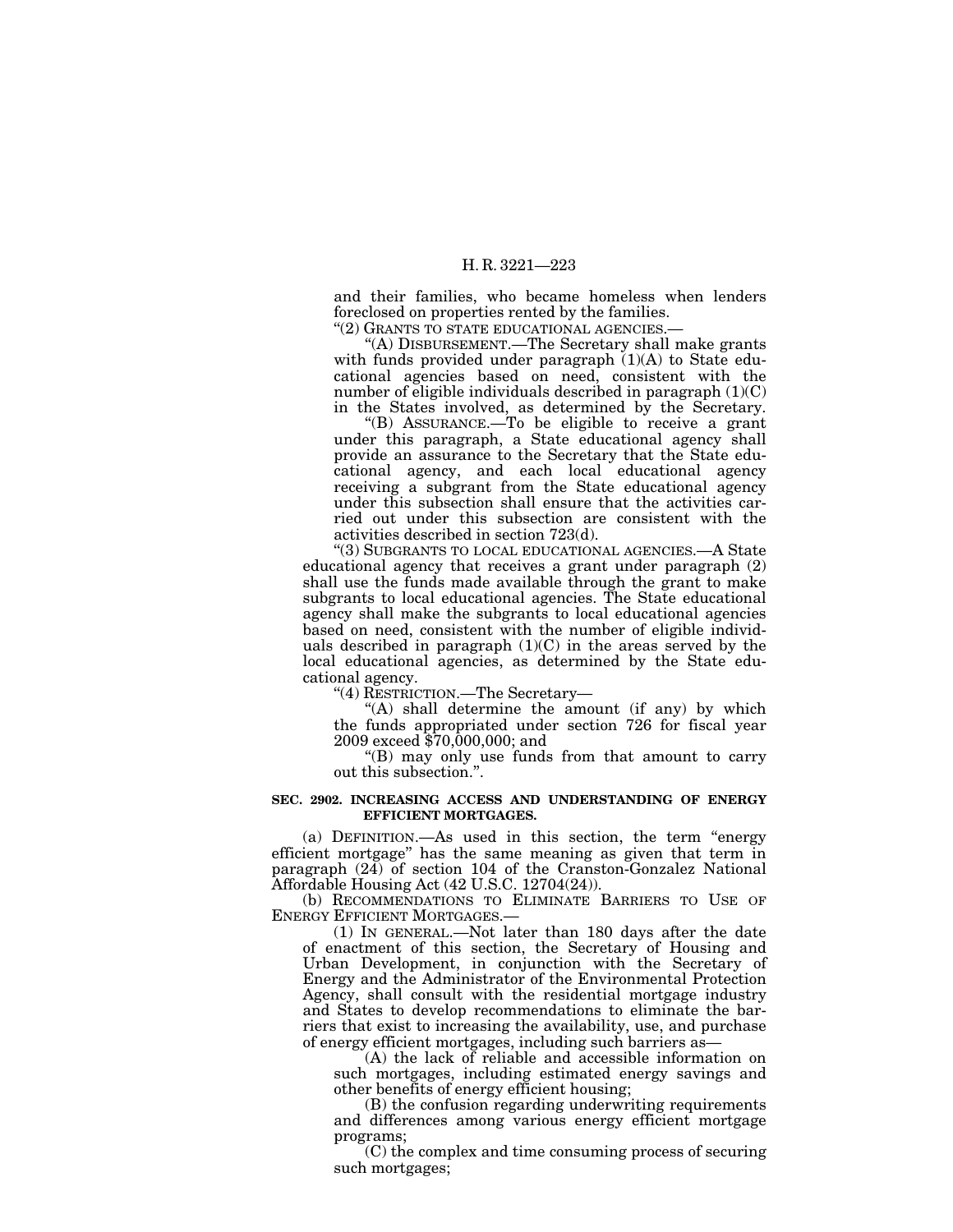(D) the lack of publicly available research on the default risk of such mortgages; and

(E) the availability of certified or accredited home energy rating services.

(2) REPORT TO CONGRESS.—The Secretary of Housing and Urban Development shall submit a report to Congress that—

(A) summarizes the recommendations developed under paragraph (1); and

(B) includes any recommendations for statutory, regulatory, or administrative changes that the Secretary deems necessary to institute such recommendations.

(c) ENERGY EFFICIENT MORTGAGES OUTREACH CAMPAIGN.— (1) IN GENERAL.—The Secretary of Housing and Urban Development, in consultation and coordination with the Secretary of Energy, the Administrator of the Environmental Protection Agency, and State Energy and Housing Finance Directors, shall carry out an education and outreach campaign to inform and educate consumers, home builders, residential lenders, and other real estate professionals on the availability, benefits, and advantages of—

(A) improved energy efficiency in housing; and

(B) energy efficient mortgages.

(2) AUTHORIZATION OF APPROPRIATIONS.—There are authorized to be appropriated such sums as are necessary to carry out the education and outreach campaign described under paragraph (1).

# **DIVISION C—TAX-RELATED PROVISIONS**

#### **SEC. 3000. SHORT TITLE; ETC.**

(a) SHORT TITLE.—This division may be cited as the ''Housing Assistance Tax Act of 2008''.

(b) AMENDMENT OF 1986 CODE.—Except as otherwise expressly provided, whenever in this division an amendment or repeal is expressed in terms of an amendment to, or repeal of, a section or other provision, the reference shall be considered to be made to a section or other provision of the Internal Revenue Code of 1986.

(c) TABLE OF CONTENTS.—The table of contents for this division is as follows:

Sec. 3000. Short title; etc.

### TITLE I—HOUSING TAX INCENTIVES

#### Subtitle A—Multi-Family Housing

#### PART I—LOW-INCOME HOUSING TAX CREDIT

- Sec. 3001. Temporary increase in volume cap for low-income housing tax credit.
- Sec. 3002. Determination of credit rate. Sec. 3003. Modifications to definition of eligible basis.
- 
- Sec. 3004. Other simplification and reform of low-income housing tax incentives. Sec. 3005. Treatment of military basic pay.

### PART II—MODIFICATIONS TO TAX-EXEMPT HOUSING BOND RULES

- Sec. 3007. Recycling of tax-exempt debt for financing residential rental projects.
- Coordination of certain rules applicable to low-income housing credit and qualified residential rental project exempt facility bonds.

PART III—REFORMS RELATED TO THE LOW-INCOME HOUSING CREDIT AND TAX-EXEMPT HOUSING BONDS

Sec. 3009. Hold harmless for reductions in area median gross income.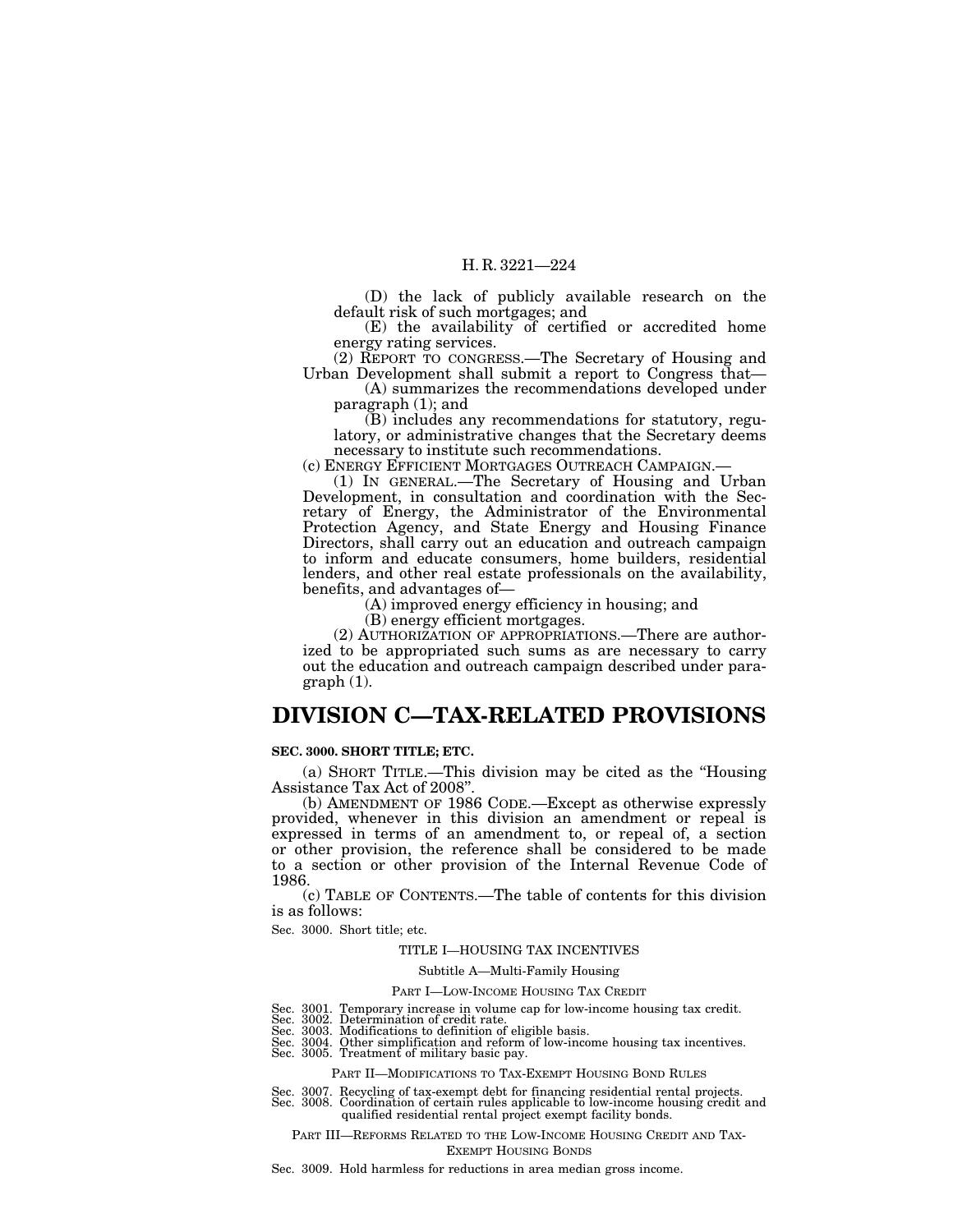Sec. 3010. Exception to annual current income determination requirement where determination not relevant.

#### Subtitle B—Single Family Housing

- Sec. 3011. First-time homebuyer credit.
- Sec. 3012. Additional standard deduction for real property taxes for nonitemizers.

#### Subtitle C—General Provisions

- Sec. 3021. Temporary liberalization of tax-exempt housing bond rules.<br>Sec. 3022. Repeal of alternative minimum tax limitations on tax-ex
- Repeal of alternative minimum tax limitations on tax-exempt housing
- bonds, low-income housing tax credit, and rehabilitation credit. Sec. 3023. Bonds guaranteed by Federal home loan banks eligible for treatment as tax-exempt bonds.
- Sec. 3024. Modification of rules pertaining to FIRPTA nonforeign affidavits.
- Sec. 3025. Modification of definition of tax-exempt use property for purposes of the rehabilitation credit.
- Sec. 3026. Extension of special rule for mortgage revenue bonds for residences located in disaster areas.
- Sec. 3027. Transfer of funds appropriated to carry out 2008 recovery rebates for individuals.

#### TITLE II—REFORMS RELATED TO REAL ESTATE INVESTMENT TRUSTS

#### Subtitle A—Foreign Currency and Other Qualified Activities

- Sec. 3031. Revisions to REIT income tests.
- Sec. 3032. Revisions to REIT asset tests.
- Sec. 3033. Conforming foreign currency revisions.

#### Subtitle B—Taxable REIT Subsidiaries

Sec. 3041. Conforming taxable REIT subsidiary asset test.

#### Subtitle C—Dealer Sales

- Sec. 3051. Holding period under safe harbor.
- Sec. 3052. Determining value of sales under safe harbor.

#### Subtitle D—Health Care REITs

Sec. 3061. Conformity for health care facilities.

#### Subtitle E—Effective Dates

Sec. 3071. Effective dates.

#### TITLE III—REVENUE PROVISIONS

#### Subtitle A—General Provisions

Sec. 3081. Election to accelerate the AMT and research credits in lieu of bonus de-

# preciation. Sec. 3082. Certain GO Zone incentives.

Sec. 3083. Increase in statutory limit on the public debt.

#### Subtitle B—Revenue Offsets

- Sec. 3091. Returns relating to payments made in settlement of payment card and third party network transactions.
- Sec. 3092. Gain from sale of principal residence allocated to nonqualified use not excluded from income.
- Sec. 3093. Delay in application of worldwide allocation of interest.
- Sec. 3094. Time for payment of corporate estimated taxes.

# **TITLE I—HOUSING TAX INCENTIVES**

## **Subtitle A—Multi-Family Housing**

## **PART I—LOW-INCOME HOUSING TAX CREDIT**

#### **SEC. 3001. TEMPORARY INCREASE IN VOLUME CAP FOR LOW-INCOME HOUSING TAX CREDIT.**

Paragraph (3) of section 42(h) is amended by adding at the end the following new subparagraph: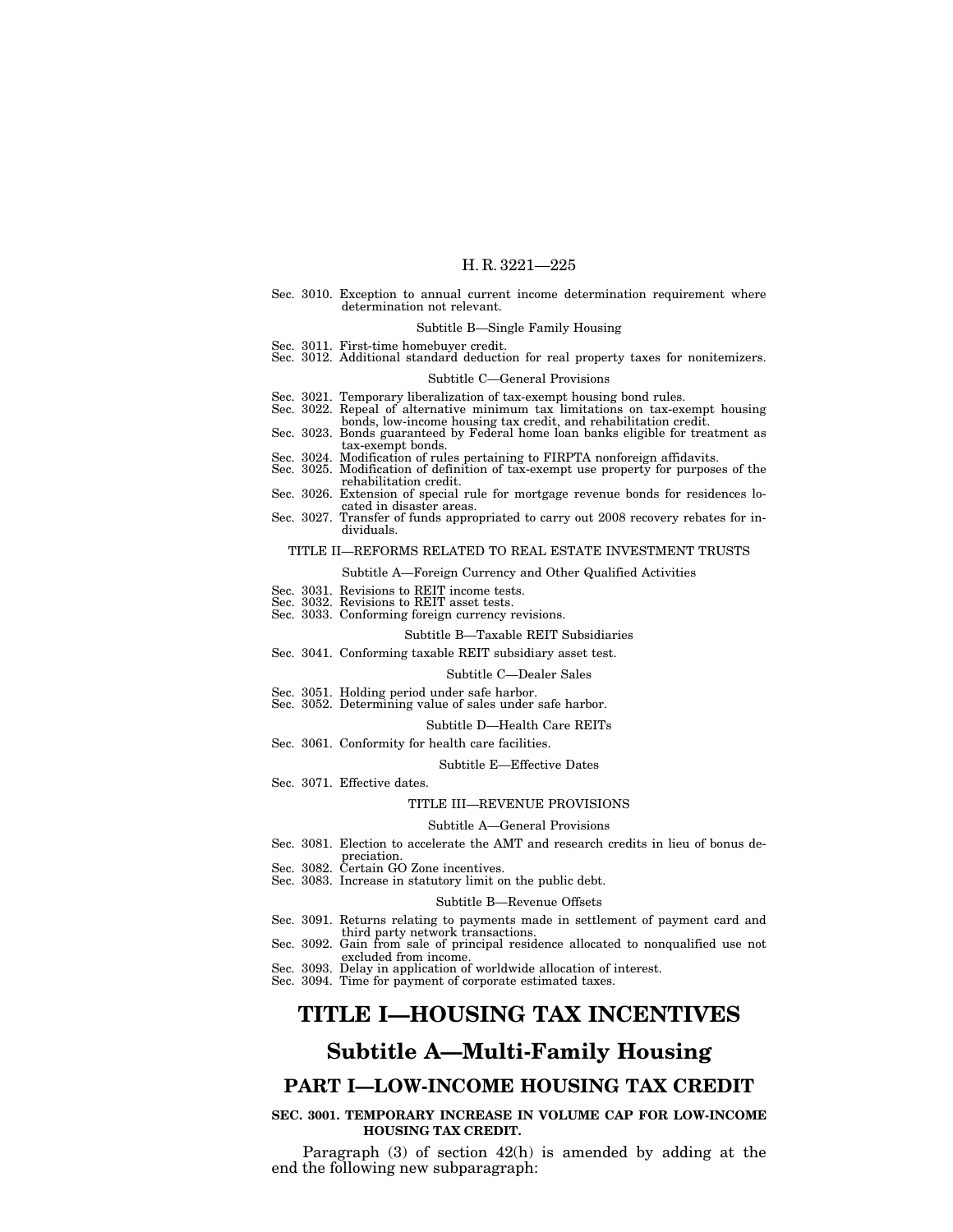''(I) INCREASE IN STATE HOUSING CREDIT CEILING FOR 2008 AND 2009.—In the case of calendar years 2008 and 2009—

''(i) the dollar amount in effect under subparagraph  $(C)(ii)(I)$  for such calendar year (after any increase under subparagraph (H)) shall be increased by \$0.20, and

"(ii) the dollar amount in effect under subparagraph (C)(ii)(II) for such calendar year (after any increase under subparagraph (H)) shall be increased by an amount equal to 10 percent of such dollar amount (rounded to the next lowest multiple of \$5,000).''.

#### **SEC. 3002. DETERMINATION OF CREDIT RATE.**

(a) TEMPORARY MINIMUM CREDIT RATE FOR NON-FEDERALLY SUBSIDIZED NEW BUILDINGS.—

(1) IN GENERAL.—Subsection (b) of section 42 is amended by striking paragraph (1), by redesignating paragraph (2) as paragraph  $(1)$ , and by inserting after paragraph  $(1)$ , as so redesignated, the following new paragraph:

"(2) TEMPORARY MINIMUM CREDIT RATE FOR NON-FEDERALLY SUBSIDIZED NEW BUILDINGS.—In the case of any new building—

''(A) which is placed in service by the taxpayer after the date of the enactment of this paragraph and before December 31, 2013, and

''(B) which is not federally subsidized for the taxable year,

the applicable percentage shall not be less than 9 percent.''. (2) CONFORMING AMENDMENTS.—

(A) Subsection (b) of section 42, as amended by paragraph (1), is amended by striking ''For purposes of this section—" and all that follows through "means the appropriate'' and inserting the following:

"(1) DETERMINATION OF APPLICABLE PERCENTAGE.—For purposes of this section, the term 'applicable percentage' means, with respect to any building, the appropriate".

(B) Clause (i) of section  $42(b)(1)(B)$ , as redesignated by paragraph (1), is amended by striking "a building described in paragraph  $(1)(A)$ " and inserting "a new building which is not federally subsidized for the taxable year''.

(C) Clause (ii) of section  $42(b)(1)(B)$ , as redesignated by paragraph (1), is amended by striking "a building described in paragraph  $(1)(B)$ " and inserting "a building not described in clause (i)''.

(b) MODIFICATIONS TO DEFINITION OF FEDERALLY SUBSIDIZED BUILDING.—

(1) IN GENERAL.—Subparagraph  $(A)$  of section  $42(i)(2)$  is amended by striking ", or any below market Federal loan,". (2) CONFORMING AMENDMENTS.—

(A) Subparagraph (B) of section  $42(i)(2)$  is amended—

(i) by striking ''BALANCE OF LOAN OR'' in the heading thereof,

(ii) by striking ''loan or'' in the matter preceding clause (i), and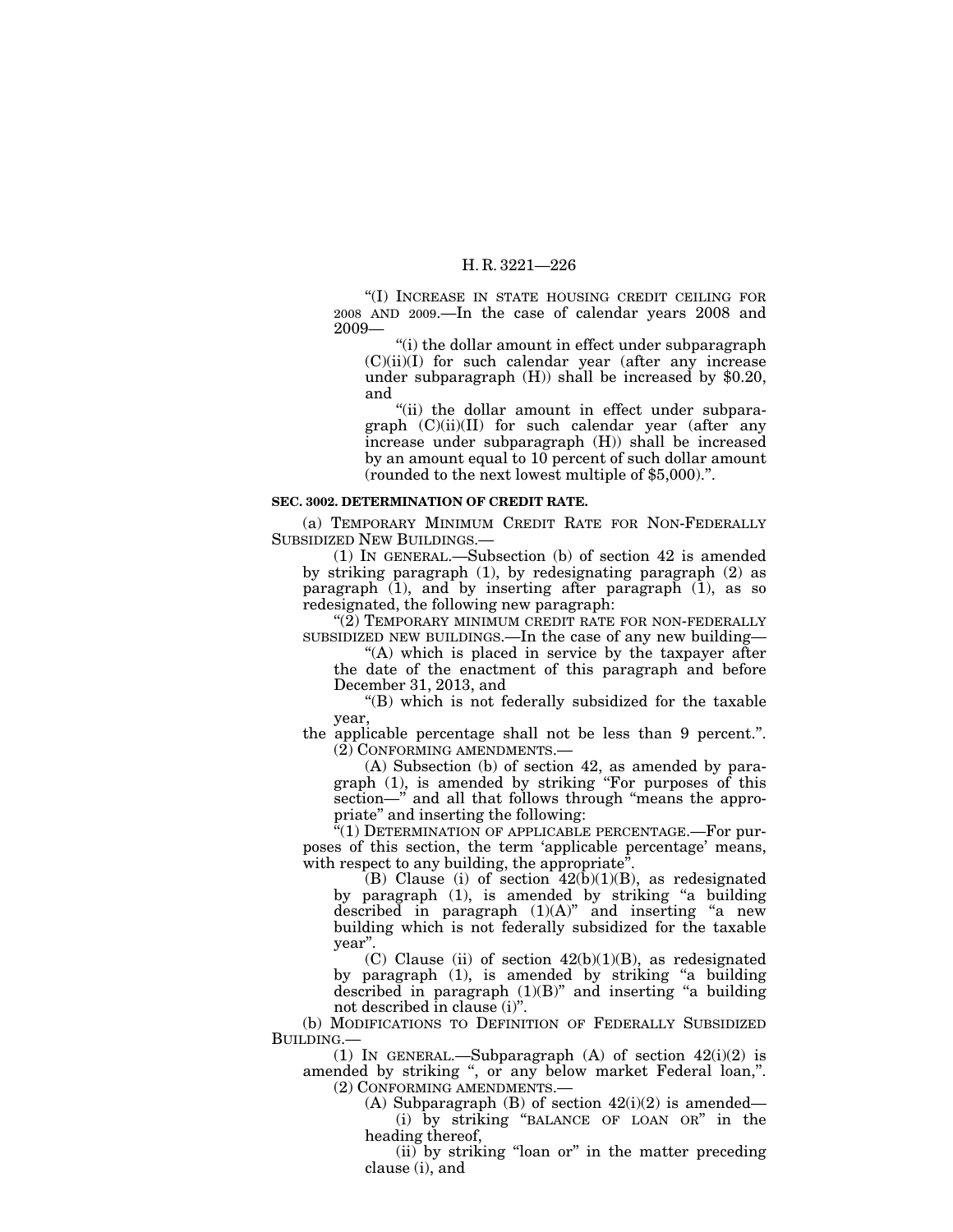(iii) by striking "subsection  $(d)$ —" and all that follows and inserting "subsection (d) the proceeds of such obligation.''.

(B) Subparagraph (C) of section  $42(i)(2)$  is amended— (i) by striking ''or below market Federal loan'' in

the matter preceding clause (i),

(ii) in clause (i)—

(I) by striking ''or loan (when issued or made)'' and inserting ''(when issued)'', and

(II) by striking ''the proceeds of such obligation or loan'' and inserting ''the proceeds of such obligation'', and

(iii) by striking ", and such loan is repaid," in clause (ii).

(C) Paragraph (2) of section 42(i) is amended by striking subparagraphs (D) and (E).

(c) EFFECTIVE DATE.—The amendments made by this subsection shall apply to buildings placed in service after the date of the enactment of this Act.

### **SEC. 3003. MODIFICATIONS TO DEFINITION OF ELIGIBLE BASIS.**

(a) INCREASE IN CREDIT FOR CERTAIN STATE DESIGNATED BUILDINGS.—Subparagraph  $(C)$  of section  $42(d)(5)$  (relating to increase in credit for buildings in high cost areas), before redesignation under subsection (g), is amended by adding at the end the following new clause:

> ''(v) BUILDINGS DESIGNATED BY STATE HOUSING CREDIT AGENCY.—Any building which is designated by the State housing credit agency as requiring the increase in credit under this subparagraph in order for such building to be financially feasible as part of a qualified low-income housing project shall be treated for purposes of this subparagraph as located in a difficult development area which is designated for purposes of this subparagraph. The preceding sentence shall not apply to any building if paragraph (1) of subsection (h) does not apply to any portion of the eligible basis of such building by reason of paragraph (4) of such subsection.''.

(b) MODIFICATION TO REHABILITATION REQUIREMENTS.—

(1) IN GENERAL.—Clause (ii) of section  $42(e)(3)(A)$  is amended—

(A) by striking ''10 percent'' in subclause (I) and inserting "20 percent", and

 $(B)$  by striking " $$3,000"$  in subclause (II) and inserting ''\$6,000''.

(2) INFLATION ADJUSTMENT.—Paragraph (3) of section 42(e) is amended by adding at the end the following new subparagraph:

''(D) INFLATION ADJUSTMENT.—In the case of any expenditures which are treated under paragraph (4) as placed in service during any calendar year after 2009, the  $$6,000$  amount in subparagraph  $(A)(ii)(II)$  shall be increased by an amount equal to—

''(i) such dollar amount, multiplied by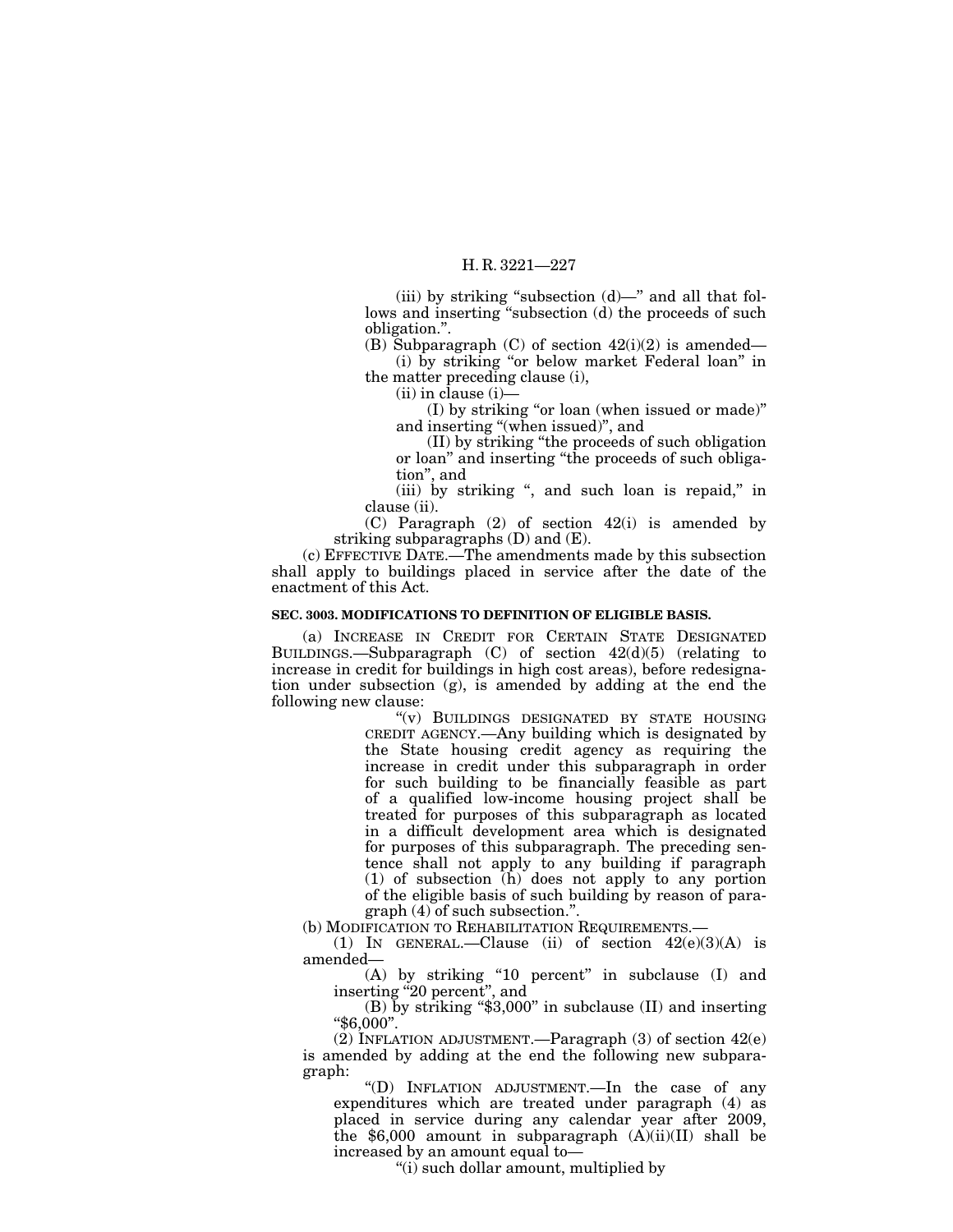''(ii) the cost-of-living adjustment determined under section 1(f)(3) for such calendar year by substituting 'calendar year 2008' for 'calendar year 1992' in subparagraph (B) thereof.

Any increase under the preceding sentence which is not a multiple of \$100 shall be rounded to the nearest multiple of \$100.''.

(3) CONFORMING AMENDMENT.—Subclause (II) of section 42(f)(5)(B)(ii) is amended by striking ''if subsection  $(e)(3)(\vec{A})(ii)(\vec{I})$ " and all that follows and inserting "if the dollar amount in effect under subsection  $(e)(3)(A)(ii)(II)$  were twothirds of such amount.''.

(c) INCREASE IN ALLOWABLE COMMUNITY SERVICE FACILITY SPACE FOR SMALL PROJECTS.—Clause (ii) of section  $42(d)(4)(C)$ (relating to limitation) is amended by striking ''10 percent of the eligible basis of the qualified low-income housing project of which it is a part. For purposes of" and inserting "the sum of-

''(I) 25 percent of so much of the eligible basis of the qualified low-income housing project of which it is a part as does not exceed  $$15,000,000$ , plus

''(II) 10 percent of so much of the eligible basis of such project as is not taken into account under subclause  $(I)$ .

For purposes of''.

(d) CLARIFICATION OF TREATMENT OF FEDERAL GRANTS.— Subparagraph  $(A)$  of section  $42(d)(5)$  is amended to read as follows:

''(A) FEDERAL GRANTS NOT TAKEN INTO ACCOUNT IN DETERMINING ELIGIBLE BASIS.—The eligible basis of a building shall not include any costs financed with the proceeds of a federally funded grant.''.

(e) SIMPLIFICATION OF RELATED PARTY RULES.—Clause (iii) of section  $42(d)(2)(D)$ , before redesignation under subsection (g)(2), is amended—

(1) by striking all that precedes subclause (II),

(2) by redesignating subclause (II) as clause (iii) and moving such clause two ems to the left, and

(3) by striking the last sentence thereof.

(f) EXCEPTION TO 10-YEAR NONACQUISITION PERIOD FOR EXISTING BUILDINGS APPLICABLE TO FEDERALLY- OR STATE-ASSISTED BUILDINGS.—Paragraph (6) of section 42(d) is amended to read as follows:

''(6) CREDIT ALLOWABLE FOR CERTAIN BUILDINGS ACQUIRED DURING 10-YEAR PERIOD DESCRIBED IN PARAGRAPH (2)(B)(ii).—

"(A) IN GENERAL.—Paragraph  $(2)(B)(ii)$  shall not apply to any federally- or State-assisted building.

''(B) BUILDINGS ACQUIRED FROM INSURED DEPOSITORY INSTITUTIONS IN DEFAULT.—On application by the taxpayer, the Secretary may waive paragraph  $(2)(B)(ii)$  with respect to any building acquired from an insured depository institution in default (as defined in section 3 of the Federal Deposit Insurance Act) or from a receiver or conservator of such an institution.

''(C) FEDERALLY- OR STATE-ASSISTED BUILDING.—For purposes of this paragraph—

''(i) FEDERALLY-ASSISTED BUILDING.—The term 'federally-assisted building' means any building which is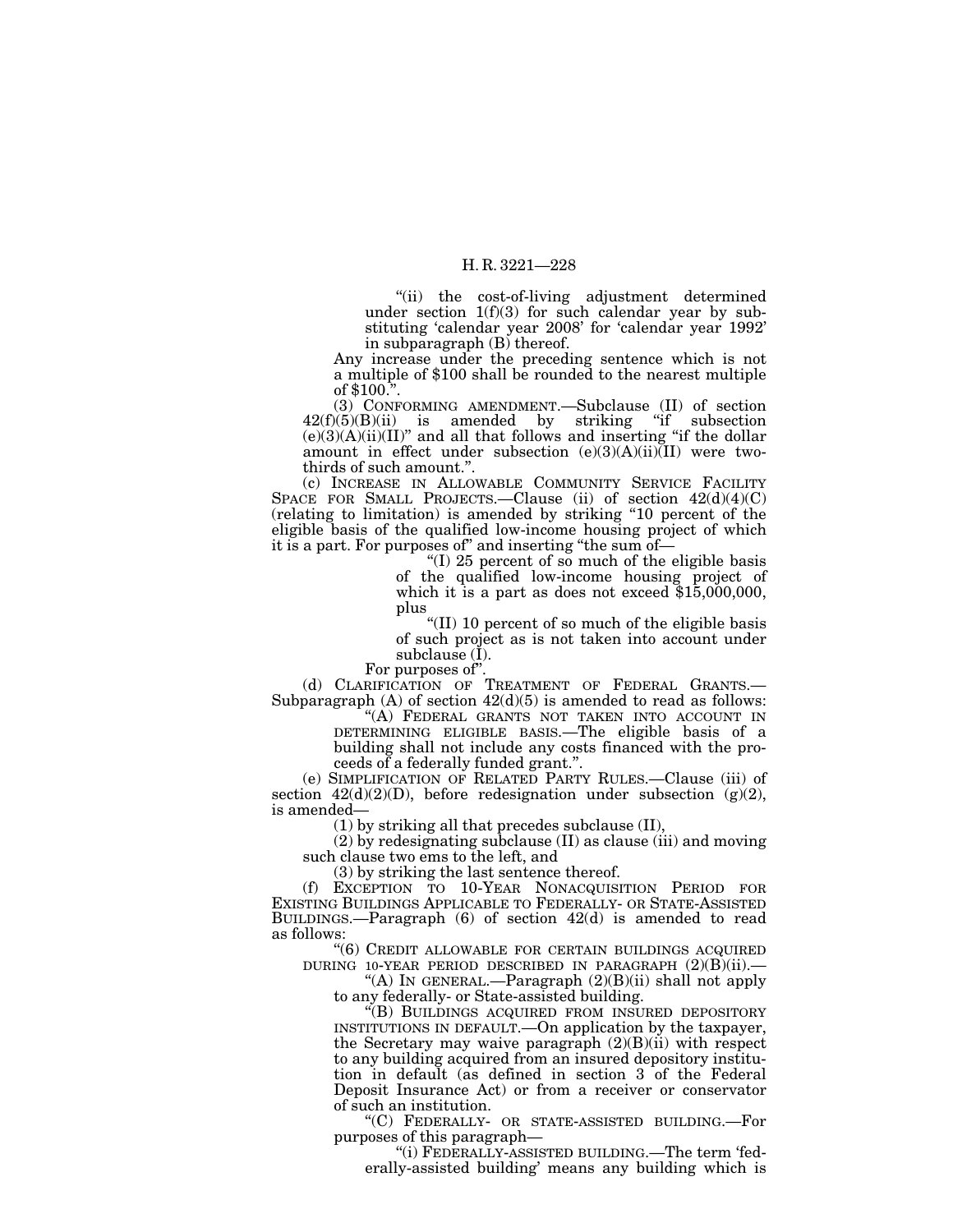substantially assisted, financed, or operated under section 8 of the United States Housing Act of 1937, section  $221(d)(3)$ ,  $221(d)(4)$ , or  $236$  of the National Housing Act, section 515 of the Housing Act of 1949, or any other housing program administered by the Department of Housing and Urban Development or by the Rural Housing Service of the Department of Agriculture.

''(ii) STATE-ASSISTED BUILDING.—The term 'Stateassisted building' means any building which is substantially assisted, financed, or operated under any State law similar in purposes to any of the laws referred to in clause (i).''.

(g) REPEAL OF DEADWOOD.—

(1) Clause (ii) of section  $42(d)(2)(B)$  is amended by striking ''the later of—'' and all that follows and inserting ''the date the building was last placed in service,''.

(2) Subparagraph (D) of section  $42(d)(2)$  is amended by striking clause  $(i)$  and by redesignating clauses  $(ii)$  and  $(iii)$ as clauses (i) and (ii), respectively.

(3) Paragraph  $(5)$  of section  $42(d)$  is amended by striking subparagraph  $(\bar{B})$  and by redesignating subparagraph  $(C)$  as subparagraph (B).

(h) EFFECTIVE DATE.—

(1) IN GENERAL.—Except as otherwise provided in paragraph (2), the amendments made by this subsection shall apply to buildings placed in service after the date of the enactment of this Act.

(2) REHABILITATION REQUIREMENTS.—

(A) IN GENERAL.—The amendments made by subsection (b) shall apply to buildings with respect to which housing credit dollar amounts are allocated after the date of the enactment of this Act.

(B) BUILDINGS NOT SUBJECT TO ALLOCATION LIMITS.— To the extent paragraph (1) of section 42(h) of the Internal Revenue Code of 1986 does not apply to any building by reason of paragraph (4) thereof, the amendments made by subsection (b) shall apply buildings financed with bonds issued pursuant to allocations made after the date of the enactment of this Act.

#### **SEC. 3004. OTHER SIMPLIFICATION AND REFORM OF LOW-INCOME HOUSING TAX INCENTIVES.**

(a) REPEAL PROHIBITION ON MODERATE REHABILITATION ASSIST-ANCE.—Paragraph (2) of section 42(c) (defining qualified low-income building) is amended by striking the flush sentence at the end.

(b) MODIFICATION OF TIME LIMIT FOR INCURRING 10 PERCENT OF PROJECT'S COST.—Clause (ii) of section 42(h)(1)(E) is amended by striking ''(as of the later of the date which is 6 months after the date that the allocation was made or the close of the calendar year in which the allocation is made)'' and inserting ''(as of the date which is 1 year after the date that the allocation was made)''.

(c) REPEAL OF BONDING REQUIREMENT ON DISPOSITION OF BUILDING.—Paragraph (6) of section 42(j) (relating to no recapture on disposition of building (or interest therein) where bond posted) is amended to read as follows: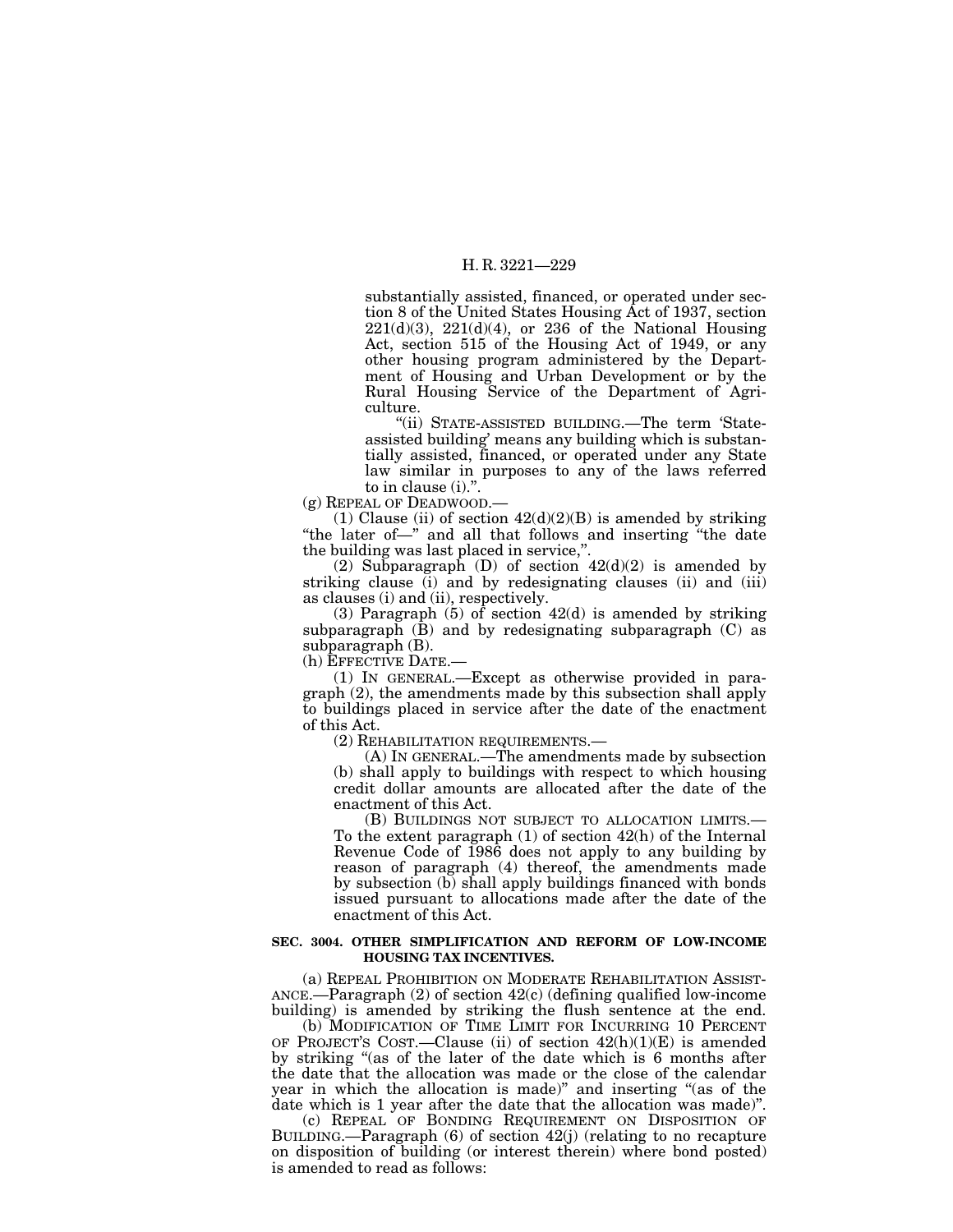''(6) NO RECAPTURE ON DISPOSITION OF BUILDING WHICH CONTINUES IN QUALIFIED USE.—

''(A) IN GENERAL.—The increase in tax under this subsection shall not apply solely by reason of the disposition of a building (or an interest therein) if it is reasonably expected that such building will continue to be operated as a qualified low-income building for the remaining compliance period with respect to such building.

 $\mathcal{F}(B)$  Statute of LIMITATIONS.—If a building (or an interest therein) is disposed of during any taxable year and there is any reduction in the qualified basis of such building which results in an increase in tax under this subsection for such taxable or any subsequent taxable year, then—

"(i) the statutory period for the assessment of any deficiency with respect to such increase in tax shall not expire before the expiration of 3 years from the date the Secretary is notified by the taxpayer (in such manner as the Secretary may prescribe) of such reduction in qualified basis, and

"(ii) such deficiency may be assessed before the expiration of such 3-year period notwithstanding the provisions of any other law or rule of law which would otherwise prevent such assessment.''.

(d) ENERGY EFFICIENCY AND HISTORIC NATURE TAKEN INTO ACCOUNT IN MAKING ALLOCATIONS.—Subparagraph (C) of section  $42(m)(1)$  (relating to plans for allocation of credit among projects) is amended by striking "and" at the end of clause (vii), by striking the period at the end of clause (viii) and inserting a comma, and by adding at the end the following new clauses:

"(ix) the energy efficiency of the project, and

" $(x)$  the historic nature of the project.".

(e) CONTINUED ELIGIBILITY FOR STUDENTS WHO RECEIVED FOSTER CARE ASSISTANCE.—Clause (i) of section 42(i)(3)(D) is amended by striking "or" at the end of subclause (I), by redesignating subclause (II) as subclause (III), and by inserting after subclause (I) the following new subclause:

> ''(II) a student who was previously under the care and placement responsibility of the State agency responsible for administering a plan under part B or part E of title IV of the Social Security Act, or''.

(f) TREATMENT OF RURAL PROJECTS.—Section 42(i) (relating to definitions and special rules) is amended by adding at the end the following new paragraph:

''(8) TREATMENT OF RURAL PROJECTS.—For purposes of this section, in the case of any project for residential rental property located in a rural area (as defined in section 520 of the Housing Act of 1949), any income limitation measured by reference to area median gross income shall be measured by reference to the greater of area median gross income or national nonmetropolitan median income. The preceding sentence shall not apply with respect to any building if paragraph (1) of section  $42(h)$  does not apply by reason of paragraph (4) thereof to any portion of the credit determined under this section with respect to such building.''.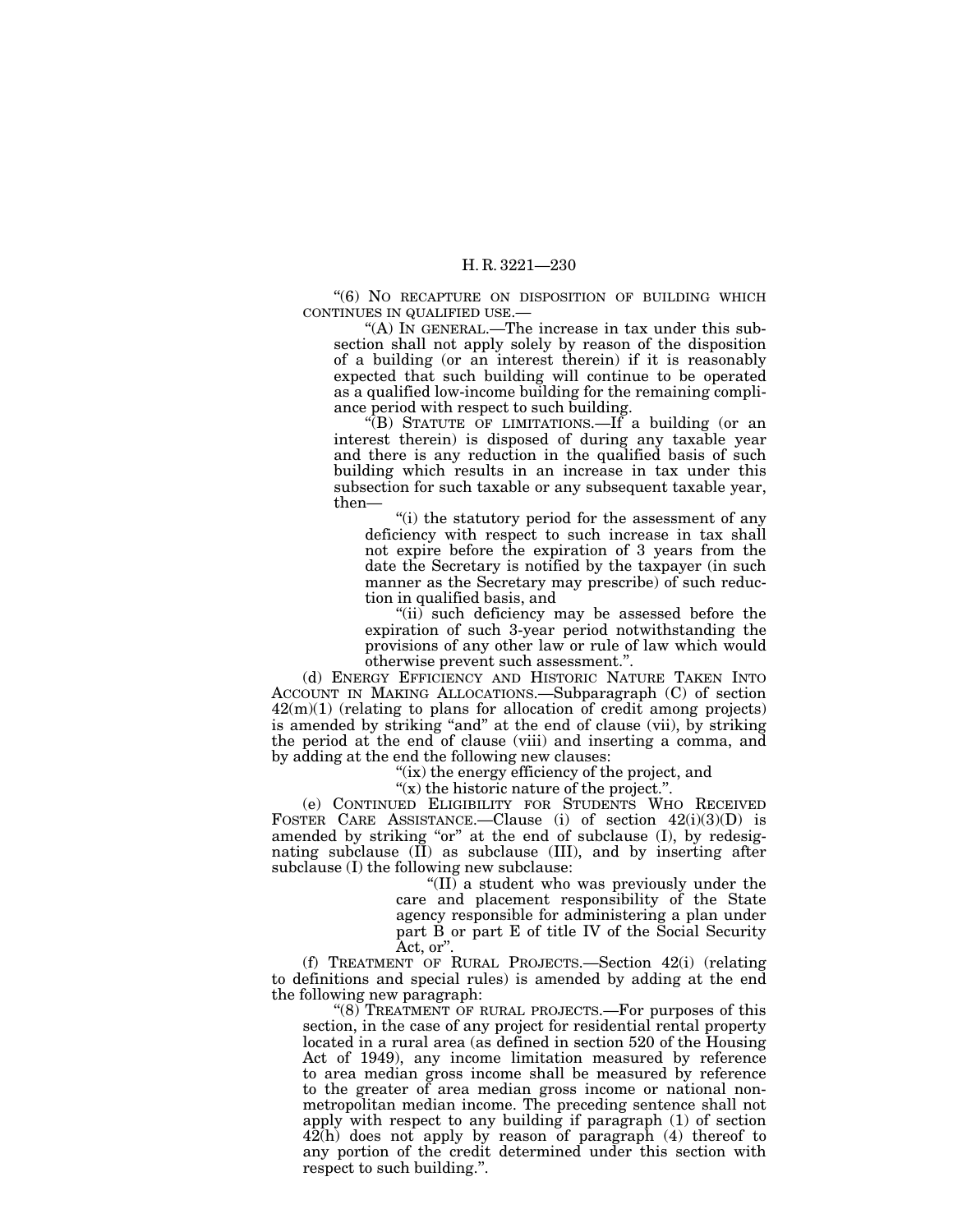(g) CLARIFICATION OF GENERAL PUBLIC USE REQUIREMENT.— Subsection (g) of section 42 is amended by adding at the end the following new paragraph:

''(9) CLARIFICATION OF GENERAL PUBLIC USE REQUIRE-MENT.—A project does not fail to meet the general public use requirement solely because of occupancy restrictions or preferences that favor tenants—

''(A) with special needs,

''(B) who are members of a specified group under a Federal program or State program or policy that supports housing for such a specified group, or

" $(\check{C})$  who are involved in artistic or literary activities.".

(h) GAO STUDY REGARDING MODIFICATIONS TO LOW-INCOME HOUSING TAX CREDIT.—Not later than December 31, 2012, the Comptroller General of the United States shall submit to Congress a report which analyzes the implementation of the modifications made by this subtitle to the low-income housing tax credit under section 42 of the Internal Revenue Code of 1986. Such report shall include an analysis of the distribution of credit allocations before and after the effective date of such modifications.

(i) EFFECTIVE DATE.—

(1) IN GENERAL.—Except as otherwise provided in this subsection, the amendments made by this section shall apply to buildings placed in service after the date of the enactment of this Act.

(2) REPEAL OF BONDING REQUIREMENT ON DISPOSITION OF BUILDING.—The amendment made by subsection (c) shall apply to—

(A) interests in buildings disposed after the date of the enactment of this Act, and

(B) interests in buildings disposed of on or before such date if—

(i) it is reasonably expected that such building will continue to be operated as a qualified low-income building (within the meaning of section 42 of the Internal Revenue Code of 1986) for the remaining compliance period (within the meaning of such section) with respect to such building, and

(ii) the taxpayer elects the application of this subparagraph with respect to such disposition.

(3) ENERGY EFFICIENCY AND HISTORIC NATURE TAKEN INTO ACCOUNT IN MAKING ALLOCATIONS.—The amendments made by subsection (d) shall apply to allocations made after December 31, 2008.

(4) CONTINUED ELIGIBILITY FOR STUDENTS WHO RECEIVED FOSTER CARE ASSISTANCE.—The amendments made by subsection (e) shall apply to determinations made after the date of the enactment of this Act.

(5) TREATMENT OF RURAL PROJECTS.—The amendment made by subsection (f) shall apply to determinations made after the date of the enactment of this Act.

(6) CLARIFICATION OF GENERAL PUBLIC USE REQUIREMENT.— The amendment made by subsection (g) shall apply to buildings placed in service before, on, or after the date of the enactment of this Act.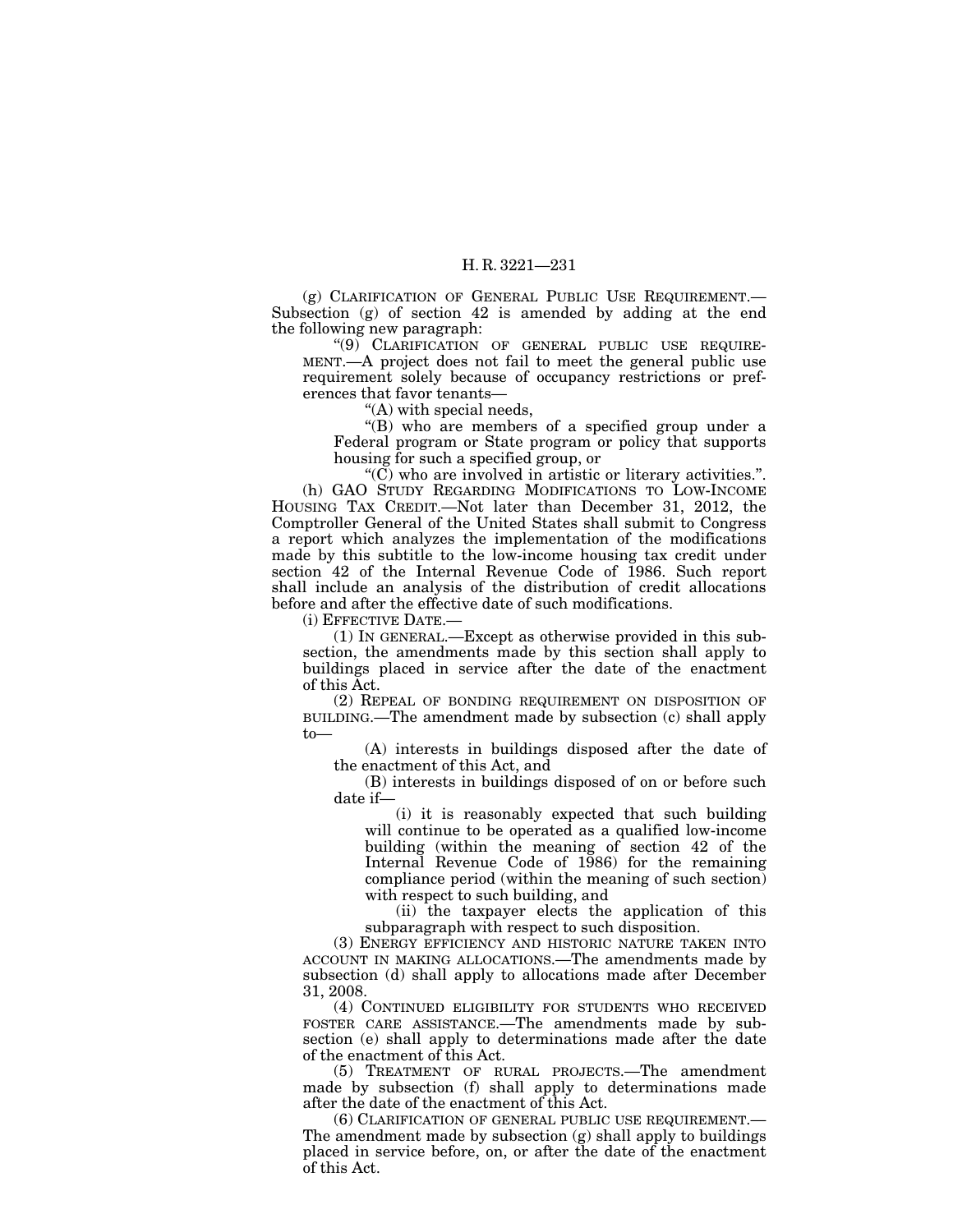#### **SEC. 3005. TREATMENT OF MILITARY BASIC PAY.**

(a) IN GENERAL.—Subparagraph  $(B)$  of section  $142(d)(2)$ (relating to income of individuals; area median gross income) is amended—

> (1) by striking ''The income'' and inserting the following: ''(i) IN GENERAL.—The income'', and

(2) by adding at the end the following:

''(ii) SPECIAL RULE RELATING TO BASIC HOUSING ALLOWANCES.—For purposes of determining income under this subparagraph, payments under section 403 of title 37, United States Code, as a basic pay allowance for housing shall be disregarded with respect to any qualified building.

''(iii) QUALIFIED BUILDING.—For purposes of clause (ii), the term 'qualified building' means any building located—

''(I) in any county in which is located a qualified military installation to which the number of members of the Armed Forces of the United States assigned to units based out of such qualified military installation, as of June 1, 2008, has increased by not less than 20 percent, as compared to such number on December 31, 2005, or

''(II) in any county adjacent to a county described in subclause (I).

''(iv) QUALIFIED MILITARY INSTALLATION.—For purposes of clause (iii), the term 'qualified military installation' means any military installation or facility the number of members of the Armed Forces of the United States assigned to which, as of June 1, 2008, is not less than 1,000.''.

(b) EFFECTIVE DATE.—The amendments made by this section shall apply to—

(1) determinations made after the date of the enactment of this Act and before January 1, 2012, in the case of any qualified building (as defined in section  $142(d)(2)(B)(iii)$  of the Internal Revenue Code of 1986)—

(A) with respect to which housing credit dollar amounts have been allocated on or before the date of the enactment of this Act, or

(B) with respect to buildings placed in service before such date of enactment, to the extent paragraph (1) of section 42(h) of such Code does not apply to such building by reason of paragraph (4) thereof, but only with respect to bonds issued before such date of enactment, and

(2) determinations made after the date of enactment of this Act, in the case of qualified buildings (as so defined)—

(A) with respect to which housing credit dollar amounts are allocated after the date of the enactment of this Act and before January 1, 2012, or

(B) with respect to which buildings placed in service after the date of enactment of this Act and before January 1, 2012, to the extent paragraph (1) of section 42(h) of such Code does not apply to such building by reason of paragraph (4) thereof, but only with respect to bonds issued after such date of enactment and before January 1, 2012.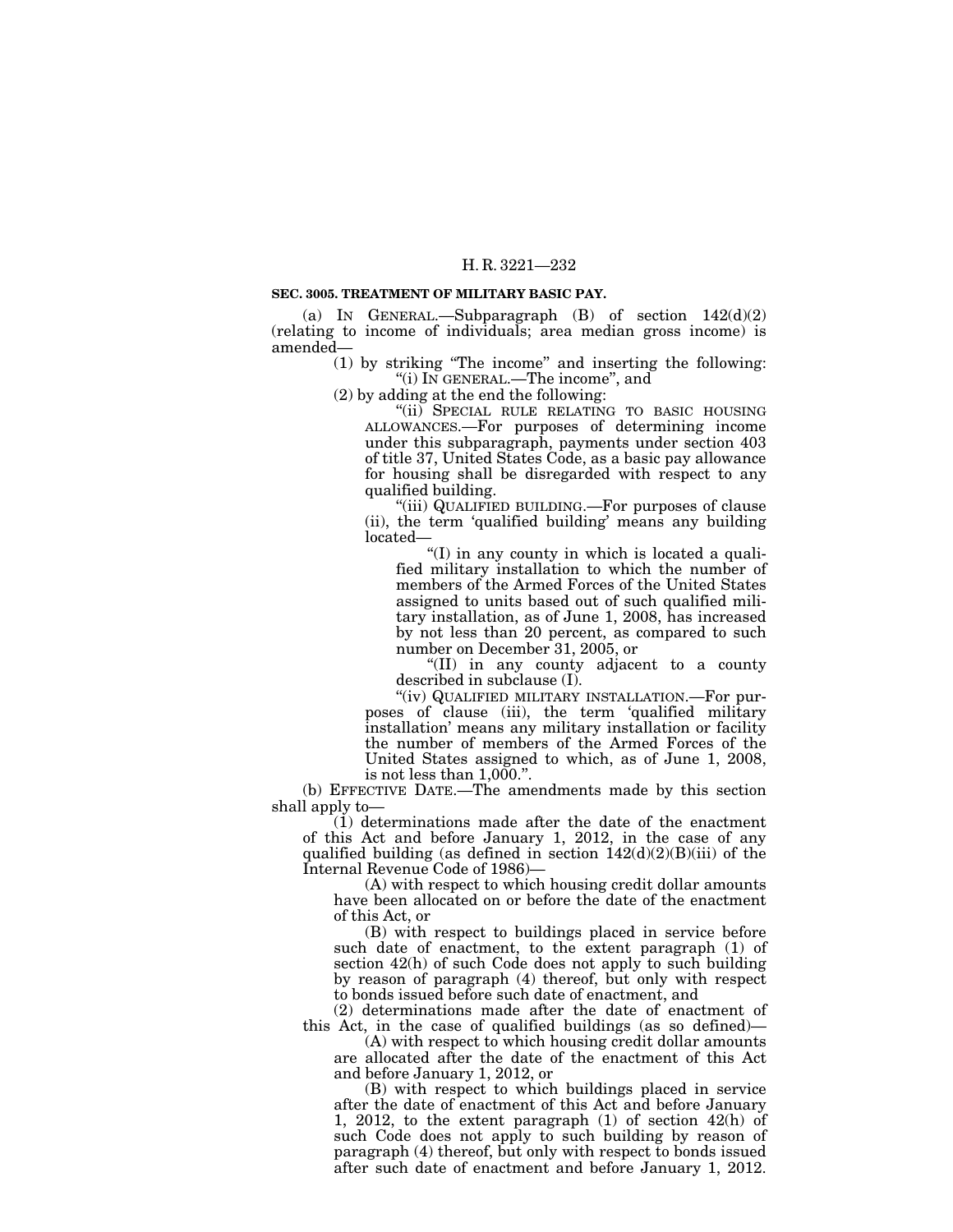## **PART II—MODIFICATIONS TO TAX-EXEMPT HOUSING BOND RULES**

#### **SEC. 3007. RECYCLING OF TAX-EXEMPT DEBT FOR FINANCING RESI-DENTIAL RENTAL PROJECTS.**

(a) IN GENERAL.—Subsection (i) of section 146 (relating to treatment of refunding issues) is amended by adding at the end the following new paragraph:

''(6) TREATMENT OF CERTAIN RESIDENTIAL RENTAL PROJECT BONDS AS REFUNDING BONDS IRRESPECTIVE OF OBLIGOR.—

''(A) IN GENERAL.—If, during the 6-month period beginning on the date of a repayment of a loan financed by an issue 95 percent or more of the net proceeds of which are used to provide projects described in section 142(d), such repayment is used to provide a new loan for any project so described, any bond which is issued to refinance such issue shall be treated as a refunding issue to the extent the principal amount of such refunding issue does not exceed the principal amount of the bonds refunded.

''(B) LIMITATIONS.—Subparagraph (A) shall apply to only one refunding of the original issue and only if—

"(i) the refunding issue is issued not later than 4 years after the date on which the original issue was issued,

"(ii) the latest maturity date of any bond of the refunding issue is not later than 34 years after the date on which the refunded bond was issued, and

''(iii) the refunding issue is approved in accordance with section 147(f) before the issuance of the refunding issue.''.

(b) LOW-INCOME HOUSING CREDIT.—Clause (ii) of section  $42(h)(4)(A)$  is amended by inserting "or such financing is refunded as described in section  $146(i)(6)$ <sup>"</sup> before the period at the end.

(c) EFFECTIVE DATE.—The amendments made by this section shall apply to repayments of loans received after the date of the enactment of this Act.

#### **SEC. 3008. COORDINATION OF CERTAIN RULES APPLICABLE TO LOW-INCOME HOUSING CREDIT AND QUALIFIED RESIDENTIAL RENTAL PROJECT EXEMPT FACILITY BONDS.**

(a) DETERMINATION OF NEXT AVAILABLE UNIT.—Paragraph (3) of section 142(d) (relating to current income determinations) is amended by adding at the end the following new subparagraph:

"(C) EXCEPTION FOR PROJECTS WITH RESPECT TO WHICH AFFORDABLE HOUSING CREDIT IS ALLOWED.—In the case of a project with respect to which credit is allowed under section 42, the second sentence of subparagraph (B) shall be applied by substituting 'building (within the meaning of section 42)' for 'project'.''.

(b) STUDENTS.—Paragraph (2) of section 142(d) (relating to definitions and special rules) is amended by adding at the end the following new subparagraph:

''(C) STUDENTS.—Rules similar to the rules of 42(i)(3)(D) shall apply for purposes of this subsection.''.

(c) SINGLE-ROOM OCCUPANCY UNITS.—Paragraph (2) of section 142(d) (relating to definitions and special rules), as amended by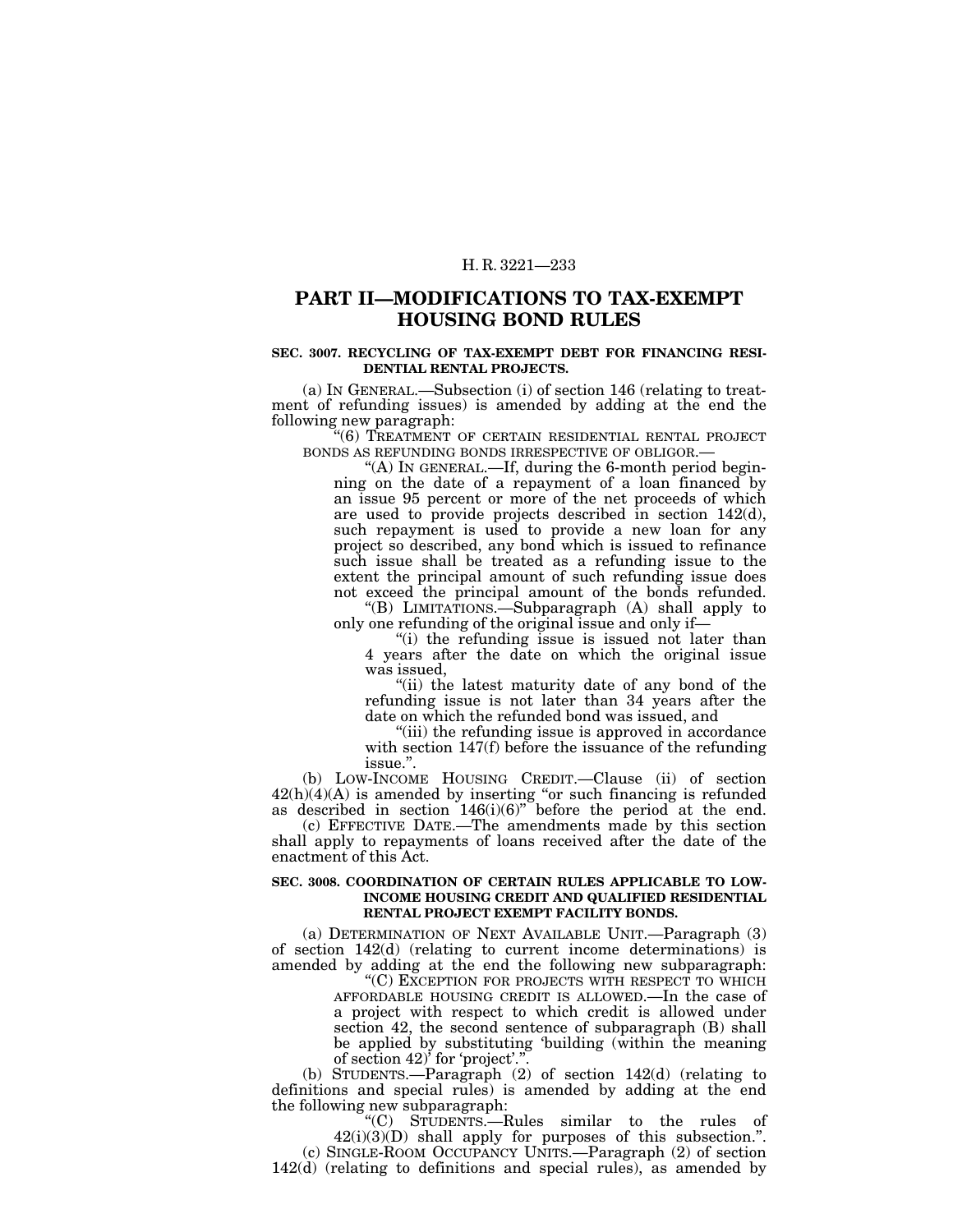subsection (b), is amended by adding at the end the following new subparagraph:

 $^{2}(D)$  SINGLE-ROOM OCCUPANCY UNITS.—A unit shall not

fail to be treated as a residential unit merely because such unit is a single-room occupancy unit (within the meaning of section  $42$ .".

(d) EFFECTIVE DATE.—The amendments made by this section shall apply to determinations of the status of qualified residential rental projects for periods beginning after the date of the enactment of this Act, with respect to bonds issued before, on, or after such date.

# **PART III—REFORMS RELATED TO THE LOW-IN-COME HOUSING CREDIT AND TAX-EXEMPT HOUSING BONDS**

#### **SEC. 3009. HOLD HARMLESS FOR REDUCTIONS IN AREA MEDIAN GROSS INCOME.**

(a) IN GENERAL.—Paragraph (2) of section 142(d), as amended by section 3008, is amended by adding at the end the following new subparagraph:

> $\mathbb{F}(E)$  Hold harmless for reductions in area median GROSS INCOME.—

''(i) IN GENERAL.—Any determination of area median gross income under subparagraph (B) with respect to any project for any calendar year after 2008 shall not be less than the area median gross income determined under such subparagraph with respect to such project for the calendar year preceding the calendar year for which such determination is made.

SPECIAL RULE FOR CERTAIN CHANGES.—In the case of a HUD hold harmless impacted project, the area median gross income with respect to such project for any calendar year after 2008 (hereafter in this clause referred to as the current calendar year) shall be the greater of the amount determined without regard to this clause or the sum of—

''(I) the area median gross income determined under the HUD hold harmless policy with respect to such project for calendar year 2008, plus

''(II) any increase in the area median gross income determined under subparagraph (B) (determined without regard to the HUD hold harmless policy and this subparagraph) with respect to such project for the current calendar year over the area median gross income (as so determined) with respect to such project for calendar year 2008.

''(iii) HUD HOLD HARMLESS POLICY.—The term 'HUD hold harmless policy' means the regulations under which a policy similar to the rules of clause (i) applied to prevent a change in the method of determining area median gross income from resulting in a reduction in the area median gross income determined with respect to certain projects in calendar years 2007 and 2008.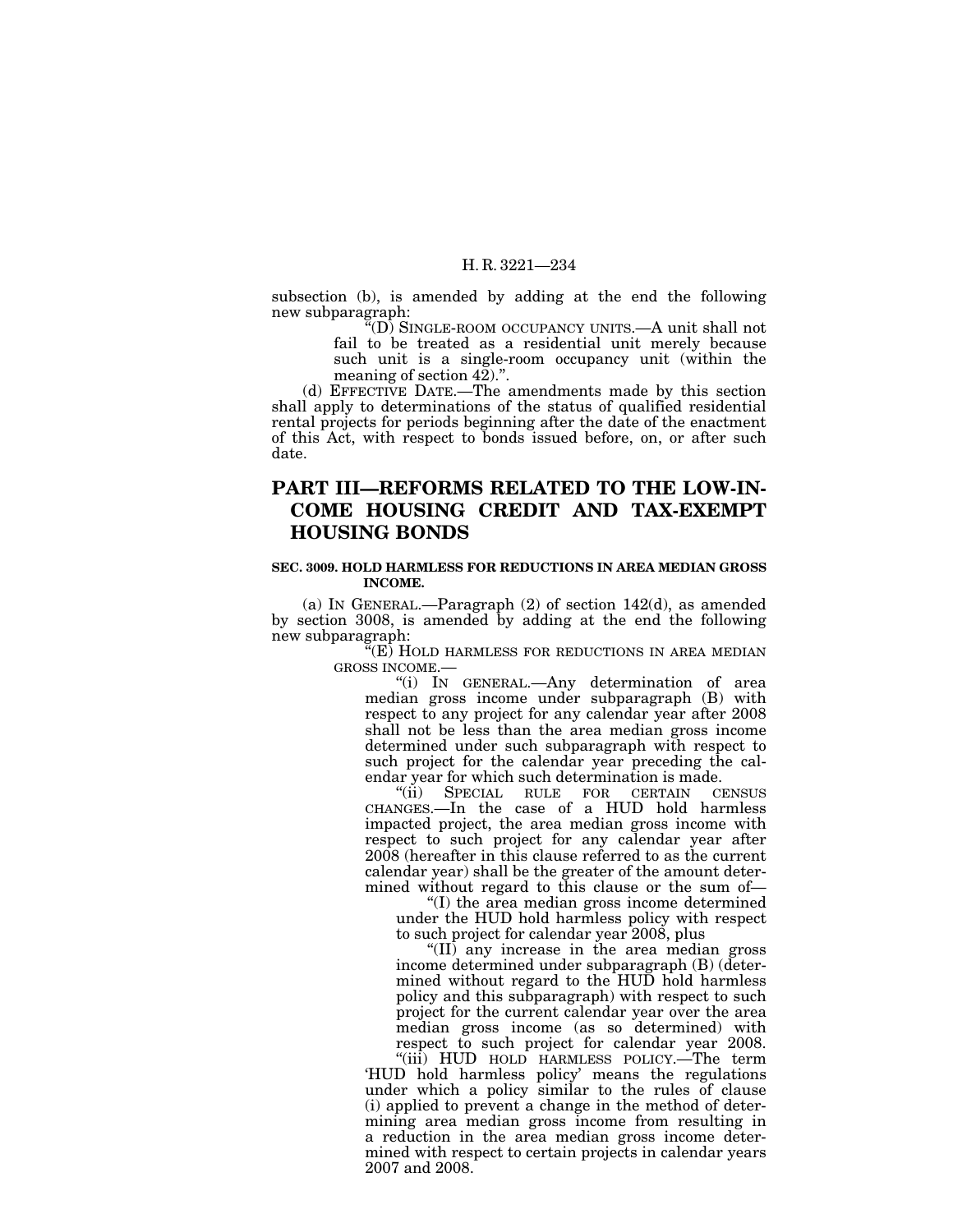''(iv) HUD HOLD HARMLESS IMPACTED PROJECT.— The term 'HUD hold harmless impacted project' means any project with respect to which area median gross income was determined under subparagraph (B) for calendar year 2007 or 2008 if such determination would have been less but for the HUD hold harmless policy.''.

(b) EFFECTIVE DATE.—The amendment made by this section shall apply to determinations of area median gross income for calendar years after 2008.

#### **SEC. 3010. EXCEPTION TO ANNUAL CURRENT INCOME DETERMINA-TION REQUIREMENT WHERE DETERMINATION NOT REL-EVANT.**

(a) IN GENERAL.—Subparagraph  $(A)$  of section  $142(d)(3)$  is amended by adding at the end the following new sentence: ''The preceding sentence shall not apply with respect to any project for any year if during such year no residential unit in the project is occupied by a new resident whose income exceeds the applicable income limit.''.

(b) EFFECTIVE DATE.—The amendment made by this section shall apply to years ending after the date of the enactment of this Act.

# **Subtitle B—Single Family Housing**

### **SEC. 3011. FIRST-TIME HOMEBUYER CREDIT.**

(a) IN GENERAL.—Subpart C of part IV of subchapter A of chapter 1 is amended by redesignating section 36 as section 37 and by inserting after section 35 the following new section:

### **''SEC. 36. FIRST-TIME HOMEBUYER CREDIT.**

"(a) ALLOWANCE OF CREDIT.—In the case of an individual who is a first-time homebuyer of a principal residence in the United States during a taxable year, there shall be allowed as a credit against the tax imposed by this subtitle for such taxable year an amount equal to 10 percent of the purchase price of the residence.

"(b) LIMITATIONS.—<br>"(1) DOLLAR LIMITATION.—<br>"(A) IN GENERAL.—Except as otherwise provided in this paragraph, the credit allowed under subsection (a) shall not exceed \$7,500.

''(B) MARRIED INDIVIDUALS FILING SEPARATELY.—In the case of a married individual filing a separate return, subparagraph (A) shall be applied by substituting  $\$3,750'$ for '\$7,500'.

''(C) OTHER INDIVIDUALS.—If two or more individuals who are not married purchase a principal residence, the amount of the credit allowed under subsection (a) shall be allocated among such individuals in such manner as the Secretary may prescribe, except that the total amount of the credits allowed to all such individuals shall not exceed \$7,500.

''(2) LIMITATION BASED ON MODIFIED ADJUSTED GROSS INCOME.—

''(A) IN GENERAL.—The amount allowable as a credit under subsection (a) (determined without regard to this paragraph) for the taxable year shall be reduced (but not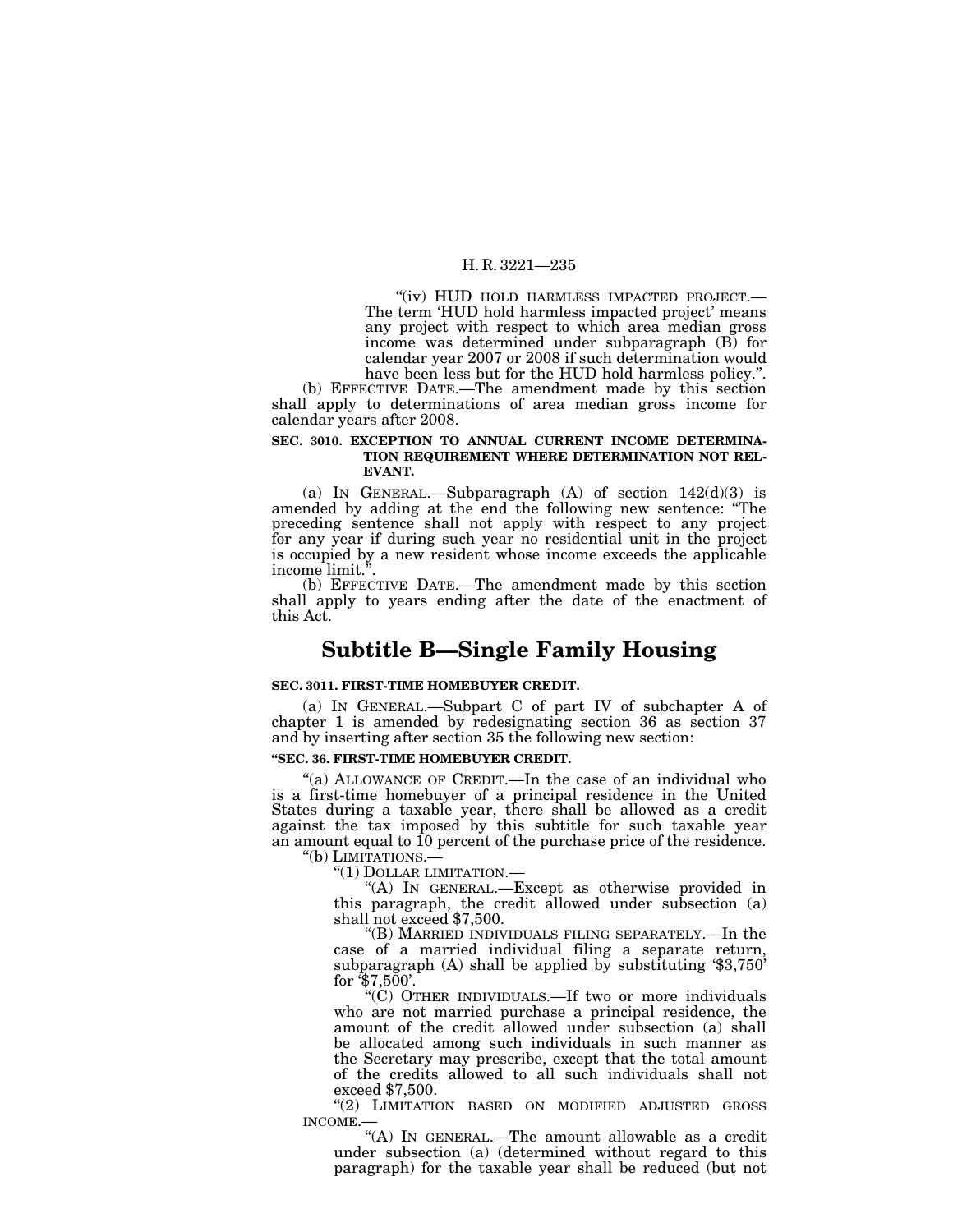below zero) by the amount which bears the same ratio to the amount which is so allowable as—

''(i) the excess (if any) of—

''(I) the taxpayer's modified adjusted gross income for such taxable year, over

''(II) \$75,000 (\$150,000 in the case of a joint return), bears to

''(ii) \$20,000.

''(B) MODIFIED ADJUSTED GROSS INCOME.—For purposes of subparagraph (A), the term 'modified adjusted gross income' means the adjusted gross income of the taxpayer for the taxable year increased by any amount excluded from gross income under section 911, 931, or 933.

''(c) DEFINITIONS.—For purposes of this section—

"(1) FIRST-TIME HOMEBUYER.—The term 'first-time homebuyer' means any individual if such individual (and if married, such individual's spouse) had no present ownership interest in a principal residence during the 3-year period ending on the date of the purchase of the principal residence to which this section applies.

''(2) PRINCIPAL RESIDENCE.—The term 'principal residence' has the same meaning as when used in section 121.

''(3) PURCHASE.—

''(A) IN GENERAL.—The term 'purchase' means any acquisition, but only if—

''(i) the property is not acquired from a person related to the person acquiring such property, and

''(ii) the basis of the property in the hands of the person acquiring such property is not determined—

''(I) in whole or in part by reference to the adjusted basis of such property in the hands of the person from whom acquired, or

 $^{\prime}$ (II) under section 1014(a) (relating to property acquired from a decedent).

''(B) CONSTRUCTION.—A residence which is constructed by the taxpayer shall be treated as purchased by the taxpayer on the date the taxpayer first occupies such residence.

"(4) PURCHASE PRICE.—The term 'purchase price' means the adjusted basis of the principal residence on the date such residence is purchased.

''(5) RELATED PERSONS.—A person shall be treated as related to another person if the relationship between such persons would result in the disallowance of losses under section  $267$  or  $707(b)$  (but, in applying section  $267(b)$  and (c) for purposes of this section, paragraph (4) of section 267(c) shall be treated as providing that the family of an individual shall include only his spouse, ancestors, and lineal descendants). ''(d) EXCEPTIONS.—No credit under subsection (a) shall be

allowed to any taxpayer for any taxable year with respect to the purchase of a residence if—

" $(1)$  a credit under section 1400C (relating to first-time homebuyer in the District of Columbia) is allowable to the taxpayer (or the taxpayer's spouse) for such taxable year or any prior taxable year,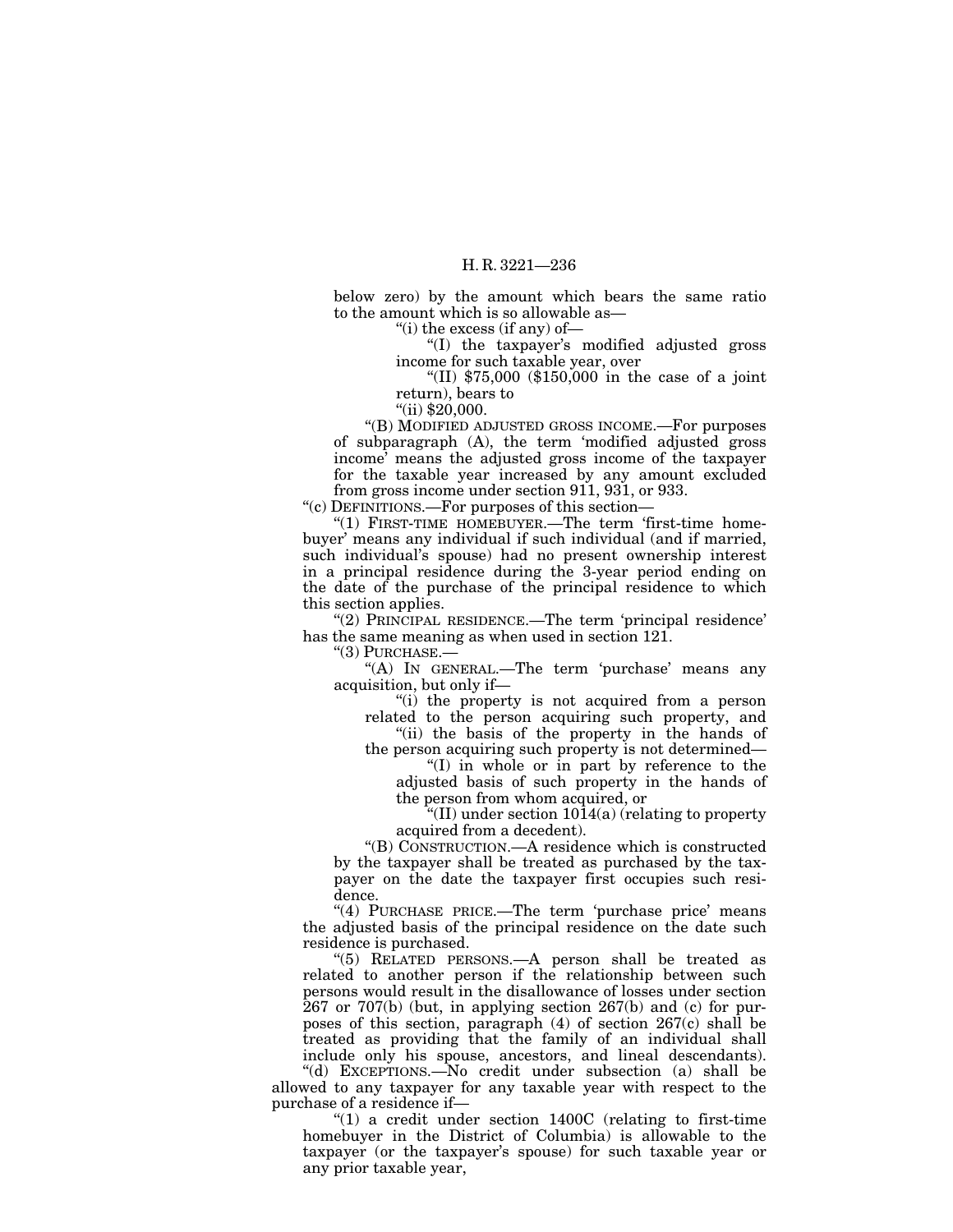" $(2)$  the residence is financed by the proceeds of a qualified mortgage issue the interest on which is exempt from tax under section 103,

''(3) the taxpayer is a nonresident alien, or

"(4) the taxpayer disposes of such residence (or such residence ceases to be the principal residence of the taxpayer (and, if married, the taxpayer's spouse)) before the close of such taxable year.

''(e) REPORTING.—If the Secretary requires information reporting under section 6045 by a person described in subsection (e)(2) thereof to verify the eligibility of taxpayers for the credit allowable by this section, the exception provided by section 6045(e) shall not apply.

''(f) RECAPTURE OF CREDIT.—

''(1) IN GENERAL.—Except as otherwise provided in this subsection, if a credit under subsection (a) is allowed to a taxpayer, the tax imposed by this chapter shall be increased by 62⁄3 percent of the amount of such credit for each taxable year in the recapture period.

"(2) ACCELERATION OF RECAPTURE.—If a taxpayer disposes of the principal residence with respect to which a credit was allowed under subsection (a) (or such residence ceases to be the principal residence of the taxpayer (and, if married, the taxpayer's spouse)) before the end of the recapture period—

" $(A)$  the tax imposed by this chapter for the taxable year of such disposition or cessation shall be increased by the excess of the amount of the credit allowed over the amounts of tax imposed by paragraph (1) for preceding taxable years, and

"(B) paragraph  $(1)$  shall not apply with respect to such credit for such taxable year or any subsequent taxable year.

''(3) LIMITATION BASED ON GAIN.—In the case of the sale of the principal residence to a person who is not related to the taxpayer, the increase in tax determined under paragraph (2) shall not exceed the amount of gain (if any) on such sale. Solely for purposes of the preceding sentence, the adjusted basis of such residence shall be reduced by the amount of the credit allowed under subsection (a) to the extent not previously recaptured under paragraph (1).

"(4) EXCEPTIONS.-

"(A) DEATH OF TAXPAYER.—Paragraphs  $(1)$  and  $(2)$  shall not apply to any taxable year ending after the date of the taxpayer's death.

''(B) INVOLUNTARY CONVERSION.—Paragraph (2) shall not apply in the case of a residence which is compulsorily or involuntarily converted (within the meaning of section 1033(a)) if the taxpayer acquires a new principal residence during the 2-year period beginning on the date of the disposition or cessation referred to in paragraph (2). Paragraph (2) shall apply to such new principal residence during the recapture period in the same manner as if such new principal residence were the converted residence.

''(C) TRANSFERS BETWEEN SPOUSES OR INCIDENT TO DIVORCE.—In the case of a transfer of a residence to which section 1041(a) applies—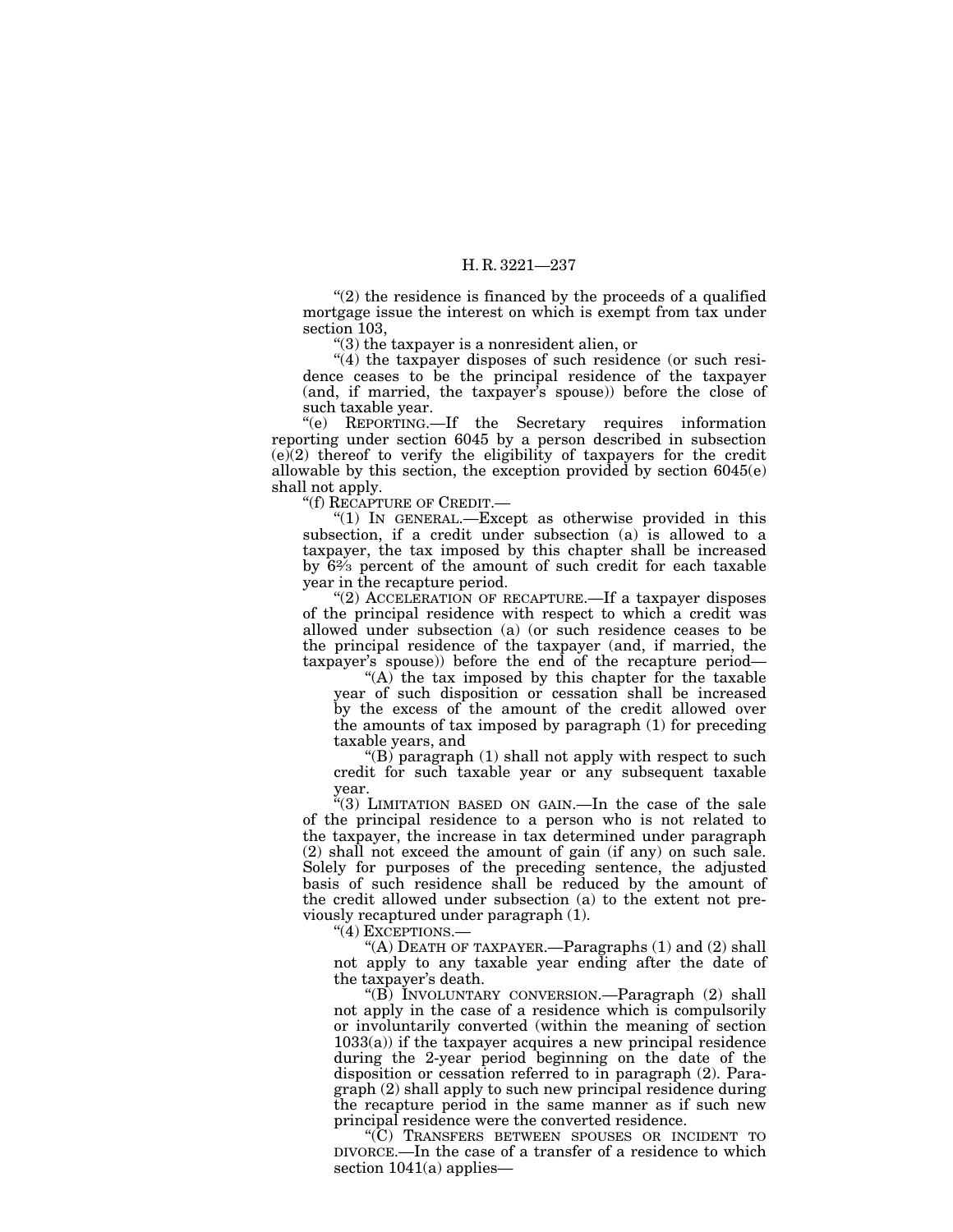''(i) paragraph (2) shall not apply to such transfer, and

"(ii) in the case of taxable years ending after such transfer, paragraphs (1) and (2) shall apply to the transferee in the same manner as if such transferee were the transferor (and shall not apply to the transferor).

''(5) JOINT RETURNS.—In the case of a credit allowed under subsection (a) with respect to a joint return, half of such credit shall be treated as having been allowed to each individual filing such return for purposes of this subsection.

 $\mathcal{H}(6)$  RETURN REQUIREMENT.—If the tax imposed by this chapter for the taxable year is increased under this subsection, the taxpayer shall, notwithstanding section 6012, be required to file a return with respect to the taxes imposed under this subtitle.

"(7) RECAPTURE PERIOD.—For purposes of this subsection, the term 'recapture period' means the 15 taxable years beginning with the second taxable year following the taxable year in which the purchase of the principal residence for which a credit is allowed under subsection (a) was made.

"(g) ELECTION TO TREAT PURCHASE IN PRIOR YEAR.—In the case of a purchase of a principal residence after December 31, 2008, and before July 1, 2009, a taxpayer may elect to treat such purchase as made on December 31, 2008, for purposes of this section (other than subsection (c)).

''(h) APPLICATION OF SECTION.—This section shall only apply to a principal residence purchased by the taxpayer on or after April 9, 2008, and before July 1, 2009.".

(b) CONFORMING AMENDMENTS.—

(1) Section  $26(b)(2)$  is amended by striking "and" at the end of subparagraph (U), by striking the period and inserting , and" and the end of subparagraph  $(V)$ , and by inserting after subparagraph  $(V)$  the following new subparagraph:

 $\sqrt{N}$  section 36(f) (relating to recapture of homebuyer credit)."

(2) Section  $6211(b)(4)(A)$  is amended by striking "34," and all that follows through " $6428$ " and inserting "34, 35, 36, 53 $(e)$ , and 6428''.

(3) Section 1324(b)(2) of title 31, United States Code, is amended by inserting "36," after "35,".

(4) The table of sections for subpart C of part IV of subchapter A of chapter 1 is amended by redesignating the item relating to section 36 as an item relating to section 37 and by inserting before such item the following new item:

''Sec. 36. First-time homebuyer credit.''.

(c) EFFECTIVE DATE.—The amendments made by this section shall apply to residences purchased on or after April 9, 2008, in taxable years ending on or after such date.

#### **SEC. 3012. ADDITIONAL STANDARD DEDUCTION FOR REAL PROPERTY TAXES FOR NONITEMIZERS.**

(a) IN GENERAL.—Section  $63(c)(1)$  (defining standard deduction) is amended by striking "and" at the end of subparagraph  $(A)$ , by striking the period at the end of subparagraph (B) and inserting '', and'', and by adding at the end the following new subparagraph: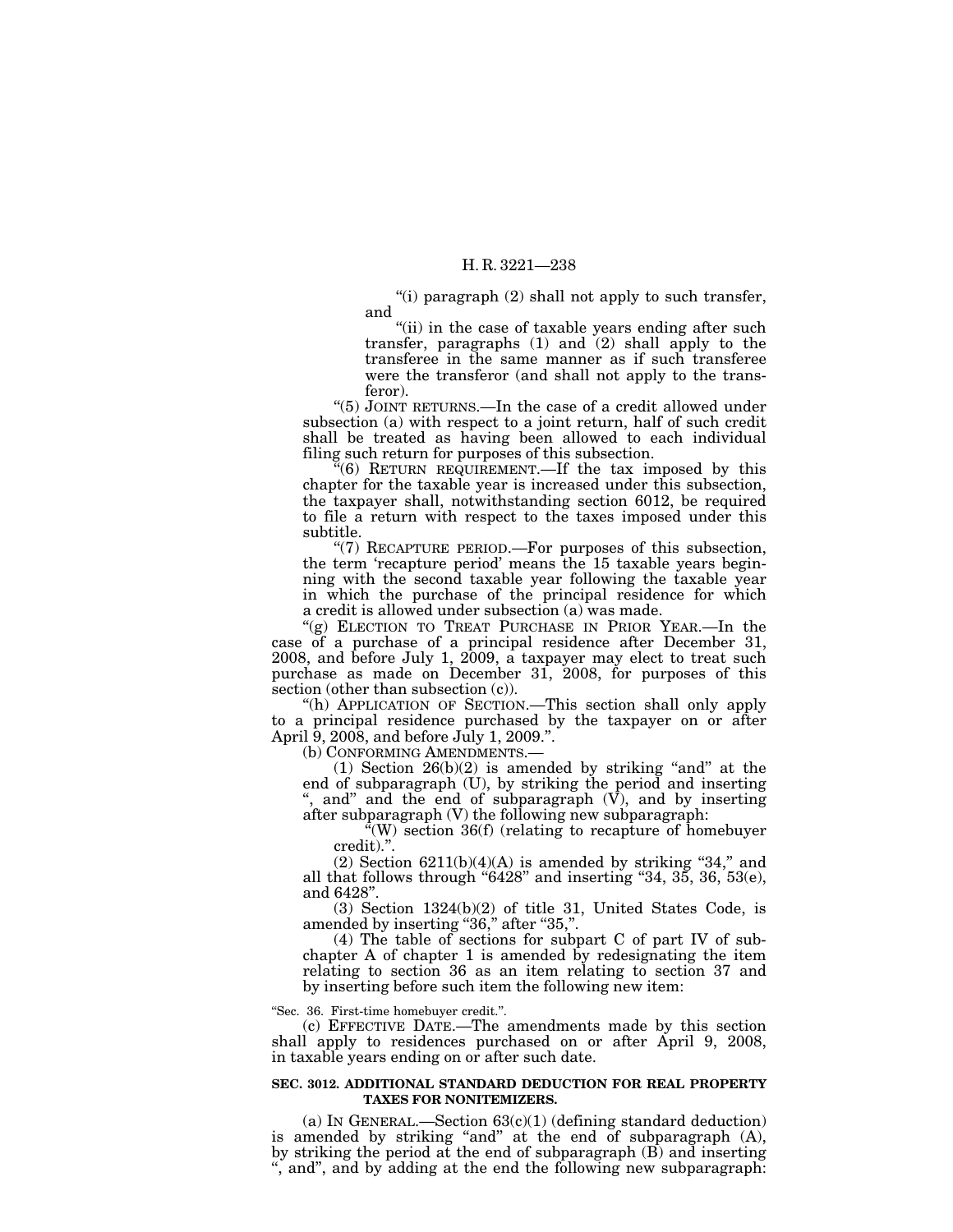$C^{\prime\prime}(C)$  in the case of any taxable year beginning in 2008, the real property tax deduction.''.

(b) DEFINITION.—Section 63(c) is amended by adding at the end the following new paragraph:

"(7) REAL PROPERTY TAX DEDUCTION.—For purposes of paragraph (1), the real property tax deduction is the lesser of—

''(A) the amount allowable as a deduction under this chapter for State and local taxes described in section  $164(a)(1)$ , or

"(B)  $$500$  (\$1,000 in the case of a joint return).

Any taxes taken into account under section 62(a) shall not be taken into account under this paragraph.''.

(c) EFFECTIVE DATE.—The amendments made by this section shall apply to taxable years beginning after December 31, 2007.

# **Subtitle C—General Provisions**

#### **SEC. 3021. TEMPORARY LIBERALIZATION OF TAX-EXEMPT HOUSING BOND RULES.**

(a) TEMPORARY INCREASE IN VOLUME CAP.—

(1) IN GENERAL.—Subsection (d) of section 146 is amended by adding at the end the following new paragraph:

''(5) INCREASE AND SET ASIDE FOR HOUSING BONDS FOR 2008.—

''(A) INCREASE FOR 2008.—In the case of calendar year 2008, the State ceiling for each State shall be increased by an amount equal to  $$11,000,000,000$  multiplied by a fraction—

''(i) the numerator of which is the State ceiling applicable to the State for calendar year 2008, determined without regard to this paragraph, and

"(ii) the denominator of which is the sum of the State ceilings determined under clause (i) for all States. ''(B) SET ASIDE.—

''(i) IN GENERAL.—Any amount of the State ceiling for any State which is attributable to an increase under this paragraph shall be allocated solely for one or more qualified housing issues.

''(ii) QUALIFIED HOUSING ISSUE.—For purposes of this paragraph, the term 'qualified housing issue' means—

"(I) an issue described in section  $142(a)(7)$ (relating to qualified residential rental projects), or

''(II) a qualified mortgage issue (determined by substituting '12-month period' for '42-month period' each place it appears in section  $143(a)(2)(D)(i))$ .".

(2) CARRYFORWARD OF UNUSED LIMITATIONS.—Subsection (f) of section 146 is amended by adding at the end the following new paragraph:

''(6) SPECIAL RULES FOR INCREASED VOLUME CAP UNDER SUBSECTION  $(d)(5)$ . No amount which is attributable to the increase under subsection  $(d)(5)$  may be used—

"(A) for any issue other than a qualified housing issue (as defined in subsection  $(d)(5)$ ), or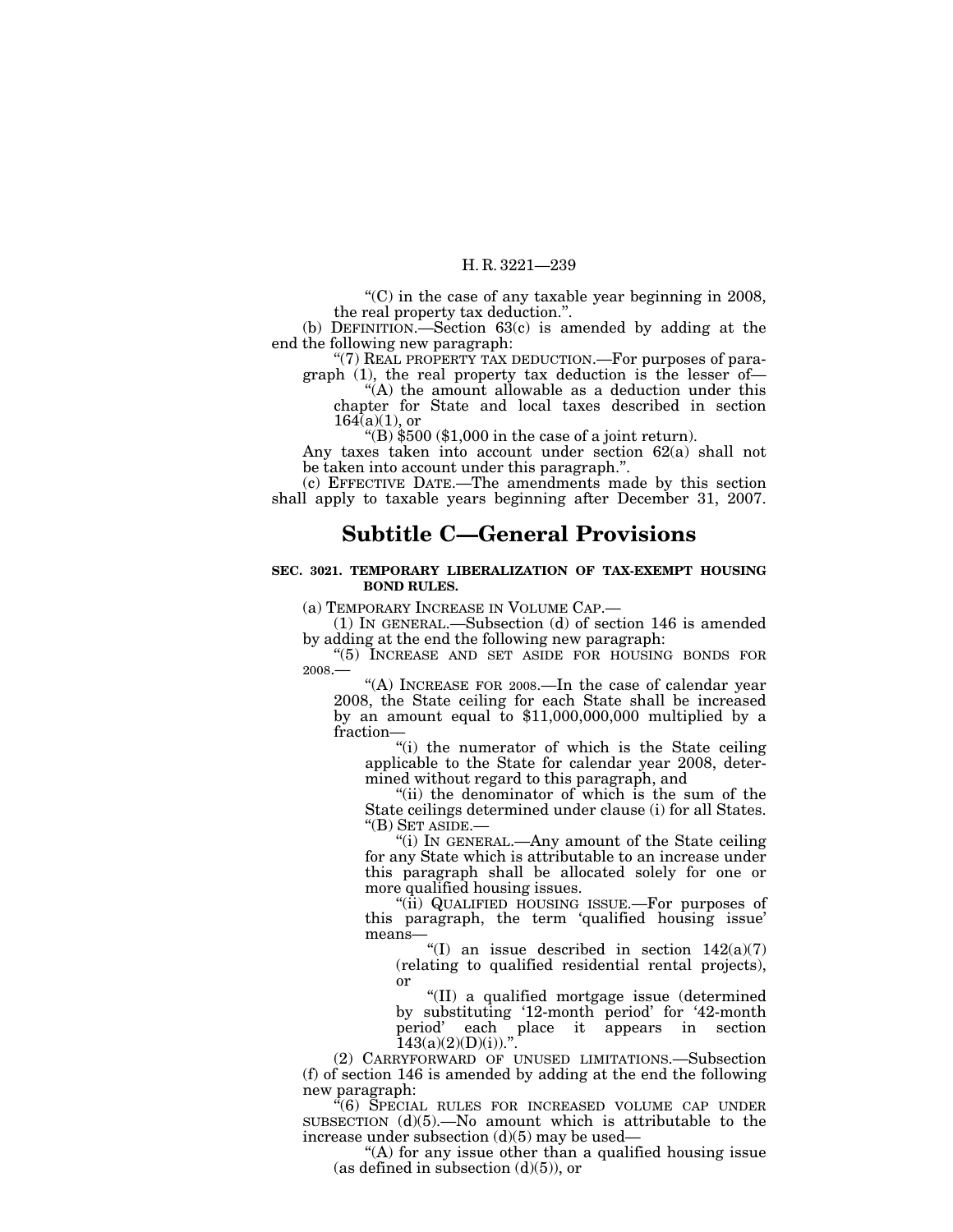''(B) to issue any bond after calendar year 2010.''.

(b) TEMPORARY RULE FOR USE OF QUALIFIED MORTGAGE BONDS PROCEEDS FOR SUBPRIME REFINANCING LOANS.

(1) IN GENERAL.—Section 143(k) (relating to other definitions and special rules) is amended by adding at the end the following new paragraph:

''(12) SPECIAL RULES FOR SUBPRIME REFINANCINGS.—

''(A) IN GENERAL.—Notwithstanding the requirements of subsection  $(i)(1)$ , the proceeds of a qualified mortgage issue may be used to refinance a mortgage on a residence which was originally financed by the mortgagor through a qualified subprime loan.

''(B) SPECIAL RULES.—In applying subparagraph (A) to any refinancing—

"(i) subsection  $(a)(2)(D)(i)$  shall be applied by substituting '12-month period' for '42-month period' each place it appears,

"(ii) subsection  $(d)$  (relating to 3-year requirement) shall not apply, and

''(iii) subsection (e) (relating to purchase price requirement) shall be applied by using the market value of the residence at the time of refinancing in lieu of the acquisition cost.

''(C) QUALIFIED SUBPRIME LOAN.—The term 'qualified subprime loan' means an adjustable rate single-family residential mortgage loan made after December 31, 2001, and before January 1, 2008, that the bond issuer determines would be reasonably likely to cause financial hardship to the borrower if not refinanced.

''(D) TERMINATION.—This paragraph shall not apply to any bonds issued after December 31, 2010.''.

(c) EFFECTIVE DATE.—The amendments made by this section shall apply to bonds issued after the date of the enactment of this Act.

#### **SEC. 3022. REPEAL OF ALTERNATIVE MINIMUM TAX LIMITATIONS ON TAX-EXEMPT HOUSING BONDS, LOW-INCOME HOUSING TAX CREDIT, AND REHABILITATION CREDIT.**

(a) TAX-EXEMPT INTEREST ON CERTAIN HOUSING BONDS EXEMPTED FROM ALTERNATIVE MINIMUM TAX.—

(1) In GENERAL.—Subparagraph  $(C)$  of section  $57(a)(5)$ (relating to specified private activity bonds) is amended by redesignating clauses (iii) and (iv) as clauses (iv) and (v), respectively, and by inserting after clause (ii) the following new clause:

> ''(iii) EXCEPTION FOR CERTAIN HOUSING BONDS.— For purposes of clause (i), the term 'private activity bond' shall not include any bond issued after the date of the enactment of this clause if such bond is—

''(I) an exempt facility bond issued as part of an issue 95 percent or more of the net proceeds of which are to be used to provide qualified residential rental projects (as defined in section  $142(d)$ ),

''(II) a qualified mortgage bond (as defined in section  $14\overline{3}(a)$ , or

''(III) a qualified veterans' mortgage bond (as defined in section 143(b)).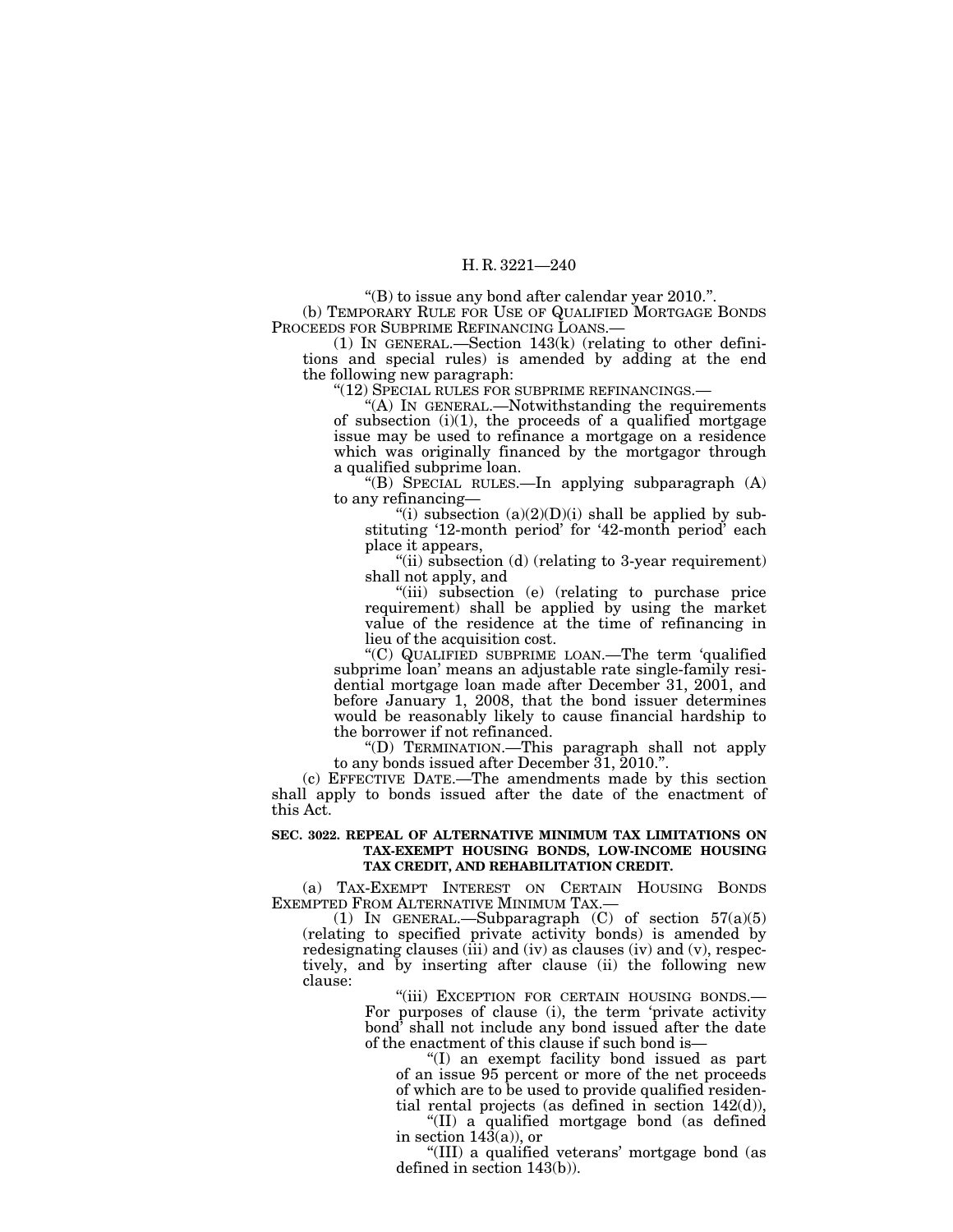The preceding sentence shall not apply to any refunding bond unless such preceding sentence applied to the refunded bond (or in the case of a series of refundings, the original bond).''.

(2) NO ADJUSTMENT TO ADJUSTED CURRENT EARNINGS.— Subparagraph  $(B)$  of section  $56(g)(4)$  is amended by adding at the end the following new clause:

> "(iii) TAX EXEMPT INTEREST ON CERTAIN HOUSING BONDS.—Clause (i) shall not apply in the case of any interest on a bond to which section  $57(a)(5)(C)(iii)$ applies.''.

(b) ALLOWANCE OF LOW-INCOME HOUSING CREDIT AGAINST ALTERNATIVE MINIMUM TAX.—Subparagraph (B) of section 38(c)(4) (relating to specified credits) is amended by redesignating clauses (ii) through (iv) as clauses (iii) through (v) and inserting after clause (i) the following new clause:

"(ii) the credit determined under section 42 to the extent attributable to buildings placed in service after December 31, 2007,''.

(c) ALLOWANCE OF REHABILITATION CREDIT AGAINST ALTER-NATIVE MINIMUM TAX.—Subparagraph (B) of section  $38(c)(4)$ , as amended by subsection (b), is amended by striking "and" at the end of clause (iv), by redesignating clause (v) as clause (vi), and by inserting after clause (iv) the following new clause:

" $(v)$  the credit determined under section 47 to the extent attributable to qualified rehabilitation expenditures properly taken into account for periods after December 31, 2007, and''.

(d) EFFECTIVE DATE.—

(1) HOUSING BONDS.—The amendments made by subsection (a) shall apply to bonds issued after the date of the enactment of this Act.

(2) LOW INCOME HOUSING CREDIT.—The amendments made by subsection (b) shall apply to credits determined under section 42 of the Internal Revenue Code of 1986 to the extent attributable to buildings placed in service after December 31, 2007.

(3) REHABILITATION CREDIT.—The amendments made by subsection (c) shall apply to credits determined under section 47 of the Internal Revenue Code of 1986 to the extent attributable to qualified rehabilitation expenditures properly taken into account for periods after December 31, 2007.

#### **SEC. 3023. BONDS GUARANTEED BY FEDERAL HOME LOAN BANKS ELIGIBLE FOR TREATMENT AS TAX-EXEMPT BONDS.**

(a) IN GENERAL.—Subparagraph (A) of section 149(b)(3) (relating to exceptions for certain insurance programs) is amended by striking "or" at the end of clause (ii), by striking the period at the end of clause (iii) and inserting ", or" and by adding at the end the following new clause:

> "(iv) subject to subparagraph  $(E)$ , any guarantee by a Federal home loan bank made in connection with the original issuance of a bond during the period beginning on the date of the enactment of this clause and ending on December 31, 2010 (or a renewal or extension of a guarantee so made).''.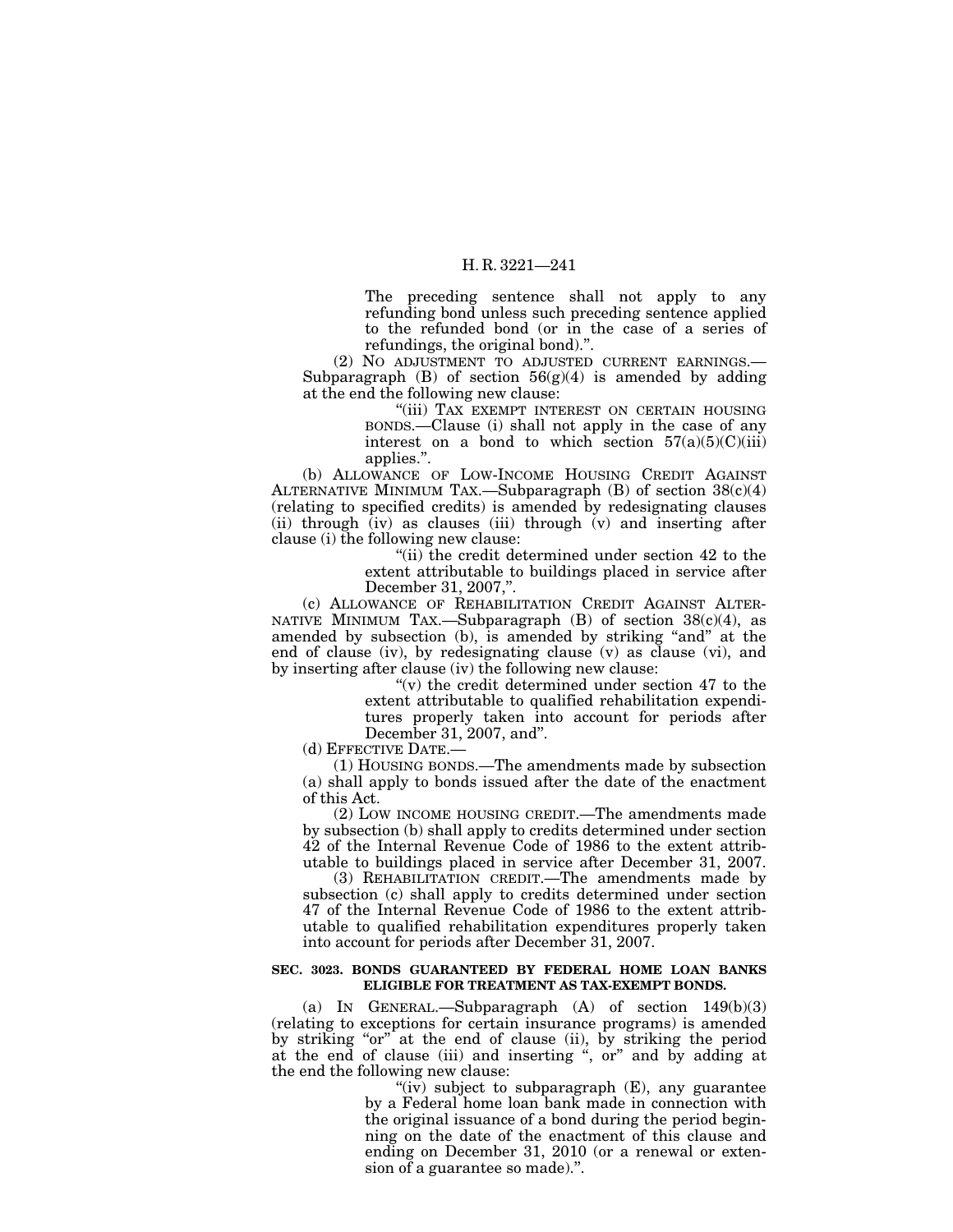(b) SAFETY AND SOUNDNESS REQUIREMENTS.—Paragraph (3) of section 149(b) is amended by adding at the end the following new subparagraph:

''(E) SAFETY AND SOUNDNESS REQUIREMENTS FOR FED-ERAL HOME LOAN BANKS.—Clause (iv) of subparagraph (A) shall not apply to any guarantee by a Federal home loan bank unless such bank meets safety and soundness collateral requirements for such guarantees which are at least as stringent as such requirements which apply under regulations applicable to such guarantees by Federal home loan banks as in effect on April 9, 2008.''.

(c) EFFECTIVE DATE.—The amendments made by this section shall apply to guarantees made after the date of the enactment of this Act.

#### **SEC. 3024. MODIFICATION OF RULES PERTAINING TO FIRPTA NONFOR-EIGN AFFIDAVITS.**

(a) IN GENERAL.—Subsection (b) of section 1445 (relating to exemptions) is amended by adding at the end the following:

''(9) ALTERNATIVE PROCEDURE FOR FURNISHING NONFOREIGN AFFIDAVIT.—For purposes of paragraphs (2) and (7)—

''(A) IN GENERAL.—Paragraph (2) shall be treated as applying to a transaction if, in connection with a disposition of a United States real property interest—

"(i) the affidavit specified in paragraph  $(2)$  is furnished to a qualified substitute, and

''(ii) the qualified substitute furnishes a statement to the transferee stating, under penalty of perjury, that the qualified substitute has such affidavit in his possession.

''(B) REGULATIONS.—The Secretary shall prescribe such regulations as may be necessary or appropriate to carry out this paragraph.''.

(b) QUALIFIED SUBSTITUTE.—Subsection (f) of section 1445 (relating to definitions) is amended by adding at the end the following new paragraph:

" $(6)$  QUALIFIED SUBSTITUTE.—The term 'qualified substitute' means, with respect to a disposition of a United States real property interest—

"(A) the person (including any attorney or title company) responsible for closing the transaction, other than the transferor's agent, and

''(B) the transferee's agent.''.

(c) EXEMPTION NOT TO APPLY IF KNOWLEDGE OR NOTICE THAT AFFIDAVIT OR STATEMENT IS FALSE.—

(1) IN GENERAL.—Paragraph (7) of section 1445(b) (relating to special rules for paragraphs (2) and (3)) is amended to read as follows:

"(7) SPECIAL RULES FOR PARAGRAPHS (2), (3), AND (9). - Paragraph (2), (3), or (9) (as the case may be) shall not apply to any disposition—

" $(A)$  if—

''(i) the transferee or qualified substitute has actual knowledge that the affidavit referred to in such paragraph, or the statement referred to in paragraph  $(9)(\overline{A})(ii)$ , is false, or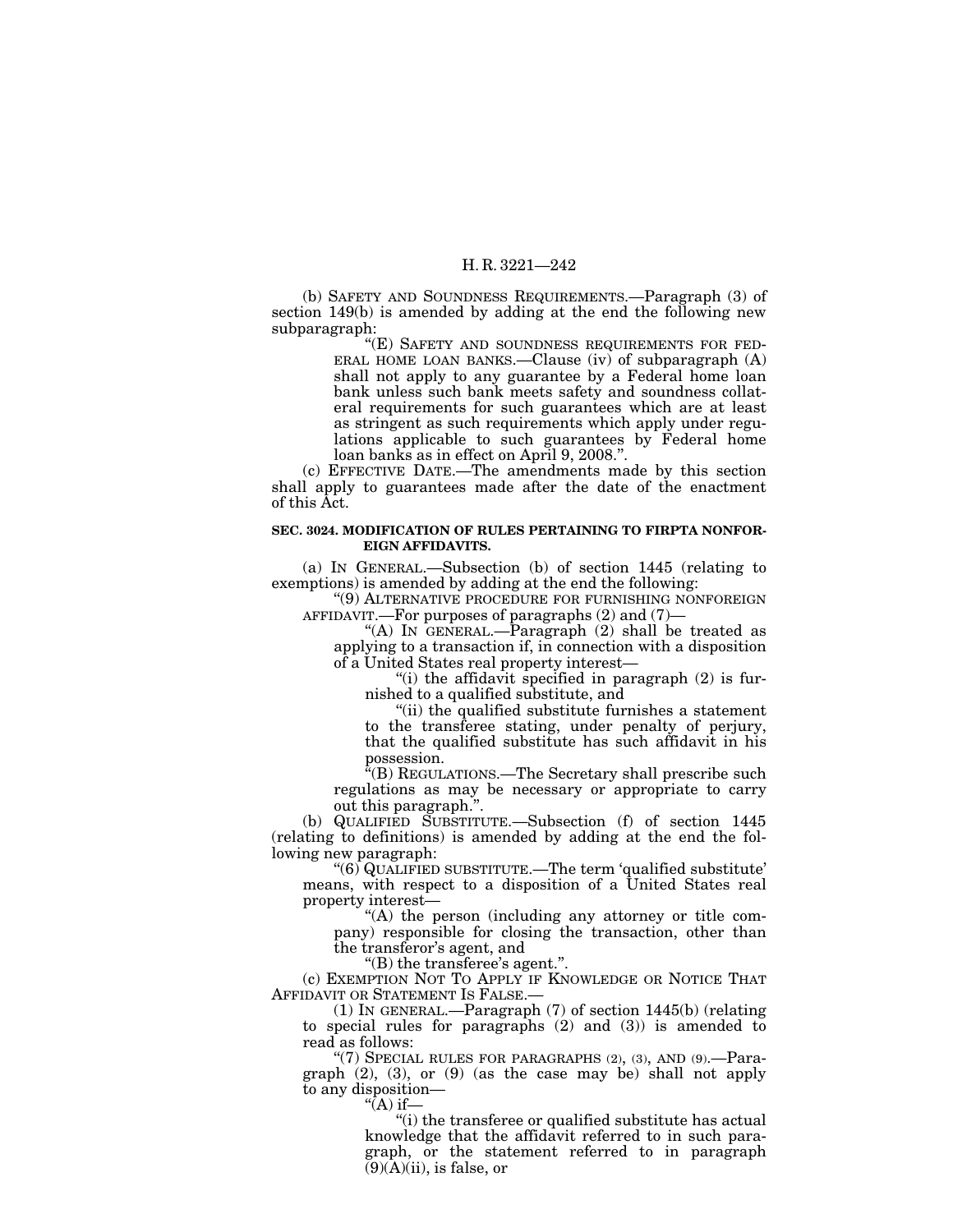''(ii) the transferee or qualified substitute receives a notice (as described in subsection (d)) from a transferor's agent, transferee's agent, or qualified substitute that such affidavit or statement is false, or

''(B) if the Secretary by regulations requires the transferee or qualified substitute to furnish a copy of such affidavit or statement to the Secretary and the transferee or qualified substitute fails to furnish a copy of such affidavit or statement to the Secretary at such time and in such manner as required by such regulations.''.

(2) LIABILITY.—

(A) NOTICE.—Paragraph (1) of section 1445(d) (relating to notice of false affidavit; foreign corporations) is amended to read as follows:

"(1) NOTICE OF FALSE AFFIDAVIT; FOREIGN CORPORATIONS.-If—

''(A) the transferor furnishes the transferee or qualified substitute an affidavit described in paragraph (2) of subsection (b) or a domestic corporation furnishes the transferee an affidavit described in paragraph (3) of subsection (b), and

''(B) in the case of—

''(i) any transferor's agent—

" $(I)$  such agent has actual knowledge that such affidavit is false, or

''(II) in the case of an affidavit described in subsection  $(b)(2)$  furnished by a corporation, such corporation is a foreign corporation, or

"(ii) any transferee's agent or qualified substitute, such agent or substitute has actual knowledge that such affidavit is false,

such agent or qualified substitute shall so notify the transferee at such time and in such manner as the Secretary shall require by regulations.''.

(B) FAILURE TO FURNISH NOTICE.—Paragraph (2) of section 1445(d) (relating to failure to furnish notice) is amended to read as follows:

''(2) FAILURE TO FURNISH NOTICE.—

''(A) IN GENERAL.—If any transferor's agent, transferee's agent, or qualified substitute is required by paragraph (1) to furnish notice, but fails to furnish such notice at such time or times and in such manner as may be required by regulations, such agent or substitute shall have the same duty to deduct and withhold that the transferee would have had if such agent or substitute had complied with paragraph  $(1)$ .

''(B) LIABILITY LIMITED TO AMOUNT OF COMPENSA-TION.—An agent's or substitute's liability under subparagraph (A) shall be limited to the amount of compensation the agent or substitute derives from the transaction."

(C) CONFORMING AMENDMENT.—The heading for section 1445(d) is amended by striking ''OR TRANSFEREE'S AGENTS'' and inserting '', TRANSFEREE'S AGENTS, OR QUALI- FIED SUBSTITUTES''.

(d) EFFECTIVE DATE.—The amendments made by this section shall apply to dispositions of United States real property interests after the date of the enactment of this Act.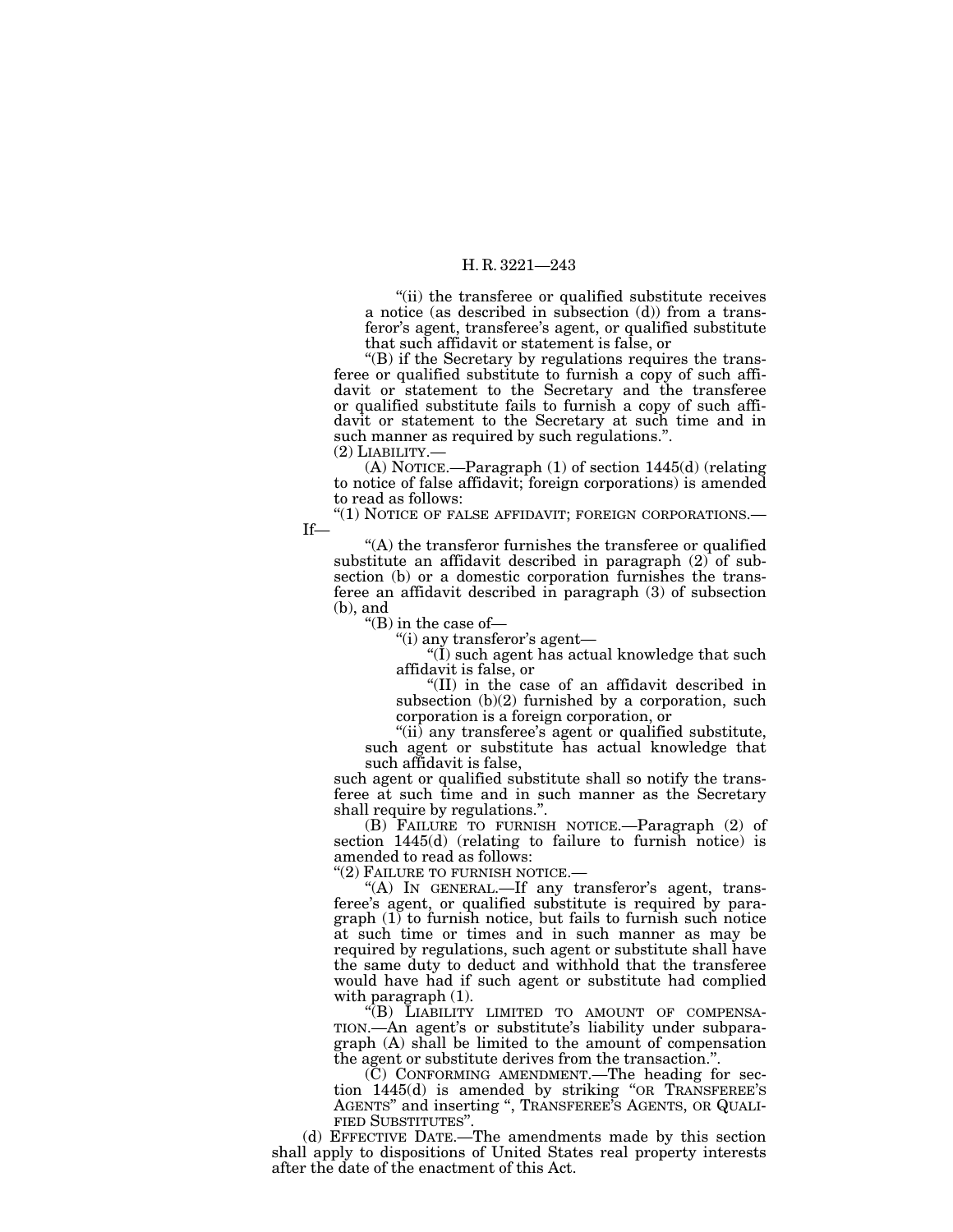#### **SEC. 3025. MODIFICATION OF DEFINITION OF TAX-EXEMPT USE PROP-ERTY FOR PURPOSES OF THE REHABILITATION CREDIT.**

(a) IN GENERAL.—Subclause (I) of section  $47(c)(2)(B)(v)$  is amended by striking "section 168(h)" and inserting "section 168(h), except that '50 percent' shall be substituted for '35 percent' in paragraph (1)(B)(iii) thereof''.

(b) EFFECTIVE DATE.—The amendments made by this section shall apply to expenditures properly taken into account for periods after December 31, 2007.

#### **SEC. 3026. EXTENSION OF SPECIAL RULE FOR MORTGAGE REVENUE BONDS FOR RESIDENCES LOCATED IN DISASTER AREAS.**

(a) IN GENERAL.—Paragraph  $(11)$  of section  $143(k)$  is amended— (1) by striking ''December 31, 1996'' and inserting ''May

1, 2008'', and (2) by striking ''January 1, 1999'' and inserting ''January 1, 2010''.

(b) EFFECTIVE DATE.—The amendments made by this section shall apply to bonds issued after May 1, 2008.

#### **SEC. 3027. TRANSFER OF FUNDS APPROPRIATED TO CARRY OUT 2008 RECOVERY REBATES FOR INDIVIDUALS.**

Of the funds made available by section  $101(e)(1)(A)$  of the Economic Stimulus Act of 2008 (Public Law 110-185), the Secretary of the Treasury may transfer funds among the accounts specified in such section to carry out section 6428 of the Internal Revenue Code of 1986. The Secretary shall provide advance notification of any such transfer to the Committees on Appropriations of the House of Representatives and the Senate, and any transfer greater than \$5,000,000 shall be subject to the approval of such Committees.

# **TITLE II—REFORMS RELATED TO REAL ESTATE INVESTMENT TRUSTS**

# **Subtitle A—Foreign Currency and Other Qualified Activities**

#### **SEC. 3031. REVISIONS TO REIT INCOME TESTS.**

(a) FOREIGN CURRENCY GAINS NOT GROSS INCOME IN APPLYING REIT INCOME TESTS.—Section 856 (defining real estate investment trust) is amended by adding at the end the following new subsection: "(n) RULES REGARDING FOREIGN CURRENCY TRANSACTIONS.—

"(1) IN GENERAL.—For purposes of this part—

''(A) passive foreign exchange gain for any taxable year shall not constitute gross income for purposes of subsection  $(c)(2)$ , and

''(B) real estate foreign exchange gain for any taxable year shall not constitute gross income for purposes of subsection  $(c)(3)$ .

"(2) REAL ESTATE FOREIGN EXCHANGE GAIN.—For purposes of this subsection, the term 'real estate foreign exchange gain' means—

''(A) foreign currency gain (as defined in section  $988(b)(1)$ ) which is attributable to-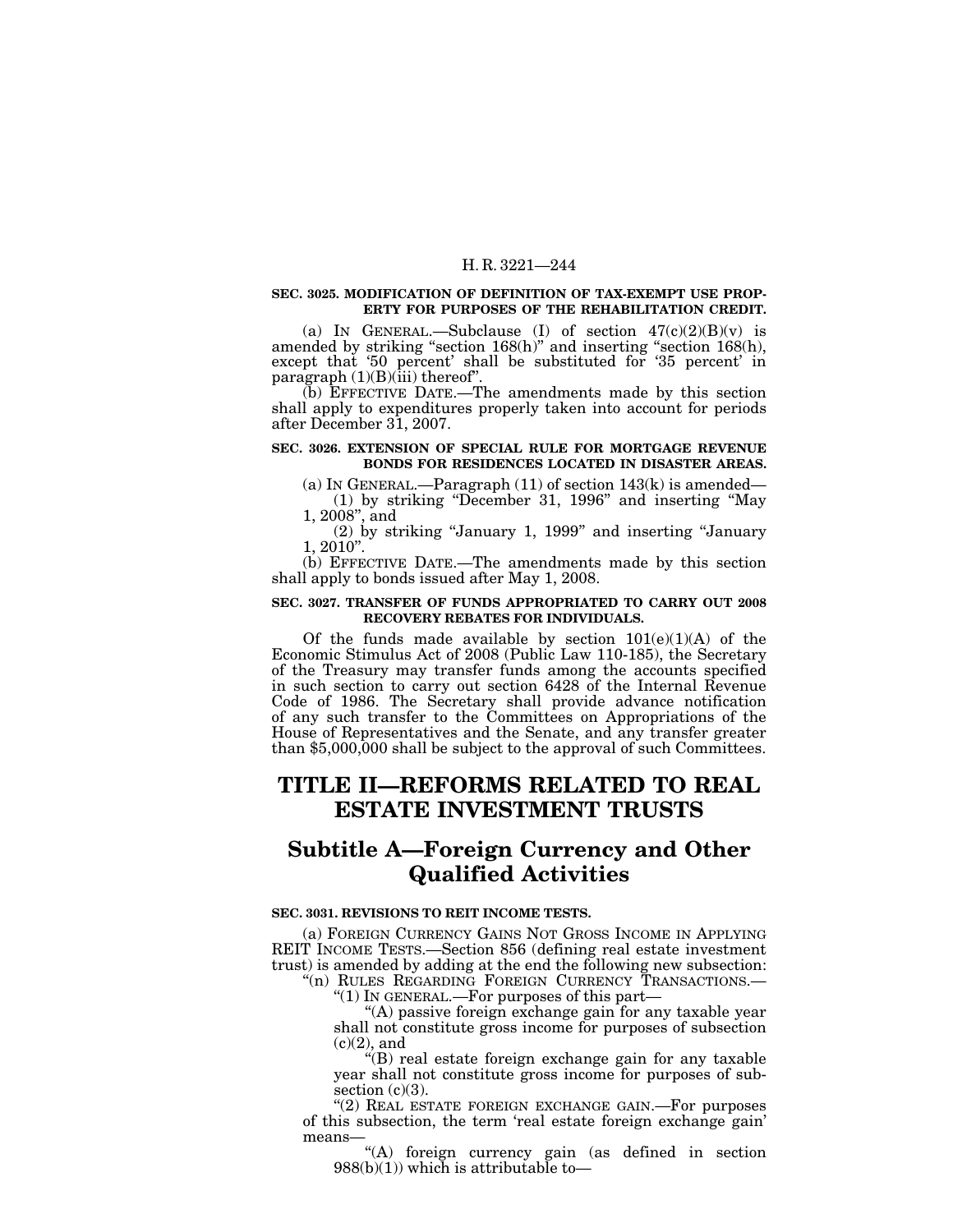''(i) any item of income or gain described in subsection  $(c)(3)$ ,

''(ii) the acquisition or ownership of obligations secured by mortgages on real property or on interests in real property (other than foreign currency gain attributable to any item of income or gain described in clause (i)), or

''(iii) becoming or being the obligor under obligations secured by mortgages on real property or on interests in real property (other than foreign currency gain attributable to any item of income or gain described in clause (i)),

''(B) section 987 gain attributable to a qualified business unit (as defined by section 989) of the real estate investment trust, but only if such qualified business unit meets the requirements under—

"(i) subsection  $(c)(3)$  for the taxable year, and

"(ii) subsection  $(c)(4)(A)$  at the close of each quarter that the real estate investment trust has directly or

indirectly held the qualified business unit, and

''(C) any other foreign currency gain as determined by the Secretary.

''(3) PASSIVE FOREIGN EXCHANGE GAIN.—For purposes of this subsection, the term 'passive foreign exchange gain' means—

''(A) real estate foreign exchange gain,

"(B) foreign currency gain (as defined in section  $988(b)(1)$ ) which is not described in subparagraph (A) and which is attributable to—

''(i) any item of income or gain described in subsection  $(c)(2)$ ,

"(ii) the acquisition or ownership of obligations (other than foreign currency gain attributable to any item of income or gain described in clause (i)), or

''(iii) becoming or being the obligor under obligations (other than foreign currency gain attributable to any item of income or gain described in clause (i)), and

 $(C)$  any other foreign currency gain as determined by the Secretary.

"(4) EXCEPTION FOR INCOME FROM SUBSTANTIAL AND REG-ULAR TRADING.—Notwithstanding this subsection or any other provision of this part, any section 988 gain derived by a corporation, trust, or association from dealing, or engaging in substantial and regular trading, in securities (as defined in section  $475(c)(2)$ ) shall constitute gross income which does not qualify under paragraph (2) or (3) of subsection (c). This paragraph shall not apply to income which does not constitute gross income by reason of subsection  $(c)(5)(G)$ .".

(b) ADDITION TO REIT HEDGING RULE.—Subparagraph (G) of section  $856(c)(5)$  is amended to read as follows:<br>"(G) TREATMENT OF CERTAIN HEDGING INSTRUMENTS.—

Except to the extent as determined by the Secretary-

''(i) any income of a real estate investment trust from a hedging transaction (as defined in clause (ii) or (iii) of section  $1221(b)(2)(A)$ ) which is clearly identified pursuant to section  $1221(a)(7)$ , including gain from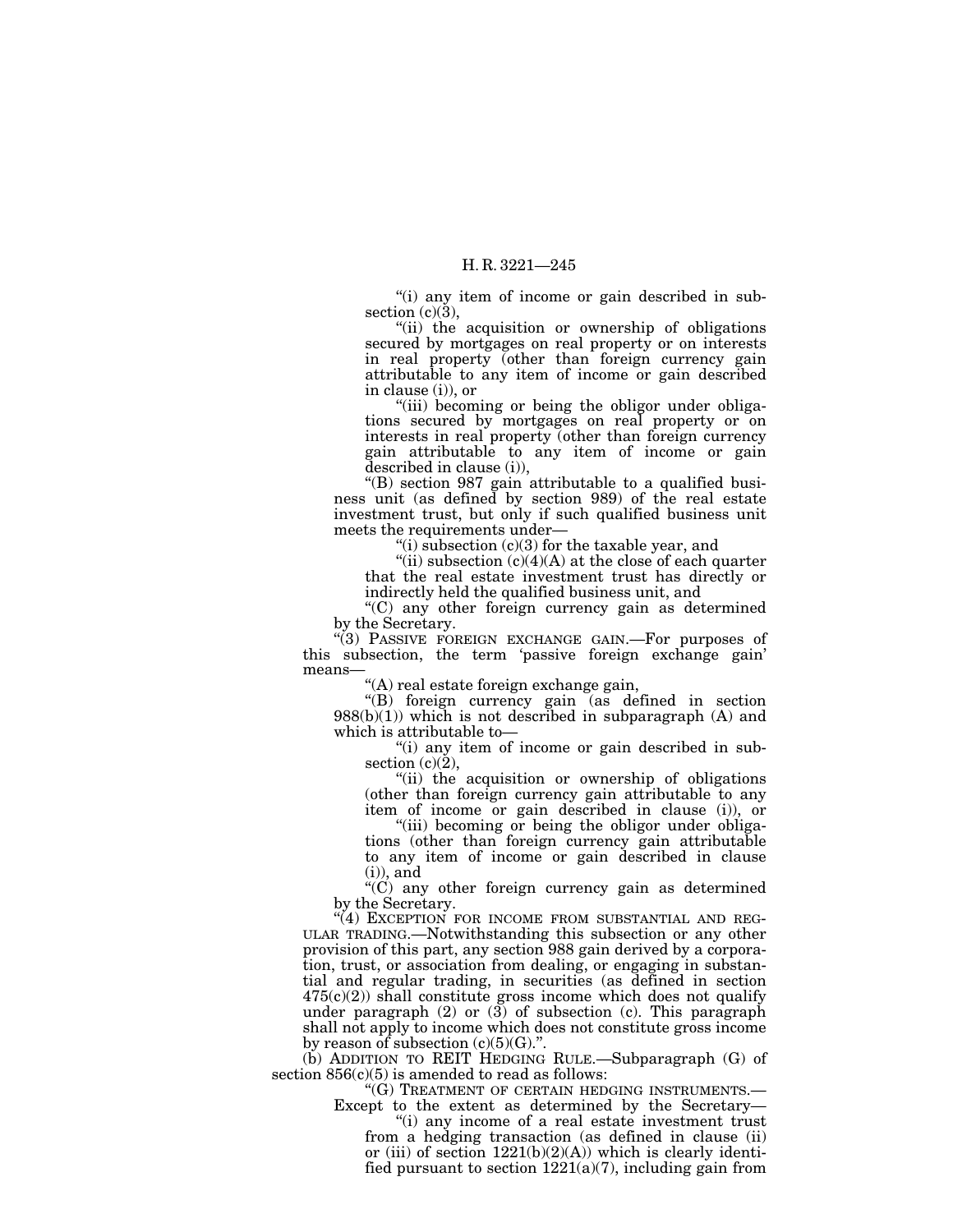the sale or disposition of such a transaction, shall not constitute gross income under paragraphs (2) and (3) to the extent that the transaction hedges any indebtedness incurred or to be incurred by the trust to acquire or carry real estate assets, and

"(ii) any income of a real estate investment trust from a transaction entered into by the trust primarily to manage risk of currency fluctuations with respect to any item of income or gain described in paragraph (2) or (3) (or any property which generates such income or gain), including gain from the termination of such a transaction, shall not constitute gross income under paragraphs (2) and (3), but only if such transaction is clearly identified as such before the close of the day on which it was acquired, originated, or entered into (or such other time as the Secretary may prescribe).".

(c) AUTHORITY TO EXCLUDE ITEMS OF INCOME FROM REIT INCOME TESTS.—Section  $856(c)(5)$  is amended by adding at the end the following new subparagraph:

> ''(J) SECRETARIAL AUTHORITY TO EXCLUDE OTHER ITEMS OF INCOME.—To the extent necessary to carry out the purposes of this part, the Secretary is authorized to determine, solely for purposes of this part, whether any item of income or gain which—

''(i) does not otherwise qualify under paragraph (2) or (3) may be considered as not constituting gross income for purposes of paragraphs (2) or (3), or

''(ii) otherwise constitutes gross income not qualifying under paragraph (2) or (3) may be considered as gross income which qualifies under paragraph (2) or  $(3)$ .".

#### **SEC. 3032. REVISIONS TO REIT ASSET TESTS.**

(a) CLARIFICATION OF VALUATION TEST.—The first sentence in the matter following section  $856(c)(4)(B)(iii)(III)$  is amended by inserting "(including a discrepancy caused solely by the change in the foreign currency exchange rate used to value a foreign asset)" after "such requirements".

(b) CLARIFICATION OF PERMISSIBLE ASSET CATEGORY.—Section  $856(c)(5)$ , as amended by section  $3031(c)$ , is amended by adding at the end the following new subparagraph:

"(K) CASH.—If the real estate investment trust or its qualified business unit (as defined in section 989) uses any foreign currency as its functional currency (as defined in section 985(b)), the term 'cash' includes such foreign currency but only to the extent such foreign currency—

''(i) is held for use in the normal course of the activities of the trust or qualified business unit which give rise to items of income or gain described in paragraph (2) or (3) of subsection (c) or are directly related to acquiring or holding assets described in subsection  $(c)(4)$ , and

"(ii) is not held in connection with an activity described in subsection  $(n)(4)$ .".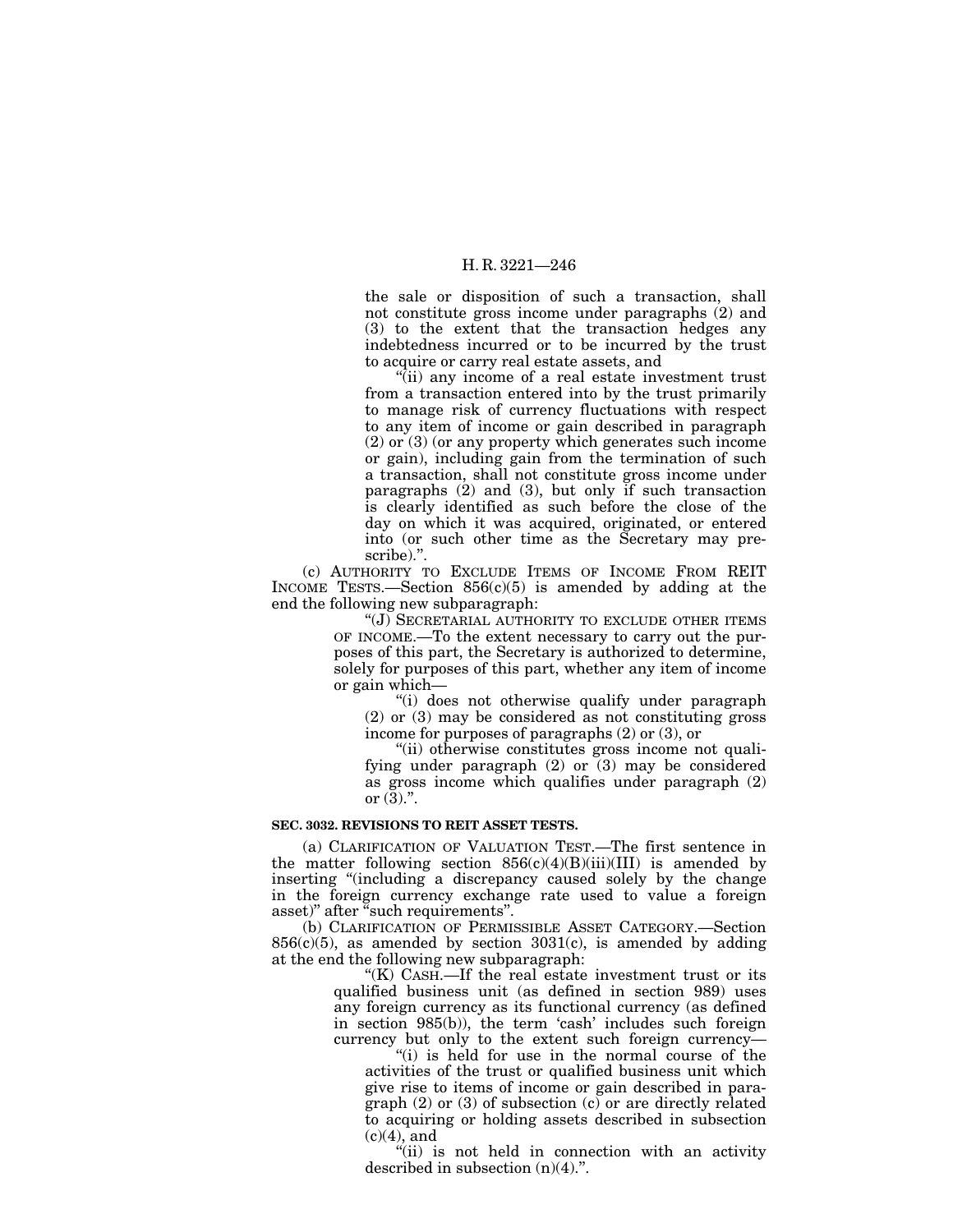#### **SEC. 3033. CONFORMING FOREIGN CURRENCY REVISIONS.**

(a) NET INCOME FROM FORECLOSURE PROPERTY.—Clause (i) of section  $857(b)(4)(B)$  is amended to read as follows:

''(i) gain (including any foreign currency gain, as defined in section  $988(b)(1)$  from the sale or other disposition of foreclosure property described in section  $122(1(a)(1)$  and the gross income for the taxable year derived from foreclosure property (as defined in section 856(e)), but only to the extent such gross income is not described in (or, in the case of foreign currency gain, not attributable to gross income described in) section  $856(c)(3)$  other than subparagraph (F) thereof, over''.

(b) NET INCOME FROM PROHIBITED TRANSACTIONS.—Clause (i) of section  $857(b)(6)(B)$  is amended to read as follows:

''(i) the term 'net income derived from prohibited transactions' means the excess of the gain (including any foreign currency gain, as defined in section  $988(b)(1)$ ) from prohibited transactions over the deductions (including any foreign currency loss, as defined in section  $988(b)(2)$ ) allowed by this chapter which are directly connected with prohibited transactions;''.

# **Subtitle B—Taxable REIT Subsidiaries**

## **SEC. 3041. CONFORMING TAXABLE REIT SUBSIDIARY ASSET TEST.**

Section  $856(c)(4)(B)(ii)$  is amended-

(1) by striking ''20 percent'' and inserting ''25 percent'', and

(2) by striking ''REIT subsidiaries'' and all that follows, and inserting ''REIT subsidiaries,''.

## **Subtitle C—Dealer Sales**

### **SEC. 3051. HOLDING PERIOD UNDER SAFE HARBOR.**

(a) IN GENERAL.—Section 857(b)(6) (relating to income from prohibited transactions) is amended—

(1) by striking "4 years" in subparagraphs  $(C)(i)$ ,  $(C)(iv)$ , and (D)(i) and inserting ''2 years'',

(2) by striking "4-year period" in subparagraphs  $(C)(ii)$ ,  $(D)(ii)$ , and  $(D)(iii)$  and inserting "2-year period", and

(3) by striking ''real estate asset''and all that follows through "if" in the matter preceding clause (i) of subparagraphs (C) and (D), respectively, and inserting ''real estate asset (as defined in section  $856(c)(5)(B)$  and which is described in section 1221(a)(1) if''.

(b) RETENTION OF EXISTING LAW.—Section 857(b)(6) is amended—

(1) by striking subparagraph (G) and redesignating subparagraphs (H) and (I) as subparagraphs (G) and (H), respectively, and

(2) in subparagraph (G), as so redesignated, by adding at the end the following: "For purposes of the preceding sentence, the reference to subparagraph (D) shall be a reference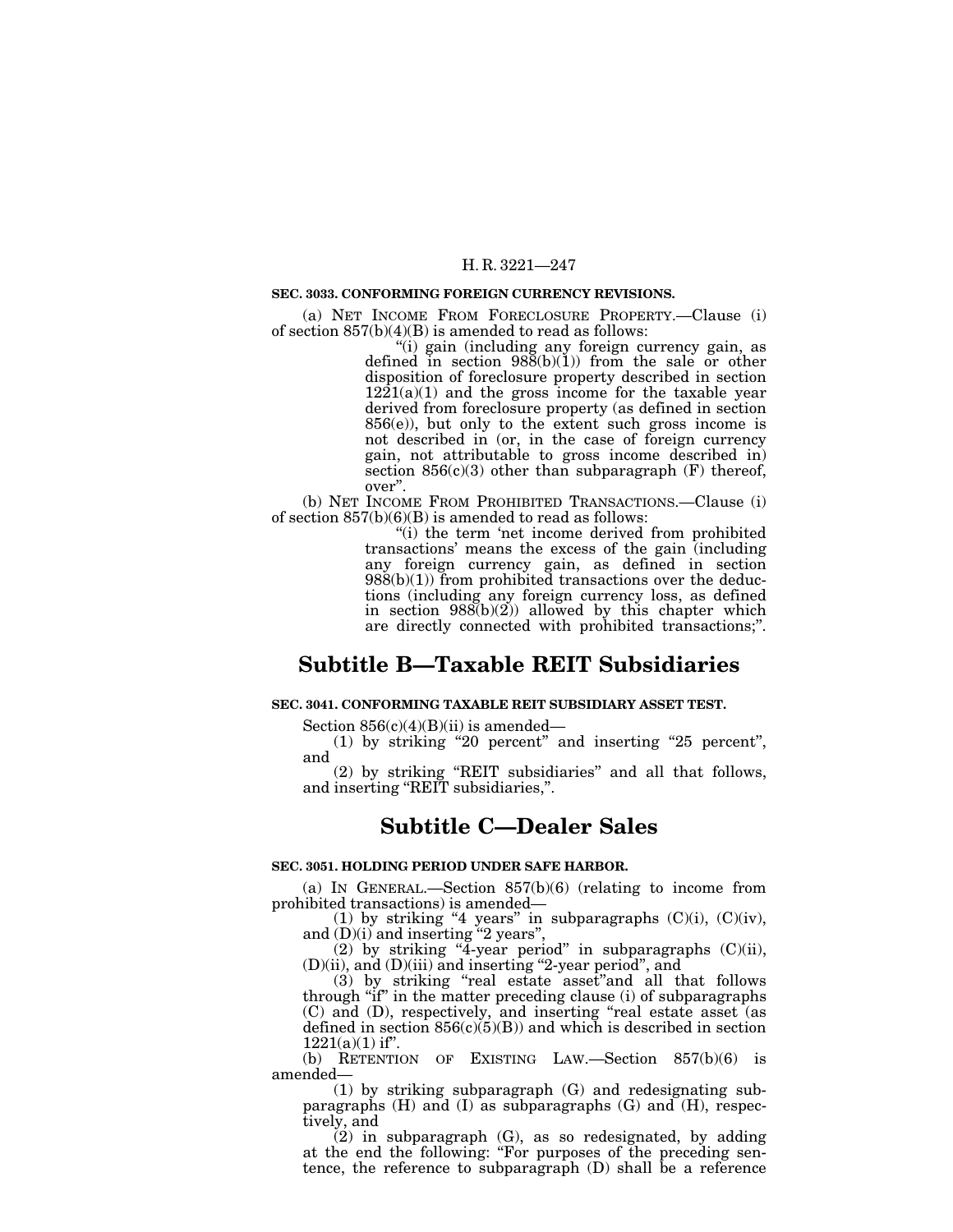to such subparagraph as in effect on the day before the enactment of the Housing Assistance Tax Act of 2008, as modified by subparagraph  $(G)$  as so in effect.".

## **SEC. 3052. DETERMINING VALUE OF SALES UNDER SAFE HARBOR.**

Section 857(b)(6) is amended—

(1) by striking the semicolon at the end of subparagraph (C)(iii) and inserting '', or (III) the fair market value of property (other than sales of foreclosure property or sales to which section 1033 applies) sold during the taxable year does not exceed 10 percent of the fair market value of all of the assets of the trust as of the beginning of the taxable year;'', and

(2) by adding "or" at the end of subclause (II) of subparagraph (D)(iv) and by adding at the end of such subparagraph the following new subclause:

''(III) the fair market value of property (other than sales of foreclosure property or sales to which section 1033 applies) sold during the taxable year does not exceed 10 percent of the fair market value of all of the assets of the trust as of the beginning of the taxable year,''.

# **Subtitle D—Health Care REITs**

#### **SEC. 3061. CONFORMITY FOR HEALTH CARE FACILITIES.**

(a) RELATED PARTY RENTALS.—Subparagraph (B) of section 856(d)(8) (relating to special rule for taxable REIT subsidiaries) is amended to read as follows:

''(B) EXCEPTION FOR CERTAIN LODGING FACILITIES AND HEALTH CARE PROPERTY.—The requirements of this subparagraph are met with respect to an interest in real property which is a qualified lodging facility (as defined in paragraph  $(9)(D)$  or a qualified health care property (as defined in subsection  $(e)(6)(D)(i)$ ) leased by the trust to a taxable REIT subsidiary of the trust if the property is operated on behalf of such subsidiary by a person who is an eligible independent contractor. For purposes of this section, a taxable REIT subsidiary is not considered to be operating or managing a qualified health care property or qualified lodging facility solely because it—

''(i) directly or indirectly possesses a license, permit, or similar instrument enabling it to do so, or

''(ii) employs individuals working at such facility or property located outside the United States, but only if an eligible independent contractor is responsible for the daily supervision and direction of such individuals on behalf of the taxable REIT subsidiary pursuant to a management agreement or similar service contract."

(b) ELIGIBLE INDEPENDENT CONTRACTOR.—Subparagraphs (A) and  $(B)$  of section  $856(d)(9)$  (relating to eligible independent contractor) are amended to read as follows:

> "(A) IN GENERAL.—The term 'eligible independent contractor' means, with respect to any qualified lodging facility or qualified health care property (as defined in subsection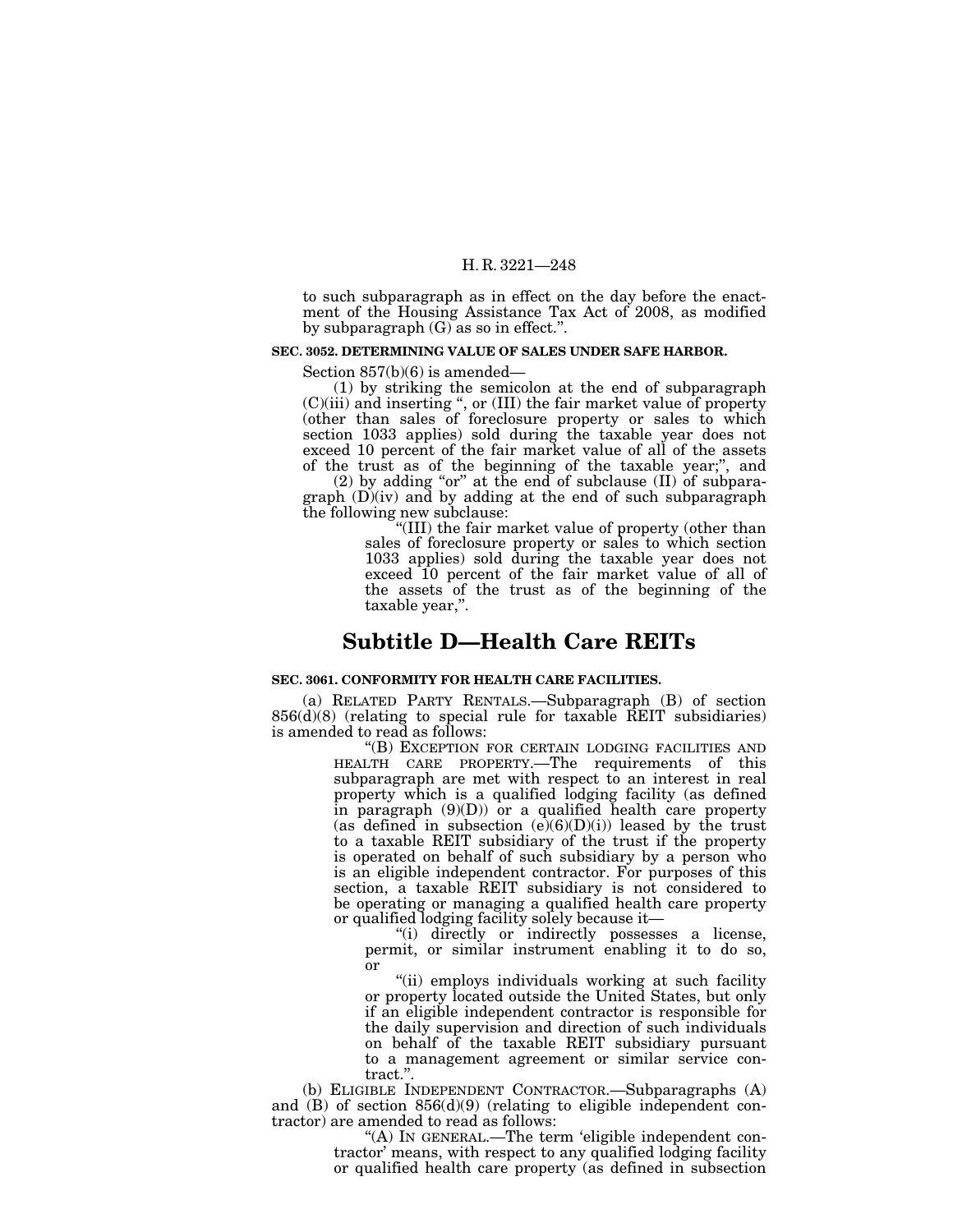$(e)(6)(D)(i)$ , any independent contractor if, at the time such contractor enters into a management agreement or other similar service contract with the taxable REIT subsidiary to operate such qualified lodging facility or qualified health care property, such contractor (or any related person) is actively engaged in the trade or business of operating qualified lodging facilities or qualified health care properties, respectively, for any person who is not a related person with respect to the real estate investment trust or the taxable REIT subsidiary.

''(B) SPECIAL RULES.—Solely for purposes of this paragraph and paragraph (8)(B), a person shall not fail to be treated as an independent contractor with respect to any qualified lodging facility or qualified health care property (as so defined) by reason of the following:

''(i) The taxable REIT subsidiary bears the expenses for the operation of such qualified lodging facility or qualified health care property pursuant to the management agreement or other similar service contract.

"(ii) The taxable REIT subsidiary receives the revenues from the operation of such qualified lodging facility or qualified health care property, net of expenses for such operation and fees payable to the operator pursuant to such agreement or contract.

"(iii) The real estate investment trust receives income from such person with respect to another property that is attributable to a lease of such other property to such person that was in effect as of the later of—

''(I) January 1, 1999, or

''(II) the earliest date that any taxable REIT subsidiary of such trust entered into a management agreement or other similar service contract with such person with respect to such qualified lodging facility or qualified health care property.''.

(c) TAXABLE REIT SUBSIDIARIES.—The last sentence of section  $856(1)(3)$  is amended-

 $(1)$  by inserting "or a health care facility" after "a lodging facility'', and

(2) by inserting ''or health care facility'' after ''such lodging facility''.

# **Subtitle E—Effective Dates**

#### **SEC. 3071. EFFECTIVE DATES.**

(a) IN GENERAL.—Except as otherwise provided in this section, the amendments made by this title shall apply to taxable years beginning after the date of the enactment of this Act.

(b) REIT INCOME TESTS.—

(1) The amendments made by section 3031(a) and (c) shall apply to gains and items of income recognized after the date of the enactment of this Act.

(2) The amendment made by section 3031(b) shall apply to transactions entered into after the date of the enactment of this Act.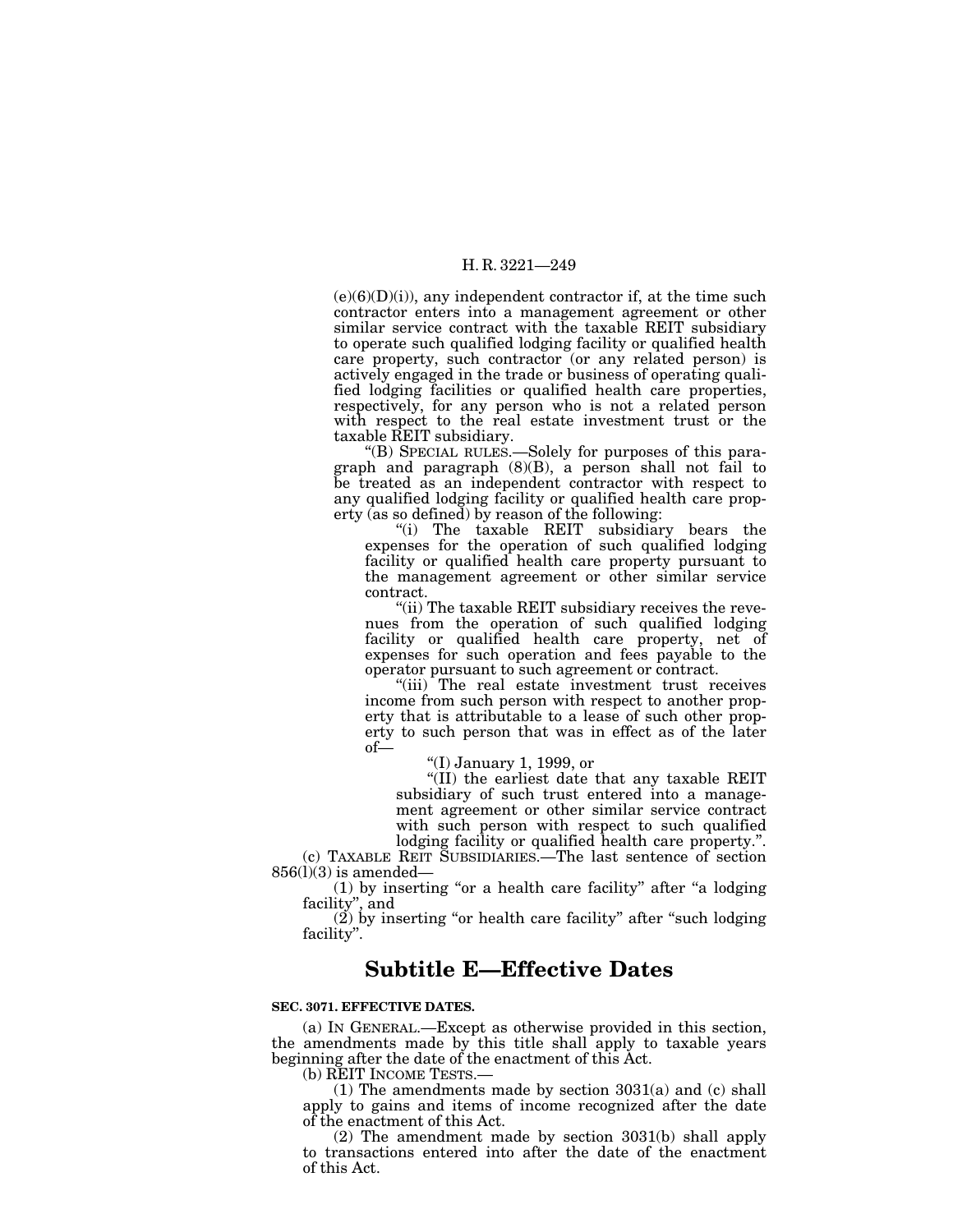(c) CONFORMING FOREIGN CURRENCY REVISIONS.—

(1) The amendment made by section 3033(a) shall apply to gains recognized after the date of the enactment of this Act.

(2) The amendment made by section 3033(b) shall apply to gains and deductions recognized after the date of the enactment of this Act.

(d) DEALER SALES.—The amendments made by subtitle C shall apply to sales made after the date of the enactment of this Act.

# **TITLE III—REVENUE PROVISIONS**

# **Subtitle A—General Provisions**

#### **SEC. 3081. ELECTION TO ACCELERATE THE AMT AND RESEARCH CREDITS IN LIEU OF BONUS DEPRECIATION.**

(a) IN GENERAL.—Section 168(k) is amended by adding at the end the following new paragraph:

"(4) ELECTION TO ACCELERATE THE AMT AND RESEARCH CREDITS IN LIEU OF BONUS DEPRECIATION.—

''(A) IN GENERAL.—If a corporation elects to have this paragraph apply for the first taxable year of the taxpayer ending after March 31, 2008, in the case of such taxable year and each subsequent taxable year—

''(i) paragraph (1) shall not apply to any eligible qualified property placed in service by the taxpayer,

''(ii) the applicable depreciation method used under this section with respect to such property shall be the straight line method, and

"(iii) each of the limitations described in subparagraph (B) for any such taxable year shall be increased by the bonus depreciation amount which is—

''(I) determined for such taxable year under subparagraph (C), and

''(II) allocated to such limitation under subparagraph (E).

''(B) LIMITATIONS TO BE INCREASED.—The limitations described in this subparagraph are—

"(i) the limitation imposed by section  $38(c)$ , and "(ii) the limitation imposed by section  $53(c)$ .

''(C) BONUS DEPRECIATION AMOUNT.—For purposes of this paragraph—

 $\sqrt[\alpha]{(i)}$  In GENERAL.—The bonus depreciation amount for any taxable year is an amount equal to 20 percent of the excess (if any) of—

''(I) the aggregate amount of depreciation which would be allowed under this section for eligible qualified property placed in service by the taxpayer during such taxable year if paragraph (1) applied to all such property, over

''(II) the aggregate amount of depreciation which would be allowed under this section for eligible qualified property placed in service by the taxpayer during such taxable year if paragraph (1) did not apply to any such property.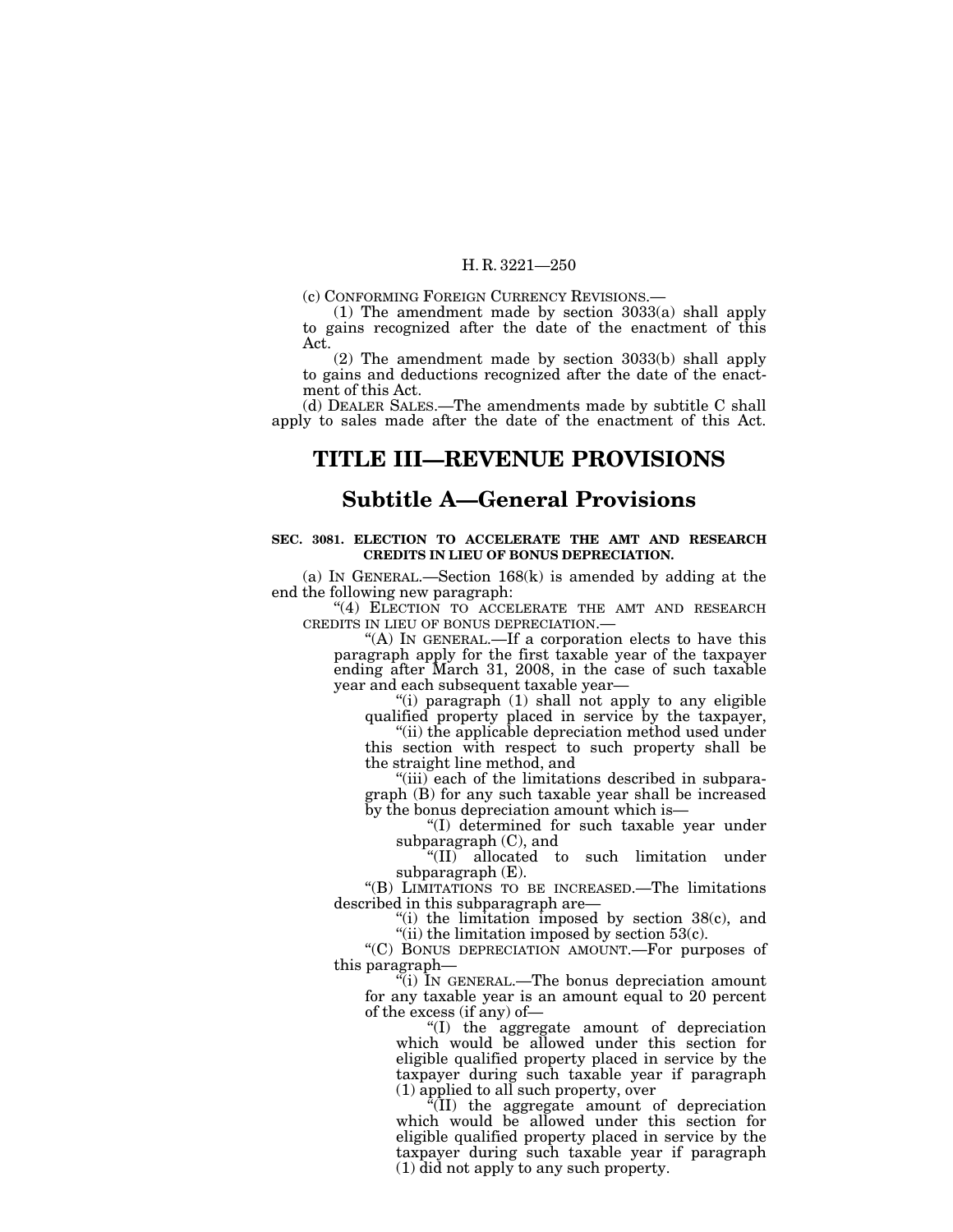The aggregate amounts determined under subclauses (I) and  $\text{III}$  shall be determined without regard to any election made under subsection  $(b)(2)(C)$ ,  $(b)(3)(D)$ , or  $(g)(7)$  and without regard to subparagraph  $(A)(ii)$ .

''(ii) MAXIMUM AMOUNT.—The bonus depreciation amount for any taxable year shall not exceed the maximum increase amount under clause (iii), reduced (but not below zero) by the sum of the bonus depreciation amounts for all preceding taxable years.

''(iii) MAXIMUM INCREASE AMOUNT.—For purposes of clause (ii), the term 'maximum increase amount' means, with respect to any corporation, the lesser of—

''(I) \$30,000,000, or

''(II) 6 percent of the sum of the business credit increase amount, and the AMT credit increase amount, determined with respect to such corporation under subparagraph (E).

"(iv) AGGREGATION RULE.—All corporations which are treated as a single employer under section  $52(a)$ shall be treated—

''(I) as 1 taxpayer for purposes of this paragraph, and

''(II) as having elected the application of this paragraph if any such corporation so elects.

''(D) ELIGIBLE QUALIFIED PROPERTY.—For purposes of this paragraph, the term 'eligible qualified property' means qualified property under paragraph (2), except that in applying paragraph (2) for purposes of this paragraph—

 $\tilde{N}(i)$  'March 31, 2008' shall be substituted for 'December 31, 2007' each place it appears in subparagraph  $(A)$  and clauses  $(i)$  and  $(ii)$  of subparagraph (E) thereof, and

''(ii) only adjusted basis attributable to manufacture, construction, or production after March 31, 2008, and before January 1, 2009, shall be taken into account under subparagraph (B)(ii) thereof.

''(E) ALLOCATION OF BONUS DEPRECIATION AMOUNTS.—

''(i) IN GENERAL.—Subject to clauses (ii) and (iii), the taxpayer shall, at such time and in such manner as the Secretary may prescribe, specify the portion (if any) of the bonus depreciation amount for the taxable year which is to be allocated to each of the limitations described in subparagraph (B) for such taxable year.

''(ii) LIMITATION ON ALLOCATIONS.—The portion of the bonus depreciation amount which may be allocated under clause (i) to the limitations described in subparagraph (B) for any taxable year shall not exceed—

''(I) in the case of the limitation described in subparagraph  $(B)(i)$ , the excess of the business credit increase amount over the bonus depreciation amount allocated to such limitation for all preceding taxable years, and

''(II) in the case of the limitation described in subparagraph (B)(ii), the excess of the AMT credit increase amount over the bonus depreciation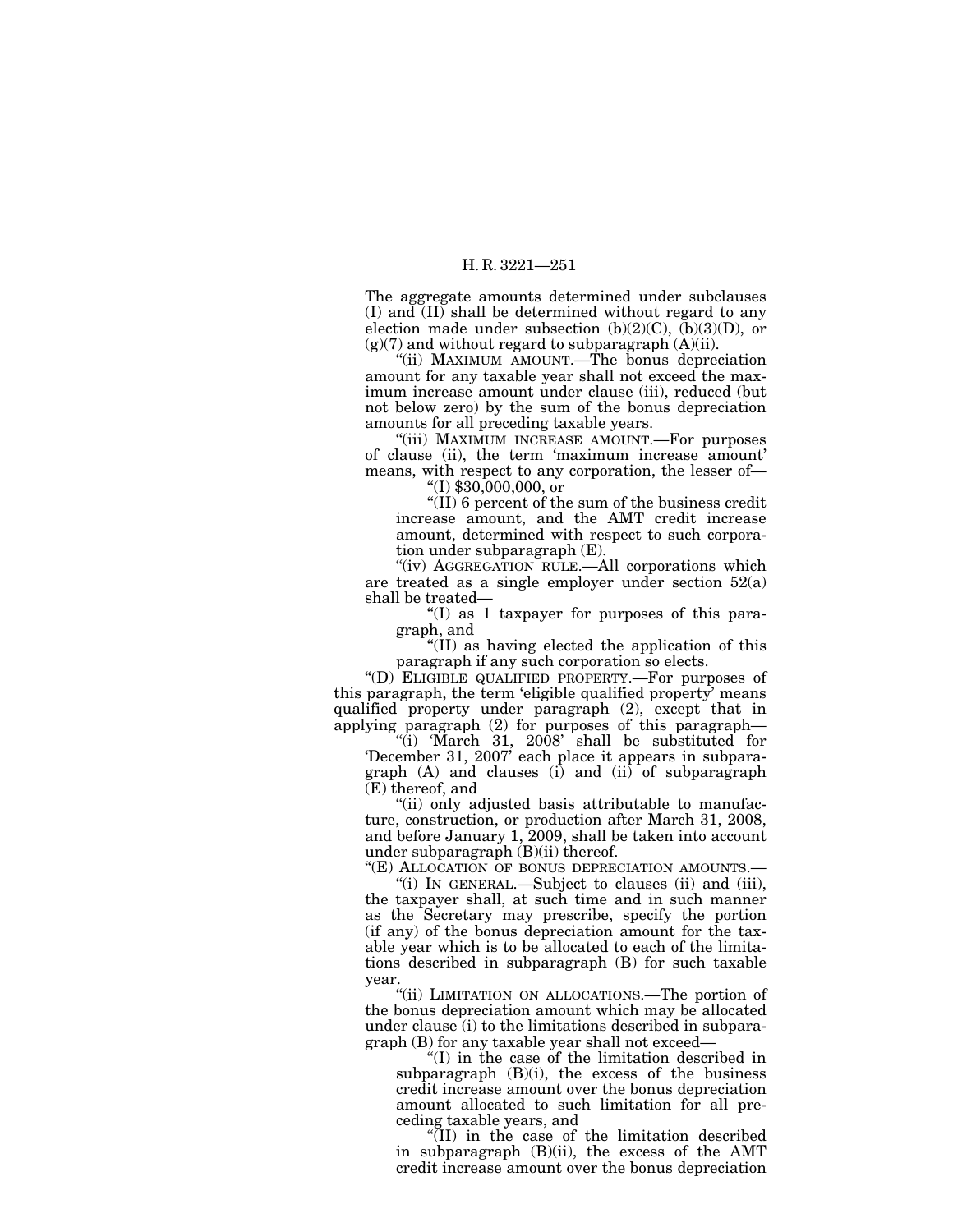amount allocated to such limitation for all preceding taxable years.

''(iii) BUSINESS CREDIT INCREASE AMOUNT.—For purposes of this paragraph, the term 'business credit increase amount' means the amount equal to the portion of the credit allowable under section 38 (determined without regard to subsection (c) thereof) for the first taxable year ending after March 31, 2008, which is allocable to business credit carryforwards to such taxable year which are—

''(I) from taxable years beginning before January 1, 2006, and

''(II) properly allocable (determined under the rules of section  $38(d)$  to the research credit determined under section 41(a).

"(iv) AMT CREDIT INCREASE AMOUNT.—For purposes of this paragraph, the term 'AMT credit increase amount' means the amount equal to the portion of the minimum tax credit under section 53(b) for the first taxable year ending after March 31, 2008, determined by taking into account only the adjusted minimum tax for taxable years beginning before January 1, 2006. For purposes of the preceding sentence, credits shall be treated as allowed on a first-in, first-out basis.

''(F) CREDIT REFUNDABLE.—For purposes of section 6401(b), the aggregate increase in the credits allowable under part IV of subchapter A for any taxable year resulting from the application of this paragraph shall be treated as allowed under subpart C of such part (and not any other subpart).

''(G) OTHER RULES.—

''(i) ELECTION.—Any election under this paragraph (including any allocation under subparagraph  $(E)$ ) may be revoked only with the consent of the Secretary.

''(ii) PARTNERSHIPS WITH ELECTING PARTNERS.—In the case of a corporation making an election under subparagraph (A) and which is a partner in a partnership, for purposes of determining such corporation's distributive share of partnership items under section 702—

''(I) paragraph (1) shall not apply to any eligible qualified property, and

''(II) the applicable depreciation method used under this section with respect to such property shall be the straight line method.

''(iii) SPECIAL RULE FOR PASSENGER AIRCRAFT.— In the case of any passenger aircraft, the written binding contract limitation under paragraph binding contract limitation under paragraph<br>(2)(A)(iii)(I) shall not apply for purposes of subparagraphs  $(C)(i)(I)$  and  $(D)$ ."

(b) APPLICATION TO CERTAIN AUTOMOTIVE PARTNERSHIPS.—

(1) IN GENERAL.—If an applicable partnership elects the application of this subsection—

(A) the partnership shall be treated as having made a payment against the tax imposed by chapter 1 of the Internal Revenue Code of 1986 for any applicable taxable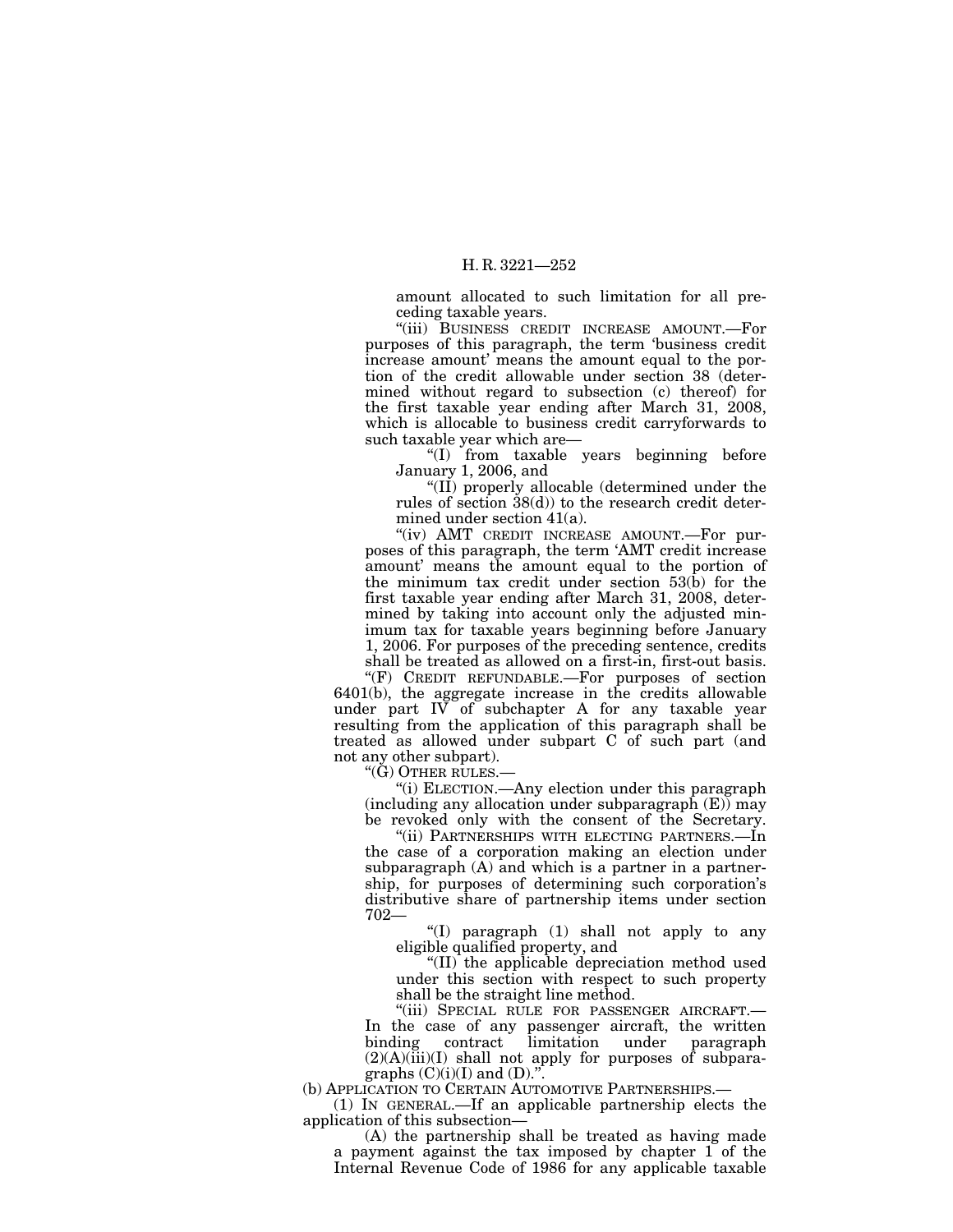year of the partnership in the amount determined under paragraph (3),

(B) in the case of any eligible qualified property placed in service by the partnership during any applicable taxable year—

(i) section 168(k) of such Code shall not apply in determining the amount of the deduction allowable with respect to such property under section 168 of such Code,

(ii) the applicable depreciation method used with respect to such property shall be the straight line method, and

(C) the amount of the credit determined under section 41 of such Code for any applicable taxable year with respect to the partnership shall be reduced by the amount of the deemed payment under subparagraph (A) for the taxable year.

(2) TREATMENT OF DEEMED PAYMENT.—

(A) IN GENERAL.—Notwithstanding any other provision of the Internal Revenue Code of 1986, the Secretary of the Treasury or his delegate shall not use the payment of tax described in paragraph (1) as an offset or credit against any tax liability of the applicable partnership or any partner but shall refund such payment to the applicable partnership.

(B) NO INTEREST.—The payment described in paragraph (1) shall not be taken into account in determining any amount of interest under such Code.

(3) AMOUNT OF DEEMED PAYMENT.—The amount determined under this paragraph for any applicable taxable year shall be the least of the following:

(A) The amount which would be determined for the taxable year under section  $168(k)(4)(C)(i)$  of the Internal Revenue Code of 1986 (as added by the amendments made by this section) if an election under section  $168(k)(4)$  of such Code were in effect with respect to the partnership.

(B) The amount of the credit determined under section 41 of such Code for the taxable year with respect to the partnership.

 $(C)$  \$30,000,000, reduced by the amount of any payment under this subsection for any preceding taxable year. (4) DEFINITIONS.—For purposes of this subsection—

(A) APPLICABLE PARTNERSHIP.—The term ''applicable partnership'' means a domestic partnership that—

(i) was formed effective on August 3, 2007, and

(ii) will produce in excess of 675,000 automobiles during the period beginning on January 1, 2008, and ending on June  $30, 2008$ .

(B) APPLICABLE TAXABLE YEAR.—The term ''applicable taxable year'' means any taxable year during which eligible qualified property is placed in service.

(C) ELIGIBLE QUALIFIED PROPERTY.—The term ''eligible qualified property'' has the meaning given such term by section  $168(k)(4)(D)$  of the Internal Revenue Code of 1986 (as added by the amendments made by this section).

(c) CONFORMING AMENDMENT.—Section 1324(b)(2) of title 31, United States Code, as amended by this Act, is amended—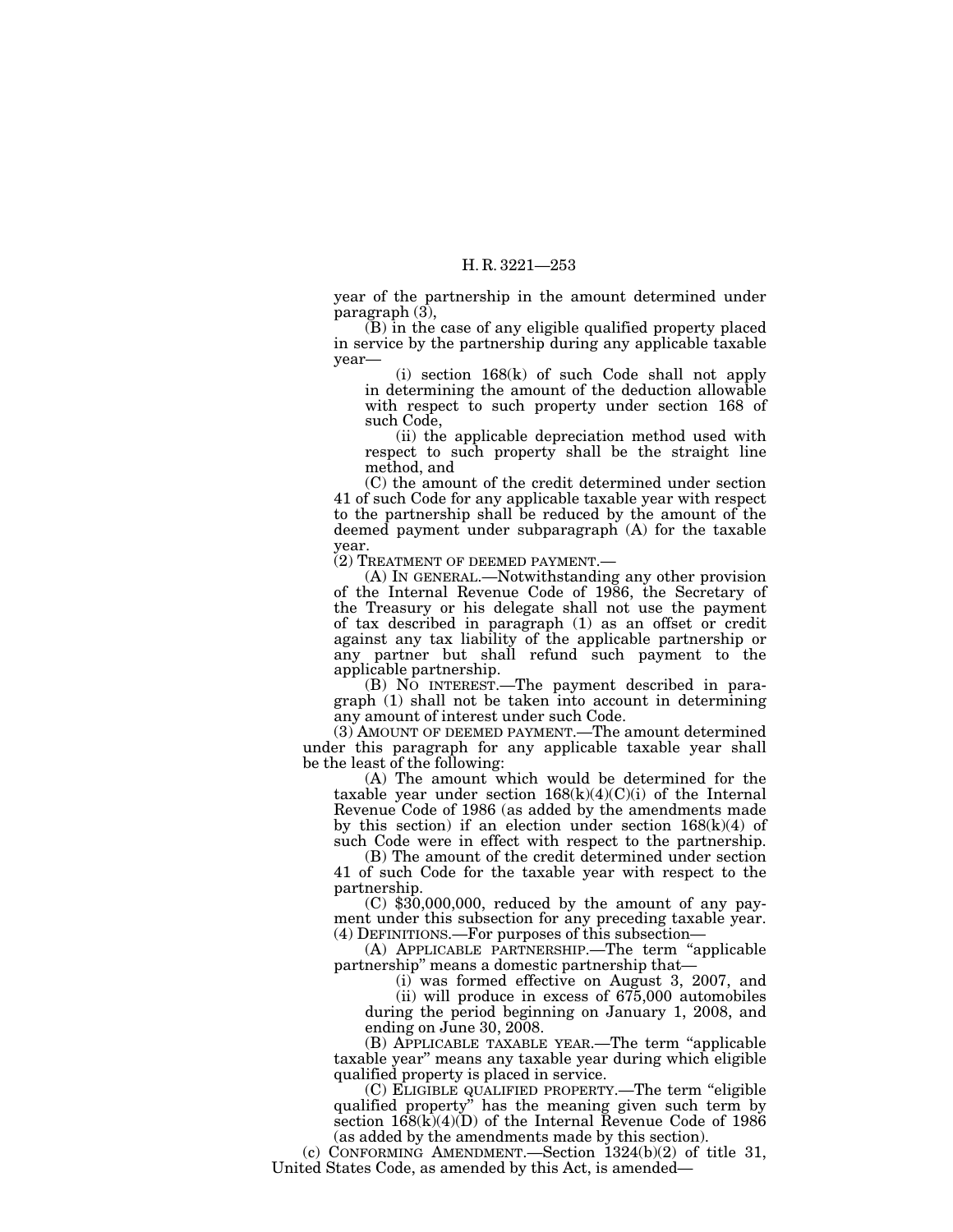(1) by inserting " $168(k)(4)(F)$ ," after "36,", and

(2) by inserting ", or due under section  $3081(b)(2)$  of the Housing Assistance Tax Act of 2008'' before the period at the end.

(d) EFFECTIVE DATE.—The amendments made by this section shall apply to taxable years ending after March 31, 2008.

#### **SEC. 3082. CERTAIN GO ZONE INCENTIVES.**

(a) USE OF AMENDED INCOME TAX RETURNS TO TAKE INTO ACCOUNT RECEIPT OF CERTAIN HURRICANE-RELATED CASUALTY LOSS GRANTS BY DISALLOWING PREVIOUSLY TAKEN CASUALTY LOSS DEDUCTIONS.

(1) IN GENERAL.—Notwithstanding any other provision of the Internal Revenue Code of 1986, if a taxpayer claims a deduction for any taxable year with respect to a casualty loss to a principal residence (within the meaning of section 121 of such Code) resulting from Hurricane Katrina, Hurricane Rita, or Hurricane Wilma and in a subsequent taxable year receives a grant under Public Law 109–148, 109–234, or 110– 116 as reimbursement for such loss, such taxpayer may elect to file an amended income tax return for the taxable year in which such deduction was allowed (and for any taxable year to which such deduction is carried) and reduce (but not below zero) the amount of such deduction by the amount of such reimbursement.

(2) TIME OF FILING AMENDED RETURN.—Paragraph (1) shall apply with respect to any grant only if any amended income tax returns with respect to such grant are filed not later than the later of—

(A) the due date for filing the tax return for the taxable year in which the taxpayer receives such grant, or

(B) the date which is 1 year after the date of the enactment of this Act.

(3) WAIVER OF PENALTIES AND INTEREST.—Any underpayment of tax resulting from the reduction under paragraph (1) of the amount otherwise allowable as a deduction shall not be subject to any penalty or interest under such Code if such tax is paid not later than 1 year after the filing of the amended return to which such reduction relates.

(b) WAIVER OF DEADLINE ON CONSTRUCTION OF GO ZONE PROP-ERTY ELIGIBLE FOR BONUS DEPRECIATION.—

(1) IN GENERAL.—Subparagraph  $(B)$  of section  $1400N(d)(3)$ is amended to read as follows:

''(B) without regard to 'and before January 1, 2009' in clause (i) thereof, and''.

(2) EFFECTIVE DATE.—The amendment made by this subsection shall apply to property placed in service after December 31, 2007.

(c) INCLUSION OF CERTAIN COUNTIES IN GULF OPPORTUNITY ZONE FOR PURPOSES OF TAX-EXEMPT BOND FINANCING.—

(1) IN GENERAL.—Subsection (a) of section 1400N is amended by adding at the end the following new paragraph:

''(8) INCLUSION OF CERTAIN COUNTIES.—For purposes of this subsection, the Gulf Opportunity Zone includes Colbert County, Alabama and Dallas County, Alabama.''.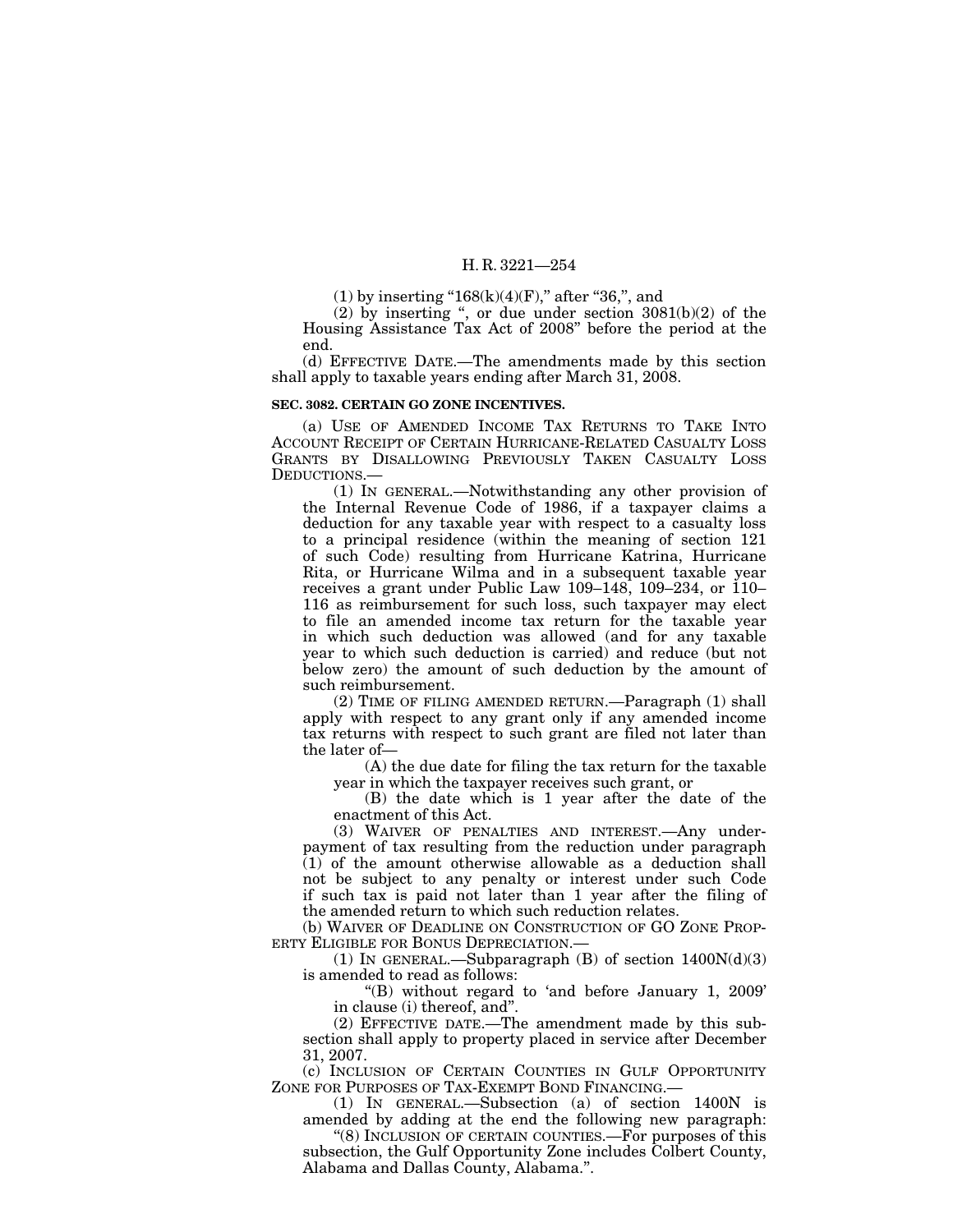(2) EFFECTIVE DATE.—The amendment made by this subsection shall take effect as if included in the provisions of the Gulf Opportunity Zone Act of 2005 to which it relates.

## **SEC. 3083. INCREASE IN STATUTORY LIMIT ON THE PUBLIC DEBT.**

Subsection (b) of section 3101 of title 31, United States Code, is amended by striking out the dollar limitation contained in such subsection and inserting in lieu thereof \$10,615,000,000,000.

# **Subtitle B—Revenue Offsets**

#### **SEC. 3091. RETURNS RELATING TO PAYMENTS MADE IN SETTLEMENT OF PAYMENT CARD AND THIRD PARTY NETWORK TRANS-ACTIONS.**

(a) IN GENERAL.—Subpart B of part III of subchapter A of chapter 61 is amended by adding at the end the following new section:

#### **''SEC. 6050W. RETURNS RELATING TO PAYMENTS MADE IN SETTLE-MENT OF PAYMENT CARD AND THIRD PARTY NETWORK TRANSACTIONS.**

''(a) IN GENERAL.—Each payment settlement entity shall make a return for each calendar year setting forth—

" $(1)$  the name, address, and  $\overline{T}$ IN of each participating payee to whom one or more payments in settlement of reportable payment transactions are made, and

"(2) the gross amount of the reportable payment transactions with respect to each such participating payee.

Such return shall be made at such time and in such form and manner as the Secretary may require by regulations.

''(b) PAYMENT SETTLEMENT ENTITY.—For purposes of this section—

''(1) IN GENERAL.—The term 'payment settlement entity' means—

"(A) in the case of a payment card transaction, the merchant acquiring entity, and

''(B) in the case of a third party network transaction, the third party settlement organization.

"(2) MERCHANT ACQUIRING ENTITY.—The term 'merchant acquiring entity' means the bank or other organization which has the contractual obligation to make payment to participating payees in settlement of payment card transactions.

"(3) THIRD PARTY SETTLEMENT ORGANIZATION.—The term 'third party settlement organization' means the central organization which has the contractual obligation to make payment to participating payees of third party network transactions.

''(4) SPECIAL RULES RELATED TO INTERMEDIARIES.—For purposes of this section—

''(A) AGGREGATED PAYEES.—In any case where reportable payment transactions of more than one participating payee are settled through an intermediary—

"(i) such intermediary shall be treated as the participating payee for purposes of determining the reporting obligations of the payment settlement entity with respect to such transactions, and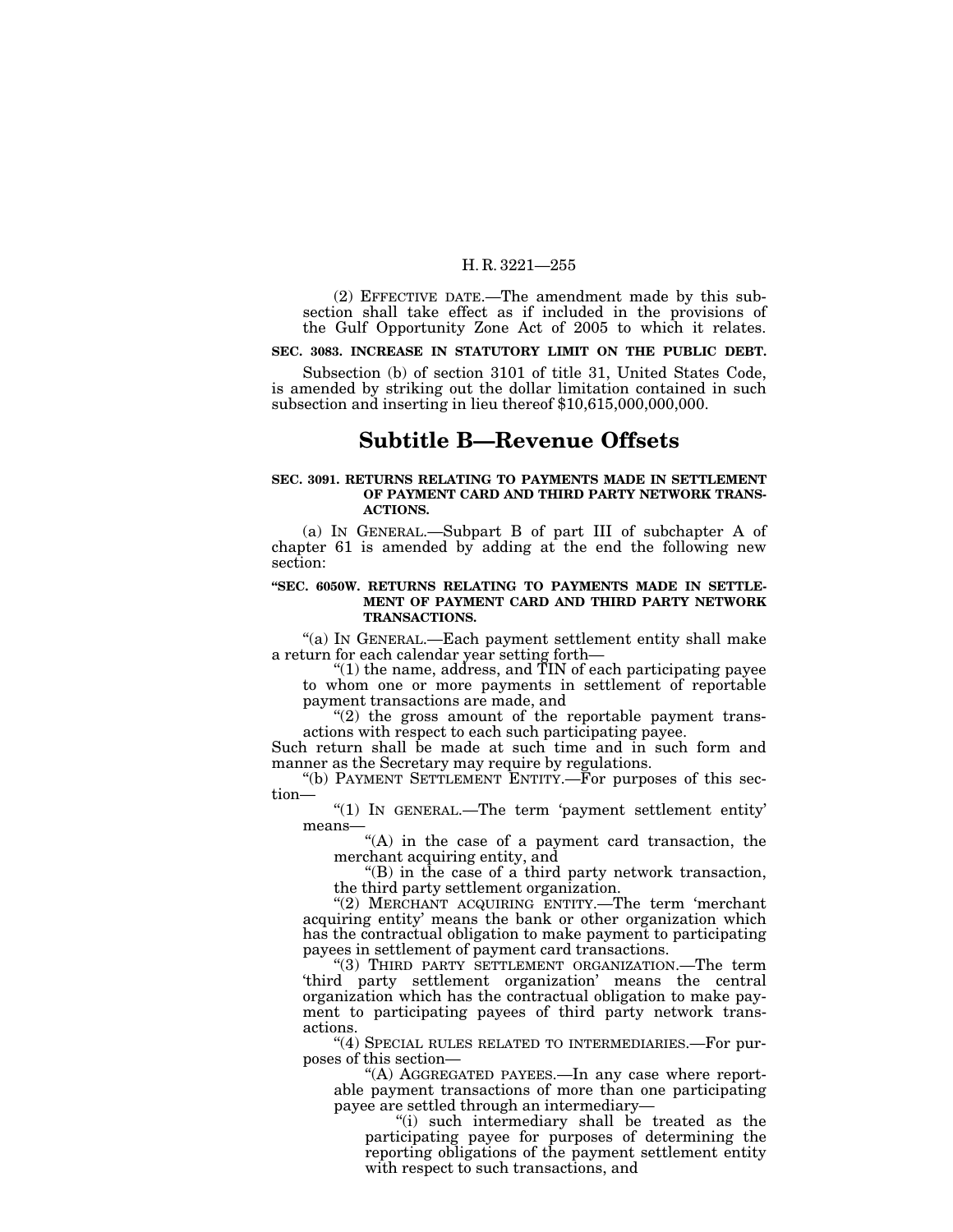''(ii) such intermediary shall be treated as the payment settlement entity with respect to the settlement of such transactions with the participating payees.

''(B) ELECTRONIC PAYMENT FACILITATORS.—In any case where an electronic payment facilitator or other third party makes payments in settlement of reportable payment transactions on behalf of the payment settlement entity, the return under subsection (a) shall be made by such electronic payment facilitator or other third party in lieu of the payment settlement entity.

"(c) REPORTABLE PAYMENT TRANSACTION.—For purposes of this section—

"(1) IN GENERAL.-The term 'reportable payment transaction' means any payment card transaction and any third party network transaction.

"(2) PAYMENT CARD TRANSACTION.—The term 'payment card transaction' means any transaction in which a payment card is accepted as payment.

"(3) THIRD PARTY NETWORK TRANSACTION.—The term 'third party network transaction' means any transaction which is settled through a third party payment network.

''(d) OTHER DEFINITIONS.—For purposes of this section—

"(1) PARTICIPATING PAYEE.-

''(A) IN GENERAL.—The term 'participating payee' means—

"(i) in the case of a payment card transaction, any person who accepts a payment card as payment, and

"(ii) in the case of a third party network transaction, any person who accepts payment from a third party settlement organization in settlement of such transaction.

''(B) EXCLUSION OF FOREIGN PERSONS.—Except as provided by the Secretary in regulations or other guidance, such term shall not include any person with a foreign address.

''(C) INCLUSION OF GOVERNMENTAL UNITS.—The term 'person' includes any governmental unit (and any agency or instrumentality thereof).

"(2) PAYMENT CARD.—The term 'payment card' means any card which is issued pursuant to an agreement or arrangement which provides for—

''(A) one or more issuers of such cards,

"(B) a network of persons unrelated to each other, and to the issuer, who agree to accept such cards as payment, and

''(C) standards and mechanisms for settling the transactions between the merchant acquiring entities and the persons who agree to accept such cards as payment.

The acceptance as payment of any account number or other indicia associated with a payment card shall be treated for purposes of this section in the same manner as accepting such payment card as payment.

"(3) THIRD PARTY PAYMENT NETWORK.—The term 'third party payment network' means any agreement or arrangement—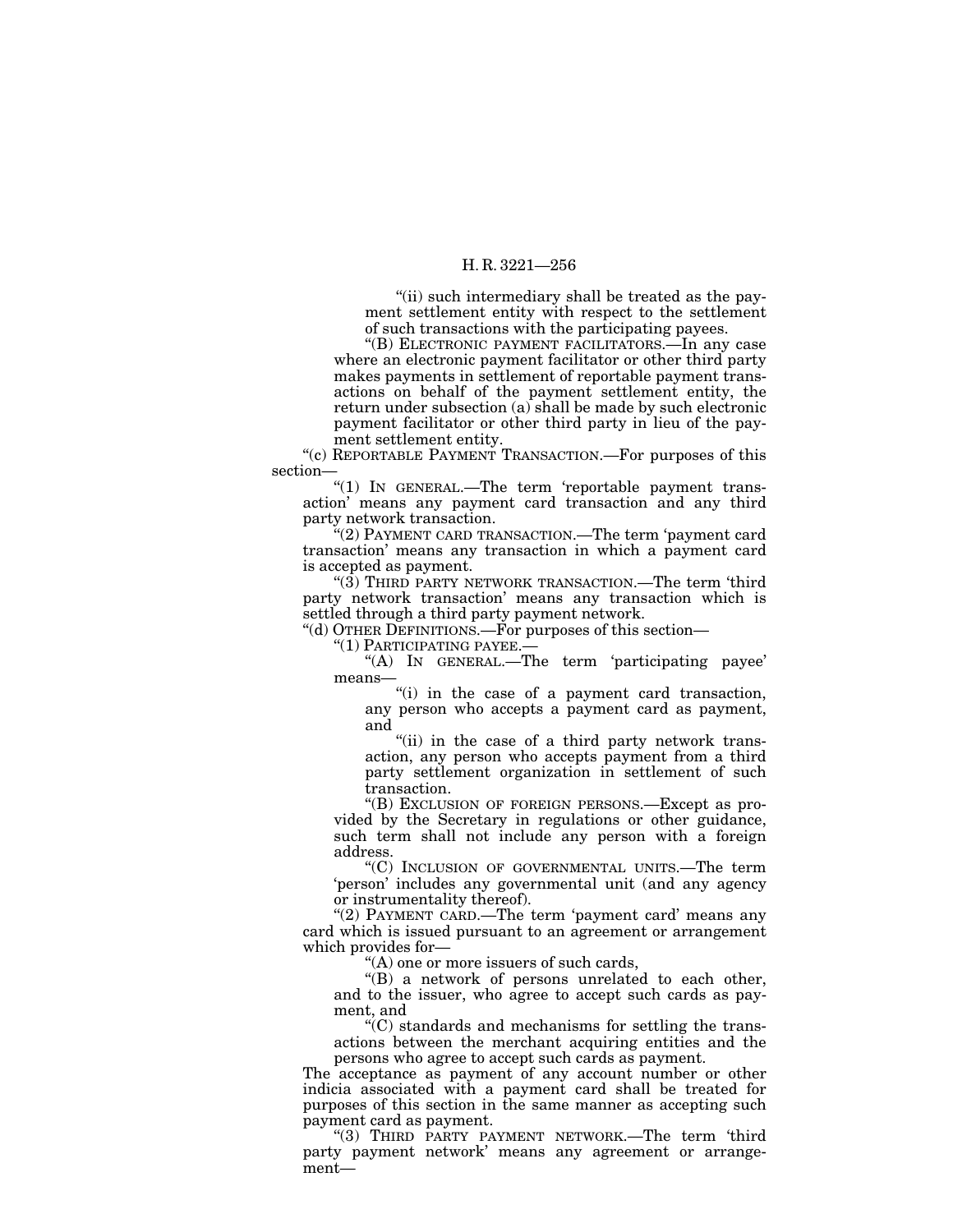''(A) which involves the establishment of accounts with a central organization by a substantial number of persons who—

''(i) are unrelated to such organization,

"(ii) provide goods or services, and

"(iii) have agreed to settle transactions for the provision of such goods or services pursuant to such agreement or arrangement,

''(B) which provides for standards and mechanisms for settling such transactions, and

''(C) which guarantees persons providing goods or services pursuant to such agreement or arrangement that such

persons will be paid for providing such goods or services. Such term shall not include any agreement or arrangement which provides for the issuance of payment cards.

''(e) EXCEPTION FOR DE MINIMIS PAYMENTS BY THIRD PARTY SETTLEMENT ORGANIZATIONS.—A third party settlement organization shall be required to report any information under subsection (a) with respect to third party network transactions of any participating payee only if—

 $(1)$  the amount which would otherwise be reported under subsection (a)(2) with respect to such transactions exceeds \$20,000, and

 $''(2)$  the aggregate number of such transactions exceeds 200.

''(f) STATEMENTS TO BE FURNISHED TO PERSONS WITH RESPECT TO WHOM INFORMATION IS REQUIRED.—Every person required to make a return under subsection (a) shall furnish to each person with respect to whom such a return is required a written statement showing—

''(1) the name, address, and phone number of the information contact of the person required to make such return, and

" $(2)$  the gross amount of the reportable payment transactions with respect to the person required to be shown on the return.

The written statement required under the preceding sentence shall be furnished to the person on or before January 31 of the year following the calendar year for which the return under subsection (a) was required to be made. Such statement may be furnished electronically, and if so, the email address of the person required to make such return may be shown in lieu of the phone number.

"(g) REGULATIONS.—The Secretary may prescribe such regulations or other guidance as may be necessary or appropriate to carry out this section, including rules to prevent the reporting of the same transaction more than once.''.

(b) PENALTY FOR FAILURE TO FILE.—

(1) RETURN.—Subparagraph (B) of section  $6724\text{ (d)}(1)$  is amended—

 $(A)$  by striking "or" at the end of clause  $(xx)$ ,

(B) by redesignating the clause (xix) that follows clause (xx) as clause (xxi),

(C) by striking ''and'' at the end of clause (xxi), as redesignated by subparagraph (B) and inserting "or", and (D) by adding at the end the following:

" $(xxi)$  section 6050W (relating to returns to payments made in settlement of payment card transactions), and''.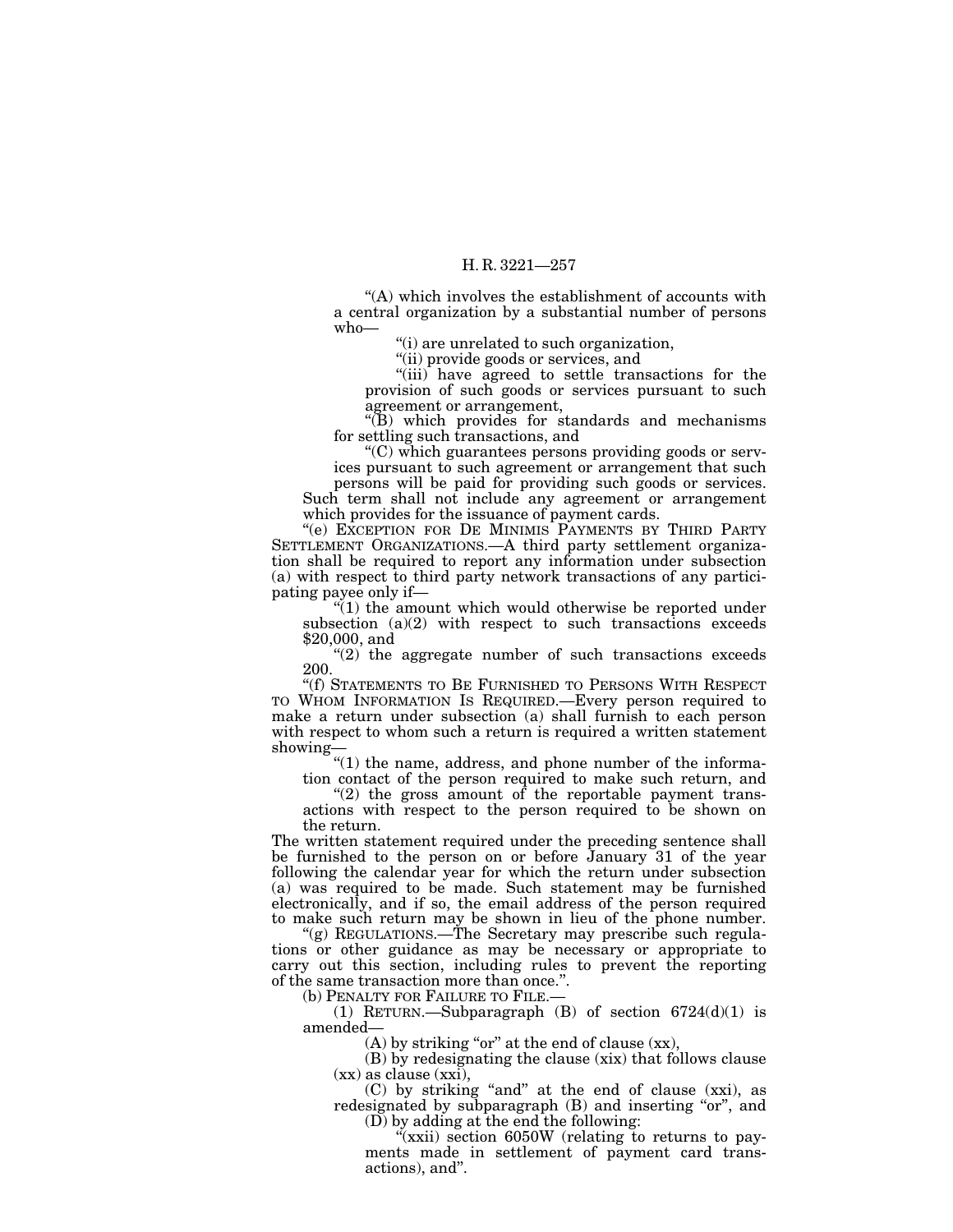(2) STATEMENT.—Paragraph (2) of section 6724(d) is amended by striking "or" at the end of subparagraph (BB), by striking the period at the end of the subparagraph (CC) and inserting ", or", and by inserting after subparagraph (CC) the following:

 $\text{``(DD)}$  section 6050W(c) (relating to returns relating to payments made in settlement of payment card transactions).''.

(c) APPLICATION OF BACKUP WITHHOLDING.—Paragraph (3) of section  $3406(b)$  is amended by striking "or" at the end of subparagraph (D), by striking the period at the end of subparagraph (E) and inserting ", or", and by adding at the end the following new subparagraph:

 $\degree$ (F) section 6050W (relating to returns relating to payments made in settlement of payment card transactions).''.

(d) CLERICAL AMENDMENT.—The table of sections for subpart B of part III of subchapter A of chapter 61 is amended by inserting after the item relating to section 6050V the following:

''Sec. 6050W. Returns relating to payments made in settlement of payment card transactions.''.

(e) EFFECTIVE DATE.—

(1) IN GENERAL.—Except as otherwise provided in this subsection, the amendments made by this section shall apply to returns for calendar years beginning after December 31, 2010. (2) APPLICATION OF BACKUP WITHHOLDING.—

(A) IN GENERAL.—The amendment made by subsection

(c) shall apply to amounts paid after December 31, 2011. (B) ELIGIBILITY FOR TIN MATCHING PROGRAM.—Solely

for purposes of carrying out any TIN matching program established by the Secretary under section 3406(i) of the Internal Revenue Code of 1986—

(i) the amendments made this section shall be treated as taking effect on the date of the enactment of this Act, and

(ii) each person responsible for setting the standards and mechanisms referred to in section  $6050W(d)(2)(C)$  of such Code, as added by this section, for settling transactions involving payment cards shall be treated in the same manner as a payment settlement entity.

#### **SEC. 3092. GAIN FROM SALE OF PRINCIPAL RESIDENCE ALLOCATED TO NONQUALIFIED USE NOT EXCLUDED FROM INCOME.**

(a) IN GENERAL.—Subsection (b) of section 121 of the Internal Revenue Code of 1986 (relating to limitations) is amended by adding at the end the following new paragraph:

"(4) EXCLUSION OF GAIN ALLOCATED TO NONQUALIFIED USE.—

''(A) IN GENERAL.—Subsection (a) shall not apply to so much of the gain from the sale or exchange of property as is allocated to periods of nonqualified use.

''(B) GAIN ALLOCATED TO PERIODS OF NONQUALIFIED USE.—For purposes of subparagraph (A), gain shall be allocated to periods of nonqualified use based on the ratio which—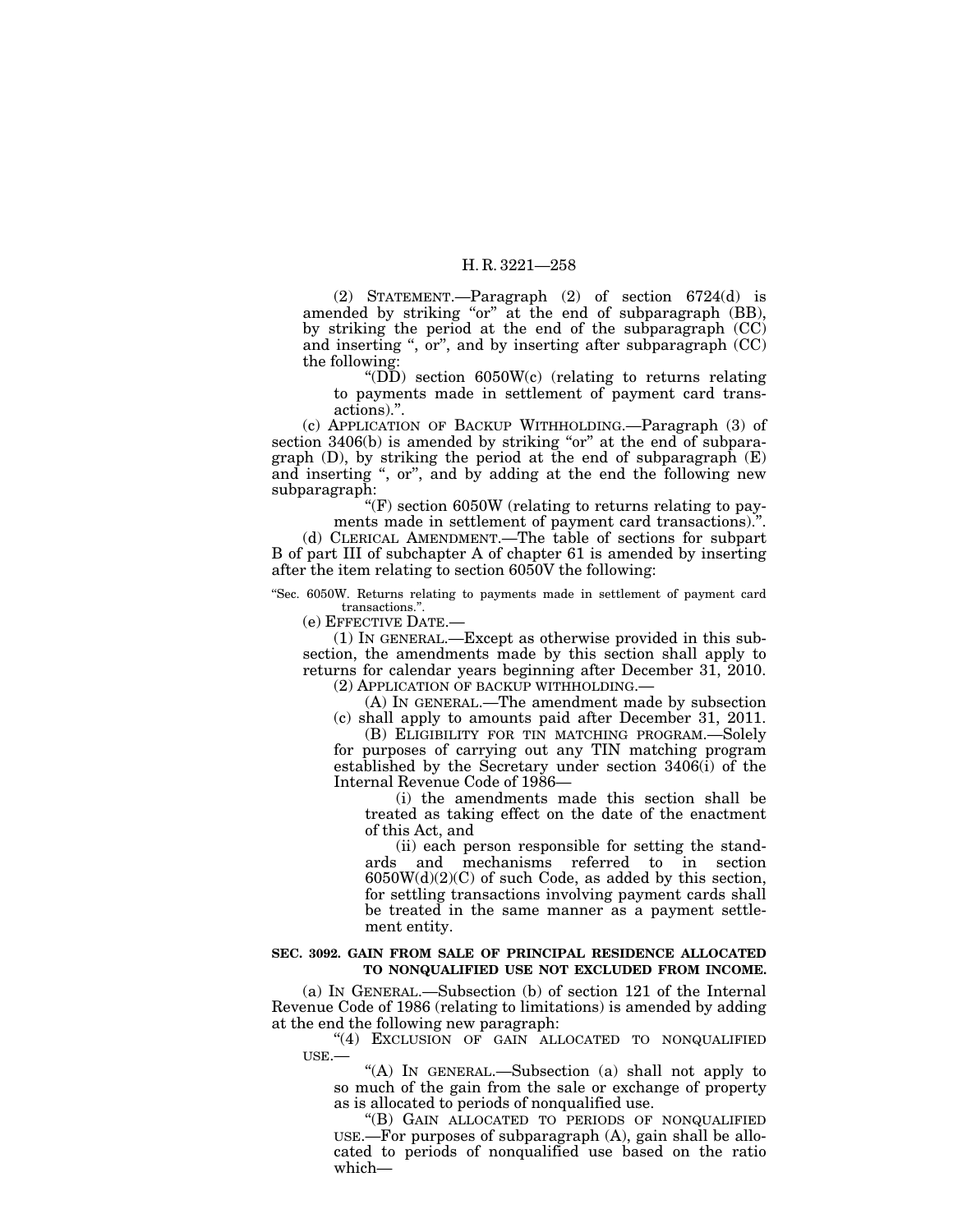''(i) the aggregate periods of nonqualified use during the period such property was owned by the taxpayer, bears to

"(ii) the period such property was owned by the taxpayer.

" $(C)$  PERIOD OF NONQUALIFIED USE.—For purposes of this paragraph—

''(i) IN GENERAL.—The term 'period of nonqualified use' means any period (other than the portion of any period preceding January 1, 2009) during which the property is not used as the principal residence of the taxpayer or the taxpayer's spouse or former spouse.

"(ii) EXCEPTIONS.—The term 'period of nonqualified use' does not include—

''(I) any portion of the 5-year period described in subsection (a) which is after the last date that such property is used as the principal residence of the taxpayer or the taxpayer's spouse,

''(II) any period (not to exceed an aggregate period of 10 years) during which the taxpayer or the taxpayer's spouse is serving on qualified official extended duty (as defined in subsection  $(d)(9)(C)$ ) described in clause (i), (ii), or (iii) of subsection  $(d)(9)(A)$ , and

''(III) any other period of temporary absence (not to exceed an aggregate period of 2 years) due to change of employment, health conditions, or such other unforeseen circumstances as may be specified by the Secretary.

''(D) COORDINATION WITH RECOGNITION OF GAIN ATTRIB- UTABLE TO DEPRECIATION.—For purposes of this paragraph—

''(i) subparagraph (A) shall be applied after the application of subsection  $(d)(6)$ , and

"(ii) subparagraph  $(B)$  shall be applied without regard to any gain to which subsection  $(d)(6)$  applies.".

(b) EFFECTIVE DATE.—The amendment made by this section shall apply to sales and exchanges after December 31, 2008.

#### **SEC. 3093. DELAY IN APPLICATION OF WORLDWIDE ALLOCATION OF INTEREST.**

(a) IN GENERAL.—Paragraphs  $(5)(D)$  and  $(6)$  of section 864(f) are each amended by striking ''December 31, 2008'' and inserting ''December 31, 2010''.

(b) TRANSITIONAL RULE.—Subsection (f) of section 864 is amended by adding at the end the following new paragraph:

"(7) TRANSITION.—In the case of the first taxable year to which this subsection applies, the increase (if any) in the amount of the interest expense allocable to sources within the United States by reason of the application of this subsection shall be 30 percent of the amount of such increase determined without regard to this paragraph.''.

(c) EFFECTIVE DATE.—The amendments made by this section shall apply to taxable years beginning after December 31, 2008.

## **SEC. 3094. TIME FOR PAYMENT OF CORPORATE ESTIMATED TAXES.**

(a) REPEAL OF ADJUSTMENT FOR 2012.—Subparagraph (B) of section 401(1) of the Tax Increase Prevention and Reconciliation